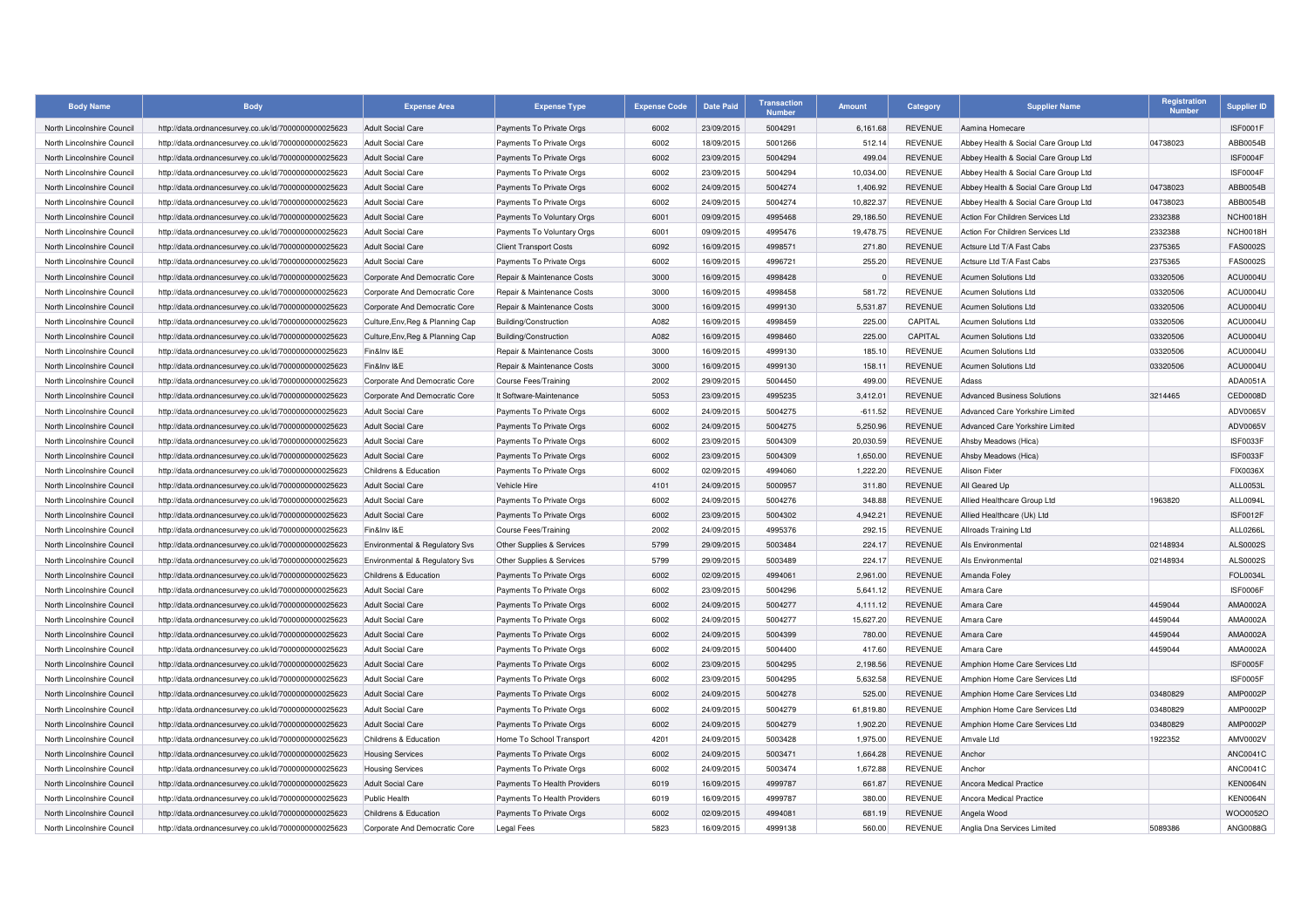| North Lincolnshire Council | http://data.ordnancesurvey.co.uk/id/7000000000025623                                                         | Childrens & Education                 | Water (Meter/Rate) & Sewerage  | 3221 | 09/09/2015 | 4995047 | 846.01    | <b>REVENUE</b> | Anglian Water                          | 2366656  | ANG0001G        |
|----------------------------|--------------------------------------------------------------------------------------------------------------|---------------------------------------|--------------------------------|------|------------|---------|-----------|----------------|----------------------------------------|----------|-----------------|
| North Lincolnshire Council | http://data.ordnancesurvey.co.uk/id/7000000000025623                                                         | Corporate And Democratic Core         | Water (Meter/Rate) & Sewerage  | 3221 | 04/09/2015 | 4994571 | 903.47    | <b>REVENUE</b> | Anglian Water                          | 2366656  | ANG0001G        |
| North Lincolnshire Council | http://data.ordnancesurvey.co.uk/id/7000000000025623                                                         | Corporate And Democratic Core         | Water (Meter/Rate) & Sewerage  | 3221 | 04/09/2015 | 4994572 | 470.88    | <b>REVENUE</b> | Anglian Water                          | 2366656  | ANG0001G        |
| North Lincolnshire Council | http://data.ordnancesurvey.co.uk/id/7000000000025623                                                         | Corporate And Democratic Core         | Water (Meter/Rate) & Sewerage  | 3221 | 16/09/2015 | 4996739 | 866.33    | <b>REVENUE</b> | Anglian Water                          | 2366656  | ANG0001G        |
| North Lincolnshire Council | http://data.ordnancesurvey.co.uk/id/7000000000025623                                                         | <b>Culture &amp; Related Services</b> | Water (Meter/Rate) & Sewerage  | 3221 | 02/09/2015 | 4994089 | 1,480.22  | <b>REVENUE</b> | Anglian Water                          | 2366656  | ANG0001G        |
| North Lincolnshire Council | http://data.ordnancesurvey.co.uk/id/7000000000025623                                                         | <b>Culture &amp; Related Services</b> | Water (Meter/Rate) & Sewerage  | 3221 | 09/09/2015 | 4995828 | 1,353.96  | <b>REVENUE</b> | Anglian Water                          | 2366656  | ANG0001G        |
| North Lincolnshire Council | http://data.ordnancesurvey.co.uk/id/7000000000025623                                                         | <b>Culture &amp; Related Services</b> | Water (Meter/Rate) & Sewerage  | 3221 | 16/09/2015 | 4999823 | 502.01    | <b>REVENUE</b> | Anglian Water                          | 2366656  | ANG0001G        |
| North Lincolnshire Council | http://data.ordnancesurvey.co.uk/id/7000000000025623                                                         | Environmental & Regulatory Svs        | Water (Meter/Rate) & Sewerage  | 3221 | 18/09/2015 | 5000881 | 1,237.59  | <b>REVENUE</b> | Anglian Water                          | 2366656  | ANG0001G        |
| North Lincolnshire Council | http://data.ordnancesurvey.co.uk/id/7000000000025623                                                         | Fin&Inv I&E                           | Water (Meter/Rate) & Sewerage  | 3221 | 09/09/2015 | 4993440 | 2,170.32  | <b>REVENUE</b> | Anglian Water                          | 2366656  | ANG0001G        |
| North Lincolnshire Council | http://data.ordnancesurvey.co.uk/id/7000000000025623                                                         | Fin&Inv I&E                           | Water (Meter/Rate) & Sewerage  | 3221 | 09/09/2015 | 4996664 | 631.75    | <b>REVENUE</b> | Anglian Water                          | 2366656  | ANG0001G        |
| North Lincolnshire Council | http://data.ordnancesurvey.co.uk/id/7000000000025623                                                         | <b>Culture &amp; Related Services</b> | Fees & Charges Income          | 9002 | 09/09/2015 | 4995866 | $-95.82$  | <b>REVENUE</b> | Anna Ingram                            |          | ATL0016L        |
| North Lincolnshire Council | http://data.ordnancesurvey.co.uk/id/7000000000025623                                                         | <b>Culture &amp; Related Services</b> | Fees & Charges Income          | 9002 | 18/09/2015 | 4998637 | $-71.06$  | <b>REVENUE</b> | Anna Ingram                            |          | ATL0016L        |
| North Lincolnshire Council | http://data.ordnancesurvey.co.uk/id/7000000000025623                                                         | <b>Culture &amp; Related Services</b> | Stock Purchases & Adjustments  | 5030 | 09/09/2015 | 4995866 | 479.12    | <b>REVENUE</b> | Anna Ingram                            |          | ATL0016L        |
| North Lincolnshire Council | http://data.ordnancesurvey.co.uk/id/7000000000025623                                                         | <b>Culture &amp; Related Services</b> | Stock Purchases & Adjustments  | 5030 | 18/09/2015 | 4998637 | 355.31    | <b>REVENUE</b> | Anna Ingram                            |          | ATL0016L        |
| North Lincolnshire Council | http://data.ordnancesurvey.co.uk/id/7000000000025623                                                         | Corporate And Democratic Core         | Materials                      | 5004 | 16/09/2015 | 4995154 | 240.30    | <b>REVENUE</b> | Antalis Ltd                            |          | <b>ANT0027T</b> |
| North Lincolnshire Council | http://data.ordnancesurvey.co.uk/id/7000000000025623                                                         | Environmental & Regulatory Svs        | Other Professional Fees        | 5829 | 29/09/2015 | 5000907 | 280.00    | <b>REVENUE</b> | A Pearson                              |          | <b>PEA0016A</b> |
| North Lincolnshire Council | http://data.ordnancesurvey.co.uk/id/7000000000025623                                                         | Public Health                         | Electricity                    | 3102 | 04/09/2015 | 4995291 | 750.00    | <b>REVENUE</b> | Appleby Frodingham Works Athletic Club |          | APP0094P        |
| North Lincolnshire Council | http://data.ordnancesurvey.co.uk/id/7000000000025623                                                         | Public Health                         | Equipment Maint.& Repair       | 5003 | 04/09/2015 | 499529  | 300.00    | <b>REVENUE</b> | Appleby Frodingham Works Athletic Club |          | APP0094P        |
| North Lincolnshire Council | http://data.ordnancesurvey.co.uk/id/7000000000025623                                                         | Childrens & Education                 | Payments To Private Orgs       | 6002 | 02/09/2015 | 4993949 | 9,031.78  | <b>REVENUE</b> | Apple Tree Day Nursery Ltd             |          | APP0007P        |
| North Lincolnshire Council | http://data.ordnancesurvey.co.uk/id/7000000000025623                                                         | Childrens & Education                 | Payments To Private Orgs       | 6002 | 02/09/2015 | 4994179 | 20,799.99 | <b>REVENUE</b> | Apple Tree Day Nursery Ltd             |          | APP0024P        |
| North Lincolnshire Council | http://data.ordnancesurvey.co.uk/id/7000000000025623                                                         | Culture, Env, Reg & Planning Cap      | <b>Other Costs</b>             | A085 | 16/09/2015 | 4990939 | 95,191.00 | CAPITAL        | Aquaclear Machines And Parts           |          | <b>AQU0047U</b> |
| North Lincolnshire Council | http://data.ordnancesurvey.co.uk/id/7000000000025623                                                         | Childrens & Education                 | Payments To Private Orgs       | 6002 | 02/09/2015 | 4993950 | 387.03    | <b>REVENUE</b> | Arc Childminding                       |          | ARC0011C        |
| North Lincolnshire Council | http://data.ordnancesurvey.co.uk/id/7000000000025623                                                         | Environmental & Regulatory Svs        | Other Supplies & Services      | 5799 | 23/09/2015 | 4994925 | 45,000.00 | <b>REVENUE</b> | Arcus Global Ltd                       |          | ARC0132C        |
| North Lincolnshire Council | http://data.ordnancesurvey.co.uk/id/7000000000025623                                                         | Environmental & Regulatory Svs        | Clothing, Uniforms & Laundry   | 5301 | 10/10/2015 | 4998176 | 412.10    | <b>REVENUE</b> | Arden Winch & Co Ltd                   | 1253792  | <b>ARD0007D</b> |
| North Lincolnshire Council | http://data.ordnancesurvey.co.uk/id/7000000000025623                                                         | Environmental & Regulatory Svs        | Equipment Purchase             | 5001 | 23/09/2015 | 4996368 | 460.50    | <b>REVENUE</b> | Arden Winch & Co Ltd                   | 1253792  | ARD0007D        |
| North Lincolnshire Council | http://data.ordnancesurvey.co.uk/id/7000000000025623                                                         | Environmental & Regulatory Svs        | <b>Equipment Purchase</b>      | 5001 | 10/10/2015 | 4998176 | 170.00    | <b>REVENUE</b> | Arden Winch & Co Ltd                   | 1253792  | ARD0007D        |
| North Lincolnshire Council | http://data.ordnancesurvey.co.uk/id/7000000000025623                                                         | Corporate And Democratic Core         | Legal Fees                     | 5823 | 04/09/2015 | 4995297 | 270.75    | <b>REVENUE</b> | A R Fielder                            |          | <b>FIE0083E</b> |
| North Lincolnshire Council | http://data.ordnancesurvey.co.uk/id/7000000000025623                                                         | <b>Culture &amp; Related Services</b> | Books (Libraries+Schools Only) | 5005 | 09/09/2015 | 4993375 | 276.94    | <b>REVENUE</b> | Askews & Holts Library Services Ltd    |          | <b>ASK0005K</b> |
| North Lincolnshire Council | http://data.ordnancesurvey.co.uk/id/7000000000025623                                                         | Culture & Related Services            | Books (Libraries+Schools Only) | 5005 | 23/09/2015 | 5000922 | 364.59    | <b>REVENUE</b> | Askews & Holts Library Services Ltd    |          | <b>ASK0005K</b> |
| North Lincolnshire Council |                                                                                                              | Other Expenditure & Income            | <b>Other Professional Fees</b> | 5829 | 23/09/2015 | 5001340 | 1,500.00  | <b>REVENUE</b> | Association Of Independent Lscb Chairs | 08165613 | ASS0034S        |
| North Lincolnshire Council | http://data.ordnancesurvey.co.uk/id/7000000000025623<br>http://data.ordnancesurvey.co.uk/id/7000000000025623 | <b>Adult Social Care</b>              | Payments To Private Orgs       | 6002 | 02/09/2015 | 4993932 | 293.36    | <b>REVENUE</b> | A.T.C.S. Ltd                           | 05057212 | ATC0006C        |
|                            |                                                                                                              |                                       |                                |      |            |         |           |                |                                        |          |                 |
| North Lincolnshire Council | http://data.ordnancesurvey.co.uk/id/7000000000025623                                                         | <b>Adult Social Care</b>              | Payments To Private Orgs       | 6002 | 02/09/2015 | 4993936 | 345.80    | <b>REVENUE</b> | A.T.C.S. Ltd                           | 05057212 | ATC0006C        |
| North Lincolnshire Council | http://data.ordnancesurvey.co.uk/id/7000000000025623                                                         | <b>Adult Social Care</b>              | Payments To Private Orgs       | 6002 | 02/09/2015 | 4993939 | 348.05    | <b>REVENUE</b> | A.T.C.S. Ltd                           | 05057212 | ATC0006C        |
| North Lincolnshire Council | http://data.ordnancesurvey.co.uk/id/7000000000025623                                                         | <b>Adult Social Care</b>              | Payments To Private Orgs       | 6002 | 02/09/2015 | 4993940 | 321.30    | <b>REVENUE</b> | A.T.C.S. Ltd                           | 05057212 | ATC0006C        |
| North Lincolnshire Council | http://data.ordnancesurvey.co.uk/id/7000000000025623                                                         | <b>Adult Social Care</b>              | Payments To Private Orgs       | 6002 | 02/09/2015 | 4993941 | 3,494.35  | <b>REVENUE</b> | A.T.C.S. Ltd                           | 05057212 | ATC0006C        |
| North Lincolnshire Council | http://data.ordnancesurvey.co.uk/id/7000000000025623                                                         | <b>Adult Social Care</b>              | Payments To Private Orgs       | 6002 | 02/09/2015 | 4993944 | 382.85    | <b>REVENUE</b> | A.T.C.S. Ltd                           | 05057212 | ATC0006C        |
| North Lincolnshire Council | http://data.ordnancesurvey.co.uk/id/7000000000025623                                                         | <b>Adult Social Care</b>              | Payments To Private Orgs       | 6002 | 23/09/2015 | 5004297 | 7,062.68  | <b>REVENUE</b> | A.T.C.S. Ltd                           |          | <b>ISF0007F</b> |
| North Lincolnshire Council | http://data.ordnancesurvey.co.uk/id/7000000000025623                                                         | <b>Adult Social Care</b>              | Payments To Private Orgs       | 6002 | 23/09/2015 | 5004297 | 1,367.14  | <b>REVENUE</b> | A.T.C.S. Ltd                           |          | ISF0007F        |
| North Lincolnshire Council | http://data.ordnancesurvey.co.uk/id/7000000000025623                                                         | <b>Adult Social Care</b>              | Payments To Private Orgs       | 6002 | 24/09/2015 | 5004280 | 3,675.00  | <b>REVENUE</b> | A.T.C.S. Ltd                           | 05057212 | ATC0006C        |
| North Lincolnshire Counci  | http://data.ordnancesurvey.co.uk/id/7000000000025623                                                         | <b>Adult Social Care</b>              | Payments To Private Orgs       | 6002 | 24/09/2015 | 5004280 | 5,535.24  | <b>REVENUE</b> | A.T.C.S. Ltd                           | 05057212 | ATC0006C        |
| North Lincolnshire Counci  | http://data.ordnancesurvey.co.uk/id/7000000000025623                                                         | Fin&Inv I&E                           | Other Vehicle Costs            | 4005 | 23/09/2015 | 4997520 | 476.25    | <b>REVENUE</b> | B A Bush & Sons Ltd                    |          | <b>BUS0283S</b> |
| North Lincolnshire Council | http://data.ordnancesurvey.co.uk/id/7000000000025623                                                         | Fin&Inv I&E                           | Other Vehicle Costs            | 4005 | 23/09/2015 | 4997521 | 476.25    | <b>REVENUE</b> | B A Bush & Sons Ltd                    |          | <b>BUS0283S</b> |
| North Lincolnshire Council | http://data.ordnancesurvey.co.uk/id/7000000000025623                                                         | Fin&Inv I&E                           | Other Vehicle Costs            | 4005 | 23/09/2015 | 4997524 | 952.50    | <b>REVENUE</b> | B A Bush & Sons Ltd                    |          | <b>BUS0283S</b> |
| North Lincolnshire Council | http://data.ordnancesurvey.co.uk/id/7000000000025623                                                         | Fin&Inv I&E                           | Other Vehicle Costs            | 4005 | 23/09/2015 | 4997526 | 209.45    | <b>REVENUE</b> | B A Bush & Sons Ltd                    |          | <b>BUS0283S</b> |
| North Lincolnshire Council | http://data.ordnancesurvey.co.uk/id/7000000000025623                                                         | Fin&Inv I&E                           | Other Vehicle Costs            | 4005 | 23/09/2015 | 4997529 | 280.81    | <b>REVENUE</b> | B A Bush & Sons Ltd                    |          | <b>BUS0283S</b> |
| North Lincolnshire Council | http://data.ordnancesurvey.co.uk/id/7000000000025623                                                         | Fin&Inv I&E                           | Other Vehicle Costs            | 4005 | 23/09/2015 | 4997530 | 487.75    | <b>REVENUE</b> | B A Bush & Sons Ltd                    |          | <b>BUS0283S</b> |
| North Lincolnshire Council | http://data.ordnancesurvey.co.uk/id/7000000000025623                                                         | Fin&Inv I&E                           | Other Vehicle Costs            | 4005 | 24/09/2015 | 4997518 | 237.38    | <b>REVENUE</b> | B A Bush & Sons Ltd                    |          | <b>BUS0283S</b> |
| North Lincolnshire Council | http://data.ordnancesurvey.co.uk/id/7000000000025623                                                         | Fin&Inv I&E                           | Other Vehicle Costs            | 4005 | 24/09/2015 | 4997533 | 237.38    | <b>REVENUE</b> | B A Bush & Sons Ltd                    |          | <b>BUS0283S</b> |
| North Lincolnshire Council | http://data.ordnancesurvey.co.uk/id/7000000000025623                                                         | Fin&Inv I&E                           | Other Vehicle Costs            | 4005 | 08/10/2015 | 5001097 | 713.63    | <b>REVENUE</b> | B A Bush & Sons Ltd                    |          | <b>BUS0283S</b> |
| North Lincolnshire Council | http://data.ordnancesurvey.co.uk/id/7000000000025623                                                         | Fin&Inv I&E                           | Other Vehicle Costs            | 4005 | 12/10/2015 | 5001095 | 289.36    | <b>REVENUE</b> | B A Bush & Sons Ltd                    |          | <b>BUS0283S</b> |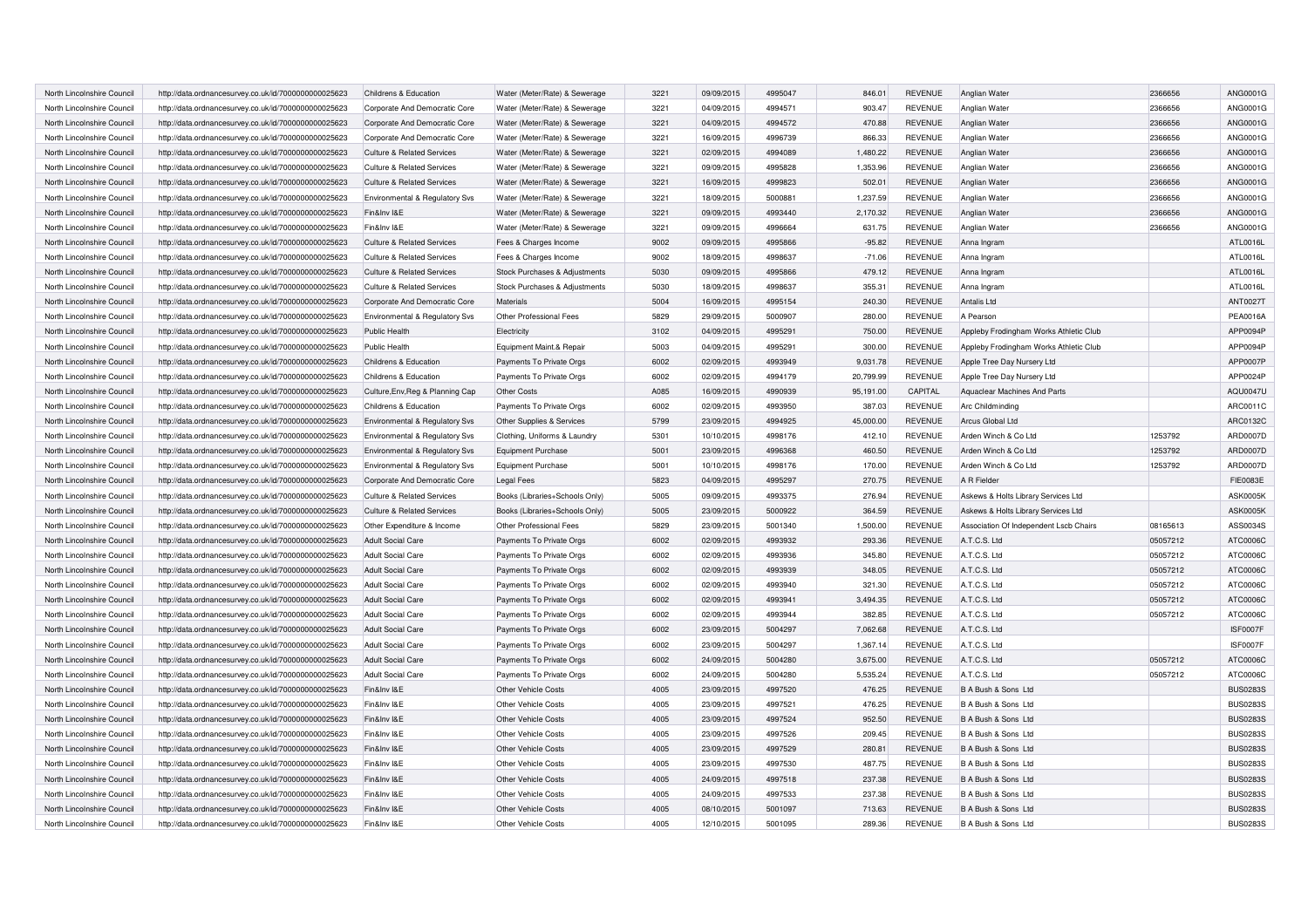| North Lincolnshire Council | http://data.ordnancesurvey.co.uk/id/7000000000025623 | Fin&Inv I&E                           | Other Vehicle Costs           | 4005 | 12/10/2015 | 5001096 | 252.98    | <b>REVENUE</b> | B A Bush & Sons Ltd                     |          | <b>BUS0283S</b> |
|----------------------------|------------------------------------------------------|---------------------------------------|-------------------------------|------|------------|---------|-----------|----------------|-----------------------------------------|----------|-----------------|
| North Lincolnshire Council | http://data.ordnancesurvey.co.uk/id/7000000000025623 | Fin&Inv I&E                           | Other Vehicle Costs           | 4005 | 12/10/2015 | 5001098 | 273.40    | <b>REVENUE</b> | B A Bush & Sons Ltd                     |          | <b>BUS0283S</b> |
| North Lincolnshire Council | http://data.ordnancesurvey.co.uk/id/7000000000025623 | Fin&Inv I&E                           | <b>Other Vehicle Costs</b>    | 4005 | 12/10/2015 | 5001100 | 317.18    | <b>REVENUE</b> | B A Bush & Sons Ltd                     |          | <b>BUS0283S</b> |
| North Lincolnshire Council | http://data.ordnancesurvey.co.uk/id/7000000000025623 | Fin&Inv I&E                           | Other Vehicle Costs           | 4005 | 14/10/2015 | 500481  | 476.25    | <b>REVENUE</b> | B A Bush & Sons Ltd                     |          | <b>BUS0283S</b> |
| North Lincolnshire Council | http://data.ordnancesurvey.co.uk/id/7000000000025623 | Fin&Inv I&E                           | Other Vehicle Costs           | 4005 | 14/10/2015 | 5004821 | 233.26    | <b>REVENUE</b> | B A Bush & Sons Ltd                     |          | <b>BUS0283S</b> |
| North Lincolnshire Council | http://data.ordnancesurvey.co.uk/id/7000000000025623 | Fin&Inv I&E                           | <b>Other Vehicle Costs</b>    | 4005 | 14/10/2015 | 5004822 | 493.23    | <b>REVENUE</b> | B A Bush & Sons Ltd                     |          | <b>BUS0283S</b> |
| North Lincolnshire Council | http://data.ordnancesurvey.co.uk/id/7000000000025623 | Fin&Inv I&E                           | Other Vehicle Costs           | 4005 | 14/10/2015 | 5004824 | 271.38    | <b>REVENUE</b> | B A Bush & Sons Ltd                     |          | <b>BUS0283S</b> |
| North Lincolnshire Council | http://data.ordnancesurvey.co.uk/id/7000000000025623 | Fin&Inv I&E                           | <b>Other Vehicle Costs</b>    | 4005 | 17/10/2015 | 5004815 | 236.00    | <b>REVENUE</b> | B A Bush & Sons Ltd                     |          | <b>BUS0283S</b> |
| North Lincolnshire Council | http://data.ordnancesurvey.co.uk/id/7000000000025623 | Fin&Inv I&E                           | <b>Other Vehicle Costs</b>    | 4005 | 18/10/2015 | 5004819 | 498.48    | <b>REVENUE</b> | B A Bush & Sons Ltd                     |          | <b>BUS0283S</b> |
| North Lincolnshire Council | http://data.ordnancesurvey.co.uk/id/7000000000025623 | Fin&Inv I&E                           | Other Vehicle Costs           | 4005 | 18/10/2015 | 5004823 | 503.73    | <b>REVENUE</b> | B A Bush & Sons Ltd                     |          | <b>BUS0283S</b> |
| North Lincolnshire Council | http://data.ordnancesurvey.co.uk/id/7000000000025623 | Fin&Inv I&E                           | <b>Other Vehicle Costs</b>    | 4005 | 18/10/2015 | 5004827 | 476.25    | <b>REVENUE</b> | B A Bush & Sons Ltd                     |          | <b>BUS0283S</b> |
| North Lincolnshire Council | http://data.ordnancesurvey.co.uk/id/7000000000025623 | Fin&Inv I&E                           | Other Vehicle Costs           | 4005 | 18/10/2015 | 5004828 | 237.38    | <b>REVENUE</b> | B A Bush & Sons Ltd                     |          | <b>BUS0283S</b> |
| North Lincolnshire Council | http://data.ordnancesurvey.co.uk/id/7000000000025623 | Fin&Inv I&E                           | <b>Other Vehicle Costs</b>    | 4005 | 18/10/2015 | 5004829 | 496.99    | <b>REVENUE</b> | B A Bush & Sons Ltd                     |          | <b>BUS0283S</b> |
| North Lincolnshire Council | http://data.ordnancesurvey.co.uk/id/7000000000025623 | Fin&Inv I&E                           | <b>Other Vehicle Costs</b>    | 4005 | 21/10/2015 | 5004826 | 252.29    | <b>REVENUE</b> | B A Bush & Sons Ltd                     |          | <b>BUS0283S</b> |
| North Lincolnshire Council | http://data.ordnancesurvey.co.uk/id/7000000000025623 | Corporate And Democratic Core         | Gen Office Exp (Incl Postage) | 5603 | 04/09/2015 | 4994923 | 230.00    | <b>REVENUE</b> | <b>Bade Newby Display Ltd</b>           | 5588413  | <b>BAD0080D</b> |
| North Lincolnshire Council | http://data.ordnancesurvey.co.uk/id/7000000000025623 | <b>Adult Social Care</b>              | Pay - Agency                  | 0131 | 04/09/2015 | 4994559 | 880.00    | <b>REVENUE</b> | Badenoch & Clark                        |          | <b>BAD0006D</b> |
| North Lincolnshire Council | http://data.ordnancesurvey.co.uk/id/7000000000025623 | <b>Adult Social Care</b>              | Pay - Agency                  | 0131 | 04/09/2015 | 4994560 | 960.00    | <b>REVENUE</b> | Badenoch & Clark                        |          | <b>BAD0006D</b> |
| North Lincolnshire Council | http://data.ordnancesurvey.co.uk/id/7000000000025623 | <b>Adult Social Care</b>              | Pay - Agency                  | 0131 | 04/09/2015 | 4994561 | 960.00    | <b>REVENUE</b> | Badenoch & Clark                        |          | BAD0006D        |
| North Lincolnshire Council | http://data.ordnancesurvey.co.uk/id/7000000000025623 | <b>Adult Social Care</b>              | Pay - Agency                  | 0131 | 04/09/2015 | 4994562 | 960.00    | <b>REVENUE</b> | Badenoch & Clark                        |          | <b>BAD0006D</b> |
| North Lincolnshire Council | http://data.ordnancesurvey.co.uk/id/7000000000025623 | <b>Adult Social Care</b>              | Pay - Agency                  | 0131 | 16/09/2015 | 4998364 | 960.00    | <b>REVENUE</b> | Badenoch & Clark                        |          | <b>BAD0006D</b> |
|                            |                                                      |                                       |                               | 0131 | 16/09/2015 | 4998365 | 960.00    | <b>REVENUE</b> | Badenoch & Clark                        |          | <b>BAD0006D</b> |
| North Lincolnshire Council | http://data.ordnancesurvey.co.uk/id/7000000000025623 | <b>Adult Social Care</b>              | Pay - Agency                  | 0131 | 29/09/2015 | 5004581 | 580.00    | <b>REVENUE</b> | Badenoch & Clark                        |          | <b>BAD0006D</b> |
| North Lincolnshire Council | http://data.ordnancesurvey.co.uk/id/7000000000025623 | <b>Adult Social Care</b>              | Pay - Agency                  | 6002 | 04/09/2015 | 4994560 |           | <b>REVENUE</b> |                                         |          | <b>BAD0006D</b> |
| North Lincolnshire Council | http://data.ordnancesurvey.co.uk/id/7000000000025623 | <b>Adult Social Care</b>              | Payments To Private Orgs      |      |            |         | $\Omega$  |                | Badenoch & Clark                        |          |                 |
| North Lincolnshire Council | http://data.ordnancesurvey.co.uk/id/7000000000025623 | <b>Adult Social Care</b>              | Payments To Private Orgs      | 6002 | 04/09/2015 | 4994561 |           | <b>REVENUE</b> | Badenoch & Clark                        |          | <b>BAD0006D</b> |
| North Lincolnshire Council | http://data.ordnancesurvey.co.uk/id/7000000000025623 | <b>Adult Social Care</b>              | Payments To Private Orgs      | 6002 | 04/09/2015 | 4994562 |           | <b>REVENUE</b> | Badenoch & Clark                        |          | BAD0006D        |
| North Lincolnshire Council | http://data.ordnancesurvey.co.uk/id/7000000000025623 | <b>Adult Social Care</b>              | Payments To Private Orgs      | 6002 | 16/09/2015 | 4998438 | 1,610.00  | <b>REVENUE</b> | Badenoch & Clark                        |          | <b>BAD0006D</b> |
| North Lincolnshire Council | http://data.ordnancesurvey.co.uk/id/7000000000025623 | <b>Adult Social Care</b>              | Payments To Private Orgs      | 6002 | 16/09/2015 | 4998440 | 1,610.00  | <b>REVENUE</b> | Badenoch & Clark                        |          | <b>BAD0006D</b> |
| North Lincolnshire Council | http://data.ordnancesurvey.co.uk/id/7000000000025623 | <b>Adult Social Care</b>              | Payments To Private Orgs      | 6002 | 16/09/2015 | 4999759 | 1,610.00  | <b>REVENUE</b> | Badenoch & Clark                        |          | <b>BAD0006D</b> |
| North Lincolnshire Council | http://data.ordnancesurvey.co.uk/id/7000000000025623 | <b>Adult Social Care</b>              | Payments To Private Orgs      | 6002 | 16/09/2015 | 4999760 | 1,610.00  | <b>REVENUE</b> | Badenoch & Clark                        |          | <b>BAD0006D</b> |
| North Lincolnshire Council | http://data.ordnancesurvey.co.uk/id/7000000000025623 | Culture & Related Services            | Stock Purchases & Adjustments | 5030 | 14/10/2015 | 5001075 | 1,152.00  | <b>REVENUE</b> | <b>Badger Badges</b>                    |          | <b>BAD0014D</b> |
| North Lincolnshire Council | http://data.ordnancesurvey.co.uk/id/7000000000025623 | <b>Adult Social Care</b>              | Pay - Agency                  | 0131 | 24/09/2015 | 5001353 | 4,750.00  | <b>REVENUE</b> | <b>Baltimore Consulting Ltd</b>         |          | <b>BAL0083L</b> |
| North Lincolnshire Council | http://data.ordnancesurvey.co.uk/id/7000000000025623 | Childrens & Education                 | Payments To Private Orgs      | 6002 | 23/09/2015 | 5000927 | 38,560.33 | <b>REVENUE</b> | <b>Barnardo Services Ltd</b>            |          | <b>BAR0182R</b> |
| North Lincolnshire Council | http://data.ordnancesurvey.co.uk/id/7000000000025623 | Childrens & Education                 | Payments To Private Orgs      | 6002 | 23/09/2015 | 5000943 | 58,858.33 | <b>REVENUE</b> | Barnardo Services Ltd                   |          | <b>BAR0182R</b> |
| North Lincolnshire Council | http://data.ordnancesurvey.co.uk/id/7000000000025623 | <b>Adult Social Care</b>              | Other Professional Fees       | 5829 | 09/09/2015 | 4992462 | 630.00    | <b>REVENUE</b> | Barnardo'S Midlands & South West Region | 61625    | <b>BAR0343R</b> |
| North Lincolnshire Council | http://data.ordnancesurvey.co.uk/id/7000000000025623 | Childrens & Education                 | Payments To Voluntary Orgs    | 6001 | 02/09/2015 | 4993951 | 8,298.49  | <b>REVENUE</b> | Barnetby Under Fives Playgroup          |          | BAR0021R        |
| North Lincolnshire Council | http://data.ordnancesurvey.co.uk/id/7000000000025623 | Childrens & Education                 | Payments To Voluntary Orgs    | 6001 | 02/09/2015 | 4993952 | 8,515.08  | <b>REVENUE</b> | Barrow Preschool Playgroup              |          | <b>BAR0072R</b> |
| North Lincolnshire Council | http://data.ordnancesurvey.co.uk/id/7000000000025623 | <b>Culture &amp; Related Services</b> | Payments To Voluntary Orgs    | 6001 | 04/09/2015 | 4994554 | 3,000.00  | <b>REVENUE</b> | <b>Barton Carnival</b>                  |          | <b>BAR0041R</b> |
| North Lincolnshire Council | http://data.ordnancesurvey.co.uk/id/7000000000025623 | <b>Culture &amp; Related Services</b> | Other Professional Fees       | 5829 | 04/09/2015 | 4992680 | 300.00    | <b>REVENUE</b> | Barton Town Band                        |          | <b>BAR0202R</b> |
| North Lincolnshire Council | http://data.ordnancesurvey.co.uk/id/7000000000025623 | <b>Adult Social Care</b>              | <b>Client Transport Costs</b> | 6092 | 16/09/2015 | 4998505 | 302.60    | <b>REVENUE</b> | Barton Tt Taxis Ltd                     | 07405760 | <b>BAR0888R</b> |
| North Lincolnshire Council | http://data.ordnancesurvey.co.uk/id/7000000000025623 | Environmental & Regulatory Svs        | Other Professional Fees       | 5829 | 16/09/2015 | 4998197 | 305.47    | <b>REVENUE</b> | <b>Bell Waste Control</b>               | 860123   | BEL0170L        |
| North Lincolnshire Council | http://data.ordnancesurvey.co.uk/id/7000000000025623 | Environmental & Regulatory Svs        | Other Professional Fees       | 5829 | 16/09/2015 | 4998199 | 211.60    | <b>REVENUE</b> | Bell Waste Control                      | 860123   | <b>BEL0170L</b> |
| North Lincolnshire Council | http://data.ordnancesurvey.co.uk/id/7000000000025623 | Environmental & Regulatory Svs        | Other Professional Fees       | 5829 | 16/09/2015 | 4998200 | 678.48    | <b>REVENUE</b> | <b>Bell Waste Control</b>               | 860123   | BEL0170L        |
| North Lincolnshire Council | http://data.ordnancesurvey.co.uk/id/7000000000025623 | Environmental & Regulatory Svs        | Other Professional Fees       | 5829 | 16/09/2015 | 4998331 | 3,912.22  | <b>REVENUE</b> | <b>Bell Waste Control</b>               | 860123   | <b>BEL0170L</b> |
| North Lincolnshire Council | http://data.ordnancesurvey.co.uk/id/7000000000025623 | Environmental & Regulatory Svs        | Other Professional Fees       | 5829 | 16/09/2015 | 4998332 | 282.66    | <b>REVENUE</b> | Bell Waste Control                      | 860123   | BEL0170L        |
| North Lincolnshire Council | http://data.ordnancesurvey.co.uk/id/7000000000025623 | Environmental & Regulatory Svs        | Payments To Private Orgs      | 6002 | 16/09/2015 | 4996367 | 4,615.20  | <b>REVENUE</b> | <b>Bell Waste Control</b>               | 860123   | <b>BEL0170L</b> |
| North Lincolnshire Council | http://data.ordnancesurvey.co.uk/id/7000000000025623 | Environmental & Regulatory Svs        | Payments To Private Orgs      | 6002 | 16/09/2015 | 4998179 | 1.170.06  | <b>REVENUE</b> | <b>Bell Waste Control</b>               | 860123   | BEL0170L        |
| North Lincolnshire Council | http://data.ordnancesurvey.co.uk/id/7000000000025623 | Environmental & Regulatory Svs        | Payments To Private Orgs      | 6002 | 18/09/2015 | 5000872 | 4.454.19  | <b>REVENUE</b> | <b>Bell Waste Control</b>               | 860123   | <b>BEL0170L</b> |
| North Lincolnshire Council | http://data.ordnancesurvey.co.uk/id/7000000000025623 | Environmental & Regulatory Svs        | Payments To Private Orgs      | 6002 | 18/09/2015 | 5000874 | 4,038.30  | <b>REVENUE</b> | <b>Bell Waste Control</b>               | 860123   | <b>BEL0170L</b> |
| North Lincolnshire Council | http://data.ordnancesurvey.co.uk/id/7000000000025623 | Environmental & Regulatory Svs        | Payments To Private Orgs      | 6002 | 23/09/2015 | 5002167 | 16.868.17 | <b>REVENUE</b> | <b>Bell Waste Control</b>               | 860123   | BEL0170L        |
| North Lincolnshire Council | http://data.ordnancesurvey.co.uk/id/7000000000025623 | Childrens & Education                 | Payments To Voluntary Orgs    | 6001 | 02/09/2015 | 4994011 | 5.859.50  | <b>REVENUE</b> | <b>Belwood Playgroup</b>                |          | <b>PLA0049A</b> |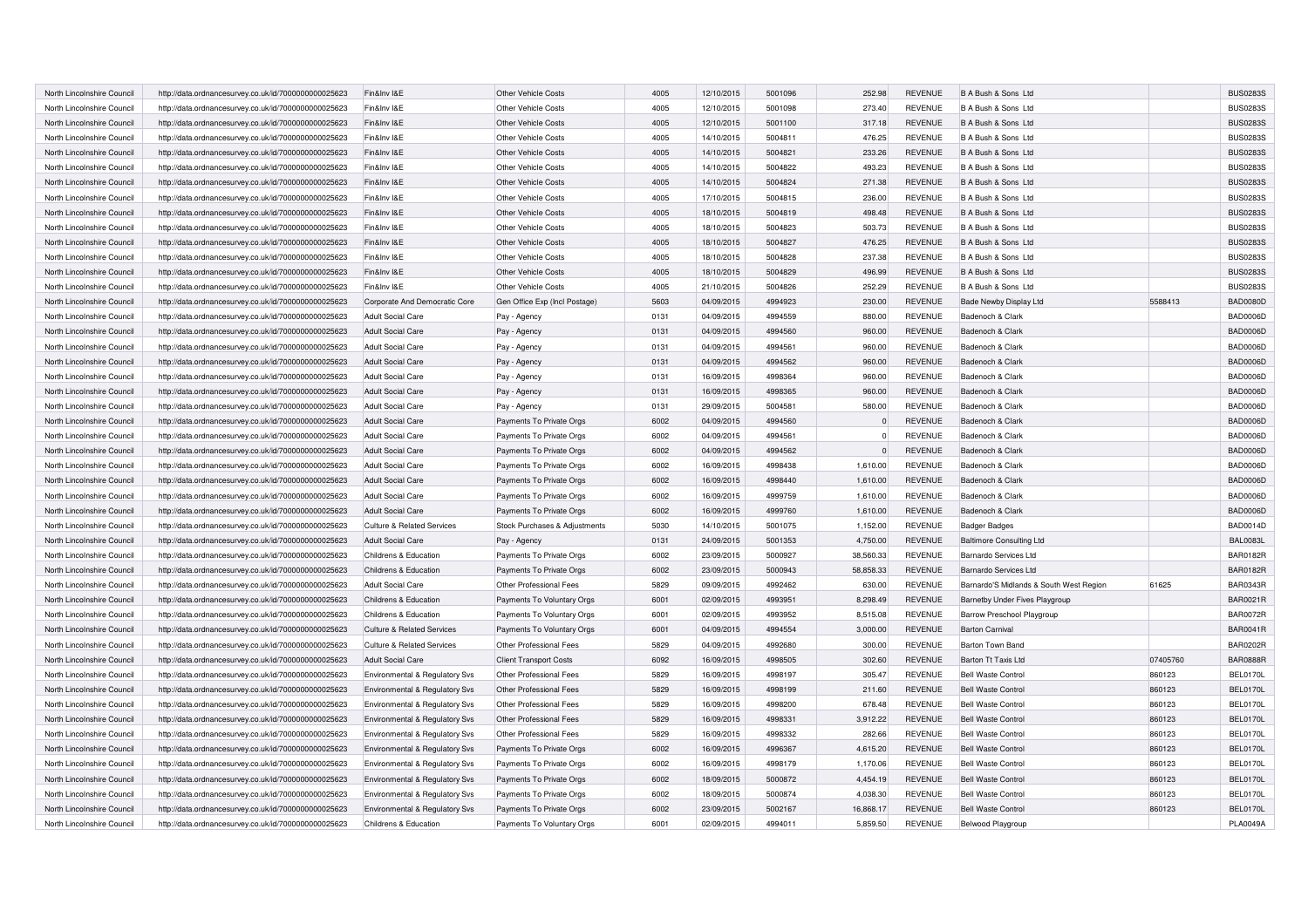| North Lincolnshire Council | http://data.ordnancesurvey.co.uk/id/7000000000025623 | Childrens & Education                 | Payments To Voluntary Orgs       | 6001 | 02/09/2015 | 4993953 | 5,104.35   | <b>REVENUE</b> | Berkeley Pre-School                   |          | <b>BER0022R</b> |
|----------------------------|------------------------------------------------------|---------------------------------------|----------------------------------|------|------------|---------|------------|----------------|---------------------------------------|----------|-----------------|
| North Lincolnshire Council | http://data.ordnancesurvey.co.uk/id/7000000000025623 | <b>Adult Social Care</b>              | Other Professional Fees          | 5829 | 09/09/2015 | 4989490 | 280.00     | <b>REVENUE</b> | Beryl Mank                            |          | <b>MAN0320N</b> |
| North Lincolnshire Council | http://data.ordnancesurvey.co.uk/id/7000000000025623 | <b>Culture &amp; Related Services</b> | Exhibitions/Events               | 5709 | 15/10/2015 | 5000229 | 1,300.00   | <b>REVENUE</b> | Between Art & Technology Studio Ltd   |          | <b>BET0011T</b> |
| North Lincolnshire Council | http://data.ordnancesurvey.co.uk/id/7000000000025623 | Environmental & Regulatory Svs        | Payments To Private Orgs         | 6002 | 23/09/2015 | 5002165 | 17,974.54  | <b>REVENUE</b> | Biffa Waste Services Limited          | 00946107 | BIF0005F        |
| North Lincolnshire Council | http://data.ordnancesurvey.co.uk/id/7000000000025623 | Environmental & Regulatory Svs        | Payments To Private Orgs         | 6002 | 14/10/2015 | 5002166 | 834.15     | <b>REVENUE</b> | Biffa Waste Services Limited          | 00946107 | BIF0005F        |
| North Lincolnshire Council | http://data.ordnancesurvey.co.uk/id/7000000000025623 | <b>Culture &amp; Related Services</b> | Materials                        | 5004 | 09/09/2015 | 4995874 | 225.00     | <b>REVENUE</b> | Big Brown Carrier Bag Ltd             |          | <b>BIG0120G</b> |
| North Lincolnshire Council | http://data.ordnancesurvey.co.uk/id/7000000000025623 | Environmental & Regulatory Svs        | Payments To Private Orgs         | 6002 | 18/09/2015 | 4993457 | 740.00     | <b>REVENUE</b> | Binwashers Llp T/A The Bin Washing Co | OC348052 | <b>BIN0019N</b> |
| North Lincolnshire Council | http://data.ordnancesurvey.co.uk/id/7000000000025623 | Environmental & Regulatory Svs        | Payments To Private Orgs         | 6002 | 29/09/2015 | 5002163 | 700.00     | <b>REVENUE</b> | Binwashers Llp T/A The Bin Washing Co | OC348052 | <b>BIN0019N</b> |
| North Lincolnshire Council | http://data.ordnancesurvey.co.uk/id/7000000000025623 | <b>Adult Social Care</b>              | <b>Equipment Purchase</b>        | 5001 | 23/09/2015 | 4999953 | 231.98     | <b>REVENUE</b> | Bishop Sports & Leisure Ltd           | 00842463 | <b>BIS0004S</b> |
| North Lincolnshire Council | http://data.ordnancesurvey.co.uk/id/7000000000025623 | Childrens & Education                 | <b>Materials</b>                 | 5004 | 11/10/2015 | 5003442 | 217.00     | <b>REVENUE</b> | <b>Bksb Ltd</b>                       |          | <b>BSK0032K</b> |
| North Lincolnshire Council | http://data.ordnancesurvey.co.uk/id/7000000000025623 | <b>Culture &amp; Related Services</b> | Passenger Transport              | 6011 | 16/09/2015 | 4998475 | 475.00     | <b>REVENUE</b> | <b>Black And White Coaches</b>        |          | <b>BLA0209A</b> |
| North Lincolnshire Council | http://data.ordnancesurvey.co.uk/id/7000000000025623 | <b>Culture &amp; Related Services</b> | Passenger Transport              | 6011 | 16/09/2015 | 4998476 | 298.00     | <b>REVENUE</b> | <b>Black And White Coaches</b>        |          | <b>BLA0209A</b> |
| North Lincolnshire Council | http://data.ordnancesurvey.co.uk/id/7000000000025623 | Childrens & Education                 | Payments To Voluntary Orgs       | 6001 | 02/09/2015 | 4993954 | 4,325.52   | <b>REVENUE</b> | Bonby Pre-School                      |          | <b>BON0005N</b> |
| North Lincolnshire Council | http://data.ordnancesurvey.co.uk/id/7000000000025623 | Support Servs Capital                 | It Equipment                     | A098 | 10/10/2015 | 5000860 | 1.425.00   | CAPITAL        | Bond International Software (Uk) Ltd  |          | BON0078N        |
| North Lincolnshire Council | http://data.ordnancesurvey.co.uk/id/7000000000025623 | <b>Adult Social Care</b>              | Other Supplies & Services        | 5799 | 04/09/2015 | 4995352 | 688.30     | <b>REVENUE</b> | Bostico International                 | 7063719  | <b>BOS0010S</b> |
| North Lincolnshire Council | http://data.ordnancesurvey.co.uk/id/7000000000025623 | <b>Adult Social Care</b>              | Other Supplies & Services        | 5799 | 18/09/2015 | 5000081 | 464.04     | <b>REVENUE</b> | Bostico International                 | 7063719  | <b>BOS0010S</b> |
| North Lincolnshire Council | http://data.ordnancesurvey.co.uk/id/7000000000025623 | <b>Adult Social Care</b>              | Other Supplies & Services        | 5799 | 24/09/2015 | 5003591 | 224.07     | <b>REVENUE</b> | Bostico International                 | 7063719  | <b>BOS0010S</b> |
| North Lincolnshire Council | http://data.ordnancesurvey.co.uk/id/7000000000025623 | Childrens & Education                 | Payments To Private Orgs         | 6002 | 02/09/2015 | 4993955 | 14,747.84  | <b>REVENUE</b> | <b>Bottesford Bunnies Ltd</b>         |          | <b>BOT0226T</b> |
| North Lincolnshire Council | http://data.ordnancesurvey.co.uk/id/7000000000025623 | <b>Culture &amp; Related Services</b> | Exhibitions/Events               | 5709 | 16/09/2015 | 4998054 | 739.00     | <b>REVENUE</b> | <b>Brian Totty Signs Ltd</b>          |          | <b>BRI02261</b> |
| North Lincolnshire Council | http://data.ordnancesurvey.co.uk/id/7000000000025623 | Environmental & Regulatory Svs        | Payments To Private Orgs         | 6002 | 23/09/2015 | 5002164 | 1,809.72   | <b>REVENUE</b> | Brier Hills Recycling Ltd             |          | <b>BRI0397I</b> |
| North Lincolnshire Council | http://data.ordnancesurvey.co.uk/id/7000000000025623 | Environmental & Regulatory Svs        | Payments To Private Orgs         | 6002 | 23/09/2015 | 5002168 | 54,793.32  | <b>REVENUE</b> | Brier Hills Recycling Ltd             |          | <b>BRI03971</b> |
| North Lincolnshire Council | http://data.ordnancesurvey.co.uk/id/7000000000025623 | Highways & Transport                  | Clothing, Uniforms & Laundry     | 5301 | 16/09/2015 | 4992779 | 2,117.05   | <b>REVENUE</b> | Bristol Oilskin & Overall Co Ltd      | 445868   | <b>BRI01431</b> |
| North Lincolnshire Council | http://data.ordnancesurvey.co.uk/id/7000000000025623 | Culture, Env, Reg & Planning Cap      | Other Costs                      | A085 | 25/08/2015 | 5003440 | 366,497.32 | CAPITAL        | <b>British Telecommunications Plc</b> |          | <b>BRI00441</b> |
| North Lincolnshire Council | http://data.ordnancesurvey.co.uk/id/7000000000025623 | Culture, Env, Reg & Planning Cap      | Other Costs                      | A085 | 24/09/2015 | 5002862 | 168,997.70 | CAPITAL        | <b>British Telecommunications Plc</b> |          | <b>BRI00441</b> |
| North Lincolnshire Council | http://data.ordnancesurvey.co.uk/id/7000000000025623 | <b>Culture &amp; Related Services</b> | Provisions                       | 5201 | 16/09/2015 | 4992665 | 492.03     | <b>REVENUE</b> | Britvic Soft Drinks Ltd               |          | <b>BRI0018I</b> |
| North Lincolnshire Council | http://data.ordnancesurvey.co.uk/id/7000000000025623 | <b>Culture &amp; Related Services</b> | Provisions                       | 5201 | 16/09/2015 | 4995164 | 755.06     | <b>REVENUE</b> | <b>Britvic Soft Drinks Ltd</b>        |          | <b>BRI0018I</b> |
| North Lincolnshire Council | http://data.ordnancesurvey.co.uk/id/7000000000025623 | <b>Culture &amp; Related Services</b> | Provisions                       | 5201 | 20/10/2015 | 4998132 | 353.59     | <b>REVENUE</b> | <b>Britvic Soft Drinks Ltd</b>        |          | <b>BRI0018I</b> |
| North Lincolnshire Council | http://data.ordnancesurvey.co.uk/id/7000000000025623 | Highways & Transport Capital          | <b>Other Costs</b>               | A085 | 29/09/2015 | 5000321 | 419.90     | CAPITAL        | <b>Broxap Ltd</b>                     |          | BRO0359O        |
| North Lincolnshire Council | http://data.ordnancesurvey.co.uk/id/7000000000025623 | Environmental & Regulatory Svs        | Telephone Rent/Calls             | 5403 | 24/09/2015 | 4998367 | 2,226.17   | <b>REVENUE</b> | <b>Bt Redcare</b>                     |          | <b>BTR0003R</b> |
| North Lincolnshire Council | http://data.ordnancesurvey.co.uk/id/7000000000025623 | Environmental & Regulatory Svs        | Telephone Rent/Calls             | 5403 | 16/09/2015 | 4998383 | 3,179.36   | <b>REVENUE</b> | Bt Redcare-Remote Vision              | 1800000  | <b>BTR0004R</b> |
| North Lincolnshire Council | http://data.ordnancesurvey.co.uk/id/7000000000025623 | Other Expenditure & Income            | Payments To Private Orgs         | 6002 | 23/09/2015 | 5002793 | 585.37     | <b>REVENUE</b> | Buchanan Clark & Wells                |          | <b>BUC0033C</b> |
| North Lincolnshire Council | http://data.ordnancesurvey.co.uk/id/7000000000025623 | Fin&Inv I&E                           | <b>Cleaning Costs/ Materials</b> | 3301 | 16/09/2015 | 4999153 | 915.25     | <b>REVENUE</b> | <b>Bunzl Catering Supplies</b>        | 2902454  | BUN0070N        |
| North Lincolnshire Council | http://data.ordnancesurvey.co.uk/id/7000000000025623 | Childrens & Education                 | Payments To Voluntary Orgs       | 6001 | 02/09/2015 | 4993957 | 7,666.47   | <b>REVENUE</b> | <b>Burton Play</b>                    |          | <b>BUR0352R</b> |
| North Lincolnshire Council | http://data.ordnancesurvey.co.uk/id/7000000000025623 | Childrens & Education                 | Payments To Private Orgs         | 6002 | 02/09/2015 | 4993958 | 13,722.66  | <b>REVENUE</b> | <b>Busi Bodies Day Nursery</b>        |          | <b>BUS0015S</b> |
| North Lincolnshire Council | http://data.ordnancesurvey.co.uk/id/7000000000025623 | <b>Culture &amp; Related Services</b> | Subscriptions & Memberships      | 5510 | 23/09/2015 | 5002782 | 445.06     | <b>REVENUE</b> | Cambridge University Press            |          | CAM0100M        |
| North Lincolnshire Council | http://data.ordnancesurvey.co.uk/id/7000000000025623 | Environmental & Regulatory Svs        | Skips/Sanitary Collections, Etc  | 3321 | 02/09/2015 | 4994139 | $-232.18$  | <b>REVENUE</b> | Cannon Hygiene                        | 3056469  | CAN0001N        |
| North Lincolnshire Council | http://data.ordnancesurvey.co.uk/id/7000000000025623 | Environmental & Regulatory Svs        | Skips/Sanitary Collections, Etc  | 3321 | 02/09/2015 | 4994140 | 354.90     | REVENUE        | Cannon Hygiene                        | 3056469  | CAN0001N        |
| North Lincolnshire Council | http://data.ordnancesurvey.co.uk/id/7000000000025623 | <b>Adult Social Care</b>              | Pay - Agency                     | 0131 | 16/09/2015 | 4997484 | 1,039.50   | <b>REVENUE</b> | Capita Scr                            |          | CAP0084P        |
| North Lincolnshire Council | http://data.ordnancesurvey.co.uk/id/7000000000025623 | <b>Adult Social Care</b>              | Pay - Agency                     | 0131 | 16/09/2015 | 4997490 | 346.50     | <b>REVENUE</b> | Capita Scr                            |          | CAP0084P        |
| North Lincolnshire Council | http://data.ordnancesurvey.co.uk/id/7000000000025623 | <b>Adult Social Care</b>              | Equipment Maint.& Repair         | 5003 | 16/09/2015 | 5000406 | 380.00     | <b>REVENUE</b> | Care In Bathing Ltd                   |          | ABB0056B        |
| North Lincolnshire Council | http://data.ordnancesurvey.co.uk/id/7000000000025623 | <b>Adult Social Care</b>              | Payments To Private Orgs         | 6002 | 24/09/2015 | 5004283 | 2,672.50   | <b>REVENUE</b> | Care Plus Care Ltd                    |          | CAR0337R        |
| North Lincolnshire Council | http://data.ordnancesurvey.co.uk/id/7000000000025623 | <b>Adult Social Care</b>              | Payments To Private Orgs         | 6002 | 24/09/2015 | 5004283 | 8,550.62   | <b>REVENUE</b> | Care Plus Care Ltd                    |          | CAR0337R        |
| North Lincolnshire Council | http://data.ordnancesurvey.co.uk/id/7000000000025623 | <b>Adult Social Care</b>              | Payments To Private Orgs         | 6002 | 23/09/2015 | 5004292 | 450.00     | <b>REVENUE</b> | Care Plus Care Uk Ltd                 |          | <b>ISF0002F</b> |
| North Lincolnshire Council | http://data.ordnancesurvey.co.uk/id/7000000000025623 | <b>Adult Social Care</b>              | Payments To Private Orgs         | 6002 | 23/09/2015 | 5004292 | 4,317.77   | <b>REVENUE</b> | Care Plus Care Uk Ltd                 |          | ISF0002F        |
| North Lincolnshire Council | http://data.ordnancesurvey.co.uk/id/7000000000025623 | <b>Adult Social Care</b>              | Payments To Private Orgs         | 6002 | 24/09/2015 | 5004284 | 8,471.05   | <b>REVENUE</b> | Care Plus Care (Uk) Ltd (Isle)        |          | CAR0542R        |
| North Lincolnshire Council | http://data.ordnancesurvey.co.uk/id/7000000000025623 | <b>Adult Social Care</b>              | Payments To Private Orgs         | 6002 | 24/09/2015 | 5004284 | $-406.25$  | <b>REVENUE</b> | Care Plus Care (Uk) Ltd (Isle)        |          | CAR0542R        |
| North Lincolnshire Council | http://data.ordnancesurvey.co.uk/id/7000000000025623 | <b>Adult Social Care</b>              | Payments To Private Orgs         | 6002 | 23/09/2015 | 5004293 | 7,578.24   | <b>REVENUE</b> | Carers' Support Centre                |          | ISF0003F        |
| North Lincolnshire Council | http://data.ordnancesurvey.co.uk/id/7000000000025623 | <b>Adult Social Care</b>              | Payments To Private Orgs         | 6002 | 23/09/2015 | 5004293 | 4,620.00   | <b>REVENUE</b> | Carers' Support Centre                |          | ISF0003F        |
| North Lincolnshire Council | http://data.ordnancesurvey.co.uk/id/7000000000025623 | <b>Adult Social Care</b>              | Payments To Private Orgs         | 6002 | 24/09/2015 | 5004281 | $-610.76$  | <b>REVENUE</b> | Carers' Support Centre                |          | CAR0131R        |
| North Lincolnshire Council | http://data.ordnancesurvey.co.uk/id/7000000000025623 | <b>Adult Social Care</b>              | Payments To Private Oras         | 6002 | 24/09/2015 | 5004281 | $-658.00$  | <b>REVENUE</b> | Carers' Support Centre                |          | CAR0131R        |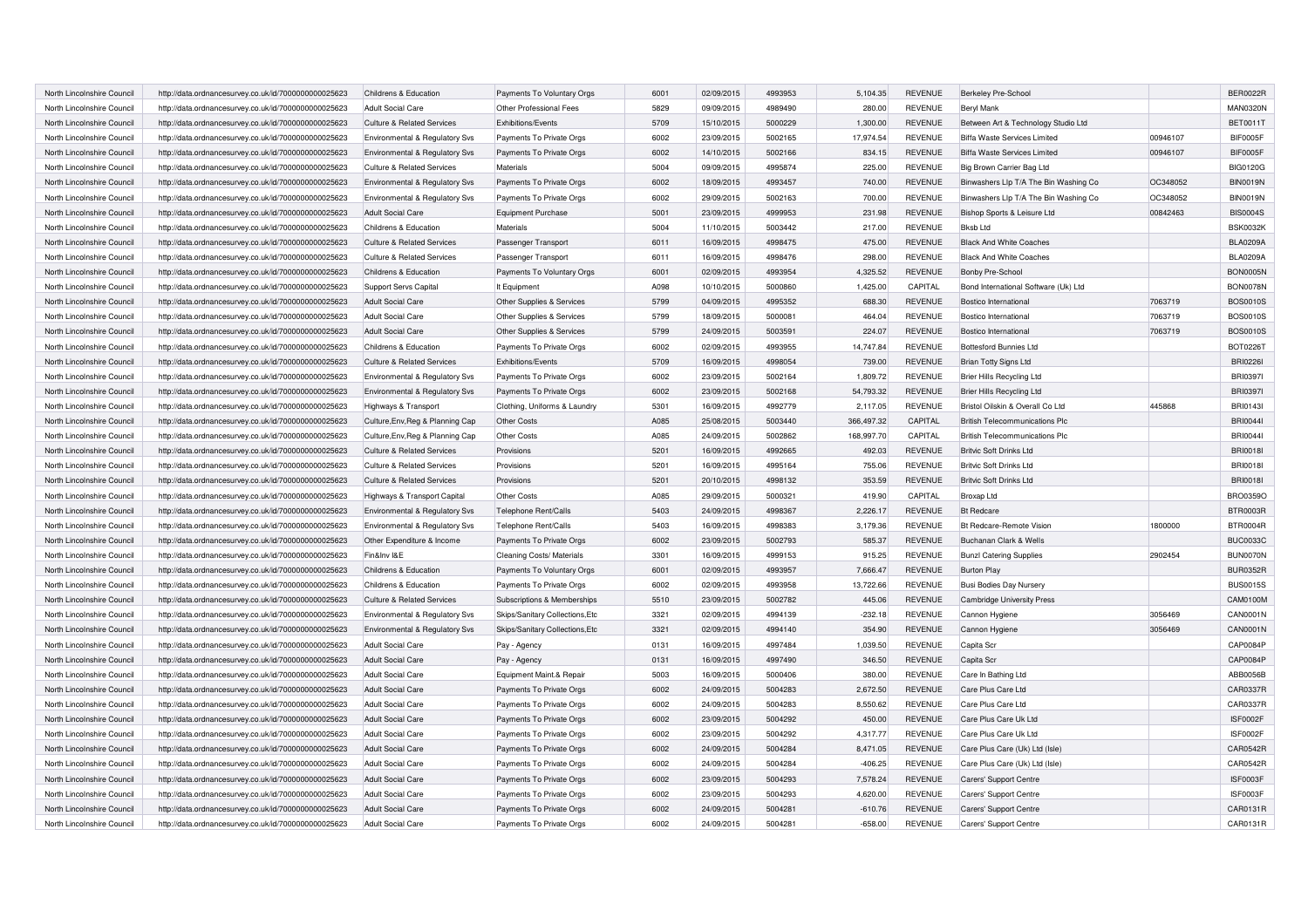| North Lincolnshire Council                               | http://data.ordnancesurvey.co.uk/id/7000000000025623                                                         | <b>Adult Social Care</b>                    | Payments To Private Orgs                         | 6002 | 24/09/2015               | 5004282 | 1,163.40              | <b>REVENUE</b> | Carers' Support Centre                 |                  | CAR0131R                    |
|----------------------------------------------------------|--------------------------------------------------------------------------------------------------------------|---------------------------------------------|--------------------------------------------------|------|--------------------------|---------|-----------------------|----------------|----------------------------------------|------------------|-----------------------------|
| North Lincolnshire Council                               | http://data.ordnancesurvey.co.uk/id/7000000000025623                                                         | <b>Adult Social Care</b>                    | Payments To Private Orgs                         | 6002 | 24/09/2015               | 5004282 | 7,151.02              | <b>REVENUE</b> | Carers' Support Centre                 |                  | CAR0131R                    |
| North Lincolnshire Counci                                | http://data.ordnancesurvey.co.uk/id/7000000000025623                                                         | <b>Adult Social Care</b>                    | Payments To Voluntary Orgs                       | 6001 | 23/09/2015               | 5001360 | 6,953.61              | <b>REVENUE</b> | Carers' Support Centre                 |                  | CAR0131R                    |
| North Lincolnshire Council                               | http://data.ordnancesurvey.co.uk/id/7000000000025623                                                         | <b>Adult Social Care</b>                    | Payments To Voluntary Orgs                       | 6001 | 29/09/2015               | 5001359 | 77,229.22             | <b>REVENUE</b> | Carers' Support Centre                 |                  | CAR0131R                    |
| North Lincolnshire Council                               | http://data.ordnancesurvey.co.uk/id/7000000000025623                                                         | Childrens & Education                       | Payments To Private Orgs                         | 6002 | 02/09/2015               | 4994125 | 309.96                | <b>REVENUE</b> | Carlie Peake                           |                  | <b>PEA0152A</b>             |
| North Lincolnshire Council                               | http://data.ordnancesurvey.co.uk/id/7000000000025623                                                         | <b>Culture &amp; Related Services</b>       | Fuel                                             | 4001 | 04/09/2015               | 4994098 | 560.04                | <b>REVENUE</b> | Carlton Fuels                          | 04168225         | CAR0127R                    |
| North Lincolnshire Council                               | http://data.ordnancesurvey.co.uk/id/7000000000025623                                                         | <b>Culture &amp; Related Services</b>       | Fuel                                             | 4001 | 04/09/2015               | 4994099 | 349.79                | <b>REVENUE</b> | Carlton Fuels                          | 04168225         | <b>CAR0127R</b>             |
| North Lincolnshire Council                               | http://data.ordnancesurvey.co.uk/id/7000000000025623                                                         | <b>Culture &amp; Related Services</b>       | Fuel                                             | 4001 | 16/09/2015               | 4999850 | 492.72                | <b>REVENUE</b> | Carlton Fuels                          | 04168225         | CAR0127R                    |
| North Lincolnshire Council                               | http://data.ordnancesurvey.co.uk/id/7000000000025623                                                         | <b>Culture &amp; Related Services</b>       | Fuel                                             | 4001 | 16/09/2015               | 4999851 | 336.48                | <b>REVENUE</b> | <b>Carlton Fuels</b>                   | 04168225         | CAR0127R                    |
| North Lincolnshire Council                               | http://data.ordnancesurvey.co.uk/id/7000000000025623                                                         | Fin&Inv I&E                                 | Fuel                                             | 4001 | 18/09/2015               | 5001101 | 27,315.20             | <b>REVENUE</b> | Carlton Fuels                          | 04168225         | <b>CAR0127R</b>             |
| North Lincolnshire Council                               | http://data.ordnancesurvey.co.uk/id/7000000000025623                                                         | Fin&Inv I&E                                 | Fuel                                             | 4001 | 15/10/2015               | 5001102 | 28,770.80             | <b>REVENUE</b> | Carlton Fuels                          | 04168225         | CAR0127R                    |
| North Lincolnshire Council                               | http://data.ordnancesurvey.co.uk/id/7000000000025623                                                         | Childrens & Education                       | Payments To Private Orgs                         | 6002 | 02/09/2015               | 4993959 | 10,148.22             | <b>REVENUE</b> | Castledyke Ltd                         |                  | CAS0095S                    |
| North Lincolnshire Council                               | http://data.ordnancesurvey.co.uk/id/7000000000025623                                                         | <b>Adult Social Care</b>                    | <b>Materials</b>                                 | 5004 | 16/09/2015               | 4995462 | 219.92                | <b>REVENUE</b> | Cds (Superstores International) Ltd    | 02699203         | CDS0004S                    |
| North Lincolnshire Council                               | http://data.ordnancesurvey.co.uk/id/7000000000025623                                                         | <b>Adult Social Care</b>                    | Clothing, Uniforms & Laundry                     | 5301 | 16/09/2015               | 4998345 | 1.091.09              | <b>REVENUE</b> | Central Laundry Ltd                    | 06765045         | CEN0085N                    |
| North Lincolnshire Council                               | http://data.ordnancesurvey.co.uk/id/7000000000025623                                                         | Highways & Transport Capital                | Other Costs                                      | A085 | 24/09/2015               | 4999114 | 1,650.00              | CAPITAL        | Centurion Site Services Limited        |                  | CEN0103N                    |
| North Lincolnshire Council                               | http://data.ordnancesurvey.co.uk/id/7000000000025623                                                         | Highways & Transport                        | Other Professional Fees                          | 5829 | 18/09/2015               | 5000077 | 216.88                | <b>REVENUE</b> | Ce Risk, Safety& Security Services Ltd |                  | CER0040R                    |
| North Lincolnshire Council                               | http://data.ordnancesurvey.co.uk/id/7000000000025623                                                         | Corporate And Democratic Core               | It Software-Maintenance                          | 5053 | 16/09/2015               | 4996926 | 6.804.00              | <b>REVENUE</b> | Certero Ltd                            |                  | CER0002R                    |
| North Lincolnshire Council                               | http://data.ordnancesurvey.co.uk/id/7000000000025623                                                         | Corporate And Democratic Core               | Other Professional Fees                          | 5829 | 15/10/2015               | 5002894 | 12,000.00             | <b>REVENUE</b> | Champ Ltd                              |                  | CHA0374A                    |
| North Lincolnshire Council                               | http://data.ordnancesurvey.co.uk/id/7000000000025623                                                         | Corporate And Democratic Core               | Other Professional Fees                          | 5829 | 15/10/2015               | 5002895 | 6,250.00              | <b>REVENUE</b> | Champ Ltd                              |                  | CHA0374A                    |
| North Lincolnshire Council                               | http://data.ordnancesurvey.co.uk/id/7000000000025623                                                         | Fin&Inv I&E                                 | <b>Materials</b>                                 | 5004 | 12/09/2015               | 5000805 | $-549.08$             | <b>REVENUE</b> | Chatfields                             |                  | TOR0031R                    |
| North Lincolnshire Council                               | http://data.ordnancesurvey.co.uk/id/7000000000025623                                                         | <b>Adult Social Care</b>                    | <b>Equipment Purchase</b>                        | 5001 | 24/09/2015               | 4999954 | 350.00                | <b>REVENUE</b> | Cheshire Billiards Company             |                  | CHE0090E                    |
| North Lincolnshire Council                               | http://data.ordnancesurvey.co.uk/id/7000000000025623                                                         | Childrens & Education                       | Equipment Maint.& Repair                         | 5003 | 24/09/2015               | 5002185 | 757.92                | <b>REVENUE</b> | Cheshire Billiards Company             |                  | CHE0090E                    |
| North Lincolnshire Council                               | http://data.ordnancesurvey.co.uk/id/7000000000025623                                                         | <b>Adult Social Care</b>                    | Payments To Private Orgs                         | 6002 | 23/09/2015               | 5004306 | 1,410.46              | <b>REVENUE</b> | Chestnut Homecare Ltd                  |                  | <b>ISF0027F</b>             |
| North Lincolnshire Council                               | http://data.ordnancesurvey.co.uk/id/7000000000025623                                                         | <b>Adult Social Care</b>                    | Payments To Private Orgs                         | 6002 | 24/09/2015               | 5004285 | 1,493.75              | <b>REVENUE</b> | Chestnut Homecare Ltd                  |                  | CHE0222E                    |
| North Lincolnshire Council                               | http://data.ordnancesurvey.co.uk/id/7000000000025623                                                         | <b>Adult Social Care</b>                    | Payments To Private Orgs                         | 6002 | 24/09/2015               | 5004285 | 12,533.93             | <b>REVENUE</b> | Chestnut Homecare Ltd                  |                  | CHE0222E                    |
| North Lincolnshire Council                               | http://data.ordnancesurvey.co.uk/id/7000000000025623                                                         | Corporate And Democratic Core               | Legal Fees                                       | 5823 | 04/09/2015               | 4995298 | 1,659.68              | <b>REVENUE</b> | Chipsych Ltd                           |                  | CHI01501                    |
| North Lincolnshire Council                               | http://data.ordnancesurvey.co.uk/id/7000000000025623                                                         | Fin&Inv I&E                                 | Leasing Charges - Controllable                   | 5798 | 09/09/2015               | 4997392 | 240.00                | <b>REVENUE</b> | Chrystal Consulting Ltd                | 3438042          | CHR0032R                    |
| North Lincolnshire Council                               | http://data.ordnancesurvey.co.uk/id/7000000000025623                                                         | Corporate And Democratic Core               | Repair & Maintenance Costs                       | 3000 | 16/09/2015               | 4996382 | 220.00                | <b>REVENUE</b> | Chubb Fire & Security Ltd              | 524469           | SHO0001C                    |
| North Lincolnshire Council                               | http://data.ordnancesurvey.co.uk/id/7000000000025623                                                         | Corporate And Democratic Core               | Repair & Maintenance Costs                       | 3000 | 16/09/2015               | 4998436 | $\mathbf 0$           | <b>REVENUE</b> | Chubb Fire & Security Ltd              | 524469           | SHO0001O                    |
| North Lincolnshire Council                               | http://data.ordnancesurvey.co.uk/id/7000000000025623                                                         | <b>Culture &amp; Related Services</b>       | Repair & Maintenance Costs                       | 3000 | 16/09/2015               | 4998436 | 226.43                | <b>REVENUE</b> | Chubb Fire & Security Ltd              | 524469           | SHO0001O                    |
| North Lincolnshire Council                               | http://data.ordnancesurvey.co.uk/id/7000000000025623                                                         | Childrens & Education                       | <b>Examination Fees</b>                          | 5730 | 16/09/2015               | 4998549 | 340.00                | <b>REVENUE</b> | City & Guilds                          | 312832           | CIT0025T                    |
| North Lincolnshire Council                               | http://data.ordnancesurvey.co.uk/id/7000000000025623                                                         | <b>Adult Social Care</b>                    | Payments To Private Orgs                         | 6002 | 23/09/2015               | 5004307 | 9,213.87              | <b>REVENUE</b> | <b>REDACTED</b>                        |                  | REDACTED                    |
| North Lincolnshire Council                               | http://data.ordnancesurvey.co.uk/id/7000000000025623                                                         | <b>Adult Social Care</b>                    | Payments To Private Orgs                         | 6002 | 23/09/2015               | 5004307 | 950.00                | <b>REVENUE</b> | <b>REDACTED</b>                        |                  | <b>REDACTED</b>             |
| North Lincolnshire Council                               | http://data.ordnancesurvey.co.uk/id/7000000000025623                                                         | <b>Adult Social Care</b>                    | <b>Client Related Costs</b>                      | 5534 | 02/09/2015               | 4990937 | 300.00                | <b>REVENUE</b> | Clark James North Lincolnshire Ltd     | 8461130          | <b>CLA0170A</b>             |
| North Lincolnshire Council                               | http://data.ordnancesurvey.co.uk/id/7000000000025623                                                         | <b>Adult Social Care</b>                    | <b>Client Related Costs</b>                      | 5534 | 02/09/2015               | 4990938 | 300.00                | <b>REVENUE</b> | Clark James North Lincolnshire Ltd     | 8461130          | <b>CLA0170A</b>             |
| North Lincolnshire Council                               | http://data.ordnancesurvey.co.uk/id/7000000000025623                                                         | <b>Adult Social Care</b>                    | Payments To Private Orgs                         | 6002 | 18/09/2015               | 5001268 | 288.75                | <b>REVENUE</b> | Clark James North Lincolnshire Ltd     | 8461130          | <b>CLA0170A</b>             |
| North Lincolnshire Council                               | http://data.ordnancesurvey.co.uk/id/7000000000025623                                                         | <b>Adult Social Care</b>                    | <b>Equipment Purchase</b>                        | 5001 | 02/09/2015               | 4992661 | 913.20                | <b>REVENUE</b> | Cleaning & Paper Disposables Plo       |                  | CLE0051E                    |
| North Lincolnshire Council                               | http://data.ordnancesurvey.co.uk/id/7000000000025623                                                         | <b>Adult Social Care</b>                    | Payments To Private Orgs (Inv)                   | 6026 | 23/09/2015               | 4995823 | 15,414.56             | <b>REVENUE</b> | Cloverleaf Advocacy 2000 Ltd           |                  | CLO0101O                    |
| North Lincolnshire Council                               | http://data.ordnancesurvey.co.uk/id/7000000000025623                                                         | Support Servs Capital                       | Building/Construction                            | A082 | 04/09/2015               | 4993391 | $-19,770.50$          | CAPITAL        | CIs Demolition Ltd                     |                  | <b>CLS0001S</b>             |
| North Lincolnshire Council                               | http://data.ordnancesurvey.co.uk/id/7000000000025623                                                         | <b>Support Servs Capital</b>                | Building/Construction                            | A082 | 04/09/2015               | 499339  | 43,614.29             | CAPITAL        | CIs Demolition Ltd                     |                  | <b>CLS0001S</b>             |
| North Lincolnshire Council                               | http://data.ordnancesurvey.co.uk/id/7000000000025623                                                         | Support Servs Capital                       | Building/Construction                            | A082 | 24/09/2015               | 5004592 | 75,767.01             | CAPITAL        | Cls Demolition Ltd                     |                  | <b>CLS0001S</b>             |
| North Lincolnshire Council                               | http://data.ordnancesurvey.co.uk/id/7000000000025623                                                         | <b>Support Servs Capital</b>                | Building/Construction                            | A082 | 24/09/2015               | 5004592 | 7,000.00              | CAPITAL        | CIs Demolition Ltd                     |                  | <b>CLS0001S</b>             |
|                                                          |                                                                                                              |                                             |                                                  | A082 |                          | 4993331 |                       | CAPITAL        |                                        |                  | <b>CLU0001U</b>             |
| North Lincolnshire Council<br>North Lincolnshire Council | http://data.ordnancesurvey.co.uk/id/7000000000025623<br>http://data.ordnancesurvey.co.uk/id/7000000000025623 | Children & Education Capital<br>Fin&Inv I&E | Building/Construction<br>Other Professional Fees | 5829 | 02/09/2015<br>18/09/2015 | 5000346 | 80,411.34<br>$\Omega$ | <b>REVENUE</b> | <b>Clugston Construction Ltd</b>       | 681537<br>681537 | <b>CLU0001U</b>             |
|                                                          |                                                                                                              |                                             |                                                  | 5829 |                          | 5000348 | $\Omega$              |                | Clugston Construction Ltd              |                  |                             |
| North Lincolnshire Council                               | http://data.ordnancesurvey.co.uk/id/7000000000025623                                                         | Fin&Inv I&E                                 | Other Professional Fees                          | 5829 | 18/09/2015               | 5000350 | $\Omega$              | REVENUE        | Clugston Construction Ltd              | 681537<br>681537 | <b>CLU0001U</b><br>CLU0001U |
| North Lincolnshire Council                               | http://data.ordnancesurvey.co.uk/id/7000000000025623                                                         | Fin&Inv I&E                                 | Other Professional Fees                          |      | 18/09/2015               |         |                       | <b>REVENUE</b> | Clugston Construction Ltd              |                  |                             |
| North Lincolnshire Council                               | http://data.ordnancesurvey.co.uk/id/7000000000025623                                                         | Gen Fund Housing Capital                    | Building/Construction                            | A082 | 02/09/2015               | 4993331 | 2,217.67              | CAPITAL        | Clugston Construction Ltd              | 681537           | <b>CLU0001U</b>             |
| North Lincolnshire Council                               | http://data.ordnancesurvey.co.uk/id/7000000000025623                                                         | Highways & Transport Capital                | Building/Construction                            | A082 | 02/09/2015               | 4990830 | 10,956.96             | CAPITAL        | Clugston Construction Ltd              | 681537           | CLU0001U                    |
| North Lincolnshire Council                               | http://data.ordnancesurvey.co.uk/id/7000000000025623                                                         | Highways & Transport Capital                | Building/Construction                            | A082 | 02/09/2015               | 4990830 | 60.932.96             | CAPITAL        | Clugston Construction Ltd              | 681537           | <b>CLU0001U</b>             |
| North Lincolnshire Council                               | http://data.ordnancesurvey.co.uk/id/7000000000025623                                                         | Highways & Transport Capital                | Building/Construction                            | A082 | 02/09/2015               | 4990830 | 11.533.68             | CAPITAL        | Clugston Construction Ltd              | 681537           | <b>CLU0001U</b>             |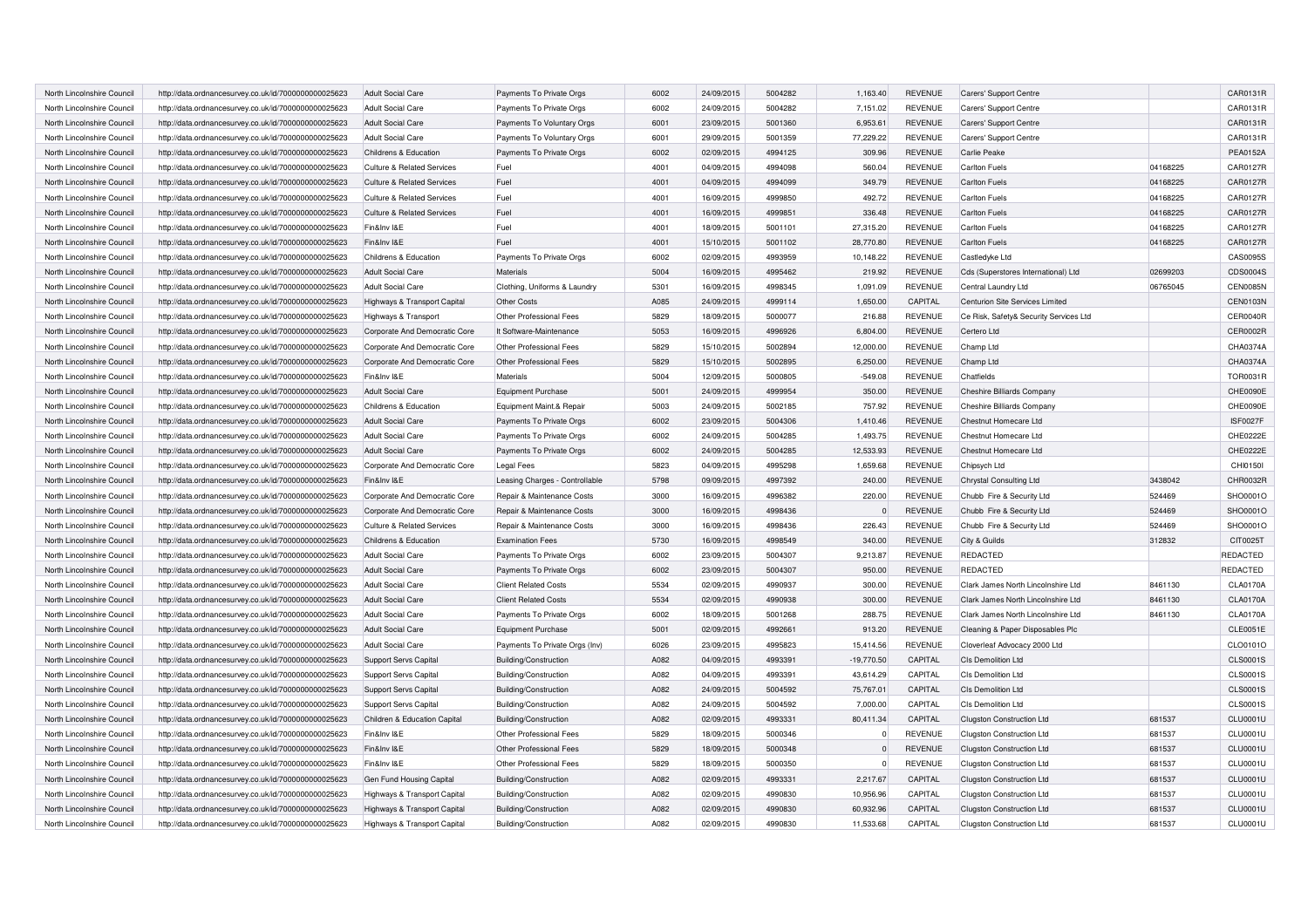| North Lincolnshire Council | http://data.ordnancesurvey.co.uk/id/7000000000025623 | Highways & Transport Capital          | Building/Construction       | A082 | 02/09/2015 | 4990830 | 25.408.39  | CAPITAL        | Clugston Construction Ltd          | 681537   | <b>CLU0001U</b> |
|----------------------------|------------------------------------------------------|---------------------------------------|-----------------------------|------|------------|---------|------------|----------------|------------------------------------|----------|-----------------|
| North Lincolnshire Council | http://data.ordnancesurvey.co.uk/id/7000000000025623 | Highways & Transport Capital          | Building/Construction       | A082 | 02/09/2015 | 4993331 | 7,861.00   | CAPITAL        | Clugston Construction Ltd          | 681537   | CLU0001U        |
| North Lincolnshire Council | http://data.ordnancesurvey.co.uk/id/7000000000025623 | Highways & Transport Capital          | Building/Construction       | A082 | 02/09/2015 | 4993331 | 223,773.83 | CAPITAL        | Clugston Construction Ltd          | 681537   | <b>CLU0001U</b> |
| North Lincolnshire Council | http://data.ordnancesurvey.co.uk/id/7000000000025623 | Highways & Transport Capital          | Building/Construction       | A082 | 02/09/2015 | 4993331 | 5,705.69   | CAPITAL        | Clugston Construction Ltd          | 681537   | CLU0001U        |
| North Lincolnshire Council | http://data.ordnancesurvey.co.uk/id/7000000000025623 | Highways & Transport Capital          | Building/Construction       | A082 | 02/09/2015 | 4993331 | $\Omega$   | CAPITAL        | Clugston Construction Ltd          | 681537   | CLU0001U        |
| North Lincolnshire Council | http://data.ordnancesurvey.co.uk/id/7000000000025623 | Highways & Transport Capital          | Building/Construction       | A082 | 02/09/2015 | 4993331 | 19,541.13  | CAPITAL        | Clugston Construction Ltd          | 681537   | CLU0001U        |
| North Lincolnshire Council | http://data.ordnancesurvey.co.uk/id/7000000000025623 | Highways & Transport Capital          | Building/Construction       | A082 | 02/09/2015 | 4993331 | 90.599.04  | CAPITAL        | <b>Clugston Construction Ltd</b>   | 681537   | <b>CLU0001U</b> |
| North Lincolnshire Council | http://data.ordnancesurvey.co.uk/id/7000000000025623 | Fin&Inv I&E                           | Other Vehicle Costs         | 4005 | 18/09/2015 | 5001377 | 3,000.00   | <b>REVENUE</b> | Clugston Distribution Services Ltd | 5517733  | CLU0013U        |
| North Lincolnshire Council | http://data.ordnancesurvey.co.uk/id/7000000000025623 | Environmental & Regulatory Svs        | Vehicle Hire                | 4101 | 24/09/2015 | 5001107 | 1,520.00   | <b>REVENUE</b> | Cms Hire Ltd                       |          | COO0073O        |
| North Lincolnshire Council | http://data.ordnancesurvey.co.uk/id/7000000000025623 | Environmental & Regulatory Svs        | Vehicle Hire                | 4101 | 24/09/2015 | 5001108 | 3.150.00   | <b>REVENUE</b> | Cms Hire Ltd                       |          | COO0073O        |
| North Lincolnshire Council | http://data.ordnancesurvey.co.uk/id/7000000000025623 | Corporate And Democratic Core         | <b>Equipment Purchase</b>   | 5001 | 09/09/2015 | 4992722 | 296.00     | <b>REVENUE</b> | Complete Office Solutions (Uk) Ltd | 3045607  | AQU0001U        |
| North Lincolnshire Council | http://data.ordnancesurvey.co.uk/id/7000000000025623 | Corporate And Democratic Core         | Repair & Maintenance Costs  | 3000 | 29/09/2015 | 4998439 | 370.00     | <b>REVENUE</b> | Complete Office Solutions (Uk) Ltd | 3045607  | AQU0001U        |
| North Lincolnshire Council | http://data.ordnancesurvey.co.uk/id/7000000000025623 | Corporate And Democratic Core         | Repair & Maintenance Costs  | 3000 | 29/09/2015 | 4998441 | 518.00     | <b>REVENUE</b> | Complete Office Solutions (Uk) Ltd | 3045607  | AQU0001U        |
| North Lincolnshire Council | http://data.ordnancesurvey.co.uk/id/7000000000025623 | <b>Adult Social Care</b>              | It Hardware -Purchase       | 5050 | 09/09/2015 | 4989945 | 449.24     | <b>REVENUE</b> | Computacenter (Uk) Ltd             | 1584718  | COM0070M        |
| North Lincolnshire Council | http://data.ordnancesurvey.co.uk/id/7000000000025623 | <b>Adult Social Care</b>              | It Hardware - Purchase      | 5050 | 09/09/2015 | 4989946 | 449.24     | <b>REVENUE</b> | Computacenter (Uk) Ltd             | 1584718  | COM0070M        |
| North Lincolnshire Council | http://data.ordnancesurvey.co.uk/id/7000000000025623 | <b>Adult Social Care</b>              | It Hardware -Purchase       | 5050 | 18/09/2015 | 4993289 | 449.24     | <b>REVENUE</b> | Computacenter (Uk) Ltd             | 1584718  | COM0070M        |
| North Lincolnshire Council | http://data.ordnancesurvey.co.uk/id/7000000000025623 | <b>Adult Social Care</b>              | It Hardware -Purchase       | 5050 | 18/09/2015 | 4993290 | 898.48     | <b>REVENUE</b> | Computacenter (Uk) Ltd             | 1584718  | COM0070M        |
| North Lincolnshire Council | http://data.ordnancesurvey.co.uk/id/7000000000025623 | <b>Adult Social Care</b>              | It Hardware -Purchase       | 5050 | 18/09/2015 | 4993291 | 449.24     | <b>REVENUE</b> | Computacenter (Uk) Ltd             | 1584718  | COM0070M        |
| North Lincolnshire Council | http://data.ordnancesurvey.co.uk/id/7000000000025623 | Corporate And Democratic Core         | It Hardware - Purchase      | 5050 | 04/09/2015 | 4989944 | 2,853.92   | <b>REVENUE</b> | Computacenter (Uk) Ltd             | 1584718  | COM0070M        |
| North Lincolnshire Council | http://data.ordnancesurvey.co.uk/id/7000000000025623 | Corporate And Democratic Core         | It Hardware -Purchase       | 5050 | 07/10/2015 | 5003464 | 1,746.00   | <b>REVENUE</b> | Computacenter (Uk) Ltd             | 1584718  | COM0070M        |
| North Lincolnshire Council | http://data.ordnancesurvey.co.uk/id/7000000000025623 | Corporate And Democratic Core         | It Hardware - Purchase      | 5050 | 08/10/2015 | 4999977 | 377.13     | <b>REVENUE</b> | Computacenter (Uk) Ltd             | 1584718  | COM0070M        |
| North Lincolnshire Council | http://data.ordnancesurvey.co.uk/id/7000000000025623 | Corporate And Democratic Core         | It Hardware -Purchase       | 5050 | 10/10/2015 | 4999984 | 916.82     | <b>REVENUE</b> | Computacenter (Uk) Ltd             | 1584718  | COM0070M        |
| North Lincolnshire Council | http://data.ordnancesurvey.co.uk/id/7000000000025623 | Corporate And Democratic Core         | It Hardware - Purchase      | 5050 | 11/10/2015 | 4999980 | 348.78     | <b>REVENUE</b> | Computacenter (Uk) Ltd             | 1584718  | COM0070M        |
| North Lincolnshire Council | http://data.ordnancesurvey.co.uk/id/7000000000025623 | Corporate And Democratic Core         | Other Supplies & Services   | 5799 | 09/09/2015 | 4996924 | 360.50     | <b>REVENUE</b> | Computacenter (Uk) Ltd             | 1584718  | COM0070M        |
| North Lincolnshire Council | http://data.ordnancesurvey.co.uk/id/7000000000025623 | <b>Culture &amp; Related Services</b> | It Hardware - Purchase      | 5050 | 23/09/2015 | 4995156 | 265.54     | <b>REVENUE</b> | Computacenter (Uk) Ltd             | 1584718  | COM0070M        |
| North Lincolnshire Council | http://data.ordnancesurvey.co.uk/id/7000000000025623 | Environmental & Regulatory Svs        | It Hardware - Purchase      | 5050 | 10/10/2015 | 4999983 | 2,419.20   | <b>REVENUE</b> | Computacenter (Uk) Ltd             | 1584718  | COM0070M        |
| North Lincolnshire Council | http://data.ordnancesurvey.co.uk/id/7000000000025623 | <b>Public Health</b>                  | <b>Equipment Purchase</b>   | 5001 | 24/09/2015 | 4995839 | 249.72     | <b>REVENUE</b> | Computacenter (Uk) Ltd             | 1584718  | COM0070M        |
| North Lincolnshire Council | http://data.ordnancesurvey.co.uk/id/7000000000025623 | <b>Adult Social Care</b>              | <b>Client Related Costs</b> | 5534 | 02/09/2015 | 4994202 | 637.98     | <b>REVENUE</b> | Coneygarth Farm Day Nursery        |          | CON0013N        |
| North Lincolnshire Council | http://data.ordnancesurvey.co.uk/id/7000000000025623 | <b>Adult Social Care</b>              | <b>Client Related Costs</b> | 5534 | 02/09/2015 | 4994203 | 308.82     | <b>REVENUE</b> | Coneygarth Farm Day Nursery        |          | CON0013N        |
| North Lincolnshire Council | http://data.ordnancesurvey.co.uk/id/7000000000025623 | <b>Adult Social Care</b>              | <b>Client Related Costs</b> | 5534 | 02/09/2015 | 4994205 | 308.82     | <b>REVENUE</b> | Coneygarth Farm Day Nursery        |          | CON0013N        |
| North Lincolnshire Council | http://data.ordnancesurvey.co.uk/id/7000000000025623 | <b>Adult Social Care</b>              | <b>Client Related Costs</b> | 5534 | 09/09/2015 | 4996616 | 364.56     | <b>REVENUE</b> | Coneygarth Farm Day Nursery        |          | CON0013N        |
| North Lincolnshire Council | http://data.ordnancesurvey.co.uk/id/7000000000025623 | <b>Adult Social Care</b>              | <b>Client Related Costs</b> | 5534 | 23/09/2015 | 5002827 | 364.56     | <b>REVENUE</b> | Coneygarth Farm Day Nursery        |          | CON0013N        |
| North Lincolnshire Council | http://data.ordnancesurvey.co.uk/id/7000000000025623 | Childrens & Education                 | Payments To Private Orgs    | 6002 | 02/09/2015 | 4993960 | 13,668.73  | <b>REVENUE</b> | Coneygarth Farm Day Nurser         |          | CON0013N        |
| North Lincolnshire Council | http://data.ordnancesurvey.co.uk/id/7000000000025623 | <b>Adult Social Care</b>              | Payments To Private Orgs    | 6002 | 16/09/2015 | 4996725 | 4,380.30   | <b>REVENUE</b> | Core Assets Fostering Ltd          | 08273494 | FOS0030S        |
| North Lincolnshire Council | http://data.ordnancesurvey.co.uk/id/7000000000025623 | <b>Adult Social Care</b>              | Payments To Private Orgs    | 6002 | 16/09/2015 | 4996729 | 4,380.30   | <b>REVENUE</b> | Core Assets Fostering Ltd          | 08273494 | FOS0030S        |
| North Lincolnshire Council | http://data.ordnancesurvey.co.uk/id/7000000000025623 | <b>Adult Social Care</b>              | Payments To Private Orgs    | 6002 | 16/09/2015 | 4996731 | 5,314.02   | <b>REVENUE</b> | Core Assets Fostering Ltd          | 08273494 | FOS0030S        |
| North Lincolnshire Council | http://data.ordnancesurvey.co.uk/id/7000000000025623 | <b>Adult Social Care</b>              | Payments To Private Orgs    | 6002 | 16/09/2015 | 4996734 | 4,380.30   | <b>REVENUE</b> | Core Assets Fostering Ltd          | 08273494 | FOS0030S        |
| North Lincolnshire Council | http://data.ordnancesurvey.co.uk/id/7000000000025623 | <b>Adult Social Care</b>              | Payments To Private Orgs    | 6002 | 16/09/2015 | 4996736 | 3,542.68   | <b>REVENUE</b> | Core Assets Fostering Ltd          | 08273494 | FOS0030S        |
| North Lincolnshire Council | http://data.ordnancesurvey.co.uk/id/7000000000025623 | <b>Adult Social Care</b>              | Payments To Private Orgs    | 6002 | 16/09/2015 | 4996737 | 6,237.70   | <b>REVENUE</b> | Core Assets Fostering Ltd          | 08273494 | FOS0030S        |
| North Lincolnshire Council | http://data.ordnancesurvey.co.uk/id/7000000000025623 | <b>Adult Social Care</b>              | Payments To Private Orgs    | 6002 | 16/09/2015 | 4999812 | 2,043.00   | <b>REVENUE</b> | Core Assets Fostering Ltd          | 08273494 | FOS0030S        |
| North Lincolnshire Council | http://data.ordnancesurvey.co.uk/id/7000000000025623 | <b>Adult Social Care</b>              | Payments To Private Orgs    | 6002 | 16/09/2015 | 4999813 | 2,934.77   | <b>REVENUE</b> | Core Assets Fostering Ltd          | 08273494 | FOS0030S        |
| North Lincolnshire Council | http://data.ordnancesurvey.co.uk/id/7000000000025623 | <b>Adult Social Care</b>              | Payments To Private Orgs    | 6002 | 24/09/2015 | 4997618 | 400.00     | <b>REVENUE</b> | Court Of Protection                |          | COU0051U        |
| North Lincolnshire Council | http://data.ordnancesurvey.co.uk/id/7000000000025623 | <b>Adult Social Care</b>              | Payments To Private Orgs    | 6002 | 24/09/2015 | 5004958 | $-400.00$  | <b>REVENUE</b> | Court Of Protection                |          | COU0051U        |
| North Lincolnshire Council | http://data.ordnancesurvey.co.uk/id/7000000000025623 | Other Expenditure & Income            | Payments To Private Orgs    | 6002 | 02/09/2015 | 4994206 | 400.00     | <b>REVENUE</b> | Court Of Protection                |          | COU0051U        |
| North Lincolnshire Council | http://data.ordnancesurvey.co.uk/id/7000000000025623 | Other Expenditure & Income            | Payments To Private Orgs    | 6002 | 04/09/2015 | 4995246 | 400.00     | <b>REVENUE</b> | Court Of Protection                |          | COU0051U        |
| North Lincolnshire Council | http://data.ordnancesurvey.co.uk/id/7000000000025623 | Other Expenditure & Income            | Payments To Private Orgs    | 6002 | 07/09/2015 | 4996546 | 400.00     | <b>REVENUE</b> | Court Of Protection                |          | COU0051U        |
| North Lincolnshire Council | http://data.ordnancesurvey.co.uk/id/7000000000025623 | Other Expenditure & Income            | Payments To Private Orgs    | 6002 | 08/09/2015 | 4996606 | 400.00     | <b>REVENUE</b> | Court Of Protection                |          | COU0051U        |
| North Lincolnshire Council | http://data.ordnancesurvey.co.uk/id/7000000000025623 | Other Expenditure & Income            | Payments To Private Orgs    | 6002 | 08/09/2015 | 4996862 | 400.00     | <b>REVENUE</b> | Court Of Protection                |          | COU0051U        |
| North Lincolnshire Council | http://data.ordnancesurvey.co.uk/id/7000000000025623 | Other Expenditure & Income            | Payments To Private Orgs    | 6002 | 08/09/2015 | 4996863 | 400.00     | <b>REVENUE</b> | Court Of Protection                |          | COU0051U        |
| North Lincolnshire Council | http://data.ordnancesurvey.co.uk/id/7000000000025623 | Other Expenditure & Income            | Payments To Private Oras    | 6002 | 08/09/2015 | 4996864 | 400.00     | <b>REVENUE</b> | Court Of Protection                |          | COU0051U        |
|                            |                                                      |                                       |                             |      |            |         |            |                |                                    |          |                 |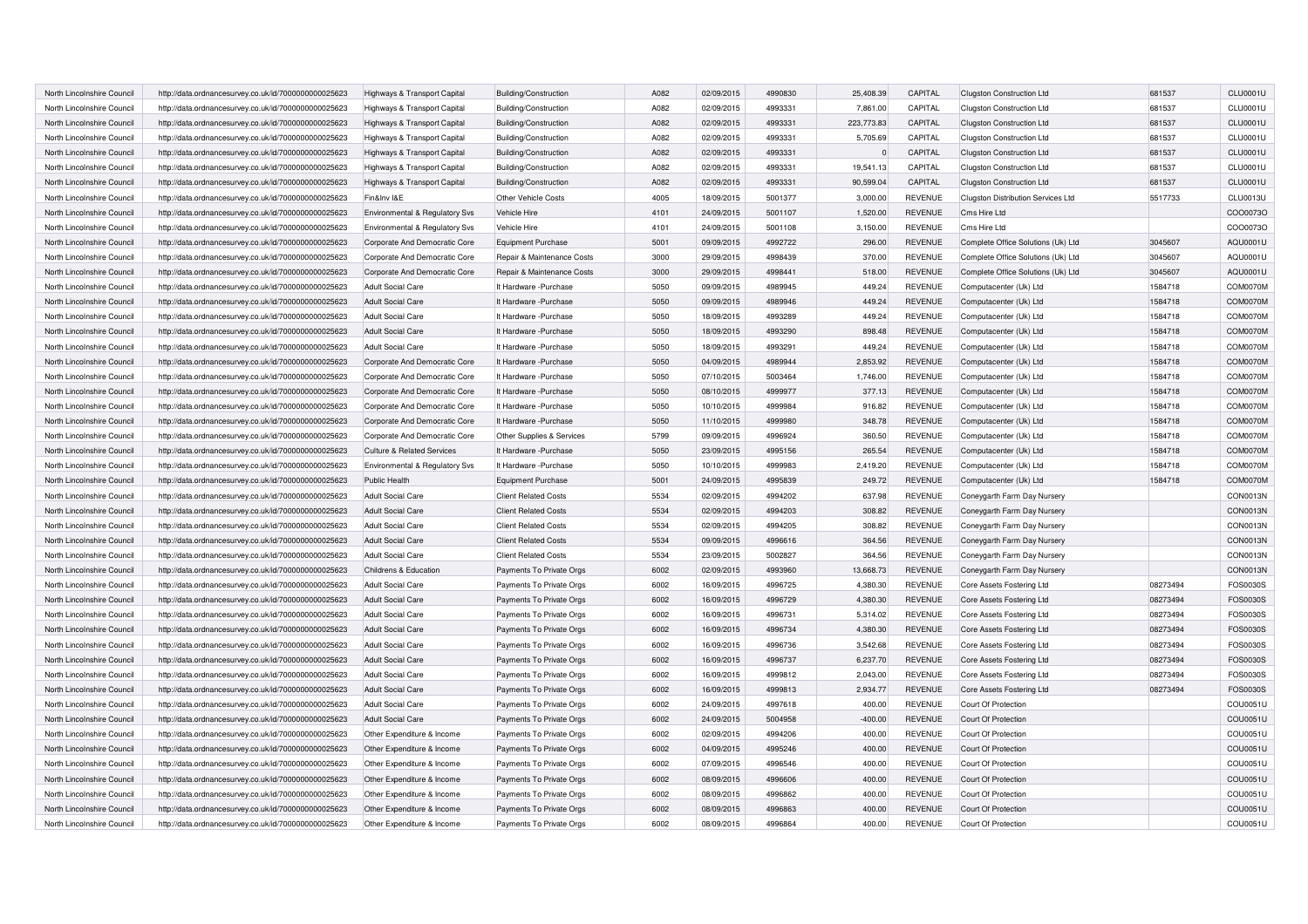| North Lincolnshire Council | http://data.ordnancesurvey.co.uk/id/7000000000025623 | Other Expenditure & Income                | Payments To Private Orgs       | 6002 | 08/09/2015 | 4996865 | 400.00    | <b>REVENUE</b> | Court Of Protection                    |          | COU0051U        |
|----------------------------|------------------------------------------------------|-------------------------------------------|--------------------------------|------|------------|---------|-----------|----------------|----------------------------------------|----------|-----------------|
| North Lincolnshire Council | http://data.ordnancesurvey.co.uk/id/7000000000025623 | Other Expenditure & Income                | Payments To Private Orgs       | 6002 | 08/09/2015 | 4996866 | 400.00    | <b>REVENUE</b> | Court Of Protection                    |          | COU0051U        |
| North Lincolnshire Council | http://data.ordnancesurvey.co.uk/id/7000000000025623 | Other Expenditure & Income                | Payments To Private Orgs       | 6002 | 18/09/2015 | 5001376 | 400.00    | <b>REVENUE</b> | Court Of Protection                    |          | COU0051U        |
| North Lincolnshire Council | http://data.ordnancesurvey.co.uk/id/7000000000025623 | <b>Adult Social Care</b>                  | Payments To Private Orgs       | 6002 | 24/09/2015 | 5004287 | 51,649.56 | <b>REVENUE</b> | <b>Creative Support</b>                |          | CRE0144E        |
| North Lincolnshire Council | http://data.ordnancesurvey.co.uk/id/7000000000025623 | <b>Adult Social Care</b>                  | Payments To Private Orgs       | 6002 | 24/09/2015 | 5004287 | 3,223.96  | <b>REVENUE</b> | <b>Creative Support</b>                |          | CRE0144E        |
| North Lincolnshire Council | http://data.ordnancesurvey.co.uk/id/7000000000025623 | <b>Adult Social Care</b>                  | Payments To Private Orgs       | 6002 | 23/09/2015 | 5004303 | 4,068.64  | <b>REVENUE</b> | <b>Creative Support Ltd</b>            |          | ISF0013F        |
| North Lincolnshire Council | http://data.ordnancesurvey.co.uk/id/7000000000025623 | <b>Adult Social Care</b>                  | Payments To Private Orgs       | 6002 | 23/09/2015 | 5004303 | 6,880.00  | <b>REVENUE</b> | <b>Creative Support Ltd</b>            |          | ISF0013F        |
| North Lincolnshire Council | http://data.ordnancesurvey.co.uk/id/7000000000025623 | <b>Adult Social Care</b>                  | Payments To Private Orgs (Inv) | 6026 | 18/09/2015 | 5000827 | 3,555.64  | <b>REVENUE</b> | Creative Support Ltd                   |          | CRE0034E        |
| North Lincolnshire Council | http://data.ordnancesurvey.co.uk/id/7000000000025623 | <b>Housing Services</b>                   | Payments To Private Orgs (Inv) | 6026 | 16/09/2015 | 4998415 | 12,730.25 | <b>REVENUE</b> | <b>Creative Support Ltd</b>            |          | CRE0034E        |
| North Lincolnshire Council | http://data.ordnancesurvey.co.uk/id/7000000000025623 | Environmental & Regulatory Svs            | Other Premises Costs           | 3390 | 23/09/2015 | 5000877 | 315.00    | <b>REVENUE</b> | Crestwood Environmental Ltd            | 01654898 | <b>CRE0250E</b> |
| North Lincolnshire Council | http://data.ordnancesurvey.co.uk/id/7000000000025623 | <b>Adult Social Care</b>                  | <b>Client Related Costs</b>    | 5534 | 02/09/2015 | 4992767 | 292.11    | <b>REVENUE</b> | Crosby Employment Bureau Ltd           | 4750128  | CRO0323O        |
| North Lincolnshire Council | http://data.ordnancesurvey.co.uk/id/7000000000025623 | <b>Adult Social Care</b>                  | <b>Client Related Costs</b>    | 5534 | 02/09/2015 | 4992769 | 315.70    | <b>REVENUE</b> | Crosby Employment Bureau Ltd           | 4750128  | CRO0323C        |
| North Lincolnshire Council | http://data.ordnancesurvey.co.uk/id/7000000000025623 | <b>Adult Social Care</b>                  | <b>Client Related Costs</b>    | 5534 | 09/09/2015 | 4992766 | 1,569.48  | <b>REVENUE</b> | Crosby Employment Bureau Ltd           | 4750128  | CRO0323C        |
| North Lincolnshire Council | http://data.ordnancesurvey.co.uk/id/7000000000025623 | <b>Adult Social Care</b>                  | Pay - Agency                   | 0131 | 09/09/2015 | 4995464 | 848.70    | <b>REVENUE</b> | Crosby Employment Bureau Ltd           | 4750128  | CRO0323O        |
| North Lincolnshire Council | http://data.ordnancesurvey.co.uk/id/7000000000025623 | <b>Adult Social Care</b>                  | Payments To Private Orgs       | 6002 | 29/09/2015 | 5004340 | 5,038.04  | <b>REVENUE</b> | Crosby Employment Bureau Ltd           | 4750128  | CRO0323O        |
| North Lincolnshire Council | http://data.ordnancesurvey.co.uk/id/7000000000025623 | Childrens & Education                     | Other Supplies & Services      | 5799 | 04/09/2015 | 4993464 | 227.42    | <b>REVENUE</b> | Crosby Employment Bureau Ltd           | 4750128  | CRO0323O        |
| North Lincolnshire Council | http://data.ordnancesurvey.co.uk/id/7000000000025623 | Childrens & Education                     | Pay - Agency                   | 0131 | 04/09/2015 | 4995311 | 1,426.95  | <b>REVENUE</b> | Crosby Employment Bureau Ltd           | 4750128  | CRO0323O        |
| North Lincolnshire Council | http://data.ordnancesurvey.co.uk/id/7000000000025623 | Childrens & Education                     | Pay - Agency                   | 0131 | 04/09/2015 | 4995312 | 2,925.00  | <b>REVENUE</b> | Crosby Employment Bureau Ltd           | 4750128  | CRO0323O        |
| North Lincolnshire Council | http://data.ordnancesurvey.co.uk/id/7000000000025623 | Childrens & Education                     | Pay - Agency                   | 0131 | 16/09/2015 | 4997506 | 3,113.65  | <b>REVENUE</b> | Crosby Employment Bureau Ltd           | 4750128  | CRO0323O        |
| North Lincolnshire Council | http://data.ordnancesurvey.co.uk/id/7000000000025623 | Childrens & Education                     | Pay - Agency                   | 0131 | 29/09/2015 | 5002912 | 2,394.25  | <b>REVENUE</b> | Crosby Employment Bureau Ltd           | 4750128  | CRO0323O        |
| North Lincolnshire Council | http://data.ordnancesurvey.co.uk/id/7000000000025623 | Fin&Inv I&E                               | <b>Agency Costs</b>            | 6005 | 09/09/2015 | 4993441 | 660.08    | REVENUE        | Crosby Employment Bureau Ltd           | 4750128  | CRO0323O        |
| North Lincolnshire Council | http://data.ordnancesurvey.co.uk/id/7000000000025623 | Fin&Inv I&E                               | <b>Agency Costs</b>            | 6005 | 09/09/2015 | 4996666 | 660.08    | <b>REVENUE</b> | Crosby Employment Bureau Ltd           | 4750128  | CRO0323O        |
| North Lincolnshire Council | http://data.ordnancesurvey.co.uk/id/7000000000025623 | Other Expenditure & Income                | Payments To Private Orgs       | 6002 | 18/09/2015 | 5001205 | 542.55    | <b>REVENUE</b> | Crosby Employment Bureau Ltd           | 4750128  | CRO0323O        |
|                            |                                                      |                                           |                                | 6001 |            | 5003624 |           |                |                                        |          |                 |
| North Lincolnshire Council | http://data.ordnancesurvey.co.uk/id/7000000000025623 | <b>Planning Services</b>                  | Payments To Voluntary Orgs     | 5004 | 29/09/2015 |         | 1,740.00  | REVENUE        | Crowle Methodist Church                |          | CRO0146O        |
| North Lincolnshire Council | http://data.ordnancesurvey.co.uk/id/7000000000025623 | <b>Environmental &amp; Regulatory Svs</b> | Materials                      |      | 14/10/2015 | 5003513 | 280.30    | <b>REVENUE</b> | <b>Crown Labels</b>                    |          | CRO0368C        |
| North Lincolnshire Council | http://data.ordnancesurvey.co.uk/id/7000000000025623 | <b>Culture &amp; Related Services</b>     | Repair & Maintenance Costs     | 3000 | 24/09/2015 | 5000211 | 1,820.84  | <b>REVENUE</b> | <b>Crowston Engineering</b>            |          | CRO0019O        |
| North Lincolnshire Council | http://data.ordnancesurvey.co.uk/id/7000000000025623 | Fin&Inv I&E                               | Grounds Maintenance            | 3010 | 24/09/2015 | 4996682 | 277.08    | <b>REVENUE</b> | <b>Crowston Engineering</b>            |          | CRO0019O        |
| North Lincolnshire Council | http://data.ordnancesurvey.co.uk/id/7000000000025623 | Culture, Env, Reg & Planning Cap          | Other Costs                    | A085 | 18/09/2015 | 4996680 | 850.94    | CAPITAL        | C R Parrott Consultants Ltd            | 3622915  | PAR0011R        |
| North Lincolnshire Council | http://data.ordnancesurvey.co.uk/id/7000000000025623 | Culture, Env, Reg & Planning Cap          | Other Costs                    | A085 | 18/09/2015 | 4996683 | 216.80    | CAPITAL        | C R Parrott Consultants Ltd            | 3622915  | PAR0011R        |
| North Lincolnshire Council | http://data.ordnancesurvey.co.uk/id/7000000000025623 | Culture, Env, Reg & Planning Cap          | <b>Other Costs</b>             | A085 | 18/09/2015 | 4996684 | 2,812.50  | CAPITAL        | C R Parrott Consultants Ltd            | 3622915  | PAR0011R        |
| North Lincolnshire Council | http://data.ordnancesurvey.co.uk/id/7000000000025623 | <b>Adult Social Care</b>                  | Repair & Maintenance Costs     | 3000 | 24/09/2015 | 4998433 | 129.00    | <b>REVENUE</b> | C S L (Dualcom) Ltd                    | 03155883 | <b>CSL0003L</b> |
| North Lincolnshire Council | http://data.ordnancesurvey.co.uk/id/7000000000025623 | Corporate And Democratic Core             | Repair & Maintenance Costs     | 3000 | 24/09/2015 | 4998433 | 645.00    | <b>REVENUE</b> | C S L (Dualcom) Ltd                    | 03155883 | CSL0003L        |
| North Lincolnshire Council | http://data.ordnancesurvey.co.uk/id/7000000000025623 | Fin&Inv I&E                               | Repair & Maintenance Costs     | 3000 | 24/09/2015 | 4998433 | 129.00    | <b>REVENUE</b> | C S L (Dualcom) Ltd                    | 03155883 | CSL0003L        |
| North Lincolnshire Council | http://data.ordnancesurvey.co.uk/id/7000000000025623 | Fin&Inv I&E                               | Other Vehicle Costs            | 4005 | 24/09/2015 | 5001109 | 1,689.51  | <b>REVENUE</b> | <b>Ctrack Ltd</b>                      | 04643588 | CTR0001R        |
| North Lincolnshire Council | http://data.ordnancesurvey.co.uk/id/7000000000025623 | <b>Adult Social Care</b>                  | <b>Equipment Purchase</b>      | 5001 | 03/09/2015 | 4994083 | 250.00    | <b>REVENUE</b> | Currys Ltd                             |          | <b>CUR0006R</b> |
| North Lincolnshire Council | http://data.ordnancesurvey.co.uk/id/7000000000025623 | <b>Adult Social Care</b>                  | <b>Equipment Purchase</b>      | 5001 | 03/09/2015 | 4994086 | $-475.00$ | <b>REVENUE</b> | Currys Ltd                             |          | <b>CUR0006R</b> |
| North Lincolnshire Council | http://data.ordnancesurvey.co.uk/id/7000000000025623 | <b>Adult Social Care</b>                  | <b>Equipment Purchase</b>      | 5001 | 03/09/2015 | 4995015 | 333.33    | <b>REVENUE</b> | <b>Currys Ltd</b>                      |          | CUR0006R        |
| North Lincolnshire Council | http://data.ordnancesurvey.co.uk/id/7000000000025623 | <b>Adult Social Care</b>                  | Equipment Purchase             | 5001 | 03/09/2015 | 4995016 | 541.66    | <b>REVENUE</b> | Currys Ltd                             |          | CUR0006R        |
| North Lincolnshire Council | http://data.ordnancesurvey.co.uk/id/7000000000025623 | <b>Adult Social Care</b>                  | <b>Equipment Purchase</b>      | 5001 | 03/09/2015 | 4995017 | 1,016.66  | <b>REVENUE</b> | Currys Ltd                             |          | <b>CUR0006R</b> |
| North Lincolnshire Council | http://data.ordnancesurvey.co.uk/id/7000000000025623 | <b>Adult Social Care</b>                  | <b>Equipment Purchase</b>      | 5001 | 03/09/2015 | 4995018 | 541.66    | <b>REVENUE</b> | Currys Ltd                             |          | <b>CUR0006R</b> |
| North Lincolnshire Council | http://data.ordnancesurvey.co.uk/id/7000000000025623 | <b>Adult Social Care</b>                  | <b>Equipment Purchase</b>      | 5001 | 03/09/2015 | 4995019 | 475.00    | <b>REVENUE</b> | Currys Ltd                             |          | CUR0006R        |
| North Lincolnshire Council | http://data.ordnancesurvey.co.uk/id/7000000000025623 | <b>Adult Social Care</b>                  | <b>Equipment Purchase</b>      | 5001 | 03/09/2015 | 4995021 | 833.33    | <b>REVENUE</b> | Currys Ltd                             |          | <b>CUR0006R</b> |
| North Lincolnshire Council | http://data.ordnancesurvey.co.uk/id/7000000000025623 | <b>Adult Social Care</b>                  | <b>Equipment Purchase</b>      | 5001 | 03/09/2015 | 4995022 | 632.49    | <b>REVENUE</b> | Currys Ltd                             |          | CUR0006R        |
| North Lincolnshire Council | http://data.ordnancesurvey.co.uk/id/7000000000025623 | <b>Adult Social Care</b>                  | <b>Equipment Purchase</b>      | 5001 | 03/09/2015 | 4995025 | $-250.00$ | <b>REVENUE</b> | Currys Ltd                             |          | CUR0006R        |
| North Lincolnshire Council | http://data.ordnancesurvey.co.uk/id/7000000000025623 | Childrens & Education                     | Repair & Maintenance Costs     | 3000 | 09/09/2015 | 4994575 | 3,455.00  | <b>REVENUE</b> | Cusworth Flooring Services Ltd         |          | <b>CUS0010S</b> |
| North Lincolnshire Council | http://data.ordnancesurvey.co.uk/id/7000000000025623 | Childrens & Education                     | Repair & Maintenance Costs     | 3000 | 16/09/2015 | 4998125 | 2.700.00  | <b>REVENUE</b> | Cusworth Flooring Services Ltd         |          | <b>CUS0010S</b> |
| North Lincolnshire Council | http://data.ordnancesurvey.co.uk/id/7000000000025623 | <b>Adult Social Care</b>                  | It Hardware - Purchase         | 5050 | 23/09/2015 | 5000952 | 5,149.00  | <b>REVENUE</b> | Daisy Corporate Services Ltd           | 4166889  | <b>DAM0008M</b> |
| North Lincolnshire Council | http://data.ordnancesurvey.co.uk/id/7000000000025623 | Corporate And Democratic Core             | It Hardware - Purchase         | 5050 | 23/09/2015 | 5000952 | 2,862.25  | <b>REVENUE</b> | Daisy Corporate Services Ltd           | 4166889  | <b>DAM0008M</b> |
| North Lincolnshire Council | http://data.ordnancesurvey.co.uk/id/7000000000025623 | <b>Culture &amp; Related Services</b>     | Cleaning Costs/ Materials      | 3301 | 16/09/2015 | 4998134 | 256.10    | <b>REVENUE</b> | Dale (Uk) Ltd (Scunthorpe)             |          | DAL0034L        |
| North Lincolnshire Council | http://data.ordnancesurvey.co.uk/id/7000000000025623 | Adult Social Care                         | Payments To Private Orgs       | 6002 | 09/09/2015 | 4995484 | 1.600.00  | <b>REVENUE</b> | Dave Huddleston Financial Services Ltd |          | <b>HUD0001D</b> |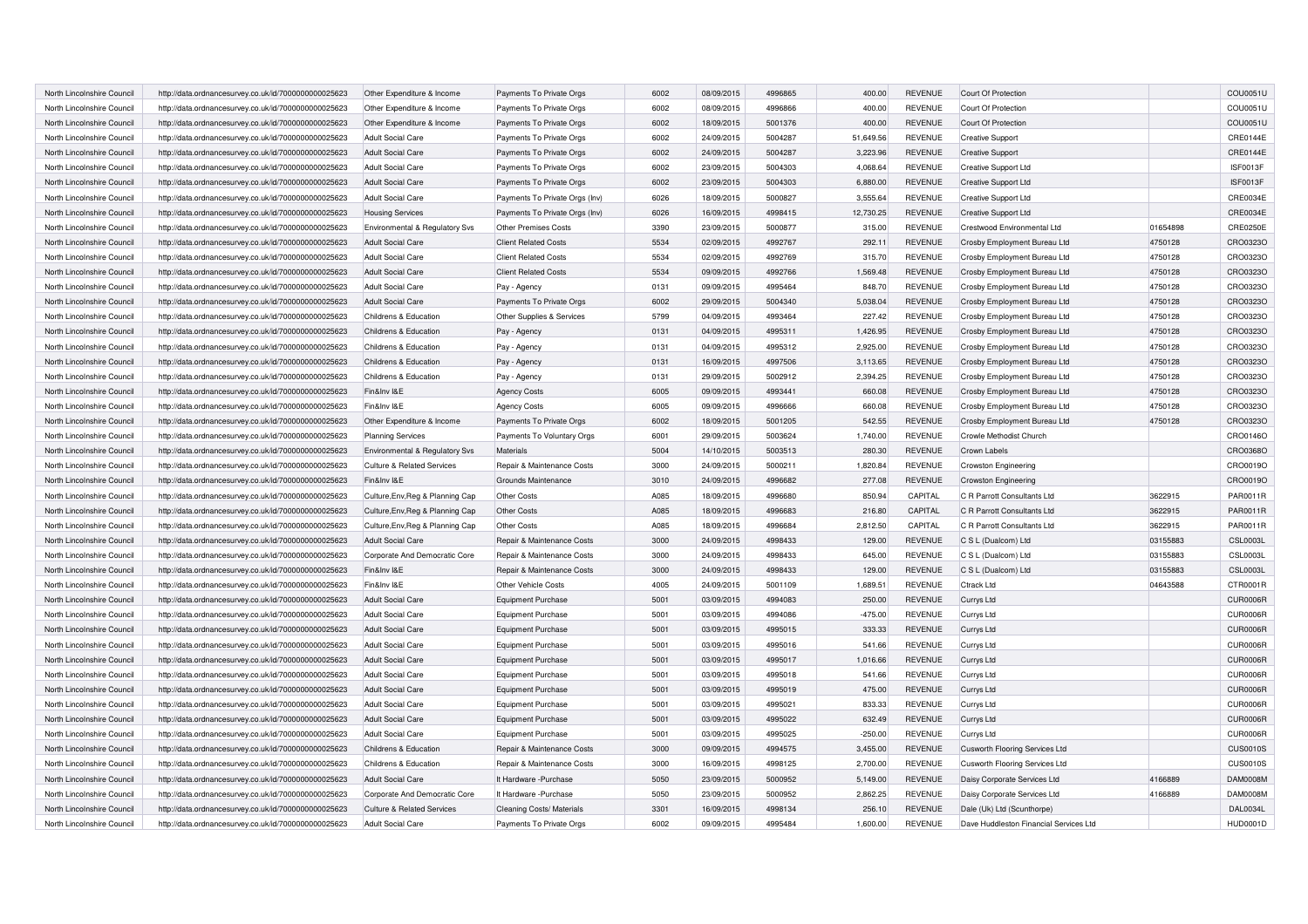| North Lincolnshire Council | http://data.ordnancesurvey.co.uk/id/7000000000025623 | <b>Adult Social Care</b>              | Payments To Private Orgs           | 6002 | 18/09/2015 | 4999762 | 960.00       | <b>REVENUE</b> | Dave Huddleston Financial Services Ltd    |           | <b>HUD0001D</b> |
|----------------------------|------------------------------------------------------|---------------------------------------|------------------------------------|------|------------|---------|--------------|----------------|-------------------------------------------|-----------|-----------------|
| North Lincolnshire Council | http://data.ordnancesurvey.co.uk/id/7000000000025623 | Childrens & Education                 | Payments To Private Orgs           | 6002 | 16/09/2015 | 4998348 | 376.00       | <b>REVENUE</b> | David Barlow Printers                     |           | <b>BAR0059R</b> |
| North Lincolnshire Council | http://data.ordnancesurvey.co.uk/id/7000000000025623 | <b>Culture &amp; Related Services</b> | Other Professional Fees            | 5829 | 24/09/2015 | 5002307 | 3,203.34     | <b>REVENUE</b> | David Mcnicholas Golf Limited             | 07683155  | MCN0007N        |
| North Lincolnshire Council | http://data.ordnancesurvey.co.uk/id/7000000000025623 | Childrens & Education                 | Payments To Private Orgs           | 6002 | 09/09/2015 | 4995500 | 15,500.00    | <b>REVENUE</b> | Demeter House (England) Ltd               | 5774107   | <b>DEM0021M</b> |
| North Lincolnshire Council | http://data.ordnancesurvey.co.uk/id/7000000000025623 | Childrens & Education                 | Home To School Transport           | 4201 | 16/09/2015 | 4998503 | 640.00       | <b>REVENUE</b> | Diamond Cabs Limited                      | 07455809  | <b>DIA0046A</b> |
| North Lincolnshire Council | http://data.ordnancesurvey.co.uk/id/7000000000025623 | Childrens & Education                 | Home To School Transport           | 4201 | 16/09/2015 | 4998504 | 600.00       | <b>REVENUE</b> | Diamond Cabs Limited                      | 07455809  | <b>DIA0046A</b> |
| North Lincolnshire Council | http://data.ordnancesurvey.co.uk/id/7000000000025623 | <b>Planning Services</b>              | Exhibitions/Events                 | 5709 | 24/09/2015 | 4996706 | 2,100.00     | <b>REVENUE</b> | Digital Spotlight Ltd                     | 093033887 | DIG0130G        |
| North Lincolnshire Council | http://data.ordnancesurvey.co.uk/id/7000000000025623 | Fin&Inv I&E                           | Materials                          | 5004 | 08/10/2015 | 5001111 | 1,862.64     | <b>REVENUE</b> | Direct Commercial Veh.Serv.Ltd            | 2267244   | DIR0001R        |
|                            |                                                      |                                       |                                    | 5001 |            |         |              |                |                                           |           |                 |
| North Lincolnshire Council | http://data.ordnancesurvey.co.uk/id/7000000000025623 | Environmental & Regulatory Svs        | <b>Equipment Purchase</b>          |      | 18/09/2015 | 5000844 | 660.00       | <b>REVENUE</b> | Disclosure & Barring Service              |           | CRI0032I        |
| North Lincolnshire Council | http://data.ordnancesurvey.co.uk/id/7000000000025623 | <b>Culture &amp; Related Services</b> | Other Professional Fees            | 5829 | 23/09/2015 | 4999860 | 210.00       | <b>REVENUE</b> | D Jacklin Ltd                             | 05070677  | <b>JAC0450C</b> |
| North Lincolnshire Council | http://data.ordnancesurvey.co.uk/id/7000000000025623 | <b>Culture &amp; Related Services</b> | Other Supplies & Services          | 5799 | 23/09/2015 | 5000931 | 220.00       | <b>REVENUE</b> | D Jacklin Ltd                             | 05070677  | <b>JAC0450C</b> |
| North Lincolnshire Council | http://data.ordnancesurvey.co.uk/id/7000000000025623 | Fin&Inv I&E                           | Other Supplies & Services          | 5799 | 23/09/2015 | 4995810 | 375.00       | <b>REVENUE</b> | Djm Consultancy                           | 4539626   | DJM0002M        |
| North Lincolnshire Council | http://data.ordnancesurvey.co.uk/id/7000000000025623 | Childrens & Education                 | Payments To Private Orgs           | 6002 | 02/09/2015 | 4993967 | 1,711.08     | <b>REVENUE</b> | D Johns                                   |           | <b>JOH0680H</b> |
| North Lincolnshire Council | http://data.ordnancesurvey.co.uk/id/7000000000025623 | <b>Housing Services</b>               | Fees & Charges Income              | 9002 | 09/09/2015 | 4995882 | $-186.75$    | <b>REVENUE</b> | Dolphin Mobility East Midlands Ltd        | 4175896   | <b>DOL0006L</b> |
| North Lincolnshire Council | http://data.ordnancesurvey.co.uk/id/7000000000025623 | <b>Housing Services</b>               | Fees & Charges Income              | 9002 | 24/09/2015 | 5001687 | $-540.88$    | <b>REVENUE</b> | Dolphin Mobility East Midlands Ltd        | 4175896   | <b>DOL0006L</b> |
| North Lincolnshire Council | http://data.ordnancesurvey.co.uk/id/7000000000025623 | <b>Housing Services</b>               | Fees & Charges Income              | 9002 | 24/09/2015 | 5001688 | $-159.38$    | <b>REVENUE</b> | Dolphin Mobility East Midlands Ltd        | 4175896   | <b>DOL0006L</b> |
| North Lincolnshire Council | http://data.ordnancesurvey.co.uk/id/7000000000025623 | <b>Housing Services</b>               | Fees & Charges Income              | 9002 | 29/09/2015 | 5001689 | $-208.13$    | <b>REVENUE</b> | Dolphin Mobility East Midlands Ltd        | 4175896   | <b>DOL0006L</b> |
| North Lincolnshire Council | http://data.ordnancesurvey.co.uk/id/7000000000025623 | <b>Adult Social Care</b>              | Payments To Health Providers       | 6019 | 04/09/2015 | 4994963 | 1,409.86     | <b>REVENUE</b> | Doncaster & Bassetlaw Hospitals Nhs Trust |           | DON0232N        |
| North Lincolnshire Council | http://data.ordnancesurvey.co.uk/id/7000000000025623 | Childrens & Education                 | Payments To Private Orgs           | 6002 | 24/09/2015 | 5001352 | 37,770.67    | <b>REVENUE</b> | Doncaster Deaf Trust                      |           | <b>DON0228N</b> |
| North Lincolnshire Council | http://data.ordnancesurvey.co.uk/id/7000000000025623 | Childrens & Education                 | Payments To Private Orgs           | 6002 | 24/09/2015 | 5001354 | $-18,554.67$ | <b>REVENUE</b> | Doncaster Deaf Trust                      |           | <b>DON0228N</b> |
| North Lincolnshire Council | http://data.ordnancesurvey.co.uk/id/7000000000025623 | Childrens & Education                 | Payments To Private Orgs           | 6002 | 10/10/2015 | 5000910 | 22,471.67    | <b>REVENUE</b> | Doncaster Deaf Trust                      |           | <b>DON0228N</b> |
| North Lincolnshire Council | http://data.ordnancesurvey.co.uk/id/7000000000025623 | <b>Housing Services</b>               | Rent Allowance                     | 6491 | 18/09/2015 | 5000373 | 347.70       | <b>REVENUE</b> | Doncaster Metropolitan B C                |           | DON0001N        |
| North Lincolnshire Council | http://data.ordnancesurvey.co.uk/id/7000000000025623 | Childrens & Education                 | Payments To Private Orgs           | 6002 | 02/09/2015 | 4994134 | 15,447.60    | <b>REVENUE</b> | Do-Re-Mi Nursery                          |           | <b>WIN0044N</b> |
| North Lincolnshire Council | http://data.ordnancesurvey.co.uk/id/7000000000025623 | Corporate And Democratic Core         | Gen Office Exp (Incl Postage)      | 5603 | 24/09/2015 | 5000403 | 768.00       | REVENUE        | Double Red Print Ltd                      | 03636892  | DOU0053U        |
| North Lincolnshire Council | http://data.ordnancesurvey.co.uk/id/7000000000025623 | <b>Adult Social Care</b>              | Other Professional Fees            | 5829 | 23/09/2015 | 4994568 | 375.20       | <b>REVENUE</b> | Dr Graham Hayes                           |           | <b>HAY0027Y</b> |
| North Lincolnshire Council | http://data.ordnancesurvey.co.uk/id/7000000000025623 | <b>Adult Social Care</b>              | Equipment Purchase                 | 5001 | 16/09/2015 | 4995002 | 1,533.50     | <b>REVENUE</b> | <b>Drive Medical Ltd</b>                  | 4301005   | <b>DRI00081</b> |
| North Lincolnshire Council | http://data.ordnancesurvey.co.uk/id/7000000000025623 | Environmental & Regulatory Svs        | Pay - Agency                       | 0131 | 23/09/2015 | 5002160 | 507.32       | <b>REVENUE</b> | <b>Driver Hire</b>                        |           | <b>DRI00601</b> |
| North Lincolnshire Council | http://data.ordnancesurvey.co.uk/id/7000000000025623 | <b>Adult Social Care</b>              | Other Professional Fees            | 5829 | 24/09/2015 | 4997626 | 564.00       | <b>REVENUE</b> | Dr M C Waziri                             |           | WAZ0001Z        |
| North Lincolnshire Council | http://data.ordnancesurvey.co.uk/id/7000000000025623 | <b>Adult Social Care</b>              | Payments To Health Providers       | 6019 | 10/10/2015 | 5000227 | 542.05       | <b>REVENUE</b> | Dr M J Dwyer & Partners                   |           | DWY0001Y        |
| North Lincolnshire Council | http://data.ordnancesurvey.co.uk/id/7000000000025623 | Public Health                         | Payments To Health Providers       | 6019 | 10/10/2015 | 5000227 | 210.00       | REVENUE        | Dr M J Dwyer & Partners                   |           | DWY0001Y        |
| North Lincolnshire Council | http://data.ordnancesurvey.co.uk/id/7000000000025623 | <b>Adult Social Care</b>              | Payments To Health Providers       | 6019 | 16/09/2015 | 4998620 | 238.34       | <b>REVENUE</b> | Dr Newman & Partners                      |           | CAM0007M        |
| North Lincolnshire Council | http://data.ordnancesurvey.co.uk/id/7000000000025623 | Public Health                         | Payments To Health Providers       | 6019 | 16/09/2015 | 4998620 | 260.00       | <b>REVENUE</b> | Dr Newman & Partners                      |           | CAM0007M        |
| North Lincolnshire Council | http://data.ordnancesurvey.co.uk/id/7000000000025623 | Culture & Related Services            | Repair & Maintenance Costs         | 3000 | 16/09/2015 | 4998085 | 3,666.00     | <b>REVENUE</b> | D Roberts                                 |           | ROB0139B        |
| North Lincolnshire Council | http://data.ordnancesurvey.co.uk/id/7000000000025623 | <b>Planning Services</b>              | Other Supplies & Services          | 5799 | 18/09/2015 | 5000354 | 1,320.00     | <b>REVENUE</b> | D Roberts                                 |           | ROB0139B        |
| North Lincolnshire Council | http://data.ordnancesurvey.co.uk/id/7000000000025623 | <b>Culture &amp; Related Services</b> | Other Professional Fees            | 5829 | 16/09/2015 | 4998059 | 250.00       | <b>REVENUE</b> | D Urwin                                   |           | URW0001W        |
| North Lincolnshire Council | http://data.ordnancesurvey.co.uk/id/7000000000025623 | Childrens & Education                 | Equipment Purchase                 | 5001 | 07/10/2015 | 4998337 | 1,435.00     | <b>REVENUE</b> | Dv247 Ltd                                 |           | DIG0006G        |
|                            |                                                      |                                       |                                    | 2007 | 09/09/2015 | 4995317 | 1,810.69     | <b>REVENUE</b> |                                           |           | <b>EAS0126S</b> |
| North Lincolnshire Council | http://data.ordnancesurvey.co.uk/id/7000000000025623 | <b>Adult Social Care</b>              | <b>Retirement Additional Costs</b> |      |            |         |              |                | East Riding Of Yorkshire Council          |           |                 |
| North Lincolnshire Council | http://data.ordnancesurvey.co.uk/id/7000000000025623 | <b>Adult Social Care</b>              | <b>Retirement Additional Costs</b> | 2007 | 18/09/2015 | 5000863 | 5,350.81     | <b>REVENUE</b> | East Riding Of Yorkshire Council          |           | <b>EAS0126S</b> |
| North Lincolnshire Council | http://data.ordnancesurvey.co.uk/id/7000000000025623 | Fin&Inv I&E                           | <b>Retirement Additional Costs</b> | 2007 | 16/09/2015 | 4998382 | 2,602.11     | <b>REVENUE</b> | East Riding Of Yorkshire Council          |           | <b>EAS0126S</b> |
| North Lincolnshire Council | http://data.ordnancesurvey.co.uk/id/7000000000025623 | <b>Adult Social Care</b>              | <b>Retirement Additional Costs</b> | 2007 | 24/09/2015 | 4997391 | 18.58        | REVENUE        | East Riding Pension Fund                  |           | EAS0381S        |
| North Lincolnshire Council | http://data.ordnancesurvey.co.uk/id/7000000000025623 | Central Services To Public            | <b>Retirement Additional Costs</b> | 2007 | 24/09/2015 | 4997391 | 653.02       | <b>REVENUE</b> | East Riding Pension Fund                  |           | EAS0381S        |
| North Lincolnshire Council | http://data.ordnancesurvey.co.uk/id/7000000000025623 | Childrens & Education                 | <b>Retirement Additional Costs</b> | 2007 | 24/09/2015 | 4997391 | 95,181.38    | <b>REVENUE</b> | East Riding Pension Fund                  |           | EAS0381S        |
| North Lincolnshire Council | http://data.ordnancesurvey.co.uk/id/7000000000025623 | Corporate And Democratic Core         | <b>Retirement Additional Costs</b> | 2007 | 24/09/2015 | 4997391 | 4,595.79     | REVENUE        | East Riding Pension Fund                  |           | EAS0381S        |
| North Lincolnshire Council | http://data.ordnancesurvey.co.uk/id/7000000000025623 | Corporate And Democratic Core         | <b>Retirement Additional Costs</b> | 2007 | 24/09/2015 | 4997391 | 20,052.92    | <b>REVENUE</b> | East Riding Pension Fund                  |           | EAS0381S        |
| North Lincolnshire Council | http://data.ordnancesurvey.co.uk/id/7000000000025623 | Environmental & Regulatory Svs        | <b>Retirement Additional Costs</b> | 2007 | 24/09/2015 | 4997391 | 140.89       | <b>REVENUE</b> | East Riding Pension Fund                  |           | EAS0381S        |
| North Lincolnshire Council | http://data.ordnancesurvey.co.uk/id/7000000000025623 | Environmental & Regulatory Svs        | <b>Retirement Additional Costs</b> | 2007 | 24/09/2015 | 4997391 | 522.96       | <b>REVENUE</b> | East Riding Pension Fund                  |           | EAS0381S        |
| North Lincolnshire Council | http://data.ordnancesurvey.co.uk/id/7000000000025623 | Fin&Inv I&E                           | <b>Retirement Additional Costs</b> | 2007 | 24/09/2015 | 4997391 | 136.28       | <b>REVENUE</b> | East Riding Pension Fund                  |           | EAS0381S        |
| North Lincolnshire Council | http://data.ordnancesurvey.co.uk/id/7000000000025623 | Fin&Inv I&E                           | <b>Retirement Additional Costs</b> | 2007 | 24/09/2015 | 4997391 | 1,054.29     | <b>REVENUE</b> | East Riding Pension Fund                  |           | EAS0381S        |
| North Lincolnshire Council | http://data.ordnancesurvey.co.uk/id/7000000000025623 | <b>Housing Services</b>               | <b>Retirement Additional Costs</b> | 2007 | 24/09/2015 | 4997391 | 148.44       | <b>REVENUE</b> | East Riding Pension Fund                  |           | EAS0381S        |
| North Lincolnshire Council | http://data.ordnancesurvey.co.uk/id/7000000000025623 | Non Distributed Costs                 | <b>Retirement Additional Costs</b> | 2007 | 24/09/2015 | 4997391 | 45.696.70    | <b>REVENUE</b> | East Riding Pension Fund                  |           | EAS0381S        |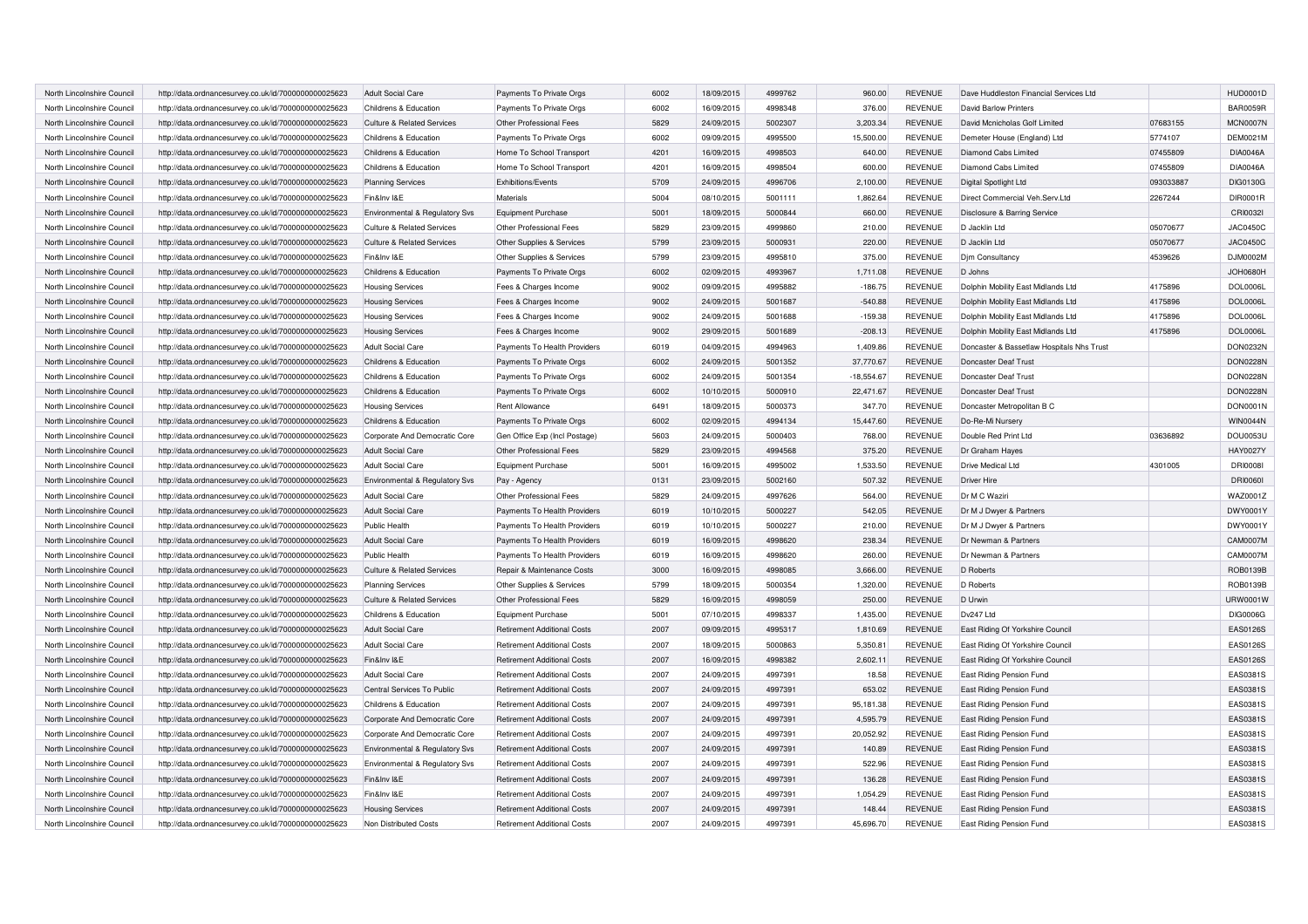| North Lincolnshire Council | http://data.ordnancesurvey.co.uk/id/7000000000025623                                                         | <b>Planning Services</b>                          | <b>Retirement Additional Costs</b>                          | 2007         | 24/09/2015 | 4997391 | 132.78    | <b>REVENUE</b> | East Riding Pension Fund                                     |          | EAS0381S        |
|----------------------------|--------------------------------------------------------------------------------------------------------------|---------------------------------------------------|-------------------------------------------------------------|--------------|------------|---------|-----------|----------------|--------------------------------------------------------------|----------|-----------------|
| North Lincolnshire Council | http://data.ordnancesurvey.co.uk/id/7000000000025623                                                         | Highways & Transport                              | <b>Concessionary Fares</b>                                  | 6010         | 02/09/2015 | 4992654 | 4,900.00  | <b>REVENUE</b> | East Yorkshire Motor Services Ltd                            | 216628   | EAS0120S        |
| North Lincolnshire Council | http://data.ordnancesurvey.co.uk/id/7000000000025623                                                         | Highways & Transport                              | Passenger Transport                                         | 6011         | 04/09/2015 | 4994557 | 1,370.88  | <b>REVENUE</b> | East Yorkshire Motor Services Ltd                            | 216628   | <b>EAS0120S</b> |
| North Lincolnshire Council | http://data.ordnancesurvey.co.uk/id/7000000000025623                                                         | <b>Culture &amp; Related Services</b>             | Gen Office Exp (Incl Postage)                               | 5603         | 24/09/2015 | 4995191 | 766.00    | <b>REVENUE</b> | <b>Ebf Smart Inprint Limited</b>                             |          | EBF0003F        |
| North Lincolnshire Council | http://data.ordnancesurvey.co.uk/id/7000000000025623                                                         | Children & Education Capital                      | Building/Construction                                       | A082         | 16/09/2015 | 4996914 | 49,811.08 | CAPITAL        | E C Surfacing Ltd                                            | 07080098 | <b>ECS0006S</b> |
| North Lincolnshire Council | http://data.ordnancesurvey.co.uk/id/7000000000025623                                                         | Highways & Transport Capital                      | Building/Construction                                       | A082         | 02/09/2015 | 4993330 | 16,877.05 | CAPITAL        | E C Surfacing Ltd                                            | 07080098 | <b>ECS0006S</b> |
| North Lincolnshire Council | http://data.ordnancesurvey.co.uk/id/7000000000025623                                                         | Environmental & Regulatory Svs                    | Stock Purchases & Adjustments                               | 5030         | 23/09/2015 | 4994107 | 2,905.30  | <b>REVENUE</b> | Egbert H Taylor & Co Ltd                                     | 718441   | <b>TAY0016Y</b> |
| North Lincolnshire Council | http://data.ordnancesurvey.co.uk/id/7000000000025623                                                         | Fin&Inv I&E                                       | Exhibitions/Events                                          | 5709         | 23/09/2015 | 5001362 | 360.00    | <b>REVENUE</b> | E H Advertising Ltd                                          |          | EHA0003A        |
| North Lincolnshire Council | http://data.ordnancesurvey.co.uk/id/7000000000025623                                                         | <b>Culture &amp; Related Services</b>             | Other Professional Fees                                     | 5829         | 24/09/2015 | 4998060 | 262.40    | <b>REVENUE</b> | Eleanor Meredith                                             |          | MER0130R        |
| North Lincolnshire Council | http://data.ordnancesurvey.co.uk/id/7000000000025623                                                         | <b>Adult Social Care</b>                          | Payments To Private Orgs                                    | 6002         | 23/09/2015 | 5004299 | 11,034.00 | <b>REVENUE</b> | Elite Care Solutions Ltd                                     |          | ISF0009F        |
| North Lincolnshire Council | http://data.ordnancesurvey.co.uk/id/7000000000025623                                                         | <b>Adult Social Care</b>                          | Payments To Private Orgs                                    | 6002         | 23/09/2015 | 5004299 | 814.40    | <b>REVENUE</b> | Elite Care Solutions Ltd                                     |          | ISF0009F        |
| North Lincolnshire Council | http://data.ordnancesurvey.co.uk/id/7000000000025623                                                         | Corporate And Democratic Core                     | Materials                                                   | 5004         | 09/09/2015 | 4995054 | 321.33    | <b>REVENUE</b> | Elliott Baxter & Company Ltd                                 |          | <b>ELL0237L</b> |
| North Lincolnshire Council | http://data.ordnancesurvey.co.uk/id/7000000000025623                                                         | Childrens & Education                             | Subscriptions & Memberships                                 | 5510         | 10/10/2015 | 4998422 | 750.00    | <b>REVENUE</b> | E-Memoir                                                     |          | <b>EME0004E</b> |
| North Lincolnshire Council | http://data.ordnancesurvey.co.uk/id/7000000000025623                                                         | <b>Adult Social Care</b>                          | Payments To Private Orgs                                    | 6002         | 23/09/2015 | 5004305 | 4.228.00  | <b>REVENUE</b> | Emerald Care Services (North Lincs) Ltd                      |          | ISF0026F        |
| North Lincolnshire Council | http://data.ordnancesurvey.co.uk/id/7000000000025623                                                         | <b>Adult Social Care</b>                          | Payments To Private Orgs                                    | 6002         | 23/09/2015 | 5004305 | 12.556.33 | <b>REVENUE</b> | Emerald Care Services (North Lincs) Ltd                      |          | ISF0026F        |
| North Lincolnshire Council | http://data.ordnancesurvey.co.uk/id/7000000000025623                                                         | <b>Adult Social Care</b>                          | Payments To Private Orgs                                    | 6002         | 24/09/2015 | 5004289 | 14,910.00 | <b>REVENUE</b> | Emerald Care Services (North Lincs) Ltd                      | 08136830 | <b>EME0032E</b> |
| North Lincolnshire Council | http://data.ordnancesurvey.co.uk/id/7000000000025623                                                         | <b>Adult Social Care</b>                          | Payments To Private Orgs                                    | 6002         | 24/09/2015 | 5004289 | 6,180.38  | <b>REVENUE</b> | Emerald Care Services (North Lincs) Ltd                      | 08136830 | <b>EME0032E</b> |
| North Lincolnshire Council | http://data.ordnancesurvey.co.uk/id/7000000000025623                                                         | Corporate And Democratic Core                     | Repair & Maintenance Costs                                  | 3000         | 16/09/2015 | 4998430 | 2,229.25  | <b>REVENUE</b> | End2end Services Limited                                     |          | <b>END0042D</b> |
| North Lincolnshire Council | http://data.ordnancesurvey.co.uk/id/7000000000025623                                                         | Corporate And Democratic Core                     | Repair & Maintenance Costs                                  | 3000         | 16/09/2015 | 4998431 | 1,922.00  | <b>REVENUE</b> | <b>End2end Services Limited</b>                              |          | <b>END0042D</b> |
| North Lincolnshire Council | http://data.ordnancesurvey.co.uk/id/7000000000025623                                                         | Fin&Inv I&E                                       | Other Supplies & Services                                   | 5799         | 23/09/2015 | 4995760 | 1,167.81  | <b>REVENUE</b> | Environmental Scientifics Group Limited                      |          | <b>SCI00461</b> |
| North Lincolnshire Council | http://data.ordnancesurvey.co.uk/id/7000000000025623                                                         | Fin&Inv I&E                                       | Other Supplies & Services                                   | 5799         | 29/09/2015 | 4996480 | 1,788.72  | <b>REVENUE</b> | Environmental Scientifics Group Limited                      |          | <b>SCI0046I</b> |
| North Lincolnshire Council | http://data.ordnancesurvey.co.uk/id/7000000000025623                                                         | Fin&Inv I&E                                       | Other Supplies & Services                                   | 5799         | 08/10/2015 | 4998455 | 644.97    | <b>REVENUE</b> | Environmental Scientifics Group Limited                      |          | <b>SCI00461</b> |
| North Lincolnshire Council | http://data.ordnancesurvey.co.uk/id/7000000000025623                                                         | Environmental & Regulatory Svs                    | Equipment Maint.& Repair                                    | 5003         | 02/09/2015 | 4992737 | 16,493.00 | <b>REVENUE</b> | Enviro Technology Services Plc                               |          | <b>ENV0009V</b> |
| North Lincolnshire Council | http://data.ordnancesurvey.co.uk/id/7000000000025623                                                         | Environmental & Regulatory Svs                    | Payments To Private Orgs                                    | 6002         | 23/09/2015 | 4996603 | 232.40    | <b>REVENUE</b> | Envirotyre Uk Ltd                                            |          | <b>ENV0014V</b> |
| North Lincolnshire Council | http://data.ordnancesurvey.co.uk/id/7000000000025623                                                         | Fin&Inv I&E                                       | <b>Materials</b>                                            | 5004         | 18/09/2015 | 5001112 | 253.95    | <b>REVENUE</b> | Enza Motors Ltd                                              | 1587033  | ENZ0001Z        |
| North Lincolnshire Council | http://data.ordnancesurvey.co.uk/id/7000000000025623                                                         | Childrens & Education                             | Payments To Voluntary Orgs                                  | 6001         | 02/09/2015 | 4994119 | 13,312.42 | <b>REVENUE</b> | Epworth Stepping Stones Pre School                           |          | EPW0031W        |
| North Lincolnshire Council | http://data.ordnancesurvey.co.uk/id/7000000000025623                                                         | Childrens & Education                             | Payments To Voluntary Orgs                                  | 6001         | 02/09/2015 | 4993961 | 2,195.34  | <b>REVENUE</b> | Epworth Thurlow Pre-School                                   |          | EPW0018W        |
| North Lincolnshire Council | http://data.ordnancesurvey.co.uk/id/7000000000025623                                                         | <b>Adult Social Care</b>                          | Cleaning Costs/ Materials                                   | 3301         | 29/09/2015 | 5003470 | 212.28    | <b>REVENUE</b> | Eryc - Supplies                                              |          | EAS0125S        |
| North Lincolnshire Council | http://data.ordnancesurvey.co.uk/id/7000000000025623                                                         | <b>Adult Social Care</b>                          | <b>Equipment Purchase</b>                                   | 5001         | 02/09/2015 | 4992663 | 2,979.30  | <b>REVENUE</b> | Eryc - Supplies                                              |          | EAS0125S        |
| North Lincolnshire Council | http://data.ordnancesurvey.co.uk/id/7000000000025623                                                         | <b>Culture &amp; Related Services</b>             | Equipment Purchase                                          | 5001         | 04/09/2015 | 4994100 | 300.76    | <b>REVENUE</b> | Eryc - Supplies                                              |          | EAS0125S        |
| North Lincolnshire Council | http://data.ordnancesurvey.co.uk/id/7000000000025623                                                         | Fin&Inv I&E                                       | <b>Equipment Purchase</b>                                   | 5001         | 16/09/2015 | 4999160 | 593.92    | <b>REVENUE</b> | Eryc - Supplies                                              |          | EAS0125S        |
| North Lincolnshire Council | http://data.ordnancesurvey.co.uk/id/7000000000025623                                                         | Corporate And Democratic Core                     | <b>Legal Fees</b>                                           | 5823         | 01/11/2015 | 4999145 | 546.75    | <b>REVENUE</b> | Essex Medical Care Reporting Ltd                             | 08231677 | <b>ESS0120S</b> |
| North Lincolnshire Council | http://data.ordnancesurvey.co.uk/id/7000000000025623                                                         | Corporate And Democratic Core                     | Subscriptions & Memberships                                 | 5510         | 16/09/2015 | 4992684 | $\Omega$  | <b>REVENUE</b> | <b>Estates Gazette</b>                                       |          | EST0001T        |
| North Lincolnshire Council | http://data.ordnancesurvey.co.uk/id/7000000000025623                                                         | Corporate And Democratic Core                     | Legal Fees                                                  | 5823         | 16/09/2015 | 4999102 | 1,200.00  | <b>REVENUE</b> | Eversheds Llp                                                |          | <b>EVE0002E</b> |
| North Lincolnshire Council | http://data.ordnancesurvey.co.uk/id/7000000000025623                                                         | <b>Culture &amp; Related Services</b>             | Cleaning Costs/ Materials                                   | 3301         | 09/09/2015 | 4995871 | 260.00    | <b>REVENUE</b> | Extreme Clean Uk                                             |          | <b>EXT0030T</b> |
| North Lincolnshire Council | http://data.ordnancesurvey.co.uk/id/7000000000025623                                                         | Environmental & Regulatory Svs                    | <b>Other Premises Costs</b>                                 | 3390         | 24/09/2015 | 5003509 | 2,430.00  | <b>REVENUE</b> | Eye Watch Security Ltd                                       | 04480210 | EYE0006E        |
| North Lincolnshire Council | http://data.ordnancesurvey.co.uk/id/7000000000025623                                                         | Childrens & Education                             | Payments To Private Orgs                                    | 6002         | 02/09/2015 | 4994080 | 611.10    | <b>REVENUE</b> | E Yorkston                                                   |          | <b>YOR0190R</b> |
| North Lincolnshire Council | http://data.ordnancesurvey.co.uk/id/7000000000025623                                                         | Culture, Env, Reg & Planning Cap                  | Building/Construction                                       | A082         | 30/07/2016 | 5001369 | 13,596.00 | CAPITAL        | Fabriform Engineering Ltd                                    |          | FAB0032B        |
| North Lincolnshire Council | http://data.ordnancesurvey.co.uk/id/7000000000025623                                                         | Highways & Transport Capital                      | Building/Construction                                       | A082         | 09/09/2015 | 498869  | 399.20    | CAPITAL        | Fabrikat (Nottingham) Ltd                                    |          | FAB0002B        |
| North Lincolnshire Council | http://data.ordnancesurvey.co.uk/id/7000000000025623                                                         | Highways & Transport Capital                      | Building/Construction                                       | A082         | 16/09/2015 | 4990985 | 238.80    | CAPITAL        | Fabrikat (Nottingham) Ltd                                    |          | FAB0002B        |
| North Lincolnshire Council | http://data.ordnancesurvey.co.uk/id/7000000000025623                                                         | Central Services To Public                        | Gen Office Exp (Incl Postage)                               | 5603         | 04/09/2015 | 4995343 | 18,455.75 | <b>REVENUE</b> | <b>Fcs Laser Mail</b>                                        |          | <b>FCS0002S</b> |
| North Lincolnshire Council | http://data.ordnancesurvey.co.uk/id/7000000000025623                                                         | Central Services To Public                        | Gen Office Exp (Incl Postage)                               | 5603         | 24/09/2015 | 5002802 | 4,321.00  | <b>REVENUE</b> | <b>Fcs Laser Mail</b>                                        |          | <b>FCS0002S</b> |
| North Lincolnshire Council |                                                                                                              | <b>Culture &amp; Related Services</b>             |                                                             | 5301         | 23/09/2015 | 5000924 | 635.04    | <b>REVENUE</b> | Fenland Laundries Ltd                                        |          | <b>FEN0041N</b> |
| North Lincolnshire Council | http://data.ordnancesurvey.co.uk/id/7000000000025623<br>http://data.ordnancesurvey.co.uk/id/7000000000025623 | <b>Adult Social Care</b>                          | Clothing, Uniforms & Laundry<br><b>Client Related Costs</b> | 5534         | 23/09/2015 | 5002828 | 398.40    | <b>REVENUE</b> | Fieldview Day Nursery                                        |          | FIE0045E        |
| North Lincolnshire Council |                                                                                                              |                                                   | <b>Client Related Costs</b>                                 | 5534         | 23/09/2015 | 5002829 | 361.20    | <b>REVENUE</b> |                                                              |          | <b>FIE0045E</b> |
| North Lincolnshire Council | http://data.ordnancesurvey.co.uk/id/7000000000025623<br>http://data.ordnancesurvey.co.uk/id/7000000000025623 | <b>Adult Social Care</b><br>Childrens & Education | Payments To Private Orgs                                    | 6002         | 02/09/2015 | 4994180 | 27.687.15 | <b>REVENUE</b> | <b>Fieldview Day Nursery</b><br><b>Fieldview Day Nursery</b> |          | <b>FIE0045E</b> |
| North Lincolnshire Council |                                                                                                              |                                                   |                                                             | 6010         | 02/09/2015 | 4992660 | 383.00    | <b>REVENUE</b> | First South Yorkshire Ltd                                    | 2332529  | FIR0041R        |
|                            | http://data.ordnancesurvey.co.uk/id/7000000000025623                                                         | Highways & Transport                              | <b>Concessionary Fares</b>                                  |              |            |         |           |                |                                                              |          |                 |
| North Lincolnshire Council | http://data.ordnancesurvey.co.uk/id/7000000000025623                                                         | Highways & Transport                              | Passenger Transport                                         | 6011<br>6011 | 16/09/2015 | 4994556 | 1,088.10  | <b>REVENUE</b> | First South Yorkshire Ltd                                    | 2332529  | FIR0041R        |
| North Lincolnshire Council | http://data.ordnancesurvey.co.uk/id/7000000000025623                                                         | Highways & Transport                              | Passenger Transport                                         |              | 10/10/2015 | 4999131 | 1.007.50  | <b>REVENUE</b> | First South Yorkshire Ltd                                    | 2332529  | <b>FIR0041R</b> |
| North Lincolnshire Council | http://data.ordnancesurvey.co.uk/id/7000000000025623                                                         | <b>Adult Social Care</b>                          | Payments To Private Oras                                    | 6002         | 24/09/2015 | 5002864 | 10.821.21 | <b>REVENUE</b> | Five Rivers Child Care Ltd                                   |          | <b>FIV0006V</b> |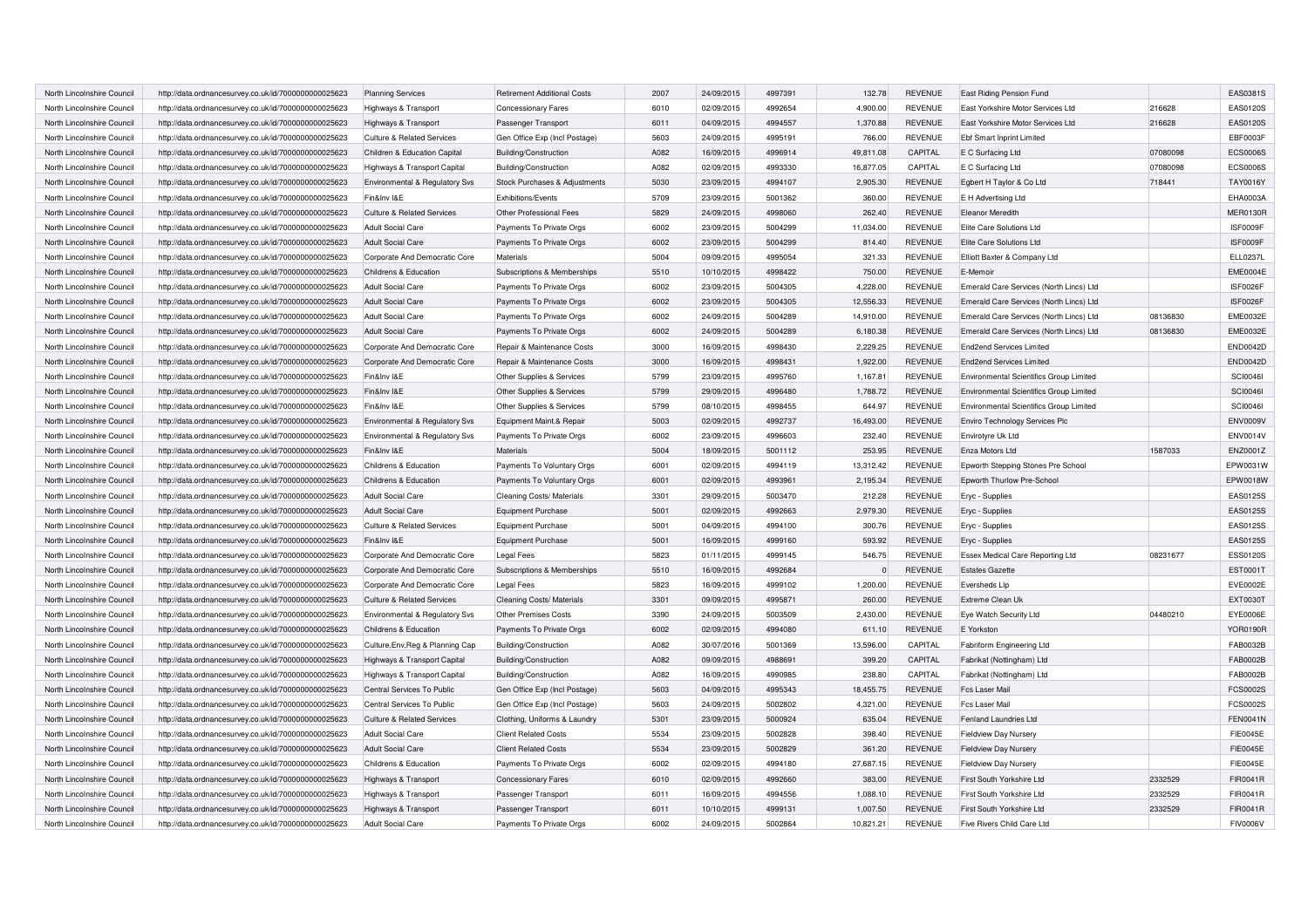| North Lincolnshire Council | http://data.ordnancesurvey.co.uk/id/7000000000025623 | Fin&Inv I&E | Equipment Hire/Rent | 5002 | 18/09/2015 | 5001113 | 368.25   | <b>REVENUE</b> | Fleetclean Ltd           | 01381865 | <b>FLE0007E</b> |
|----------------------------|------------------------------------------------------|-------------|---------------------|------|------------|---------|----------|----------------|--------------------------|----------|-----------------|
| North Lincolnshire Council | http://data.ordnancesurvey.co.uk/id/7000000000025623 | Fin&Inv I&E | Equipment Hire/Rent | 5002 | 23/09/2015 | 4995404 | 304.00   | <b>REVENUE</b> | Fleet Factors Ltd        | 01231325 | <b>FLE0026E</b> |
| North Lincolnshire Council | http://data.ordnancesurvey.co.uk/id/7000000000025623 | Fin&Inv I&E | Fuel                | 4001 | 18/10/2015 | 5004914 | 570.00   | <b>REVENUE</b> | Fleet Factors Ltd        | 01231325 | <b>FLE0026E</b> |
| North Lincolnshire Council | http://data.ordnancesurvey.co.uk/id/7000000000025623 | Fin&Inv I&E | Materials           | 5004 | 18/09/2015 | 4995381 | 723.70   | <b>REVENUE</b> | Fleet Factors Ltd        | 01231325 | <b>FLE0026E</b> |
|                            |                                                      |             | <b>Materials</b>    |      |            |         |          |                |                          |          |                 |
| North Lincolnshire Council | http://data.ordnancesurvey.co.uk/id/7000000000025623 | Fin&Inv I&E |                     | 5004 | 18/09/2015 | 4995384 | 252.41   | <b>REVENUE</b> | Fleet Factors Ltd        | 01231325 | <b>FLE0026E</b> |
| North Lincolnshire Council | http://data.ordnancesurvey.co.uk/id/7000000000025623 | Fin&Inv I&E | <b>Materials</b>    | 5004 | 18/09/2015 | 4995389 | 393.64   | <b>REVENUE</b> | Fleet Factors Ltd        | 01231325 | <b>FLE0026E</b> |
| North Lincolnshire Council | http://data.ordnancesurvey.co.uk/id/7000000000025623 | Fin&Inv I&E | <b>Materials</b>    | 5004 | 18/09/2015 | 4995399 | 271.48   | <b>REVENUE</b> | Fleet Factors Ltd        | 01231325 | <b>FLE0026E</b> |
| North Lincolnshire Council | http://data.ordnancesurvey.co.uk/id/7000000000025623 | Fin&Inv I&E | Materials           | 5004 | 23/09/2015 | 4995405 | 218.34   | <b>REVENUE</b> | Fleet Factors Ltd        | 01231325 | <b>FLE0026E</b> |
| North Lincolnshire Council | http://data.ordnancesurvey.co.uk/id/7000000000025623 | Fin&Inv I&E | <b>Materials</b>    | 5004 | 23/09/2015 | 4995406 | 1,633.42 | <b>REVENUE</b> | <b>Fleet Factors Ltd</b> | 01231325 | <b>FLE0026E</b> |
| North Lincolnshire Council | http://data.ordnancesurvey.co.uk/id/7000000000025623 | Fin&Inv I&E | Materials           | 5004 | 23/09/2015 | 4995407 | 554.79   | <b>REVENUE</b> | Fleet Factors Ltd        | 01231325 | <b>FLE0026E</b> |
| North Lincolnshire Council | http://data.ordnancesurvey.co.uk/id/7000000000025623 | Fin&Inv I&E | Materials           | 5004 | 23/09/2015 | 4995426 | 212.33   | <b>REVENUE</b> | <b>Fleet Factors Ltd</b> | 01231325 | <b>FLE0026E</b> |
| North Lincolnshire Council | http://data.ordnancesurvey.co.uk/id/7000000000025623 | Fin&Inv I&E | <b>Materials</b>    | 5004 | 23/09/2015 | 4995430 | 268.35   | <b>REVENUE</b> | Fleet Factors Ltd        | 01231325 | <b>FLE0026E</b> |
| North Lincolnshire Council | http://data.ordnancesurvey.co.uk/id/7000000000025623 | Fin&Inv I&E | Materials           | 5004 | 23/09/2015 | 4995438 | 520.57   | <b>REVENUE</b> | <b>Fleet Factors Ltd</b> | 01231325 | <b>FLE0026E</b> |
| North Lincolnshire Council | http://data.ordnancesurvey.co.uk/id/7000000000025623 | Fin&Inv I&E | Materials           | 5004 | 23/09/2015 | 4997547 | 288.00   | <b>REVENUE</b> | Fleet Factors Ltd        | 01231325 | <b>FLE0026E</b> |
| North Lincolnshire Council | http://data.ordnancesurvey.co.uk/id/7000000000025623 | Fin&Inv I&E | <b>Materials</b>    | 5004 | 23/09/2015 | 4997550 | 260.64   | <b>REVENUE</b> | <b>Fleet Factors Ltd</b> | 01231325 | <b>FLE0026E</b> |
| North Lincolnshire Council | http://data.ordnancesurvey.co.uk/id/7000000000025623 | Fin&Inv I&E | Materials           | 5004 | 24/09/2015 | 5004841 | 811.26   | <b>REVENUE</b> | <b>Fleet Factors Ltd</b> | 01231325 | <b>FLE0026E</b> |
| North Lincolnshire Council | http://data.ordnancesurvey.co.uk/id/7000000000025623 | Fin&Inv I&E | Materials           | 5004 | 24/09/2015 | 5004842 | 651.83   | <b>REVENUE</b> | <b>Fleet Factors Ltd</b> | 01231325 | <b>FLE0026E</b> |
| North Lincolnshire Council | http://data.ordnancesurvey.co.uk/id/7000000000025623 | Fin&Inv I&E | Materials           | 5004 | 24/09/2015 | 5004843 | 1,059.50 | <b>REVENUE</b> | <b>Fleet Factors Ltd</b> | 01231325 | FLE0026E        |
| North Lincolnshire Council | http://data.ordnancesurvey.co.uk/id/7000000000025623 | Fin&Inv I&E | Materials           | 5004 | 07/10/2015 | 4997564 | 323.77   | <b>REVENUE</b> | <b>Fleet Factors Ltd</b> | 01231325 | <b>FLE0026E</b> |
| North Lincolnshire Council | http://data.ordnancesurvey.co.uk/id/7000000000025623 | Fin&Inv I&E | Materials           | 5004 | 07/10/2015 | 4997570 | 286.00   | <b>REVENUE</b> | Fleet Factors Ltd        | 01231325 | <b>FLE0026E</b> |
| North Lincolnshire Council | http://data.ordnancesurvey.co.uk/id/7000000000025623 | Fin&Inv I&E | Materials           | 5004 | 07/10/2015 | 4997571 | 295.46   | <b>REVENUE</b> | <b>Fleet Factors Ltd</b> | 01231325 | <b>FLE0026E</b> |
| North Lincolnshire Council | http://data.ordnancesurvey.co.uk/id/7000000000025623 | Fin&Inv I&E | Materials           | 5004 | 07/10/2015 | 4997572 | 301.52   | <b>REVENUE</b> | <b>Fleet Factors Ltd</b> | 01231325 | <b>FLE0026E</b> |
| North Lincolnshire Council | http://data.ordnancesurvey.co.uk/id/7000000000025623 | Fin&Inv I&E | Materials           | 5004 | 08/10/2015 | 4997573 | 399.02   | <b>REVENUE</b> | <b>Fleet Factors Ltd</b> | 01231325 | FLE0026E        |
| North Lincolnshire Council | http://data.ordnancesurvey.co.uk/id/7000000000025623 | Fin&Inv I&E | Materials           | 5004 | 08/10/2015 | 4997580 | 318.79   | <b>REVENUE</b> | <b>Fleet Factors Ltd</b> | 01231325 | <b>FLE0026E</b> |
| North Lincolnshire Council | http://data.ordnancesurvey.co.uk/id/7000000000025623 | Fin&Inv I&E | Materials           | 5004 | 08/10/2015 | 4997584 | 350.17   | <b>REVENUE</b> | <b>Fleet Factors Ltd</b> | 01231325 | <b>FLE0026E</b> |
| North Lincolnshire Council |                                                      | Fin&Inv I&E | Materials           | 5004 |            | 4997587 | 299.42   | <b>REVENUE</b> | <b>Fleet Factors Ltd</b> |          | <b>FLE0026E</b> |
|                            | http://data.ordnancesurvey.co.uk/id/7000000000025623 |             |                     |      | 08/10/2015 |         |          |                |                          | 01231325 |                 |
| North Lincolnshire Council | http://data.ordnancesurvey.co.uk/id/7000000000025623 | Fin&Inv I&E | Materials           | 5004 | 08/10/2015 | 4997597 | 245.71   | <b>REVENUE</b> | <b>Fleet Factors Ltd</b> | 01231325 | <b>FLE0026E</b> |
| North Lincolnshire Council | http://data.ordnancesurvey.co.uk/id/7000000000025623 | Fin&Inv I&E | Materials           | 5004 | 11/10/2015 | 5001114 | 1,798.32 | <b>REVENUE</b> | <b>Fleet Factors Ltd</b> | 01231325 | <b>FLE0026E</b> |
| North Lincolnshire Council | http://data.ordnancesurvey.co.uk/id/7000000000025623 | Fin&Inv I&E | <b>Materials</b>    | 5004 | 11/10/2015 | 5001116 | 431.89   | <b>REVENUE</b> | <b>Fleet Factors Ltd</b> | 01231325 | <b>FLE0026E</b> |
| North Lincolnshire Council | http://data.ordnancesurvey.co.uk/id/7000000000025623 | Fin&Inv I&E | Materials           | 5004 | 11/10/2015 | 5001118 | 257.08   | <b>REVENUE</b> | <b>Fleet Factors Ltd</b> | 01231325 | <b>FLE0026E</b> |
| North Lincolnshire Council | http://data.ordnancesurvey.co.uk/id/7000000000025623 | Fin&Inv I&E | <b>Materials</b>    | 5004 | 11/10/2015 | 5001119 | 793.12   | <b>REVENUE</b> | <b>Fleet Factors Ltd</b> | 01231325 | <b>FLE0026E</b> |
| North Lincolnshire Council | http://data.ordnancesurvey.co.uk/id/7000000000025623 | Fin&Inv I&E | Materials           | 5004 | 11/10/2015 | 5001123 | 5,892.03 | <b>REVENUE</b> | <b>Fleet Factors Ltd</b> | 01231325 | <b>FLE0026E</b> |
| North Lincolnshire Council | http://data.ordnancesurvey.co.uk/id/7000000000025623 | Fin&Inv I&E | <b>Materials</b>    | 5004 | 11/10/2015 | 5001124 | 682.05   | <b>REVENUE</b> | <b>Fleet Factors Ltd</b> | 01231325 | <b>FLE0026E</b> |
| North Lincolnshire Council | http://data.ordnancesurvey.co.uk/id/7000000000025623 | Fin&Inv I&E | <b>Materials</b>    | 5004 | 11/10/2015 | 5001130 | 348.22   | <b>REVENUE</b> | <b>Fleet Factors Ltd</b> | 01231325 | <b>FLE0026E</b> |
| North Lincolnshire Council | http://data.ordnancesurvey.co.uk/id/7000000000025623 | Fin&Inv I&E | Materials           | 5004 | 11/10/2015 | 5001133 | 414.84   | <b>REVENUE</b> | <b>Fleet Factors Ltd</b> | 01231325 | <b>FLE0026E</b> |
| North Lincolnshire Council | http://data.ordnancesurvey.co.uk/id/7000000000025623 | Fin&Inv I&E | Materials           | 5004 | 11/10/2015 | 5001144 | 1,207.08 | <b>REVENUE</b> | <b>Fleet Factors Ltd</b> | 01231325 | <b>FLE0026E</b> |
| North Lincolnshire Council | http://data.ordnancesurvey.co.uk/id/7000000000025623 | Fin&Inv I&E | <b>Materials</b>    | 5004 | 11/10/2015 | 5001147 | 551.90   | <b>REVENUE</b> | <b>Fleet Factors Ltd</b> | 01231325 | <b>FLE0026E</b> |
| North Lincolnshire Council | http://data.ordnancesurvey.co.uk/id/7000000000025623 | Fin&Inv I&E | Materials           | 5004 | 11/10/2015 | 5001148 | 236.55   | <b>REVENUE</b> | <b>Fleet Factors Ltd</b> | 01231325 | <b>FLE0026E</b> |
| North Lincolnshire Council | http://data.ordnancesurvey.co.uk/id/7000000000025623 | Fin&Inv I&E | Materials           | 5004 | 16/10/2015 | 5004847 | 1,039.53 | <b>REVENUE</b> | <b>Fleet Factors Ltd</b> | 01231325 | <b>FLE0026E</b> |
| North Lincolnshire Council | http://data.ordnancesurvey.co.uk/id/7000000000025623 | Fin&Inv I&E | Materials           | 5004 | 17/10/2015 | 5004857 | 288.00   | <b>REVENUE</b> | <b>Fleet Factors Ltd</b> | 01231325 | <b>FLE0026E</b> |
| North Lincolnshire Council | http://data.ordnancesurvey.co.uk/id/7000000000025623 | Fin&Inv I&E | Materials           | 5004 | 17/10/2015 | 5004858 | 1,172.24 | <b>REVENUE</b> | <b>Fleet Factors Ltd</b> | 01231325 | <b>FLE0026E</b> |
| North Lincolnshire Council | http://data.ordnancesurvey.co.uk/id/7000000000025623 | Fin&Inv I&E | Materials           | 5004 | 17/10/2015 | 5004862 | 319.80   | <b>REVENUE</b> | <b>Fleet Factors Ltd</b> | 01231325 | <b>FLE0026E</b> |
| North Lincolnshire Council | http://data.ordnancesurvey.co.uk/id/7000000000025623 | Fin&Inv I&E | Materials           | 5004 | 17/10/2015 | 5004863 | 238.66   | <b>REVENUE</b> | <b>Fleet Factors Ltd</b> | 01231325 | <b>FLE0026E</b> |
| North Lincolnshire Council | http://data.ordnancesurvey.co.uk/id/7000000000025623 | Fin&Inv I&E | Materials           | 5004 | 17/10/2015 | 5004867 | 757.57   | <b>REVENUE</b> | <b>Fleet Factors Ltd</b> | 01231325 | <b>FLE0026E</b> |
| North Lincolnshire Council | http://data.ordnancesurvey.co.uk/id/7000000000025623 | Fin&Inv I&E | Materials           | 5004 | 17/10/2015 | 5004875 | 290.11   | <b>REVENUE</b> | <b>Fleet Factors Ltd</b> | 01231325 | <b>FLE0026E</b> |
| North Lincolnshire Council | http://data.ordnancesurvey.co.uk/id/7000000000025623 | Fin&Inv I&E | <b>Materials</b>    | 5004 | 18/10/2015 | 5004883 | 1.002.70 | <b>REVENUE</b> | <b>Fleet Factors Ltd</b> | 01231325 | <b>FLE0026E</b> |
| North Lincolnshire Council | http://data.ordnancesurvey.co.uk/id/7000000000025623 | Fin&Inv I&E | Materials           | 5004 | 18/10/2015 | 5004884 | 1,239.33 | <b>REVENUE</b> | <b>Fleet Factors Ltd</b> | 01231325 | <b>FLE0026E</b> |
| North Lincolnshire Council |                                                      | Fin&Inv I&E | Materials           | 5004 | 18/10/2015 | 5004891 |          | <b>REVENUE</b> |                          |          | <b>FLE0026E</b> |
|                            | http://data.ordnancesurvey.co.uk/id/7000000000025623 |             |                     | 5004 |            |         | 795.39   |                | Fleet Factors Ltd        | 01231325 | <b>FLE0026E</b> |
| North Lincolnshire Council | http://data.ordnancesurvey.co.uk/id/7000000000025623 | Fin&Inv I&E | Materials           |      | 18/10/2015 | 5004910 | 279.30   | <b>REVENUE</b> | <b>Fleet Factors Ltd</b> | 01231325 |                 |
| North Lincolnshire Council | http://data.ordnancesurvey.co.uk/id/7000000000025623 | Fin&Inv I&E | Materials           | 5004 | 18/10/2015 | 5004911 | 398.22   | <b>REVENUE</b> | <b>Fleet Factors Ltd</b> | 01231325 | <b>FLE0026E</b> |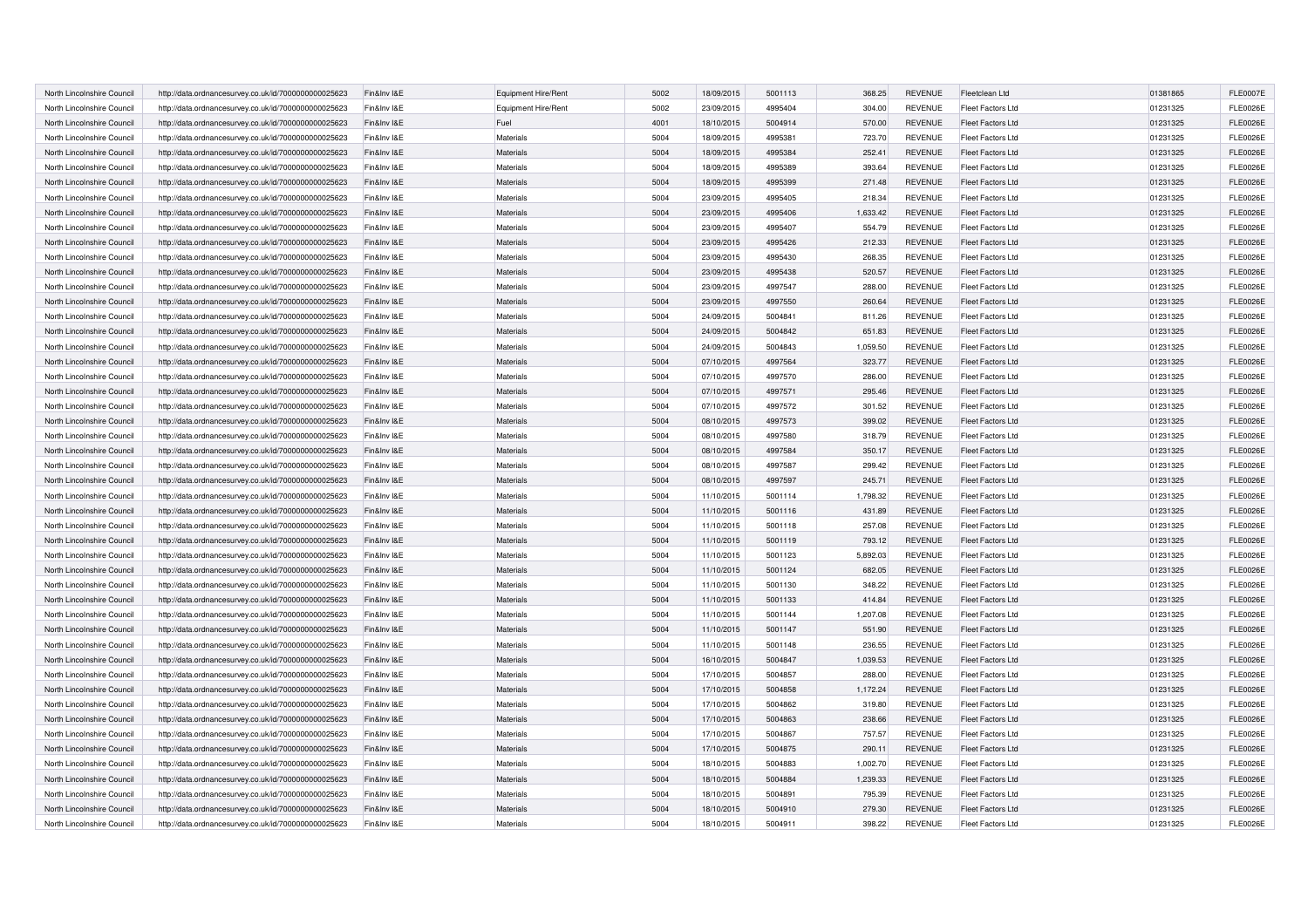| North Lincolnshire Council | http://data.ordnancesurvey.co.uk/id/7000000000025623 | Fin&Inv I&E                           | Materials                     | 5004 | 18/10/2015 | 5004918 | 515.48     | <b>REVENUE</b> | Fleet Factors Ltd                  | 01231325 | <b>FLE0026E</b> |
|----------------------------|------------------------------------------------------|---------------------------------------|-------------------------------|------|------------|---------|------------|----------------|------------------------------------|----------|-----------------|
| North Lincolnshire Council | http://data.ordnancesurvey.co.uk/id/7000000000025623 | Fin&Inv I&E                           | Stock Purchases & Adjustments | 5030 | 23/09/2015 | 4995402 | 484.30     | <b>REVENUE</b> | Fleet Factors Ltd                  | 01231325 | <b>FLE0026E</b> |
| North Lincolnshire Council | http://data.ordnancesurvey.co.uk/id/7000000000025623 | Fin&Inv I&E                           | Stock Purchases & Adjustments | 5030 | 23/09/2015 | 4995403 | 263.18     | <b>REVENUE</b> | <b>Fleet Factors Ltd</b>           | 01231325 | <b>FLE0026E</b> |
| North Lincolnshire Council | http://data.ordnancesurvey.co.uk/id/7000000000025623 | Fin&Inv I&E                           | Stock Purchases & Adjustments | 5030 | 14/10/2015 | 5004845 | 406.63     | <b>REVENUE</b> | Fleet Factors Ltd                  | 01231325 | <b>FLE0026E</b> |
| North Lincolnshire Council | http://data.ordnancesurvey.co.uk/id/7000000000025623 | <b>Adult Social Care</b>              | <b>Course Fees/Training</b>   | 2002 | 18/09/2015 | 5000078 | 500.00     | <b>REVENUE</b> | <b>Fluent Coaching Ltd</b>         | 7169930  | ACA0011A        |
| North Lincolnshire Council | http://data.ordnancesurvey.co.uk/id/7000000000025623 | Childrens & Education                 | Payments To Private Orgs      | 6002 | 16/09/2015 | 499807  | 400.00     | <b>REVENUE</b> | Fluent Coaching Ltd                | 7169930  | ACA0011A        |
| North Lincolnshire Council | http://data.ordnancesurvey.co.uk/id/7000000000025623 | Childrens & Education                 | Payments To Private Orgs      | 6002 | 18/09/2015 | 5000830 | 2,200.00   | <b>REVENUE</b> | <b>Fluent Coaching Ltd</b>         | 7169930  | ACA0011A        |
| North Lincolnshire Council | http://data.ordnancesurvey.co.uk/id/7000000000025623 | Childrens & Education                 | Payments To Private Orgs      | 6002 | 18/09/2015 | 500083  | 2,200.00   | <b>REVENUE</b> | Fluent Coaching Ltd                | 7169930  | ACA0011A        |
| North Lincolnshire Council | http://data.ordnancesurvey.co.uk/id/7000000000025623 | Childrens & Education                 | Payments To Private Orgs      | 6002 | 23/09/2015 | 5001339 | 220.00     | <b>REVENUE</b> | Fluent Coaching Ltd                | 7169930  | ACA0011A        |
| North Lincolnshire Council | http://data.ordnancesurvey.co.uk/id/7000000000025623 | Childrens & Education                 | Payments To Private Orgs      | 6002 | 23/09/2015 | 5001341 | 2,640.00   | <b>REVENUE</b> | Fluent Coaching Ltd                | 7169930  | ACA0011A        |
| North Lincolnshire Council | http://data.ordnancesurvey.co.uk/id/7000000000025623 | Childrens & Education                 | Payments To Private Orgs      | 6002 | 23/09/2015 | 5001343 | 1,760.00   | <b>REVENUE</b> | Fluent Coaching Ltd                | 7169930  | ACA0011A        |
| North Lincolnshire Council | http://data.ordnancesurvey.co.uk/id/7000000000025623 | Childrens & Education                 | Payments To Private Orgs      | 6002 | 23/09/2015 | 5001345 | 2,640.00   | <b>REVENUE</b> | Fluent Coaching Ltd                | 7169930  | ACA0011A        |
| North Lincolnshire Council | http://data.ordnancesurvey.co.uk/id/7000000000025623 | Childrens & Education                 | Payments To Private Orgs      | 6002 | 23/09/2015 | 5001347 | 1,650.00   | <b>REVENUE</b> | <b>Fluent Coaching Ltd</b>         | 7169930  | ACA0011A        |
| North Lincolnshire Council | http://data.ordnancesurvey.co.uk/id/7000000000025623 | Childrens & Education                 | Payments To Private Orgs      | 6002 | 23/09/2015 | 5001348 | 3,080.00   | <b>REVENUE</b> | <b>Fluent Coaching Ltd</b>         | 7169930  | ACA0011A        |
| North Lincolnshire Council | http://data.ordnancesurvey.co.uk/id/7000000000025623 | Childrens & Education                 | Payments To Private Orgs      | 6002 | 23/09/2015 | 5001350 | 576.00     | <b>REVENUE</b> | <b>Fluent Coaching Ltd</b>         | 7169930  | ACA0011A        |
| North Lincolnshire Council | http://data.ordnancesurvey.co.uk/id/7000000000025623 | <b>Adult Social Care</b>              | Other Supplies & Services     | 5799 | 18/09/2015 | 4998468 | 1,718.40   | <b>REVENUE</b> | Forever Fuels Ltd                  | 06239423 | <b>FOR0050R</b> |
| North Lincolnshire Council |                                                      |                                       | Fuel                          | 4001 |            | 4999842 |            | <b>REVENUE</b> | Forever Fuels Ltd                  |          | FOR0050R        |
|                            | http://data.ordnancesurvey.co.uk/id/7000000000025623 | Culture & Related Services            |                               | 6002 | 29/09/2015 | 4996743 | 1,980.32   |                |                                    | 06239423 |                 |
| North Lincolnshire Council | http://data.ordnancesurvey.co.uk/id/7000000000025623 | <b>Adult Social Care</b>              | Payments To Private Orgs      |      | 16/09/2015 |         | 4,251.96   | <b>REVENUE</b> | <b>Foster Care Values</b>          | 08405979 | FOS0120S        |
| North Lincolnshire Council | http://data.ordnancesurvey.co.uk/id/7000000000025623 | <b>Adult Social Care</b>              | Payments To Private Orgs      | 6002 | 24/09/2015 | 5002865 | 3,299.02   | <b>REVENUE</b> | <b>Fostering Outcomes Ltd</b>      | 5956931  | FOS0149S        |
| North Lincolnshire Council | http://data.ordnancesurvey.co.uk/id/7000000000025623 | <b>Adult Social Care</b>              | Payments To Private Orgs      | 6002 | 24/09/2015 | 5002866 | 4,629.23   | <b>REVENUE</b> | <b>Fostering Outcomes Ltd</b>      | 5956931  | FOS0149S        |
| North Lincolnshire Council | http://data.ordnancesurvey.co.uk/id/7000000000025623 | Fin&Inv I&E                           | Stock Purchases & Adjustments | 5030 | 18/09/2015 | 5001150 | 5,650.00   | <b>REVENUE</b> | Fuchs Lubricants (Uk) Plc          |          | <b>FUC0001C</b> |
| North Lincolnshire Council | http://data.ordnancesurvey.co.uk/id/7000000000025623 | Culture, Env, Reg & Planning Cap      | Other Costs                   | A085 | 16/09/2015 | 4996921 | 2,770.00   | CAPITAL        | F W S Consultants Ltd              | 3944252  | <b>FWS0001S</b> |
| North Lincolnshire Council | http://data.ordnancesurvey.co.uk/id/7000000000025623 | Fin&Inv I&E                           | Other Supplies & Services     | 5799 | 02/09/2015 | 4989558 | 1,390.20   | <b>REVENUE</b> | F W S Consultants Ltd              | 3944252  | <b>FWS0001S</b> |
| North Lincolnshire Council | http://data.ordnancesurvey.co.uk/id/7000000000025623 | Fin&Inv I&E                           | Other Supplies & Services     | 5799 | 04/09/2015 | 4989557 | 6,445.50   | <b>REVENUE</b> | F W S Consultants Ltd              | 3944252  | <b>FWS0001S</b> |
| North Lincolnshire Council | http://data.ordnancesurvey.co.uk/id/7000000000025623 | Corporate And Democratic Core         | Other Professional Fees       | 5829 | 24/09/2015 | 5003505 | 4,544.94   | <b>REVENUE</b> | G4s Cash Solutions (Uk) Ltd        | 354883   | <b>SEC0006C</b> |
| North Lincolnshire Council | http://data.ordnancesurvey.co.uk/id/7000000000025623 | Corporate And Democratic Core         | Telephone Rent/Calls          | 5403 | 10/10/2015 | 5003448 | 1,027.17   | <b>REVENUE</b> | Gamma Business Communications Ltd  |          | GAM0150M        |
| North Lincolnshire Council | http://data.ordnancesurvey.co.uk/id/7000000000025623 | Environmental & Regulatory Svs        | Consultancy                   | 5830 | 29/09/2015 | 5002860 | 3,085.71   | <b>REVENUE</b> | Gardiner & Theobald Llp            |          | GAR0378R        |
| North Lincolnshire Council | http://data.ordnancesurvey.co.uk/id/7000000000025623 | Culture, Env, Reg & Planning Cap      | Building/Construction         | A082 | 23/09/2015 | 4998567 | 18.446.67  | CAPITAL        | Gelder Ltd                         | 02814031 | GEL0014L        |
| North Lincolnshire Council | http://data.ordnancesurvey.co.uk/id/7000000000025623 | <b>Culture &amp; Related Services</b> | <b>Equipment Purchase</b>     | 5001 | 29/09/2015 | 5002794 | 209.95     | <b>REVENUE</b> | Gemini Data Loggers (Uk) Ltd       |          | <b>GEM0005M</b> |
| North Lincolnshire Council | http://data.ordnancesurvey.co.uk/id/7000000000025623 | Public Health                         | Materials                     | 5004 | 29/09/2015 | 5003479 | 307.56     | <b>REVENUE</b> | G Empson & Sons Limited            | 1434924  | <b>EMP0019P</b> |
| North Lincolnshire Council | http://data.ordnancesurvey.co.uk/id/7000000000025623 | Culture, Env, Reg & Planning Cap      | Building/Construction         | A082 | 16/09/2015 | 4998569 | 113.966.04 | CAPITAL        | Geo Houlton & Sons Ltd             | 1632717  | <b>HOU0159U</b> |
| North Lincolnshire Council | http://data.ordnancesurvey.co.uk/id/7000000000025623 | <b>Culture &amp; Related Services</b> | Stock Purchases & Adjustments | 5030 | 18/09/2015 | 4998643 | 485.00     | <b>REVENUE</b> | Gift Time Ltd                      |          | <b>GIF0130F</b> |
| North Lincolnshire Council | http://data.ordnancesurvey.co.uk/id/7000000000025623 | <b>Adult Social Care</b>              | Payments To Private Orgs      | 6002 | 12/10/2015 | 4999826 | 475.00     | <b>REVENUE</b> | <b>Gillett Training Associates</b> |          | <b>GIL0057L</b> |
| North Lincolnshire Council | http://data.ordnancesurvey.co.uk/id/7000000000025623 | Corporate And Democratic Core         | Fees & Charges Income         | 9002 | 09/09/2015 | 4996588 | $-79.96$   | <b>REVENUE</b> | GMB                                |          | GMB0003B        |
| North Lincolnshire Council | http://data.ordnancesurvey.co.uk/id/7000000000025623 | Fin&Inv I&E                           | Vehicle Hire                  | 4101 | 16/09/2015 | 4995442 | 385.00     | <b>REVENUE</b> | Go Plant Ltd                       |          | GOP0003P        |
| North Lincolnshire Council | http://data.ordnancesurvey.co.uk/id/7000000000025623 | Fin&Inv I&E                           | Vehicle Hire                  | 4101 | 29/09/2015 | 5001153 | 385.00     | <b>REVENUE</b> | Go Plant Ltd                       |          | GOP0003P        |
| North Lincolnshire Council | http://data.ordnancesurvey.co.uk/id/7000000000025623 | Fin&Inv I&E                           | Vehicle Hire                  | 4101 | 11/10/2015 | 5004920 | 385.00     | <b>REVENUE</b> | Go Plant Ltd                       |          | GOP0003P        |
| North Lincolnshire Council | http://data.ordnancesurvey.co.uk/id/7000000000025623 | Childrens & Education                 | Payments To Voluntary Orgs    | 6001 | 02/09/2015 | 4993962 | 4.764.90   | <b>REVENUE</b> | Goxhill Pre-School                 |          | GOX0012X        |
| North Lincolnshire Council | http://data.ordnancesurvey.co.uk/id/7000000000025623 | <b>Adult Social Care</b>              | Payments To Private Orgs      | 6002 | 23/09/2015 | 5004308 | 8,263.84   | <b>REVENUE</b> | Gray Healthcare Ltd                |          | ISF0032F        |
| North Lincolnshire Council | http://data.ordnancesurvey.co.uk/id/7000000000025623 | Corporate And Democratic Core         | Gen Office Exp (Incl Postage) | 5603 | 16/09/2015 | 4994917 | 637.00     | <b>REVENUE</b> | Gsb Print & Design Ltd             | 3671168  | GSB0002B        |
| North Lincolnshire Council | http://data.ordnancesurvey.co.uk/id/7000000000025623 | Corporate And Democratic Core         | Gen Office Exp (Incl Postage) | 5603 | 18/09/2015 | 4994913 | 544.00     | <b>REVENUE</b> | Gsb Print & Design Ltd             | 3671168  | GSB0002B        |
| North Lincolnshire Council | http://data.ordnancesurvey.co.uk/id/7000000000025623 | Corporate And Democratic Core         | Gen Office Exp (Incl Postage) | 5603 | 10/10/2015 | 5000402 | 299.00     | <b>REVENUE</b> | Gsb Print & Design Ltd             | 3671168  | GSB0002B        |
| North Lincolnshire Council | http://data.ordnancesurvey.co.uk/id/7000000000025623 | <b>Adult Social Care Capital</b>      | Building/Construction         | A082 | 29/09/2015 | 5004637 | 7,418.87   | CAPITAL        | G S Kelsey Ltd                     | 3136550  | <b>KEL0002L</b> |
| North Lincolnshire Council | http://data.ordnancesurvey.co.uk/id/7000000000025623 | Culture, Env, Reg & Planning Cap      | Building/Construction         | A082 | 16/09/2015 | 4998568 | 79,699.00  | CAPITAL        | G S Kelsey Ltd                     | 3136550  | <b>KEL0002L</b> |
| North Lincolnshire Council | http://data.ordnancesurvey.co.uk/id/7000000000025623 | Childrens & Education                 | Payments To Voluntary Orgs    | 6001 | 02/09/2015 | 4993963 | 7.250.04   | <b>REVENUE</b> | Gunness & Burringham Playgroup     |          | <b>GUN0025N</b> |
| North Lincolnshire Council | http://data.ordnancesurvey.co.uk/id/7000000000025623 | Fin&Inv I&E                           | Other Professional Fees       | 5829 | 09/09/2015 | 4996671 | 2,593.00   | <b>REVENUE</b> | Hall-Over Sheets Ltd               |          | <b>HAL0300L</b> |
| North Lincolnshire Council | http://data.ordnancesurvey.co.uk/id/7000000000025623 | Other Expenditure & Income            | Payments To Private Orgs      | 6002 | 09/09/2015 | 4996608 | 484.76     | <b>REVENUE</b> | Hanover Housing Association        |          | <b>HAN0077N</b> |
| North Lincolnshire Council | http://data.ordnancesurvey.co.uk/id/7000000000025623 | Childrens & Education                 | Payments To Private Orgs      | 6002 | 02/09/2015 | 4994185 | 15,869.11  | <b>REVENUE</b> | Happy Days Day Nursery             |          | <b>HAP0008F</b> |
| North Lincolnshire Council | http://data.ordnancesurvey.co.uk/id/7000000000025623 | <b>Adult Social Care</b>              | Payments To Private Orgs      | 6002 | 09/09/2015 | 4996617 | 252.00     | <b>REVENUE</b> | Happy Stars Day Nursery            |          | <b>HAP0006P</b> |
| North Lincolnshire Council | http://data.ordnancesurvey.co.uk/id/7000000000025623 | <b>Adult Social Care</b>              | Payments To Private Orgs      | 6002 | 09/09/2015 | 4996618 | 333.00     | <b>REVENUE</b> | Happy Stars Day Nursery            |          | <b>HAP0006P</b> |
|                            |                                                      |                                       |                               |      |            |         |            |                |                                    |          |                 |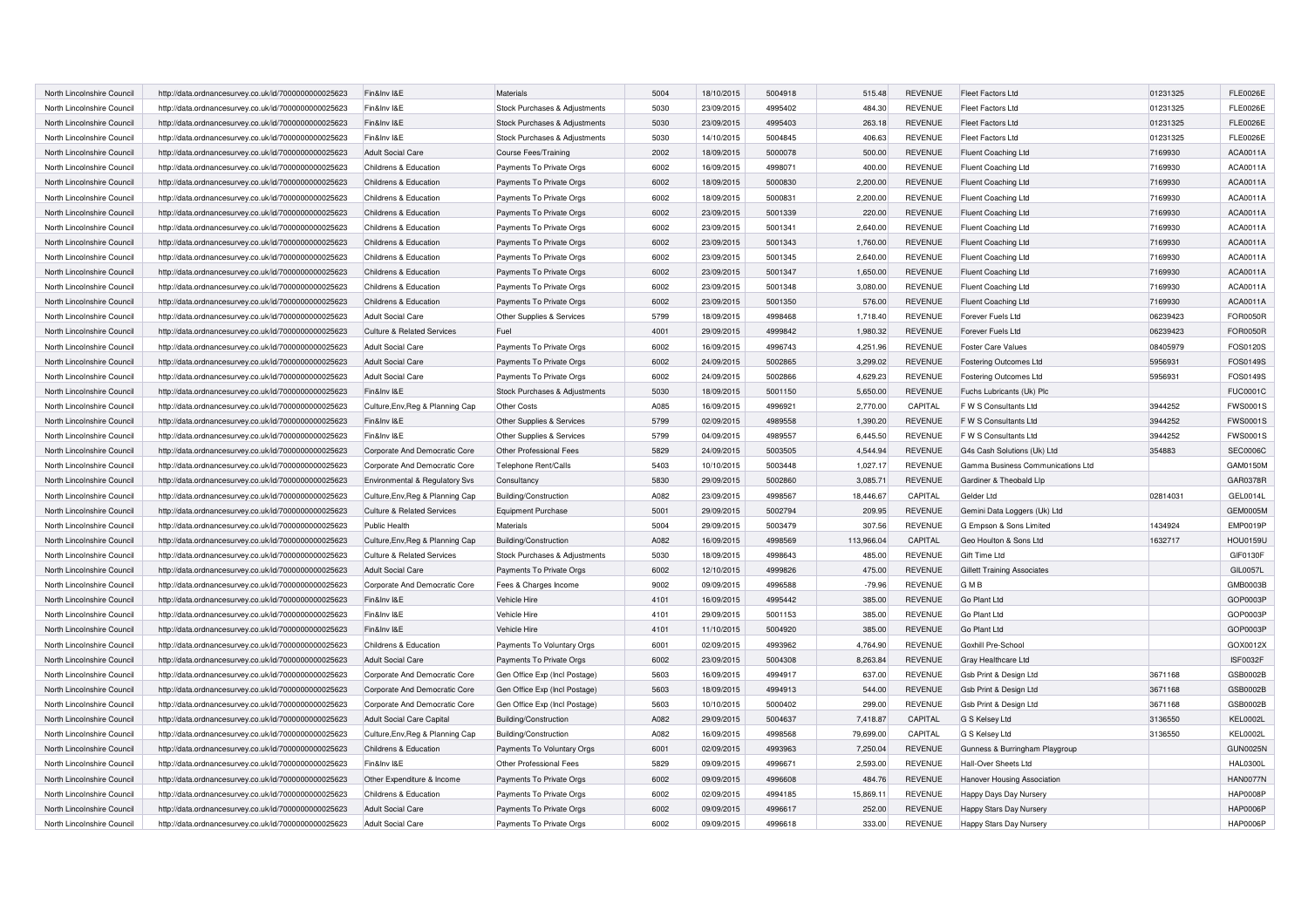| North Lincolnshire Council | http://data.ordnancesurvey.co.uk/id/7000000000025623 | Childrens & Education                 | Payments To Private Orgs      | 6002 | 02/09/2015 | 4994183 | 16,644.92 | <b>REVENUE</b> | Happy Stars Day Nursery                     |          | <b>HAP0006P</b> |
|----------------------------|------------------------------------------------------|---------------------------------------|-------------------------------|------|------------|---------|-----------|----------------|---------------------------------------------|----------|-----------------|
| North Lincolnshire Council | http://data.ordnancesurvey.co.uk/id/7000000000025623 | Environmental & Regulatory Svs        | Payments To Private Orgs      | 6002 | 16/09/2015 | 4996602 | 268.41    | <b>REVENUE</b> | Hargreaves (Uk) Services Ltd                | 3735251  | <b>HAR0722R</b> |
| North Lincolnshire Council | http://data.ordnancesurvey.co.uk/id/7000000000025623 | Environmental & Regulatory Svs        | Payments To Private Orgs      | 6002 | 18/09/2015 | 4998195 | 268.41    | <b>REVENUE</b> | Hargreaves (Uk) Services Ltd                | 3735251  | <b>HAR0722R</b> |
| North Lincolnshire Council | http://data.ordnancesurvey.co.uk/id/7000000000025623 | Environmental & Regulatory Svs        | Payments To Private Orgs      | 6002 | 24/09/2015 | 5003515 | 268.41    | <b>REVENUE</b> | Hargreaves (Uk) Services Ltd                | 3735251  | <b>HAR0722R</b> |
| North Lincolnshire Council | http://data.ordnancesurvey.co.uk/id/7000000000025623 | Environmental & Regulatory Svs        | Payments To Private Orgs      | 6002 | 24/09/2015 | 5003516 | 268.41    | <b>REVENUE</b> | Hargreaves (Uk) Services Ltd                | 3735251  | <b>HAR0722R</b> |
| North Lincolnshire Council | http://data.ordnancesurvey.co.uk/id/7000000000025623 | Corporate And Democratic Core         | <b>Equipment Purchase</b>     | 5001 | 24/09/2015 | 5002868 | 4,330.55  | <b>REVENUE</b> | Harlequin (Office Machines) Ltd             |          | <b>HAR0565R</b> |
| North Lincolnshire Council | http://data.ordnancesurvey.co.uk/id/7000000000025623 | Environmental & Regulatory Svs        | Equipment Hire/Rent           | 5002 | 16/09/2015 | 4999103 | 3.025.00  | <b>REVENUE</b> | <b>Harrison Grant Solicitors</b>            |          | <b>HAR0228R</b> |
| North Lincolnshire Council | http://data.ordnancesurvey.co.uk/id/7000000000025623 | <b>Culture &amp; Related Services</b> | Other Professional Fees       | 5829 | 04/09/2015 | 4992682 | 285.00    | <b>REVENUE</b> | Harworth Brass                              |          | <b>HAR0208R</b> |
| North Lincolnshire Council | http://data.ordnancesurvey.co.uk/id/7000000000025623 | Childrens & Education                 | Payments To Voluntary Orgs    | 6001 | 02/09/2015 | 4993964 | 7,597.80  | <b>REVENUE</b> | Haxey Pre-School                            |          | <b>HAX0008X</b> |
| North Lincolnshire Council | http://data.ordnancesurvey.co.uk/id/7000000000025623 | Environmental & Regulatory Svs        | Clothing, Uniforms & Laundry  | 5301 | 16/09/2015 | 4996371 | 392.40    | <b>REVENUE</b> | Hazchem Safety Lip                          |          | HAZ0120Z        |
| North Lincolnshire Council | http://data.ordnancesurvey.co.uk/id/7000000000025623 | <b>Adult Social Care</b>              | Pay - Agency                  | 0131 | 04/09/2015 | 4994239 | 1,277.85  | <b>REVENUE</b> | <b>Hbhc Synergy Ltd</b>                     | 07637706 | <b>HBH0001H</b> |
| North Lincolnshire Council | http://data.ordnancesurvey.co.uk/id/7000000000025623 | <b>Adult Social Care</b>              | Pay - Agency                  | 0131 | 18/09/2015 | 5001014 | 1,494.75  | <b>REVENUE</b> | Hbhc Synergy Ltd                            | 07637706 | <b>HBH0001H</b> |
| North Lincolnshire Council | http://data.ordnancesurvey.co.uk/id/7000000000025623 | <b>Adult Social Care</b>              | Pay - Agency                  | 0131 | 18/09/2015 | 5001015 | 1,286.40  | <b>REVENUE</b> | Hbhc Synergy Ltd                            | 07637706 | <b>HBH0001H</b> |
| North Lincolnshire Council | http://data.ordnancesurvey.co.uk/id/7000000000025623 | <b>Adult Social Care</b>              | Pay - Agency                  | 0131 | 18/09/2015 | 5001016 | 1,289.10  | <b>REVENUE</b> | Hbhc Synergy Ltd                            | 07637706 | <b>HBH0001H</b> |
| North Lincolnshire Council | http://data.ordnancesurvey.co.uk/id/7000000000025623 | Fin&Inv I&E                           | Vehicle Hire                  | 4101 | 24/09/2015 | 5001154 | 1,166.00  | <b>REVENUE</b> | <b>Headland Plant</b>                       |          | <b>HEA0153A</b> |
| North Lincolnshire Council | http://data.ordnancesurvey.co.uk/id/7000000000025623 | Fin&Inv I&E                           | Vehicle Hire                  | 4101 | 15/10/2015 | 5004921 | 450.00    | <b>REVENUE</b> | <b>Headland Plant</b>                       |          | <b>HEA0153A</b> |
| North Lincolnshire Council | http://data.ordnancesurvey.co.uk/id/7000000000025623 | Corporate And Democratic Core         | <b>Course Fees/Training</b>   | 2002 | 16/10/2015 | 5000834 | 269.00    | <b>REVENUE</b> | Healthcare Financial Management Association |          | <b>HEA0154A</b> |
| North Lincolnshire Council | http://data.ordnancesurvey.co.uk/id/7000000000025623 | <b>Culture &amp; Related Services</b> | Equipment Hire/Rent           | 5002 | 29/09/2015 | 5002323 | 298.60    | <b>REVENUE</b> | Heritage Linen                              |          | <b>HER0249R</b> |
| North Lincolnshire Council | http://data.ordnancesurvey.co.uk/id/7000000000025623 | Childrens & Education                 | Other Supplies & Services     | 5799 | 02/09/2015 | 4992772 | 325.91    | <b>REVENUE</b> | He Words Ltd                                |          | <b>HEW0030W</b> |
| North Lincolnshire Council | http://data.ordnancesurvey.co.uk/id/7000000000025623 | <b>Adult Social Care</b>              | Payments To Private Orgs      | 6002 | 23/09/2015 | 5004300 | 616.00    | <b>REVENUE</b> | <b>Hica Ltd</b>                             |          | ISF0010F        |
| North Lincolnshire Council | http://data.ordnancesurvey.co.uk/id/7000000000025623 | <b>Adult Social Care</b>              | Payments To Private Orgs      | 6002 | 23/09/2015 | 5004300 | 7,712.52  | <b>REVENUE</b> | Hica Ltd                                    |          | ISF0010F        |
| North Lincolnshire Council | http://data.ordnancesurvey.co.uk/id/7000000000025623 | <b>Adult Social Care</b>              | <b>Heating Fuels</b>          | 3104 | 29/09/2015 | 5000987 | 2,145.00  | <b>REVENUE</b> | High Park Industries Ltd                    |          | <b>HIG0032G</b> |
| North Lincolnshire Council | http://data.ordnancesurvey.co.uk/id/7000000000025623 | <b>Culture &amp; Related Services</b> | <b>Heating Fuels</b>          | 3104 | 29/09/2015 | 4999839 | 2,688.00  | <b>REVENUE</b> | High Park Industries Ltd                    |          | <b>HIG0032G</b> |
| North Lincolnshire Council | http://data.ordnancesurvey.co.uk/id/7000000000025623 | <b>Culture &amp; Related Services</b> | Equipment Maint.& Repair      | 5003 | 09/09/2015 | 4995779 | 245.00    | <b>REVENUE</b> | Highspeed Group Ltd                         |          | HIG0071G        |
| North Lincolnshire Council | http://data.ordnancesurvey.co.uk/id/7000000000025623 | <b>Culture &amp; Related Services</b> | Equipment Maint.& Repair      | 5003 | 16/09/2015 | 4995776 | 215.00    | <b>REVENUE</b> | Highspeed Group Ltd                         |          | <b>HIG0071G</b> |
| North Lincolnshire Council | http://data.ordnancesurvey.co.uk/id/7000000000025623 | <b>Culture &amp; Related Services</b> | <b>Materials</b>              | 5004 | 16/09/2015 | 4995776 | 245.00    | <b>REVENUE</b> | Highspeed Group Ltd                         |          | <b>HIG0071G</b> |
| North Lincolnshire Council | http://data.ordnancesurvey.co.uk/id/7000000000025623 | <b>Culture &amp; Related Services</b> | Fees & Charges Income         | 9002 | 18/09/2015 | 4998645 | $-67.80$  | <b>REVENUE</b> | <b>Hilary Sowerby</b>                       |          | SUG0032G        |
| North Lincolnshire Council | http://data.ordnancesurvey.co.uk/id/7000000000025623 | <b>Culture &amp; Related Services</b> | Stock Purchases & Adjustments | 5030 | 18/09/2015 | 4998645 | 339.00    | <b>REVENUE</b> | <b>Hilary Sowerby</b>                       |          | SUG0032G        |
| North Lincolnshire Council | http://data.ordnancesurvey.co.uk/id/7000000000025623 | <b>Adult Social Care</b>              | Repair & Maintenance Costs    | 3000 | 16/09/2015 | 5000071 | 48.50     | <b>REVENUE</b> | Hill Builders (Humberside) Ltd              | 1876857  | <b>HIL0003L</b> |
| North Lincolnshire Council | http://data.ordnancesurvey.co.uk/id/7000000000025623 | Corporate And Democratic Core         | Repair & Maintenance Costs    | 3000 | 16/09/2015 | 5000071 | 142.00    | <b>REVENUE</b> | Hill Builders (Humberside) Ltd              | 1876857  | HIL0003L        |
| North Lincolnshire Council | http://data.ordnancesurvey.co.uk/id/7000000000025623 | <b>Culture &amp; Related Services</b> | Repair & Maintenance Costs    | 3000 | 16/09/2015 | 5000071 | 44.43     | <b>REVENUE</b> | Hill Builders (Humberside) Ltd              | 1876857  | <b>HIL0003L</b> |
| North Lincolnshire Council | http://data.ordnancesurvey.co.uk/id/7000000000025623 | Environmental & Regulatory Svs        | Repair & Maintenance Costs    | 3000 | 16/09/2015 | 5000071 | 218.96    | REVENUE        | Hill Builders (Humberside) Ltd              | 1876857  | <b>HIL0003L</b> |
| North Lincolnshire Council | http://data.ordnancesurvey.co.uk/id/7000000000025623 | Support Servs Capital                 | Building/Construction         | A082 | 16/09/2015 | 4999987 | 285.05    | CAPITAL        | Hill Builders (Humberside) Ltd              | 1876857  | <b>HIL0003L</b> |
| North Lincolnshire Council | http://data.ordnancesurvey.co.uk/id/7000000000025623 | <b>Culture &amp; Related Services</b> | Equipment Maint.& Repair      | 5003 | 23/09/2015 | 4998136 | 240.20    | <b>REVENUE</b> | Hinchliffe Hydraulics Ltd                   | 3968174  | <b>HIN0030N</b> |
| North Lincolnshire Council | http://data.ordnancesurvey.co.uk/id/7000000000025623 | Childrens & Education                 | Payments To Private Orgs      | 6002 | 02/09/2015 | 4994071 | 1,540.98  | <b>REVENUE</b> | H Nuttall                                   |          | <b>NUT0015T</b> |
| North Lincolnshire Council | http://data.ordnancesurvey.co.uk/id/7000000000025623 | <b>Adult Social Care</b>              | Repair & Maintenance Costs    | 3000 | 16/09/2015 | 4999104 | 200.20    | <b>REVENUE</b> | <b>Holls Electrical Ltd</b>                 | 1421429  | HOL0021L        |
| North Lincolnshire Council | http://data.ordnancesurvey.co.uk/id/7000000000025623 | <b>Adult Social Care</b>              | Repair & Maintenance Costs    | 3000 | 16/09/2015 | 4999104 | 159.49    | <b>REVENUE</b> | <b>Holls Electrical Ltd</b>                 | 1421429  | <b>HOL0021L</b> |
| North Lincolnshire Council | http://data.ordnancesurvey.co.uk/id/7000000000025623 | Childrens & Education                 | Repair & Maintenance Costs    | 3000 | 16/09/2015 | 4999104 | 55.92     | <b>REVENUE</b> | <b>Holls Electrical Ltd</b>                 | 1421429  | <b>HOL0021L</b> |
| North Lincolnshire Council | http://data.ordnancesurvey.co.uk/id/7000000000025623 | Corporate And Democratic Core         | Repair & Maintenance Costs    | 3000 | 16/09/2015 | 4999104 | 2,553.63  | <b>REVENUE</b> | <b>Holls Electrical Ltd</b>                 | 1421429  | <b>HOL0021L</b> |
| North Lincolnshire Council | http://data.ordnancesurvey.co.uk/id/7000000000025623 | <b>Culture &amp; Related Services</b> | Repair & Maintenance Costs    | 3000 | 16/09/2015 | 4999104 | 2,612.49  | <b>REVENUE</b> | <b>Holls Electrical Ltd</b>                 | 1421429  | <b>HOL0021L</b> |
| North Lincolnshire Council | http://data.ordnancesurvey.co.uk/id/7000000000025623 | Fin&Inv I&E                           | Repair & Maintenance Costs    | 3000 | 16/09/2015 | 4999104 | 159.28    | <b>REVENUE</b> | Holls Electrical Ltd                        | 1421429  | <b>HOL0021L</b> |
| North Lincolnshire Council | http://data.ordnancesurvey.co.uk/id/7000000000025623 | Highways & Transport Capital          | Building/Construction         | A082 | 16/09/2015 | 4998566 | 3,331.50  | CAPITAL        | <b>Holls Electrical Ltd</b>                 | 1421429  | <b>HOL0021L</b> |
| North Lincolnshire Council | http://data.ordnancesurvey.co.uk/id/7000000000025623 | Childrens & Education                 | Payments To Private Orgs      | 6002 | 02/09/2015 | 4994121 | 2,677.50  | <b>REVENUE</b> | Home Comforts Childminding                  |          | <b>HOM0132M</b> |
| North Lincolnshire Council | http://data.ordnancesurvey.co.uk/id/7000000000025623 | <b>Adult Social Care</b>              | Provisions                    | 5201 | 23/09/2015 | 4995375 | 246.52    | <b>REVENUE</b> | <b>Hopwells Limited</b>                     | 01404481 | HOP0104P        |
| North Lincolnshire Council | http://data.ordnancesurvey.co.uk/id/7000000000025623 | <b>Culture &amp; Related Services</b> | Provisions                    | 5201 | 16/09/2015 | 4992666 | 282.76    | <b>REVENUE</b> | <b>Hopwells Limited</b>                     | 01404481 | HOP0104P        |
| North Lincolnshire Council | http://data.ordnancesurvey.co.uk/id/7000000000025623 | <b>Culture &amp; Related Services</b> | Provisions                    | 5201 | 16/09/2015 | 4992667 | 340.76    | <b>REVENUE</b> | Hopwells Limited                            | 01404481 | <b>HOP0104P</b> |
| North Lincolnshire Council | http://data.ordnancesurvey.co.uk/id/7000000000025623 | <b>Culture &amp; Related Services</b> | Provisions                    | 5201 | 23/09/2015 | 4995167 | 542.46    | <b>REVENUE</b> | Hopwells Limited                            | 01404481 | HOP0104P        |
| North Lincolnshire Council | http://data.ordnancesurvey.co.uk/id/7000000000025623 | <b>Culture &amp; Related Services</b> | Provisions                    | 5201 | 24/09/2015 | 4998148 | 280.03    | <b>REVENUE</b> | <b>Hopwells Limited</b>                     | 01404481 | HOP0104P        |
| North Lincolnshire Council | http://data.ordnancesurvey.co.uk/id/7000000000025623 | Fin&Inv I&E                           | Provisions                    | 5201 | 09/09/2015 | 4996989 | 271.16    | <b>REVENUE</b> | <b>Hopwells Limited</b>                     | 01404481 | <b>HOP0104P</b> |
| North Lincolnshire Council | http://data.ordnancesurvey.co.uk/id/7000000000025623 | Fin&Inv I&E                           | Provisions                    | 5201 | 09/09/2015 | 4996993 | 271.41    | <b>REVENUE</b> | Hopwells Limited                            | 01404481 | <b>HOP0104P</b> |
|                            |                                                      |                                       |                               |      |            |         |           |                |                                             |          |                 |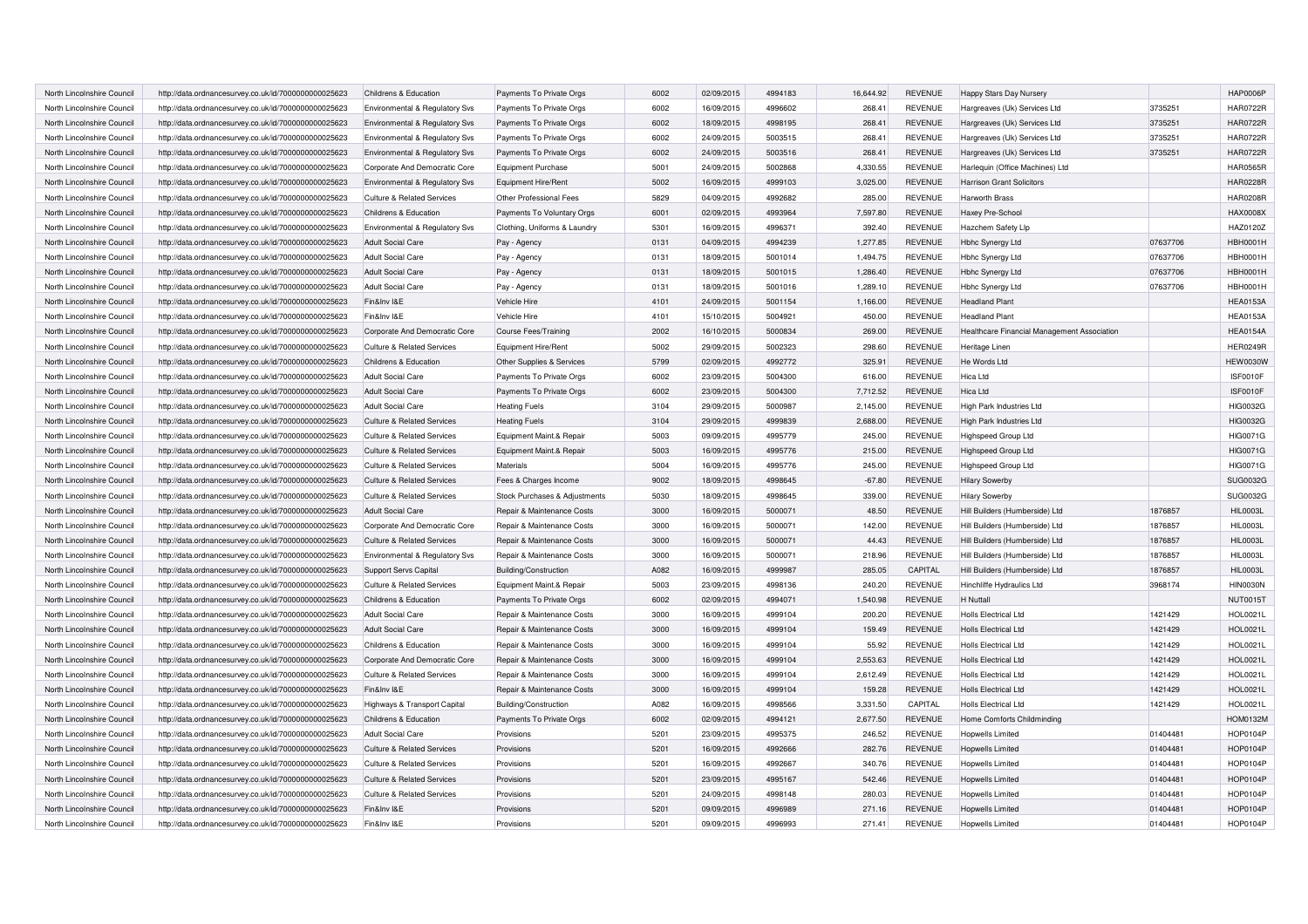| North Lincolnshire Council | http://data.ordnancesurvey.co.uk/id/7000000000025623 | Fin&Inv I&E                           | Provisions               | 5201 | 09/09/2015 | 4997006 | 265.57    | <b>REVENUE</b> | <b>Hopwells Limited</b>         | 01404481 | HOP0104P        |
|----------------------------|------------------------------------------------------|---------------------------------------|--------------------------|------|------------|---------|-----------|----------------|---------------------------------|----------|-----------------|
| North Lincolnshire Council | http://data.ordnancesurvey.co.uk/id/7000000000025623 | Fin&Inv I&E                           | Provisions               | 5201 | 09/09/2015 | 4997013 | 246.00    | <b>REVENUE</b> | Hopwells Limited                | 01404481 | HOP0104P        |
| North Lincolnshire Council | http://data.ordnancesurvey.co.uk/id/7000000000025623 | Fin&Inv I&E                           | Provisions               | 5201 | 09/09/2015 | 4997027 | 560.09    | <b>REVENUE</b> | Hopwells Limited                | 01404481 | <b>HOP0104F</b> |
| North Lincolnshire Council | http://data.ordnancesurvey.co.uk/id/7000000000025623 | Fin&Inv I&E                           | Provisions               | 5201 | 09/09/2015 | 4997030 | 438.31    | <b>REVENUE</b> | Hopwells Limited                | 01404481 | HOP0104P        |
| North Lincolnshire Council | http://data.ordnancesurvey.co.uk/id/7000000000025623 | Fin&Inv I&E                           | Provisions               | 5201 | 09/09/2015 | 4997045 | 443.68    | <b>REVENUE</b> | <b>Hopwells Limited</b>         | 01404481 | HOP0104P        |
| North Lincolnshire Council | http://data.ordnancesurvey.co.uk/id/7000000000025623 | Fin&Inv I&E                           | Provisions               | 5201 | 09/09/2015 | 4997050 | 309.62    | <b>REVENUE</b> | Hopwells Limited                | 01404481 | <b>HOP0104F</b> |
| North Lincolnshire Council | http://data.ordnancesurvey.co.uk/id/7000000000025623 | Fin&Inv I&E                           | Provisions               | 5201 | 09/09/2015 | 4997054 | 361.88    | <b>REVENUE</b> | <b>Hopwells Limited</b>         | 01404481 | <b>HOP0104F</b> |
| North Lincolnshire Council | http://data.ordnancesurvey.co.uk/id/7000000000025623 | Fin&Inv I&E                           | Provisions               | 5201 | 09/09/2015 | 4997055 | 301.03    | <b>REVENUE</b> | <b>Hopwells Limited</b>         | 01404481 | <b>HOP0104F</b> |
| North Lincolnshire Council | http://data.ordnancesurvey.co.uk/id/7000000000025623 | Fin&Inv I&E                           | Provisions               | 5201 | 09/09/2015 | 4997060 | 265.70    | <b>REVENUE</b> | Hopwells Limited                | 01404481 | <b>HOP0104F</b> |
| North Lincolnshire Council | http://data.ordnancesurvey.co.uk/id/7000000000025623 | Fin&Inv I&E                           | Provisions               | 5201 | 09/09/2015 | 4997061 | 353.47    | <b>REVENUE</b> | Hopwells Limited                | 01404481 | <b>HOP0104F</b> |
| North Lincolnshire Council | http://data.ordnancesurvey.co.uk/id/7000000000025623 | Fin&Inv I&E                           | Provisions               | 5201 | 09/09/2015 | 4997063 | 251.25    | <b>REVENUE</b> | <b>Hopwells Limited</b>         | 01404481 | <b>HOP0104F</b> |
| North Lincolnshire Council | http://data.ordnancesurvey.co.uk/id/7000000000025623 | Fin&Inv I&E                           | Provisions               | 5201 | 09/09/2015 | 4997071 | 314.24    | <b>REVENUE</b> | Hopwells Limited                | 01404481 | HOP0104P        |
| North Lincolnshire Council | http://data.ordnancesurvey.co.uk/id/7000000000025623 | Fin&Inv I&E                           | Provisions               | 5201 | 09/09/2015 | 4997076 | 263.15    | <b>REVENUE</b> | Hopwells Limited                | 01404481 | <b>HOP0104F</b> |
| North Lincolnshire Council | http://data.ordnancesurvey.co.uk/id/7000000000025623 | Fin&Inv I&E                           | Provisions               | 5201 | 16/09/2015 | 4999162 | 319.70    | <b>REVENUE</b> | Hopwells Limited                | 01404481 | HOP0104P        |
| North Lincolnshire Council | http://data.ordnancesurvey.co.uk/id/7000000000025623 | Fin&Inv I&E                           | Provisions               | 5201 | 16/09/2015 | 4999165 | 338.26    | <b>REVENUE</b> | Hopwells Limited                | 01404481 | <b>HOP0104P</b> |
| North Lincolnshire Council | http://data.ordnancesurvey.co.uk/id/7000000000025623 | Fin&Inv I&E                           | Provisions               | 5201 | 16/09/2015 | 4999170 | 299.73    | <b>REVENUE</b> | Hopwells Limited                | 01404481 | <b>HOP0104P</b> |
| North Lincolnshire Council | http://data.ordnancesurvey.co.uk/id/7000000000025623 | Fin&Inv I&E                           | Provisions               | 5201 | 16/09/2015 | 4999174 | 274.88    | <b>REVENUE</b> | Hopwells Limited                | 01404481 | <b>HOP0104P</b> |
| North Lincolnshire Council | http://data.ordnancesurvey.co.uk/id/7000000000025623 | Fin&Inv I&E                           | Provisions               | 5201 | 16/09/2015 | 4999181 | 438.58    | <b>REVENUE</b> | Hopwells Limited                | 01404481 | <b>HOP0104P</b> |
| North Lincolnshire Council | http://data.ordnancesurvey.co.uk/id/7000000000025623 | Fin&Inv I&E                           | Provisions               | 5201 | 16/09/2015 | 4999195 | 285.42    | <b>REVENUE</b> | <b>Hopwells Limited</b>         | 01404481 | <b>HOP0104P</b> |
| North Lincolnshire Council | http://data.ordnancesurvey.co.uk/id/7000000000025623 | Fin&Inv I&E                           | Provisions               | 5201 | 16/09/2015 | 4999225 | 264.41    | <b>REVENUE</b> | Hopwells Limited                | 01404481 | <b>HOP0104P</b> |
| North Lincolnshire Council | http://data.ordnancesurvey.co.uk/id/7000000000025623 | Fin&Inv I&E                           | Provisions               | 5201 | 16/09/2015 | 4999250 | 335.76    | <b>REVENUE</b> | Hopwells Limited                | 01404481 | <b>HOP0104P</b> |
| North Lincolnshire Council | http://data.ordnancesurvey.co.uk/id/7000000000025623 | Fin&Inv I&E                           | Provisions               | 5201 | 16/09/2015 | 4999251 | 489.16    | <b>REVENUE</b> | <b>Hopwells Limited</b>         | 01404481 | <b>HOP0104P</b> |
| North Lincolnshire Council | http://data.ordnancesurvey.co.uk/id/7000000000025623 | Fin&Inv I&E                           | Provisions               | 5201 | 16/09/2015 | 4999256 | 293.76    | <b>REVENUE</b> | <b>Hopwells Limited</b>         | 01404481 | <b>HOP0104P</b> |
| North Lincolnshire Council | http://data.ordnancesurvey.co.uk/id/7000000000025623 | Fin&Inv I&E                           | Provisions               | 5201 | 16/09/2015 | 4999274 | 455.84    | <b>REVENUE</b> | Hopwells Limited                | 01404481 | <b>HOP0104P</b> |
| North Lincolnshire Council | http://data.ordnancesurvey.co.uk/id/7000000000025623 | Fin&Inv I&E                           | Provisions               | 5201 | 16/09/2015 | 4999283 | 261.35    | <b>REVENUE</b> | <b>Hopwells Limited</b>         | 01404481 | <b>HOP0104P</b> |
| North Lincolnshire Council | http://data.ordnancesurvey.co.uk/id/7000000000025623 | Fin&Inv I&E                           | Provisions               | 5201 | 23/09/2015 | 5002926 | 300.15    | <b>REVENUE</b> | Hopwells Limited                | 01404481 | <b>HOP0104P</b> |
| North Lincolnshire Council | http://data.ordnancesurvey.co.uk/id/7000000000025623 | Fin&Inv I&E                           | Provisions               | 5201 | 23/09/2015 | 5002930 | 273.93    | <b>REVENUE</b> | <b>Hopwells Limited</b>         | 01404481 | <b>HOP0104P</b> |
| North Lincolnshire Council | http://data.ordnancesurvey.co.uk/id/7000000000025623 | Fin&Inv I&E                           | Provisions               | 5201 | 23/09/2015 | 5002936 | 263.44    | <b>REVENUE</b> | <b>Hopwells Limited</b>         | 01404481 | HOP0104P        |
| North Lincolnshire Council | http://data.ordnancesurvey.co.uk/id/7000000000025623 | Fin&Inv I&E                           | Provisions               | 5201 | 23/09/2015 | 5002939 | 338.40    | <b>REVENUE</b> | <b>Hopwells Limited</b>         | 01404481 | <b>HOP0104P</b> |
| North Lincolnshire Council | http://data.ordnancesurvey.co.uk/id/7000000000025623 | Fin&Inv I&E                           | Provisions               | 5201 | 23/09/2015 | 5002946 | 345.84    | <b>REVENUE</b> | Hopwells Limited                | 01404481 | <b>HOP0104P</b> |
| North Lincolnshire Council | http://data.ordnancesurvey.co.uk/id/7000000000025623 | Fin&Inv I&E                           | Provisions               | 5201 | 23/09/2015 | 5002947 | 544.19    | <b>REVENUE</b> | <b>Hopwells Limited</b>         | 01404481 | <b>HOP0104P</b> |
| North Lincolnshire Council | http://data.ordnancesurvey.co.uk/id/7000000000025623 | Fin&Inv I&E                           | Provisions               | 5201 | 23/09/2015 | 5002961 | 305.30    | <b>REVENUE</b> | Hopwells Limited                | 01404481 | <b>HOP0104P</b> |
| North Lincolnshire Council | http://data.ordnancesurvey.co.uk/id/7000000000025623 | Fin&Inv I&E                           | Provisions               | 5201 | 23/09/2015 | 5002971 | 292.80    | <b>REVENUE</b> | <b>Hopwells Limited</b>         | 01404481 | <b>HOP0104P</b> |
| North Lincolnshire Council | http://data.ordnancesurvey.co.uk/id/7000000000025623 | Fin&Inv I&E                           | Provisions               | 5201 | 23/09/2015 | 5002975 | 287.84    | <b>REVENUE</b> | Hopwells Limited                | 01404481 | <b>HOP0104P</b> |
| North Lincolnshire Council | http://data.ordnancesurvey.co.uk/id/7000000000025623 | Fin&Inv I&E                           | Provisions               | 5201 | 23/09/2015 | 5002978 | 325.36    | <b>REVENUE</b> | <b>Hopwells Limited</b>         | 01404481 | <b>HOP0104P</b> |
| North Lincolnshire Council | http://data.ordnancesurvey.co.uk/id/7000000000025623 | Fin&Inv I&E                           | Provisions               | 5201 | 23/09/2015 | 5002991 | 450.04    | <b>REVENUE</b> | Hopwells Limited                | 01404481 | HOP0104P        |
| North Lincolnshire Council | http://data.ordnancesurvey.co.uk/id/7000000000025623 | Fin&Inv I&E                           | Provisions               | 5201 | 23/09/2015 | 5003004 | 287.91    | <b>REVENUE</b> | <b>Hopwells Limited</b>         | 01404481 | <b>HOP0104P</b> |
| North Lincolnshire Council | http://data.ordnancesurvey.co.uk/id/7000000000025623 | Fin&Inv I&E                           | Provisions               | 5201 | 23/09/2015 | 5003010 | 265.67    | <b>REVENUE</b> | <b>Hopwells Limited</b>         | 01404481 | <b>HOP0104P</b> |
| North Lincolnshire Council | http://data.ordnancesurvey.co.uk/id/7000000000025623 | Fin&Inv I&E                           | Provisions               | 5201 | 23/09/2015 | 5003016 | 584.19    | <b>REVENUE</b> | <b>Hopwells Limited</b>         | 01404481 | <b>HOP0104P</b> |
| North Lincolnshire Council | http://data.ordnancesurvey.co.uk/id/7000000000025623 | Fin&Inv I&E                           | Provisions               | 5201 | 23/09/2015 | 5003021 | 357.31    | <b>REVENUE</b> | Hopwells Limited                | 01404481 | <b>HOP0104P</b> |
| North Lincolnshire Council | http://data.ordnancesurvey.co.uk/id/7000000000025623 | Fin&Inv I&E                           | Provisions               | 5201 | 23/09/2015 | 5003037 | 478.39    | <b>REVENUE</b> | <b>Hopwells Limited</b>         | 01404481 | <b>HOP0104P</b> |
| North Lincolnshire Council | http://data.ordnancesurvey.co.uk/id/7000000000025623 | Fin&Inv I&E                           | Provisions               | 5201 | 23/09/2015 | 5003053 | 345.17    | <b>REVENUE</b> | <b>Hopwells Limited</b>         | 01404481 | HOP0104P        |
| North Lincolnshire Council | http://data.ordnancesurvey.co.uk/id/7000000000025623 | Highways & Transport                  | Concessionary Fares      | 6010 | 02/09/2015 | 4992651 | 46,100.00 | <b>REVENUE</b> | Hornsby Travel Services Ltd     | 01490232 | <b>HOR0122R</b> |
| North Lincolnshire Council | http://data.ordnancesurvey.co.uk/id/7000000000025623 | Highways & Transport                  | Passenger Transport      | 6011 | 18/09/2015 | 5000410 | 6,289.50  | <b>REVENUE</b> | Hornsby Travel Services Ltd     | 01490232 | <b>HOR0122R</b> |
| North Lincolnshire Council | http://data.ordnancesurvey.co.uk/id/7000000000025623 | Highways & Transport                  | Passenger Transport      | 6011 | 18/09/2015 | 5000415 | 26,946.95 | <b>REVENUE</b> | Hornsby Travel Services Ltd     | 01490232 | <b>HOR0122R</b> |
| North Lincolnshire Council | http://data.ordnancesurvey.co.uk/id/7000000000025623 | Childrens & Education                 | Payments To Private Orgs | 6002 | 24/09/2015 | 5003625 | 1.918.42  | <b>REVENUE</b> | Horton Establishments Ltd       |          | <b>HOR0164R</b> |
| North Lincolnshire Council | http://data.ordnancesurvey.co.uk/id/7000000000025623 | <b>Adult Social Care</b>              | Payments To Private Orgs | 6002 | 23/09/2015 | 5004304 | 8,345.28  | <b>REVENUE</b> | Housing & Support Solutions Ltd |          | ISF0014F        |
| North Lincolnshire Council | http://data.ordnancesurvey.co.uk/id/7000000000025623 | <b>Adult Social Care</b>              | Rents                    | 3201 | 29/09/2015 | 5001234 | 3,293.36  | <b>REVENUE</b> | H S Gosal                       |          | GOS0017S        |
| North Lincolnshire Council | http://data.ordnancesurvey.co.uk/id/7000000000025623 | Other Expenditure & Income            | Payments To Other La'S   | 6003 | 09/09/2015 | 4995860 | 15,000.00 | <b>REVENUE</b> | <b>Hull City Council</b>        |          | <b>KIN0002N</b> |
| North Lincolnshire Council | http://data.ordnancesurvey.co.uk/id/7000000000025623 | <b>Culture &amp; Related Services</b> | Provisions               | 5201 | 09/09/2015 | 4995170 | 604.65    | <b>REVENUE</b> | Hullevs                         | 00900940 | <b>HUL0087L</b> |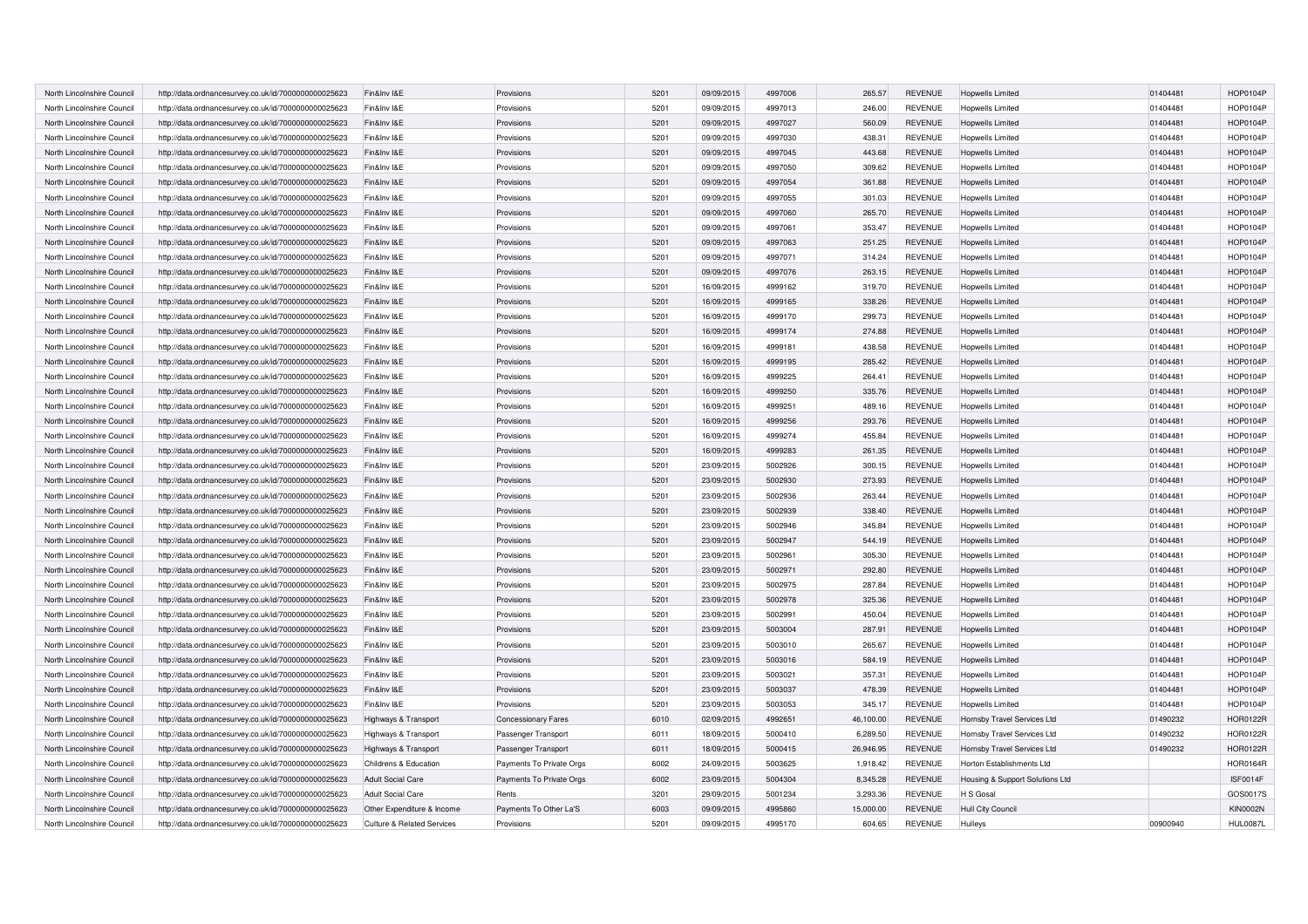| North Lincolnshire Council | http://data.ordnancesurvey.co.uk/id/7000000000025623 | Culture & Related Services            | Provisions                     | 5201 | 23/09/2015 | 5001072 | 260.53    | <b>REVENUE</b> | Hulleys                                | 00900940 | <b>HUL0087L</b> |
|----------------------------|------------------------------------------------------|---------------------------------------|--------------------------------|------|------------|---------|-----------|----------------|----------------------------------------|----------|-----------------|
| North Lincolnshire Council | http://data.ordnancesurvey.co.uk/id/7000000000025623 | Culture & Related Services            | Provisions                     | 5201 | 15/10/2015 | 4998149 | 340.52    | <b>REVENUE</b> | Hulleys                                | 00900940 | <b>HUL0087L</b> |
| North Lincolnshire Council | http://data.ordnancesurvey.co.uk/id/7000000000025623 | Corporate And Democratic Core         | Other Incidental Travel Costs  | 4311 | 04/09/2015 | 4995251 | 12,501.00 | <b>REVENUE</b> | Humber Bridge Board                    |          | <b>HUM0001M</b> |
| North Lincolnshire Council | http://data.ordnancesurvey.co.uk/id/7000000000025623 | <b>Culture &amp; Related Services</b> | Stock Purchases & Adjustments  | 5030 | 09/09/2015 | 4995867 | 10.000.00 | <b>REVENUE</b> | Humber Bridge Board                    |          | <b>HUM0001M</b> |
| North Lincolnshire Council | http://data.ordnancesurvey.co.uk/id/7000000000025623 | <b>Culture &amp; Related Services</b> | Stock Purchases & Adjustments  | 5030 | 09/09/2015 | 4995868 | 7,226.00  | <b>REVENUE</b> | Humber Bridge Board                    |          | <b>HUM0001M</b> |
| North Lincolnshire Council | http://data.ordnancesurvey.co.uk/id/7000000000025623 | <b>Culture &amp; Related Services</b> | Equipment Purchase             | 5001 | 24/09/2015 | 4999859 | 325.68    | <b>REVENUE</b> | Humber Merchants Ltd                   | 1045179  | HUM0003M        |
| North Lincolnshire Council | http://data.ordnancesurvey.co.uk/id/7000000000025623 | Childrens & Education                 | Repair & Maintenance Costs     | 3000 | 04/09/2015 | 4994578 | 306.00    | <b>REVENUE</b> | Humberside Sunblinds Ltd               | 3810294  | <b>HUM0273M</b> |
| North Lincolnshire Council | http://data.ordnancesurvey.co.uk/id/7000000000025623 | <b>Adult Social Care</b>              | Vehicle Hire                   | 4101 | 24/09/2015 | 5000963 | 463.50    | <b>REVENUE</b> | Humber & Wolds Rural Community Council | 4606085  | <b>HUM0062M</b> |
| North Lincolnshire Council | http://data.ordnancesurvey.co.uk/id/7000000000025623 | <b>Adult Social Care</b>              | Payments To Private Orgs       | 6002 | 24/09/2015 | 5003430 | 3,000.00  | <b>REVENUE</b> | Huntcliff School                       |          | <b>HUN0039N</b> |
| North Lincolnshire Council | http://data.ordnancesurvey.co.uk/id/7000000000025623 | Fin&Inv I&E                           | Other Supplies & Services      | 5799 | 16/09/2015 | 4990984 | 280.00    | <b>REVENUE</b> | Hydrainer Pump Hire Ltd                | 1522204  | <b>HYD0065D</b> |
| North Lincolnshire Council | http://data.ordnancesurvey.co.uk/id/7000000000025623 | Adult Social Care                     | Payments To Voluntary Orgs     | 6001 | 16/09/2015 | 4998078 | 2.882.90  | <b>REVENUE</b> | <b>Ideal Community Care Solutions</b>  |          | IDE0002E        |
| North Lincolnshire Council | http://data.ordnancesurvey.co.uk/id/7000000000025623 | Adult Social Care                     | Payments To Voluntary Orgs     | 6001 | 23/09/2015 | 5001309 | 3.282.95  | <b>REVENUE</b> | Ideal Community Care Solutions         |          | IDE0002E        |
| North Lincolnshire Council | http://data.ordnancesurvey.co.uk/id/7000000000025623 | Childrens & Education                 | Payments To Private Orgs       | 6002 | 02/09/2015 | 4994178 | 16,251.30 | <b>REVENUE</b> | I Learn Education Ltd                  |          | ABC0063C        |
| North Lincolnshire Council | http://data.ordnancesurvey.co.uk/id/7000000000025623 | Corporate And Democratic Core         | Gen Office Exp (Incl Postage)  | 5603 | 09/09/2015 | 4993366 | 1.472.00  | <b>REVENUE</b> | Image Data Group Ltd                   | 02452106 | <b>IMA0001A</b> |
| North Lincolnshire Council | http://data.ordnancesurvey.co.uk/id/7000000000025623 | Corporate And Democratic Core         | Gen Office Exp (Incl Postage)  | 5603 | 16/09/2015 | 4993363 | 314.00    | <b>REVENUE</b> | Image Data Group Ltd                   | 02452106 | <b>IMA0001A</b> |
| North Lincolnshire Council | http://data.ordnancesurvey.co.uk/id/7000000000025623 | Corporate And Democratic Core         | Gen Office Exp (Incl Postage)  | 5603 | 16/09/2015 | 4994918 | 606.00    | <b>REVENUE</b> | Image Data Group Ltd                   | 02452106 | <b>IMA0001A</b> |
| North Lincolnshire Council | http://data.ordnancesurvey.co.uk/id/7000000000025623 | Corporate And Democratic Core         | Gen Office Exp (Incl Postage)  | 5603 | 24/09/2015 | 4999105 | 5,120.00  | <b>REVENUE</b> | Image Data Group Ltd                   | 02452106 | <b>IMA0001A</b> |
| North Lincolnshire Council | http://data.ordnancesurvey.co.uk/id/7000000000025623 | Corporate And Democratic Core         | Gen Office Exp (Incl Postage)  | 5603 | 12/10/2015 | 5003589 | 1,891.00  | <b>REVENUE</b> | Image Data Group Ltd                   | 02452106 | <b>IMA0001A</b> |
| North Lincolnshire Council | http://data.ordnancesurvey.co.uk/id/7000000000025623 | Corporate And Democratic Core         | Gen Office Exp (Incl Postage)  | 5603 | 14/10/2015 | 5003587 | 1,152.00  | <b>REVENUE</b> | Image Data Group Ltd                   | 02452106 | <b>IMA0001A</b> |
| North Lincolnshire Council | http://data.ordnancesurvey.co.uk/id/7000000000025623 | Corporate And Democratic Core         | Gen Office Exp (Incl Postage)  | 5603 | 15/10/2015 | 5003585 | 400.00    | <b>REVENUE</b> | Image Data Group Ltd                   | 02452106 | <b>IMA0001A</b> |
| North Lincolnshire Council | http://data.ordnancesurvey.co.uk/id/7000000000025623 | Fin&Inv I&E                           | <b>Materials</b>               | 5004 | 24/09/2015 | 5004925 | 328.36    | <b>REVENUE</b> | Imperial Commercials Ltd               | 653665   | LEX0001X        |
| North Lincolnshire Council | http://data.ordnancesurvey.co.uk/id/7000000000025623 | Corporate And Democratic Core         | Subscriptions & Memberships    | 5510 | 04/09/2015 | 4994960 | 500.00    | <b>REVENUE</b> | Information Commissioner               |          | INF0034F        |
| North Lincolnshire Council | http://data.ordnancesurvey.co.uk/id/7000000000025623 | Corporate And Democratic Core         | Subscriptions & Memberships    | 5510 | 16/09/2015 | 4999133 | 490.00    | <b>REVENUE</b> | Information Commissioner               |          | INF0034F        |
| North Lincolnshire Council | http://data.ordnancesurvey.co.uk/id/7000000000025623 | Environmental & Regulatory Svs        | <b>Other Professional Fees</b> | 5829 | 24/09/2015 | 4999793 | 2,750.00  | <b>REVENUE</b> | Integrated Skills (Uk) Ltd             | 2849999  | <b>INT0130T</b> |
| North Lincolnshire Council | http://data.ordnancesurvey.co.uk/id/7000000000025623 | Corporate And Democratic Core         | Repair & Maintenance Costs     | 3000 | 18/09/2015 | 4996387 | 8,092.60  | <b>REVENUE</b> | <b>Integrated Utility Services Ltd</b> |          | <b>INT0088T</b> |
| North Lincolnshire Council | http://data.ordnancesurvey.co.uk/id/7000000000025623 | Highways & Transport                  | <b>Concessionary Fares</b>     | 6010 | 02/09/2015 | 4992653 | 5,600.00  | <b>REVENUE</b> | <b>Isle Coaches</b>                    |          | COA0039A        |
| North Lincolnshire Council | http://data.ordnancesurvey.co.uk/id/7000000000025623 | Highways & Transport                  | Passenger Transport            | 6011 | 09/09/2015 | 4996527 | 2,339.82  | <b>REVENUE</b> | <b>Isle Coaches</b>                    |          | COA0039A        |
| North Lincolnshire Council | http://data.ordnancesurvey.co.uk/id/7000000000025623 | Highways & Transport Capital          | Building/Construction          | A082 | 04/09/2015 | 4993452 | 1,117.20  | CAPITAL        | J9 Ltd T/A Barriers Direct             | 3452292  | <b>BAR0972R</b> |
| North Lincolnshire Council | http://data.ordnancesurvey.co.uk/id/7000000000025623 | Fin&Inv I&E                           | Clothing, Uniforms & Laundry   | 5301 | 24/09/2015 | 5001155 | 408.75    | <b>REVENUE</b> | Jacksons Workwear Rental Ltd           | 193856   | JAC0171C        |
| North Lincolnshire Council | http://data.ordnancesurvey.co.uk/id/7000000000025623 | Corporate And Democratic Core         | Other Professional Fees        | 5829 | 09/09/2015 | 4996691 |           | <b>REVENUE</b> | Jacobs                                 |          | JAC0011C        |
| North Lincolnshire Council | http://data.ordnancesurvey.co.uk/id/7000000000025623 | Fin&Inv I&E                           | Leasing Charges - Controllable | 5798 | 09/09/2015 | 4997393 | 373.80    | <b>REVENUE</b> | Jcb Finance Ltd                        | 972265   | <b>JCB0003B</b> |
| North Lincolnshire Council | http://data.ordnancesurvey.co.uk/id/7000000000025623 | Environmental & Regulatory Svs        | Other Professional Fees        | 5829 | 02/09/2015 | 4994146 | 5,333.24  | <b>REVENUE</b> | J C Decaux Uk Ltd                      |          | JCD0001D        |
| North Lincolnshire Council | http://data.ordnancesurvey.co.uk/id/7000000000025623 | Environmental & Regulatory Svs        | Other Professional Fees        | 5829 | 02/09/2015 | 4994147 | 14,576.48 | <b>REVENUE</b> | J C Decaux Uk Ltd                      |          | JCD0001D        |
| North Lincolnshire Council | http://data.ordnancesurvey.co.uk/id/7000000000025623 | <b>Adult Social Care</b>              | Repair & Maintenance Costs     | 3000 | 16/09/2015 | 4999998 | 301.50    | <b>REVENUE</b> | J Coultas And Company Limited          | 01448259 | JCO0001O        |
| North Lincolnshire Council | http://data.ordnancesurvey.co.uk/id/7000000000025623 | Corporate And Democratic Core         | Repair & Maintenance Costs     | 3000 | 16/09/2015 | 4999998 | 887.72    | <b>REVENUE</b> | J Coultas And Company Limited          | 01448259 | JCO0001O        |
| North Lincolnshire Council | http://data.ordnancesurvey.co.uk/id/7000000000025623 | Fin&Inv I&E                           | Other Supplies & Services      | 5799 | 14/10/2015 | 5000329 | 1,422.30  | <b>REVENUE</b> | J E Vickers & Sons                     |          | <b>VIC0036C</b> |
| North Lincolnshire Council | http://data.ordnancesurvey.co.uk/id/7000000000025623 | Adult Social Care                     | Equipment Hire/Rent            | 5002 | 18/09/2015 | 4996703 | 9,864.00  | <b>REVENUE</b> | Jla Total Care Ltd                     |          | <b>LAU0014U</b> |
| North Lincolnshire Council | http://data.ordnancesurvey.co.uk/id/7000000000025623 | <b>Adult Social Care</b>              | Provisions                     | 5201 | 09/09/2015 | 4995098 | 235.20    | <b>REVENUE</b> | Jla Total Care Ltd                     |          | <b>LAU0014U</b> |
| North Lincolnshire Council | http://data.ordnancesurvey.co.uk/id/7000000000025623 | <b>Adult Social Care</b>              | Payments To Private Orgs       | 6002 | 16/09/2015 | 4998346 | 4,677.00  | <b>REVENUE</b> | Jisp Associates Ltd                    | 7784927  | <b>JLS0032S</b> |
| North Lincolnshire Council | http://data.ordnancesurvey.co.uk/id/7000000000025623 | <b>Adult Social Care</b>              | Payments To Private Orgs       | 6002 | 24/09/2015 | 5000833 | 2,424.30  | <b>REVENUE</b> | Jisp Associates Ltd                    | 7784927  | <b>JLS0032S</b> |
| North Lincolnshire Council | http://data.ordnancesurvey.co.uk/id/7000000000025623 | <b>Adult Social Care</b>              | Payments To Private Orgs       | 6002 | 23/09/2015 | 5004310 | 16,804.30 | <b>REVENUE</b> | Jme Care Ltd                           |          | ISF0035F        |
| North Lincolnshire Council | http://data.ordnancesurvey.co.uk/id/7000000000025623 | Environmental & Regulatory Svs        | Materials                      | 5004 | 04/09/2015 | 4994972 | 466.00    | <b>REVENUE</b> | John Espin Signs Ltd                   | 05305298 | <b>ESP0003P</b> |
| North Lincolnshire Council | http://data.ordnancesurvey.co.uk/id/7000000000025623 | Fin&Inv I&E                           | <b>Equipment Purchase</b>      | 5001 | 16/09/2015 | 4999289 | 1,337.53  | <b>REVENUE</b> | Johnson Catering Equipment             | 4519013  | JOH0152H        |
| North Lincolnshire Council | http://data.ordnancesurvey.co.uk/id/7000000000025623 | Highways & Transport                  | Passenger Transport            | 6011 | 23/09/2015 | 4996528 | 831.68    | <b>REVENUE</b> | Johnson Coaches                        |          | JOH0153H        |
| North Lincolnshire Council | http://data.ordnancesurvey.co.uk/id/7000000000025623 | Corporate And Democratic Core         | Subscriptions & Memberships    | 5510 | 16/09/2015 | 4999111 | 440.00    | <b>REVENUE</b> | Jordan Publishing Ltd                  | 41470    | <b>JOR0010R</b> |
| North Lincolnshire Council | http://data.ordnancesurvey.co.uk/id/7000000000025623 | <b>Culture &amp; Related Services</b> | Equipment Purchase             | 5001 | 16/09/2015 | 4994593 | 229.12    | <b>REVENUE</b> | J P Lennard Ltd                        | 00750393 | <b>LEN0001N</b> |
| North Lincolnshire Council | http://data.ordnancesurvey.co.uk/id/7000000000025623 | Highways & Transport                  | <b>Concessionary Fares</b>     | 6010 | 02/09/2015 | 4992662 | 293.00    | <b>REVENUE</b> | J R Dent (Coaches)                     |          | <b>DEN0041N</b> |
| North Lincolnshire Council | http://data.ordnancesurvey.co.uk/id/7000000000025623 | <b>Adult Social Care</b>              | Vehicle Repairs                | 4004 | 18/09/2015 | 5001156 | 336.60    | <b>REVENUE</b> | Just Car Clinics Ltd                   |          | <b>JUS0015S</b> |
| North Lincolnshire Council | http://data.ordnancesurvey.co.uk/id/7000000000025623 | <b>Adult Social Care</b>              | <b>Vehicle Repairs</b>         | 4004 | 18/09/2015 | 5001157 | 492.90    | <b>REVENUE</b> | Just Car Clinics Ltd                   |          | <b>JUS0015S</b> |
| North Lincolnshire Council | http://data.ordnancesurvey.co.uk/id/7000000000025623 | Childrens & Education                 | <b>Vehicle Repairs</b>         | 4004 | 18/09/2015 | 5001156 | 336.60    | <b>REVENUE</b> | Just Car Clinics Ltd                   |          | <b>JUS0015S</b> |
|                            |                                                      |                                       |                                |      |            |         |           |                |                                        |          |                 |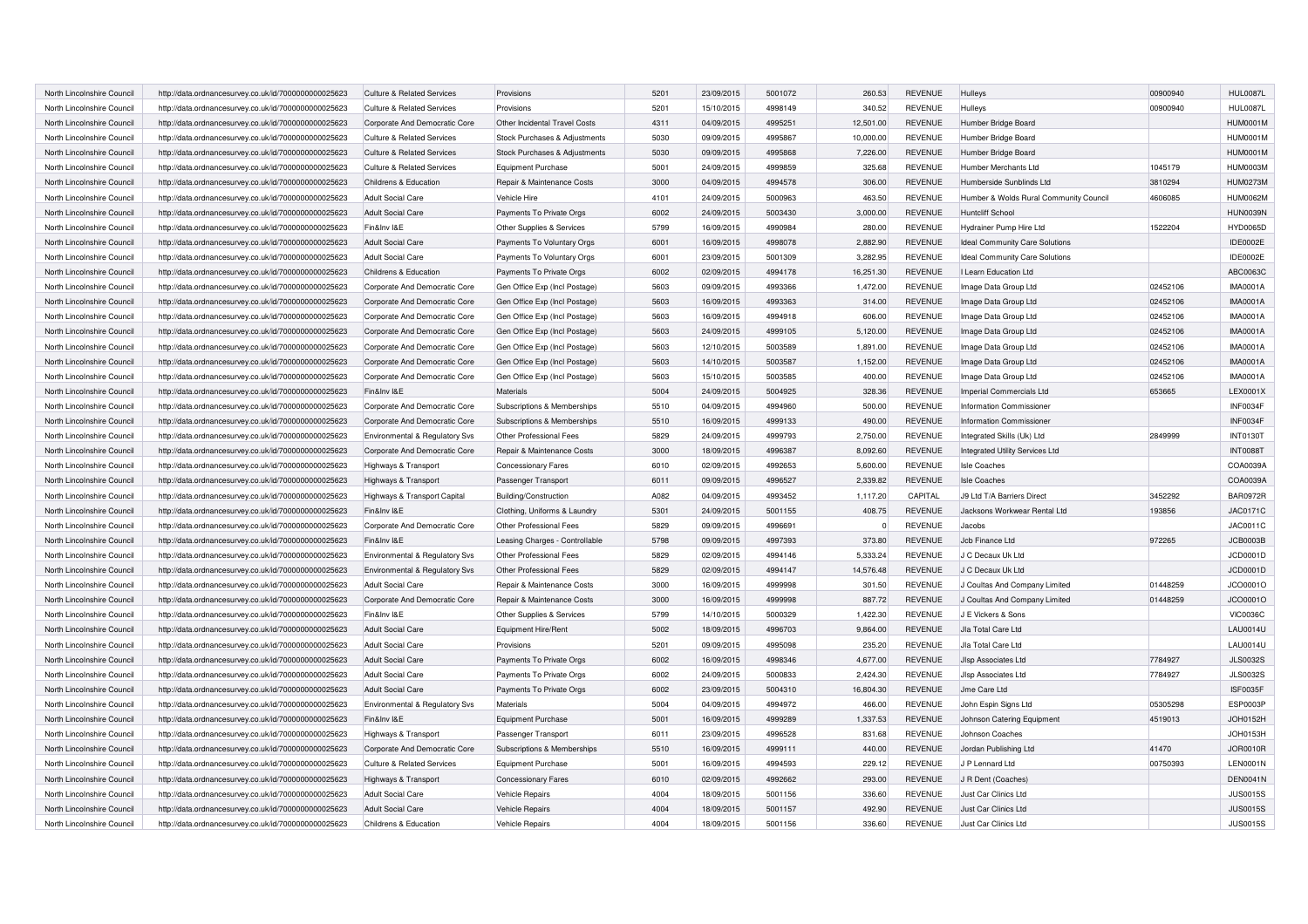| North Lincolnshire Council | http://data.ordnancesurvey.co.uk/id/7000000000025623 | Fin&Inv I&E                           | Other Vehicle Costs           | 4005 | 18/09/2015 | 5001162 | 2,142.75    | <b>REVENUE</b> | Just Car Clinics Ltd          |          | <b>JUS0015S</b> |
|----------------------------|------------------------------------------------------|---------------------------------------|-------------------------------|------|------------|---------|-------------|----------------|-------------------------------|----------|-----------------|
| North Lincolnshire Council | http://data.ordnancesurvey.co.uk/id/7000000000025623 | Fin&Inv I&E                           | Other Vehicle Costs           | 4005 | 18/09/2015 | 5001163 | $-1,142.75$ | <b>REVENUE</b> | Just Car Clinics Ltd          |          | <b>JUS0015S</b> |
| North Lincolnshire Council | http://data.ordnancesurvey.co.uk/id/7000000000025623 | <b>Culture &amp; Related Services</b> | Payments To Voluntary Orgs    | 6001 | 24/09/2015 | 5004527 | 500.00      | <b>REVENUE</b> | J W Club                      |          | <b>JWC0001C</b> |
| North Lincolnshire Council | http://data.ordnancesurvey.co.uk/id/7000000000025623 | Fin&Inv I&E                           | Provisions                    | 5201 | 23/09/2015 | 5003077 | 257.11      | <b>REVENUE</b> | J W Young (Butcher) Ltd       | 01348637 | <b>JWY0001Y</b> |
| North Lincolnshire Council | http://data.ordnancesurvey.co.uk/id/7000000000025623 | Fin&Inv I&E                           | Provisions                    | 5201 | 23/09/2015 | 5003096 | 265.57      | <b>REVENUE</b> | J W Young (Butcher) Ltd       | 01348637 | <b>JWY0001Y</b> |
| North Lincolnshire Council | http://data.ordnancesurvey.co.uk/id/7000000000025623 | Corporate And Democratic Core         | <b>Course Fees/Training</b>   | 2002 | 18/09/2015 | 4994920 | 803.34      | <b>REVENUE</b> | Kaplan Financial              | 1028790  | <b>KAP0010P</b> |
| North Lincolnshire Council | http://data.ordnancesurvey.co.uk/id/7000000000025623 | Adult Social Care                     | <b>Course Fees/Training</b>   | 2002 | 23/09/2015 | 5001088 | 1,516.85    | <b>REVENUE</b> | Karen Patten Ltd              |          | <b>KAR0024R</b> |
| North Lincolnshire Council | http://data.ordnancesurvey.co.uk/id/7000000000025623 | <b>Adult Social Care</b>              | <b>Course Fees/Training</b>   | 2002 | 24/09/2015 | 5001090 | 861.55      | <b>REVENUE</b> | Karen Patten Ltd              |          | <b>KAR0024R</b> |
| North Lincolnshire Council | http://data.ordnancesurvey.co.uk/id/7000000000025623 | <b>Culture &amp; Related Services</b> | Fees & Charges Income         | 9002 | 09/09/2015 | 4995864 | $-277.60$   | <b>REVENUE</b> | Karen Raithby                 |          | RAI00631        |
| North Lincolnshire Council | http://data.ordnancesurvey.co.uk/id/7000000000025623 | <b>Culture &amp; Related Services</b> | Stock Purchases & Adjustments | 5030 | 09/09/2015 | 4995864 | 1,388.00    | <b>REVENUE</b> | Karen Raithby                 |          | RAI00631        |
| North Lincolnshire Council | http://data.ordnancesurvey.co.uk/id/7000000000025623 | Childrens & Education                 | Payments To Private Orgs      | 6002 | 02/09/2015 | 4994078 | 327.18      | <b>REVENUE</b> | Karen Tidmarsh                |          | TID0036D        |
| North Lincolnshire Council | http://data.ordnancesurvey.co.uk/id/7000000000025623 | <b>Culture &amp; Related Services</b> | Exhibitions/Events            | 5709 | 04/09/2015 | 4994906 | 450.00      | <b>REVENUE</b> | Kari Flo Dunton               |          | <b>DON0057N</b> |
| North Lincolnshire Council | http://data.ordnancesurvey.co.uk/id/7000000000025623 | <b>Adult Social Care</b>              | <b>Client Transport Costs</b> | 6092 | 16/09/2015 | 4998516 | 1,016.60    | <b>REVENUE</b> | <b>Kaths Kabs</b>             | 1967063  | KAT0001T        |
| North Lincolnshire Council | http://data.ordnancesurvey.co.uk/id/7000000000025623 | <b>Adult Social Care</b>              | <b>Client Transport Costs</b> | 6092 | 16/09/2015 | 4998523 | 710.00      | <b>REVENUE</b> | <b>Kaths Kabs</b>             | 1967063  | <b>KAT0001T</b> |
| North Lincolnshire Council | http://data.ordnancesurvey.co.uk/id/7000000000025623 | <b>Adult Social Care</b>              | <b>Client Transport Costs</b> | 6092 | 16/09/2015 | 4998533 | 400.00      | <b>REVENUE</b> | <b>Kaths Kabs</b>             | 1967063  | KAT0001T        |
| North Lincolnshire Council | http://data.ordnancesurvey.co.uk/id/7000000000025623 | <b>Adult Social Care</b>              | <b>Client Transport Costs</b> | 6092 | 16/09/2015 | 4998537 | 320.60      | <b>REVENUE</b> | Kaths Kabs                    | 1967063  | KAT0001T        |
| North Lincolnshire Council | http://data.ordnancesurvey.co.uk/id/7000000000025623 | <b>Adult Social Care</b>              | <b>Client Transport Costs</b> | 6092 | 16/09/2015 | 4998542 | 580.00      | <b>REVENUE</b> | <b>Kaths Kabs</b>             | 1967063  | KAT0001T        |
| North Lincolnshire Council | http://data.ordnancesurvey.co.uk/id/7000000000025623 | <b>Adult Social Care</b>              | <b>Client Transport Costs</b> | 6092 | 16/09/2015 | 4998544 | 538.20      | <b>REVENUE</b> | Kaths Kabs                    | 1967063  | KAT0001T        |
| North Lincolnshire Council | http://data.ordnancesurvey.co.uk/id/7000000000025623 | <b>Adult Social Care</b>              | <b>Client Transport Costs</b> | 6092 | 16/09/2015 | 4998547 | 366.40      | <b>REVENUE</b> | <b>Kaths Kabs</b>             | 1967063  | KAT0001T        |
| North Lincolnshire Council | http://data.ordnancesurvey.co.uk/id/7000000000025623 | <b>Adult Social Care</b>              | <b>Client Transport Costs</b> | 6092 | 16/09/2015 | 4998554 | 800.00      | <b>REVENUE</b> | Kaths Kabs                    | 1967063  | KAT0001T        |
| North Lincolnshire Council | http://data.ordnancesurvey.co.uk/id/7000000000025623 | <b>Adult Social Care</b>              | <b>Client Transport Costs</b> | 6092 | 16/09/2015 | 4998573 | 620.80      | <b>REVENUE</b> | Kaths Kabs                    | 1967063  | <b>KAT0001T</b> |
| North Lincolnshire Council | http://data.ordnancesurvey.co.uk/id/7000000000025623 | <b>Adult Social Care</b>              | <b>Client Transport Costs</b> | 6092 | 16/09/2015 | 4998575 | 700.00      | <b>REVENUE</b> | Kaths Kabs                    | 1967063  | KAT0001T        |
| North Lincolnshire Council | http://data.ordnancesurvey.co.uk/id/7000000000025623 | <b>Adult Social Care</b>              | <b>Client Transport Costs</b> | 6092 | 16/09/2015 | 4998578 | 1,050.00    | <b>REVENUE</b> | <b>Kaths Kabs</b>             | 1967063  | <b>KAT0001T</b> |
| North Lincolnshire Council | http://data.ordnancesurvey.co.uk/id/7000000000025623 | Adult Social Care                     | <b>Client Transport Costs</b> | 6092 | 16/09/2015 | 4998583 | 687.00      | <b>REVENUE</b> | Kaths Kabs                    | 1967063  | KAT0001T        |
| North Lincolnshire Council | http://data.ordnancesurvey.co.uk/id/7000000000025623 | <b>Adult Social Care</b>              | <b>Client Transport Costs</b> | 6092 | 16/09/2015 | 4998586 | 881.20      | <b>REVENUE</b> | Kaths Kabs                    | 1967063  | KAT0001T        |
| North Lincolnshire Council | http://data.ordnancesurvey.co.uk/id/7000000000025623 | <b>Adult Social Care</b>              | <b>Client Transport Costs</b> | 6092 | 16/09/2015 | 4998587 | 419.20      | <b>REVENUE</b> | <b>Kaths Kabs</b>             | 1967063  | KAT0001T        |
| North Lincolnshire Council | http://data.ordnancesurvey.co.uk/id/7000000000025623 | <b>Adult Social Care</b>              | <b>Client Transport Costs</b> | 6092 | 16/09/2015 | 4998592 | 710.00      | <b>REVENUE</b> | <b>Kaths Kabs</b>             | 1967063  | <b>KAT0001T</b> |
| North Lincolnshire Council | http://data.ordnancesurvey.co.uk/id/7000000000025623 | <b>Adult Social Care</b>              | <b>Client Transport Costs</b> | 6092 | 16/09/2015 | 4998593 | 274.80      | <b>REVENUE</b> | <b>Kaths Kabs</b>             | 1967063  | KAT0001T        |
| North Lincolnshire Council | http://data.ordnancesurvey.co.uk/id/7000000000025623 | <b>Adult Social Care</b>              | <b>Client Transport Costs</b> | 6092 | 16/09/2015 | 4998595 | 393.00      | <b>REVENUE</b> | <b>Kaths Kabs</b>             | 1967063  | KAT0001T        |
| North Lincolnshire Council | http://data.ordnancesurvey.co.uk/id/7000000000025623 | <b>Adult Social Care</b>              | <b>Client Transport Costs</b> | 6092 | 16/09/2015 | 4998603 | 749.20      | <b>REVENUE</b> | <b>Kaths Kabs</b>             | 1967063  | KAT0001T        |
| North Lincolnshire Council | http://data.ordnancesurvey.co.uk/id/7000000000025623 | <b>Adult Social Care</b>              | <b>Client Transport Costs</b> | 6092 | 16/09/2015 | 4998605 | 350.00      | <b>REVENUE</b> | Kaths Kabs                    | 1967063  | KAT0001T        |
| North Lincolnshire Council | http://data.ordnancesurvey.co.uk/id/7000000000025623 | <b>Adult Social Care</b>              | <b>Client Transport Costs</b> | 6092 | 16/09/2015 | 4998610 | 804.60      | <b>REVENUE</b> | <b>Kaths Kabs</b>             | 1967063  | KAT0001T        |
| North Lincolnshire Council | http://data.ordnancesurvey.co.uk/id/7000000000025623 | <b>Adult Social Care</b>              | <b>Client Transport Costs</b> | 6092 | 16/09/2015 | 4998611 | 1,411.00    | <b>REVENUE</b> | <b>Kaths Kabs</b>             | 1967063  | KAT0001T        |
| North Lincolnshire Council | http://data.ordnancesurvey.co.uk/id/7000000000025623 | <b>Adult Social Care</b>              | <b>Client Transport Costs</b> | 6092 | 16/09/2015 | 4998613 | 1,711.50    | <b>REVENUE</b> | <b>Kaths Kabs</b>             | 1967063  | KAT0001T        |
| North Lincolnshire Council | http://data.ordnancesurvey.co.uk/id/7000000000025623 | <b>Adult Social Care</b>              | Home To School Transport      | 4201 | 24/09/2015 | 5003465 | 784.00      | <b>REVENUE</b> | <b>Kaths Kabs</b>             | 1967063  | KAT0001T        |
| North Lincolnshire Council | http://data.ordnancesurvey.co.uk/id/7000000000025623 | <b>Adult Social Care</b>              | Home To School Transport      | 4201 | 24/09/2015 | 5003467 | 320.00      | <b>REVENUE</b> | <b>Kaths Kabs</b>             | 1967063  | KAT0001T        |
| North Lincolnshire Council | http://data.ordnancesurvey.co.uk/id/7000000000025623 | <b>Adult Social Care</b>              | Home To School Transport      | 4201 | 24/09/2015 | 5003468 | 367.20      | <b>REVENUE</b> | <b>Kaths Kabs</b>             | 1967063  | KAT0001T        |
| North Lincolnshire Council | http://data.ordnancesurvey.co.uk/id/7000000000025623 | <b>Adult Social Care</b>              | Home To School Transport      | 4201 | 24/09/2015 | 5003469 | 800.00      | <b>REVENUE</b> | <b>Kaths Kabs</b>             | 1967063  | KAT0001T        |
| North Lincolnshire Council | http://data.ordnancesurvey.co.uk/id/7000000000025623 | <b>Adult Social Care</b>              | Home To School Transport      | 4201 | 24/09/2015 | 5003473 | 345.00      | <b>REVENUE</b> | Kaths Kabs                    | 1967063  | KAT0001T        |
| North Lincolnshire Council | http://data.ordnancesurvey.co.uk/id/7000000000025623 | <b>Adult Social Care</b>              | Home To School Transport      | 4201 | 24/09/2015 | 5003476 | 600.00      | <b>REVENUE</b> | <b>Kaths Kabs</b>             | 1967063  | KAT0001T        |
| North Lincolnshire Council | http://data.ordnancesurvey.co.uk/id/7000000000025623 | Childrens & Education                 | Home To School Transport      | 4201 | 24/09/2015 | 5003457 | 1,200.00    | <b>REVENUE</b> | <b>Kaths Kabs</b>             | 1967063  | KAT0001T        |
| North Lincolnshire Council | http://data.ordnancesurvey.co.uk/id/7000000000025623 | Childrens & Education                 | Home To School Transport      | 4201 | 24/09/2015 | 5003458 | 444.00      | <b>REVENUE</b> | <b>Kaths Kabs</b>             | 1967063  | KAT0001T        |
| North Lincolnshire Council | http://data.ordnancesurvey.co.uk/id/7000000000025623 | Childrens & Education                 | Home To School Transport      | 4201 | 24/09/2015 | 5003460 | 600.00      | <b>REVENUE</b> | <b>Kaths Kabs</b>             | 1967063  | KAT0001T        |
| North Lincolnshire Council | http://data.ordnancesurvey.co.uk/id/7000000000025623 | Childrens & Education                 | Home To School Transport      | 4201 | 24/09/2015 | 5003463 | 450.00      | <b>REVENUE</b> | <b>Kaths Kabs</b>             | 1967063  | KAT0001T        |
| North Lincolnshire Council | http://data.ordnancesurvey.co.uk/id/7000000000025623 | Childrens & Education                 | Home To School Transport      | 4201 | 24/09/2015 | 5003468 | 550.80      | <b>REVENUE</b> | <b>Kaths Kabs</b>             | 1967063  | KAT0001T        |
| North Lincolnshire Council | http://data.ordnancesurvey.co.uk/id/7000000000025623 | Childrens & Education                 | Home To School Transport      | 4201 | 24/09/2015 | 5003475 | 840.00      | <b>REVENUE</b> | <b>Kaths Kabs</b>             | 1967063  | KAT0001T        |
| North Lincolnshire Council | http://data.ordnancesurvey.co.uk/id/7000000000025623 | <b>Culture &amp; Related Services</b> | Payments To Voluntary Orgs    | 6001 | 23/09/2015 | 5001363 | 2.000.00    | <b>REVENUE</b> | Kay Traviss Youth Dance Group |          | KAY0006Y        |
| North Lincolnshire Council | http://data.ordnancesurvey.co.uk/id/7000000000025623 | <b>Adult Social Care</b>              | <b>Client Transport Costs</b> | 6092 | 16/09/2015 | 4998510 | 302.00      | <b>REVENUE</b> | <b>Keadby Cabs</b>            |          | <b>KEA0022A</b> |
| North Lincolnshire Council | http://data.ordnancesurvey.co.uk/id/7000000000025623 | <b>Adult Social Care</b>              | <b>Client Transport Costs</b> | 6092 | 16/09/2015 | 4998513 | 384.20      | <b>REVENUE</b> | <b>Keadby Cabs</b>            |          | <b>KEA0022A</b> |
| North Lincolnshire Council | http://data.ordnancesurvey.co.uk/id/7000000000025623 | Childrens & Education                 | It Hardware -Purchase         | 5050 | 16/09/2015 | 4995314 | 3.073.60    | <b>REVENUE</b> | Kelway (Uk) Limited           | 02465350 | KEL0003L        |
|                            |                                                      |                                       |                               |      |            |         |             |                |                               |          |                 |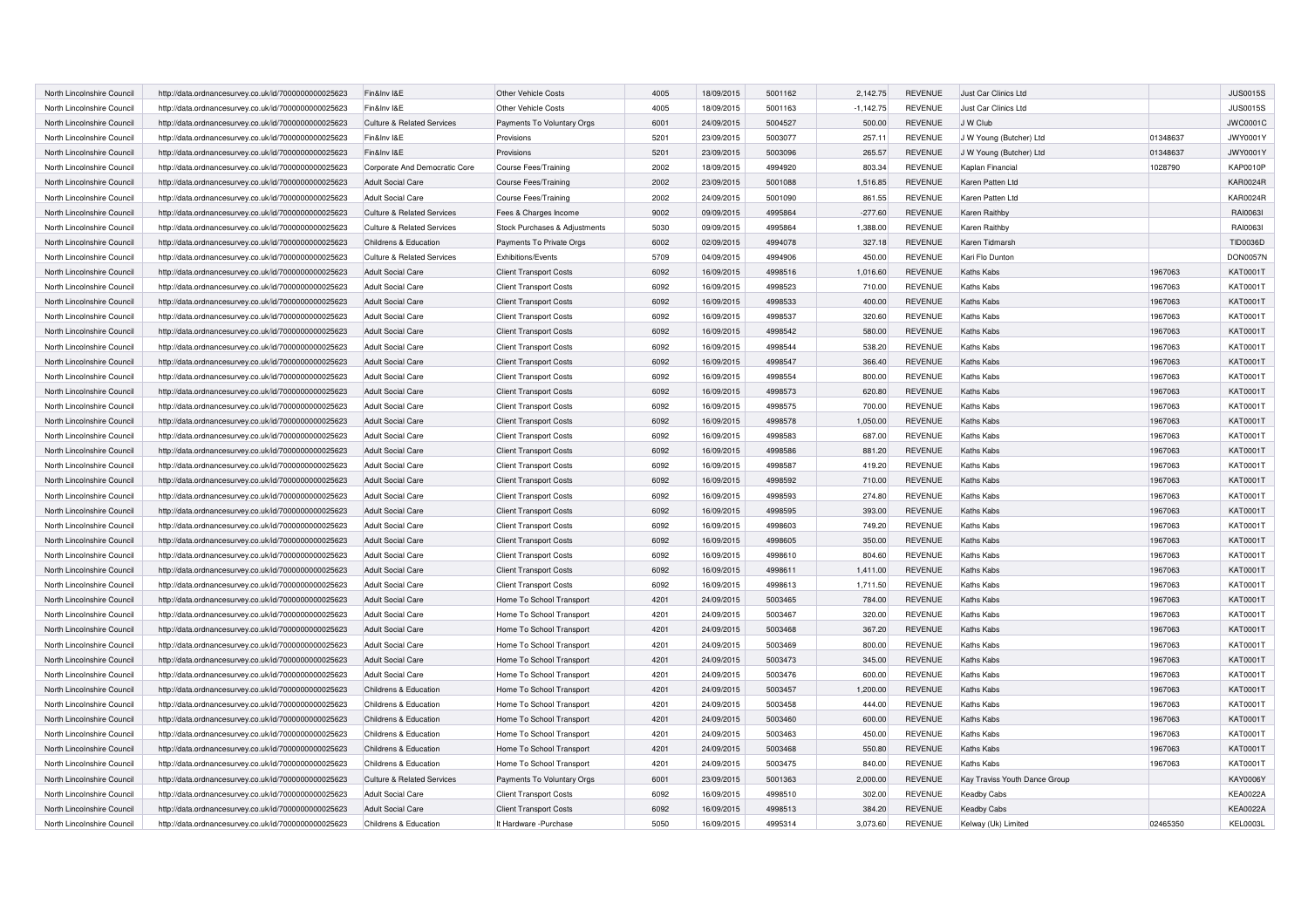| North Lincolnshire Council | http://data.ordnancesurvey.co.uk/id/7000000000025623 | Childrens & Education                 | It Software-Purchase           | 5051 | 16/09/2015 | 4995315 | 289.52    | <b>REVENUE</b> | Kelway (Uk) Limited             | 02465350 | KEL0003L        |
|----------------------------|------------------------------------------------------|---------------------------------------|--------------------------------|------|------------|---------|-----------|----------------|---------------------------------|----------|-----------------|
| North Lincolnshire Council | http://data.ordnancesurvey.co.uk/id/7000000000025623 | Childrens & Education                 | Payments To Private Orgs       | 6002 | 02/09/2015 | 4993968 | 1,033.20  | <b>REVENUE</b> | Kidz Club                       |          | <b>KID0044D</b> |
| North Lincolnshire Council | http://data.ordnancesurvey.co.uk/id/7000000000025623 | Childrens & Education                 | Payments To Private Orgs       | 6002 | 02/09/2015 | 4994186 | 25,966.23 | <b>REVENUE</b> | Kingsway Consulting Ltd         | 02808435 | <b>KIN0105N</b> |
| North Lincolnshire Council | http://data.ordnancesurvey.co.uk/id/7000000000025623 | <b>Culture &amp; Related Services</b> | Other Supplies & Services      | 5799 | 02/09/2015 | 4994009 | 437.38    | <b>REVENUE</b> | Kool Kingdom Ltd                |          | KO00001O        |
| North Lincolnshire Council | http://data.ordnancesurvey.co.uk/id/7000000000025623 | Highways & Transport                  | Rents                          | 3201 | 24/09/2015 | 4998499 | 425.00    | <b>REVENUE</b> | Lambert Smith Hampton Group Ltd |          | LAM0004M        |
| North Lincolnshire Council | http://data.ordnancesurvey.co.uk/id/7000000000025623 | Public Health                         | Equipment Purchase             | 5001 | 02/09/2015 | 4992731 | 457.60    | <b>REVENUE</b> | Langham                         | 231734   | <b>LAN0155N</b> |
| North Lincolnshire Council | http://data.ordnancesurvey.co.uk/id/7000000000025623 | Culture & Related Services            | Equipment Maint.& Repair       | 5003 | 24/09/2015 | 5002306 | 580.00    | <b>REVENUE</b> | Lawnmower Service (Lincoln) Ltd |          | LAW0017W        |
| North Lincolnshire Council | http://data.ordnancesurvey.co.uk/id/7000000000025623 | <b>Culture &amp; Related Services</b> | Exhibitions/Events             | 5709 | 16/09/2015 | 4998065 | 1.490.00  | <b>REVENUE</b> | Leach Colour Limited            | 3729135  | <b>LEA0080A</b> |
| North Lincolnshire Council | http://data.ordnancesurvey.co.uk/id/7000000000025623 | <b>Culture &amp; Related Services</b> | Exhibitions/Events             | 5709 | 24/09/2015 | 4998064 | 560.00    | <b>REVENUE</b> | Leach Colour Limited            | 3729135  | <b>LEA0080A</b> |
| North Lincolnshire Council | http://data.ordnancesurvey.co.uk/id/7000000000025623 | Corporate And Democratic Core         | Exhibitions/Events             | 5709 | 29/09/2015 | 5004429 | 250.00    | <b>REVENUE</b> | Leeds City Council              |          | LEE0066E        |
| North Lincolnshire Council | http://data.ordnancesurvey.co.uk/id/7000000000025623 | <b>Culture &amp; Related Services</b> | <b>Course Fees/Training</b>    | 2002 | 24/09/2015 | 5001408 | 351.24    | <b>REVENUE</b> | Les Mills Fitness Uk Ltd        | 07880229 | MIL0298L        |
| North Lincolnshire Council | http://data.ordnancesurvey.co.uk/id/7000000000025623 | <b>Culture &amp; Related Services</b> | <b>Course Fees/Training</b>    | 2002 | 11/10/2015 | 5001411 | 220.83    | <b>REVENUE</b> | Les Mills Fitness Uk Ltd        | 07880229 | MIL0298L        |
| North Lincolnshire Council | http://data.ordnancesurvey.co.uk/id/7000000000025623 | <b>Culture &amp; Related Services</b> | Materials                      | 5004 | 24/09/2015 | 5001408 | 8.33      | <b>REVENUE</b> | Les Mills Fitness Uk Ltd        | 07880229 | MIL0298L        |
| North Lincolnshire Council | http://data.ordnancesurvey.co.uk/id/7000000000025623 | <b>Culture &amp; Related Services</b> | Other Professional Fees        | 5829 | 29/09/2015 | 5001404 | 247.92    | <b>REVENUE</b> | Les Mills Fitness Uk Ltd        | 07880229 | MIL0298L        |
| North Lincolnshire Council | http://data.ordnancesurvey.co.uk/id/7000000000025623 | <b>Culture &amp; Related Services</b> | <b>Other Professional Fees</b> | 5829 | 29/09/2015 | 5001407 | 356.26    | <b>REVENUE</b> | Les Mills Fitness Uk Ltd        | 07880229 | MIL0298L        |
| North Lincolnshire Council | http://data.ordnancesurvey.co.uk/id/7000000000025623 | <b>Adult Social Care</b>              | Other Supplies & Services      | 5799 | 07/10/2015 | 4999966 | 394.60    | <b>REVENUE</b> | Lewis Removals Ltd              | 05115077 | LEW0003W        |
| North Lincolnshire Council | http://data.ordnancesurvey.co.uk/id/7000000000025623 | Fin&Inv I&E                           | <b>Other Premises Costs</b>    | 3390 | 07/10/2015 | 4998524 | 280.00    | <b>REVENUE</b> | Lewis Removals Ltd              | 05115077 | LEW0003W        |
| North Lincolnshire Council | http://data.ordnancesurvey.co.uk/id/7000000000025623 | <b>Culture &amp; Related Services</b> | Advertising & Publicity        | 5610 | 23/09/2015 | 4994953 | 499.00    | <b>REVENUE</b> | Lifestyles Today Uk Ltd         | 5709908  | <b>LIF0007F</b> |
| North Lincolnshire Council | http://data.ordnancesurvey.co.uk/id/7000000000025623 | Childrens & Education                 | Payments To Voluntary Orgs     | 6001 | 02/09/2015 | 4994064 | 12,281.61 | <b>REVENUE</b> | Lincoln Gardens Pre School      |          | <b>LIN0248N</b> |
| North Lincolnshire Council | http://data.ordnancesurvey.co.uk/id/7000000000025623 | Corporate And Democratic Core         | Other Supplies & Services      | 5799 | 23/09/2015 | 5000973 | 450.00    | <b>REVENUE</b> | Lincolnshire County Council     |          | <b>LIN0003N</b> |
| North Lincolnshire Council | http://data.ordnancesurvey.co.uk/id/7000000000025623 | <b>Culture &amp; Related Services</b> | <b>Other Professional Fees</b> | 5829 | 23/09/2015 | 5000936 | 275.00    | <b>REVENUE</b> | Lincolnshire Hospitals Band     |          | <b>LIN0139N</b> |
| North Lincolnshire Council | http://data.ordnancesurvey.co.uk/id/7000000000025623 | Corporate And Democratic Core         | Other Supplies & Services      | 5799 | 24/09/2015 | 5004640 | 5,080.74  | <b>REVENUE</b> | Lindsey Lodge Hospice           |          | <b>LIN0261N</b> |
| North Lincolnshire Council | http://data.ordnancesurvey.co.uk/id/7000000000025623 | Childrens & Education                 | Payments To Voluntary Orgs     | 6001 | 02/09/2015 | 4994187 | 16,300.52 | <b>REVENUE</b> | Little Acorns Pre-School        |          | <b>LIT0009T</b> |
| North Lincolnshire Council | http://data.ordnancesurvey.co.uk/id/7000000000025623 | Culture, Env, Reg & Planning Cap      | Other Costs                    | A085 | 23/09/2015 | 5001364 | 5,425.00  | CAPITAL        | Little Acorns Pre-School        |          | LIT0009T        |
| North Lincolnshire Council | http://data.ordnancesurvey.co.uk/id/7000000000025623 | Childrens & Education                 | Payments To Private Orgs       | 6002 | 02/09/2015 | 4994067 | 4,398.30  | <b>REVENUE</b> | Little Angels Pre-School        |          | LIT0045T        |
| North Lincolnshire Council | http://data.ordnancesurvey.co.uk/id/7000000000025623 | Childrens & Education                 | Payments To Private Orgs       | 6002 | 02/09/2015 | 4994008 | 1,222.62  | <b>REVENUE</b> | Little Bumbles Childcare        |          | LIT0016T        |
| North Lincolnshire Council | http://data.ordnancesurvey.co.uk/id/7000000000025623 | Childrens & Education                 | Payments To Private Orgs       | 6002 | 02/09/2015 | 4994063 | 7,863.69  | <b>REVENUE</b> | Little Cygnets Nursery          |          | LCN0002N        |
| North Lincolnshire Council | http://data.ordnancesurvey.co.uk/id/7000000000025623 | Childrens & Education                 | Payments To Private Orgs       | 6002 | 02/09/2015 | 4994065 | 13,762.55 | <b>REVENUE</b> | Little Imps Playgroup           |          | LIT0035T        |
| North Lincolnshire Council | http://data.ordnancesurvey.co.uk/id/7000000000025623 | Childrens & Education                 | Payments To Private Orgs       | 6002 | 02/09/2015 | 4994066 | 10,496.55 | <b>REVENUE</b> | Little Owls Pre-School          |          | LIT0041T        |
| North Lincolnshire Council | http://data.ordnancesurvey.co.uk/id/7000000000025623 | Childrens & Education                 | Payments To Private Orgs       | 6002 | 02/09/2015 | 4994188 | 35,606.59 | <b>REVENUE</b> | Little Owls Pre-School          |          | LIT0041T        |
| North Lincolnshire Council | http://data.ordnancesurvey.co.uk/id/7000000000025623 | Childrens & Education                 | Payments To Voluntary Orgs     | 6001 | 02/09/2015 | 4994189 | 34,101.90 | <b>REVENUE</b> | Little Rascals Pre-School       |          | LIT0011T        |
| North Lincolnshire Council | http://data.ordnancesurvey.co.uk/id/7000000000025623 | Childrens & Education                 | Payments To Private Orgs       | 6002 | 02/09/2015 | 4994193 | 21,462.84 | <b>REVENUE</b> | <b>Little Saplings</b>          |          | <b>SAP0030P</b> |
| North Lincolnshire Council | http://data.ordnancesurvey.co.uk/id/7000000000025623 | <b>Adult Social Care</b>              | <b>Client Related Costs</b>    | 5534 | 02/09/2015 | 4994211 | 752.40    | <b>REVENUE</b> | Little Tots Nursery             |          | LIT0010T        |
| North Lincolnshire Council | http://data.ordnancesurvey.co.uk/id/7000000000025623 | Adult Social Care                     | <b>Client Related Costs</b>    | 5534 | 02/09/2015 | 4994212 | 752.40    | <b>REVENUE</b> | Little Tots Nursery             |          | LIT0010T        |
| North Lincolnshire Council | http://data.ordnancesurvey.co.uk/id/7000000000025623 | <b>Adult Social Care</b>              | <b>Client Related Costs</b>    | 5534 | 23/09/2015 | 5002832 | 792.00    | <b>REVENUE</b> | Little Tots Nursery             |          | LIT0010T        |
| North Lincolnshire Council | http://data.ordnancesurvey.co.uk/id/7000000000025623 | <b>Adult Social Care</b>              | <b>Client Related Costs</b>    | 5534 | 23/09/2015 | 5002850 | 792.00    | <b>REVENUE</b> | Little Tots Nursery             |          | LIT0010T        |
| North Lincolnshire Council | http://data.ordnancesurvey.co.uk/id/7000000000025623 | <b>Adult Social Care</b>              | Payments To Private Orgs       | 6002 | 09/09/2015 | 4996621 | 395.92    | <b>REVENUE</b> | Little Tots Nursery             |          | LIT0010T        |
| North Lincolnshire Council | http://data.ordnancesurvey.co.uk/id/7000000000025623 | Childrens & Education                 | Payments To Private Orgs       | 6002 | 02/09/2015 | 4994190 | 28,284.48 | <b>REVENUE</b> | Little Tots Nursery             |          | LIT0010T        |
| North Lincolnshire Council | http://data.ordnancesurvey.co.uk/id/7000000000025623 | <b>Adult Social Care</b>              | Equipment Maint.& Repair       | 5003 | 04/09/2015 | 4994997 | 250.00    | <b>REVENUE</b> | Lmb Ltd                         | 4637736  | LMB0001E        |
| North Lincolnshire Council | http://data.ordnancesurvey.co.uk/id/7000000000025623 | <b>Adult Social Care</b>              | Equipment Maint.& Repair       | 5003 | 04/09/2015 | 4995006 | 266.00    | <b>REVENUE</b> | Lmb Ltd                         | 4637736  | LMB0001E        |
| North Lincolnshire Council | http://data.ordnancesurvey.co.uk/id/7000000000025623 | <b>Adult Social Care</b>              | Equipment Maint.& Repair       | 5003 | 04/09/2015 | 4995013 | 241.49    | <b>REVENUE</b> | Lmb Ltd                         | 4637736  | LMB0001E        |
| North Lincolnshire Council | http://data.ordnancesurvey.co.uk/id/7000000000025623 | <b>Adult Social Care</b>              | Equipment Purchase             | 5001 | 04/09/2015 | 4994995 | 1,295.00  | <b>REVENUE</b> | Lmb Ltd                         | 4637736  | LMB0001B        |
| North Lincolnshire Council | http://data.ordnancesurvey.co.uk/id/7000000000025623 | <b>Culture &amp; Related Services</b> | <b>Course Fees/Training</b>    | 2002 | 09/09/2015 | 4996746 | 1,400.00  | <b>REVENUE</b> | Loughborough University         |          | LOU0029L        |
| North Lincolnshire Council | http://data.ordnancesurvey.co.uk/id/7000000000025623 | Childrens & Education                 | Payments To Private Orgs       | 6002 | 02/09/2015 | 4994058 | 1,033.20  | <b>REVENUE</b> | Louise Erive                    |          | ERI01001        |
| North Lincolnshire Council | http://data.ordnancesurvey.co.uk/id/7000000000025623 | Childrens & Education                 | <b>Course Fees/Training</b>    | 2002 | 09/09/2015 | 4995044 | 245.00    | <b>REVENUE</b> | Lsect Ltd                       | 7423341  | <b>LSE0001E</b> |
| North Lincolnshire Council | http://data.ordnancesurvey.co.uk/id/7000000000025623 | Adult Social Care                     | <b>Equipment Purchase</b>      | 5001 | 24/09/2015 | 4995858 | 273.08    | <b>REVENUE</b> | Lyreco Uk Ltd                   | 442696   | LYR0001R        |
| North Lincolnshire Council | http://data.ordnancesurvey.co.uk/id/7000000000025623 | <b>Adult Social Care</b>              | <b>Equipment Purchase</b>      | 5001 | 24/09/2015 | 4996688 | 399.99    | <b>REVENUE</b> | Lyreco Uk Ltd                   | 442696   | LYR0001R        |
| North Lincolnshire Council | http://data.ordnancesurvey.co.uk/id/7000000000025623 | <b>Adult Social Care</b>              | Gen Office Exp (Incl Postage)  | 5603 | 24/09/2015 | 4994949 | 348.64    | <b>REVENUE</b> | Lyreco Uk Ltd                   | 442696   | LYR0001R        |
| North Lincolnshire Council | http://data.ordnancesurvey.co.uk/id/7000000000025623 | <b>Adult Social Care</b>              | Gen Office Exp (Incl Postage)  | 5603 | 24/09/2015 | 4996688 | 54.50     | <b>REVENUE</b> | Lyreco Uk Ltd                   | 442696   | LYR0001R        |
| North Lincolnshire Council | http://data.ordnancesurvey.co.uk/id/7000000000025623 | Childrens & Education                 | Gen Office Exp (Incl Postage)  | 5603 | 24/09/2015 | 4994947 | 263.94    | <b>REVENUE</b> | Lyreco Uk Ltd                   | 442696   | LYR0001R        |
|                            |                                                      |                                       |                                |      |            |         |           |                |                                 |          |                 |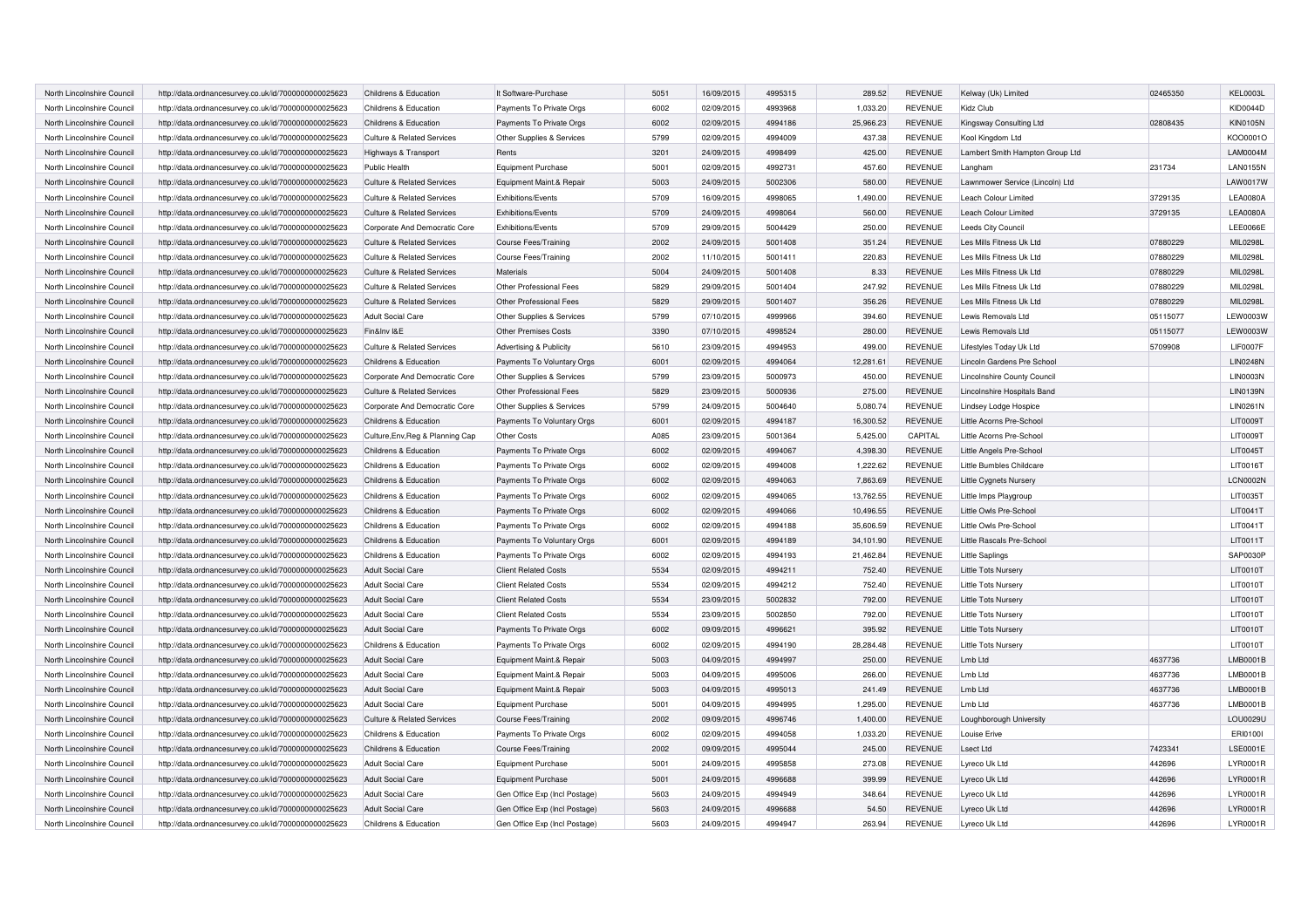| North Lincolnshire Council | http://data.ordnancesurvey.co.uk/id/7000000000025623 | Childrens & Education                 | Materials                     | 5004 | 16/09/2015 | 4996982 | 327.54    | <b>REVENUE</b> | Lyreco Uk Ltd                              | 442696   | LYR0001R        |
|----------------------------|------------------------------------------------------|---------------------------------------|-------------------------------|------|------------|---------|-----------|----------------|--------------------------------------------|----------|-----------------|
| North Lincolnshire Council | http://data.ordnancesurvey.co.uk/id/7000000000025623 | Corporate And Democratic Core         | Gen Office Exp (Incl Postage) | 5603 | 24/09/2015 | 4994945 | $\Omega$  | <b>REVENUE</b> | Lyreco Uk Ltd                              | 442696   | LYR0001R        |
| North Lincolnshire Council | http://data.ordnancesurvey.co.uk/id/7000000000025623 | <b>Culture &amp; Related Services</b> | Gen Office Exp (Incl Postage) | 5603 | 24/09/2015 | 4994945 | 294.00    | <b>REVENUE</b> | Lyreco Uk Ltd                              | 442696   | LYR0001R        |
| North Lincolnshire Council | http://data.ordnancesurvey.co.uk/id/7000000000025623 | <b>Culture &amp; Related Services</b> | Gen Office Exp (Incl Postage) | 5603 | 24/09/2015 | 4994954 | 216.18    | <b>REVENUE</b> | Lyreco Uk Ltd                              | 442696   | LYR0001R        |
| North Lincolnshire Council | http://data.ordnancesurvey.co.uk/id/7000000000025623 | <b>Culture &amp; Related Services</b> | Gen Office Exp (Incl Postage) | 5603 | 24/09/2015 | 4995234 | 422.65    | <b>REVENUE</b> | Lyreco Uk Ltd                              | 442696   | LYR0001R        |
| North Lincolnshire Council | http://data.ordnancesurvey.co.uk/id/7000000000025623 | Corporate And Democratic Core         | Other Supplies & Services     | 5799 | 24/09/2015 | 5004639 | 10,528.17 | <b>REVENUE</b> | Macmillan Cancer Support                   |          | MAC0036C        |
| North Lincolnshire Council | http://data.ordnancesurvey.co.uk/id/7000000000025623 | Childrens & Education                 | Payments To Private Orgs      | 6002 | 02/09/2015 | 4994059 | 1.127.70  | <b>REVENUE</b> | Marie Fenwick                              |          | <b>FEN0095N</b> |
| North Lincolnshire Council | http://data.ordnancesurvey.co.uk/id/7000000000025623 | <b>Culture &amp; Related Services</b> | Exhibitions/Events            | 5709 | 16/09/2015 | 4998066 | 1,300.00  | <b>REVENUE</b> | Mark Simon Hewis                           |          | <b>MAR0218R</b> |
| North Lincolnshire Council | http://data.ordnancesurvey.co.uk/id/7000000000025623 | <b>Adult Social Care</b>              | Payments To Private Orgs      | 6002 | 16/09/2015 | 4996757 | 17,492.87 | <b>REVENUE</b> | Marlowe Child & Family Services Ltd        | 3990621  | <b>MAR0236R</b> |
| North Lincolnshire Council | http://data.ordnancesurvey.co.uk/id/7000000000025623 | Highways & Transport Capital          | Building/Construction         | A082 | 04/09/2015 | 4989888 | 8.251.52  | CAPITAL        | Marwood Electrical Company Ltd             |          | <b>MAR0275R</b> |
| North Lincolnshire Council | http://data.ordnancesurvey.co.uk/id/7000000000025623 | <b>Planning Services</b>              | Other Supplies & Services     | 5799 | 18/09/2015 | 4994924 | 562.50    | <b>REVENUE</b> | Matchtech Group Plc                        |          | <b>MAT0008T</b> |
| North Lincolnshire Council | http://data.ordnancesurvey.co.uk/id/7000000000025623 | <b>Planning Services</b>              | Other Supplies & Services     | 5799 | 29/09/2015 | 4999915 | 925.00    | <b>REVENUE</b> | Matchtech Group Plc                        |          | <b>MAT0008T</b> |
| North Lincolnshire Council | http://data.ordnancesurvey.co.uk/id/7000000000025623 | <b>Planning Services</b>              | Other Supplies & Services     | 5799 | 10/10/2015 | 5000409 | 737.50    | <b>REVENUE</b> | Matchtech Group Plc                        |          | <b>MAT0008T</b> |
| North Lincolnshire Council | http://data.ordnancesurvey.co.uk/id/7000000000025623 | <b>Adult Social Care</b>              | Pay - Agency                  | 0131 | 04/09/2015 | 4995321 | 4,116.37  | <b>REVENUE</b> | Matrix Scm Ltd                             | 2227962  | MAT0022T        |
| North Lincolnshire Council | http://data.ordnancesurvey.co.uk/id/7000000000025623 | <b>Adult Social Care</b>              | Pay - Agency                  | 0131 | 04/09/2015 | 4995321 | 5,503.21  | <b>REVENUE</b> | Matrix Scm Ltd                             | 2227962  | MAT0022T        |
| North Lincolnshire Council | http://data.ordnancesurvey.co.uk/id/7000000000025623 | <b>Adult Social Care</b>              | Pay - Agency                  | 0131 | 09/09/2015 | 4995323 | 2,125.57  | <b>REVENUE</b> | Matrix Scm Ltd                             | 2227962  | <b>MAT0022T</b> |
| North Lincolnshire Council | http://data.ordnancesurvey.co.uk/id/7000000000025623 | <b>Adult Social Care</b>              | Pay - Agency                  | 0131 | 09/09/2015 | 4995323 | 2,432.49  | <b>REVENUE</b> | Matrix Scm Ltd                             | 2227962  | MAT0022T        |
| North Lincolnshire Council | http://data.ordnancesurvey.co.uk/id/7000000000025623 | <b>Adult Social Care</b>              | Pay - Agency                  | 0131 | 16/09/2015 | 4998377 | 5,179.82  | <b>REVENUE</b> | Matrix Scm Ltd                             | 2227962  | MAT0022T        |
| North Lincolnshire Council | http://data.ordnancesurvey.co.uk/id/7000000000025623 | <b>Adult Social Care</b>              | Pay - Agency                  | 0131 | 16/09/2015 | 4998377 | 2,686.54  | <b>REVENUE</b> | Matrix Scm Ltd                             | 2227962  | <b>MAT0022T</b> |
| North Lincolnshire Council | http://data.ordnancesurvey.co.uk/id/7000000000025623 | Childrens & Education                 | Pay - Agency                  | 0131 | 04/09/2015 | 4995321 | 6,734.52  | <b>REVENUE</b> | Matrix Scm Ltd                             | 2227962  | <b>MAT0022T</b> |
| North Lincolnshire Council | http://data.ordnancesurvey.co.uk/id/7000000000025623 | Childrens & Education                 | Pay - Agency                  | 0131 | 09/09/2015 | 4995323 | 783.36    | <b>REVENUE</b> | Matrix Scm Ltd                             | 2227962  | MAT0022T        |
| North Lincolnshire Council | http://data.ordnancesurvey.co.uk/id/7000000000025623 | Childrens & Education                 | Pay - Agency                  | 0131 | 16/09/2015 | 4998377 | 1,813.20  | <b>REVENUE</b> | Matrix Scm Ltd                             | 2227962  | MAT0022T        |
| North Lincolnshire Council | http://data.ordnancesurvey.co.uk/id/7000000000025623 | Corporate And Democratic Core         | Pay - Agency                  | 0131 | 04/09/2015 | 4995321 | 2,622.59  | <b>REVENUE</b> | Matrix Scm Ltd                             | 2227962  | MAT0022T        |
| North Lincolnshire Council | http://data.ordnancesurvey.co.uk/id/7000000000025623 | Corporate And Democratic Core         | Pay - Agency                  | 0131 | 16/09/2015 | 4998377 | 2,336.04  | <b>REVENUE</b> | Matrix Scm Ltd                             | 2227962  | MAT0022T        |
| North Lincolnshire Council | http://data.ordnancesurvey.co.uk/id/7000000000025623 | Environmental & Regulatory Svs        | Pay - Agency                  | 0131 | 04/09/2015 | 4995321 | 353.82    | <b>REVENUE</b> | Matrix Scm Ltd                             | 2227962  | MAT0022T        |
| North Lincolnshire Council | http://data.ordnancesurvey.co.uk/id/7000000000025623 | Environmental & Regulatory Svs        | Pay - Agency                  | 0131 | 04/09/2015 | 4995321 | 593.48    | <b>REVENUE</b> | Matrix Scm Ltd                             | 2227962  | MAT0022T        |
| North Lincolnshire Council | http://data.ordnancesurvey.co.uk/id/7000000000025623 | Environmental & Regulatory Svs        | Pay - Agency                  | 0131 | 16/09/2015 | 4998377 | 1,126.51  | <b>REVENUE</b> | Matrix Scm Ltd                             | 2227962  | MAT0022T        |
| North Lincolnshire Council | http://data.ordnancesurvey.co.uk/id/7000000000025623 | Environmental & Regulatory Svs        | Pay - Agency                  | 0131 | 16/09/2015 | 4998377 | 407.85    | <b>REVENUE</b> | Matrix Scm Ltd                             | 2227962  | MAT0022T        |
| North Lincolnshire Council | http://data.ordnancesurvey.co.uk/id/7000000000025623 | <b>Planning Services</b>              | Pay - Agency                  | 0131 | 04/09/2015 | 4995321 | 2,353.49  | <b>REVENUE</b> | Matrix Scm Ltd                             | 2227962  | <b>MAT0022T</b> |
| North Lincolnshire Council | http://data.ordnancesurvey.co.uk/id/7000000000025623 | <b>Planning Services</b>              | Pay - Agency                  | 0131 | 09/09/2015 | 4995323 | 1,200.75  | <b>REVENUE</b> | Matrix Scm Ltd                             | 2227962  | MAT0022T        |
| North Lincolnshire Council | http://data.ordnancesurvey.co.uk/id/7000000000025623 | <b>Culture &amp; Related Services</b> | Other Professional Fees       | 5829 | 29/09/2015 | 5001395 | 2,880.00  | <b>REVENUE</b> | Mca                                        |          | <b>MCA0032A</b> |
| North Lincolnshire Council | http://data.ordnancesurvey.co.uk/id/7000000000025623 | <b>Culture &amp; Related Services</b> | Other Professional Fees       | 5829 | 07/10/2015 | 5001393 | 1,587.00  | <b>REVENUE</b> | Mca                                        |          | MCA0032A        |
| North Lincolnshire Council | http://data.ordnancesurvey.co.uk/id/7000000000025623 | Corporate And Democratic Core         | Repair & Maintenance Costs    | 3000 | 02/09/2015 | 4993319 | 900.00    | <b>REVENUE</b> | Mcdermott Decorating                       |          | MCD0046D        |
| North Lincolnshire Council | http://data.ordnancesurvey.co.uk/id/7000000000025623 | Highways & Transport                  | Clothing, Uniforms & Laundry  | 5301 | 18/09/2015 | 4992670 | 1,362.50  | <b>REVENUE</b> | M C Products Uk Ltd                        |          | MCP0008P        |
| North Lincolnshire Council | http://data.ordnancesurvey.co.uk/id/7000000000025623 | <b>Adult Social Care</b>              | <b>Client Related Costs</b>   | 5534 | 29/09/2015 | 4998469 | 328.85    | <b>REVENUE</b> | Md Holmes Decorating Services              |          | <b>MDH0003H</b> |
| North Lincolnshire Council | http://data.ordnancesurvey.co.uk/id/7000000000025623 | Childrens & Education                 | Payments To Private Orgs      | 6002 | 02/09/2015 | 4994069 | 9,782.22  | <b>REVENUE</b> | Mels Totstop Day Nursery                   |          | MEL0044L        |
| North Lincolnshire Council | http://data.ordnancesurvey.co.uk/id/7000000000025623 | Corporate And Democratic Core         | Other Supplies & Services     | 5799 | 24/09/2015 | 4998418 | 922.00    | <b>REVENUE</b> | Mel Thomas & Associates                    |          | THO0374C        |
| North Lincolnshire Council | http://data.ordnancesurvey.co.uk/id/7000000000025623 | Corporate And Democratic Core         | <b>Legal Fees</b>             | 5823 | 04/09/2015 | 4995288 | 278.34    | <b>REVENUE</b> | Messrs Mason, Baggott & Garton             |          | MAS0002S        |
| North Lincolnshire Council | http://data.ordnancesurvey.co.uk/id/7000000000025623 | <b>Culture &amp; Related Services</b> | Exhibitions/Events            | 5709 | 18/09/2015 | 5000233 | 1,300.00  | <b>REVENUE</b> | Michele Panegrossi                         |          | <b>PAN0011N</b> |
| North Lincolnshire Council | http://data.ordnancesurvey.co.uk/id/7000000000025623 | Environmental & Regulatory Svs        | Payments To Private Orgs      | 6002 | 24/09/2015 | 4996601 | 5,542.00  | <b>REVENUE</b> | Mid Uk Recycling                           | 3484587  | MID0018D        |
| North Lincolnshire Council | http://data.ordnancesurvey.co.uk/id/7000000000025623 | Childrens & Education                 | Payments To Private Orgs      | 6002 | 24/09/2015 | 5000848 | 500.00    | <b>REVENUE</b> | Mike Wintle Educational Consultant Limited | 7796689  | <b>WIN0019N</b> |
|                            |                                                      |                                       |                               | 6002 |            | 5000845 | 500.00    | <b>REVENUE</b> |                                            |          | <b>WIN0019N</b> |
| North Lincolnshire Council | http://data.ordnancesurvey.co.uk/id/7000000000025623 | Childrens & Education                 | Payments To Private Orgs      | 6002 | 07/10/2015 | 5000850 |           |                | Mike Wintle Educational Consultant Limited | 7796689  |                 |
| North Lincolnshire Council | http://data.ordnancesurvey.co.uk/id/7000000000025623 | Childrens & Education                 | Payments To Private Orgs      |      | 09/10/2015 |         | 500.00    | <b>REVENUE</b> | Mike Wintle Educational Consultant Limited | 7796689  | <b>WIN0019N</b> |
| North Lincolnshire Council | http://data.ordnancesurvey.co.uk/id/7000000000025623 | Childrens & Education                 | Payments To Private Orgs      | 6002 | 14/10/2015 | 5000852 | 250.00    | <b>REVENUE</b> | Mike Wintle Educational Consultant Limited | 7796689  | <b>WIN0019N</b> |
| North Lincolnshire Council | http://data.ordnancesurvey.co.uk/id/7000000000025623 | Childrens & Education                 | Provisions                    | 5201 | 11/10/2015 | 5001081 | 318.09    | <b>REVENUE</b> | Miko Coffee North West Ltd                 | 03475177 | <b>MIK0001K</b> |
| North Lincolnshire Council | http://data.ordnancesurvey.co.uk/id/7000000000025623 | Corporate And Democratic Core         | <b>Legal Fees</b>             | 5823 | 16/09/2015 | 4995289 | 7.320.00  | <b>REVENUE</b> | Miss Naomi Madderson                       |          | MAD0062D        |
| North Lincolnshire Council | http://data.ordnancesurvey.co.uk/id/7000000000025623 | Corporate And Democratic Core         | <b>Legal Fees</b>             | 5823 | 04/09/2015 | 4995299 | 714.00    | <b>REVENUE</b> | Miss Sarah Blackmore                       |          | <b>BLA0310A</b> |
| North Lincolnshire Council | http://data.ordnancesurvey.co.uk/id/7000000000025623 | Corporate And Democratic Core         | Fuel                          | 4001 | 18/09/2015 | 5000075 | 497.75    | <b>REVENUE</b> | M J Neal Ltd                               |          | <b>NEA0034A</b> |
| North Lincolnshire Council | http://data.ordnancesurvey.co.uk/id/7000000000025623 | <b>Adult Social Care</b>              | Materials                     | 5004 | 09/09/2015 | 4996357 | 8.351.66  | <b>REVENUE</b> | Mnh Meeting New Horizons Cic               |          | <b>HUL0027L</b> |
| North Lincolnshire Council | http://data.ordnancesurvey.co.uk/id/7000000000025623 | <b>Adult Social Care</b>              | Materials                     | 5004 | 09/09/2015 | 4996358 | 8.351.66  | <b>REVENUE</b> | Mnh Meeting New Horizons Cic               |          | <b>HUL0027L</b> |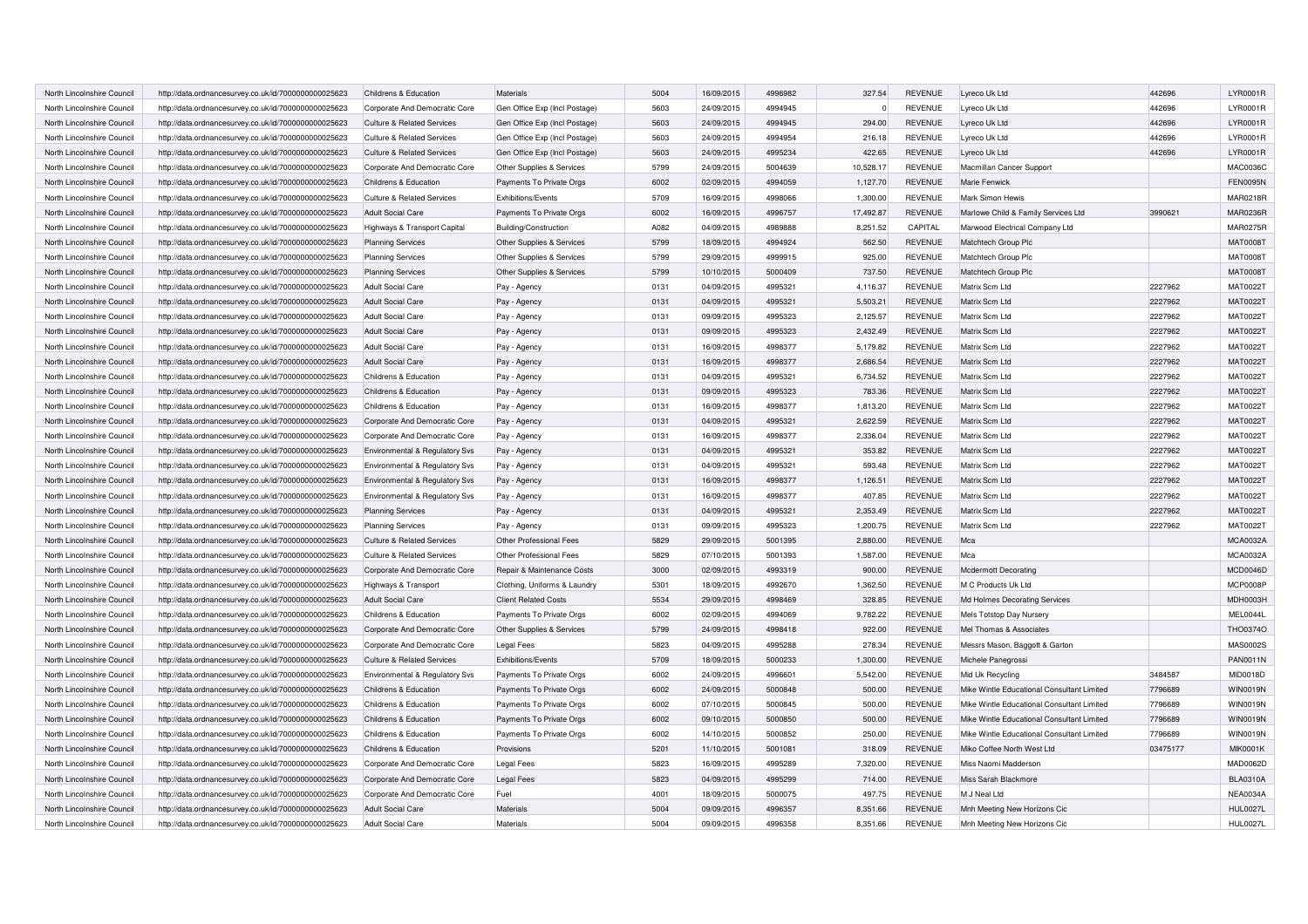| North Lincolnshire Council | http://data.ordnancesurvey.co.uk/id/7000000000025623 | <b>Adult Social Care</b>              | <b>Materials</b>              | 5004 | 09/09/2015 | 4996359 | 8,351.66    | <b>REVENUE</b> | Mnh Meeting New Horizons Cic    |          | <b>HUL0027L</b> |
|----------------------------|------------------------------------------------------|---------------------------------------|-------------------------------|------|------------|---------|-------------|----------------|---------------------------------|----------|-----------------|
| North Lincolnshire Council | http://data.ordnancesurvey.co.uk/id/7000000000025623 | Adult Social Care                     | Payments To Private Orgs      | 6002 | 16/09/2015 | 4998349 | 8,351.66    | <b>REVENUE</b> | Mnh Meeting New Horizons Cic    |          | <b>HUL0027L</b> |
| North Lincolnshire Council | http://data.ordnancesurvey.co.uk/id/7000000000025623 | <b>Adult Social Care</b>              | Other Professional Fees       | 5829 | 04/09/2015 | 4994564 | 360.00      | <b>REVENUE</b> | Mohamed Allam                   |          | ALL0151L        |
| North Lincolnshire Council | http://data.ordnancesurvey.co.uk/id/7000000000025623 | Adult Social Care                     | Other Professional Fees       | 5829 | 04/09/2015 | 4994565 | 372.00      | <b>REVENUE</b> | Mohamed Allam                   |          | ALL0151L        |
| North Lincolnshire Council | http://data.ordnancesurvey.co.uk/id/7000000000025623 | <b>Adult Social Care</b>              | Other Professional Fees       | 5829 | 16/09/2015 | 4997627 | 560.00      | <b>REVENUE</b> | Mohamed Allam                   |          | ALL0151L        |
| North Lincolnshire Council | http://data.ordnancesurvey.co.uk/id/7000000000025623 | Childrens & Education                 | Payments To Private Orgs      | 6002 | 02/09/2015 | 4994070 | 5,408.56    | <b>REVENUE</b> | Moorwell Miracles Ltd           |          | MOO0120O        |
| North Lincolnshire Council | http://data.ordnancesurvey.co.uk/id/7000000000025623 | Children & Education Capital          | Building/Construction         | A082 | 08/10/2015 | 4996903 | 205.86      | CAPITAL        | Morelock Signs Ltd              | 3193048  | <b>VEN0016N</b> |
| North Lincolnshire Council | http://data.ordnancesurvey.co.uk/id/7000000000025623 | Highways & Transport Capital          | Building/Construction         | A082 | 09/09/2015 | 4988570 | 803.80      | CAPITAL        | Morelock Signs Ltd              | 3193048  | <b>VEN0016N</b> |
| North Lincolnshire Council | http://data.ordnancesurvey.co.uk/id/7000000000025623 | Highways & Transport Capital          | Building/Construction         | A082 | 16/09/2015 | 4990370 | 495.29      | CAPITAL        | Morelock Signs Ltd              | 3193048  | <b>VEN0016N</b> |
| North Lincolnshire Council | http://data.ordnancesurvey.co.uk/id/7000000000025623 | Highways & Transport Capital          | Building/Construction         | A082 | 08/10/2015 | 4996903 | 80.19       | CAPITAL        | Morelock Signs Ltd              | 3193048  | VEN0016N        |
| North Lincolnshire Council | http://data.ordnancesurvey.co.uk/id/7000000000025623 | Highways & Transport Capital          | Building/Construction         | A082 | 15/10/2015 | 5000340 | 220.29      | CAPITAL        | Morelock Signs Ltd              | 3193048  | <b>VEN0016N</b> |
| North Lincolnshire Council | http://data.ordnancesurvey.co.uk/id/7000000000025623 | Corporate And Democratic Core         | It Software-Maintenance       | 5053 | 24/09/2015 | 5002161 | 5,901.80    | <b>REVENUE</b> | Morgan Kai Group Ltd            |          | <b>MOR0087R</b> |
| North Lincolnshire Council | http://data.ordnancesurvey.co.uk/id/7000000000025623 | Culture, Env, Reg & Planning Cap      | <b>Other Costs</b>            | A085 | 18/09/2015 | 5000076 | 14,388.00   | CAPITAL        | Mott Macdonald Limited          | 1243967  | MOT0034T        |
| North Lincolnshire Council | http://data.ordnancesurvey.co.uk/id/7000000000025623 | <b>Housing Services</b>               | <b>Legal Fees</b>             | 5823 | 16/09/2015 | 4999108 | 600.00      | <b>REVENUE</b> | Mr Ashley Tucker                |          | <b>TUC0002C</b> |
| North Lincolnshire Council | http://data.ordnancesurvey.co.uk/id/7000000000025623 | Childrens & Education                 | Payments To Private Orgs      | 6002 | 14/10/2015 | 5001367 | 3,200.00    | <b>REVENUE</b> | Mr Bernard Levey                |          | <b>LEV0165V</b> |
| North Lincolnshire Council | http://data.ordnancesurvey.co.uk/id/7000000000025623 | Corporate And Democratic Core         | Legal Fees                    | 5823 | 04/09/2015 | 4995282 | 543.60      | <b>REVENUE</b> | Mr David Phillips               |          | PHI01441        |
| North Lincolnshire Council | http://data.ordnancesurvey.co.uk/id/7000000000025623 | Environmental & Regulatory Svs        | Other Supplies & Services     | 5799 | 16/09/2015 | 4995824 | 600.00      | <b>REVENUE</b> | Mr James Gelsthorpe             |          | <b>GEL0002L</b> |
| North Lincolnshire Council | http://data.ordnancesurvey.co.uk/id/7000000000025623 | Fin&Inv I&E                           | Other Supplies & Services     | 5799 | 29/09/2015 | 4995818 | 212.50      | <b>REVENUE</b> | <b>REDACTED</b>                 |          | REDACTED        |
| North Lincolnshire Council | http://data.ordnancesurvey.co.uk/id/7000000000025623 | Corporate And Democratic Core         | <b>Legal Fees</b>             | 5823 | 04/09/2015 | 4995280 | 513.00      | <b>REVENUE</b> | Mr P G Richards                 |          | <b>RIC0069C</b> |
| North Lincolnshire Council | http://data.ordnancesurvey.co.uk/id/7000000000025623 | Childrens & Education                 | Payments To Private Orgs      | 6002 | 02/09/2015 | 4993965 | 1,823.22    | <b>REVENUE</b> | Mrs Alexandra Heighington       |          | <b>HEI0036I</b> |
| North Lincolnshire Council | http://data.ordnancesurvey.co.uk/id/7000000000025623 | Childrens & Education                 | Payments To Private Orgs      | 6002 | 02/09/2015 | 4994076 | 516.60      | <b>REVENUE</b> | Mrs Anne Scott                  |          | SCO0268O        |
| North Lincolnshire Council | http://data.ordnancesurvey.co.uk/id/7000000000025623 | Corporate And Democratic Core         | <b>Legal Fees</b>             | 5823 | 18/09/2015 | 4995290 | 453.60      | <b>REVENUE</b> | Mrs Gaynor Hall                 |          | <b>HAL0074L</b> |
| North Lincolnshire Council | http://data.ordnancesurvey.co.uk/id/7000000000025623 | Childrens & Education                 | Payments To Private Orgs      | 6002 | 02/09/2015 | 4994073 | 1,239.84    | <b>REVENUE</b> | Mrs G E Robinson                |          | <b>ROB0063B</b> |
| North Lincolnshire Council | http://data.ordnancesurvey.co.uk/id/7000000000025623 | Childrens & Education                 | Payments To Private Orgs      | 6002 | 02/09/2015 | 4994057 | 611.10      | <b>REVENUE</b> | Mrs J E Easton                  |          | <b>EAS0196S</b> |
| North Lincolnshire Council | http://data.ordnancesurvey.co.uk/id/7000000000025623 | Childrens & Education                 | Payments To Private Orgs      | 6002 | 02/09/2015 | 4994072 | 1,127.70    | <b>REVENUE</b> | Mrs Sharon Pugh                 |          | <b>PUG0110G</b> |
| North Lincolnshire Council | http://data.ordnancesurvey.co.uk/id/7000000000025623 | Corporate And Democratic Core         | <b>Legal Fees</b>             | 5823 | 16/09/2015 | 4999143 | 714.00      | <b>REVENUE</b> | Ms Amanda Ginsburg              |          | <b>GIN0045N</b> |
| North Lincolnshire Council | http://data.ordnancesurvey.co.uk/id/7000000000025623 | Childrens & Education                 | Payments To Private Orgs      | 6002 | 02/09/2015 | 4994123 | 7,061.49    | <b>REVENUE</b> | Munchkins Nursery               |          | <b>MUN0036N</b> |
| North Lincolnshire Council | http://data.ordnancesurvey.co.uk/id/7000000000025623 | <b>Adult Social Care</b>              | Payments To Private Orgs      | 6002 | 16/09/2015 | 4999814 | 4,764.41    | REVENUE        | National Fostering Agency Ltd   |          | <b>NAT0100T</b> |
| North Lincolnshire Council | http://data.ordnancesurvey.co.uk/id/7000000000025623 | <b>Adult Social Care</b>              | Payments To Private Orgs      | 6002 | 24/09/2015 | 4996874 | 3,401.01    | REVENUE        | National Fostering Agency Ltd   |          | <b>NAT0100T</b> |
| North Lincolnshire Council | http://data.ordnancesurvey.co.uk/id/7000000000025623 | <b>Adult Social Care</b>              | Payments To Private Orgs      | 6002 | 24/09/2015 | 4999815 | 5,092.99    | <b>REVENUE</b> | National Fostering Agency Ltd   |          | <b>NAT0100T</b> |
| North Lincolnshire Council | http://data.ordnancesurvey.co.uk/id/7000000000025623 | Fin&Inv I&E                           | Materials                     | 5004 | 18/09/2015 | 5001166 | 285.50      | <b>REVENUE</b> | Nationwide Windscreen Services  | 5683242  | NAT0165T        |
| North Lincolnshire Council | http://data.ordnancesurvey.co.uk/id/7000000000025623 | Fin&Inv I&E                           | Materials                     | 5004 | 24/09/2015 | 5004929 | 325.00      | REVENUE        | Nationwide Windscreen Services  | 5683242  | NAT0165T        |
| North Lincolnshire Council | http://data.ordnancesurvey.co.uk/id/7000000000025623 | Fin&Inv I&E                           | <b>Materials</b>              | 5004 | 08/10/2015 | 5001165 | 510.22      | <b>REVENUE</b> | Nationwide Windscreen Services  | 5683242  | <b>NAT0165T</b> |
| North Lincolnshire Council | http://data.ordnancesurvey.co.uk/id/7000000000025623 | <b>Adult Social Care</b>              | It Software-Maintenance       | 5053 | 02/09/2015 | 4992493 | 3,075.00    | <b>REVENUE</b> | Ncc Services Ltd                |          | <b>NCC0004C</b> |
| North Lincolnshire Council | http://data.ordnancesurvey.co.uk/id/7000000000025623 | Central Services To Public            | It Software-Maintenance       | 5053 | 02/09/2015 | 4992493 | 766.00      | <b>REVENUE</b> | Ncc Services Ltd                |          | <b>NCC0004C</b> |
| North Lincolnshire Council | http://data.ordnancesurvey.co.uk/id/7000000000025623 | Corporate And Democratic Core         | It Hardware - Purchase        | 5050 | 02/09/2015 | 4992493 | 8,175.00    | <b>REVENUE</b> | Ncc Services Ltd                |          | <b>NCC0004C</b> |
| North Lincolnshire Council | http://data.ordnancesurvey.co.uk/id/7000000000025623 | Corporate And Democratic Core         | It Software-Maintenance       | 5053 | 02/09/2015 | 4992493 | $-6,484.00$ | <b>REVENUE</b> | Ncc Services Ltd                |          | <b>NCC0004C</b> |
| North Lincolnshire Council | http://data.ordnancesurvey.co.uk/id/7000000000025623 | <b>Culture &amp; Related Services</b> | It Software-Maintenance       | 5053 | 02/09/2015 | 4992493 | 1,950.00    | <b>REVENUE</b> | Ncc Services Ltd                |          | <b>NCC0004C</b> |
| North Lincolnshire Council | http://data.ordnancesurvey.co.uk/id/7000000000025623 | Corporate And Democratic Core         | It Hardware - Purchase        | 5050 | 29/09/2015 | 4999948 | 2,500.00    | <b>REVENUE</b> | Neocol Uk                       |          | <b>NEO0008O</b> |
| North Lincolnshire Council | http://data.ordnancesurvey.co.uk/id/7000000000025623 | <b>Adult Social Care</b>              | <b>Equipment Hire/Rent</b>    | 5002 | 14/10/2015 | 5003558 | 216.14      | <b>REVENUE</b> | Neopost Finance Ltd             | 1997384  | <b>FIN0012N</b> |
| North Lincolnshire Council | http://data.ordnancesurvey.co.uk/id/7000000000025623 | Childrens & Education                 | Equipment Hire/Rent           | 5002 | 09/09/2015 | 4995354 | 425.69      | <b>REVENUE</b> | Neopost Finance Ltd             | 1997384  | <b>FIN0012N</b> |
| North Lincolnshire Council | http://data.ordnancesurvey.co.uk/id/7000000000025623 | Corporate And Democratic Core         | Equipment Maint.& Repair      | 5003 | 04/09/2015 | 4995329 | 1,516.32    | <b>REVENUE</b> | Neopost Finance Ltd             | 1997384  | <b>FIN0012N</b> |
| North Lincolnshire Council | http://data.ordnancesurvey.co.uk/id/7000000000025623 | <b>Adult Social Care</b>              | Gen Office Exp (Incl Postage) | 5603 | 02/09/2015 | 4994215 | 1,000.00    | <b>REVENUE</b> | Neopost Limited                 | 02658324 | <b>NEO0003O</b> |
| North Lincolnshire Council | http://data.ordnancesurvey.co.uk/id/7000000000025623 | Childrens & Education                 | Gen Office Exp (Incl Postage) | 5603 | 09/09/2015 | 4995353 | 250.00      | <b>REVENUE</b> | Neopost Limited                 | 02658324 | <b>NEO0003O</b> |
| North Lincolnshire Council | http://data.ordnancesurvey.co.uk/id/7000000000025623 | Corporate And Democratic Core         | Gen Office Exp (Incl Postage) | 5603 | 16/09/2015 | 4999924 | 4,000.00    | <b>REVENUE</b> | Neopost Limited                 | 02658324 | <b>NEO0003O</b> |
| North Lincolnshire Council | http://data.ordnancesurvey.co.uk/id/7000000000025623 | Highways & Transport Capital          | Building/Construction         | A082 | 24/09/2015 | 4994225 | 1,200.00    | CAPITAL        | Network Rail Infrastructure Ltd | 2904587  | <b>NET0007T</b> |
| North Lincolnshire Council | http://data.ordnancesurvey.co.uk/id/7000000000025623 | <b>Adult Social Care</b>              | Repair & Maintenance Costs    | 3000 | 04/09/2015 | 4994577 | 2,495.00    | <b>REVENUE</b> | Newby Leisure Ltd               |          | <b>NEW0264W</b> |
| North Lincolnshire Council | http://data.ordnancesurvey.co.uk/id/7000000000025623 | Corporate And Democratic Core         | Other Professional Fees       | 5829 | 09/09/2015 | 4996698 | $\Omega$    | <b>REVENUE</b> | Newlyn Plc                      | 3770985  | <b>NEW0120W</b> |
| North Lincolnshire Council | http://data.ordnancesurvey.co.uk/id/7000000000025623 | Corporate And Democratic Core         | Other Professional Fees       | 5829 | 09/09/2015 | 4996700 | $\Omega$    | <b>REVENUE</b> | Newlyn Plc                      | 3770985  | <b>NEW0120W</b> |
| North Lincolnshire Council | http://data.ordnancesurvey.co.uk/id/7000000000025623 | Corporate And Democratic Core         | Other Professional Fees       | 5829 | 09/09/2015 | 4996704 | $\Omega$    | <b>REVENUE</b> | Newlyn Plc                      | 3770985  | <b>NEW0120W</b> |
|                            |                                                      |                                       |                               |      |            |         |             |                |                                 |          |                 |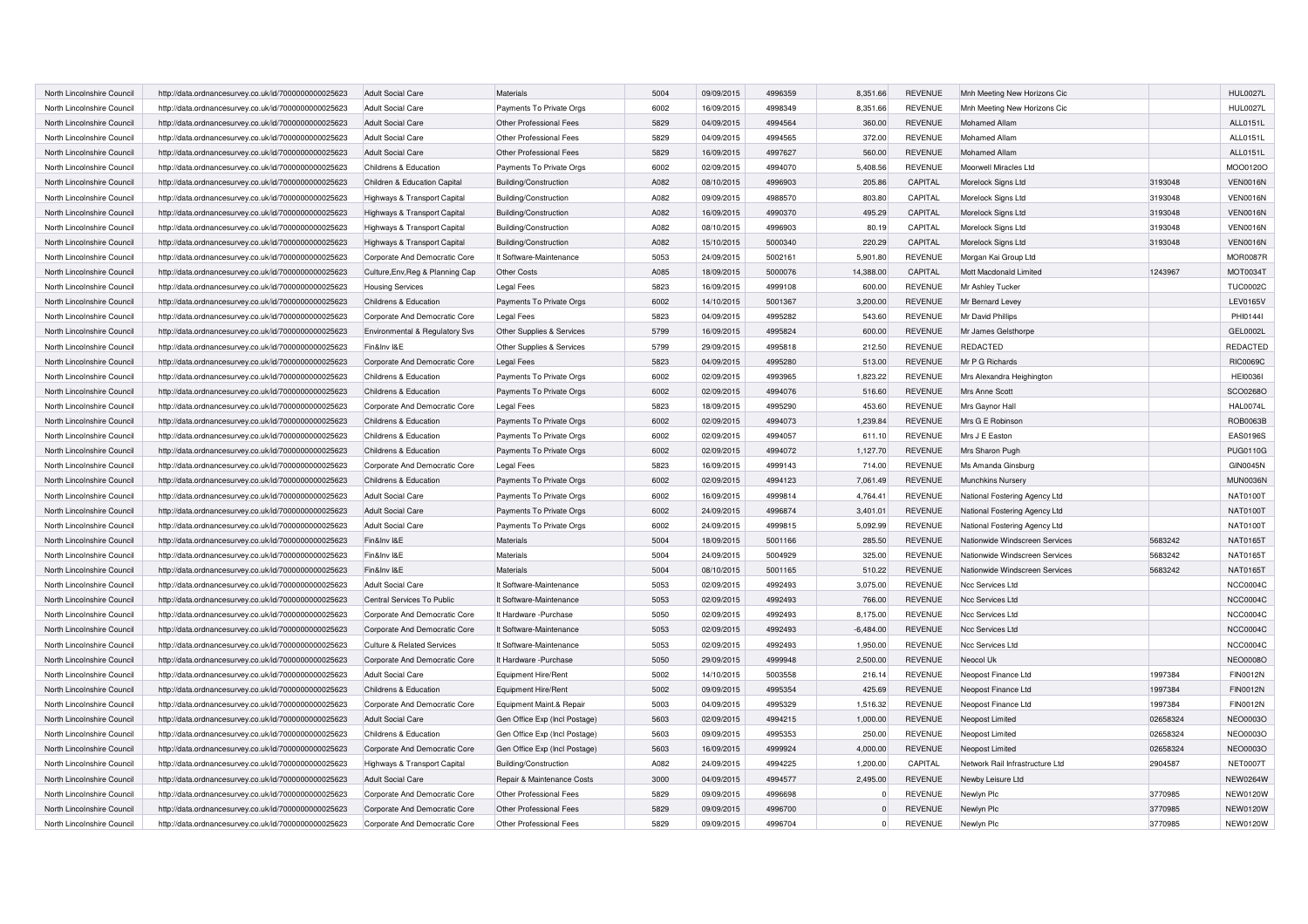| North Lincolnshire Council | http://data.ordnancesurvey.co.uk/id/7000000000025623 | Corporate And Democratic Core         | Other Professional Fees       | 5829 | 09/09/2015 | 4996715 | $\Omega$  | <b>REVENUE</b> | Newlyn Plc                       | 3770985  | <b>NEW0120W</b> |
|----------------------------|------------------------------------------------------|---------------------------------------|-------------------------------|------|------------|---------|-----------|----------------|----------------------------------|----------|-----------------|
| North Lincolnshire Council | http://data.ordnancesurvey.co.uk/id/7000000000025623 | Corporate And Democratic Core         | Other Professional Fees       | 5829 | 09/09/2015 | 4996720 | $\Omega$  | <b>REVENUE</b> | Newlyn Plc                       | 3770985  | <b>NEW0120W</b> |
| North Lincolnshire Council | http://data.ordnancesurvey.co.uk/id/7000000000025623 | Childrens & Education                 | Payments To Private Orgs      | 6002 | 09/09/2015 | 4995783 | 64,698.55 | <b>REVENUE</b> | New Options Ltd                  | 4064685  | NEW0314W        |
| North Lincolnshire Council | http://data.ordnancesurvey.co.uk/id/7000000000025623 | Environmental & Regulatory Svs        | Payments To Private Orgs      | 6002 | 29/09/2015 | 4996686 | 295.00    | <b>REVENUE</b> | New Reach Enterprises Ltd        |          | <b>NEW0086W</b> |
| North Lincolnshire Council | http://data.ordnancesurvey.co.uk/id/7000000000025623 | <b>Adult Social Care</b>              | Cleaning Costs/ Materials     | 3301 | 18/09/2015 | 4995036 | 420.56    | <b>REVENUE</b> | Nexon Group                      | 1156554  | GRE0002E        |
| North Lincolnshire Council | http://data.ordnancesurvey.co.uk/id/7000000000025623 | <b>Adult Social Care</b>              | Rents                         | 3201 | 04/09/2015 | 4994903 | 6,810.00  | <b>REVENUE</b> | Nhs Property Services Ltd        |          | <b>NHS0021S</b> |
| North Lincolnshire Council | http://data.ordnancesurvey.co.uk/id/7000000000025623 | Corporate And Democratic Core         | Other Supplies & Services     | 5799 | 09/09/2015 | 4995153 | 1,311.00  | <b>REVENUE</b> | <b>Nick Doust</b>                |          | DOU0010U        |
| North Lincolnshire Council | http://data.ordnancesurvey.co.uk/id/7000000000025623 | Culture & Related Services            | Equipment Maint.& Repair      | 5003 | 23/09/2015 | 4995221 | 217.00    | <b>REVENUE</b> | Ninehundred Communications       |          | <b>NIN0005N</b> |
| North Lincolnshire Council | http://data.ordnancesurvey.co.uk/id/7000000000025623 | Fin&Inv I&E                           | Equipment Purchase            | 5001 | 16/09/2015 | 4999388 | 242.85    | <b>REVENUE</b> | Nishets                          | 01693112 | <b>NIS0001S</b> |
| North Lincolnshire Council | http://data.ordnancesurvey.co.uk/id/7000000000025623 | Fin&Inv I&E                           | Equipment Purchase            | 5001 | 16/09/2015 | 4999389 | 250.60    | <b>REVENUE</b> | Nisbets                          | 01693112 | <b>NIS0001S</b> |
| North Lincolnshire Council | http://data.ordnancesurvey.co.uk/id/7000000000025623 | <b>Adult Social Care</b>              | Cleaning Costs/ Materials     | 3301 | 23/09/2015 | 5003496 | 63.46     | <b>REVENUE</b> | N Lincs Council-The Cygnets      |          | <b>NOR0058R</b> |
| North Lincolnshire Council | http://data.ordnancesurvey.co.uk/id/7000000000025623 | <b>Adult Social Care</b>              | Cleaning Services & Contracts | 3311 | 23/09/2015 | 5003496 | 85.00     | <b>REVENUE</b> | N Lincs Council-The Cygnets      |          | <b>NOR0058R</b> |
| North Lincolnshire Council | http://data.ordnancesurvey.co.uk/id/7000000000025623 | Adult Social Care                     | Fuel                          | 4001 | 23/09/2015 | 5003496 | 20.00     | <b>REVENUE</b> | N Lincs Council-The Cygnets      |          | <b>NOR0058R</b> |
| North Lincolnshire Council | http://data.ordnancesurvey.co.uk/id/7000000000025623 | <b>Adult Social Care</b>              | Gen Office Exp (Incl Postage) | 5603 | 23/09/2015 | 5003496 | 4.32      | <b>REVENUE</b> | N Lincs Council-The Cygnets      |          | <b>NOR0058R</b> |
| North Lincolnshire Council | http://data.ordnancesurvey.co.uk/id/7000000000025623 | <b>Adult Social Care</b>              | Other Supplies & Services     | 5799 | 23/09/2015 | 5003496 | 85.36     | <b>REVENUE</b> | N Lincs Council-The Cygnets      |          | <b>NOR0058R</b> |
| North Lincolnshire Council | http://data.ordnancesurvey.co.uk/id/7000000000025623 | <b>Adult Social Care</b>              | Provisions                    | 5201 | 23/09/2015 | 5003496 | 798.10    | REVENUE        | N Lincs Council-The Cygnets      |          | <b>NOR0058R</b> |
| North Lincolnshire Council | http://data.ordnancesurvey.co.uk/id/7000000000025623 | <b>Adult Social Care</b>              | Other Professional Fees       | 5829 | 02/09/2015 | 4992657 | 13.399.00 | <b>REVENUE</b> | N Lincs & Goole Hosps Nhsft      |          | <b>NOR0424R</b> |
| North Lincolnshire Council | http://data.ordnancesurvey.co.uk/id/7000000000025623 | <b>Adult Social Care</b>              | Other Professional Fees       | 5829 | 02/09/2015 | 4992678 | $-268.00$ | REVENUE        | N Lincs & Goole Hosps Nhsft      |          | <b>NOR0424R</b> |
| North Lincolnshire Council | http://data.ordnancesurvey.co.uk/id/7000000000025623 | <b>Adult Social Care</b>              | Other Professional Fees       | 5829 | 24/09/2015 | 5004257 | 13,533.00 | <b>REVENUE</b> | N Lincs & Goole Hosps Nhsft      |          | <b>NOR0424R</b> |
| North Lincolnshire Council | http://data.ordnancesurvey.co.uk/id/7000000000025623 | <b>Adult Social Care</b>              | Payments To Private Orgs      | 6002 | 24/09/2015 | 5000903 | 1.831.00  | <b>REVENUE</b> | N Lincs & Goole Hosps Nhsft      |          | <b>NOR0424R</b> |
| North Lincolnshire Council | http://data.ordnancesurvey.co.uk/id/7000000000025623 | Childrens & Education                 | Payments To Private Orgs      | 6002 | 23/09/2015 | 4998354 | 3,936.00  | <b>REVENUE</b> | N Lincs & Goole Hosps Nhsft      |          | <b>NOR0424R</b> |
| North Lincolnshire Council | http://data.ordnancesurvey.co.uk/id/7000000000025623 | Public Health                         | Payments To Health Providers  | 6019 | 09/09/2015 | 4996663 | 4,789.00  | REVENUE        | N Lincs & Goole Hosps Nhsft      |          | <b>NOR0424R</b> |
| North Lincolnshire Council | http://data.ordnancesurvey.co.uk/id/7000000000025623 | Public Health                         | Payments To Health Providers  | 6019 | 23/09/2015 | 4996386 | 5,368.00  | <b>REVENUE</b> | N Lincs & Goole Hosps Nhsft      |          | <b>NOR0424R</b> |
| North Lincolnshire Council | http://data.ordnancesurvey.co.uk/id/7000000000025623 | Corporate And Democratic Core         | Course Fees/Training          | 2002 | 09/09/2015 | 4996923 | 1,500.00  | REVENUE        | NIt Training Services Ltd        |          | <b>TRA0047A</b> |
| North Lincolnshire Council | http://data.ordnancesurvey.co.uk/id/7000000000025623 | <b>Culture &amp; Related Services</b> | Other Supplies & Services     | 5799 | 23/09/2015 | 5002898 | 495.00    | <b>REVENUE</b> | Nordic Walking Uk                | 05273896 | <b>NOR0875R</b> |
| North Lincolnshire Council | http://data.ordnancesurvey.co.uk/id/7000000000025623 | <b>Culture &amp; Related Services</b> | Rents                         | 3201 | 24/09/2015 | 4995224 | 1,256.25  | <b>REVENUE</b> | Normanby Estate Company Ltd      |          | <b>NOR0025R</b> |
| North Lincolnshire Council | http://data.ordnancesurvey.co.uk/id/7000000000025623 | <b>Culture &amp; Related Services</b> | Rents                         | 3201 | 24/09/2015 | 4998145 | 1,562.50  | <b>REVENUE</b> | Normanby Estate Company Ltd      |          | <b>NOR0025R</b> |
| North Lincolnshire Council | http://data.ordnancesurvey.co.uk/id/7000000000025623 | <b>Adult Social Care</b>              | Payments To Other La'S        | 6003 | 24/09/2015 | 5003432 | 7,549.12  | <b>REVENUE</b> | North East Lincolnshire Council  |          | NOR0269R        |
| North Lincolnshire Council | http://data.ordnancesurvey.co.uk/id/7000000000025623 | Corporate And Democratic Core         | Materials                     | 5004 | 09/09/2015 | 4996687 | 2,255.00  | <b>REVENUE</b> | North East Lincolnshire Council  |          | NOR0269R        |
| North Lincolnshire Council | http://data.ordnancesurvey.co.uk/id/7000000000025623 | Environmental & Regulatory Svs        | Other Supplies & Services     | 5799 | 16/09/2015 | 4997482 | 395.00    | <b>REVENUE</b> | North East Lincolnshire Council  |          | <b>NOR0367R</b> |
| North Lincolnshire Council | http://data.ordnancesurvey.co.uk/id/7000000000025623 | Fin&Inv I&E                           | Materials                     | 5004 | 18/09/2015 | 5000806 | 549.08    | <b>REVENUE</b> | North East Truck & Van Ltd       |          | NOR0436R        |
| North Lincolnshire Council | http://data.ordnancesurvey.co.uk/id/7000000000025623 | Highways & Transport                  | <b>Concessionary Fares</b>    | 6010 | 09/10/2015 | 4999132 | 1,761.23  | <b>REVENUE</b> | Northern Rail Ltd                | 04619954 | <b>NOR0761R</b> |
| North Lincolnshire Council | http://data.ordnancesurvey.co.uk/id/7000000000025623 | <b>Adult Social Care</b>              | Gen Office Exp (Incl Postage) | 5603 | 09/09/2015 | 4995782 | 1,626.93  | <b>REVENUE</b> | Northgate Public Services Uk Ltd | 968498   | <b>MVM0001M</b> |
| North Lincolnshire Council | http://data.ordnancesurvey.co.uk/id/7000000000025623 | Public Health                         | Vehicle Hire                  | 4101 | 24/09/2015 | 5004926 | 298.84    | <b>REVENUE</b> | Northgate Vehicle Hire Ltd       | 1434157  | M&G0002G        |
| North Lincolnshire Council | http://data.ordnancesurvey.co.uk/id/7000000000025623 | <b>Adult Social Care</b>              | Payments To Health Providers  | 6019 | 09/09/2015 | 4996388 | 9,688.80  | <b>REVENUE</b> | North Lincolnshire Ccg           |          | <b>NOR0071R</b> |
| North Lincolnshire Council | http://data.ordnancesurvey.co.uk/id/7000000000025623 | <b>Adult Social Care</b>              | Payments To Private Orgs      | 6002 | 04/09/2015 | 4994910 | 91,870.50 | <b>REVENUE</b> | North Lincolnshire Ccg           |          | <b>NOR0071R</b> |
| North Lincolnshire Council | http://data.ordnancesurvey.co.uk/id/7000000000025623 | <b>Adult Social Care</b>              | <b>Bank Charges</b>           | 5821 | 23/09/2015 | 5003498 | 18.33     | <b>REVENUE</b> | North Lincolnshire Council       |          | <b>NOR0235R</b> |
| North Lincolnshire Council | http://data.ordnancesurvey.co.uk/id/7000000000025623 | <b>Adult Social Care</b>              | Cleaning Costs/ Materials     | 3301 | 02/09/2015 | 4994184 | 121.00    | <b>REVENUE</b> | North Lincolnshire Council       |          | <b>NOR0288R</b> |
| North Lincolnshire Council | http://data.ordnancesurvey.co.uk/id/7000000000025623 | <b>Adult Social Care</b>              | Cleaning Costs/ Materials     | 3301 | 29/09/2015 | 5003500 | 5.63      | <b>REVENUE</b> | North Lincolnshire Council       |          | <b>NOR0288R</b> |
| North Lincolnshire Council | http://data.ordnancesurvey.co.uk/id/7000000000025623 | <b>Adult Social Care</b>              | <b>Client Related Costs</b>   | 5534 | 02/09/2015 | 4994182 | 683.82    | <b>REVENUE</b> | North Lincolnshire Council       |          | <b>NOR0248R</b> |
| North Lincolnshire Council | http://data.ordnancesurvey.co.uk/id/7000000000025623 | <b>Adult Social Care</b>              | <b>Client Related Costs</b>   | 5534 | 02/09/2015 | 4994204 | 173.57    | <b>REVENUE</b> | North Lincolnshire Council       |          | <b>NOR0248R</b> |
| North Lincolnshire Council | http://data.ordnancesurvey.co.uk/id/7000000000025623 | <b>Adult Social Care</b>              | <b>Client Related Costs</b>   | 5534 | 04/09/2015 | 4995212 | 1,042.86  | <b>REVENUE</b> | North Lincolnshire Council       |          | <b>NOR0235R</b> |
| North Lincolnshire Council | http://data.ordnancesurvey.co.uk/id/7000000000025623 | <b>Adult Social Care</b>              | <b>Client Related Costs</b>   | 5534 | 09/09/2015 | 4997515 | 590.81    | <b>REVENUE</b> | North Lincolnshire Council       |          | <b>NOR0235R</b> |
| North Lincolnshire Council | http://data.ordnancesurvey.co.uk/id/7000000000025623 | <b>Adult Social Care</b>              | <b>Client Related Costs</b>   | 5534 | 18/09/2015 | 5001351 | 611.04    | <b>REVENUE</b> | North Lincolnshire Council       |          | <b>NOR0235R</b> |
| North Lincolnshire Council | http://data.ordnancesurvey.co.uk/id/7000000000025623 | <b>Adult Social Care</b>              | <b>Client Related Costs</b>   | 5534 | 18/09/2015 | 5001355 | 911.36    | <b>REVENUE</b> | North Lincolnshire Council       |          | <b>NOR0248R</b> |
| North Lincolnshire Council | http://data.ordnancesurvey.co.uk/id/7000000000025623 | <b>Adult Social Care</b>              | <b>Client Related Costs</b>   | 5534 | 23/09/2015 | 5003498 | 738.57    | <b>REVENUE</b> | North Lincolnshire Council       |          | <b>NOR0235R</b> |
| North Lincolnshire Council | http://data.ordnancesurvey.co.uk/id/7000000000025623 | <b>Adult Social Care</b>              | <b>Client Related Costs</b>   | 5534 | 29/09/2015 | 5003500 | 25.00     | <b>REVENUE</b> | North Lincolnshire Council       |          | <b>NOR0288R</b> |
| North Lincolnshire Council | http://data.ordnancesurvey.co.uk/id/7000000000025623 | <b>Adult Social Care</b>              | <b>Client Related Costs</b>   | 5534 | 29/09/2015 | 5005358 | 20.00     | <b>REVENUE</b> | North Lincolnshire Council       |          | <b>NOR0836R</b> |
| North Lincolnshire Council | http://data.ordnancesurvey.co.uk/id/7000000000025623 | <b>Adult Social Care</b>              | <b>Client Transport Costs</b> | 6092 | 04/09/2015 | 4995212 | 57.40     | <b>REVENUE</b> | North Lincolnshire Council       |          | <b>NOR0235R</b> |
| North Lincolnshire Council | http://data.ordnancesurvey.co.uk/id/7000000000025623 | <b>Adult Social Care</b>              | <b>Client Transport Costs</b> | 6092 | 09/09/2015 | 4997515 | 149.90    | <b>REVENUE</b> | North Lincolnshire Council       |          | <b>NOR0235R</b> |
|                            |                                                      |                                       |                               |      |            |         |           |                |                                  |          |                 |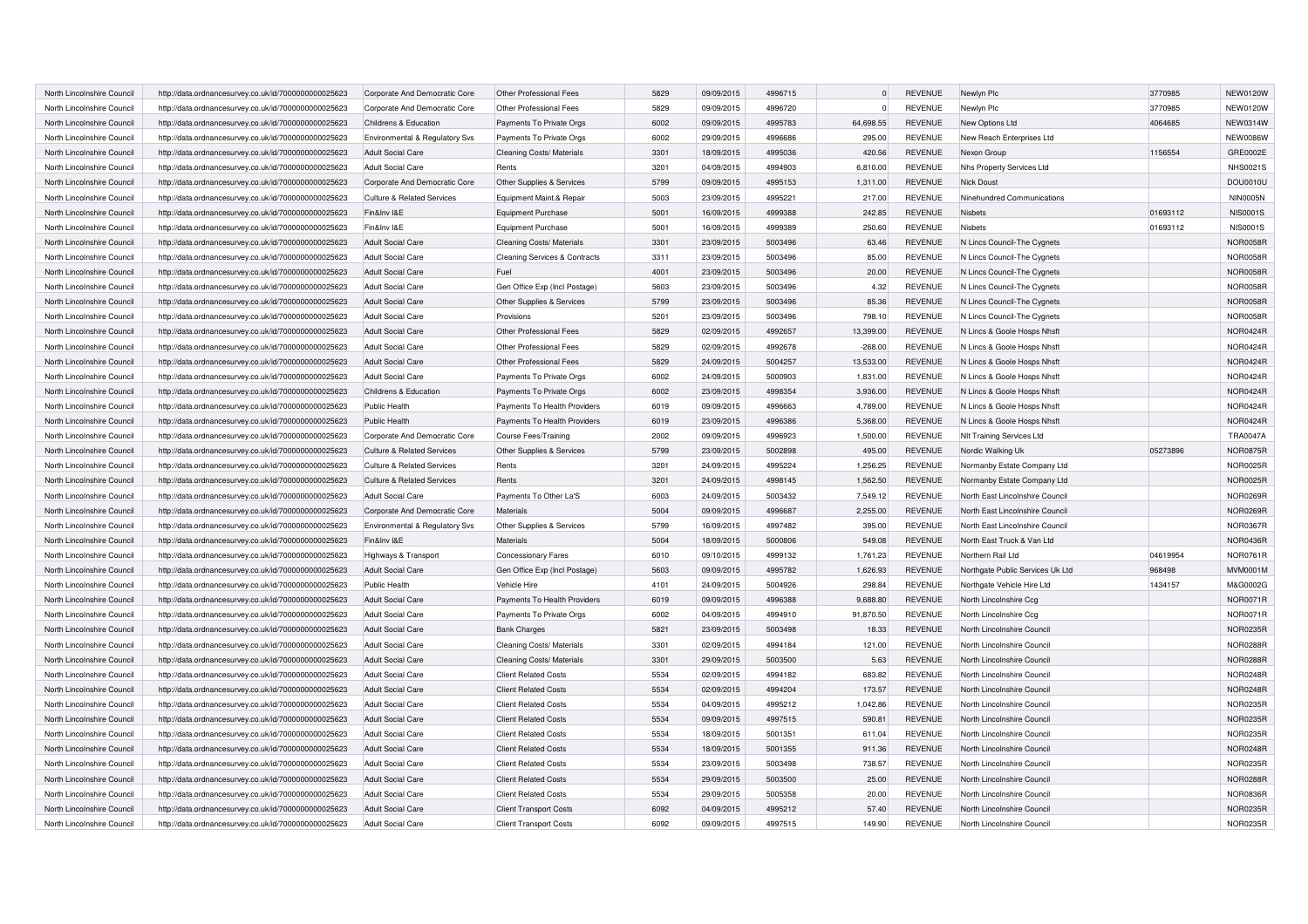| North Lincolnshire Council | http://data.ordnancesurvey.co.uk/id/7000000000025623 | <b>Adult Social Care</b>      | <b>Client Transport Costs</b> | 6092 | 18/09/2015 | 5001351 | 185.32   | <b>REVENUE</b> | North Lincolnshire Council | <b>NOR0235R</b> |
|----------------------------|------------------------------------------------------|-------------------------------|-------------------------------|------|------------|---------|----------|----------------|----------------------------|-----------------|
| North Lincolnshire Council | http://data.ordnancesurvey.co.uk/id/7000000000025623 | <b>Adult Social Care</b>      | <b>Client Transport Costs</b> | 6092 | 23/09/2015 | 5003498 | 145.68   | <b>REVENUE</b> | North Lincolnshire Council | NOR0235R        |
| North Lincolnshire Council | http://data.ordnancesurvey.co.uk/id/7000000000025623 | <b>Adult Social Care</b>      | <b>Equipment Purchase</b>     | 5001 | 02/09/2015 | 4994210 | 92.00    | <b>REVENUE</b> | North Lincolnshire Council | <b>NOR0679R</b> |
| North Lincolnshire Council |                                                      | <b>Adult Social Care</b>      | Equipment Purchase            | 5001 | 29/09/2015 | 5003500 | 10.33    | <b>REVENUE</b> | North Lincolnshire Council | <b>NOR0288R</b> |
|                            | http://data.ordnancesurvey.co.uk/id/7000000000025623 |                               |                               |      |            |         |          |                |                            |                 |
| North Lincolnshire Council | http://data.ordnancesurvey.co.uk/id/7000000000025623 | <b>Adult Social Care</b>      | <b>Equipment Purchase</b>     | 5001 | 29/09/2015 | 5003500 | 29.99    | <b>REVENUE</b> | North Lincolnshire Council | <b>NOR0288R</b> |
| North Lincolnshire Council | http://data.ordnancesurvey.co.uk/id/7000000000025623 | <b>Adult Social Care</b>      | Gen Office Exp (Incl Postage) | 5603 | 02/09/2015 | 4994184 | 50.65    | <b>REVENUE</b> | North Lincolnshire Council | <b>NOR0288R</b> |
| North Lincolnshire Council | http://data.ordnancesurvey.co.uk/id/7000000000025623 | <b>Adult Social Care</b>      | Gen Office Exp (Incl Postage) | 5603 | 02/09/2015 | 4994184 | 27.27    | <b>REVENUE</b> | North Lincolnshire Council | <b>NOR0288R</b> |
| North Lincolnshire Council | http://data.ordnancesurvey.co.uk/id/7000000000025623 | Adult Social Care             | Gen Office Exp (Incl Postage) | 5603 | 02/09/2015 | 4994184 | 30.34    | REVENUE        | North Lincolnshire Council | <b>NOR0288R</b> |
| North Lincolnshire Council | http://data.ordnancesurvey.co.uk/id/7000000000025623 | <b>Adult Social Care</b>      | Gen Office Exp (Incl Postage) | 5603 | 23/09/2015 | 5003499 | 6.80     | <b>REVENUE</b> | North Lincolnshire Council | <b>NOR0258R</b> |
| North Lincolnshire Council | http://data.ordnancesurvey.co.uk/id/7000000000025623 | <b>Adult Social Care</b>      | Gen Office Exp (Incl Postage) | 5603 | 29/09/2015 | 5003500 | 11.20    | <b>REVENUE</b> | North Lincolnshire Council | <b>NOR0288R</b> |
| North Lincolnshire Council | http://data.ordnancesurvey.co.uk/id/7000000000025623 | <b>Adult Social Care</b>      | Materials                     | 5004 | 02/09/2015 | 4994210 | 475.36   | <b>REVENUE</b> | North Lincolnshire Council | <b>NOR0679R</b> |
| North Lincolnshire Council | http://data.ordnancesurvey.co.uk/id/7000000000025623 | <b>Adult Social Care</b>      | Materials                     | 5004 | 29/09/2015 | 5003500 | 28.33    | <b>REVENUE</b> | North Lincolnshire Council | <b>NOR0288R</b> |
| North Lincolnshire Council | http://data.ordnancesurvey.co.uk/id/7000000000025623 | <b>Adult Social Care</b>      | Other Professional Fees       | 5829 | 02/09/2015 | 4994181 | 7,588.50 | <b>REVENUE</b> | North Lincolnshire Council | NOR0351R        |
| North Lincolnshire Council | http://data.ordnancesurvey.co.uk/id/7000000000025623 | <b>Adult Social Care</b>      | Other Professional Fees       | 5829 | 02/09/2015 | 4994184 | 40.00    | <b>REVENUE</b> | North Lincolnshire Council | <b>NOR0288R</b> |
| North Lincolnshire Council | http://data.ordnancesurvey.co.uk/id/7000000000025623 | <b>Adult Social Care</b>      | Other Vehicle Costs           | 4005 | 02/09/2015 | 4994184 | 26.78    | <b>REVENUE</b> | North Lincolnshire Council | <b>NOR0288R</b> |
| North Lincolnshire Council | http://data.ordnancesurvey.co.uk/id/7000000000025623 | <b>Adult Social Care</b>      | Payments To Private Orgs      | 6002 | 02/09/2015 | 4994184 | 25.00    | <b>REVENUE</b> | North Lincolnshire Council | <b>NOR0288R</b> |
| North Lincolnshire Council | http://data.ordnancesurvey.co.uk/id/7000000000025623 | <b>Adult Social Care</b>      | Provisions                    | 5201 | 02/09/2015 | 4994182 | 593.30   | <b>REVENUE</b> | North Lincolnshire Council | NOR0248R        |
| North Lincolnshire Council | http://data.ordnancesurvey.co.uk/id/7000000000025623 | <b>Adult Social Care</b>      | Provisions                    | 5201 | 02/09/2015 | 4994184 | 104.31   | <b>REVENUE</b> | North Lincolnshire Council | <b>NOR0288R</b> |
| North Lincolnshire Council | http://data.ordnancesurvey.co.uk/id/7000000000025623 | <b>Adult Social Care</b>      | Provisions                    | 5201 | 02/09/2015 | 4994184 | 425.06   | <b>REVENUE</b> | North Lincolnshire Council | <b>NOR0288R</b> |
| North Lincolnshire Council | http://data.ordnancesurvey.co.uk/id/7000000000025623 | Adult Social Care             | Provisions                    | 5201 | 02/09/2015 | 4994204 | 431.29   | <b>REVENUE</b> | North Lincolnshire Council | <b>NOR0248R</b> |
| North Lincolnshire Council | http://data.ordnancesurvey.co.uk/id/7000000000025623 | <b>Adult Social Care</b>      | Provisions                    | 5201 | 02/09/2015 | 4994210 | 232.28   | <b>REVENUE</b> | North Lincolnshire Council | <b>NOR0679R</b> |
| North Lincolnshire Council | http://data.ordnancesurvey.co.uk/id/7000000000025623 | <b>Adult Social Care</b>      | Provisions                    | 5201 | 02/09/2015 | 4994210 | 164.45   | <b>REVENUE</b> | North Lincolnshire Council | <b>NOR0679R</b> |
| North Lincolnshire Council | http://data.ordnancesurvey.co.uk/id/7000000000025623 | <b>Adult Social Care</b>      | Provisions                    | 5201 | 09/09/2015 | 4997515 | 30.08    | <b>REVENUE</b> | North Lincolnshire Council | <b>NOR0235R</b> |
| North Lincolnshire Council | http://data.ordnancesurvey.co.uk/id/7000000000025623 | <b>Adult Social Care</b>      | Provisions                    | 5201 | 18/09/2015 | 5001355 | 636.04   | <b>REVENUE</b> | North Lincolnshire Council | <b>NOR0248R</b> |
| North Lincolnshire Council | http://data.ordnancesurvey.co.uk/id/7000000000025623 | <b>Adult Social Care</b>      | Provisions                    | 5201 | 29/09/2015 | 5003500 | 438.24   | <b>REVENUE</b> | North Lincolnshire Council | <b>NOR0288R</b> |
| North Lincolnshire Council | http://data.ordnancesurvey.co.uk/id/7000000000025623 | <b>Adult Social Care</b>      | Provisions                    | 5201 | 29/09/2015 | 5003500 | 16.00    | <b>REVENUE</b> | North Lincolnshire Council | <b>NOR0288R</b> |
|                            |                                                      |                               |                               | 5201 |            | 5003500 |          |                |                            |                 |
| North Lincolnshire Council | http://data.ordnancesurvey.co.uk/id/7000000000025623 | <b>Adult Social Care</b>      | Provisions                    |      | 29/09/2015 |         | 74.51    | <b>REVENUE</b> | North Lincolnshire Council | <b>NOR0288R</b> |
| North Lincolnshire Council | http://data.ordnancesurvey.co.uk/id/7000000000025623 | <b>Adult Social Care</b>      | Rail & Other Fares            | 4121 | 02/09/2015 | 4994210 | 45.00    | REVENUE        | North Lincolnshire Council | <b>NOR0679R</b> |
| North Lincolnshire Council | http://data.ordnancesurvey.co.uk/id/7000000000025623 | <b>Adult Social Care</b>      | Responsibility Allowance      | 5706 | 02/09/2015 | 4994184 | 4.30     | <b>REVENUE</b> | North Lincolnshire Council | <b>NOR0288R</b> |
| North Lincolnshire Council | http://data.ordnancesurvey.co.uk/id/7000000000025623 | <b>Adult Social Care</b>      | Responsibility Allowance      | 5706 | 29/09/2015 | 5003500 | 4.75     | <b>REVENUE</b> | North Lincolnshire Council | <b>NOR0288R</b> |
| North Lincolnshire Council | http://data.ordnancesurvey.co.uk/id/7000000000025623 | Childrens & Education         | Car And Travel Allowances     | 4306 | 16/09/2015 | 4999832 | 57.12    | <b>REVENUE</b> | North Lincolnshire Council | <b>NOR0285R</b> |
| North Lincolnshire Council | http://data.ordnancesurvey.co.uk/id/7000000000025623 | Childrens & Education         | Cleaning Costs/ Materials     | 3301 | 16/09/2015 | 4999832 | 100.00   | <b>REVENUE</b> | North Lincolnshire Council | <b>NOR0285R</b> |
| North Lincolnshire Council | http://data.ordnancesurvey.co.uk/id/7000000000025623 | Childrens & Education         | <b>Equipment Purchase</b>     | 5001 | 02/09/2015 | 4994210 | 16.55    | <b>REVENUE</b> | North Lincolnshire Council | NOR0679R        |
| North Lincolnshire Council | http://data.ordnancesurvey.co.uk/id/7000000000025623 | Childrens & Education         | <b>Equipment Purchase</b>     | 5001 | 23/09/2015 | 5003499 | 197.12   | REVENUE        | North Lincolnshire Council | <b>NOR0258R</b> |
| North Lincolnshire Council | http://data.ordnancesurvey.co.uk/id/7000000000025623 | Childrens & Education         | Gen Office Exp (Incl Postage) | 5603 | 16/09/2015 | 4999832 | 25.09    | <b>REVENUE</b> | North Lincolnshire Council | <b>NOR0285R</b> |
| North Lincolnshire Council | http://data.ordnancesurvey.co.uk/id/7000000000025623 | Childrens & Education         | Gen Office Exp (Incl Postage) | 5603 | 23/09/2015 | 5003499 | 27.00    | <b>REVENUE</b> | North Lincolnshire Council | <b>NOR0258R</b> |
| North Lincolnshire Council | http://data.ordnancesurvey.co.uk/id/7000000000025623 | Childrens & Education         | Gen Office Exp (Incl Postage) | 5603 | 23/09/2015 | 5003499 | 36.44    | <b>REVENUE</b> | North Lincolnshire Council | <b>NOR0258R</b> |
| North Lincolnshire Council | http://data.ordnancesurvey.co.uk/id/7000000000025623 | Childrens & Education         | <b>Materials</b>              | 5004 | 02/09/2015 | 4994210 | 141.73   | <b>REVENUE</b> | North Lincolnshire Council | <b>NOR0679R</b> |
| North Lincolnshire Council | http://data.ordnancesurvey.co.uk/id/7000000000025623 | Childrens & Education         | Materials                     | 5004 | 16/09/2015 | 4999832 | 92.00    | <b>REVENUE</b> | North Lincolnshire Council | <b>NOR0285R</b> |
| North Lincolnshire Council | http://data.ordnancesurvey.co.uk/id/7000000000025623 | Childrens & Education         | Materials                     | 5004 | 18/09/2015 | 5001351 | 9.93     | <b>REVENUE</b> | North Lincolnshire Council | <b>NOR0235R</b> |
| North Lincolnshire Council | http://data.ordnancesurvey.co.uk/id/7000000000025623 | Childrens & Education         | Materials                     | 5004 | 23/09/2015 | 5003499 | 195.99   | <b>REVENUE</b> | North Lincolnshire Council | <b>NOR0258R</b> |
| North Lincolnshire Council | http://data.ordnancesurvey.co.uk/id/7000000000025623 | Childrens & Education         | Materials                     | 5004 | 29/09/2015 | 5003500 | 36.21    | <b>REVENUE</b> | North Lincolnshire Council | <b>NOR0288R</b> |
| North Lincolnshire Council | http://data.ordnancesurvey.co.uk/id/7000000000025623 | Childrens & Education         | Other Supplies & Services     | 5799 | 16/09/2015 | 4999832 | 43.65    | <b>REVENUE</b> | North Lincolnshire Council | <b>NOR0285R</b> |
| North Lincolnshire Council | http://data.ordnancesurvey.co.uk/id/7000000000025623 | Childrens & Education         | Payments To Private Orgs      | 6002 | 23/09/2015 | 5003499 | 126.00   | <b>REVENUE</b> | North Lincolnshire Council | NOR0258R        |
| North Lincolnshire Council | http://data.ordnancesurvey.co.uk/id/7000000000025623 | Childrens & Education         | Provisions                    | 5201 | 16/09/2015 | 4999832 | 26.43    | <b>REVENUE</b> | North Lincolnshire Council | <b>NOR0285R</b> |
| North Lincolnshire Council | http://data.ordnancesurvey.co.uk/id/7000000000025623 | Childrens & Education         | Provisions                    | 5201 | 23/09/2015 | 5003499 | 48.03    | REVENUE        | North Lincolnshire Council | <b>NOR0258R</b> |
| North Lincolnshire Council | http://data.ordnancesurvey.co.uk/id/7000000000025623 | Childrens & Education         | Provisions                    | 5201 | 29/09/2015 | 5003500 | 33.61    | <b>REVENUE</b> | North Lincolnshire Council | <b>NOR0288R</b> |
| North Lincolnshire Council | http://data.ordnancesurvey.co.uk/id/7000000000025623 | Childrens & Education         | Rail & Other Fares            | 4121 | 16/09/2015 | 4999832 | 64.00    | <b>REVENUE</b> | North Lincolnshire Council | <b>NOR0285R</b> |
| North Lincolnshire Council | http://data.ordnancesurvey.co.uk/id/7000000000025623 | Childrens & Education         | Rail & Other Fares            | 4121 | 18/09/2015 | 5001351 | 54.00    | <b>REVENUE</b> | North Lincolnshire Council | <b>NOR0235R</b> |
| North Lincolnshire Council | http://data.ordnancesurvey.co.uk/id/7000000000025623 | Corporate And Democratic Core | Clothing, Uniforms & Laundry  | 5301 | 02/09/2015 | 4994184 | 89.00    | <b>REVENUE</b> | North Lincolnshire Council | <b>NOR0288R</b> |
|                            |                                                      |                               |                               |      |            |         |          |                |                            |                 |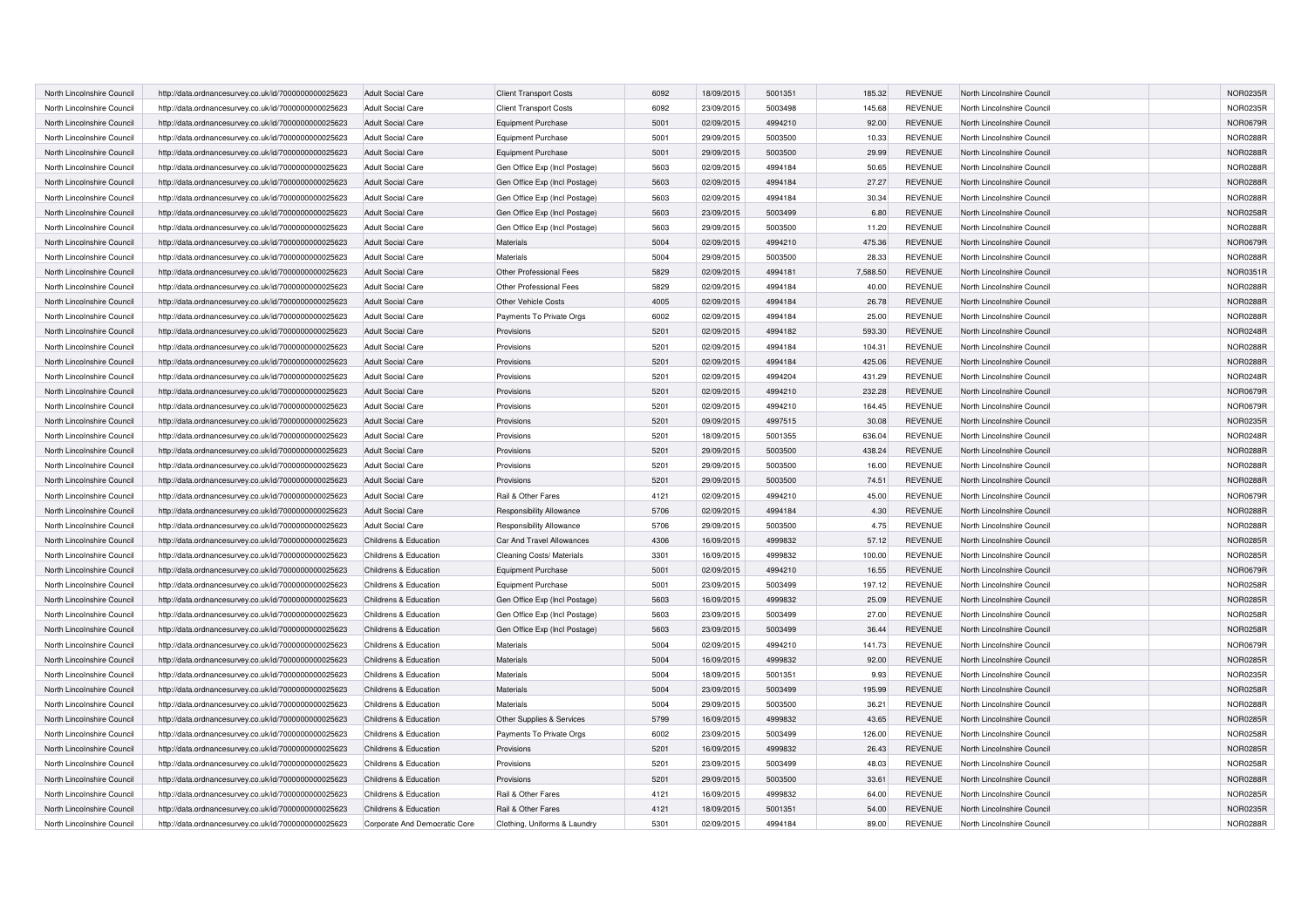| North Lincolnshire Council | http://data.ordnancesurvey.co.uk/id/7000000000025623 | Corporate And Democratic Core         | <b>Equipment Purchase</b>     | 5001 | 02/09/2015 | 4994210 | 52.82       | <b>REVENUE</b> | North Lincolnshire Council              |          | <b>NOR0679R</b> |
|----------------------------|------------------------------------------------------|---------------------------------------|-------------------------------|------|------------|---------|-------------|----------------|-----------------------------------------|----------|-----------------|
| North Lincolnshire Council | http://data.ordnancesurvey.co.uk/id/7000000000025623 | Corporate And Democratic Core         | Equipment Purchase            | 5001 | 23/09/2015 | 5003499 | 13.31       | <b>REVENUE</b> | North Lincolnshire Council              |          | <b>NOR0258R</b> |
| North Lincolnshire Council | http://data.ordnancesurvey.co.uk/id/7000000000025623 | Corporate And Democratic Core         | Other Professional Fees       | 5829 | 02/09/2015 | 4994210 | 95.00       | <b>REVENUE</b> | North Lincolnshire Council              |          | <b>NOR0679R</b> |
| North Lincolnshire Council | http://data.ordnancesurvey.co.uk/id/7000000000025623 | Corporate And Democratic Core         | Other Professional Fees       | 5829 | 04/09/2015 | 4995547 | 2,229.00    | <b>REVENUE</b> | North Lincolnshire Council              |          | NOR0775R        |
| North Lincolnshire Council | http://data.ordnancesurvey.co.uk/id/7000000000025623 | Corporate And Democratic Core         | Other Supplies & Services     | 5799 | 29/09/2015 | 5003500 | $-4.00$     | <b>REVENUE</b> | North Lincolnshire Council              |          | <b>NOR0288R</b> |
| North Lincolnshire Council | http://data.ordnancesurvey.co.uk/id/7000000000025623 | Corporate And Democratic Core         | Provisions                    | 5201 | 29/09/2015 | 5003500 | 19.42       | <b>REVENUE</b> | North Lincolnshire Council              |          | NOR0288R        |
| North Lincolnshire Council | http://data.ordnancesurvey.co.uk/id/7000000000025623 | <b>Culture &amp; Related Services</b> | <b>Equipment Purchase</b>     | 5001 | 02/09/2015 | 4994184 | 24.86       | <b>REVENUE</b> | North Lincolnshire Council              |          | <b>NOR0288R</b> |
| North Lincolnshire Council | http://data.ordnancesurvey.co.uk/id/7000000000025623 | Environmental & Regulatory Svs        | Equipment Maint.& Repair      | 5003 | 29/09/2015 | 5005358 | 24.71       | <b>REVENUE</b> | North Lincolnshire Council              |          | <b>NOR0836R</b> |
| North Lincolnshire Council | http://data.ordnancesurvey.co.uk/id/7000000000025623 | Environmental & Regulatory Svs        | <b>Equipment Purchase</b>     | 5001 | 02/09/2015 | 4994184 | 83.33       | <b>REVENUE</b> | North Lincolnshire Council              |          | <b>NOR0288R</b> |
| North Lincolnshire Council | http://data.ordnancesurvey.co.uk/id/7000000000025623 | Environmental & Regulatory Svs        | <b>Examination Fees</b>       | 5730 | 29/09/2015 | 5005358 | 10.95       | <b>REVENUE</b> | North Lincolnshire Council              |          | <b>NOR0836F</b> |
| North Lincolnshire Council | http://data.ordnancesurvey.co.uk/id/7000000000025623 | Environmental & Regulatory Svs        | Other Professional Fees       | 5829 | 29/09/2015 | 5005358 | 14.18       | <b>REVENUE</b> | North Lincolnshire Council              |          | <b>NOR0836R</b> |
| North Lincolnshire Council | http://data.ordnancesurvey.co.uk/id/7000000000025623 | Environmental & Regulatory Svs        | Other Supplies & Services     | 5799 | 02/09/2015 | 4994184 | 251.28      | <b>REVENUE</b> | North Lincolnshire Council              |          | NOR0288R        |
| North Lincolnshire Council | http://data.ordnancesurvey.co.uk/id/7000000000025623 | Environmental & Regulatory Svs        | Other Supplies & Services     | 5799 | 29/09/2015 | 5003500 | 73.84       | <b>REVENUE</b> | North Lincolnshire Council              |          | NOR0288R        |
| North Lincolnshire Council | http://data.ordnancesurvey.co.uk/id/7000000000025623 | Environmental & Regulatory Svs        | Other Supplies & Services     | 5799 | 29/09/2015 | 5005358 | 32.96       | <b>REVENUE</b> | North Lincolnshire Council              |          | <b>NOR0836R</b> |
| North Lincolnshire Council | http://data.ordnancesurvey.co.uk/id/7000000000025623 | Fin&Inv I&E                           | <b>Bank Charges</b>           | 5821 | 29/09/2015 | 5005344 | 45.00       | <b>REVENUE</b> | North Lincolnshire Council              |          | <b>NOR0802R</b> |
| North Lincolnshire Council | http://data.ordnancesurvey.co.uk/id/7000000000025623 | Fin&Inv I&E                           | <b>Course Fees/Training</b>   | 2002 | 29/09/2015 | 5005344 | 460.00      | <b>REVENUE</b> | North Lincolnshire Council              |          | <b>NOR0802R</b> |
| North Lincolnshire Council | http://data.ordnancesurvey.co.uk/id/7000000000025623 | Fin&Inv I&E                           | Equipment Purchase            | 5001 | 29/09/2015 | 5005358 | 57.95       | <b>REVENUE</b> | North Lincolnshire Council              |          | <b>NOR0836R</b> |
| North Lincolnshire Council | http://data.ordnancesurvey.co.uk/id/7000000000025623 | Fin&Inv I&E                           | Licences                      | 4002 | 29/09/2015 | 5005344 | 5,641.00    | <b>REVENUE</b> | North Lincolnshire Council              |          | <b>NOR0802R</b> |
| North Lincolnshire Council | http://data.ordnancesurvey.co.uk/id/7000000000025623 | Fin&Inv I&E                           | Other Supplies & Services     | 5799 | 29/09/2015 | 5005358 | 53.13       | <b>REVENUE</b> | North Lincolnshire Council              |          | NOR0836R        |
| North Lincolnshire Council | http://data.ordnancesurvey.co.uk/id/7000000000025623 | Fin&Inv I&E                           | Other Vehicle Costs           | 4005 | 29/09/2015 | 5005344 | 205.00      | <b>REVENUE</b> | North Lincolnshire Council              |          | <b>NOR0802R</b> |
| North Lincolnshire Council | http://data.ordnancesurvey.co.uk/id/7000000000025623 | Fin&Inv I&E                           | Provisions                    | 5201 | 29/09/2015 | 5005358 | 55.74       | <b>REVENUE</b> | North Lincolnshire Council              |          | <b>NOR0836R</b> |
| North Lincolnshire Council | http://data.ordnancesurvey.co.uk/id/7000000000025623 | Highways & Transport                  | Clothing, Uniforms & Laundry  | 5301 | 29/09/2015 | 5005358 | 1.20        | <b>REVENUE</b> | North Lincolnshire Council              |          | NOR0836R        |
| North Lincolnshire Council | http://data.ordnancesurvey.co.uk/id/7000000000025623 | <b>Housing Services</b>               | Provisions                    | 5201 | 02/09/2015 | 4994184 | 49.50       | <b>REVENUE</b> | North Lincolnshire Council              |          | NOR0288R        |
| North Lincolnshire Council | http://data.ordnancesurvey.co.uk/id/7000000000025623 | <b>Housing Services</b>               | Provisions                    | 5201 | 29/09/2015 | 5003500 | 50.68       | <b>REVENUE</b> | North Lincolnshire Council              |          | <b>NOR0288R</b> |
| North Lincolnshire Council | http://data.ordnancesurvey.co.uk/id/7000000000025623 | Other Expenditure & Income            | <b>Client Related Costs</b>   | 5534 | 02/09/2015 | 4994210 | 600.00      | <b>REVENUE</b> | North Lincolnshire Council              |          | <b>NOR0679R</b> |
| North Lincolnshire Council | http://data.ordnancesurvey.co.uk/id/7000000000025623 | Other Expenditure & Income            | Other Supplies & Services     | 5799 | 02/09/2015 | 4994184 | 15.00       | <b>REVENUE</b> | North Lincolnshire Council              |          | <b>NOR0288R</b> |
| North Lincolnshire Council | http://data.ordnancesurvey.co.uk/id/7000000000025623 | Other Expenditure & Income            | Provisions                    | 5201 | 02/09/2015 | 4994184 | 107.64      | <b>REVENUE</b> | North Lincolnshire Council              |          | <b>NOR0288F</b> |
| North Lincolnshire Council | http://data.ordnancesurvey.co.uk/id/7000000000025623 | <b>Public Health</b>                  | Materials                     | 5004 | 29/09/2015 | 5005358 | 99.83       | <b>REVENUE</b> | North Lincolnshire Council              |          | NOR0836R        |
| North Lincolnshire Council | http://data.ordnancesurvey.co.uk/id/7000000000025623 | Other Expenditure & Income            | Payments To Private Orgs      | 6002 | 16/09/2015 | 5000358 | 1,178.28    | <b>REVENUE</b> | North Lincolnshire Homes                |          | <b>HOM0100M</b> |
| North Lincolnshire Council | http://data.ordnancesurvey.co.uk/id/7000000000025623 | Other Expenditure & Income            | Payments To Private Orgs      | 6002 | 16/09/2015 | 5000359 | 535.34      | <b>REVENUE</b> | North Lincolnshire Homes                |          | <b>HOM0100M</b> |
| North Lincolnshire Council | http://data.ordnancesurvey.co.uk/id/7000000000025623 | Other Expenditure & Income            | Payments To Private Orgs      | 6002 | 24/09/2015 | 5004643 | 523.68      | <b>REVENUE</b> | North Lincolnshire Homes                |          | <b>HOM0100M</b> |
| North Lincolnshire Council | http://data.ordnancesurvey.co.uk/id/7000000000025623 | Culture, Env, Reg & Planning Cap      | Other Costs                   | A085 | 16/09/2015 | 4999830 | 17.94       | CAPITAL        | North Lincs Council-N.Hall Country Park |          | NOR0283R        |
| North Lincolnshire Council | http://data.ordnancesurvey.co.uk/id/7000000000025623 | <b>Culture &amp; Related Services</b> | Equipment Maint.& Repair      | 5003 | 23/09/2015 | 5003501 | 19.16       | <b>REVENUE</b> | North Lincs Council-N.Hall Country Park |          | NOR0283R        |
| North Lincolnshire Council | http://data.ordnancesurvey.co.uk/id/7000000000025623 | <b>Culture &amp; Related Services</b> | <b>Equipment Purchase</b>     | 5001 | 16/09/2015 | 4999830 | 177.80      | <b>REVENUE</b> | North Lincs Council-N.Hall Country Park |          | NOR0283R        |
| North Lincolnshire Council | http://data.ordnancesurvey.co.uk/id/7000000000025623 | <b>Culture &amp; Related Services</b> | <b>Equipment Purchase</b>     | 5001 | 23/09/2015 | 5003501 | 37.77       | <b>REVENUE</b> | North Lincs Council-N.Hall Country Park |          | NOR0283R        |
| North Lincolnshire Council | http://data.ordnancesurvey.co.uk/id/7000000000025623 | <b>Culture &amp; Related Services</b> | Gen Office Exp (Incl Postage) | 5603 | 16/09/2015 | 4999830 | 37.70       | <b>REVENUE</b> | North Lincs Council-N.Hall Country Park |          | <b>NOR0283R</b> |
| North Lincolnshire Council | http://data.ordnancesurvey.co.uk/id/7000000000025623 | <b>Culture &amp; Related Services</b> | Materials                     | 5004 | 16/09/2015 | 4999830 | 88.12       | <b>REVENUE</b> | North Lincs Council-N.Hall Country Park |          | NOR0283R        |
| North Lincolnshire Council | http://data.ordnancesurvey.co.uk/id/7000000000025623 | <b>Culture &amp; Related Services</b> | Provisions                    | 5201 | 16/09/2015 | 4999830 | 242.98      | <b>REVENUE</b> | North Lincs Council-N.Hall Country Park |          | NOR0283R        |
| North Lincolnshire Council | http://data.ordnancesurvey.co.uk/id/7000000000025623 | <b>Culture &amp; Related Services</b> | Provisions                    | 5201 | 23/09/2015 | 5003501 | 271.62      | <b>REVENUE</b> | North Lincs Council-N.Hall Country Park |          | NOR0283R        |
| North Lincolnshire Council | http://data.ordnancesurvey.co.uk/id/7000000000025623 | Environmental & Regulatory Svs        | Equipment Maint.& Repair      | 5003 | 20/10/2015 | 5002146 | 1,225.00    | <b>REVENUE</b> | North Lincs Structures Ltd              |          | <b>NOR0322R</b> |
| North Lincolnshire Council | http://data.ordnancesurvey.co.uk/id/7000000000025623 | Childrens & Education                 | Course Fees/Training          | 2002 | 22/10/2015 | 5004267 | 2,227.00    | <b>REVENUE</b> | North Lindsey College                   |          | <b>NOR0007R</b> |
| North Lincolnshire Council | http://data.ordnancesurvey.co.uk/id/7000000000025623 | Childrens & Education                 | Payments To Private Orgs      | 6002 | 23/09/2015 | 4996898 | 20,000.00   | <b>REVENUE</b> | North Lindsey College                   |          | <b>NOR0007R</b> |
| North Lincolnshire Council | http://data.ordnancesurvey.co.uk/id/7000000000025623 | Corporate And Democratic Core         | Course Fees/Training          | 2002 | 21/10/2015 | 5004750 | 2,022.00    | <b>REVENUE</b> | North Lindsey College                   |          | <b>NOR0007R</b> |
| North Lincolnshire Council | http://data.ordnancesurvey.co.uk/id/7000000000025623 | Fin&Inv I&E                           | Materials                     | 5004 | 24/09/2015 | 5004932 | 1,404.50    | <b>REVENUE</b> | Northside Truck Centre                  |          | <b>NOR0643R</b> |
| North Lincolnshire Council | http://data.ordnancesurvey.co.uk/id/7000000000025623 | Fin&Inv I&E                           | Other Vehicle Costs           | 4005 | 24/09/2015 | 5004930 | 3,381.65    | <b>REVENUE</b> | Northside Truck Centre                  |          | NOR0643R        |
| North Lincolnshire Council | http://data.ordnancesurvey.co.uk/id/7000000000025623 | Fin&Inv I&E                           | Other Vehicle Costs           | 4005 | 24/09/2015 | 5004931 | $-2.381.65$ | <b>REVENUE</b> | Northside Truck Centre                  |          | NOR0643R        |
| North Lincolnshire Council | http://data.ordnancesurvey.co.uk/id/7000000000025623 | <b>Adult Social Care</b>              | Payments To Other La'S        | 6003 | 09/09/2015 | 4996360 | 1,267.00    | <b>REVENUE</b> | North Yorkshire County Council          |          | <b>NOR0017R</b> |
| North Lincolnshire Council | http://data.ordnancesurvey.co.uk/id/7000000000025623 | Culture, Env, Reg & Planning Cap      | Other Costs                   | A085 | 24/09/2015 | 5003512 | 324.30      | CAPITAL        | <b>Npower</b>                           |          | NPO0011O        |
| North Lincolnshire Council | http://data.ordnancesurvey.co.uk/id/7000000000025623 | <b>Adult Social Care</b>              | Electricity                   | 3102 | 10/09/2015 | 4998222 | 221.68      | <b>REVENUE</b> | Noower Limited                          | 03653277 | NPO0007O        |
| North Lincolnshire Council | http://data.ordnancesurvey.co.uk/id/7000000000025623 | Adult Social Care                     | Electricity                   | 3102 | 10/09/2015 | 4998229 | 954.63      | <b>REVENUE</b> | Noower Limited                          | 03653277 | NPO0007O        |
|                            |                                                      |                                       |                               |      |            |         |             |                |                                         |          |                 |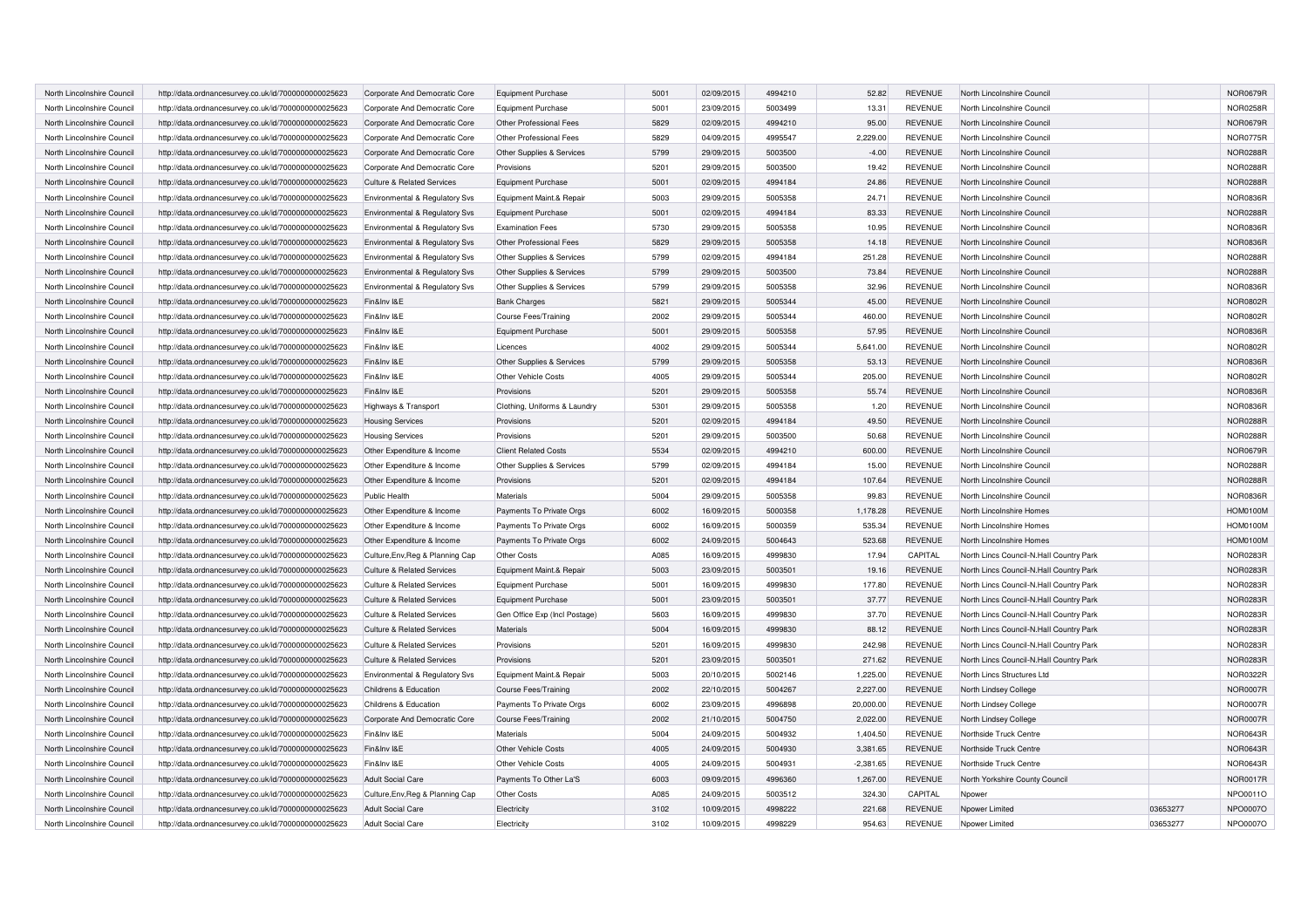| North Lincolnshire Council | http://data.ordnancesurvey.co.uk/id/7000000000025623 | <b>Adult Social Care</b>              | Electricity                   | 3102 | 10/09/2015 | 4998256            | 393.23           | <b>REVENUE</b>                   | Npower Limited                            | 03653277 | NPO0007O             |
|----------------------------|------------------------------------------------------|---------------------------------------|-------------------------------|------|------------|--------------------|------------------|----------------------------------|-------------------------------------------|----------|----------------------|
| North Lincolnshire Council | http://data.ordnancesurvey.co.uk/id/7000000000025623 | <b>Adult Social Care</b>              | Electricity                   | 3102 | 10/09/2015 | 4998258            | 360.76           | <b>REVENUE</b>                   | Npower Limited                            | 03653277 | NPO0007O             |
| North Lincolnshire Council | http://data.ordnancesurvey.co.uk/id/7000000000025623 | <b>Adult Social Care</b>              | Electricity                   | 3102 | 10/09/2015 | 4998263            | 243.76           | <b>REVENUE</b>                   | Npower Limited                            | 03653277 | NPO0007O             |
| North Lincolnshire Council | http://data.ordnancesurvey.co.uk/id/7000000000025623 | Adult Social Care                     | Electricity                   | 3102 | 10/09/2015 | 4998325            | 284.39           | <b>REVENUE</b>                   | Npower Limited                            | 03653277 | NPO0007O             |
| North Lincolnshire Council | http://data.ordnancesurvey.co.uk/id/7000000000025623 | Childrens & Education                 | Electricity                   | 3102 | 10/09/2015 | 4998214            | 720.92           | <b>REVENUE</b>                   | Npower Limited                            | 03653277 | NPO0007O             |
| North Lincolnshire Council | http://data.ordnancesurvey.co.uk/id/7000000000025623 | Childrens & Education                 | Electricity                   | 3102 | 10/09/2015 | 4998227            | 4.417.25         | <b>REVENUE</b>                   | Npower Limited                            | 03653277 | NPO0007O             |
| North Lincolnshire Council | http://data.ordnancesurvey.co.uk/id/7000000000025623 | Childrens & Education                 | Electricity                   | 3102 | 10/09/2015 | 4998243            | 280.24           | <b>REVENUE</b>                   | Npower Limited                            | 03653277 | NPO0007O             |
| North Lincolnshire Council | http://data.ordnancesurvey.co.uk/id/7000000000025623 | Childrens & Education                 | Electricity                   | 3102 | 10/09/2015 | 4998309            | 629.53           | <b>REVENUE</b>                   | Npower Limited                            | 03653277 | NPO0007O             |
| North Lincolnshire Council | http://data.ordnancesurvey.co.uk/id/7000000000025623 | Corporate And Democratic Core         | Electricity                   | 3102 | 10/09/2015 | 4998222            | 1,900.11         | <b>REVENUE</b>                   | Nnower Limited                            | 03653277 | NPO0007O             |
| North Lincolnshire Council | http://data.ordnancesurvey.co.uk/id/7000000000025623 | Corporate And Democratic Core         | Electricity                   | 3102 | 10/09/2015 | 4998224            | 5,441.95         | <b>REVENUE</b>                   | Npower Limited                            | 03653277 | NPO0007O             |
| North Lincolnshire Council | http://data.ordnancesurvey.co.uk/id/7000000000025623 | Corporate And Democratic Core         | Electricity                   | 3102 | 10/09/2015 | 4998248            | 637.21           | <b>REVENUE</b>                   | Npower Limited                            | 03653277 | NPO0007O             |
| North Lincolnshire Council | http://data.ordnancesurvey.co.uk/id/7000000000025623 | Corporate And Democratic Core         | Electricity                   | 3102 | 10/09/2015 | 4998306            | 5,121.41         | <b>REVENUE</b>                   | Npower Limited                            | 03653277 | NPO0007O             |
| North Lincolnshire Council | http://data.ordnancesurvey.co.uk/id/7000000000025623 | <b>Culture &amp; Related Services</b> | Electricity                   | 3102 | 10/09/2015 | 4998205            | $-2,940.06$      | <b>REVENUE</b>                   | Npower Limited                            | 03653277 | NPO0007O             |
| North Lincolnshire Council | http://data.ordnancesurvey.co.uk/id/7000000000025623 | <b>Culture &amp; Related Services</b> | Electricity                   | 3102 | 10/09/2015 | 4998216            | $-3,035.48$      | <b>REVENUE</b>                   | Npower Limited                            | 03653277 | NPO0007O             |
| North Lincolnshire Council | http://data.ordnancesurvey.co.uk/id/7000000000025623 | <b>Culture &amp; Related Services</b> | Electricity                   | 3102 | 10/09/2015 | 4998218            | $-3,136.71$      | <b>REVENUE</b>                   | Nnower Limited                            | 03653277 | NPO0007O             |
| North Lincolnshire Council | http://data.ordnancesurvey.co.uk/id/7000000000025623 | <b>Culture &amp; Related Services</b> | Electricity                   | 3102 | 10/09/2015 | 4998219            | $-3,035.48$      | <b>REVENUE</b>                   | Npower Limited                            | 03653277 | NPO0007O             |
| North Lincolnshire Council | http://data.ordnancesurvey.co.uk/id/7000000000025623 | <b>Culture &amp; Related Services</b> | Electricity                   | 3102 | 10/09/2015 | 4998220            | 3,031.13         | <b>REVENUE</b>                   | Npower Limited                            | 03653277 | NPO0007O             |
| North Lincolnshire Council | http://data.ordnancesurvey.co.uk/id/7000000000025623 | <b>Culture &amp; Related Services</b> | Electricity                   | 3102 | 10/09/2015 | 4998222            | 2,776.26         | <b>REVENUE</b>                   | Npower Limited                            | 03653277 | NPO0007O             |
| North Lincolnshire Council | http://data.ordnancesurvey.co.uk/id/7000000000025623 | <b>Culture &amp; Related Services</b> | Electricity                   | 3102 | 10/09/2015 | 4998223            | 1,148.87         | <b>REVENUE</b>                   | Npower Limited                            | 03653277 | NPO0007O             |
| North Lincolnshire Council | http://data.ordnancesurvey.co.uk/id/7000000000025623 | <b>Culture &amp; Related Services</b> | Electricity                   | 3102 | 10/09/2015 | 4998226            | 475.58           | <b>REVENUE</b>                   | Npower Limited                            | 03653277 | NPO0007O             |
| North Lincolnshire Council | http://data.ordnancesurvey.co.uk/id/7000000000025623 | Culture & Related Services            | Electricity                   | 3102 | 10/09/2015 | 4998228            | 603.30           | <b>REVENUE</b>                   | Npower Limited                            | 03653277 | NPO0007O             |
| North Lincolnshire Council | http://data.ordnancesurvey.co.uk/id/7000000000025623 | <b>Culture &amp; Related Services</b> | Electricity                   | 3102 | 10/09/2015 | 4998231            | 3,120.03         | <b>REVENUE</b>                   | Npower Limited                            | 03653277 | NPO0007O             |
| North Lincolnshire Council | http://data.ordnancesurvey.co.uk/id/7000000000025623 | <b>Culture &amp; Related Services</b> | Electricity                   | 3102 | 10/09/2015 | 4998233            | 3,141.06         | <b>REVENUE</b>                   | Noower Limited                            | 03653277 | NPO0007O             |
| North Lincolnshire Council | http://data.ordnancesurvey.co.uk/id/7000000000025623 | Culture & Related Services            | Electricity                   | 3102 | 10/09/2015 | 4998235            | 3,233.51         | <b>REVENUE</b>                   | Npower Limited                            | 03653277 | NPO0007O             |
| North Lincolnshire Council | http://data.ordnancesurvey.co.uk/id/7000000000025623 | <b>Culture &amp; Related Services</b> | Electricity                   | 3102 | 10/09/2015 | 4998240            | 319.91           | <b>REVENUE</b>                   | Npower Limited                            | 03653277 | NPO0007O             |
| North Lincolnshire Council | http://data.ordnancesurvey.co.uk/id/7000000000025623 | <b>Culture &amp; Related Services</b> | Electricity                   | 3102 | 10/09/2015 | 4998250            | 898.25           | <b>REVENUE</b>                   | Npower Limited                            | 03653277 | NPO0007O             |
| North Lincolnshire Council | http://data.ordnancesurvey.co.uk/id/7000000000025623 | <b>Culture &amp; Related Services</b> | Electricity                   | 3102 | 10/09/2015 | 4998252            | 916.97           | <b>REVENUE</b>                   | Npower Limited                            | 03653277 | NPO0007O             |
| North Lincolnshire Council | http://data.ordnancesurvey.co.uk/id/7000000000025623 | <b>Culture &amp; Related Services</b> | Electricity                   | 3102 | 10/09/2015 | 4998294            | 9,236.08         | <b>REVENUE</b>                   | Npower Limited                            | 03653277 | NPO0007O             |
| North Lincolnshire Council | http://data.ordnancesurvey.co.uk/id/7000000000025623 | <b>Culture &amp; Related Services</b> | Electricity                   | 3102 | 10/09/2015 | 4998300            | 4,219.74         | <b>REVENUE</b>                   | Noower Limited                            | 03653277 | NPO0007O             |
| North Lincolnshire Council | http://data.ordnancesurvey.co.uk/id/7000000000025623 | Culture & Related Services            | Electricity                   | 3102 | 10/09/2015 | 4998303            | 2,617.01         | <b>REVENUE</b>                   |                                           | 03653277 | NPO0007O             |
| North Lincolnshire Council | http://data.ordnancesurvey.co.uk/id/7000000000025623 | <b>Culture &amp; Related Services</b> | Electricity                   | 3102 | 10/09/2015 | 4998310            | 907.57           | <b>REVENUE</b>                   | Npower Limited<br>Npower Limited          | 03653277 | NPO0007O             |
| North Lincolnshire Council |                                                      |                                       |                               | 3102 | 10/09/2015 | 4998241            | 280.52           | <b>REVENUE</b>                   | Noower Limited                            | 03653277 | NPO0007O             |
|                            | http://data.ordnancesurvey.co.uk/id/7000000000025623 | Environmental & Regulatory Svs        | Electricity                   |      |            |                    |                  |                                  |                                           |          |                      |
| North Lincolnshire Council | http://data.ordnancesurvey.co.uk/id/7000000000025623 | Environmental & Regulatory Svs        | Electricity                   | 3102 | 10/09/2015 | 4998247<br>4998291 | 324.02<br>605.44 | <b>REVENUE</b><br><b>REVENUE</b> | Npower Limited                            | 03653277 | NPO0007O<br>NPO0007O |
| North Lincolnshire Council | http://data.ordnancesurvey.co.uk/id/7000000000025623 | Environmental & Regulatory Svs        | Electricity                   | 3102 | 10/09/2015 |                    |                  |                                  | Npower Limited                            | 03653277 |                      |
| North Lincolnshire Council | http://data.ordnancesurvey.co.uk/id/7000000000025623 | Fin&Inv I&E                           | Electricity                   | 3102 | 10/09/2015 | 4998222            | 5,658.09         | <b>REVENUE</b>                   | Noower Limited                            | 03653277 | NPO0007O             |
| North Lincolnshire Council | http://data.ordnancesurvey.co.uk/id/7000000000025623 | Fin&Inv I&E                           | Electricity                   | 3102 | 10/09/2015 | 4998270            | 304.18           | <b>REVENUE</b>                   | Noower Limited                            | 03653277 | NPO0007O             |
| North Lincolnshire Council | http://data.ordnancesurvey.co.uk/id/7000000000025623 | Fin&Inv I&E                           | Electricity                   | 3102 | 10/09/2015 | 4998313            | 354.70           | <b>REVENUE</b>                   | Npower Limited                            | 03653277 | NPO0007O             |
| North Lincolnshire Council | http://data.ordnancesurvey.co.uk/id/7000000000025623 | Fin&Inv I&E                           | Electricity                   | 3102 | 10/09/2015 | 4998315            | 402.23           | <b>REVENUE</b>                   | Noower Limited                            | 03653277 | NPO0007O             |
| North Lincolnshire Council | http://data.ordnancesurvey.co.uk/id/7000000000025623 | Fin&Inv I&E                           | Electricity                   | 3102 | 10/09/2015 | 4998330            | 849.50           | <b>REVENUE</b>                   | Noower Limited                            | 03653277 | NPO0007O             |
| North Lincolnshire Council | http://data.ordnancesurvey.co.uk/id/7000000000025623 | Highways & Transport                  | Electricity                   | 3102 | 10/09/2015 | 4998311            | 1,210.98         | <b>REVENUE</b>                   | Npower Limited                            | 03653277 | NPO0007O             |
| North Lincolnshire Council | http://data.ordnancesurvey.co.uk/id/7000000000025623 | Public Health                         | Electricity                   | 3102 | 10/09/2015 | 4998307            | 384.01           | <b>REVENUE</b>                   | Nnower Limited                            | 03653277 | NPO0007O             |
| North Lincolnshire Council | http://data.ordnancesurvey.co.uk/id/7000000000025623 | <b>Adult Social Care</b>              | <b>Equipment Purchase</b>     | 5001 | 16/09/2015 | 4995003            | 929.50           | <b>REVENUE</b>                   | Nrs Healthcare                            | 1948041  | <b>NOT0059T</b>      |
| North Lincolnshire Council | http://data.ordnancesurvey.co.uk/id/7000000000025623 | <b>Adult Social Care</b>              | <b>Equipment Purchase</b>     | 5001 | 16/09/2015 | 4995012            | 235.00           | <b>REVENUE</b>                   | Nrs Healthcare                            | 1948041  | <b>NOT0059T</b>      |
| North Lincolnshire Council | http://data.ordnancesurvey.co.uk/id/7000000000025623 | Public Health                         | <b>Equipment Purchase</b>     | 5001 | 16/09/2015 | 4992729            | 360.00           | <b>REVENUE</b>                   | Nymas                                     |          | NYM0001M             |
| North Lincolnshire Council | http://data.ordnancesurvey.co.uk/id/7000000000025623 | <b>Adult Social Care</b>              | Electricity                   | 3102 | 16/09/2015 | 4999774            | 749.71           | <b>REVENUE</b>                   | Oasis Community Learning Henderson Avenue | 05398529 | OAS0032S             |
| North Lincolnshire Council | http://data.ordnancesurvey.co.uk/id/7000000000025623 | <b>Adult Social Care</b>              | Gas                           | 3101 | 16/09/2015 | 4999774            | 112.81           | <b>REVENUE</b>                   | Oasis Community Learning Henderson Avenue | 05398529 | OAS0032S             |
| North Lincolnshire Council | http://data.ordnancesurvey.co.uk/id/7000000000025623 | <b>Adult Social Care</b>              | Water (Meter/Rate) & Sewerage | 3221 | 16/09/2015 | 4999774            | 205.24           | <b>REVENUE</b>                   | Oasis Community Learning Henderson Avenue | 05398529 | OAS0032S             |
| North Lincolnshire Council | http://data.ordnancesurvey.co.uk/id/7000000000025623 | Environmental & Regulatory Svs        | Payments To Private Orgs      | 6002 | 18/09/2015 | 5000849            | 470.01           | <b>REVENUE</b>                   | Old Courts Veterinary Centre              |          | <b>BIR0002R</b>      |
| North Lincolnshire Council | http://data.ordnancesurvey.co.uk/id/7000000000025623 | <b>Adult Social Care</b>              | Course Fees/Training          | 2002 | 09/09/2015 | 4995516            | 500.00           | <b>REVENUE</b>                   | O'Neill Training Solutions Ltd            | 0789620  | <b>ONE0018E</b>      |
| North Lincolnshire Council | http://data.ordnancesurvey.co.uk/id/7000000000025623 | <b>Adult Social Care</b>              | Course Fees/Training          | 2002 | 18/09/2015 | 4999764            | 500.00           | <b>REVENUE</b>                   | O'Neill Training Solutions Ltd            | 0789620  | <b>ONE0018E</b>      |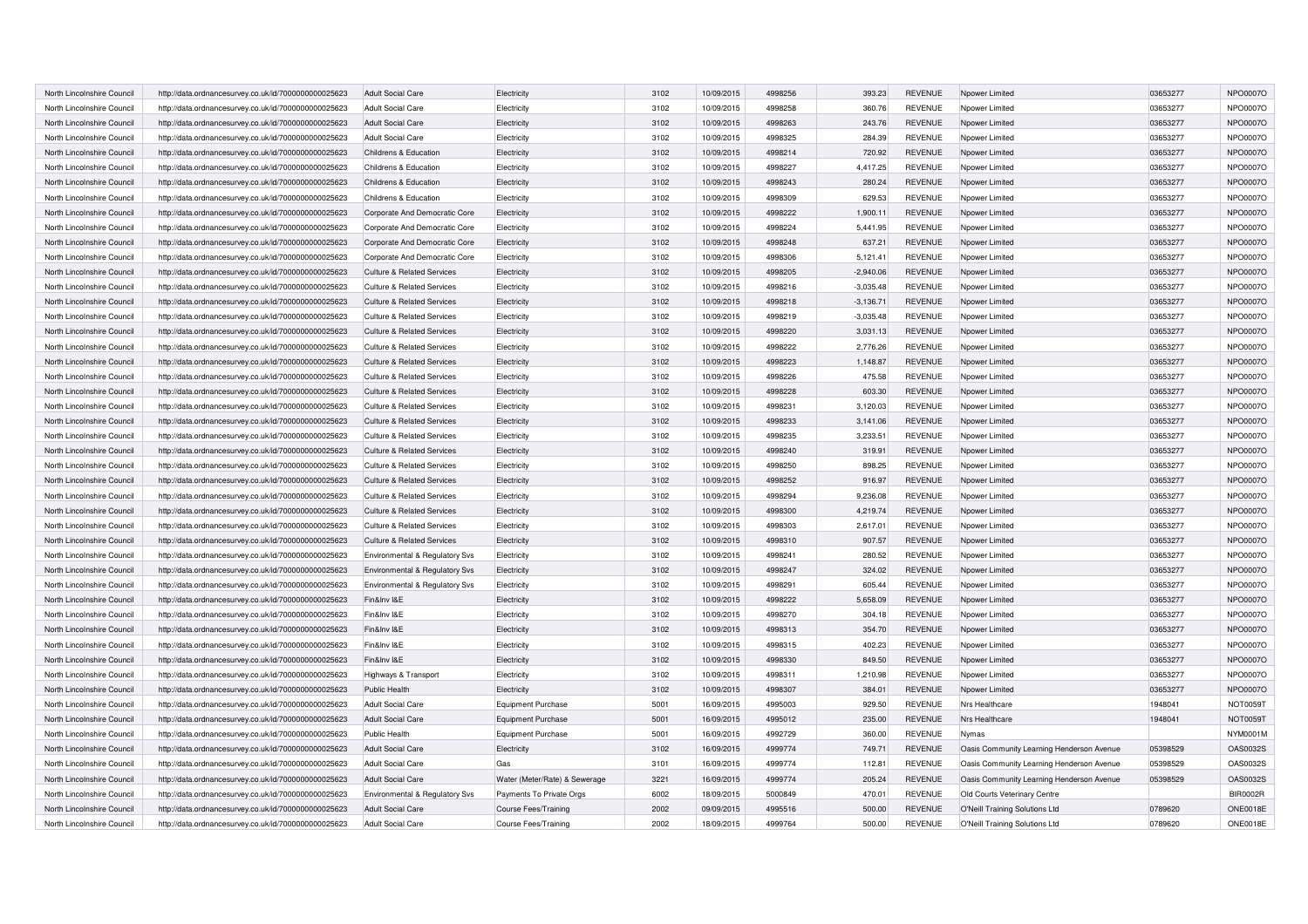| North Lincolnshire Council | http://data.ordnancesurvey.co.uk/id/7000000000025623 | <b>Adult Social Care</b>              | <b>Course Fees/Training</b>    | 2002 | 24/09/2015 | 5001358 | 500.00    | <b>REVENUE</b> | O'Neill Training Solutions Ltd              | 0789620  | <b>ONE0018E</b> |
|----------------------------|------------------------------------------------------|---------------------------------------|--------------------------------|------|------------|---------|-----------|----------------|---------------------------------------------|----------|-----------------|
| North Lincolnshire Council | http://data.ordnancesurvey.co.uk/id/7000000000025623 | Adult Social Care                     | Course Fees/Training           | 2002 | 24/09/2015 | 5003431 | 1,000.00  | <b>REVENUE</b> | O'Neill Training Solutions Ltd              | 0789620  | ONE0018E        |
| North Lincolnshire Council | http://data.ordnancesurvey.co.uk/id/7000000000025623 | <b>Adult Social Care</b>              | <b>Client Related Costs</b>    | 5534 | 24/09/2015 | 5004649 | 1.035.36  | <b>REVENUE</b> | Ongo                                        |          | <b>ONG0120G</b> |
| North Lincolnshire Council | http://data.ordnancesurvey.co.uk/id/7000000000025623 | Other Expenditure & Income            | Payments To Private Orgs       | 6002 | 04/09/2015 | 4995552 | $-354.20$ | <b>REVENUE</b> | Ongo                                        |          | <b>ONG0120G</b> |
| North Lincolnshire Council | http://data.ordnancesurvey.co.uk/id/7000000000025623 | Corporate And Democratic Core         | Telephone Rent/Calls           | 5403 | 04/09/2015 | 4993409 | 495.00    | <b>REVENUE</b> | Orange Personal Communications Services Ltd |          | <b>ORA0007A</b> |
| North Lincolnshire Council | http://data.ordnancesurvey.co.uk/id/7000000000025623 | Corporate And Democratic Core         | Telephone Rent/Calls           | 5403 | 18/09/2015 | 5001043 | 219.00    | <b>REVENUE</b> | Orange Personal Communications Services Ltd |          | ORA0007A        |
| North Lincolnshire Council | http://data.ordnancesurvey.co.uk/id/7000000000025623 | Corporate And Democratic Core         | Telephone Rent/Calls           | 5403 | 18/09/2015 | 5001044 | $\Omega$  | <b>REVENUE</b> | Orange Personal Communications Services Ltd |          | <b>ORA0007A</b> |
| North Lincolnshire Council | http://data.ordnancesurvey.co.uk/id/7000000000025623 | Environmental & Regulatory Svs        | Telephone Rent/Calls           | 5403 | 18/09/2015 | 5001044 | 10,819.00 | <b>REVENUE</b> | Orange Personal Communications Services Ltd |          | ORA0007A        |
| North Lincolnshire Council | http://data.ordnancesurvey.co.uk/id/7000000000025623 | Childrens & Education                 | Payments To Private Orgs       | 6002 | 02/09/2015 | 4994191 | 23,955.96 | <b>REVENUE</b> | Orkidz Nursery                              |          | ORK0001K        |
| North Lincolnshire Council | http://data.ordnancesurvey.co.uk/id/7000000000025623 | <b>Culture &amp; Related Services</b> | Stock Purchases & Adjustments  | 5030 | 16/09/2015 | 4992909 | 330.48    | <b>REVENUE</b> | Otterdene                                   |          | OTT0026T        |
| North Lincolnshire Council | http://data.ordnancesurvey.co.uk/id/7000000000025623 | <b>Culture &amp; Related Services</b> | Stock Purchases & Adjustments  | 5030 | 16/09/2015 | 4995872 | 430.32    | <b>REVENUE</b> | Otterdene                                   |          | OTT0026T        |
| North Lincolnshire Council | http://data.ordnancesurvey.co.uk/id/7000000000025623 | <b>Adult Social Care</b>              | Payments To Health Providers   | 6019 | 04/09/2015 | 4994961 | 350.00    | <b>REVENUE</b> | Oxford University Hosipitals Nhs Trust      |          | OXF0098F        |
| North Lincolnshire Council | http://data.ordnancesurvey.co.uk/id/7000000000025623 | Corporate And Democratic Core         | Repair & Maintenance Costs     | 3000 | 18/09/2015 | 4994579 | 450.00    | <b>REVENUE</b> | Oxley Shutters Ltd                          | 3325633  | <b>OXL0001L</b> |
| North Lincolnshire Council | http://data.ordnancesurvey.co.uk/id/7000000000025623 | Childrens & Education                 | Payments To Voluntary Orgs     | 6001 | 02/09/2015 | 4994124 | 14,799.84 | <b>REVENUE</b> | Panda Play Playgroup                        |          | <b>PAN0016N</b> |
| North Lincolnshire Council | http://data.ordnancesurvey.co.uk/id/7000000000025623 | Fin&Inv I&E                           | Provisions                     | 5201 | 16/09/2015 | 4999398 | 845.80    | <b>REVENUE</b> | Pasta King (Uk) Ltd                         |          | <b>PAS0052S</b> |
| North Lincolnshire Council | http://data.ordnancesurvey.co.uk/id/7000000000025623 | Fin&Inv I&E                           | Provisions                     | 5201 | 16/09/2015 | 4999402 | 403.00    | <b>REVENUE</b> | Pasta King (Uk) Ltd                         |          | <b>PAS0052S</b> |
| North Lincolnshire Council | http://data.ordnancesurvey.co.uk/id/7000000000025623 | Fin&Inv I&E                           | Provisions                     | 5201 | 16/09/2015 | 4999406 | 263.30    | <b>REVENUE</b> | Pasta King (Uk) Ltd                         |          | <b>PAS0052S</b> |
| North Lincolnshire Council | http://data.ordnancesurvey.co.uk/id/7000000000025623 | Fin&Inv I&E                           | Provisions                     | 5201 | 16/09/2015 | 4999411 | 389.85    | <b>REVENUE</b> | Pasta King (Uk) Ltd                         |          | <b>PAS0052S</b> |
| North Lincolnshire Council | http://data.ordnancesurvey.co.uk/id/7000000000025623 | Fin&Inv I&E                           | Provisions                     | 5201 | 16/09/2015 | 4999412 | 337.10    | <b>REVENUE</b> | Pasta King (Uk) Ltd                         |          | <b>PAS0052S</b> |
| North Lincolnshire Council | http://data.ordnancesurvey.co.uk/id/7000000000025623 | Fin&Inv I&E                           | Provisions                     | 5201 | 16/09/2015 | 4999414 | 454.50    | <b>REVENUE</b> | Pasta King (Uk) Ltd                         |          | <b>PAS0052S</b> |
| North Lincolnshire Council | http://data.ordnancesurvey.co.uk/id/7000000000025623 | Fin&Inv I&E                           | Provisions                     | 5201 | 16/09/2015 | 4999415 | 333.28    | <b>REVENUE</b> | Pasta King (Uk) Ltd                         |          | <b>PAS0052S</b> |
| North Lincolnshire Council | http://data.ordnancesurvey.co.uk/id/7000000000025623 | Fin&Inv I&E                           | Provisions                     | 5201 | 16/09/2015 | 4999417 | 473.80    | <b>REVENUE</b> | Pasta King (Uk) Ltd                         |          | <b>PAS0052S</b> |
| North Lincolnshire Council | http://data.ordnancesurvey.co.uk/id/7000000000025623 | Childrens & Education                 | Payments To Private Orgs       | 6002 | 02/09/2015 | 4994126 | 8,790.60  | <b>REVENUE</b> | Peekaboo Day Nursery                        |          | PEE0011E        |
| North Lincolnshire Council | http://data.ordnancesurvey.co.uk/id/7000000000025623 | Highways & Transport Capital          | Building/Construction          | A082 | 04/09/2015 | 4993274 | 5,412.00  | CAPITAL        | Pell Frischman Consultants Ltd              |          | <b>PEL0004L</b> |
| North Lincolnshire Council | http://data.ordnancesurvey.co.uk/id/7000000000025623 | <b>Planning Services</b>              | Other Supplies & Services      | 5799 | 04/09/2015 | 4993275 | 7,825.00  | <b>REVENUE</b> | Pell Frischman Consultants Ltd              |          | <b>PEL0004L</b> |
| North Lincolnshire Council | http://data.ordnancesurvey.co.uk/id/7000000000025623 | Childrens & Education                 | Recruitment Costs And Dbs      | 2004 | 15/10/2015 | 5000857 | 745.00    | <b>REVENUE</b> | Penna Plc                                   | 1918150  | <b>BAR0253R</b> |
| North Lincolnshire Council | http://data.ordnancesurvey.co.uk/id/7000000000025623 | Childrens & Education                 | Recruitment Costs And Dbs      | 2004 | 15/10/2015 | 5000858 | 745.00    | <b>REVENUE</b> | Penna Plc                                   | 1918150  | <b>BAR0253R</b> |
| North Lincolnshire Council | http://data.ordnancesurvey.co.uk/id/7000000000025623 | Corporate And Democratic Core         | Recruitment Costs And Dbs      | 2004 | 15/10/2015 | 5000859 | 320.00    | <b>REVENUE</b> | Penna Plc                                   | 1918150  | <b>BAR0253R</b> |
| North Lincolnshire Council | http://data.ordnancesurvey.co.uk/id/7000000000025623 | <b>Planning Services</b>              | Advertising & Publicity        | 5610 | 23/09/2015 | 5000405 | 584.25    | <b>REVENUE</b> | Penna Plc                                   | 1918150  | <b>BAR0253R</b> |
| North Lincolnshire Council | http://data.ordnancesurvey.co.uk/id/7000000000025623 | <b>Planning Services</b>              | Advertising & Publicity        | 5610 | 08/10/2015 | 5000413 | 559.50    | <b>REVENUE</b> | Penna Plc                                   | 1918150  | <b>BAR0253R</b> |
| North Lincolnshire Council | http://data.ordnancesurvey.co.uk/id/7000000000025623 | <b>Planning Services</b>              | Advertising & Publicity        | 5610 | 15/10/2015 | 5002886 | 435.75    | <b>REVENUE</b> | Penna Plc                                   | 1918150  | <b>BAR0253R</b> |
| North Lincolnshire Council | http://data.ordnancesurvey.co.uk/id/7000000000025623 | <b>Planning Services</b>              | Advertising & Publicity        | 5610 | 17/10/2015 | 5003578 | 906.00    | REVENUE        | Penna Plc                                   | 1918150  | <b>BAR0253R</b> |
| North Lincolnshire Council | http://data.ordnancesurvey.co.uk/id/7000000000025623 | Corporate And Democratic Core         | Recruitment Costs And Dbs      | 2004 | 24/09/2015 | 4999938 | 5,436.79  | <b>REVENUE</b> | People Asset Management Ltd                 |          | PEO0120O        |
| North Lincolnshire Council | http://data.ordnancesurvey.co.uk/id/7000000000025623 | Childrens & Education                 | Repair & Maintenance Costs     | 3000 | 02/09/2015 | 4992716 | 925.00    | <b>REVENUE</b> | Pestx Ltd                                   | 04233814 | <b>PES0003S</b> |
| North Lincolnshire Council | http://data.ordnancesurvey.co.uk/id/7000000000025623 | <b>Adult Social Care</b>              | <b>Other Premises Costs</b>    | 3390 | 23/09/2015 | 5001437 | 271.72    | <b>REVENUE</b> | Peter Hogarth & Sons Ltd                    | 1143352  | HOG0001G        |
| North Lincolnshire Council | http://data.ordnancesurvey.co.uk/id/7000000000025623 | <b>Culture &amp; Related Services</b> | Cleaning Costs/ Materials      | 3301 | 16/09/2015 | 4995213 | 512.31    | <b>REVENUE</b> | Peter Hogarth & Sons Ltd                    | 1143352  | HOG0001G        |
| North Lincolnshire Council | http://data.ordnancesurvey.co.uk/id/7000000000025623 | <b>Culture &amp; Related Services</b> | Cleaning Costs/ Materials      | 3301 | 18/09/2015 | 4994552 | 288.76    | <b>REVENUE</b> | Peter Hogarth & Sons Ltd                    | 1143352  | HOG0001G        |
| North Lincolnshire Council | http://data.ordnancesurvey.co.uk/id/7000000000025623 | <b>Culture &amp; Related Services</b> | Cleaning Costs/ Materials      | 3301 | 08/10/2015 | 5002324 | 231.85    | <b>REVENUE</b> | Peter Hogarth & Sons Ltd                    | 1143352  | HOG0001G        |
| North Lincolnshire Council | http://data.ordnancesurvey.co.uk/id/7000000000025623 | <b>Culture &amp; Related Services</b> | <b>Materials</b>               | 5004 | 08/10/2015 | 5002303 | 359.36    | REVENUE        | Peter Hogarth & Sons Ltd                    | 1143352  | HOG0001G        |
| North Lincolnshire Council | http://data.ordnancesurvey.co.uk/id/7000000000025623 | <b>Culture &amp; Related Services</b> | Materials                      | 5004 | 08/10/2015 | 5002324 | 20.84     | <b>REVENUE</b> | Peter Hogarth & Sons Ltd                    | 1143352  | HOG0001G        |
| North Lincolnshire Council | http://data.ordnancesurvey.co.uk/id/7000000000025623 | Fin&Inv I&E                           | Cleaning Costs/ Materials      | 3301 | 16/09/2015 | 4999161 | 1,390.85  | <b>REVENUE</b> | Peter Hogarth & Sons Ltd                    | 1143352  | HOG0001G        |
| North Lincolnshire Council | http://data.ordnancesurvey.co.uk/id/7000000000025623 | Culture & Related Services            | Books (Libraries+Schools Only) | 5005 | 07/10/2015 | 5001058 | 835.12    | <b>REVENUE</b> | Peters Ltd                                  | 24252340 | PET0110T        |
| North Lincolnshire Council | http://data.ordnancesurvey.co.uk/id/7000000000025623 | Fin&Inv I&E                           | Vehicle Hire                   | 4101 | 24/09/2015 | 5004936 | 600.00    | <b>REVENUE</b> | <b>Pfb Self Drive</b>                       |          | PFB0001B        |
| North Lincolnshire Council | http://data.ordnancesurvey.co.uk/id/7000000000025623 | Fin&Inv I&E                           | Vehicle Hire                   | 4101 | 08/10/2015 | 5004935 | 600.00    | <b>REVENUE</b> | Pfb Self Drive                              |          | PFB0001B        |
| North Lincolnshire Council | http://data.ordnancesurvey.co.uk/id/7000000000025623 | Highways & Transport Capital          | Building/Construction          | A082 | 09/09/2015 | 4989898 | 387.00    | CAPITAL        | Philips Wrtl                                |          | <b>WRT0001T</b> |
| North Lincolnshire Council | http://data.ordnancesurvey.co.uk/id/7000000000025623 | <b>Adult Social Care</b>              | It Software-Purchase           | 5051 | 09/09/2015 | 4996761 | 182.76    | <b>REVENUE</b> | Phoenix Software Ltd                        | 2548628  | SOF0026F        |
| North Lincolnshire Council | http://data.ordnancesurvey.co.uk/id/7000000000025623 | <b>Adult Social Care</b>              | It Software-Purchase           | 5051 | 23/09/2015 | 4995147 | 203.04    | <b>REVENUE</b> | Phoenix Software Ltd                        | 2548628  | SOF0026F        |
| North Lincolnshire Council | http://data.ordnancesurvey.co.uk/id/7000000000025623 | Childrens & Education                 | It Software-Purchase           | 5051 | 23/09/2015 | 4995147 | 203.04    | <b>REVENUE</b> | Phoenix Software Ltd                        | 2548628  | SOF0026F        |
| North Lincolnshire Council | http://data.ordnancesurvey.co.uk/id/7000000000025623 | Corporate And Democratic Core         | It Hardware - Purchase         | 5050 | 09/09/2015 | 4996761 | 18.54     | <b>REVENUE</b> | Phoenix Software Ltd                        | 2548628  | SOF0026F        |
| North Lincolnshire Council | http://data.ordnancesurvey.co.uk/id/7000000000025623 | Corporate And Democratic Core         | It Hardware -Purchase          | 5050 | 24/09/2015 | 5000950 | 7.506.00  | <b>REVENUE</b> | Phoenix Software Ltd                        | 2548628  | SOF0026F        |
|                            |                                                      |                                       |                                |      |            |         |           |                |                                             |          |                 |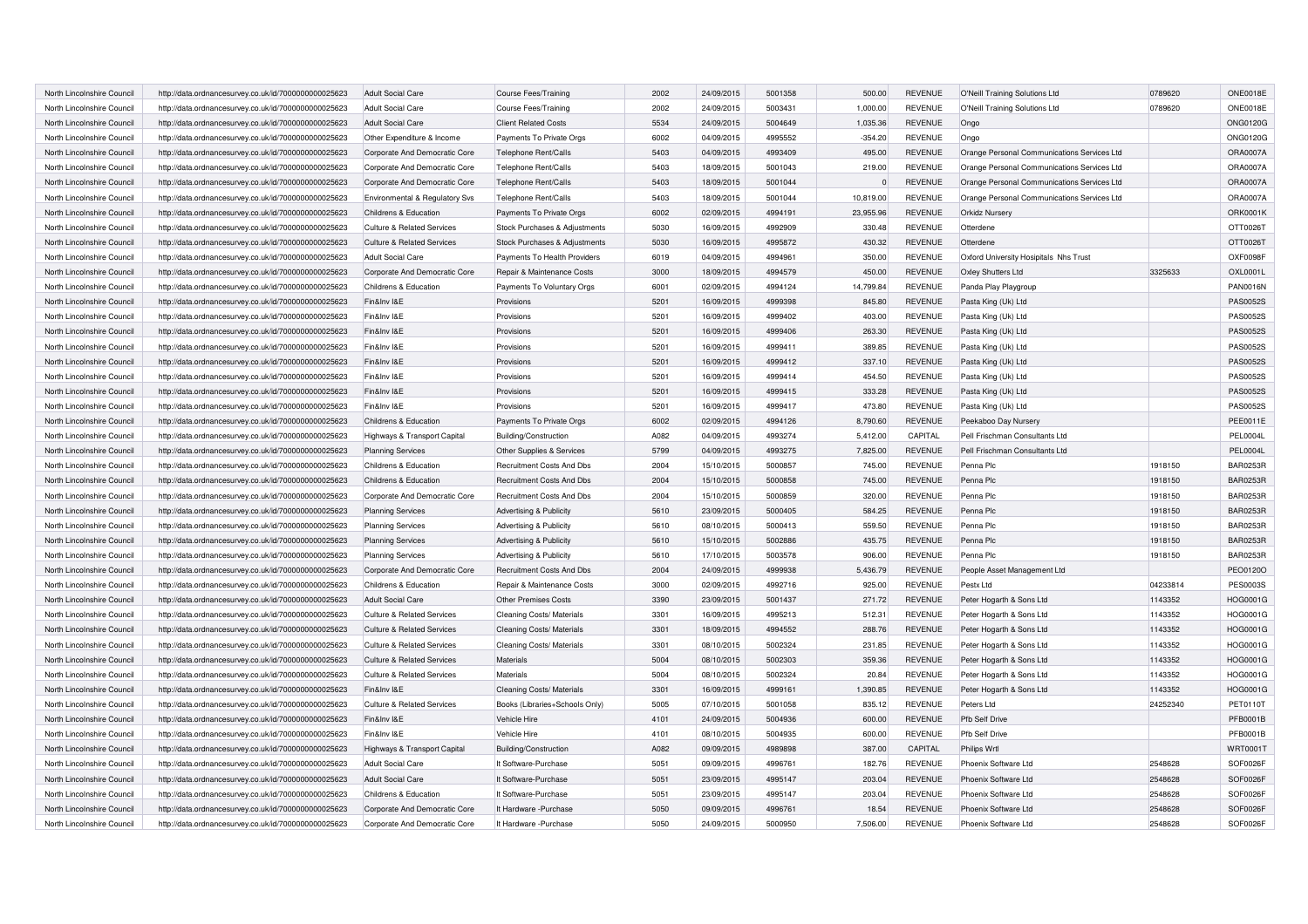| North Lincolnshire Council | http://data.ordnancesurvey.co.uk/id/7000000000025623 | Corporate And Democratic Core         | It Software-Purchase            | 5051 | 09/09/2015 | 4996761 | 40,750.00    | <b>REVENUE</b> | Phoenix Software Ltd                      | 2548628  | SOF0026F        |
|----------------------------|------------------------------------------------------|---------------------------------------|---------------------------------|------|------------|---------|--------------|----------------|-------------------------------------------|----------|-----------------|
| North Lincolnshire Council | http://data.ordnancesurvey.co.uk/id/7000000000025623 | Corporate And Democratic Core         | It Software-Purchase            | 5051 | 09/09/2015 | 4996778 | $-31,500.00$ | <b>REVENUE</b> | Phoenix Software Ltd                      | 2548628  | SOF0026F        |
| North Lincolnshire Council | http://data.ordnancesurvey.co.uk/id/7000000000025623 | Corporate And Democratic Core         | It Software-Purchase            | 5051 | 23/09/2015 | 4995147 | 1.824.24     | <b>REVENUE</b> | Phoenix Software Ltd                      | 2548628  | SOF0026F        |
| North Lincolnshire Council | http://data.ordnancesurvey.co.uk/id/7000000000025623 | Corporate And Democratic Core         | It Software-Purchase            | 5051 | 24/09/2015 | 5003537 | 3,273.00     | <b>REVENUE</b> | Phoenix Software Ltd                      | 2548628  | SOF0026F        |
| North Lincolnshire Council | http://data.ordnancesurvey.co.uk/id/7000000000025623 | Environmental & Regulatory Svs        | Equipment Purchase              | 5001 | 23/09/2015 | 4995147 | 406.08       | <b>REVENUE</b> | Phoenix Software Ltd                      | 2548628  | SOF0026F        |
| North Lincolnshire Council | http://data.ordnancesurvey.co.uk/id/7000000000025623 | <b>Planning Services</b>              | It Software-Purchase            | 5051 | 23/09/2015 | 4995147 | 466.70       | <b>REVENUE</b> | Phoenix Software Ltd                      | 2548628  | SOF0026F        |
| North Lincolnshire Council | http://data.ordnancesurvey.co.uk/id/7000000000025623 | <b>Support Servs Capital</b>          | It Equipment                    | A098 | 09/09/2015 | 4996761 | 35.532.00    | CAPITAL        | Phoenix Software Ltd                      | 2548628  | SOF0026F        |
| North Lincolnshire Council | http://data.ordnancesurvey.co.uk/id/7000000000025623 | Support Servs Capital                 | It Equipment                    | A098 | 23/09/2015 | 4995147 | 4,459.51     | CAPITAL        | Phoenix Software Ltd                      | 2548628  | SOF0026F        |
| North Lincolnshire Council | http://data.ordnancesurvey.co.uk/id/7000000000025623 | <b>Adult Social Care</b>              | Skips/Sanitary Collections, Etc | 3321 | 24/09/2015 | 5000970 | 382.19       | <b>REVENUE</b> | Phs Group                                 | 770813   | <b>PHS0001S</b> |
| North Lincolnshire Council | http://data.ordnancesurvey.co.uk/id/7000000000025623 | Childrens & Education                 | Equipment Hire/Rent             | 5002 | 16/09/2015 | 4997510 | 883.43       | <b>REVENUE</b> | Phs Group                                 | 770813   | <b>PHS0001S</b> |
| North Lincolnshire Council | http://data.ordnancesurvey.co.uk/id/7000000000025623 | Corporate And Democratic Core         | Repair & Maintenance Costs      | 3000 | 16/09/2015 | 4998073 | 337.98       | <b>REVENUE</b> | Pickerings Europe Ltd                     | 3217853  | <b>PIC0003C</b> |
| North Lincolnshire Council | http://data.ordnancesurvey.co.uk/id/7000000000025623 | Corporate And Democratic Core         | Repair & Maintenance Costs      | 3000 | 24/09/2015 | 4998075 | 580.36       | <b>REVENUE</b> | Pickerings Europe Ltd                     | 3217853  | <b>PIC0003C</b> |
| North Lincolnshire Council | http://data.ordnancesurvey.co.uk/id/7000000000025623 | Fin&Inv I&E                           | Repair & Maintenance Costs      | 3000 | 24/09/2015 | 4998075 | 28.72        | <b>REVENUE</b> | Pickerings Europe Ltd                     | 3217853  | <b>PIC0003C</b> |
| North Lincolnshire Council | http://data.ordnancesurvey.co.uk/id/7000000000025623 | <b>Culture &amp; Related Services</b> | Gen Office Exp (Incl Postage)   | 5603 | 16/09/2015 | 4997697 | 1,054.48     | <b>REVENUE</b> | Pitney Bowes Finance Plc                  | 820730   | PIT0026T        |
| North Lincolnshire Council | http://data.ordnancesurvey.co.uk/id/7000000000025623 | Childrens & Education                 | Payments To Private Orgs        | 6002 | 02/09/2015 | 4994082 | 1,833.30     | <b>REVENUE</b> | Pluskidz Ltd                              |          | PLU0120U        |
| North Lincolnshire Council | http://data.ordnancesurvey.co.uk/id/7000000000025623 | Childrens & Education                 | Payments To Private Orgs        | 6002 | 18/09/2015 | 5001041 | 1,000.00     | <b>REVENUE</b> | Plus Skills Development Ltd               |          | <b>PLU0004U</b> |
| North Lincolnshire Council | http://data.ordnancesurvey.co.uk/id/7000000000025623 | Childrens & Education                 | Payments To Private Orgs        | 6002 | 24/09/2015 | 5001038 | 12,598.80    | <b>REVENUE</b> | Plus Skills Development Ltd               |          | <b>PLU0004U</b> |
| North Lincolnshire Council | http://data.ordnancesurvey.co.uk/id/7000000000025623 | Corporate And Democratic Core         | Repair & Maintenance Costs      | 3000 | 23/09/2015 | 4996823 | 351.75       | <b>REVENUE</b> | Poolside Leisure                          |          | POO0002O        |
| North Lincolnshire Council | http://data.ordnancesurvey.co.uk/id/7000000000025623 | Corporate And Democratic Core         | Repair & Maintenance Costs      | 3000 | 23/09/2015 | 4996825 | 1,410.43     | <b>REVENUE</b> | Poolside Leisure                          |          | POO0002O        |
| North Lincolnshire Council | http://data.ordnancesurvey.co.uk/id/7000000000025623 | Corporate And Democratic Core         | Repair & Maintenance Costs      | 3000 | 23/09/2015 | 4996828 | 328.02       | <b>REVENUE</b> | Poolside Leisure                          |          | POO0002O        |
| North Lincolnshire Council | http://data.ordnancesurvey.co.uk/id/7000000000025623 | Culture, Env, Reg & Planning Cap      | Building/Construction           | A082 | 29/09/2015 | 4996817 | 12,141.55    | CAPITAL        | Poolside Leisure                          |          | POO0002O        |
| North Lincolnshire Council | http://data.ordnancesurvey.co.uk/id/7000000000025623 | <b>Culture &amp; Related Services</b> | Repair & Maintenance Costs      | 3000 | 23/09/2015 | 4996826 | 332.38       | <b>REVENUE</b> | Poolside Leisure                          |          | POO0002O        |
| North Lincolnshire Council | http://data.ordnancesurvey.co.uk/id/7000000000025623 | Culture & Related Services            | Repair & Maintenance Costs      | 3000 | 23/09/2015 | 4996827 | 795.13       | <b>REVENUE</b> | Poolside Leisure                          |          | POO0002O        |
| North Lincolnshire Council | http://data.ordnancesurvey.co.uk/id/7000000000025623 | <b>Culture &amp; Related Services</b> | Repair & Maintenance Costs      | 3000 | 29/09/2015 | 499680  | 445.50       | <b>REVENUE</b> | Poolside Leisure                          |          | PO000020        |
| North Lincolnshire Council | http://data.ordnancesurvey.co.uk/id/7000000000025623 | <b>Culture &amp; Related Services</b> | Repair & Maintenance Costs      | 3000 | 29/09/2015 | 4996808 | 353.21       | <b>REVENUE</b> | Poolside Leisure                          |          | POO0002O        |
| North Lincolnshire Council | http://data.ordnancesurvey.co.uk/id/7000000000025623 | <b>Culture &amp; Related Services</b> | Repair & Maintenance Costs      | 3000 | 29/09/2015 | 4996815 | 1,294.55     | <b>REVENUE</b> | Poolside Leisure                          |          | POO0002O        |
| North Lincolnshire Council | http://data.ordnancesurvey.co.uk/id/7000000000025623 | Culture, Env, Reg & Planning Cap      | Other Costs                     | A085 | 09/09/2015 | 4996679 | 586.30       | CAPITAL        | Portakabin Ltd                            | 685303   | POR0049F        |
| North Lincolnshire Council | http://data.ordnancesurvey.co.uk/id/7000000000025623 | Culture, Env, Reg & Planning Cap      | Other Costs                     | A085 | 24/09/2015 | 4995048 | 586.30       | CAPITAL        | Portakabin Ltd                            | 685303   | POR0049R        |
| North Lincolnshire Council | http://data.ordnancesurvey.co.uk/id/7000000000025623 | Environmental & Regulatory Svs        | Equipment Purchase              | 5001 | 16/09/2015 | 4998385 | 340.00       | <b>REVENUE</b> | Possum Limited                            | 711047   | <b>POS0055S</b> |
| North Lincolnshire Council | http://data.ordnancesurvey.co.uk/id/7000000000025623 | <b>Adult Social Care</b>              | Payments To Private Orgs        | 6002 | 24/09/2015 | 5002870 | 466.06       | <b>REVENUE</b> | Post-Adoption Centre                      |          | <b>POS0056S</b> |
| North Lincolnshire Council | http://data.ordnancesurvey.co.uk/id/7000000000025623 | Culture, Env, Reg & Planning Cap      | Other Costs                     | A085 | 29/09/2015 | 4998529 | 950.00       | CAPITAL        | Pre-Construct Archaeological Services Ltd |          | <b>PRE0070E</b> |
| North Lincolnshire Council | http://data.ordnancesurvey.co.uk/id/7000000000025623 | Culture, Env, Reg & Planning Cap      | Other Costs                     | A085 | 29/09/2015 | 4998530 | 600.00       | CAPITAL        | Pre-Construct Archaeological Services Ltd |          | <b>PRE0070E</b> |
| North Lincolnshire Council | http://data.ordnancesurvey.co.uk/id/7000000000025623 | Corporate And Democratic Core         | Repair & Maintenance Costs      | 3000 | 02/09/2015 | 4993316 | 1,880.00     | <b>REVENUE</b> | Premier Roofing And Services Ltd          | 4577119  | <b>PRE0164E</b> |
| North Lincolnshire Council | http://data.ordnancesurvey.co.uk/id/7000000000025623 | Corporate And Democratic Core         | Repair & Maintenance Costs      | 3000 | 23/09/2015 | 5000223 | 218.00       | <b>REVENUE</b> | Premier Roofing And Services Ltd          | 4577119  | <b>PRE0164E</b> |
| North Lincolnshire Council | http://data.ordnancesurvey.co.uk/id/7000000000025623 | Corporate And Democratic Core         | Repair & Maintenance Costs      | 3000 | 23/09/2015 | 5000225 | 497.00       | <b>REVENUE</b> | Premier Roofing And Services Ltd          | 4577119  | <b>PRE0164E</b> |
| North Lincolnshire Council | http://data.ordnancesurvey.co.uk/id/7000000000025623 | Fin&Inv I&E                           | Repair & Maintenance Costs      | 3000 | 02/09/2015 | 4993314 | 475.00       | <b>REVENUE</b> | Premier Roofing And Services Ltd          | 4577119  | <b>PRE0164E</b> |
| North Lincolnshire Council | http://data.ordnancesurvey.co.uk/id/7000000000025623 | Fin&Inv I&E                           | Repair & Maintenance Costs      | 3000 | 02/09/2015 | 4993317 | 238.57       | <b>REVENUE</b> | Premier Roofing And Services Ltd          | 4577119  | <b>PRE0164E</b> |
| North Lincolnshire Council | http://data.ordnancesurvey.co.uk/id/7000000000025623 | Childrens & Education                 | Payments To Voluntary Orgs      | 6001 | 02/09/2015 | 4994192 | 24,162.06    | <b>REVENUE</b> | Pre-School Learning Alliance              |          | <b>PRE0172E</b> |
| North Lincolnshire Council | http://data.ordnancesurvey.co.uk/id/7000000000025623 | Central Services To Public            | Gen Office Exp (Incl Postage)   | 5603 | 16/09/2015 | 4999110 | 310.54       | <b>REVENUE</b> | Print Image Facilities Llp                | OC330921 | PRI00571        |
| North Lincolnshire Council | http://data.ordnancesurvey.co.uk/id/7000000000025623 | Central Services To Public            | Gen Office Exp (Incl Postage)   | 5603 | 16/10/2015 | 5003580 | 430.00       | <b>REVENUE</b> | Print Image Network Ltd                   | 4009079  | PRI03451        |
| North Lincolnshire Council | http://data.ordnancesurvey.co.uk/id/7000000000025623 | Central Services To Public            | Gen Office Exp (Incl Postage)   | 5603 | 16/10/2015 | 5003583 | 680.44       | <b>REVENUE</b> | Print Image Network Ltd                   | 4009079  | PRI03451        |
| North Lincolnshire Council | http://data.ordnancesurvey.co.uk/id/7000000000025623 | Childrens & Education                 | Payments To Voluntary Orgs      | 6001 | 02/09/2015 | 4994122 | 8,887.53     | <b>REVENUE</b> | Priory Lane Pre-School                    |          | <b>LAN0081N</b> |
| North Lincolnshire Council | http://data.ordnancesurvey.co.uk/id/7000000000025623 | <b>Adult Social Care</b>              | <b>Equipment Purchase</b>       | 5001 | 16/09/2015 | 4995000 | 2,964.80     | <b>REVENUE</b> | Prism Medical Uk                          | 04992349 | <b>WES0123S</b> |
| North Lincolnshire Council | http://data.ordnancesurvey.co.uk/id/7000000000025623 | Corporate And Democratic Core         | It Hardware - Purchase          | 5050 | 24/09/2015 | 4998419 | 298.75       | <b>REVENUE</b> | Prob-Solve Solutions Ltd                  |          | PRO0167O        |
| North Lincolnshire Council | http://data.ordnancesurvey.co.uk/id/7000000000025623 | Corporate And Democratic Core         | It Hardware - Purchase          | 5050 | 24/09/2015 | 4998572 | 298.75       | <b>REVENUE</b> | Prob-Solve Solutions Ltd                  |          | PRO0167O        |
| North Lincolnshire Council | http://data.ordnancesurvey.co.uk/id/7000000000025623 | Corporate And Democratic Core         | It Hardware -Purchase           | 5050 | 24/09/2015 | 4995144 | 1.745.14     | <b>REVENUE</b> | Professional Telecom Installations Ltd    | 04629825 | PRO0051O        |
| North Lincolnshire Council | http://data.ordnancesurvey.co.uk/id/7000000000025623 | Fin&Inv I&E                           | Other Professional Fees         | 5829 | 09/09/2015 | 4996670 | 756.00       | <b>REVENUE</b> | Profile Security Services Ltd             | 02371997 | MAX0016X        |
| North Lincolnshire Council | http://data.ordnancesurvey.co.uk/id/7000000000025623 | <b>Adult Social Care</b>              | Payments To Private Orgs (Inv)  | 6026 | 23/09/2015 | 4998473 | 1,591.28     | <b>REVENUE</b> | Progress Care Housing Assoc Ltd           | IP28761  | PRO0500O        |
| North Lincolnshire Council | http://data.ordnancesurvey.co.uk/id/7000000000025623 | <b>Adult Social Care</b>              | Payments To Private Orgs (Inv)  | 6026 | 23/09/2015 | 4998472 | 1.060.25     | <b>REVENUE</b> | Progress Housing Group Ltd                | 28685R   | PRO0320O        |
| North Lincolnshire Council | http://data.ordnancesurvey.co.uk/id/7000000000025623 | <b>Culture &amp; Related Services</b> | Repair & Maintenance Costs      | 3000 | 16/09/2015 | 4994595 | 525.80       | <b>REVENUE</b> | Prospec Limited                           |          | PRO0020O        |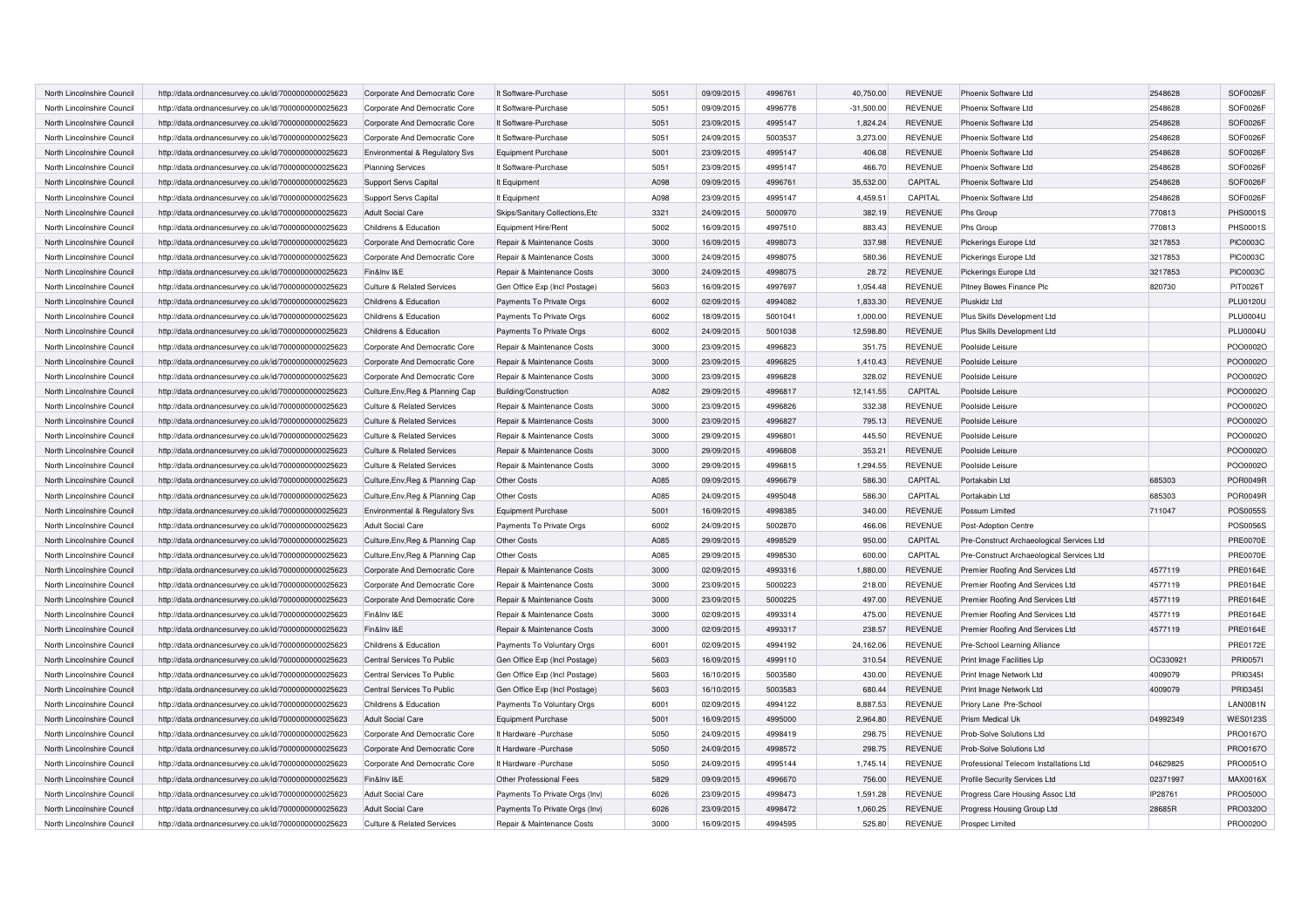| North Lincolnshire Council | http://data.ordnancesurvey.co.uk/id/7000000000025623 | <b>Culture &amp; Related Services</b> | Repair & Maintenance Costs   | 3000 | 23/09/2015 | 4994959 | 3,360.00  | <b>REVENUE</b> | Quibell Fabrications Ltd       |          | QUI00031        |
|----------------------------|------------------------------------------------------|---------------------------------------|------------------------------|------|------------|---------|-----------|----------------|--------------------------------|----------|-----------------|
| North Lincolnshire Council | http://data.ordnancesurvey.co.uk/id/7000000000025623 | <b>Adult Social Care</b>              | <b>Equipment Purchase</b>    | 5001 | 09/09/2015 | 4994999 | 1,745.00  | REVENUE        | R82 Uk Ltd                     | 3936516  | R8200012        |
| North Lincolnshire Council | http://data.ordnancesurvey.co.uk/id/7000000000025623 | <b>Culture &amp; Related Services</b> | Exhibitions/Events           | 5709 | 18/09/2015 | 5000232 | 1,000.00  | <b>REVENUE</b> | Rachel Maclean                 |          | <b>MAC0028C</b> |
| North Lincolnshire Council | http://data.ordnancesurvey.co.uk/id/7000000000025623 | <b>Planning Services</b>              | Exhibitions/Events           | 5709 | 24/09/2015 | 5002158 | 980.00    | <b>REVENUE</b> | Rachel Perry                   |          | <b>PER0170R</b> |
| North Lincolnshire Council | http://data.ordnancesurvey.co.uk/id/7000000000025623 | Childrens & Education                 | Payments To Private Orgs     | 6002 | 02/09/2015 | 4994127 | 2,614.50  | <b>REVENUE</b> | Rachel Popovski                |          | POP0165P        |
| North Lincolnshire Council | http://data.ordnancesurvey.co.uk/id/7000000000025623 | Highways & Transport                  | Exhibitions/Events           | 5709 | 16/09/2015 | 4994904 | 895.00    | <b>REVENUE</b> | Rainbow Fireworks              |          | RAI00601        |
| North Lincolnshire Council | http://data.ordnancesurvey.co.uk/id/7000000000025623 | Childrens & Education                 | Payments To Private Orgs     | 6002 | 02/09/2015 | 4994194 | 19,902.63 | <b>REVENUE</b> | Rainbow Kindergarten Barton    |          | STO0060O        |
| North Lincolnshire Council | http://data.ordnancesurvey.co.uk/id/7000000000025623 | Fin&Inv I&E                           | Materials                    | 5004 | 18/09/2015 | 4997603 | 322.89    | <b>REVENUE</b> | Rbm Agricultural Ltd           | 03130243 | <b>PAR0006R</b> |
| North Lincolnshire Council | http://data.ordnancesurvey.co.uk/id/7000000000025623 | Fin&Inv I&E                           | Materials                    | 5004 | 18/09/2015 | 5001171 | 411.74    | <b>REVENUE</b> | Rbm Agricultural Ltd           | 03130243 | <b>PAR0006R</b> |
| North Lincolnshire Council | http://data.ordnancesurvey.co.uk/id/7000000000025623 | <b>Adult Social Care</b>              | Payments To Health Providers | 6019 | 09/09/2015 | 4995506 | 42,686.00 | REVENUE        | Rdash Ft                       |          | RDA0003A        |
| North Lincolnshire Council | http://data.ordnancesurvey.co.uk/id/7000000000025623 | <b>Adult Social Care</b>              | Payments To Health Providers | 6019 | 09/09/2015 | 4995507 | 42,686.00 | <b>REVENUE</b> | Rdash Ft                       |          | RDA0003A        |
| North Lincolnshire Council | http://data.ordnancesurvey.co.uk/id/7000000000025623 | <b>Adult Social Care</b>              | Vehicle Hire                 | 4101 | 18/09/2015 | 4995257 | 700.17    | <b>REVENUE</b> | Rdash Ft                       |          | RDA0003A        |
| North Lincolnshire Council | http://data.ordnancesurvey.co.uk/id/7000000000025623 | Environmental & Regulatory Svs        | Vehicle Hire                 | 4101 | 18/09/2015 | 5001175 | 907.87    | <b>REVENUE</b> | Ready Rent A Car               | 2177268  | <b>REA0004A</b> |
| North Lincolnshire Council | http://data.ordnancesurvey.co.uk/id/7000000000025623 | Environmental & Regulatory Svs        | Vehicle Hire                 | 4101 | 24/09/2015 | 5001174 | 1,083.58  | <b>REVENUE</b> | Ready Rent A Car               | 2177268  | <b>REA0004A</b> |
| North Lincolnshire Council | http://data.ordnancesurvey.co.uk/id/7000000000025623 | Corporate And Democratic Core         | Vehicle Hire                 | 4101 | 23/09/2015 | 5000073 | 575.00    | <b>REVENUE</b> | Ready Rent-A-Car (Grimsby) Ltd | 2177268  | <b>REA0025A</b> |
| North Lincolnshire Council | http://data.ordnancesurvey.co.uk/id/7000000000025623 | <b>Adult Social Care</b>              | <b>B Out Basic Allowance</b> | 5520 | 01/09/2015 | 4993468 | 727.84    | <b>REVENUE</b> | REDACTED                       |          | REDACTED        |
| North Lincolnshire Council | http://data.ordnancesurvey.co.uk/id/7000000000025623 | <b>Adult Social Care</b>              | <b>B Out Basic Allowance</b> | 5520 | 01/09/2015 | 4993469 | 376.22    | <b>REVENUE</b> | <b>REDACTED</b>                |          | REDACTED        |
| North Lincolnshire Council | http://data.ordnancesurvey.co.uk/id/7000000000025623 | <b>Adult Social Care</b>              | <b>B Out Basic Allowance</b> | 5520 | 01/09/2015 | 4993474 | 285.72    | <b>REVENUE</b> | REDACTED                       |          | REDACTED        |
| North Lincolnshire Council | http://data.ordnancesurvey.co.uk/id/7000000000025623 | <b>Adult Social Care</b>              | <b>B Out Basic Allowance</b> | 5520 | 01/09/2015 | 4993479 | 446.44    | <b>REVENUE</b> | REDACTED                       |          | REDACTED        |
| North Lincolnshire Council | http://data.ordnancesurvey.co.uk/id/7000000000025623 | <b>Adult Social Care</b>              | <b>B Out Basic Allowance</b> | 5520 | 01/09/2015 | 4993480 | 699.02    | <b>REVENUE</b> | <b>REDACTED</b>                |          | REDACTED        |
| North Lincolnshire Council | http://data.ordnancesurvey.co.uk/id/7000000000025623 | <b>Adult Social Care</b>              | <b>B Out Basic Allowance</b> | 5520 | 01/09/2015 | 4993481 | 261.60    | <b>REVENUE</b> | <b>REDACTED</b>                |          | REDACTED        |
| North Lincolnshire Council | http://data.ordnancesurvey.co.uk/id/7000000000025623 | <b>Adult Social Care</b>              | <b>B Out Basic Allowance</b> | 5520 | 01/09/2015 | 4993482 | 734.63    | <b>REVENUE</b> | REDACTED                       |          | REDACTED        |
| North Lincolnshire Council | http://data.ordnancesurvey.co.uk/id/7000000000025623 | Adult Social Care                     | <b>B Out Basic Allowance</b> | 5520 | 01/09/2015 | 4993484 | 232.74    | <b>REVENUE</b> | REDACTED                       |          | REDACTED        |
| North Lincolnshire Council | http://data.ordnancesurvey.co.uk/id/7000000000025623 | <b>Adult Social Care</b>              | <b>B Out Basic Allowance</b> | 5520 | 01/09/2015 | 4993486 | 337.58    | <b>REVENUE</b> | <b>REDACTED</b>                |          | REDACTED        |
| North Lincolnshire Council | http://data.ordnancesurvey.co.uk/id/7000000000025623 | <b>Adult Social Care</b>              | <b>B Out Basic Allowance</b> | 5520 | 01/09/2015 | 4993488 | 202.58    | <b>REVENUE</b> | REDACTED                       |          | REDACTED        |
| North Lincolnshire Council | http://data.ordnancesurvey.co.uk/id/7000000000025623 | <b>Adult Social Care</b>              | <b>B Out Basic Allowance</b> | 5520 | 01/09/2015 | 4993491 | 309.60    | <b>REVENUE</b> | REDACTED                       |          | REDACTED        |
| North Lincolnshire Council | http://data.ordnancesurvey.co.uk/id/7000000000025623 | <b>Adult Social Care</b>              | <b>B Out Basic Allowance</b> | 5520 | 01/09/2015 | 4993493 | 368.88    | <b>REVENUE</b> | REDACTED                       |          | REDACTED        |
| North Lincolnshire Council | http://data.ordnancesurvey.co.uk/id/7000000000025623 | <b>Adult Social Care</b>              | <b>B Out Basic Allowance</b> | 5520 | 01/09/2015 | 4993494 | 354.40    | <b>REVENUE</b> | REDACTED                       |          | REDACTED        |
| North Lincolnshire Council | http://data.ordnancesurvey.co.uk/id/7000000000025623 | <b>Adult Social Care</b>              | <b>B Out Basic Allowance</b> | 5520 | 01/09/2015 | 4993496 | 774.48    | <b>REVENUE</b> | <b>REDACTED</b>                |          | REDACTED        |
| North Lincolnshire Council | http://data.ordnancesurvey.co.uk/id/7000000000025623 | <b>Adult Social Care</b>              | <b>B Out Basic Allowance</b> | 5520 | 01/09/2015 | 4993497 | 261.60    | <b>REVENUE</b> | REDACTED                       |          | REDACTED        |
| North Lincolnshire Council | http://data.ordnancesurvey.co.uk/id/7000000000025623 | <b>Adult Social Care</b>              | <b>B Out Basic Allowance</b> | 5520 | 01/09/2015 | 4993500 | 202.58    | <b>REVENUE</b> | <b>REDACTED</b>                |          | <b>REDACTED</b> |
| North Lincolnshire Council | http://data.ordnancesurvey.co.uk/id/7000000000025623 | <b>Adult Social Care</b>              | <b>B Out Basic Allowance</b> | 5520 | 01/09/2015 | 4993502 | 378.77    | <b>REVENUE</b> | <b>REDACTED</b>                |          | REDACTED        |
| North Lincolnshire Council | http://data.ordnancesurvey.co.uk/id/7000000000025623 | <b>Adult Social Care</b>              | <b>B Out Basic Allowance</b> | 5520 | 01/09/2015 | 4993503 | 877.49    | <b>REVENUE</b> | <b>REDACTED</b>                |          | REDACTED        |
| North Lincolnshire Council | http://data.ordnancesurvey.co.uk/id/7000000000025623 | <b>Adult Social Care</b>              | <b>B Out Basic Allowance</b> | 5520 | 01/09/2015 | 4993504 | 551.88    | <b>REVENUE</b> | <b>REDACTED</b>                |          | REDACTED        |
| North Lincolnshire Council | http://data.ordnancesurvey.co.uk/id/7000000000025623 | <b>Adult Social Care</b>              | <b>B Out Basic Allowance</b> | 5520 | 01/09/2015 | 4993509 | 543.03    | <b>REVENUE</b> | <b>REDACTED</b>                |          | <b>REDACTED</b> |
| North Lincolnshire Council | http://data.ordnancesurvey.co.uk/id/7000000000025623 | <b>Adult Social Care</b>              | <b>B Out Basic Allowance</b> | 5520 | 01/09/2015 | 4993514 | 409.17    | REVENUE        | REDACTED                       |          | REDACTED        |
| North Lincolnshire Council | http://data.ordnancesurvey.co.uk/id/7000000000025623 | <b>Adult Social Care</b>              | <b>B Out Basic Allowance</b> | 5520 | 01/09/2015 | 4993516 | 326.90    | <b>REVENUE</b> | <b>REDACTED</b>                |          | REDACTED        |
| North Lincolnshire Council | http://data.ordnancesurvey.co.uk/id/7000000000025623 | <b>Adult Social Care</b>              | <b>B Out Basic Allowance</b> | 5520 | 01/09/2015 | 4993519 | 293.70    | <b>REVENUE</b> | <b>REDACTED</b>                |          | REDACTED        |
| North Lincolnshire Council | http://data.ordnancesurvey.co.uk/id/7000000000025623 | <b>Adult Social Care</b>              | <b>B Out Basic Allowance</b> | 5520 | 01/09/2015 | 4993521 | 326.90    | <b>REVENUE</b> | <b>REDACTED</b>                |          | REDACTED        |
| North Lincolnshire Council | http://data.ordnancesurvey.co.uk/id/7000000000025623 | <b>Adult Social Care</b>              | <b>B Out Basic Allowance</b> | 5520 | 01/09/2015 | 4993522 | 560.20    | REVENUE        | REDACTED                       |          | REDACTED        |
| North Lincolnshire Council | http://data.ordnancesurvey.co.uk/id/7000000000025623 | <b>Adult Social Care</b>              | <b>B Out Basic Allowance</b> | 5520 | 01/09/2015 | 4993523 | 1,288.14  | <b>REVENUE</b> | <b>REDACTED</b>                |          | REDACTED        |
| North Lincolnshire Council | http://data.ordnancesurvey.co.uk/id/7000000000025623 | <b>Adult Social Care</b>              | <b>B Out Basic Allowance</b> | 5520 | 01/09/2015 | 4993529 | 385.92    | <b>REVENUE</b> | REDACTED                       |          | REDACTED        |
| North Lincolnshire Council | http://data.ordnancesurvey.co.uk/id/7000000000025623 | <b>Adult Social Care</b>              | <b>B Out Basic Allowance</b> | 5520 | 01/09/2015 | 4993534 | 534.20    | <b>REVENUE</b> | REDACTED                       |          | REDACTED        |
| North Lincolnshire Council | http://data.ordnancesurvey.co.uk/id/7000000000025623 | <b>Adult Social Care</b>              | <b>B Out Basic Allowance</b> | 5520 | 01/09/2015 | 4993535 | 542.89    | REVENUE        | <b>REDACTED</b>                |          | REDACTED        |
| North Lincolnshire Council | http://data.ordnancesurvey.co.uk/id/7000000000025623 | <b>Adult Social Care</b>              | <b>B Out Basic Allowance</b> | 5520 | 01/09/2015 | 4993537 | 278.00    | <b>REVENUE</b> | <b>REDACTED</b>                |          | <b>REDACTED</b> |
| North Lincolnshire Council | http://data.ordnancesurvey.co.uk/id/7000000000025623 | <b>Adult Social Care</b>              | <b>B Out Basic Allowance</b> | 5520 | 01/09/2015 | 4993540 | 405.16    | <b>REVENUE</b> | <b>REDACTED</b>                |          | REDACTED        |
| North Lincolnshire Council | http://data.ordnancesurvey.co.uk/id/7000000000025623 | <b>Adult Social Care</b>              | <b>B Out Basic Allowance</b> | 5520 | 01/09/2015 | 4993546 | 562.91    | <b>REVENUE</b> | <b>REDACTED</b>                |          | REDACTED        |
| North Lincolnshire Council | http://data.ordnancesurvey.co.uk/id/7000000000025623 | <b>Adult Social Care</b>              | <b>B Out Basic Allowance</b> | 5520 | 01/09/2015 | 4993553 | 492.88    | REVENUE        | <b>REDACTED</b>                |          | <b>REDACTED</b> |
| North Lincolnshire Council | http://data.ordnancesurvey.co.uk/id/7000000000025623 | <b>Adult Social Care</b>              | <b>B Out Basic Allowance</b> | 5520 | 01/09/2015 | 4993554 | 417.00    | <b>REVENUE</b> | <b>REDACTED</b>                |          | REDACTED        |
| North Lincolnshire Council | http://data.ordnancesurvey.co.uk/id/7000000000025623 | <b>Adult Social Care</b>              | <b>B Out Basic Allowance</b> | 5520 | 01/09/2015 | 4993560 | 342.90    | <b>REVENUE</b> | <b>REDACTED</b>                |          | REDACTED        |
|                            |                                                      |                                       |                              |      |            |         |           |                |                                |          |                 |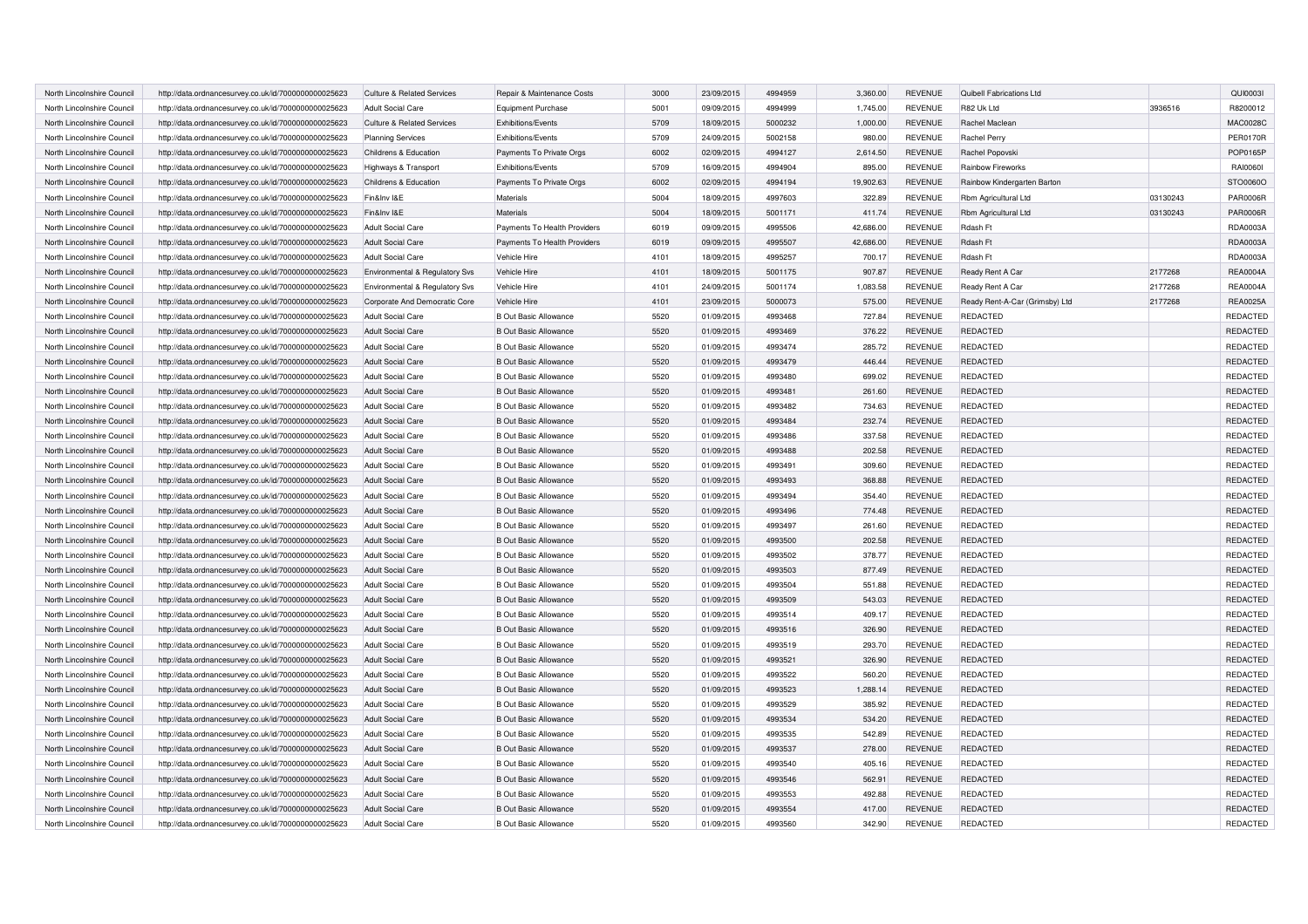| North Lincolnshire Council | http://data.ordnancesurvey.co.uk/id/7000000000025623 | <b>Adult Social Care</b> | <b>B Out Basic Allowance</b> | 5520 | 01/09/2015 | 4993561 | 325.46   | <b>REVENUE</b> | REDACTED        | REDACTED        |
|----------------------------|------------------------------------------------------|--------------------------|------------------------------|------|------------|---------|----------|----------------|-----------------|-----------------|
| North Lincolnshire Council | http://data.ordnancesurvey.co.uk/id/7000000000025623 | <b>Adult Social Care</b> | <b>B Out Basic Allowance</b> | 5520 | 01/09/2015 | 4993562 | 325.46   | <b>REVENUE</b> | <b>REDACTED</b> | REDACTED        |
| North Lincolnshire Council | http://data.ordnancesurvey.co.uk/id/7000000000025623 | <b>Adult Social Care</b> | <b>B Out Basic Allowance</b> | 5520 | 01/09/2015 | 4993567 | 392.20   | <b>REVENUE</b> | <b>REDACTED</b> | REDACTED        |
| North Lincolnshire Council | http://data.ordnancesurvey.co.uk/id/7000000000025623 | <b>Adult Social Care</b> | <b>B Out Basic Allowance</b> | 5520 | 01/09/2015 | 4993568 | 404.00   | <b>REVENUE</b> | <b>REDACTED</b> | REDACTED        |
| North Lincolnshire Council | http://data.ordnancesurvey.co.uk/id/7000000000025623 | <b>Adult Social Care</b> | <b>B Out Basic Allowance</b> | 5520 | 01/09/2015 | 4993569 | 599.29   | <b>REVENUE</b> | REDACTED        | REDACTED        |
| North Lincolnshire Council | http://data.ordnancesurvey.co.uk/id/7000000000025623 | <b>Adult Social Care</b> | <b>B Out Basic Allowance</b> | 5520 | 01/09/2015 | 4993570 | 1,139.11 | <b>REVENUE</b> | <b>REDACTED</b> | REDACTED        |
| North Lincolnshire Council | http://data.ordnancesurvey.co.uk/id/7000000000025623 | <b>Adult Social Care</b> | <b>B Out Basic Allowance</b> | 5520 | 01/09/2015 | 4993575 | 405.16   | <b>REVENUE</b> | <b>REDACTED</b> | <b>REDACTED</b> |
| North Lincolnshire Council | http://data.ordnancesurvey.co.uk/id/7000000000025623 | <b>Adult Social Care</b> | <b>B Out Basic Allowance</b> | 5520 | 01/09/2015 | 4993576 | 365.31   | <b>REVENUE</b> | <b>REDACTED</b> | REDACTED        |
| North Lincolnshire Council | http://data.ordnancesurvey.co.uk/id/7000000000025623 | <b>Adult Social Care</b> | <b>B Out Basic Allowance</b> | 5520 | 01/09/2015 | 4993578 | 365.31   | <b>REVENUE</b> | <b>REDACTED</b> | REDACTED        |
| North Lincolnshire Council | http://data.ordnancesurvey.co.uk/id/7000000000025623 | <b>Adult Social Care</b> | <b>B Out Basic Allowance</b> | 5520 | 01/09/2015 | 4993579 | 265.00   | <b>REVENUE</b> | <b>REDACTED</b> | REDACTED        |
| North Lincolnshire Council | http://data.ordnancesurvey.co.uk/id/7000000000025623 | <b>Adult Social Care</b> | <b>B Out Basic Allowance</b> | 5520 | 01/09/2015 | 4993587 | 257.30   | <b>REVENUE</b> | REDACTED        | REDACTED        |
| North Lincolnshire Council | http://data.ordnancesurvey.co.uk/id/7000000000025623 | <b>Adult Social Care</b> | <b>B Out Basic Allowance</b> | 5520 | 01/09/2015 | 4993588 | 528.04   | <b>REVENUE</b> | <b>REDACTED</b> | REDACTED        |
| North Lincolnshire Council | http://data.ordnancesurvey.co.uk/id/7000000000025623 | Adult Social Care        | <b>B Out Basic Allowance</b> | 5520 | 01/09/2015 | 4993589 | 395.90   | <b>REVENUE</b> | <b>REDACTED</b> | REDACTED        |
| North Lincolnshire Council | http://data.ordnancesurvey.co.uk/id/7000000000025623 | <b>Adult Social Care</b> | <b>B Out Basic Allowance</b> | 5520 | 01/09/2015 | 4993590 | 285.72   | <b>REVENUE</b> | <b>REDACTED</b> | REDACTED        |
| North Lincolnshire Council | http://data.ordnancesurvey.co.uk/id/7000000000025623 | <b>Adult Social Care</b> | <b>B Out Basic Allowance</b> | 5520 | 01/09/2015 | 4993596 | 202.58   | <b>REVENUE</b> | REDACTED        | REDACTED        |
| North Lincolnshire Council | http://data.ordnancesurvey.co.uk/id/7000000000025623 | <b>Adult Social Care</b> | <b>B Out Basic Allowance</b> | 5520 | 01/09/2015 | 4993606 | 567.89   | <b>REVENUE</b> | REDACTED        | REDACTED        |
| North Lincolnshire Council | http://data.ordnancesurvey.co.uk/id/7000000000025623 | Adult Social Care        | <b>B Out Basic Allowance</b> | 5520 | 01/09/2015 | 4993608 | 567.89   | <b>REVENUE</b> | <b>REDACTED</b> | REDACTED        |
| North Lincolnshire Council | http://data.ordnancesurvey.co.uk/id/7000000000025623 | <b>Adult Social Care</b> | <b>B Out Basic Allowance</b> | 5520 | 01/09/2015 | 4993609 | 528.04   | <b>REVENUE</b> | REDACTED        | REDACTED        |
| North Lincolnshire Council | http://data.ordnancesurvey.co.uk/id/7000000000025623 | Adult Social Care        | <b>B Out Basic Allowance</b> | 5520 | 01/09/2015 | 4993614 | 449.02   | <b>REVENUE</b> | REDACTED        | REDACTED        |
| North Lincolnshire Council | http://data.ordnancesurvey.co.uk/id/7000000000025623 | <b>Adult Social Care</b> | <b>B Out Basic Allowance</b> | 5520 | 01/09/2015 | 4993621 | 263.60   | <b>REVENUE</b> | REDACTED        | REDACTED        |
| North Lincolnshire Council | http://data.ordnancesurvey.co.uk/id/7000000000025623 | <b>Adult Social Care</b> | <b>B Out Basic Allowance</b> | 5520 | 01/09/2015 | 4993622 | 342.90   | <b>REVENUE</b> | REDACTED        | REDACTED        |
| North Lincolnshire Council | http://data.ordnancesurvey.co.uk/id/7000000000025623 | <b>Adult Social Care</b> | <b>B Out Basic Allowance</b> | 5520 | 01/09/2015 | 4993626 | 265.00   | <b>REVENUE</b> | REDACTED        | REDACTED        |
| North Lincolnshire Council | http://data.ordnancesurvey.co.uk/id/7000000000025623 | Adult Social Care        | <b>B Out Basic Allowance</b> | 5520 | 01/09/2015 | 4993628 | 468.20   | <b>REVENUE</b> | REDACTED        | REDACTED        |
| North Lincolnshire Council | http://data.ordnancesurvey.co.uk/id/7000000000025623 | <b>Adult Social Care</b> | <b>B Out Basic Allowance</b> | 5520 | 01/09/2015 | 4993631 | 399.50   | <b>REVENUE</b> | REDACTED        | REDACTED        |
| North Lincolnshire Council | http://data.ordnancesurvey.co.uk/id/7000000000025623 | <b>Adult Social Care</b> | <b>B Out Basic Allowance</b> | 5520 | 01/09/2015 | 4993634 | 265.00   | <b>REVENUE</b> | REDACTED        | REDACTED        |
| North Lincolnshire Council | http://data.ordnancesurvey.co.uk/id/7000000000025623 | <b>Adult Social Care</b> | <b>B Out Basic Allowance</b> | 5520 | 01/09/2015 | 4993637 | 365.31   | <b>REVENUE</b> | REDACTED        | REDACTED        |
| North Lincolnshire Council | http://data.ordnancesurvey.co.uk/id/7000000000025623 | <b>Adult Social Care</b> | <b>B Out Basic Allowance</b> | 5520 | 01/09/2015 | 4993644 | 528.04   | <b>REVENUE</b> | REDACTED        | REDACTED        |
| North Lincolnshire Council | http://data.ordnancesurvey.co.uk/id/7000000000025623 | Adult Social Care        | <b>B Out Basic Allowance</b> | 5520 | 01/09/2015 | 4993649 | 202.58   | <b>REVENUE</b> | REDACTED        | REDACTED        |
| North Lincolnshire Council | http://data.ordnancesurvey.co.uk/id/7000000000025623 | <b>Adult Social Care</b> | <b>B Out Basic Allowance</b> | 5520 | 01/09/2015 | 4993653 | 389.30   | <b>REVENUE</b> | REDACTED        | REDACTED        |
| North Lincolnshire Council | http://data.ordnancesurvey.co.uk/id/7000000000025623 | <b>Adult Social Care</b> | <b>B Out Basic Allowance</b> | 5520 | 01/09/2015 | 4993658 | 298.00   | <b>REVENUE</b> | REDACTED        | REDACTED        |
| North Lincolnshire Council | http://data.ordnancesurvey.co.uk/id/7000000000025623 | <b>Adult Social Care</b> | <b>B Out Basic Allowance</b> | 5520 | 01/09/2015 | 4993661 | 174.78   | <b>REVENUE</b> | <b>REDACTED</b> | REDACTED        |
| North Lincolnshire Council | http://data.ordnancesurvey.co.uk/id/7000000000025623 | <b>Adult Social Care</b> | <b>B Out Basic Allowance</b> | 5520 | 01/09/2015 | 4993664 | 260.93   | <b>REVENUE</b> | REDACTED        | REDACTED        |
| North Lincolnshire Council | http://data.ordnancesurvey.co.uk/id/7000000000025623 | <b>Adult Social Care</b> | <b>B Out Basic Allowance</b> | 5520 | 01/09/2015 | 4993668 | 549.86   | <b>REVENUE</b> | <b>REDACTED</b> | REDACTED        |
| North Lincolnshire Council | http://data.ordnancesurvey.co.uk/id/7000000000025623 | <b>Adult Social Care</b> | <b>B Out Basic Allowance</b> | 5520 | 01/09/2015 | 4993669 | 250.60   | <b>REVENUE</b> | <b>REDACTED</b> | REDACTED        |
| North Lincolnshire Council | http://data.ordnancesurvey.co.uk/id/7000000000025623 | <b>Adult Social Care</b> | <b>B Out Basic Allowance</b> | 5520 | 01/09/2015 | 4993670 | 246.44   | <b>REVENUE</b> | <b>REDACTED</b> | REDACTED        |
| North Lincolnshire Council | http://data.ordnancesurvey.co.uk/id/7000000000025623 | <b>Adult Social Care</b> | <b>B Out Basic Allowance</b> | 5520 | 01/09/2015 | 4993672 | 405.16   | <b>REVENUE</b> | <b>REDACTED</b> | REDACTED        |
| North Lincolnshire Council | http://data.ordnancesurvey.co.uk/id/7000000000025623 | <b>Adult Social Care</b> | <b>B Out Basic Allowance</b> | 5520 | 01/09/2015 | 4993674 | 252.00   | <b>REVENUE</b> | <b>REDACTED</b> | REDACTED        |
| North Lincolnshire Council | http://data.ordnancesurvey.co.uk/id/7000000000025623 | <b>Adult Social Care</b> | <b>B Out Basic Allowance</b> | 5520 | 01/09/2015 | 4993681 | 246.44   | <b>REVENUE</b> | <b>REDACTED</b> | REDACTED        |
| North Lincolnshire Council | http://data.ordnancesurvey.co.uk/id/7000000000025623 | <b>Adult Social Care</b> | <b>B Out Basic Allowance</b> | 5520 | 01/09/2015 | 4993685 | 596.00   | <b>REVENUE</b> | <b>REDACTED</b> | REDACTED        |
| North Lincolnshire Council | http://data.ordnancesurvey.co.uk/id/7000000000025623 | <b>Adult Social Care</b> | <b>B Out Basic Allowance</b> | 5520 | 01/09/2015 | 4993688 | 304.32   | <b>REVENUE</b> | <b>REDACTED</b> | REDACTED        |
| North Lincolnshire Council | http://data.ordnancesurvey.co.uk/id/7000000000025623 | <b>Adult Social Care</b> | <b>B Out Basic Allowance</b> | 5520 | 01/09/2015 | 4993689 | 365.31   | <b>REVENUE</b> | <b>REDACTED</b> | REDACTED        |
| North Lincolnshire Council | http://data.ordnancesurvey.co.uk/id/7000000000025623 | <b>Adult Social Care</b> | <b>B Out Basic Allowance</b> | 5520 | 01/09/2015 | 4993692 | 2,648.12 | <b>REVENUE</b> | REDACTED        | REDACTED        |
| North Lincolnshire Council | http://data.ordnancesurvey.co.uk/id/7000000000025623 | <b>Adult Social Care</b> | <b>B Out Basic Allowance</b> | 5520 | 01/09/2015 | 4993694 | 405.16   | <b>REVENUE</b> | <b>REDACTED</b> | REDACTED        |
| North Lincolnshire Council | http://data.ordnancesurvey.co.uk/id/7000000000025623 | <b>Adult Social Care</b> | <b>B Out Basic Allowance</b> | 5520 | 01/09/2015 | 4993695 | 567.89   | <b>REVENUE</b> | <b>REDACTED</b> | REDACTED        |
| North Lincolnshire Council | http://data.ordnancesurvey.co.uk/id/7000000000025623 | <b>Adult Social Care</b> | <b>B Out Basic Allowance</b> | 5520 | 01/09/2015 | 4993696 | 405.16   | <b>REVENUE</b> | <b>REDACTED</b> | <b>REDACTED</b> |
| North Lincolnshire Council | http://data.ordnancesurvey.co.uk/id/7000000000025623 | <b>Adult Social Care</b> | <b>B Out Basic Allowance</b> | 5520 | 01/09/2015 | 4993697 | 488.19   | <b>REVENUE</b> | <b>REDACTED</b> | REDACTED        |
| North Lincolnshire Council | http://data.ordnancesurvey.co.uk/id/7000000000025623 | <b>Adult Social Care</b> | <b>B Out Basic Allowance</b> | 5520 | 01/09/2015 | 4993699 | 288.88   | <b>REVENUE</b> | <b>REDACTED</b> | REDACTED        |
| North Lincolnshire Council | http://data.ordnancesurvey.co.uk/id/7000000000025623 | <b>Adult Social Care</b> | <b>B Out Basic Allowance</b> | 5520 | 07/09/2015 | 4995887 | 771.50   | <b>REVENUE</b> | <b>REDACTED</b> | REDACTED        |
| North Lincolnshire Council | http://data.ordnancesurvey.co.uk/id/7000000000025623 | <b>Adult Social Care</b> | <b>B Out Basic Allowance</b> | 5520 | 07/09/2015 | 4995897 | 446.44   | <b>REVENUE</b> | <b>REDACTED</b> | REDACTED        |
| North Lincolnshire Council | http://data.ordnancesurvey.co.uk/id/7000000000025623 | <b>Adult Social Care</b> | <b>B Out Basic Allowance</b> | 5520 | 07/09/2015 | 4995898 | 699.02   | <b>REVENUE</b> | REDACTED        | REDACTED        |
|                            |                                                      |                          |                              |      |            |         |          |                |                 |                 |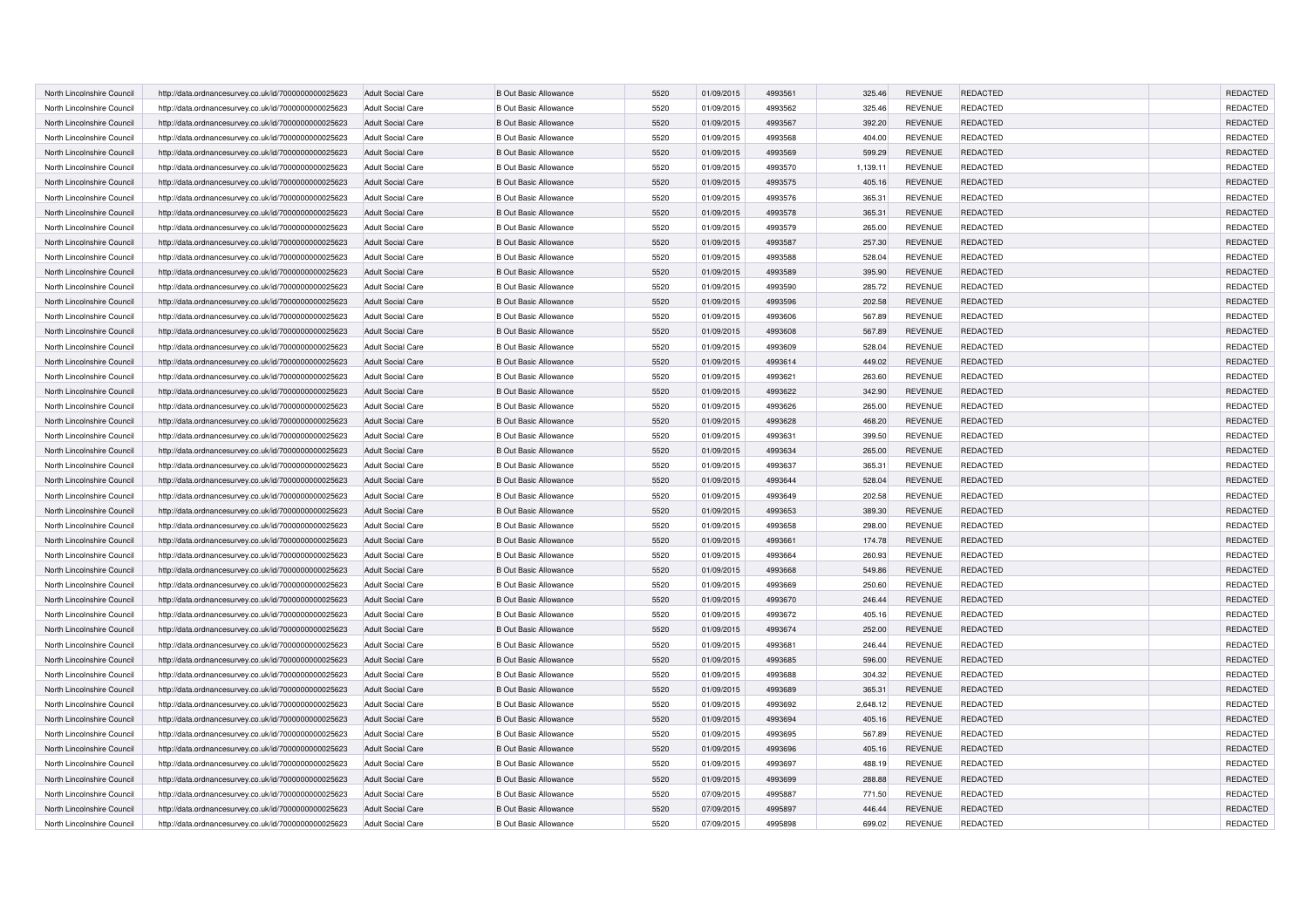| North Lincolnshire Council | http://data.ordnancesurvey.co.uk/id/7000000000025623 | <b>Adult Social Care</b> | <b>B Out Basic Allowance</b> | 5520 | 07/09/2015 | 4995899 | 261.60 | <b>REVENUE</b> | <b>REDACTED</b> | REDACTED        |
|----------------------------|------------------------------------------------------|--------------------------|------------------------------|------|------------|---------|--------|----------------|-----------------|-----------------|
| North Lincolnshire Council | http://data.ordnancesurvey.co.uk/id/7000000000025623 | <b>Adult Social Care</b> | <b>B Out Basic Allowance</b> | 5520 | 07/09/2015 | 4995901 | 734.63 | <b>REVENUE</b> | <b>REDACTED</b> | REDACTED        |
| North Lincolnshire Council | http://data.ordnancesurvey.co.uk/id/7000000000025623 | <b>Adult Social Care</b> | <b>B Out Basic Allowance</b> | 5520 | 07/09/2015 | 4995904 | 261.03 | <b>REVENUE</b> | <b>REDACTED</b> | REDACTED        |
| North Lincolnshire Council | http://data.ordnancesurvey.co.uk/id/7000000000025623 | <b>Adult Social Care</b> | <b>B Out Basic Allowance</b> | 5520 | 07/09/2015 | 4995905 | 337.58 | <b>REVENUE</b> | <b>REDACTED</b> | REDACTED        |
| North Lincolnshire Council | http://data.ordnancesurvey.co.uk/id/7000000000025623 | <b>Adult Social Care</b> | <b>B Out Basic Allowance</b> | 5520 | 07/09/2015 | 4995907 | 318.34 | <b>REVENUE</b> | <b>REDACTED</b> | REDACTED        |
| North Lincolnshire Council | http://data.ordnancesurvey.co.uk/id/7000000000025623 | <b>Adult Social Care</b> | <b>B Out Basic Allowance</b> | 5520 | 07/09/2015 | 4995910 | 309.60 | <b>REVENUE</b> | <b>REDACTED</b> | REDACTED        |
| North Lincolnshire Council | http://data.ordnancesurvey.co.uk/id/7000000000025623 | <b>Adult Social Care</b> | <b>B Out Basic Allowance</b> | 5520 | 07/09/2015 | 4995912 | 377.40 | <b>REVENUE</b> | <b>REDACTED</b> | <b>REDACTED</b> |
| North Lincolnshire Council | http://data.ordnancesurvey.co.uk/id/7000000000025623 | <b>Adult Social Care</b> | <b>B Out Basic Allowance</b> | 5520 | 07/09/2015 | 4995913 | 325.46 | <b>REVENUE</b> | <b>REDACTED</b> | REDACTED        |
| North Lincolnshire Council | http://data.ordnancesurvey.co.uk/id/7000000000025623 | <b>Adult Social Care</b> | <b>B Out Basic Allowance</b> | 5520 | 07/09/2015 | 4995916 | 261.60 | <b>REVENUE</b> | <b>REDACTED</b> | REDACTED        |
| North Lincolnshire Council | http://data.ordnancesurvey.co.uk/id/7000000000025623 | <b>Adult Social Care</b> | <b>B Out Basic Allowance</b> | 5520 | 07/09/2015 | 4995919 | 202.58 | <b>REVENUE</b> | <b>REDACTED</b> | REDACTED        |
| North Lincolnshire Council | http://data.ordnancesurvey.co.uk/id/7000000000025623 | <b>Adult Social Care</b> | <b>B Out Basic Allowance</b> | 5520 | 07/09/2015 | 4995921 | 378.77 | <b>REVENUE</b> | <b>REDACTED</b> | REDACTED        |
| North Lincolnshire Council | http://data.ordnancesurvey.co.uk/id/7000000000025623 | <b>Adult Social Care</b> | <b>B Out Basic Allowance</b> | 5520 | 07/09/2015 | 4995922 | 877.49 | <b>REVENUE</b> | <b>REDACTED</b> | REDACTED        |
| North Lincolnshire Council | http://data.ordnancesurvey.co.uk/id/7000000000025623 | Adult Social Care        | <b>B Out Basic Allowance</b> | 5520 | 07/09/2015 | 4995923 | 551.88 | <b>REVENUE</b> | <b>REDACTED</b> | REDACTED        |
| North Lincolnshire Council | http://data.ordnancesurvey.co.uk/id/7000000000025623 | <b>Adult Social Care</b> | <b>B Out Basic Allowance</b> | 5520 | 07/09/2015 | 4995928 | 456.21 | <b>REVENUE</b> | <b>REDACTED</b> | REDACTED        |
| North Lincolnshire Council | http://data.ordnancesurvey.co.uk/id/7000000000025623 | <b>Adult Social Care</b> | <b>B Out Basic Allowance</b> | 5520 | 07/09/2015 | 4995933 | 409.17 | <b>REVENUE</b> | <b>REDACTED</b> | REDACTED        |
| North Lincolnshire Council | http://data.ordnancesurvey.co.uk/id/7000000000025623 | <b>Adult Social Care</b> | <b>B Out Basic Allowance</b> | 5520 | 07/09/2015 | 4995935 | 326.90 | <b>REVENUE</b> | REDACTED        | REDACTED        |
| North Lincolnshire Council | http://data.ordnancesurvey.co.uk/id/7000000000025623 | Adult Social Care        | <b>B Out Basic Allowance</b> | 5520 | 07/09/2015 | 4995940 | 326.90 | <b>REVENUE</b> | <b>REDACTED</b> | REDACTED        |
| North Lincolnshire Council | http://data.ordnancesurvey.co.uk/id/7000000000025623 | <b>Adult Social Care</b> | <b>B Out Basic Allowance</b> | 5520 | 07/09/2015 | 4995941 | 560.20 | <b>REVENUE</b> | REDACTED        | REDACTED        |
| North Lincolnshire Council | http://data.ordnancesurvey.co.uk/id/7000000000025623 | Adult Social Care        | <b>B Out Basic Allowance</b> | 5520 | 07/09/2015 | 4995942 | 797.02 | <b>REVENUE</b> | <b>REDACTED</b> | REDACTED        |
| North Lincolnshire Council | http://data.ordnancesurvey.co.uk/id/7000000000025623 | <b>Adult Social Care</b> | <b>B Out Basic Allowance</b> | 5520 | 07/09/2015 | 4995948 | 316.18 | <b>REVENUE</b> | REDACTED        | REDACTED        |
| North Lincolnshire Council | http://data.ordnancesurvey.co.uk/id/7000000000025623 | <b>Adult Social Care</b> | <b>B Out Basic Allowance</b> | 5520 | 07/09/2015 | 4995953 | 534.20 | <b>REVENUE</b> | REDACTED        | REDACTED        |
| North Lincolnshire Council | http://data.ordnancesurvey.co.uk/id/7000000000025623 | <b>Adult Social Care</b> | <b>B Out Basic Allowance</b> | 5520 | 07/09/2015 | 4995954 | 542.89 | <b>REVENUE</b> | REDACTED        | REDACTED        |
| North Lincolnshire Council | http://data.ordnancesurvey.co.uk/id/7000000000025623 | Adult Social Care        | <b>B Out Basic Allowance</b> | 5520 | 07/09/2015 | 4995956 | 278.00 | <b>REVENUE</b> | <b>REDACTED</b> | REDACTED        |
| North Lincolnshire Council | http://data.ordnancesurvey.co.uk/id/7000000000025623 | <b>Adult Social Care</b> | <b>B Out Basic Allowance</b> | 5520 | 07/09/2015 | 4995959 | 607.74 | <b>REVENUE</b> | REDACTED        | REDACTED        |
| North Lincolnshire Council | http://data.ordnancesurvey.co.uk/id/7000000000025623 | <b>Adult Social Care</b> | <b>B Out Basic Allowance</b> | 5520 | 07/09/2015 | 4995965 | 562.91 | <b>REVENUE</b> | REDACTED        | REDACTED        |
| North Lincolnshire Council | http://data.ordnancesurvey.co.uk/id/7000000000025623 | <b>Adult Social Care</b> | <b>B Out Basic Allowance</b> | 5520 | 07/09/2015 | 4995973 | 417.00 | <b>REVENUE</b> | REDACTED        | REDACTED        |
| North Lincolnshire Council | http://data.ordnancesurvey.co.uk/id/7000000000025623 | <b>Adult Social Care</b> | <b>B Out Basic Allowance</b> | 5520 | 07/09/2015 | 4995976 | 264.30 | <b>REVENUE</b> | <b>REDACTED</b> | REDACTED        |
| North Lincolnshire Council | http://data.ordnancesurvey.co.uk/id/7000000000025623 | Adult Social Care        | <b>B Out Basic Allowance</b> | 5520 | 07/09/2015 | 4995979 | 342.90 | <b>REVENUE</b> | REDACTED        | REDACTED        |
| North Lincolnshire Council | http://data.ordnancesurvey.co.uk/id/7000000000025623 | <b>Adult Social Care</b> | <b>B Out Basic Allowance</b> | 5520 | 07/09/2015 | 4995980 | 325.46 | <b>REVENUE</b> | <b>REDACTED</b> | REDACTED        |
| North Lincolnshire Council | http://data.ordnancesurvey.co.uk/id/7000000000025623 | <b>Adult Social Care</b> | <b>B Out Basic Allowance</b> | 5520 | 07/09/2015 | 4995981 | 325.46 | <b>REVENUE</b> | REDACTED        | REDACTED        |
| North Lincolnshire Council | http://data.ordnancesurvey.co.uk/id/7000000000025623 | <b>Adult Social Care</b> | <b>B Out Basic Allowance</b> | 5520 | 07/09/2015 | 4995987 | 392.20 | <b>REVENUE</b> | <b>REDACTED</b> | REDACTED        |
| North Lincolnshire Council | http://data.ordnancesurvey.co.uk/id/7000000000025623 | <b>Adult Social Care</b> | <b>B Out Basic Allowance</b> | 5520 | 07/09/2015 | 4995988 | 404.00 | <b>REVENUE</b> | REDACTED        | REDACTED        |
| North Lincolnshire Council | http://data.ordnancesurvey.co.uk/id/7000000000025623 | <b>Adult Social Care</b> | <b>B Out Basic Allowance</b> | 5520 | 07/09/2015 | 4995989 | 305.59 | <b>REVENUE</b> | <b>REDACTED</b> | REDACTED        |
| North Lincolnshire Council | http://data.ordnancesurvey.co.uk/id/7000000000025623 | <b>Adult Social Care</b> | <b>B Out Basic Allowance</b> | 5520 | 07/09/2015 | 4995990 | 488.19 | <b>REVENUE</b> | <b>REDACTED</b> | REDACTED        |
| North Lincolnshire Council | http://data.ordnancesurvey.co.uk/id/7000000000025623 | <b>Adult Social Care</b> | <b>B Out Basic Allowance</b> | 5520 | 07/09/2015 | 4995994 | 405.16 | <b>REVENUE</b> | <b>REDACTED</b> | REDACTED        |
| North Lincolnshire Council | http://data.ordnancesurvey.co.uk/id/7000000000025623 | <b>Adult Social Care</b> | <b>B Out Basic Allowance</b> | 5520 | 07/09/2015 | 4995995 | 528.04 | <b>REVENUE</b> | <b>REDACTED</b> | REDACTED        |
| North Lincolnshire Council | http://data.ordnancesurvey.co.uk/id/7000000000025623 | <b>Adult Social Care</b> | <b>B Out Basic Allowance</b> | 5520 | 07/09/2015 | 4995997 | 365.31 | <b>REVENUE</b> | <b>REDACTED</b> | REDACTED        |
| North Lincolnshire Council | http://data.ordnancesurvey.co.uk/id/7000000000025623 | <b>Adult Social Care</b> | <b>B Out Basic Allowance</b> | 5520 | 07/09/2015 | 4995998 | 265.00 | <b>REVENUE</b> | <b>REDACTED</b> | REDACTED        |
| North Lincolnshire Council | http://data.ordnancesurvey.co.uk/id/7000000000025623 | <b>Adult Social Care</b> | <b>B Out Basic Allowance</b> | 5520 | 07/09/2015 | 4996007 | 528.04 | <b>REVENUE</b> | <b>REDACTED</b> | REDACTED        |
| North Lincolnshire Council | http://data.ordnancesurvey.co.uk/id/7000000000025623 | <b>Adult Social Care</b> | <b>B Out Basic Allowance</b> | 5520 | 07/09/2015 | 4996008 | 395.90 | <b>REVENUE</b> | <b>REDACTED</b> | REDACTED        |
| North Lincolnshire Council | http://data.ordnancesurvey.co.uk/id/7000000000025623 | <b>Adult Social Care</b> | <b>B Out Basic Allowance</b> | 5520 | 07/09/2015 | 4996009 | 285.72 | <b>REVENUE</b> | <b>REDACTED</b> | REDACTED        |
| North Lincolnshire Council | http://data.ordnancesurvey.co.uk/id/7000000000025623 | <b>Adult Social Care</b> | <b>B Out Basic Allowance</b> | 5520 | 07/09/2015 | 4996024 | 567.89 | <b>REVENUE</b> | REDACTED        | REDACTED        |
| North Lincolnshire Council | http://data.ordnancesurvey.co.uk/id/7000000000025623 | <b>Adult Social Care</b> | <b>B Out Basic Allowance</b> | 5520 | 07/09/2015 | 4996026 | 710.75 | <b>REVENUE</b> | <b>REDACTED</b> | REDACTED        |
| North Lincolnshire Council | http://data.ordnancesurvey.co.uk/id/7000000000025623 | <b>Adult Social Care</b> | <b>B Out Basic Allowance</b> | 5520 | 07/09/2015 | 4996027 | 325.46 | <b>REVENUE</b> | <b>REDACTED</b> | REDACTED        |
| North Lincolnshire Council | http://data.ordnancesurvey.co.uk/id/7000000000025623 | <b>Adult Social Care</b> | <b>B Out Basic Allowance</b> | 5520 | 07/09/2015 | 4996031 | 162.73 | <b>REVENUE</b> | <b>REDACTED</b> | <b>REDACTED</b> |
| North Lincolnshire Council | http://data.ordnancesurvey.co.uk/id/7000000000025623 | <b>Adult Social Care</b> | <b>B Out Basic Allowance</b> | 5520 | 07/09/2015 | 4996032 | 449.02 | <b>REVENUE</b> | <b>REDACTED</b> | REDACTED        |
| North Lincolnshire Council | http://data.ordnancesurvey.co.uk/id/7000000000025623 | <b>Adult Social Care</b> | <b>B Out Basic Allowance</b> | 5520 | 07/09/2015 | 4996039 | 263.60 | <b>REVENUE</b> | <b>REDACTED</b> | REDACTED        |
| North Lincolnshire Council | http://data.ordnancesurvey.co.uk/id/7000000000025623 | <b>Adult Social Care</b> | <b>B Out Basic Allowance</b> | 5520 | 07/09/2015 | 4996040 | 342.90 | <b>REVENUE</b> | <b>REDACTED</b> | REDACTED        |
| North Lincolnshire Council | http://data.ordnancesurvey.co.uk/id/7000000000025623 | <b>Adult Social Care</b> | <b>B Out Basic Allowance</b> | 5520 | 07/09/2015 | 4996045 | 265.00 | <b>REVENUE</b> | <b>REDACTED</b> | REDACTED        |
| North Lincolnshire Council | http://data.ordnancesurvey.co.uk/id/7000000000025623 | <b>Adult Social Care</b> | <b>B Out Basic Allowance</b> | 5520 | 07/09/2015 | 4996047 | 468.20 | <b>REVENUE</b> | REDACTED        | REDACTED        |
|                            |                                                      |                          |                              |      |            |         |        |                |                 |                 |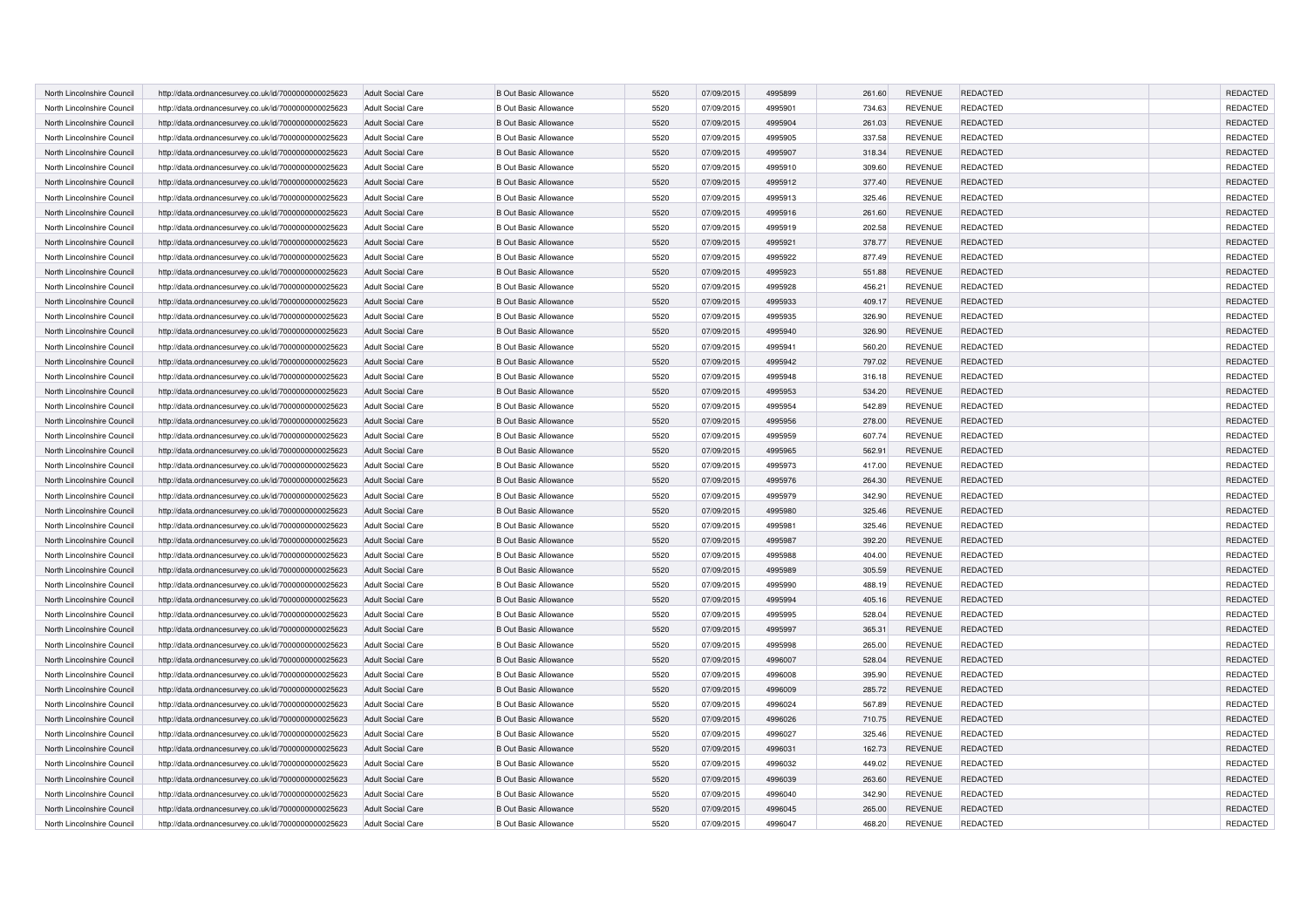| North Lincolnshire Council | http://data.ordnancesurvey.co.uk/id/7000000000025623 | <b>Adult Social Care</b> | <b>B Out Basic Allowance</b> | 5520 | 07/09/2015 | 4996050 | 399.50   | <b>REVENUE</b> | <b>REDACTED</b> | REDACTED        |
|----------------------------|------------------------------------------------------|--------------------------|------------------------------|------|------------|---------|----------|----------------|-----------------|-----------------|
| North Lincolnshire Council | http://data.ordnancesurvey.co.uk/id/7000000000025623 | <b>Adult Social Care</b> | <b>B Out Basic Allowance</b> | 5520 | 07/09/2015 | 4996053 | 265.00   | <b>REVENUE</b> | <b>REDACTED</b> | REDACTED        |
| North Lincolnshire Council | http://data.ordnancesurvey.co.uk/id/7000000000025623 | <b>Adult Social Care</b> | <b>B Out Basic Allowance</b> | 5520 | 07/09/2015 | 4996057 | 365.31   | <b>REVENUE</b> | <b>REDACTED</b> | REDACTED        |
| North Lincolnshire Council | http://data.ordnancesurvey.co.uk/id/7000000000025623 | <b>Adult Social Care</b> | <b>B Out Basic Allowance</b> | 5520 | 07/09/2015 | 4996064 | 249.08   | <b>REVENUE</b> | <b>REDACTED</b> | REDACTED        |
| North Lincolnshire Council | http://data.ordnancesurvey.co.uk/id/7000000000025623 | <b>Adult Social Care</b> | <b>B Out Basic Allowance</b> | 5520 | 07/09/2015 | 4996069 | 202.58   | <b>REVENUE</b> | <b>REDACTED</b> | REDACTED        |
| North Lincolnshire Council | http://data.ordnancesurvey.co.uk/id/7000000000025623 | <b>Adult Social Care</b> | <b>B Out Basic Allowance</b> | 5520 | 07/09/2015 | 4996073 | 389.30   | <b>REVENUE</b> | <b>REDACTED</b> | REDACTED        |
| North Lincolnshire Council | http://data.ordnancesurvey.co.uk/id/7000000000025623 | <b>Adult Social Care</b> | <b>B Out Basic Allowance</b> | 5520 | 07/09/2015 | 4996078 | 298.00   | <b>REVENUE</b> | <b>REDACTED</b> | <b>REDACTED</b> |
| North Lincolnshire Council | http://data.ordnancesurvey.co.uk/id/7000000000025623 | <b>Adult Social Care</b> | <b>B Out Basic Allowance</b> | 5520 | 07/09/2015 | 4996083 | 371.96   | <b>REVENUE</b> | <b>REDACTED</b> | REDACTED        |
| North Lincolnshire Council | http://data.ordnancesurvey.co.uk/id/7000000000025623 | <b>Adult Social Care</b> | <b>B Out Basic Allowance</b> | 5520 | 07/09/2015 | 4996085 | 365.31   | <b>REVENUE</b> | <b>REDACTED</b> | REDACTED        |
| North Lincolnshire Council | http://data.ordnancesurvey.co.uk/id/7000000000025623 | <b>Adult Social Care</b> | <b>B Out Basic Allowance</b> | 5520 | 07/09/2015 | 4996090 | 250.60   | <b>REVENUE</b> | <b>REDACTED</b> | REDACTED        |
| North Lincolnshire Council | http://data.ordnancesurvey.co.uk/id/7000000000025623 | <b>Adult Social Care</b> | <b>B Out Basic Allowance</b> | 5520 | 07/09/2015 | 4996091 | 246.44   | <b>REVENUE</b> | <b>REDACTED</b> | REDACTED        |
| North Lincolnshire Council | http://data.ordnancesurvey.co.uk/id/7000000000025623 | <b>Adult Social Care</b> | <b>B Out Basic Allowance</b> | 5520 | 07/09/2015 | 4996093 | 405.16   | <b>REVENUE</b> | <b>REDACTED</b> | REDACTED        |
| North Lincolnshire Council | http://data.ordnancesurvey.co.uk/id/7000000000025623 | Adult Social Care        | <b>B Out Basic Allowance</b> | 5520 | 07/09/2015 | 4996095 | 252.00   | <b>REVENUE</b> | <b>REDACTED</b> | REDACTED        |
| North Lincolnshire Council | http://data.ordnancesurvey.co.uk/id/7000000000025623 | <b>Adult Social Care</b> | <b>B Out Basic Allowance</b> | 5520 | 07/09/2015 | 4996096 | 142.86   | <b>REVENUE</b> | <b>REDACTED</b> | REDACTED        |
| North Lincolnshire Council | http://data.ordnancesurvey.co.uk/id/7000000000025623 | <b>Adult Social Care</b> | <b>B Out Basic Allowance</b> | 5520 | 07/09/2015 | 4996102 | 246.44   | <b>REVENUE</b> | <b>REDACTED</b> | REDACTED        |
| North Lincolnshire Council | http://data.ordnancesurvey.co.uk/id/7000000000025623 | <b>Adult Social Care</b> | <b>B Out Basic Allowance</b> | 5520 | 07/09/2015 | 4996106 | 596.00   | <b>REVENUE</b> | REDACTED        | REDACTED        |
| North Lincolnshire Council | http://data.ordnancesurvey.co.uk/id/7000000000025623 | Adult Social Care        | <b>B Out Basic Allowance</b> | 5520 | 07/09/2015 | 4996109 | 246.44   | <b>REVENUE</b> | <b>REDACTED</b> | REDACTED        |
| North Lincolnshire Council | http://data.ordnancesurvey.co.uk/id/7000000000025623 | <b>Adult Social Care</b> | <b>B Out Basic Allowance</b> | 5520 | 07/09/2015 | 4996113 | 394.40   | <b>REVENUE</b> | REDACTED        | REDACTED        |
| North Lincolnshire Council | http://data.ordnancesurvey.co.uk/id/7000000000025623 | Adult Social Care        | <b>B Out Basic Allowance</b> | 5520 | 07/09/2015 | 4996114 | 557.94   | <b>REVENUE</b> | <b>REDACTED</b> | REDACTED        |
| North Lincolnshire Council | http://data.ordnancesurvey.co.uk/id/7000000000025623 | <b>Adult Social Care</b> | <b>B Out Basic Allowance</b> | 5520 | 07/09/2015 | 4996116 | 405.16   | <b>REVENUE</b> | REDACTED        | REDACTED        |
| North Lincolnshire Council | http://data.ordnancesurvey.co.uk/id/7000000000025623 | <b>Adult Social Care</b> | <b>B Out Basic Allowance</b> | 5520 | 07/09/2015 | 4996117 | 567.89   | <b>REVENUE</b> | REDACTED        | REDACTED        |
| North Lincolnshire Council | http://data.ordnancesurvey.co.uk/id/7000000000025623 | <b>Adult Social Care</b> | <b>B Out Basic Allowance</b> | 5520 | 07/09/2015 | 4996118 | 405.16   | <b>REVENUE</b> | REDACTED        | REDACTED        |
| North Lincolnshire Council | http://data.ordnancesurvey.co.uk/id/7000000000025623 | Adult Social Care        | <b>B Out Basic Allowance</b> | 5520 | 07/09/2015 | 4996120 | 162.73   | <b>REVENUE</b> | <b>REDACTED</b> | REDACTED        |
| North Lincolnshire Council | http://data.ordnancesurvey.co.uk/id/7000000000025623 | <b>Adult Social Care</b> | <b>B Out Basic Allowance</b> | 5520 | 07/09/2015 | 4996121 | 408.88   | <b>REVENUE</b> | REDACTED        | REDACTED        |
| North Lincolnshire Council | http://data.ordnancesurvey.co.uk/id/7000000000025623 | <b>Adult Social Care</b> | <b>B Out Basic Allowance</b> | 5520 | 14/09/2015 | 4998650 | 748.25   | <b>REVENUE</b> | REDACTED        | REDACTED        |
| North Lincolnshire Council | http://data.ordnancesurvey.co.uk/id/7000000000025623 | <b>Adult Social Care</b> | <b>B Out Basic Allowance</b> | 5520 | 14/09/2015 | 4998655 | 446.44   | <b>REVENUE</b> | REDACTED        | REDACTED        |
| North Lincolnshire Council | http://data.ordnancesurvey.co.uk/id/7000000000025623 | <b>Adult Social Care</b> | <b>B Out Basic Allowance</b> | 5520 | 14/09/2015 | 4998656 | 699.02   | <b>REVENUE</b> | REDACTED        | REDACTED        |
| North Lincolnshire Council | http://data.ordnancesurvey.co.uk/id/7000000000025623 | Adult Social Care        | <b>B Out Basic Allowance</b> | 5520 | 14/09/2015 | 4998657 | 261.60   | <b>REVENUE</b> | REDACTED        | REDACTED        |
| North Lincolnshire Council | http://data.ordnancesurvey.co.uk/id/7000000000025623 | <b>Adult Social Care</b> | <b>B Out Basic Allowance</b> | 5520 | 14/09/2015 | 4998658 | 286.17   | <b>REVENUE</b> | REDACTED        | REDACTED        |
| North Lincolnshire Council | http://data.ordnancesurvey.co.uk/id/7000000000025623 | <b>Adult Social Care</b> | <b>B Out Basic Allowance</b> | 5520 | 14/09/2015 | 4998659 | 734.63   | <b>REVENUE</b> | REDACTED        | REDACTED        |
| North Lincolnshire Council | http://data.ordnancesurvey.co.uk/id/7000000000025623 | <b>Adult Social Care</b> | <b>B Out Basic Allowance</b> | 5520 | 14/09/2015 | 4998661 | 261.03   | <b>REVENUE</b> | <b>REDACTED</b> | REDACTED        |
| North Lincolnshire Council | http://data.ordnancesurvey.co.uk/id/7000000000025623 | <b>Adult Social Care</b> | <b>B Out Basic Allowance</b> | 5520 | 14/09/2015 | 4998662 | 337.58   | <b>REVENUE</b> | REDACTED        | REDACTED        |
| North Lincolnshire Council | http://data.ordnancesurvey.co.uk/id/7000000000025623 | <b>Adult Social Care</b> | <b>B Out Basic Allowance</b> | 5520 | 14/09/2015 | 4998666 | 309.60   | <b>REVENUE</b> | REDACTED        | REDACTED        |
| North Lincolnshire Council | http://data.ordnancesurvey.co.uk/id/7000000000025623 | <b>Adult Social Care</b> | <b>B Out Basic Allowance</b> | 5520 | 14/09/2015 | 4998668 | 261.16   | <b>REVENUE</b> | <b>REDACTED</b> | REDACTED        |
| North Lincolnshire Council | http://data.ordnancesurvey.co.uk/id/7000000000025623 | <b>Adult Social Care</b> | <b>B Out Basic Allowance</b> | 5520 | 14/09/2015 | 4998669 | 325.46   | <b>REVENUE</b> | <b>REDACTED</b> | REDACTED        |
| North Lincolnshire Council | http://data.ordnancesurvey.co.uk/id/7000000000025623 | <b>Adult Social Care</b> | <b>B Out Basic Allowance</b> | 5520 | 14/09/2015 | 4998671 | 365.61   | <b>REVENUE</b> | <b>REDACTED</b> | REDACTED        |
| North Lincolnshire Council | http://data.ordnancesurvey.co.uk/id/7000000000025623 | <b>Adult Social Care</b> | <b>B Out Basic Allowance</b> | 5520 | 14/09/2015 | 4998672 | 261.60   | <b>REVENUE</b> | REDACTED        | REDACTED        |
| North Lincolnshire Council | http://data.ordnancesurvey.co.uk/id/7000000000025623 | <b>Adult Social Care</b> | <b>B Out Basic Allowance</b> | 5520 | 14/09/2015 | 4998675 | 202.58   | <b>REVENUE</b> | <b>REDACTED</b> | REDACTED        |
| North Lincolnshire Council | http://data.ordnancesurvey.co.uk/id/7000000000025623 | <b>Adult Social Care</b> | <b>B Out Basic Allowance</b> | 5520 | 14/09/2015 | 4998677 | 378.77   | <b>REVENUE</b> | REDACTED        | REDACTED        |
| North Lincolnshire Council | http://data.ordnancesurvey.co.uk/id/7000000000025623 | <b>Adult Social Care</b> | <b>B Out Basic Allowance</b> | 5520 | 14/09/2015 | 4998678 | 877.49   | <b>REVENUE</b> | <b>REDACTED</b> | REDACTED        |
| North Lincolnshire Council | http://data.ordnancesurvey.co.uk/id/7000000000025623 | <b>Adult Social Care</b> | <b>B Out Basic Allowance</b> | 5520 | 14/09/2015 | 4998679 | 551.88   | <b>REVENUE</b> | <b>REDACTED</b> | REDACTED        |
| North Lincolnshire Council | http://data.ordnancesurvey.co.uk/id/7000000000025623 | <b>Adult Social Care</b> | <b>B Out Basic Allowance</b> | 5520 | 14/09/2015 | 4998684 | 543.03   | <b>REVENUE</b> | REDACTED        | REDACTED        |
| North Lincolnshire Council | http://data.ordnancesurvey.co.uk/id/7000000000025623 | <b>Adult Social Care</b> | <b>B Out Basic Allowance</b> | 5520 | 14/09/2015 | 4998688 | 1,015.12 | <b>REVENUE</b> | REDACTED        | REDACTED        |
| North Lincolnshire Council | http://data.ordnancesurvey.co.uk/id/7000000000025623 | <b>Adult Social Care</b> | <b>B Out Basic Allowance</b> | 5520 | 14/09/2015 | 4998691 | 326.90   | <b>REVENUE</b> | <b>REDACTED</b> | <b>REDACTED</b> |
| North Lincolnshire Council | http://data.ordnancesurvey.co.uk/id/7000000000025623 | <b>Adult Social Care</b> | <b>B Out Basic Allowance</b> | 5520 | 14/09/2015 | 4998696 | 326.90   | <b>REVENUE</b> | <b>REDACTED</b> | <b>REDACTED</b> |
| North Lincolnshire Council | http://data.ordnancesurvey.co.uk/id/7000000000025623 | <b>Adult Social Care</b> | <b>B Out Basic Allowance</b> | 5520 | 14/09/2015 | 4998697 | 560.20   | <b>REVENUE</b> | <b>REDACTED</b> | REDACTED        |
| North Lincolnshire Council | http://data.ordnancesurvey.co.uk/id/7000000000025623 | <b>Adult Social Care</b> | <b>B Out Basic Allowance</b> | 5520 | 14/09/2015 | 4998698 | 710.20   | <b>REVENUE</b> | <b>REDACTED</b> | REDACTED        |
| North Lincolnshire Council | http://data.ordnancesurvey.co.uk/id/7000000000025623 | <b>Adult Social Care</b> | <b>B Out Basic Allowance</b> | 5520 | 14/09/2015 | 4998704 | 409.17   | <b>REVENUE</b> | <b>REDACTED</b> | <b>REDACTED</b> |
| North Lincolnshire Council | http://data.ordnancesurvey.co.uk/id/7000000000025623 | <b>Adult Social Care</b> | <b>B Out Basic Allowance</b> | 5520 | 14/09/2015 | 4998709 | 534.20   | <b>REVENUE</b> | <b>REDACTED</b> | REDACTED        |
| North Lincolnshire Council | http://data.ordnancesurvey.co.uk/id/7000000000025623 | <b>Adult Social Care</b> | <b>B Out Basic Allowance</b> | 5520 | 14/09/2015 | 4998710 | 542.89   | <b>REVENUE</b> | REDACTED        | REDACTED        |
|                            |                                                      |                          |                              |      |            |         |          |                |                 |                 |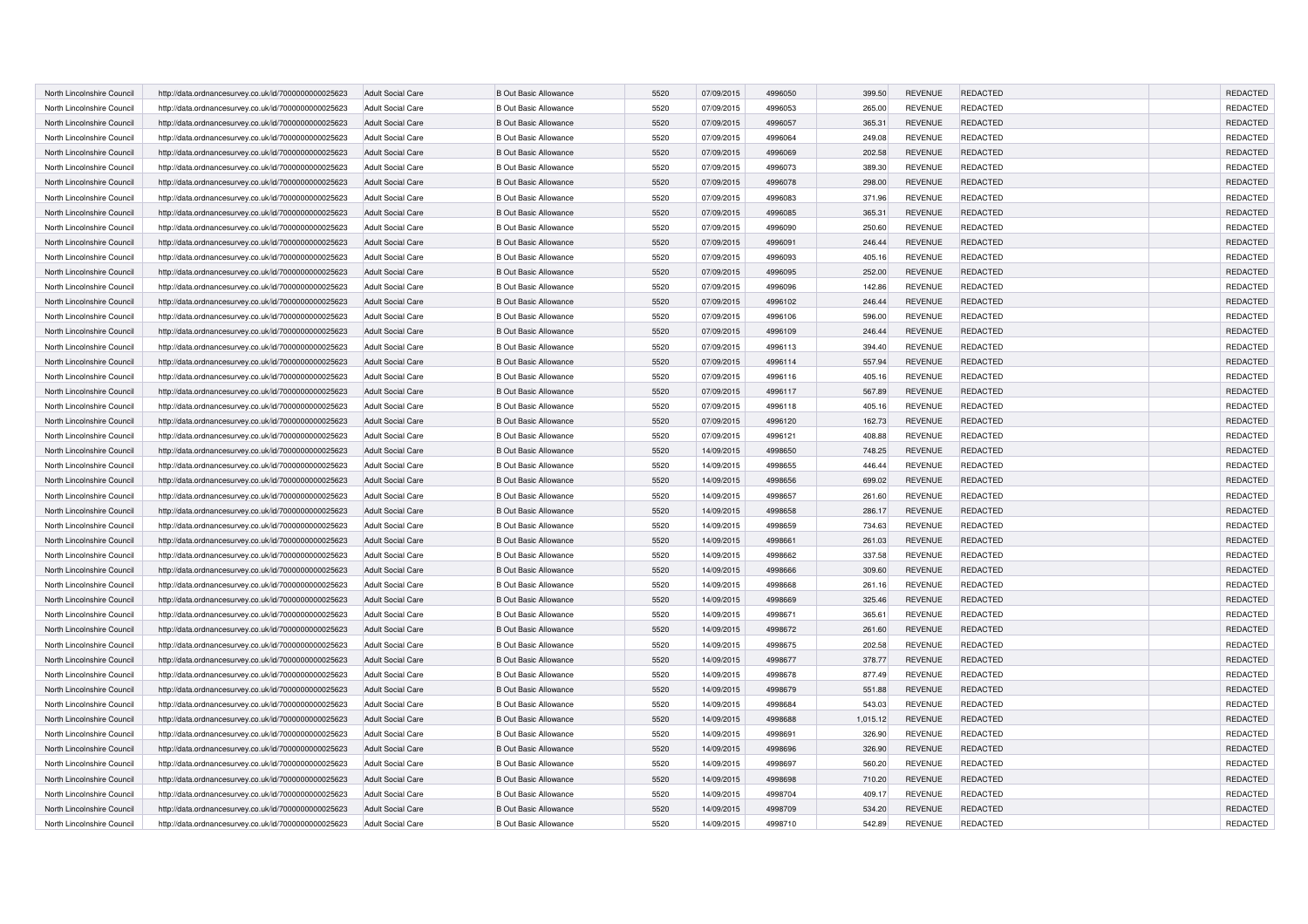| North Lincolnshire Council | http://data.ordnancesurvey.co.uk/id/7000000000025623 | <b>Adult Social Care</b> | <b>B Out Basic Allowance</b> | 5520 | 14/09/2015 | 4998712 | 278.00 | <b>REVENUE</b> | <b>REDACTED</b> | REDACTED        |
|----------------------------|------------------------------------------------------|--------------------------|------------------------------|------|------------|---------|--------|----------------|-----------------|-----------------|
| North Lincolnshire Council | http://data.ordnancesurvey.co.uk/id/7000000000025623 | <b>Adult Social Care</b> | <b>B Out Basic Allowance</b> | 5520 | 14/09/2015 | 4998715 | 405.16 | <b>REVENUE</b> | <b>REDACTED</b> | REDACTED        |
| North Lincolnshire Council | http://data.ordnancesurvey.co.uk/id/7000000000025623 | Adult Social Care        | <b>B Out Basic Allowance</b> | 5520 | 14/09/2015 | 4998721 | 562.91 | <b>REVENUE</b> | <b>REDACTED</b> | REDACTED        |
| North Lincolnshire Council | http://data.ordnancesurvey.co.uk/id/7000000000025623 | <b>Adult Social Care</b> | <b>B Out Basic Allowance</b> | 5520 | 14/09/2015 | 4998729 | 417.00 | <b>REVENUE</b> | <b>REDACTED</b> | REDACTED        |
| North Lincolnshire Council | http://data.ordnancesurvey.co.uk/id/7000000000025623 | <b>Adult Social Care</b> | <b>B Out Basic Allowance</b> | 5520 | 14/09/2015 | 4998735 | 342.90 | <b>REVENUE</b> | <b>REDACTED</b> | REDACTED        |
| North Lincolnshire Council | http://data.ordnancesurvey.co.uk/id/7000000000025623 | Adult Social Care        | <b>B Out Basic Allowance</b> | 5520 | 14/09/2015 | 4998736 | 325.46 | <b>REVENUE</b> | <b>REDACTED</b> | REDACTED        |
| North Lincolnshire Council | http://data.ordnancesurvey.co.uk/id/7000000000025623 | <b>Adult Social Care</b> | <b>B Out Basic Allowance</b> | 5520 | 14/09/2015 | 4998737 | 325.46 | <b>REVENUE</b> | <b>REDACTED</b> | <b>REDACTED</b> |
| North Lincolnshire Council | http://data.ordnancesurvey.co.uk/id/7000000000025623 | <b>Adult Social Care</b> | <b>B Out Basic Allowance</b> | 5520 | 14/09/2015 | 4998742 | 392.20 | <b>REVENUE</b> | <b>REDACTED</b> | REDACTED        |
| North Lincolnshire Council | http://data.ordnancesurvey.co.uk/id/7000000000025623 | <b>Adult Social Care</b> | <b>B Out Basic Allowance</b> | 5520 | 14/09/2015 | 4998743 | 543.00 | <b>REVENUE</b> | <b>REDACTED</b> | REDACTED        |
| North Lincolnshire Council | http://data.ordnancesurvey.co.uk/id/7000000000025623 | Adult Social Care        | <b>B Out Basic Allowance</b> | 5520 | 14/09/2015 | 4998744 | 305.59 | <b>REVENUE</b> | <b>REDACTED</b> | REDACTED        |
| North Lincolnshire Council | http://data.ordnancesurvey.co.uk/id/7000000000025623 | <b>Adult Social Care</b> | <b>B Out Basic Allowance</b> | 5520 | 14/09/2015 | 4998745 | 488.19 | <b>REVENUE</b> | <b>REDACTED</b> | REDACTED        |
| North Lincolnshire Council | http://data.ordnancesurvey.co.uk/id/7000000000025623 | <b>Adult Social Care</b> | <b>B Out Basic Allowance</b> | 5520 | 14/09/2015 | 4998749 | 405.16 | <b>REVENUE</b> | <b>REDACTED</b> | REDACTED        |
| North Lincolnshire Council | http://data.ordnancesurvey.co.uk/id/7000000000025623 | <b>Adult Social Care</b> | <b>B Out Basic Allowance</b> | 5520 | 14/09/2015 | 4998750 | 365.31 | <b>REVENUE</b> | <b>REDACTED</b> | REDACTED        |
| North Lincolnshire Council | http://data.ordnancesurvey.co.uk/id/7000000000025623 | <b>Adult Social Care</b> | <b>B Out Basic Allowance</b> | 5520 | 14/09/2015 | 4998752 | 565.31 | <b>REVENUE</b> | <b>REDACTED</b> | REDACTED        |
| North Lincolnshire Council | http://data.ordnancesurvey.co.uk/id/7000000000025623 | <b>Adult Social Care</b> | <b>B Out Basic Allowance</b> | 5520 | 14/09/2015 | 4998753 | 265.00 | <b>REVENUE</b> | REDACTED        | REDACTED        |
| North Lincolnshire Council | http://data.ordnancesurvey.co.uk/id/7000000000025623 | Adult Social Care        | <b>B Out Basic Allowance</b> | 5520 | 14/09/2015 | 4998761 | 528.04 | <b>REVENUE</b> | <b>REDACTED</b> | REDACTED        |
| North Lincolnshire Council | http://data.ordnancesurvey.co.uk/id/7000000000025623 | <b>Adult Social Care</b> | <b>B Out Basic Allowance</b> | 5520 | 14/09/2015 | 4998762 | 395.90 | <b>REVENUE</b> | <b>REDACTED</b> | REDACTED        |
| North Lincolnshire Council | http://data.ordnancesurvey.co.uk/id/7000000000025623 | <b>Adult Social Care</b> | <b>B Out Basic Allowance</b> | 5520 | 14/09/2015 | 4998763 | 285.72 | <b>REVENUE</b> | <b>REDACTED</b> | REDACTED        |
| North Lincolnshire Council | http://data.ordnancesurvey.co.uk/id/7000000000025623 | Adult Social Care        | <b>B Out Basic Allowance</b> | 5520 | 14/09/2015 | 4998778 | 423.19 | <b>REVENUE</b> | REDACTED        | REDACTED        |
| North Lincolnshire Council | http://data.ordnancesurvey.co.uk/id/7000000000025623 | Adult Social Care        | <b>B Out Basic Allowance</b> | 5520 | 14/09/2015 | 4998780 | 767.89 | <b>REVENUE</b> | <b>REDACTED</b> | REDACTED        |
| North Lincolnshire Council | http://data.ordnancesurvey.co.uk/id/7000000000025623 | <b>Adult Social Care</b> | <b>B Out Basic Allowance</b> | 5520 | 14/09/2015 | 4998781 | 325.46 | <b>REVENUE</b> | REDACTED        | REDACTED        |
| North Lincolnshire Council | http://data.ordnancesurvey.co.uk/id/7000000000025623 | <b>Adult Social Care</b> | <b>B Out Basic Allowance</b> | 5520 | 14/09/2015 | 4998786 | 449.02 | <b>REVENUE</b> | <b>REDACTED</b> | REDACTED        |
| North Lincolnshire Council | http://data.ordnancesurvey.co.uk/id/7000000000025623 | Adult Social Care        | <b>B Out Basic Allowance</b> | 5520 | 14/09/2015 | 4998793 | 402.60 | <b>REVENUE</b> | REDACTED        | REDACTED        |
| North Lincolnshire Council | http://data.ordnancesurvey.co.uk/id/7000000000025623 | <b>Adult Social Care</b> | <b>B Out Basic Allowance</b> | 5520 | 14/09/2015 | 4998794 | 342.90 | <b>REVENUE</b> | <b>REDACTED</b> | REDACTED        |
| North Lincolnshire Council | http://data.ordnancesurvey.co.uk/id/7000000000025623 | <b>Adult Social Care</b> | <b>B Out Basic Allowance</b> | 5520 | 14/09/2015 | 4998797 | 365.31 | <b>REVENUE</b> | REDACTED        | REDACTED        |
| North Lincolnshire Council | http://data.ordnancesurvey.co.uk/id/7000000000025623 | <b>Adult Social Care</b> | <b>B Out Basic Allowance</b> | 5520 | 14/09/2015 | 4998798 | 265.00 | <b>REVENUE</b> | <b>REDACTED</b> | REDACTED        |
| North Lincolnshire Council | http://data.ordnancesurvey.co.uk/id/7000000000025623 | <b>Adult Social Care</b> | <b>B Out Basic Allowance</b> | 5520 | 14/09/2015 | 4998800 | 468.20 | <b>REVENUE</b> | REDACTED        | REDACTED        |
| North Lincolnshire Council | http://data.ordnancesurvey.co.uk/id/7000000000025623 | Adult Social Care        | <b>B Out Basic Allowance</b> | 5520 | 14/09/2015 | 4998803 | 399.50 | <b>REVENUE</b> | <b>REDACTED</b> | REDACTED        |
| North Lincolnshire Council | http://data.ordnancesurvey.co.uk/id/7000000000025623 | <b>Adult Social Care</b> | <b>B Out Basic Allowance</b> | 5520 | 14/09/2015 | 4998806 | 404.00 | <b>REVENUE</b> | REDACTED        | REDACTED        |
| North Lincolnshire Council | http://data.ordnancesurvey.co.uk/id/7000000000025623 | Adult Social Care        | <b>B Out Basic Allowance</b> | 5520 | 14/09/2015 | 4998809 | 365.31 | <b>REVENUE</b> | <b>REDACTED</b> | REDACTED        |
| North Lincolnshire Council | http://data.ordnancesurvey.co.uk/id/7000000000025623 | <b>Adult Social Care</b> | <b>B Out Basic Allowance</b> | 5520 | 14/09/2015 | 4998816 | 528.04 | <b>REVENUE</b> | REDACTED        | REDACTED        |
| North Lincolnshire Council | http://data.ordnancesurvey.co.uk/id/7000000000025623 | <b>Adult Social Care</b> | <b>B Out Basic Allowance</b> | 5520 | 14/09/2015 | 4998820 | 202.58 | <b>REVENUE</b> | <b>REDACTED</b> | REDACTED        |
| North Lincolnshire Council | http://data.ordnancesurvey.co.uk/id/7000000000025623 | <b>Adult Social Care</b> | <b>B Out Basic Allowance</b> | 5520 | 14/09/2015 | 4998824 | 296.02 | <b>REVENUE</b> | REDACTED        | REDACTED        |
| North Lincolnshire Council | http://data.ordnancesurvey.co.uk/id/7000000000025623 | <b>Adult Social Care</b> | <b>B Out Basic Allowance</b> | 5520 | 14/09/2015 | 4998825 | 309.40 | <b>REVENUE</b> | <b>REDACTED</b> | REDACTED        |
| North Lincolnshire Council | http://data.ordnancesurvey.co.uk/id/7000000000025623 | <b>Adult Social Care</b> | <b>B Out Basic Allowance</b> | 5520 | 14/09/2015 | 4998829 | 298.00 | <b>REVENUE</b> | REDACTED        | REDACTED        |
| North Lincolnshire Council | http://data.ordnancesurvey.co.uk/id/7000000000025623 | <b>Adult Social Care</b> | <b>B Out Basic Allowance</b> | 5520 | 14/09/2015 | 4998834 | 770.47 | <b>REVENUE</b> | <b>REDACTED</b> | REDACTED        |
| North Lincolnshire Council | http://data.ordnancesurvey.co.uk/id/7000000000025623 | <b>Adult Social Care</b> | <b>B Out Basic Allowance</b> | 5520 | 14/09/2015 | 4998839 | 250.60 | <b>REVENUE</b> | REDACTED        | REDACTED        |
| North Lincolnshire Council | http://data.ordnancesurvey.co.uk/id/7000000000025623 | <b>Adult Social Care</b> | <b>B Out Basic Allowance</b> | 5520 | 14/09/2015 | 4998840 | 246.44 | <b>REVENUE</b> | <b>REDACTED</b> | REDACTED        |
| North Lincolnshire Council | http://data.ordnancesurvey.co.uk/id/7000000000025623 | <b>Adult Social Care</b> | <b>B Out Basic Allowance</b> | 5520 | 14/09/2015 | 4998842 | 405.16 | <b>REVENUE</b> | <b>REDACTED</b> | REDACTED        |
| North Lincolnshire Council | http://data.ordnancesurvey.co.uk/id/7000000000025623 | <b>Adult Social Care</b> | <b>B Out Basic Allowance</b> | 5520 | 14/09/2015 | 4998843 | 388.08 | <b>REVENUE</b> | <b>REDACTED</b> | REDACTED        |
| North Lincolnshire Council | http://data.ordnancesurvey.co.uk/id/7000000000025623 | <b>Adult Social Care</b> | <b>B Out Basic Allowance</b> | 5520 | 14/09/2015 | 4998845 | 378.00 | <b>REVENUE</b> | <b>REDACTED</b> | REDACTED        |
| North Lincolnshire Council | http://data.ordnancesurvey.co.uk/id/7000000000025623 | <b>Adult Social Care</b> | <b>B Out Basic Allowance</b> | 5520 | 14/09/2015 | 4998852 | 535.84 | <b>REVENUE</b> | <b>REDACTED</b> | REDACTED        |
| North Lincolnshire Council | http://data.ordnancesurvey.co.uk/id/7000000000025623 | <b>Adult Social Care</b> | <b>B Out Basic Allowance</b> | 5520 | 14/09/2015 | 4998855 | 596.00 | <b>REVENUE</b> | <b>REDACTED</b> | REDACTED        |
| North Lincolnshire Council | http://data.ordnancesurvey.co.uk/id/7000000000025623 | Adult Social Care        | <b>B Out Basic Allowance</b> | 5520 | 14/09/2015 | 4998858 | 387.26 | <b>REVENUE</b> | <b>REDACTED</b> | REDACTED        |
| North Lincolnshire Council | http://data.ordnancesurvey.co.uk/id/7000000000025623 | <b>Adult Social Care</b> | <b>B Out Basic Allowance</b> | 5520 | 14/09/2015 | 4998859 | 626.25 | <b>REVENUE</b> | <b>REDACTED</b> | <b>REDACTED</b> |
| North Lincolnshire Council | http://data.ordnancesurvey.co.uk/id/7000000000025623 | <b>Adult Social Care</b> | <b>B Out Basic Allowance</b> | 5520 | 14/09/2015 | 4998862 | 394.40 | <b>REVENUE</b> | <b>REDACTED</b> | REDACTED        |
| North Lincolnshire Council | http://data.ordnancesurvey.co.uk/id/7000000000025623 | <b>Adult Social Care</b> | <b>B Out Basic Allowance</b> | 5520 | 14/09/2015 | 4998864 | 405.16 | <b>REVENUE</b> | <b>REDACTED</b> | REDACTED        |
| North Lincolnshire Council | http://data.ordnancesurvey.co.uk/id/7000000000025623 | <b>Adult Social Care</b> | <b>B Out Basic Allowance</b> | 5520 | 14/09/2015 | 4998865 | 567.89 | <b>REVENUE</b> | <b>REDACTED</b> | REDACTED        |
| North Lincolnshire Council | http://data.ordnancesurvey.co.uk/id/7000000000025623 | <b>Adult Social Care</b> | <b>B Out Basic Allowance</b> | 5520 | 14/09/2015 | 4998866 | 405.16 | <b>REVENUE</b> | <b>REDACTED</b> | REDACTED        |
| North Lincolnshire Council | http://data.ordnancesurvey.co.uk/id/7000000000025623 | <b>Adult Social Care</b> | <b>B Out Basic Allowance</b> | 5520 | 14/09/2015 | 4998867 | 488.19 | <b>REVENUE</b> | <b>REDACTED</b> | REDACTED        |
|                            |                                                      |                          |                              |      |            |         |        |                |                 |                 |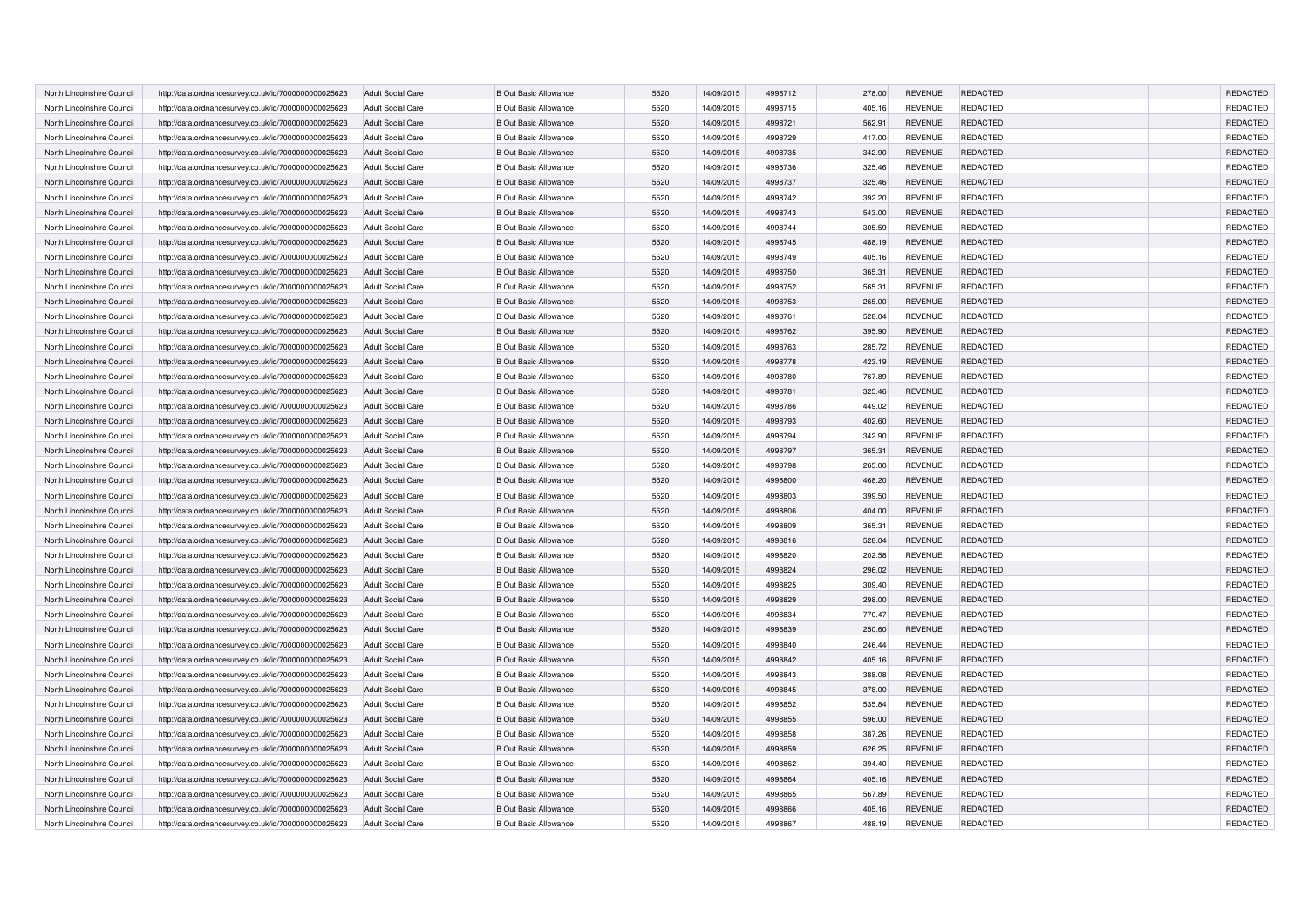| North Lincolnshire Council | http://data.ordnancesurvey.co.uk/id/7000000000025623 | <b>Adult Social Care</b> | <b>B Out Basic Allowance</b> | 5520 | 14/09/2015 | 4998869 | 408.88   | <b>REVENUE</b> | <b>REDACTED</b> | REDACTED        |
|----------------------------|------------------------------------------------------|--------------------------|------------------------------|------|------------|---------|----------|----------------|-----------------|-----------------|
| North Lincolnshire Council | http://data.ordnancesurvey.co.uk/id/7000000000025623 | <b>Adult Social Care</b> | <b>B Out Basic Allowance</b> | 5520 | 21/09/2015 | 5001692 | 265.31   | <b>REVENUE</b> | <b>REDACTED</b> | REDACTED        |
| North Lincolnshire Council | http://data.ordnancesurvey.co.uk/id/7000000000025623 | <b>Adult Social Care</b> | <b>B Out Basic Allowance</b> | 5520 | 21/09/2015 | 5001693 | 771.50   | <b>REVENUE</b> | <b>REDACTED</b> | REDACTED        |
| North Lincolnshire Council | http://data.ordnancesurvey.co.uk/id/7000000000025623 | <b>Adult Social Care</b> | <b>B Out Basic Allowance</b> | 5520 | 21/09/2015 | 5001698 | 375.39   | <b>REVENUE</b> | <b>REDACTED</b> | REDACTED        |
| North Lincolnshire Council | http://data.ordnancesurvey.co.uk/id/7000000000025623 | <b>Adult Social Care</b> | <b>B Out Basic Allowance</b> | 5520 | 21/09/2015 | 5001699 | 446.44   | <b>REVENUE</b> | <b>REDACTED</b> | REDACTED        |
| North Lincolnshire Council | http://data.ordnancesurvey.co.uk/id/7000000000025623 | <b>Adult Social Care</b> | <b>B Out Basic Allowance</b> | 5520 | 21/09/2015 | 5001700 | 699.02   | <b>REVENUE</b> | <b>REDACTED</b> | REDACTED        |
| North Lincolnshire Council | http://data.ordnancesurvey.co.uk/id/7000000000025623 | <b>Adult Social Care</b> | <b>B Out Basic Allowance</b> | 5520 | 21/09/2015 | 5001701 | 261.60   | <b>REVENUE</b> | <b>REDACTED</b> | <b>REDACTED</b> |
| North Lincolnshire Council | http://data.ordnancesurvey.co.uk/id/7000000000025623 | <b>Adult Social Care</b> | <b>B Out Basic Allowance</b> | 5520 | 21/09/2015 | 5001702 | 260.46   | <b>REVENUE</b> | <b>REDACTED</b> | REDACTED        |
| North Lincolnshire Council | http://data.ordnancesurvey.co.uk/id/7000000000025623 | <b>Adult Social Care</b> | <b>B Out Basic Allowance</b> | 5520 | 21/09/2015 | 5001703 | 734.63   | <b>REVENUE</b> | <b>REDACTED</b> | REDACTED        |
| North Lincolnshire Council | http://data.ordnancesurvey.co.uk/id/7000000000025623 | <b>Adult Social Care</b> | <b>B Out Basic Allowance</b> | 5520 | 21/09/2015 | 5001705 | 261.03   | <b>REVENUE</b> | <b>REDACTED</b> | REDACTED        |
| North Lincolnshire Council | http://data.ordnancesurvey.co.uk/id/7000000000025623 | <b>Adult Social Care</b> | <b>B Out Basic Allowance</b> | 5520 | 21/09/2015 | 5001706 | 337.58   | <b>REVENUE</b> | <b>REDACTED</b> | REDACTED        |
| North Lincolnshire Council | http://data.ordnancesurvey.co.uk/id/7000000000025623 | <b>Adult Social Care</b> | <b>B Out Basic Allowance</b> | 5520 | 21/09/2015 | 5001710 | 309.60   | <b>REVENUE</b> | <b>REDACTED</b> | REDACTED        |
| North Lincolnshire Council | http://data.ordnancesurvey.co.uk/id/7000000000025623 | Adult Social Care        | <b>B Out Basic Allowance</b> | 5520 | 21/09/2015 | 5001712 | 261.16   | <b>REVENUE</b> | <b>REDACTED</b> | REDACTED        |
| North Lincolnshire Council | http://data.ordnancesurvey.co.uk/id/7000000000025623 | <b>Adult Social Care</b> | <b>B Out Basic Allowance</b> | 5520 | 21/09/2015 | 5001713 | 325.46   | <b>REVENUE</b> | <b>REDACTED</b> | REDACTED        |
| North Lincolnshire Council | http://data.ordnancesurvey.co.uk/id/7000000000025623 | <b>Adult Social Care</b> | <b>B Out Basic Allowance</b> | 5520 | 21/09/2015 | 5001715 | 434.40   | <b>REVENUE</b> | <b>REDACTED</b> | REDACTED        |
| North Lincolnshire Council | http://data.ordnancesurvey.co.uk/id/7000000000025623 | <b>Adult Social Care</b> | <b>B Out Basic Allowance</b> | 5520 | 21/09/2015 | 5001716 | 261.60   | <b>REVENUE</b> | REDACTED        | REDACTED        |
| North Lincolnshire Council | http://data.ordnancesurvey.co.uk/id/7000000000025623 | Adult Social Care        | <b>B Out Basic Allowance</b> | 5520 | 21/09/2015 | 5001719 | 202.58   | <b>REVENUE</b> | <b>REDACTED</b> | REDACTED        |
| North Lincolnshire Council | http://data.ordnancesurvey.co.uk/id/7000000000025623 | <b>Adult Social Care</b> | <b>B Out Basic Allowance</b> | 5520 | 21/09/2015 | 5001721 | 378.77   | <b>REVENUE</b> | REDACTED        | REDACTED        |
| North Lincolnshire Council | http://data.ordnancesurvey.co.uk/id/7000000000025623 | Adult Social Care        | <b>B Out Basic Allowance</b> | 5520 | 21/09/2015 | 5001722 | 877.49   | <b>REVENUE</b> | <b>REDACTED</b> | REDACTED        |
| North Lincolnshire Council | http://data.ordnancesurvey.co.uk/id/7000000000025623 | <b>Adult Social Care</b> | <b>B Out Basic Allowance</b> | 5520 | 21/09/2015 | 5001723 | 551.88   | <b>REVENUE</b> | REDACTED        | REDACTED        |
| North Lincolnshire Council | http://data.ordnancesurvey.co.uk/id/7000000000025623 | <b>Adult Social Care</b> | <b>B Out Basic Allowance</b> | 5520 | 21/09/2015 | 5001728 | 456.21   | <b>REVENUE</b> | REDACTED        | REDACTED        |
| North Lincolnshire Council | http://data.ordnancesurvey.co.uk/id/7000000000025623 | <b>Adult Social Care</b> | <b>B Out Basic Allowance</b> | 5520 | 21/09/2015 | 5001734 | 409.17   | <b>REVENUE</b> | REDACTED        | REDACTED        |
| North Lincolnshire Council | http://data.ordnancesurvey.co.uk/id/7000000000025623 | Adult Social Care        | <b>B Out Basic Allowance</b> | 5520 | 21/09/2015 | 5001735 | 326.90   | <b>REVENUE</b> | <b>REDACTED</b> | REDACTED        |
| North Lincolnshire Council | http://data.ordnancesurvey.co.uk/id/7000000000025623 | <b>Adult Social Care</b> | <b>B Out Basic Allowance</b> | 5520 | 21/09/2015 | 5001740 | 326.90   | <b>REVENUE</b> | REDACTED        | REDACTED        |
| North Lincolnshire Council | http://data.ordnancesurvey.co.uk/id/7000000000025623 | <b>Adult Social Care</b> | <b>B Out Basic Allowance</b> | 5520 | 21/09/2015 | 5001741 | 560.20   | <b>REVENUE</b> | REDACTED        | REDACTED        |
| North Lincolnshire Council | http://data.ordnancesurvey.co.uk/id/7000000000025623 | <b>Adult Social Care</b> | <b>B Out Basic Allowance</b> | 5520 | 21/09/2015 | 5001742 | 797.02   | <b>REVENUE</b> | REDACTED        | REDACTED        |
| North Lincolnshire Council | http://data.ordnancesurvey.co.uk/id/7000000000025623 | <b>Adult Social Care</b> | <b>B Out Basic Allowance</b> | 5520 | 21/09/2015 | 5001746 | 325.46   | <b>REVENUE</b> | <b>REDACTED</b> | REDACTED        |
| North Lincolnshire Council | http://data.ordnancesurvey.co.uk/id/7000000000025623 | Adult Social Care        | <b>B Out Basic Allowance</b> | 5520 | 21/09/2015 | 5001748 | 409.17   | <b>REVENUE</b> | REDACTED        | REDACTED        |
| North Lincolnshire Council | http://data.ordnancesurvey.co.uk/id/7000000000025623 | <b>Adult Social Care</b> | <b>B Out Basic Allowance</b> | 5520 | 21/09/2015 | 5001753 | 534.20   | <b>REVENUE</b> | <b>REDACTED</b> | REDACTED        |
| North Lincolnshire Council | http://data.ordnancesurvey.co.uk/id/7000000000025623 | <b>Adult Social Care</b> | <b>B Out Basic Allowance</b> | 5520 | 21/09/2015 | 5001754 | 542.89   | <b>REVENUE</b> | REDACTED        | REDACTED        |
| North Lincolnshire Council | http://data.ordnancesurvey.co.uk/id/7000000000025623 | <b>Adult Social Care</b> | <b>B Out Basic Allowance</b> | 5520 | 21/09/2015 | 5001756 | 278.00   | <b>REVENUE</b> | <b>REDACTED</b> | REDACTED        |
| North Lincolnshire Council | http://data.ordnancesurvey.co.uk/id/7000000000025623 | <b>Adult Social Care</b> | <b>B Out Basic Allowance</b> | 5520 | 21/09/2015 | 5001759 | 405.16   | <b>REVENUE</b> | REDACTED        | REDACTED        |
| North Lincolnshire Council | http://data.ordnancesurvey.co.uk/id/7000000000025623 | <b>Adult Social Care</b> | <b>B Out Basic Allowance</b> | 5520 | 21/09/2015 | 5001765 | 562.91   | <b>REVENUE</b> | <b>REDACTED</b> | REDACTED        |
| North Lincolnshire Council | http://data.ordnancesurvey.co.uk/id/7000000000025623 | <b>Adult Social Care</b> | <b>B Out Basic Allowance</b> | 5520 | 21/09/2015 | 5001773 | 417.00   | <b>REVENUE</b> | <b>REDACTED</b> | REDACTED        |
| North Lincolnshire Council | http://data.ordnancesurvey.co.uk/id/7000000000025623 | <b>Adult Social Care</b> | <b>B Out Basic Allowance</b> | 5520 | 21/09/2015 | 5001779 | 342.90   | <b>REVENUE</b> | <b>REDACTED</b> | REDACTED        |
| North Lincolnshire Council | http://data.ordnancesurvey.co.uk/id/7000000000025623 | <b>Adult Social Care</b> | <b>B Out Basic Allowance</b> | 5520 | 21/09/2015 | 5001780 | 325.46   | <b>REVENUE</b> | <b>REDACTED</b> | REDACTED        |
| North Lincolnshire Council | http://data.ordnancesurvey.co.uk/id/7000000000025623 | <b>Adult Social Care</b> | <b>B Out Basic Allowance</b> | 5520 | 21/09/2015 | 5001781 | 325.46   | <b>REVENUE</b> | <b>REDACTED</b> | REDACTED        |
| North Lincolnshire Council | http://data.ordnancesurvey.co.uk/id/7000000000025623 | <b>Adult Social Care</b> | <b>B Out Basic Allowance</b> | 5520 | 21/09/2015 | 5001786 | 392.20   | <b>REVENUE</b> | <b>REDACTED</b> | REDACTED        |
| North Lincolnshire Council | http://data.ordnancesurvey.co.uk/id/7000000000025623 | <b>Adult Social Care</b> | <b>B Out Basic Allowance</b> | 5520 | 21/09/2015 | 5001787 | 404.00   | <b>REVENUE</b> | <b>REDACTED</b> | REDACTED        |
| North Lincolnshire Council | http://data.ordnancesurvey.co.uk/id/7000000000025623 | <b>Adult Social Care</b> | <b>B Out Basic Allowance</b> | 5520 | 21/09/2015 | 5001788 | 305.59   | <b>REVENUE</b> | <b>REDACTED</b> | REDACTED        |
| North Lincolnshire Council | http://data.ordnancesurvey.co.uk/id/7000000000025623 | <b>Adult Social Care</b> | <b>B Out Basic Allowance</b> | 5520 | 21/09/2015 | 5001789 | 488.19   | <b>REVENUE</b> | <b>REDACTED</b> | REDACTED        |
| North Lincolnshire Council | http://data.ordnancesurvey.co.uk/id/7000000000025623 | <b>Adult Social Care</b> | <b>B Out Basic Allowance</b> | 5520 | 21/09/2015 | 5001791 | 376.22   | <b>REVENUE</b> | REDACTED        | REDACTED        |
| North Lincolnshire Council | http://data.ordnancesurvey.co.uk/id/7000000000025623 | <b>Adult Social Care</b> | <b>B Out Basic Allowance</b> | 5520 | 21/09/2015 | 5001794 | 405.16   | <b>REVENUE</b> | <b>REDACTED</b> | REDACTED        |
| North Lincolnshire Council | http://data.ordnancesurvey.co.uk/id/7000000000025623 | <b>Adult Social Care</b> | <b>B Out Basic Allowance</b> | 5520 | 21/09/2015 | 5001795 | 365.31   | <b>REVENUE</b> | <b>REDACTED</b> | REDACTED        |
| North Lincolnshire Council | http://data.ordnancesurvey.co.uk/id/7000000000025623 | <b>Adult Social Care</b> | <b>B Out Basic Allowance</b> | 5520 | 21/09/2015 | 5001797 | 565.31   | <b>REVENUE</b> | <b>REDACTED</b> | <b>REDACTED</b> |
| North Lincolnshire Council | http://data.ordnancesurvey.co.uk/id/7000000000025623 | <b>Adult Social Care</b> | <b>B Out Basic Allowance</b> | 5520 | 21/09/2015 | 5001798 | 265.00   | <b>REVENUE</b> | <b>REDACTED</b> | REDACTED        |
| North Lincolnshire Council | http://data.ordnancesurvey.co.uk/id/7000000000025623 | <b>Adult Social Care</b> | <b>B Out Basic Allowance</b> | 5520 | 21/09/2015 | 5001806 | 1,589.52 | <b>REVENUE</b> | <b>REDACTED</b> | REDACTED        |
| North Lincolnshire Council | http://data.ordnancesurvey.co.uk/id/7000000000025623 | <b>Adult Social Care</b> | <b>B Out Basic Allowance</b> | 5520 | 21/09/2015 | 5001807 | 395.90   | <b>REVENUE</b> | <b>REDACTED</b> | REDACTED        |
| North Lincolnshire Council | http://data.ordnancesurvey.co.uk/id/7000000000025623 | <b>Adult Social Care</b> | <b>B Out Basic Allowance</b> | 5520 | 21/09/2015 | 5001808 | 285.72   | <b>REVENUE</b> | <b>REDACTED</b> | REDACTED        |
| North Lincolnshire Council | http://data.ordnancesurvey.co.uk/id/7000000000025623 | <b>Adult Social Care</b> | <b>B Out Basic Allowance</b> | 5520 | 21/09/2015 | 5001814 | 202.58   | <b>REVENUE</b> | REDACTED        | REDACTED        |
|                            |                                                      |                          |                              |      |            |         |          |                |                 |                 |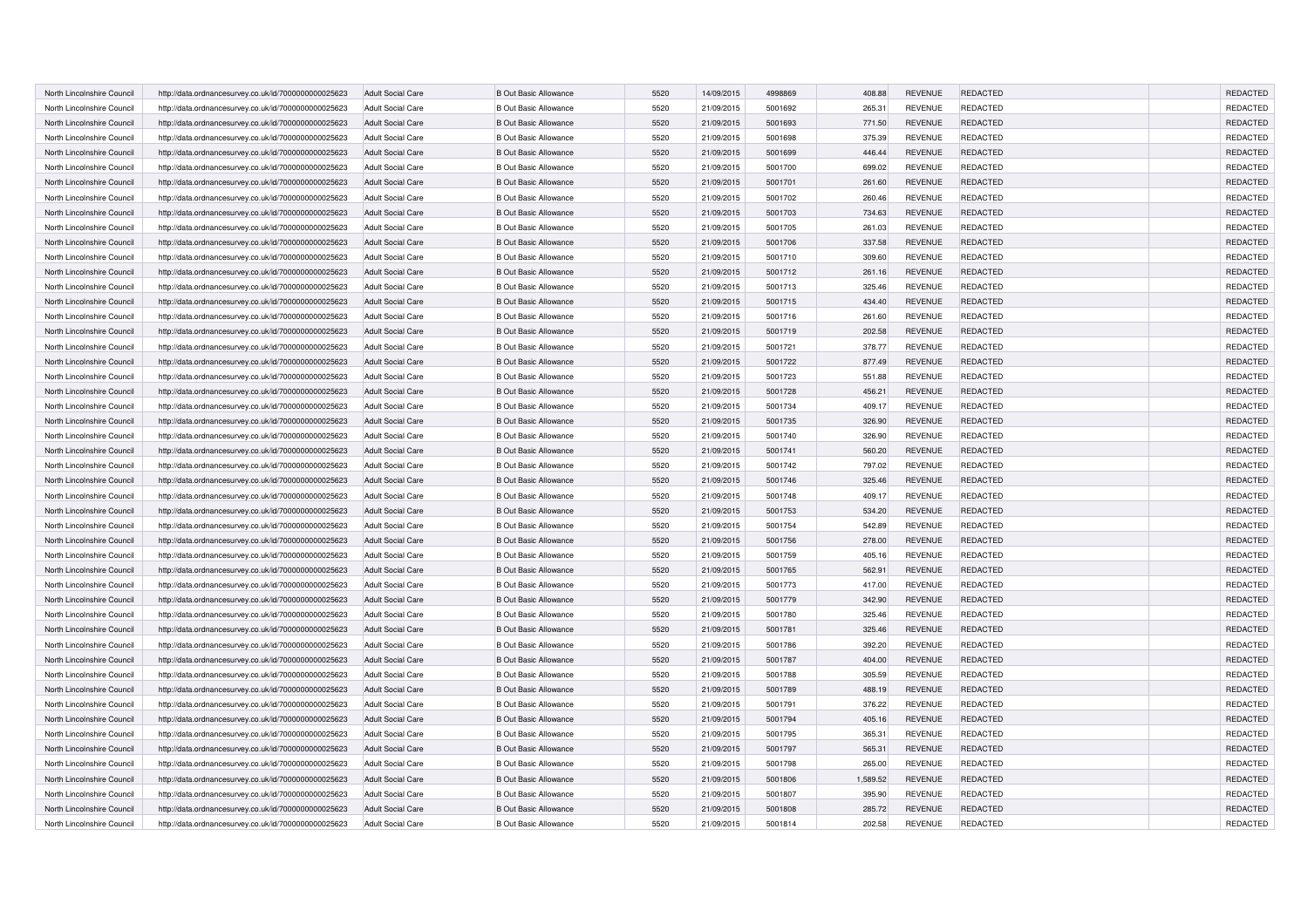| North Lincolnshire Council | http://data.ordnancesurvey.co.uk/id/7000000000025623 | <b>Adult Social Care</b> | <b>B Out Basic Allowance</b> | 5520 | 21/09/2015 | 5001822 | 365.31 | <b>REVENUE</b> | <b>REDACTED</b> | REDACTED        |
|----------------------------|------------------------------------------------------|--------------------------|------------------------------|------|------------|---------|--------|----------------|-----------------|-----------------|
| North Lincolnshire Council | http://data.ordnancesurvey.co.uk/id/7000000000025623 | <b>Adult Social Care</b> | <b>B Out Basic Allowance</b> | 5520 | 21/09/2015 | 5001824 | 652.87 | <b>REVENUE</b> | <b>REDACTED</b> | REDACTED        |
| North Lincolnshire Council | http://data.ordnancesurvey.co.uk/id/7000000000025623 | <b>Adult Social Care</b> | <b>B Out Basic Allowance</b> | 5520 | 21/09/2015 | 5001825 | 868.30 | <b>REVENUE</b> | <b>REDACTED</b> | REDACTED        |
| North Lincolnshire Council | http://data.ordnancesurvey.co.uk/id/7000000000025623 | <b>Adult Social Care</b> | <b>B Out Basic Allowance</b> | 5520 | 21/09/2015 | 5001830 | 449.02 | <b>REVENUE</b> | <b>REDACTED</b> | REDACTED        |
| North Lincolnshire Council | http://data.ordnancesurvey.co.uk/id/7000000000025623 | <b>Adult Social Care</b> | <b>B Out Basic Allowance</b> | 5520 | 21/09/2015 | 5001833 | 325.46 | <b>REVENUE</b> | <b>REDACTED</b> | REDACTED        |
| North Lincolnshire Council | http://data.ordnancesurvey.co.uk/id/7000000000025623 | <b>Adult Social Care</b> | <b>B Out Basic Allowance</b> | 5520 | 21/09/2015 | 5001837 | 263.60 | <b>REVENUE</b> | <b>REDACTED</b> | REDACTED        |
| North Lincolnshire Council | http://data.ordnancesurvey.co.uk/id/7000000000025623 | <b>Adult Social Care</b> | <b>B Out Basic Allowance</b> | 5520 | 21/09/2015 | 5001838 | 342.90 | <b>REVENUE</b> | <b>REDACTED</b> | <b>REDACTED</b> |
| North Lincolnshire Council | http://data.ordnancesurvey.co.uk/id/7000000000025623 | <b>Adult Social Care</b> | <b>B Out Basic Allowance</b> | 5520 | 21/09/2015 | 5001842 | 265.00 | <b>REVENUE</b> | <b>REDACTED</b> | REDACTED        |
| North Lincolnshire Council | http://data.ordnancesurvey.co.uk/id/7000000000025623 | <b>Adult Social Care</b> | <b>B Out Basic Allowance</b> | 5520 | 21/09/2015 | 5001844 | 468.20 | <b>REVENUE</b> | <b>REDACTED</b> | REDACTED        |
| North Lincolnshire Council | http://data.ordnancesurvey.co.uk/id/7000000000025623 | <b>Adult Social Care</b> | <b>B Out Basic Allowance</b> | 5520 | 21/09/2015 | 5001847 | 399.50 | <b>REVENUE</b> | <b>REDACTED</b> | REDACTED        |
| North Lincolnshire Council | http://data.ordnancesurvey.co.uk/id/7000000000025623 | <b>Adult Social Care</b> | <b>B Out Basic Allowance</b> | 5520 | 21/09/2015 | 5001850 | 265.00 | <b>REVENUE</b> | <b>REDACTED</b> | REDACTED        |
| North Lincolnshire Council | http://data.ordnancesurvey.co.uk/id/7000000000025623 | <b>Adult Social Care</b> | <b>B Out Basic Allowance</b> | 5520 | 21/09/2015 | 5001853 | 365.31 | <b>REVENUE</b> | <b>REDACTED</b> | REDACTED        |
| North Lincolnshire Council | http://data.ordnancesurvey.co.uk/id/7000000000025623 | Adult Social Care        | <b>B Out Basic Allowance</b> | 5520 | 21/09/2015 | 5001860 | 528.04 | <b>REVENUE</b> | <b>REDACTED</b> | REDACTED        |
| North Lincolnshire Council | http://data.ordnancesurvey.co.uk/id/7000000000025623 | <b>Adult Social Care</b> | <b>B Out Basic Allowance</b> | 5520 | 21/09/2015 | 5001868 | 196.44 | <b>REVENUE</b> | <b>REDACTED</b> | REDACTED        |
| North Lincolnshire Council | http://data.ordnancesurvey.co.uk/id/7000000000025623 | <b>Adult Social Care</b> | <b>B Out Basic Allowance</b> | 5520 | 21/09/2015 | 5001872 | 298.00 | <b>REVENUE</b> | <b>REDACTED</b> | REDACTED        |
| North Lincolnshire Council | http://data.ordnancesurvey.co.uk/id/7000000000025623 | <b>Adult Social Care</b> | <b>B Out Basic Allowance</b> | 5520 | 21/09/2015 | 5001877 | 739.32 | <b>REVENUE</b> | REDACTED        | REDACTED        |
| North Lincolnshire Council | http://data.ordnancesurvey.co.uk/id/7000000000025623 | Adult Social Care        | <b>B Out Basic Allowance</b> | 5520 | 21/09/2015 | 5001878 | 365.31 | <b>REVENUE</b> | <b>REDACTED</b> | REDACTED        |
| North Lincolnshire Council | http://data.ordnancesurvey.co.uk/id/7000000000025623 | <b>Adult Social Care</b> | <b>B Out Basic Allowance</b> | 5520 | 21/09/2015 | 5001883 | 250.60 | <b>REVENUE</b> | REDACTED        | REDACTED        |
| North Lincolnshire Council | http://data.ordnancesurvey.co.uk/id/7000000000025623 | Adult Social Care        | <b>B Out Basic Allowance</b> | 5520 | 21/09/2015 | 5001884 | 246.44 | <b>REVENUE</b> | <b>REDACTED</b> | REDACTED        |
| North Lincolnshire Council | http://data.ordnancesurvey.co.uk/id/7000000000025623 | <b>Adult Social Care</b> | <b>B Out Basic Allowance</b> | 5520 | 21/09/2015 | 5001886 | 405.16 | <b>REVENUE</b> | REDACTED        | REDACTED        |
| North Lincolnshire Council | http://data.ordnancesurvey.co.uk/id/7000000000025623 | <b>Adult Social Care</b> | <b>B Out Basic Allowance</b> | 5520 | 21/09/2015 | 5001888 | 252.00 | <b>REVENUE</b> | REDACTED        | REDACTED        |
| North Lincolnshire Council | http://data.ordnancesurvey.co.uk/id/7000000000025623 | <b>Adult Social Care</b> | <b>B Out Basic Allowance</b> | 5520 | 21/09/2015 | 5001895 | 449.02 | <b>REVENUE</b> | REDACTED        | REDACTED        |
| North Lincolnshire Council | http://data.ordnancesurvey.co.uk/id/7000000000025623 | <b>Adult Social Care</b> | <b>B Out Basic Allowance</b> | 5520 | 21/09/2015 | 5001899 | 596.00 | <b>REVENUE</b> | REDACTED        | REDACTED        |
| North Lincolnshire Council | http://data.ordnancesurvey.co.uk/id/7000000000025623 | <b>Adult Social Care</b> | <b>B Out Basic Allowance</b> | 5520 | 21/09/2015 | 5001903 | 365.31 | <b>REVENUE</b> | REDACTED        | REDACTED        |
| North Lincolnshire Council | http://data.ordnancesurvey.co.uk/id/7000000000025623 | <b>Adult Social Care</b> | <b>B Out Basic Allowance</b> | 5520 | 21/09/2015 | 5001906 | 394.40 | <b>REVENUE</b> | REDACTED        | REDACTED        |
| North Lincolnshire Council | http://data.ordnancesurvey.co.uk/id/7000000000025623 | <b>Adult Social Care</b> | <b>B Out Basic Allowance</b> | 5520 | 21/09/2015 | 5001909 | 142.86 | <b>REVENUE</b> | REDACTED        | REDACTED        |
| North Lincolnshire Council | http://data.ordnancesurvey.co.uk/id/7000000000025623 | <b>Adult Social Care</b> | <b>B Out Basic Allowance</b> | 5520 | 21/09/2015 | 5001910 | 405.16 | <b>REVENUE</b> | REDACTED        | REDACTED        |
| North Lincolnshire Council | http://data.ordnancesurvey.co.uk/id/7000000000025623 | <b>Adult Social Care</b> | <b>B Out Basic Allowance</b> | 5520 | 21/09/2015 | 5001911 | 567.89 | <b>REVENUE</b> | REDACTED        | REDACTED        |
| North Lincolnshire Council | http://data.ordnancesurvey.co.uk/id/7000000000025623 | <b>Adult Social Care</b> | <b>B Out Basic Allowance</b> | 5520 | 21/09/2015 | 5001912 | 405.16 | <b>REVENUE</b> | REDACTED        | REDACTED        |
| North Lincolnshire Council | http://data.ordnancesurvey.co.uk/id/7000000000025623 | <b>Adult Social Care</b> | <b>B Out Basic Allowance</b> | 5520 | 21/09/2015 | 5001913 | 488.19 | <b>REVENUE</b> | REDACTED        | REDACTED        |
| North Lincolnshire Council | http://data.ordnancesurvey.co.uk/id/7000000000025623 | <b>Adult Social Care</b> | <b>B Out Basic Allowance</b> | 5520 | 21/09/2015 | 5001915 | 408.88 | <b>REVENUE</b> | <b>REDACTED</b> | REDACTED        |
| North Lincolnshire Council | http://data.ordnancesurvey.co.uk/id/7000000000025623 | <b>Adult Social Care</b> | <b>Client Related Costs</b>  | 5534 | 01/09/2015 | 4993468 | 20.00  | <b>REVENUE</b> | REDACTED        | REDACTED        |
| North Lincolnshire Council | http://data.ordnancesurvey.co.uk/id/7000000000025623 | <b>Adult Social Care</b> | <b>Client Related Costs</b>  | 5534 | 01/09/2015 | 4993469 | 22.86  | <b>REVENUE</b> | REDACTED        | REDACTED        |
| North Lincolnshire Council | http://data.ordnancesurvey.co.uk/id/7000000000025623 | <b>Adult Social Care</b> | <b>Client Related Costs</b>  | 5534 | 01/09/2015 | 4993480 | 270.00 | <b>REVENUE</b> | <b>REDACTED</b> | REDACTED        |
| North Lincolnshire Council | http://data.ordnancesurvey.co.uk/id/7000000000025623 | <b>Adult Social Care</b> | <b>Client Related Costs</b>  | 5534 | 01/09/2015 | 4993482 | 60.00  | <b>REVENUE</b> | <b>REDACTED</b> | REDACTED        |
| North Lincolnshire Council | http://data.ordnancesurvey.co.uk/id/7000000000025623 | <b>Adult Social Care</b> | <b>Client Related Costs</b>  | 5534 | 01/09/2015 | 4993484 | 40.00  | <b>REVENUE</b> | <b>REDACTED</b> | REDACTED        |
| North Lincolnshire Council | http://data.ordnancesurvey.co.uk/id/7000000000025623 | <b>Adult Social Care</b> | <b>Client Related Costs</b>  | 5534 | 01/09/2015 | 4993486 | 20.00  | <b>REVENUE</b> | REDACTED        | REDACTED        |
| North Lincolnshire Council | http://data.ordnancesurvey.co.uk/id/7000000000025623 | <b>Adult Social Care</b> | <b>Client Related Costs</b>  | 5534 | 01/09/2015 | 4993488 | 60.00  | <b>REVENUE</b> | <b>REDACTED</b> | REDACTED        |
| North Lincolnshire Council | http://data.ordnancesurvey.co.uk/id/7000000000025623 | <b>Adult Social Care</b> | <b>Client Related Costs</b>  | 5534 | 01/09/2015 | 4993493 | 24.29  | <b>REVENUE</b> | REDACTED        | REDACTED        |
| North Lincolnshire Council | http://data.ordnancesurvey.co.uk/id/7000000000025623 | <b>Adult Social Care</b> | <b>Client Related Costs</b>  | 5534 | 01/09/2015 | 4993494 | 47.14  | <b>REVENUE</b> | <b>REDACTED</b> | REDACTED        |
| North Lincolnshire Council | http://data.ordnancesurvey.co.uk/id/7000000000025623 | <b>Adult Social Care</b> | <b>Client Related Costs</b>  | 5534 | 01/09/2015 | 4993496 | 211.43 | <b>REVENUE</b> | <b>REDACTED</b> | REDACTED        |
| North Lincolnshire Council | http://data.ordnancesurvey.co.uk/id/7000000000025623 | <b>Adult Social Care</b> | <b>Client Related Costs</b>  | 5534 | 01/09/2015 | 4993500 | 200.00 | <b>REVENUE</b> | REDACTED        | REDACTED        |
| North Lincolnshire Council | http://data.ordnancesurvey.co.uk/id/7000000000025623 | <b>Adult Social Care</b> | <b>Client Related Costs</b>  | 5534 | 01/09/2015 | 4993503 | 280.00 | <b>REVENUE</b> | REDACTED        | REDACTED        |
| North Lincolnshire Council | http://data.ordnancesurvey.co.uk/id/7000000000025623 | <b>Adult Social Care</b> | <b>Client Related Costs</b>  | 5534 | 01/09/2015 | 4993509 | 125.71 | <b>REVENUE</b> | <b>REDACTED</b> | REDACTED        |
| North Lincolnshire Council | http://data.ordnancesurvey.co.uk/id/7000000000025623 | <b>Adult Social Care</b> | <b>Client Related Costs</b>  | 5534 | 01/09/2015 | 4993516 | 76.00  | <b>REVENUE</b> | <b>REDACTED</b> | <b>REDACTED</b> |
| North Lincolnshire Council | http://data.ordnancesurvey.co.uk/id/7000000000025623 | <b>Adult Social Care</b> | <b>Client Related Costs</b>  | 5534 | 01/09/2015 | 4993519 | 55.71  | <b>REVENUE</b> | <b>REDACTED</b> | REDACTED        |
| North Lincolnshire Council | http://data.ordnancesurvey.co.uk/id/7000000000025623 | <b>Adult Social Care</b> | <b>Client Related Costs</b>  | 5534 | 01/09/2015 | 4993523 | 150.00 | <b>REVENUE</b> | <b>REDACTED</b> | REDACTED        |
| North Lincolnshire Council | http://data.ordnancesurvey.co.uk/id/7000000000025623 | <b>Adult Social Care</b> | <b>Client Related Costs</b>  | 5534 | 01/09/2015 | 4993535 | 120.00 | <b>REVENUE</b> | <b>REDACTED</b> | <b>REDACTED</b> |
| North Lincolnshire Council | http://data.ordnancesurvey.co.uk/id/7000000000025623 | <b>Adult Social Care</b> | <b>Client Related Costs</b>  | 5534 | 01/09/2015 | 4993540 | 20.00  | <b>REVENUE</b> | <b>REDACTED</b> | REDACTED        |
| North Lincolnshire Council | http://data.ordnancesurvey.co.uk/id/7000000000025623 | <b>Adult Social Care</b> | <b>Client Related Costs</b>  | 5534 | 01/09/2015 | 4993568 | 10.00  | <b>REVENUE</b> | REDACTED        | REDACTED        |
|                            |                                                      |                          |                              |      |            |         |        |                |                 |                 |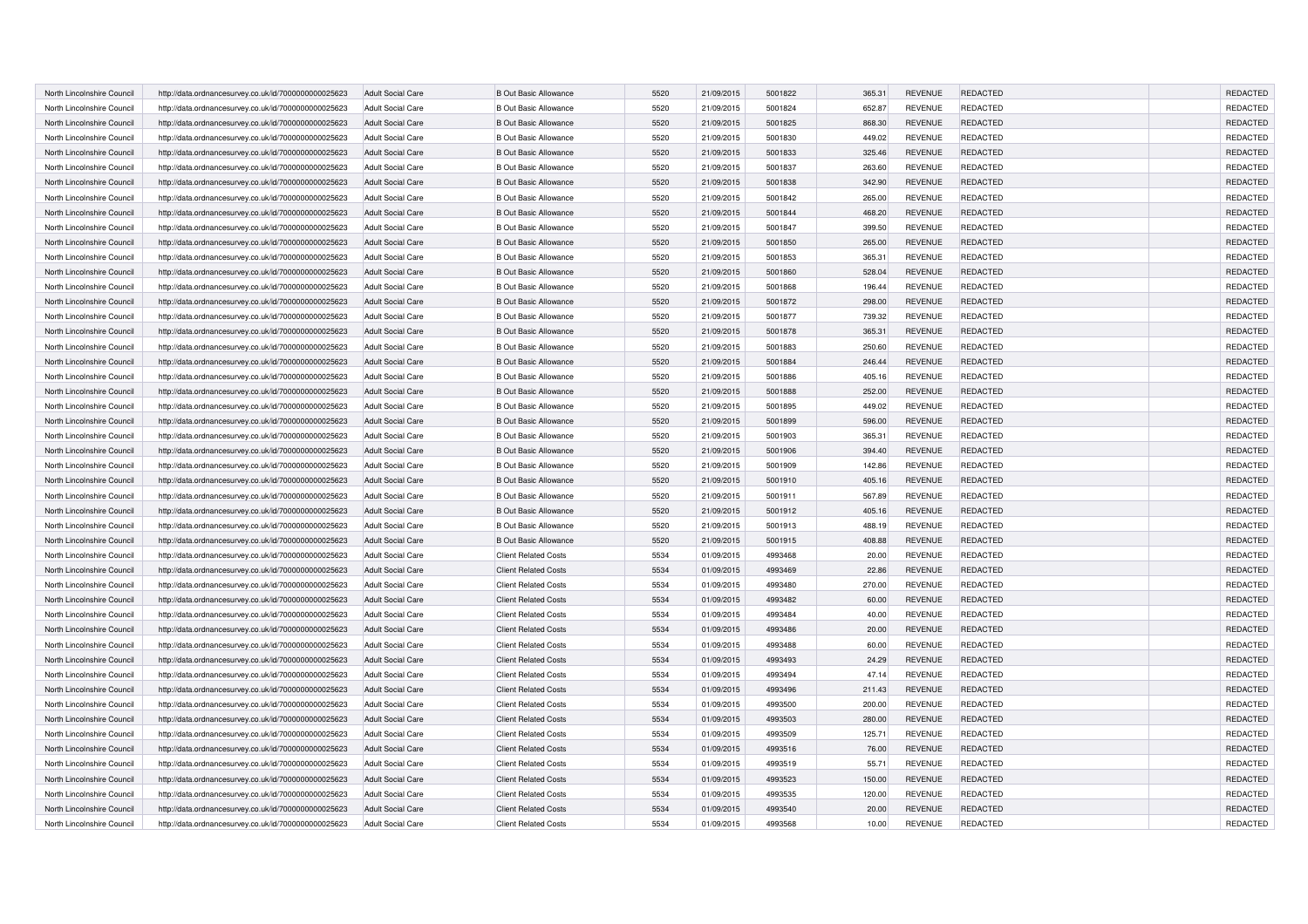| North Lincolnshire Council | http://data.ordnancesurvey.co.uk/id/7000000000025623 | <b>Adult Social Care</b> | <b>Client Related Costs</b> | 5534 | 01/09/2015 | 4993570 | 50.00  | <b>REVENUE</b> | REDACTED        | REDACTED             |
|----------------------------|------------------------------------------------------|--------------------------|-----------------------------|------|------------|---------|--------|----------------|-----------------|----------------------|
| North Lincolnshire Council | http://data.ordnancesurvey.co.uk/id/7000000000025623 | <b>Adult Social Care</b> | <b>Client Related Costs</b> | 5534 | 01/09/2015 | 4993575 | 20.00  | <b>REVENUE</b> | <b>REDACTED</b> | REDACTED             |
| North Lincolnshire Council | http://data.ordnancesurvey.co.uk/id/7000000000025623 | <b>Adult Social Care</b> | <b>Client Related Costs</b> | 5534 | 01/09/2015 | 4993578 | 20.00  | <b>REVENUE</b> | <b>REDACTED</b> | REDACTED             |
| North Lincolnshire Council | http://data.ordnancesurvey.co.uk/id/7000000000025623 | <b>Adult Social Care</b> | <b>Client Related Costs</b> | 5534 | 01/09/2015 | 4993588 | 10.00  | <b>REVENUE</b> | <b>REDACTED</b> | REDACTED             |
| North Lincolnshire Council | http://data.ordnancesurvey.co.uk/id/7000000000025623 | <b>Adult Social Care</b> | <b>Client Related Costs</b> | 5534 | 01/09/2015 | 4993596 | 60.00  | <b>REVENUE</b> | REDACTED        | REDACTED             |
| North Lincolnshire Council | http://data.ordnancesurvey.co.uk/id/7000000000025623 | <b>Adult Social Care</b> | <b>Client Related Costs</b> | 5534 | 01/09/2015 | 4993606 | 50.00  | <b>REVENUE</b> | <b>REDACTED</b> | REDACTED             |
| North Lincolnshire Council | http://data.ordnancesurvey.co.uk/id/7000000000025623 | <b>Adult Social Care</b> | <b>Client Related Costs</b> | 5534 | 01/09/2015 | 4993608 | 70.00  | <b>REVENUE</b> | <b>REDACTED</b> | <b>REDACTED</b>      |
| North Lincolnshire Council | http://data.ordnancesurvey.co.uk/id/7000000000025623 | <b>Adult Social Care</b> | <b>Client Related Costs</b> | 5534 | 01/09/2015 | 4993609 | 280.00 | <b>REVENUE</b> | <b>REDACTED</b> | REDACTED             |
| North Lincolnshire Council | http://data.ordnancesurvey.co.uk/id/7000000000025623 | <b>Adult Social Care</b> | <b>Client Related Costs</b> | 5534 | 01/09/2015 | 4993614 | 40.00  | <b>REVENUE</b> | <b>REDACTED</b> | REDACTED             |
| North Lincolnshire Council | http://data.ordnancesurvey.co.uk/id/7000000000025623 | <b>Adult Social Care</b> | <b>Client Related Costs</b> | 5534 | 01/09/2015 | 4993644 | 10.00  | <b>REVENUE</b> | <b>REDACTED</b> | REDACTED             |
| North Lincolnshire Council | http://data.ordnancesurvey.co.uk/id/7000000000025623 | <b>Adult Social Care</b> | <b>Client Related Costs</b> | 5534 | 01/09/2015 | 4993649 | 100.00 | <b>REVENUE</b> | REDACTED        | REDACTED             |
| North Lincolnshire Council | http://data.ordnancesurvey.co.uk/id/7000000000025623 | <b>Adult Social Care</b> | <b>Client Related Costs</b> | 5534 | 01/09/2015 | 4993653 | 105.00 | <b>REVENUE</b> | <b>REDACTED</b> | REDACTED             |
| North Lincolnshire Council | http://data.ordnancesurvey.co.uk/id/7000000000025623 | Adult Social Care        | <b>Client Related Costs</b> | 5534 | 01/09/2015 | 4993661 | 77.14  | <b>REVENUE</b> | <b>REDACTED</b> | REDACTED             |
| North Lincolnshire Council | http://data.ordnancesurvey.co.uk/id/7000000000025623 | <b>Adult Social Care</b> | <b>Client Related Costs</b> | 5534 | 01/09/2015 | 4993670 | 60.00  | <b>REVENUE</b> | <b>REDACTED</b> | REDACTED             |
| North Lincolnshire Council | http://data.ordnancesurvey.co.uk/id/7000000000025623 | <b>Adult Social Care</b> | <b>Client Related Costs</b> | 5534 | 01/09/2015 | 4993672 | 120.00 | <b>REVENUE</b> | REDACTED        | REDACTED             |
| North Lincolnshire Council | http://data.ordnancesurvey.co.uk/id/7000000000025623 | <b>Adult Social Care</b> | <b>Client Related Costs</b> | 5534 | 01/09/2015 | 4993681 | 20.00  | <b>REVENUE</b> | REDACTED        | REDACTED             |
| North Lincolnshire Council | http://data.ordnancesurvey.co.uk/id/7000000000025623 | Adult Social Care        | <b>Client Related Costs</b> | 5534 | 01/09/2015 | 4993694 | 140.00 | <b>REVENUE</b> | <b>REDACTED</b> | REDACTED             |
| North Lincolnshire Council | http://data.ordnancesurvey.co.uk/id/7000000000025623 | <b>Adult Social Care</b> | <b>Client Related Costs</b> | 5534 | 01/09/2015 | 4993695 | 130.00 | <b>REVENUE</b> | REDACTED        | REDACTED             |
| North Lincolnshire Council | http://data.ordnancesurvey.co.uk/id/7000000000025623 | <b>Adult Social Care</b> | <b>Client Related Costs</b> | 5534 | 01/09/2015 | 4993697 | 373.60 | <b>REVENUE</b> | REDACTED        | REDACTED             |
| North Lincolnshire Council | http://data.ordnancesurvey.co.uk/id/7000000000025623 | <b>Adult Social Care</b> | <b>Client Related Costs</b> | 5534 | 01/09/2015 | 4993699 | 275.59 | <b>REVENUE</b> | REDACTED        | REDACTED             |
| North Lincolnshire Council | http://data.ordnancesurvey.co.uk/id/7000000000025623 | <b>Adult Social Care</b> | <b>Client Related Costs</b> | 5534 | 02/09/2015 | 4994217 | 594.00 | <b>REVENUE</b> | REDACTED        | REDACTED             |
| North Lincolnshire Council | http://data.ordnancesurvey.co.uk/id/7000000000025623 | <b>Adult Social Care</b> | <b>Client Related Costs</b> | 5534 | 02/09/2015 | 4994218 | 442.00 | <b>REVENUE</b> | REDACTED        | REDACTED             |
| North Lincolnshire Council | http://data.ordnancesurvey.co.uk/id/7000000000025623 | <b>Adult Social Care</b> | <b>Client Related Costs</b> | 5534 | 07/09/2015 | 4995887 | 30.00  | <b>REVENUE</b> | REDACTED        | REDACTED             |
| North Lincolnshire Council |                                                      | <b>Adult Social Care</b> | <b>Client Related Costs</b> | 5534 | 07/09/2015 | 4995898 | 280.00 | <b>REVENUE</b> | REDACTED        | REDACTED             |
|                            | http://data.ordnancesurvey.co.uk/id/7000000000025623 |                          | <b>Client Related Costs</b> | 5534 | 07/09/2015 | 4995901 | 70.00  | <b>REVENUE</b> | REDACTED        | REDACTED             |
| North Lincolnshire Council | http://data.ordnancesurvey.co.uk/id/7000000000025623 | <b>Adult Social Care</b> | <b>Client Related Costs</b> | 5534 | 07/09/2015 | 4995905 | 20.00  | <b>REVENUE</b> | REDACTED        | REDACTED             |
| North Lincolnshire Council | http://data.ordnancesurvey.co.uk/id/7000000000025623 | <b>Adult Social Care</b> |                             |      |            |         |        |                |                 |                      |
| North Lincolnshire Council | http://data.ordnancesurvey.co.uk/id/7000000000025623 | <b>Adult Social Care</b> | <b>Client Related Costs</b> | 5534 | 07/09/2015 | 4995907 | 34.29  | <b>REVENUE</b> | REDACTED        | REDACTED<br>REDACTED |
| North Lincolnshire Council | http://data.ordnancesurvey.co.uk/id/7000000000025623 | Adult Social Care        | <b>Client Related Costs</b> | 5534 | 07/09/2015 | 4995912 | 20.00  | <b>REVENUE</b> | REDACTED        |                      |
| North Lincolnshire Council | http://data.ordnancesurvey.co.uk/id/7000000000025623 | <b>Adult Social Care</b> | <b>Client Related Costs</b> | 5534 | 07/09/2015 | 4995913 | 222.84 | <b>REVENUE</b> | REDACTED        | REDACTED             |
| North Lincolnshire Council | http://data.ordnancesurvey.co.uk/id/7000000000025623 | <b>Adult Social Care</b> | <b>Client Related Costs</b> | 5534 | 07/09/2015 | 4995919 | 200.00 | <b>REVENUE</b> | REDACTED        | REDACTED             |
| North Lincolnshire Council | http://data.ordnancesurvey.co.uk/id/7000000000025623 | <b>Adult Social Care</b> | <b>Client Related Costs</b> | 5534 | 07/09/2015 | 4995922 | 290.00 | <b>REVENUE</b> | <b>REDACTED</b> | REDACTED             |
| North Lincolnshire Council | http://data.ordnancesurvey.co.uk/id/7000000000025623 | Adult Social Care        | <b>Client Related Costs</b> | 5534 | 07/09/2015 | 4995933 | 10.00  | <b>REVENUE</b> | REDACTED        | REDACTED             |
| North Lincolnshire Council | http://data.ordnancesurvey.co.uk/id/7000000000025623 | <b>Adult Social Care</b> | <b>Client Related Costs</b> | 5534 | 07/09/2015 | 4995935 | 76.00  | <b>REVENUE</b> | REDACTED        | REDACTED             |
| North Lincolnshire Council | http://data.ordnancesurvey.co.uk/id/7000000000025623 | <b>Adult Social Care</b> | <b>Client Related Costs</b> | 5534 | 07/09/2015 | 4995942 | 180.00 | <b>REVENUE</b> | <b>REDACTED</b> | REDACTED             |
| North Lincolnshire Council | http://data.ordnancesurvey.co.uk/id/7000000000025623 | <b>Adult Social Care</b> | <b>Client Related Costs</b> | 5534 | 07/09/2015 | 4995954 | 120.00 | <b>REVENUE</b> | <b>REDACTED</b> | REDACTED             |
| North Lincolnshire Council | http://data.ordnancesurvey.co.uk/id/7000000000025623 | <b>Adult Social Care</b> | <b>Client Related Costs</b> | 5534 | 07/09/2015 | 4995959 | 30.00  | <b>REVENUE</b> | <b>REDACTED</b> | REDACTED             |
| North Lincolnshire Council | http://data.ordnancesurvey.co.uk/id/7000000000025623 | <b>Adult Social Care</b> | <b>Client Related Costs</b> | 5534 | 07/09/2015 | 4995988 | 10.00  | <b>REVENUE</b> | REDACTED        | REDACTED             |
| North Lincolnshire Council | http://data.ordnancesurvey.co.uk/id/7000000000025623 | <b>Adult Social Care</b> | <b>Client Related Costs</b> | 5534 | 07/09/2015 | 4995990 | 50.00  | <b>REVENUE</b> | <b>REDACTED</b> | REDACTED             |
| North Lincolnshire Council | http://data.ordnancesurvey.co.uk/id/7000000000025623 | <b>Adult Social Care</b> | <b>Client Related Costs</b> | 5534 | 07/09/2015 | 4995994 | 20.00  | <b>REVENUE</b> | REDACTED        | REDACTED             |
| North Lincolnshire Council | http://data.ordnancesurvey.co.uk/id/7000000000025623 | <b>Adult Social Care</b> | <b>Client Related Costs</b> | 5534 | 07/09/2015 | 4995995 | 60.00  | <b>REVENUE</b> | <b>REDACTED</b> | REDACTED             |
| North Lincolnshire Council | http://data.ordnancesurvey.co.uk/id/7000000000025623 | <b>Adult Social Care</b> | <b>Client Related Costs</b> | 5534 | 07/09/2015 | 4995997 | 20.00  | <b>REVENUE</b> | <b>REDACTED</b> | REDACTED             |
| North Lincolnshire Council | http://data.ordnancesurvey.co.uk/id/7000000000025623 | <b>Adult Social Care</b> | <b>Client Related Costs</b> | 5534 | 07/09/2015 | 4996007 | 10.00  | <b>REVENUE</b> | REDACTED        | REDACTED             |
| North Lincolnshire Council | http://data.ordnancesurvey.co.uk/id/7000000000025623 | <b>Adult Social Care</b> | <b>Client Related Costs</b> | 5534 | 07/09/2015 | 4996024 | 50.00  | <b>REVENUE</b> | REDACTED        | REDACTED             |
| North Lincolnshire Council | http://data.ordnancesurvey.co.uk/id/7000000000025623 | <b>Adult Social Care</b> | <b>Client Related Costs</b> | 5534 | 07/09/2015 | 4996026 | 170.00 | <b>REVENUE</b> | <b>REDACTED</b> | REDACTED             |
| North Lincolnshire Council | http://data.ordnancesurvey.co.uk/id/7000000000025623 | <b>Adult Social Care</b> | <b>Client Related Costs</b> | 5534 | 07/09/2015 | 4996027 | 77.15  | <b>REVENUE</b> | <b>REDACTED</b> | REDACTED             |
| North Lincolnshire Council | http://data.ordnancesurvey.co.uk/id/7000000000025623 | <b>Adult Social Care</b> | <b>Client Related Costs</b> | 5534 | 07/09/2015 | 4996031 | 91.89  | <b>REVENUE</b> | <b>REDACTED</b> | REDACTED             |
| North Lincolnshire Council | http://data.ordnancesurvey.co.uk/id/7000000000025623 | <b>Adult Social Care</b> | <b>Client Related Costs</b> | 5534 | 07/09/2015 | 4996032 | 11.42  | <b>REVENUE</b> | <b>REDACTED</b> | REDACTED             |
| North Lincolnshire Council | http://data.ordnancesurvey.co.uk/id/7000000000025623 | <b>Adult Social Care</b> | <b>Client Related Costs</b> | 5534 | 07/09/2015 | 4996057 | 539.63 | <b>REVENUE</b> | <b>REDACTED</b> | REDACTED             |
| North Lincolnshire Council | http://data.ordnancesurvey.co.uk/id/7000000000025623 | <b>Adult Social Care</b> | <b>Client Related Costs</b> | 5534 | 07/09/2015 | 4996064 | 10.00  | <b>REVENUE</b> | <b>REDACTED</b> | REDACTED             |
| North Lincolnshire Council | http://data.ordnancesurvey.co.uk/id/7000000000025623 | <b>Adult Social Care</b> | <b>Client Related Costs</b> | 5534 | 07/09/2015 | 4996069 | 100.00 | <b>REVENUE</b> | REDACTED        | REDACTED             |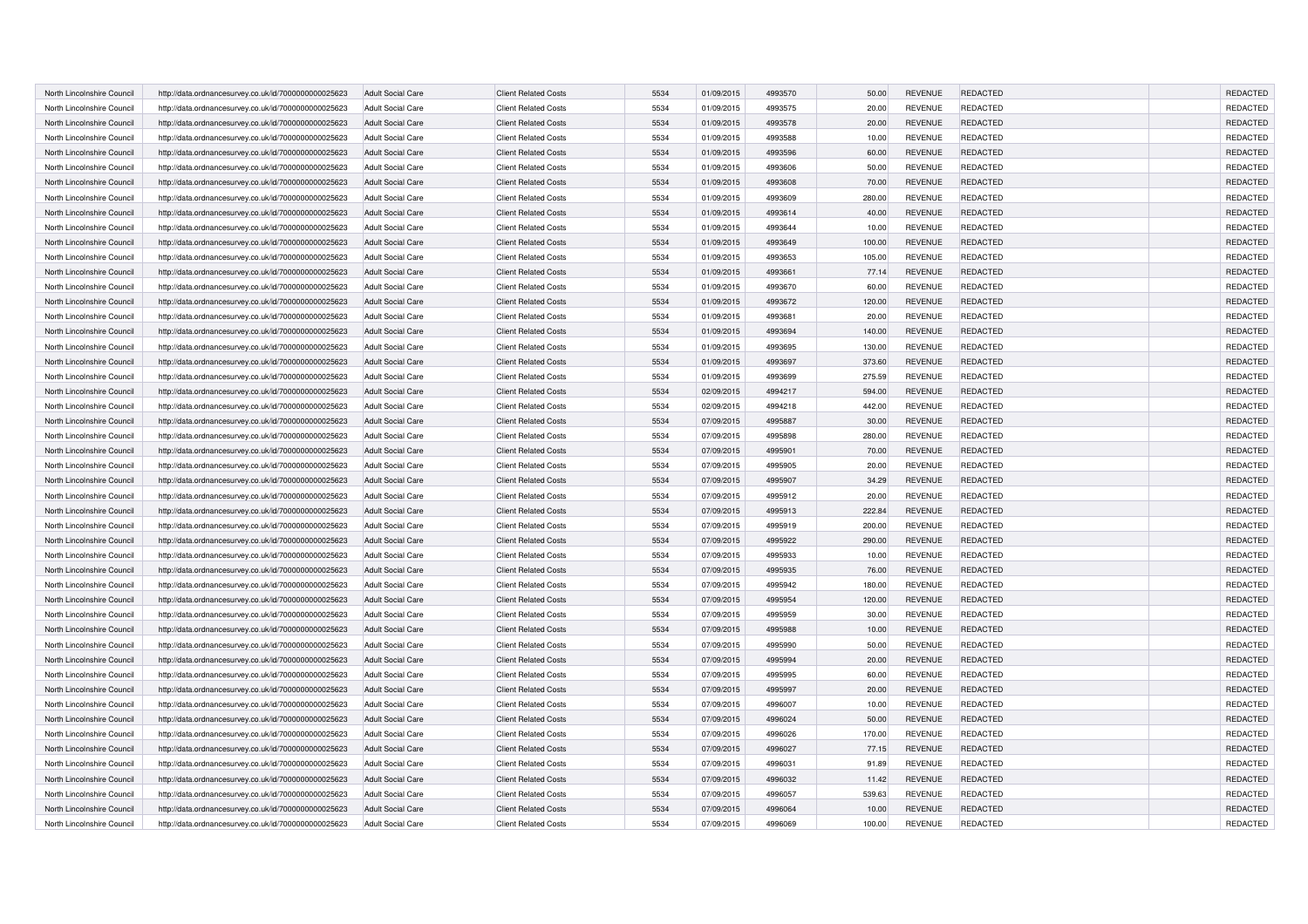| North Lincolnshire Council | http://data.ordnancesurvey.co.uk/id/7000000000025623 | <b>Adult Social Care</b> | <b>Client Related Costs</b> | 5534 | 07/09/2015 | 4996073 | 105.00 | <b>REVENUE</b> | REDACTED        | REDACTED        |
|----------------------------|------------------------------------------------------|--------------------------|-----------------------------|------|------------|---------|--------|----------------|-----------------|-----------------|
| North Lincolnshire Council | http://data.ordnancesurvey.co.uk/id/7000000000025623 | <b>Adult Social Care</b> | <b>Client Related Costs</b> | 5534 | 07/09/2015 | 4996085 | 40.00  | <b>REVENUE</b> | <b>REDACTED</b> | REDACTED        |
| North Lincolnshire Council | http://data.ordnancesurvey.co.uk/id/7000000000025623 | <b>Adult Social Care</b> | <b>Client Related Costs</b> | 5534 | 07/09/2015 | 4996091 | 60.00  | <b>REVENUE</b> | <b>REDACTED</b> | REDACTED        |
| North Lincolnshire Council | http://data.ordnancesurvey.co.uk/id/7000000000025623 | <b>Adult Social Care</b> | <b>Client Related Costs</b> | 5534 | 07/09/2015 | 4996093 | 120.00 | <b>REVENUE</b> | <b>REDACTED</b> | REDACTED        |
| North Lincolnshire Council | http://data.ordnancesurvey.co.uk/id/7000000000025623 | <b>Adult Social Care</b> | <b>Client Related Costs</b> | 5534 | 07/09/2015 | 4996096 | 129.98 | <b>REVENUE</b> | REDACTED        | REDACTED        |
| North Lincolnshire Council | http://data.ordnancesurvey.co.uk/id/7000000000025623 | <b>Adult Social Care</b> | <b>Client Related Costs</b> | 5534 | 07/09/2015 | 4996102 | 20.00  | <b>REVENUE</b> | <b>REDACTED</b> | REDACTED        |
| North Lincolnshire Council | http://data.ordnancesurvey.co.uk/id/7000000000025623 | <b>Adult Social Care</b> | <b>Client Related Costs</b> | 5534 | 07/09/2015 | 4996109 | 15.17  | <b>REVENUE</b> | <b>REDACTED</b> | <b>REDACTED</b> |
| North Lincolnshire Council | http://data.ordnancesurvey.co.uk/id/7000000000025623 | <b>Adult Social Care</b> | <b>Client Related Costs</b> | 5534 | 07/09/2015 | 4996114 | 34.29  | <b>REVENUE</b> | <b>REDACTED</b> | REDACTED        |
| North Lincolnshire Council | http://data.ordnancesurvey.co.uk/id/7000000000025623 | <b>Adult Social Care</b> | <b>Client Related Costs</b> | 5534 | 07/09/2015 | 4996116 | 150.00 | <b>REVENUE</b> | <b>REDACTED</b> | REDACTED        |
| North Lincolnshire Council | http://data.ordnancesurvey.co.uk/id/7000000000025623 | <b>Adult Social Care</b> | <b>Client Related Costs</b> | 5534 | 07/09/2015 | 4996117 | 140.00 | <b>REVENUE</b> | <b>REDACTED</b> | REDACTED        |
| North Lincolnshire Council | http://data.ordnancesurvey.co.uk/id/7000000000025623 | <b>Adult Social Care</b> | <b>Client Related Costs</b> | 5534 | 07/09/2015 | 4996118 | 10.00  | <b>REVENUE</b> | REDACTED        | REDACTED        |
| North Lincolnshire Council | http://data.ordnancesurvey.co.uk/id/7000000000025623 | <b>Adult Social Care</b> | <b>Client Related Costs</b> | 5534 | 07/09/2015 | 4996120 | 90.00  | <b>REVENUE</b> | <b>REDACTED</b> | REDACTED        |
| North Lincolnshire Council | http://data.ordnancesurvey.co.uk/id/7000000000025623 | Adult Social Care        | <b>Client Related Costs</b> | 5534 | 07/09/2015 | 4996121 | 342.73 | <b>REVENUE</b> | <b>REDACTED</b> | REDACTED        |
| North Lincolnshire Council | http://data.ordnancesurvey.co.uk/id/7000000000025623 | <b>Adult Social Care</b> | <b>Client Related Costs</b> | 5534 | 09/09/2015 | 4996619 | 264.00 | <b>REVENUE</b> | <b>REDACTED</b> | REDACTED        |
| North Lincolnshire Council | http://data.ordnancesurvey.co.uk/id/7000000000025623 | <b>Adult Social Care</b> | <b>Client Related Costs</b> | 5534 | 14/09/2015 | 4998650 | 20.00  | <b>REVENUE</b> | REDACTED        | REDACTED        |
| North Lincolnshire Council | http://data.ordnancesurvey.co.uk/id/7000000000025623 | <b>Adult Social Care</b> | <b>Client Related Costs</b> | 5534 | 14/09/2015 | 4998656 | 270.00 | <b>REVENUE</b> | REDACTED        | REDACTED        |
| North Lincolnshire Council | http://data.ordnancesurvey.co.uk/id/7000000000025623 | Adult Social Care        | <b>Client Related Costs</b> | 5534 | 14/09/2015 | 4998658 | 51.43  | <b>REVENUE</b> | <b>REDACTED</b> | REDACTED        |
| North Lincolnshire Council | http://data.ordnancesurvey.co.uk/id/7000000000025623 | <b>Adult Social Care</b> | <b>Client Related Costs</b> | 5534 | 14/09/2015 | 4998659 | 60.00  | <b>REVENUE</b> | REDACTED        | REDACTED        |
| North Lincolnshire Council | http://data.ordnancesurvey.co.uk/id/7000000000025623 | <b>Adult Social Care</b> | <b>Client Related Costs</b> | 5534 | 14/09/2015 | 4998662 | 20.00  | <b>REVENUE</b> | REDACTED        | REDACTED        |
| North Lincolnshire Council | http://data.ordnancesurvey.co.uk/id/7000000000025623 | <b>Adult Social Care</b> | <b>Client Related Costs</b> | 5534 | 14/09/2015 | 4998668 | 20.00  | <b>REVENUE</b> | REDACTED        | REDACTED        |
| North Lincolnshire Council | http://data.ordnancesurvey.co.uk/id/7000000000025623 | <b>Adult Social Care</b> | <b>Client Related Costs</b> | 5534 | 14/09/2015 | 4998669 | 120.00 | <b>REVENUE</b> | REDACTED        | REDACTED        |
| North Lincolnshire Council |                                                      | <b>Adult Social Care</b> | <b>Client Related Costs</b> | 5534 | 14/09/2015 | 4998671 | 206.50 | <b>REVENUE</b> | REDACTED        | REDACTED        |
| North Lincolnshire Council | http://data.ordnancesurvey.co.uk/id/7000000000025623 | <b>Adult Social Care</b> | <b>Client Related Costs</b> | 5534 | 14/09/2015 | 4998675 | 705.00 | <b>REVENUE</b> | REDACTED        | REDACTED        |
|                            | http://data.ordnancesurvey.co.uk/id/7000000000025623 |                          |                             |      |            |         |        |                |                 |                 |
| North Lincolnshire Council | http://data.ordnancesurvey.co.uk/id/7000000000025623 | <b>Adult Social Care</b> | <b>Client Related Costs</b> | 5534 | 14/09/2015 | 4998678 | 280.00 | <b>REVENUE</b> | REDACTED        | REDACTED        |
| North Lincolnshire Council | http://data.ordnancesurvey.co.uk/id/7000000000025623 | <b>Adult Social Care</b> | <b>Client Related Costs</b> | 5534 | 14/09/2015 | 4998684 | 25.71  | <b>REVENUE</b> | REDACTED        | REDACTED        |
| North Lincolnshire Council | http://data.ordnancesurvey.co.uk/id/7000000000025623 | <b>Adult Social Care</b> | <b>Client Related Costs</b> | 5534 | 14/09/2015 | 4998688 | 255.91 | <b>REVENUE</b> | REDACTED        | REDACTED        |
| North Lincolnshire Council | http://data.ordnancesurvey.co.uk/id/7000000000025623 | <b>Adult Social Care</b> | <b>Client Related Costs</b> | 5534 | 14/09/2015 | 4998691 | 76.00  | <b>REVENUE</b> | REDACTED        | REDACTED        |
| North Lincolnshire Council | http://data.ordnancesurvey.co.uk/id/7000000000025623 | Adult Social Care        | <b>Client Related Costs</b> | 5534 | 14/09/2015 | 4998698 | 150.00 | <b>REVENUE</b> | REDACTED        | REDACTED        |
| North Lincolnshire Council | http://data.ordnancesurvey.co.uk/id/7000000000025623 | <b>Adult Social Care</b> | <b>Client Related Costs</b> | 5534 | 14/09/2015 | 4998710 | 120.00 | <b>REVENUE</b> | REDACTED        | REDACTED        |
| North Lincolnshire Council | http://data.ordnancesurvey.co.uk/id/7000000000025623 | <b>Adult Social Care</b> | <b>Client Related Costs</b> | 5534 | 14/09/2015 | 4998715 | 20.00  | <b>REVENUE</b> | REDACTED        | REDACTED        |
| North Lincolnshire Council | http://data.ordnancesurvey.co.uk/id/7000000000025623 | <b>Adult Social Care</b> | <b>Client Related Costs</b> | 5534 | 14/09/2015 | 4998743 | 10.00  | <b>REVENUE</b> | <b>REDACTED</b> | REDACTED        |
| North Lincolnshire Council | http://data.ordnancesurvey.co.uk/id/7000000000025623 | Adult Social Care        | <b>Client Related Costs</b> | 5534 | 14/09/2015 | 4998745 | 50.00  | <b>REVENUE</b> | REDACTED        | REDACTED        |
| North Lincolnshire Council | http://data.ordnancesurvey.co.uk/id/7000000000025623 | <b>Adult Social Care</b> | <b>Client Related Costs</b> | 5534 | 14/09/2015 | 4998749 | 20.00  | <b>REVENUE</b> | REDACTED        | REDACTED        |
| North Lincolnshire Council | http://data.ordnancesurvey.co.uk/id/7000000000025623 | <b>Adult Social Care</b> | <b>Client Related Costs</b> | 5534 | 14/09/2015 | 4998750 | 313.40 | <b>REVENUE</b> | <b>REDACTED</b> | REDACTED        |
| North Lincolnshire Council | http://data.ordnancesurvey.co.uk/id/7000000000025623 | <b>Adult Social Care</b> | <b>Client Related Costs</b> | 5534 | 14/09/2015 | 4998752 | 125.00 | <b>REVENUE</b> | <b>REDACTED</b> | REDACTED        |
| North Lincolnshire Council | http://data.ordnancesurvey.co.uk/id/7000000000025623 | <b>Adult Social Care</b> | <b>Client Related Costs</b> | 5534 | 14/09/2015 | 4998761 | 10.00  | <b>REVENUE</b> | <b>REDACTED</b> | REDACTED        |
| North Lincolnshire Council | http://data.ordnancesurvey.co.uk/id/7000000000025623 | <b>Adult Social Care</b> | <b>Client Related Costs</b> | 5534 | 14/09/2015 | 4998778 | 504.83 | <b>REVENUE</b> | REDACTED        | REDACTED        |
| North Lincolnshire Council | http://data.ordnancesurvey.co.uk/id/7000000000025623 | <b>Adult Social Care</b> | <b>Client Related Costs</b> | 5534 | 14/09/2015 | 4998780 | 210.00 | <b>REVENUE</b> | <b>REDACTED</b> | REDACTED        |
| North Lincolnshire Council | http://data.ordnancesurvey.co.uk/id/7000000000025623 | <b>Adult Social Care</b> | <b>Client Related Costs</b> | 5534 | 14/09/2015 | 4998809 | 40.00  | <b>REVENUE</b> | REDACTED        | REDACTED        |
| North Lincolnshire Council | http://data.ordnancesurvey.co.uk/id/7000000000025623 | <b>Adult Social Care</b> | <b>Client Related Costs</b> | 5534 | 14/09/2015 | 4998816 | 10.00  | <b>REVENUE</b> | <b>REDACTED</b> | REDACTED        |
| North Lincolnshire Council | http://data.ordnancesurvey.co.uk/id/7000000000025623 | <b>Adult Social Care</b> | <b>Client Related Costs</b> | 5534 | 14/09/2015 | 4998820 | 100.00 | <b>REVENUE</b> | <b>REDACTED</b> | REDACTED        |
| North Lincolnshire Council | http://data.ordnancesurvey.co.uk/id/7000000000025623 | <b>Adult Social Care</b> | <b>Client Related Costs</b> | 5534 | 14/09/2015 | 4998824 | 105.00 | <b>REVENUE</b> | REDACTED        | REDACTED        |
| North Lincolnshire Council | http://data.ordnancesurvey.co.uk/id/7000000000025623 | <b>Adult Social Care</b> | <b>Client Related Costs</b> | 5534 | 14/09/2015 | 4998825 | 42.86  | <b>REVENUE</b> | REDACTED        | REDACTED        |
| North Lincolnshire Council | http://data.ordnancesurvey.co.uk/id/7000000000025623 | <b>Adult Social Care</b> | <b>Client Related Costs</b> | 5534 | 14/09/2015 | 4998834 | 396.98 | <b>REVENUE</b> | <b>REDACTED</b> | REDACTED        |
| North Lincolnshire Council | http://data.ordnancesurvey.co.uk/id/7000000000025623 | <b>Adult Social Care</b> | <b>Client Related Costs</b> | 5534 | 14/09/2015 | 4998840 | 60.00  | <b>REVENUE</b> | <b>REDACTED</b> | REDACTED        |
| North Lincolnshire Council | http://data.ordnancesurvey.co.uk/id/7000000000025623 | <b>Adult Social Care</b> | <b>Client Related Costs</b> | 5534 | 14/09/2015 | 4998842 | 120.00 | <b>REVENUE</b> | <b>REDACTED</b> | REDACTED        |
| North Lincolnshire Council | http://data.ordnancesurvey.co.uk/id/7000000000025623 | <b>Adult Social Care</b> | <b>Client Related Costs</b> | 5534 | 14/09/2015 | 4998852 | 77.14  | <b>REVENUE</b> | <b>REDACTED</b> | REDACTED        |
| North Lincolnshire Council | http://data.ordnancesurvey.co.uk/id/7000000000025623 | <b>Adult Social Care</b> | <b>Client Related Costs</b> | 5534 | 14/09/2015 | 4998858 | 45.71  | <b>REVENUE</b> | <b>REDACTED</b> | REDACTED        |
| North Lincolnshire Council | http://data.ordnancesurvey.co.uk/id/7000000000025623 | <b>Adult Social Care</b> | <b>Client Related Costs</b> | 5534 | 14/09/2015 | 4998859 | 34.29  | <b>REVENUE</b> | <b>REDACTED</b> | REDACTED        |
| North Lincolnshire Council | http://data.ordnancesurvey.co.uk/id/7000000000025623 | <b>Adult Social Care</b> | <b>Client Related Costs</b> | 5534 | 14/09/2015 | 4998864 | 140.00 | <b>REVENUE</b> | REDACTED        | REDACTED        |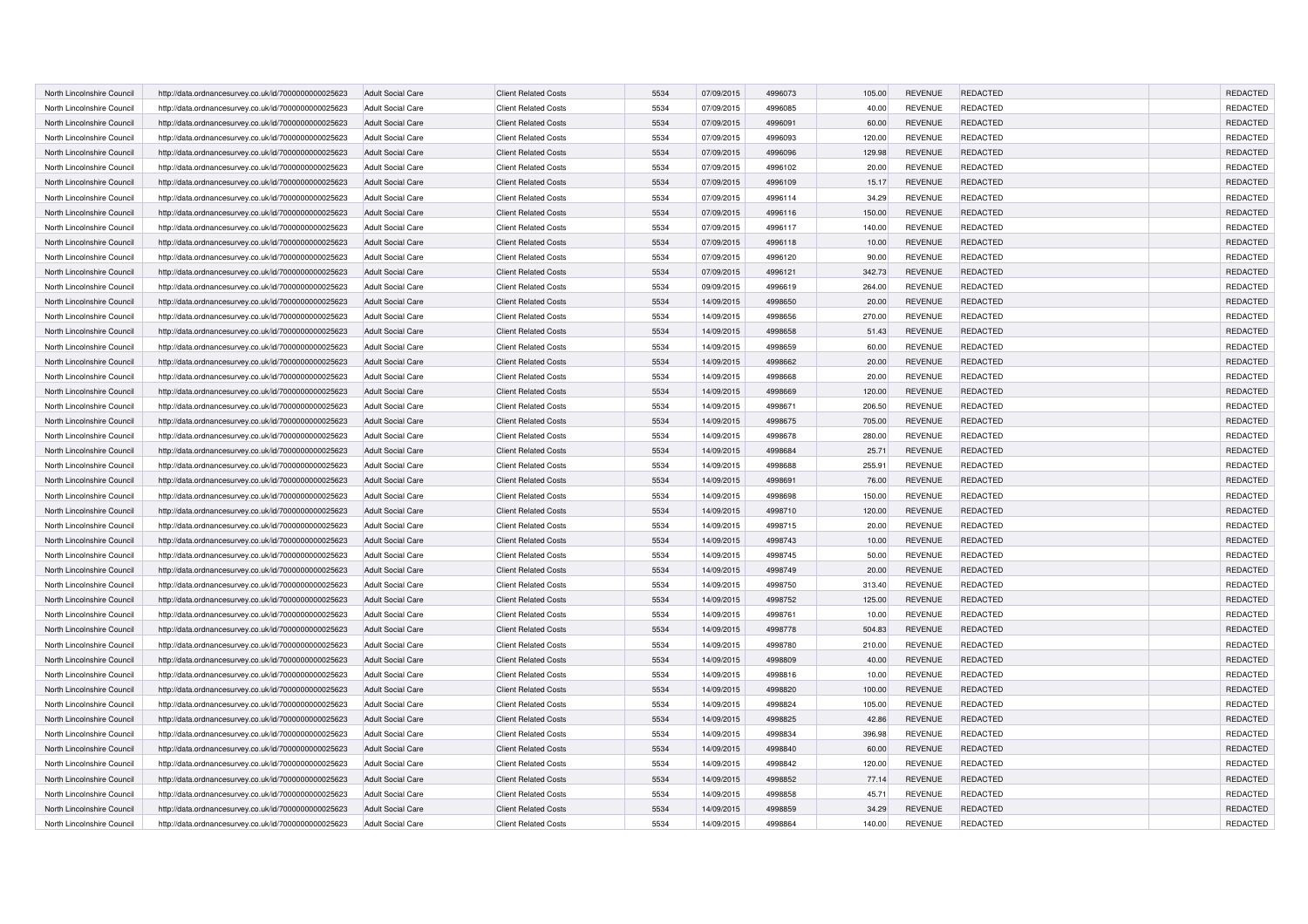| North Lincolnshire Council | http://data.ordnancesurvey.co.uk/id/7000000000025623 | <b>Adult Social Care</b> | <b>Client Related Costs</b>   | 5534 | 14/09/2015 | 4998865 | 130.00   | <b>REVENUE</b> | REDACTED        | REDACTED        |
|----------------------------|------------------------------------------------------|--------------------------|-------------------------------|------|------------|---------|----------|----------------|-----------------|-----------------|
| North Lincolnshire Council | http://data.ordnancesurvey.co.uk/id/7000000000025623 | <b>Adult Social Care</b> | <b>Client Related Costs</b>   | 5534 | 14/09/2015 | 4998867 | 330.00   | <b>REVENUE</b> | <b>REDACTED</b> | REDACTED        |
| North Lincolnshire Council | http://data.ordnancesurvey.co.uk/id/7000000000025623 | <b>Adult Social Care</b> | <b>Client Related Costs</b>   | 5534 | 14/09/2015 | 4998869 | 369.91   | <b>REVENUE</b> | <b>REDACTED</b> | REDACTED        |
| North Lincolnshire Council | http://data.ordnancesurvey.co.uk/id/7000000000025623 | <b>Adult Social Care</b> | <b>Client Related Costs</b>   | 5534 | 16/09/2015 | 5000398 | 500.00   | <b>REVENUE</b> | <b>REDACTED</b> | REDACTED        |
| North Lincolnshire Council | http://data.ordnancesurvey.co.uk/id/7000000000025623 | <b>Adult Social Care</b> | <b>Client Related Costs</b>   | 5534 | 21/09/2015 | 5001692 | 134.66   | <b>REVENUE</b> | REDACTED        | REDACTED        |
| North Lincolnshire Council | http://data.ordnancesurvey.co.uk/id/7000000000025623 | <b>Adult Social Care</b> | <b>Client Related Costs</b>   | 5534 | 21/09/2015 | 5001693 | 20.00    | <b>REVENUE</b> | <b>REDACTED</b> | REDACTED        |
| North Lincolnshire Council | http://data.ordnancesurvey.co.uk/id/7000000000025623 | <b>Adult Social Care</b> | <b>Client Related Costs</b>   | 5534 | 21/09/2015 | 5001700 | 270.00   | <b>REVENUE</b> | <b>REDACTED</b> | <b>REDACTED</b> |
| North Lincolnshire Council | http://data.ordnancesurvey.co.uk/id/7000000000025623 | <b>Adult Social Care</b> | <b>Client Related Costs</b>   | 5534 | 21/09/2015 | 5001702 | 60.00    | <b>REVENUE</b> | <b>REDACTED</b> | REDACTED        |
| North Lincolnshire Council | http://data.ordnancesurvey.co.uk/id/7000000000025623 | <b>Adult Social Care</b> | <b>Client Related Costs</b>   | 5534 | 21/09/2015 | 5001703 | 60.00    | <b>REVENUE</b> | <b>REDACTED</b> | REDACTED        |
| North Lincolnshire Council | http://data.ordnancesurvey.co.uk/id/7000000000025623 | <b>Adult Social Care</b> | <b>Client Related Costs</b>   | 5534 | 21/09/2015 | 5001706 | 20.00    | <b>REVENUE</b> | <b>REDACTED</b> | REDACTED        |
| North Lincolnshire Council | http://data.ordnancesurvey.co.uk/id/7000000000025623 | <b>Adult Social Care</b> | <b>Client Related Costs</b>   | 5534 | 21/09/2015 | 5001712 | 20.00    | <b>REVENUE</b> | REDACTED        | REDACTED        |
| North Lincolnshire Council | http://data.ordnancesurvey.co.uk/id/7000000000025623 | <b>Adult Social Care</b> | <b>Client Related Costs</b>   | 5534 | 21/09/2015 | 5001713 | 120.00   | <b>REVENUE</b> | <b>REDACTED</b> | REDACTED        |
| North Lincolnshire Council | http://data.ordnancesurvey.co.uk/id/7000000000025623 | Adult Social Care        | <b>Client Related Costs</b>   | 5534 | 21/09/2015 | 5001715 | 90.00    | <b>REVENUE</b> | <b>REDACTED</b> | REDACTED        |
| North Lincolnshire Council | http://data.ordnancesurvey.co.uk/id/7000000000025623 | <b>Adult Social Care</b> | <b>Client Related Costs</b>   | 5534 | 21/09/2015 | 5001719 | 200.00   | <b>REVENUE</b> | <b>REDACTED</b> | REDACTED        |
| North Lincolnshire Council | http://data.ordnancesurvey.co.uk/id/7000000000025623 | <b>Adult Social Care</b> | <b>Client Related Costs</b>   | 5534 | 21/09/2015 | 5001722 | 280.00   | <b>REVENUE</b> | REDACTED        | REDACTED        |
| North Lincolnshire Council | http://data.ordnancesurvey.co.uk/id/7000000000025623 | <b>Adult Social Care</b> | <b>Client Related Costs</b>   | 5534 | 21/09/2015 | 5001735 | 76.00    | <b>REVENUE</b> | REDACTED        | REDACTED        |
| North Lincolnshire Council | http://data.ordnancesurvey.co.uk/id/7000000000025623 | Adult Social Care        | <b>Client Related Costs</b>   | 5534 | 21/09/2015 | 5001742 | 180.00   | <b>REVENUE</b> | <b>REDACTED</b> | REDACTED        |
| North Lincolnshire Council | http://data.ordnancesurvey.co.uk/id/7000000000025623 | <b>Adult Social Care</b> | <b>Client Related Costs</b>   | 5534 | 21/09/2015 | 5001746 | 162.84   | <b>REVENUE</b> | REDACTED        | REDACTED        |
| North Lincolnshire Council | http://data.ordnancesurvey.co.uk/id/7000000000025623 | Adult Social Care        | <b>Client Related Costs</b>   | 5534 | 21/09/2015 | 5001754 | 120.00   | <b>REVENUE</b> | REDACTED        | REDACTED        |
| North Lincolnshire Council | http://data.ordnancesurvey.co.uk/id/7000000000025623 | <b>Adult Social Care</b> | <b>Client Related Costs</b>   | 5534 | 21/09/2015 | 5001759 | 20.00    | <b>REVENUE</b> | REDACTED        | REDACTED        |
| North Lincolnshire Council | http://data.ordnancesurvey.co.uk/id/7000000000025623 | <b>Adult Social Care</b> | <b>Client Related Costs</b>   | 5534 | 21/09/2015 | 5001787 | 10.00    | <b>REVENUE</b> | REDACTED        | REDACTED        |
| North Lincolnshire Council |                                                      | <b>Adult Social Care</b> | <b>Client Related Costs</b>   | 5534 | 21/09/2015 | 5001789 | 50.00    | <b>REVENUE</b> | REDACTED        | REDACTED        |
| North Lincolnshire Council | http://data.ordnancesurvey.co.uk/id/7000000000025623 | <b>Adult Social Care</b> | <b>Client Related Costs</b>   | 5534 | 21/09/2015 | 5001794 | 20.00    | <b>REVENUE</b> | REDACTED        | REDACTED        |
|                            | http://data.ordnancesurvey.co.uk/id/7000000000025623 |                          |                               |      |            | 5001795 |          |                |                 |                 |
| North Lincolnshire Council | http://data.ordnancesurvey.co.uk/id/7000000000025623 | <b>Adult Social Care</b> | <b>Client Related Costs</b>   | 5534 | 21/09/2015 |         | 1,439.00 | <b>REVENUE</b> | REDACTED        | REDACTED        |
| North Lincolnshire Council | http://data.ordnancesurvey.co.uk/id/7000000000025623 | <b>Adult Social Care</b> | <b>Client Related Costs</b>   | 5534 | 21/09/2015 | 5001797 | 20.00    | <b>REVENUE</b> | REDACTED        | REDACTED        |
| North Lincolnshire Council | http://data.ordnancesurvey.co.uk/id/7000000000025623 | <b>Adult Social Care</b> | <b>Client Related Costs</b>   | 5534 | 21/09/2015 | 5001806 | 10.00    | <b>REVENUE</b> | REDACTED        | REDACTED        |
| North Lincolnshire Council | http://data.ordnancesurvey.co.uk/id/7000000000025623 | <b>Adult Social Care</b> | <b>Client Related Costs</b>   | 5534 | 21/09/2015 | 5001814 | 162.84   | <b>REVENUE</b> | <b>REDACTED</b> | REDACTED        |
| North Lincolnshire Council | http://data.ordnancesurvey.co.uk/id/7000000000025623 | Adult Social Care        | <b>Client Related Costs</b>   | 5534 | 21/09/2015 | 5001822 | 40.00    | <b>REVENUE</b> | REDACTED        | REDACTED        |
| North Lincolnshire Council | http://data.ordnancesurvey.co.uk/id/7000000000025623 | <b>Adult Social Care</b> | <b>Client Related Costs</b>   | 5534 | 21/09/2015 | 5001824 | 210.00   | <b>REVENUE</b> | <b>REDACTED</b> | REDACTED        |
| North Lincolnshire Council | http://data.ordnancesurvey.co.uk/id/7000000000025623 | <b>Adult Social Care</b> | <b>Client Related Costs</b>   | 5534 | 21/09/2015 | 5001830 | 102.52   | <b>REVENUE</b> | REDACTED        | REDACTED        |
| North Lincolnshire Council | http://data.ordnancesurvey.co.uk/id/7000000000025623 | <b>Adult Social Care</b> | <b>Client Related Costs</b>   | 5534 | 21/09/2015 | 5001853 | 40.00    | <b>REVENUE</b> | <b>REDACTED</b> | REDACTED        |
| North Lincolnshire Council | http://data.ordnancesurvey.co.uk/id/7000000000025623 | Adult Social Care        | <b>Client Related Costs</b>   | 5534 | 21/09/2015 | 5001860 | 10.00    | <b>REVENUE</b> | REDACTED        | REDACTED        |
| North Lincolnshire Council | http://data.ordnancesurvey.co.uk/id/7000000000025623 | <b>Adult Social Care</b> | <b>Client Related Costs</b>   | 5534 | 21/09/2015 | 5001868 | 105.00   | <b>REVENUE</b> | <b>REDACTED</b> | REDACTED        |
| North Lincolnshire Council | http://data.ordnancesurvey.co.uk/id/7000000000025623 | <b>Adult Social Care</b> | <b>Client Related Costs</b>   | 5534 | 21/09/2015 | 5001884 | 60.00    | <b>REVENUE</b> | <b>REDACTED</b> | REDACTED        |
| North Lincolnshire Council | http://data.ordnancesurvey.co.uk/id/7000000000025623 | <b>Adult Social Care</b> | <b>Client Related Costs</b>   | 5534 | 21/09/2015 | 5001886 | 120.00   | <b>REVENUE</b> | <b>REDACTED</b> | REDACTED        |
| North Lincolnshire Council | http://data.ordnancesurvey.co.uk/id/7000000000025623 | <b>Adult Social Care</b> | <b>Client Related Costs</b>   | 5534 | 21/09/2015 | 5001895 | 60.00    | <b>REVENUE</b> | <b>REDACTED</b> | REDACTED        |
| North Lincolnshire Council | http://data.ordnancesurvey.co.uk/id/7000000000025623 | <b>Adult Social Care</b> | <b>Client Related Costs</b>   | 5534 | 21/09/2015 | 5001903 | 20.00    | <b>REVENUE</b> | <b>REDACTED</b> | REDACTED        |
| North Lincolnshire Council | http://data.ordnancesurvey.co.uk/id/7000000000025623 | <b>Adult Social Care</b> | <b>Client Related Costs</b>   | 5534 | 21/09/2015 | 5001908 | 347.98   | <b>REVENUE</b> | <b>REDACTED</b> | REDACTED        |
| North Lincolnshire Council | http://data.ordnancesurvey.co.uk/id/7000000000025623 | <b>Adult Social Care</b> | <b>Client Related Costs</b>   | 5534 | 21/09/2015 | 5001910 | 140.00   | <b>REVENUE</b> | <b>REDACTED</b> | REDACTED        |
| North Lincolnshire Council | http://data.ordnancesurvey.co.uk/id/7000000000025623 | <b>Adult Social Care</b> | <b>Client Related Costs</b>   | 5534 | 21/09/2015 | 5001911 | 130.00   | <b>REVENUE</b> | <b>REDACTED</b> | REDACTED        |
| North Lincolnshire Council | http://data.ordnancesurvey.co.uk/id/7000000000025623 | <b>Adult Social Care</b> | <b>Client Related Costs</b>   | 5534 | 21/09/2015 | 5001913 | 330.00   | <b>REVENUE</b> | <b>REDACTED</b> | REDACTED        |
| North Lincolnshire Council | http://data.ordnancesurvey.co.uk/id/7000000000025623 | <b>Adult Social Care</b> | <b>Client Related Costs</b>   | 5534 | 21/09/2015 | 5001915 | 332.73   | <b>REVENUE</b> | REDACTED        | REDACTED        |
| North Lincolnshire Council | http://data.ordnancesurvey.co.uk/id/7000000000025623 | <b>Adult Social Care</b> | <b>Client Related Costs</b>   | 5534 | 23/09/2015 | 5002838 | 351.00   | <b>REVENUE</b> | <b>REDACTED</b> | REDACTED        |
| North Lincolnshire Council | http://data.ordnancesurvey.co.uk/id/7000000000025623 | <b>Adult Social Care</b> | <b>Client Related Costs</b>   | 5534 | 23/09/2015 | 5002839 | 351.00   | <b>REVENUE</b> | <b>REDACTED</b> | REDACTED        |
| North Lincolnshire Council | http://data.ordnancesurvey.co.uk/id/7000000000025623 | <b>Adult Social Care</b> | <b>Client Transport Costs</b> | 6092 | 01/09/2015 | 4993578 | 29.20    | <b>REVENUE</b> | <b>REDACTED</b> | <b>REDACTED</b> |
| North Lincolnshire Council | http://data.ordnancesurvey.co.uk/id/7000000000025623 | <b>Adult Social Care</b> | <b>Client Transport Costs</b> | 6092 | 02/09/2015 | 4994222 | 494.00   | <b>REVENUE</b> | <b>REDACTED</b> | REDACTED        |
| North Lincolnshire Council | http://data.ordnancesurvey.co.uk/id/7000000000025623 | <b>Adult Social Care</b> | <b>Client Transport Costs</b> | 6092 | 07/09/2015 | 4995905 | 253.44   | <b>REVENUE</b> | <b>REDACTED</b> | REDACTED        |
| North Lincolnshire Council | http://data.ordnancesurvey.co.uk/id/7000000000025623 | <b>Adult Social Care</b> | <b>Client Transport Costs</b> | 6092 | 07/09/2015 | 4996027 | 191.00   | <b>REVENUE</b> | <b>REDACTED</b> | REDACTED        |
| North Lincolnshire Council | http://data.ordnancesurvey.co.uk/id/7000000000025623 | <b>Adult Social Care</b> | <b>Client Transport Costs</b> | 6092 | 07/09/2015 | 4996031 | 310.84   | <b>REVENUE</b> | <b>REDACTED</b> | REDACTED        |
| North Lincolnshire Council | http://data.ordnancesurvey.co.uk/id/7000000000025623 | <b>Adult Social Care</b> | <b>Client Transport Costs</b> | 6092 | 07/09/2015 | 4996057 | 366.46   | <b>REVENUE</b> | REDACTED        | REDACTED        |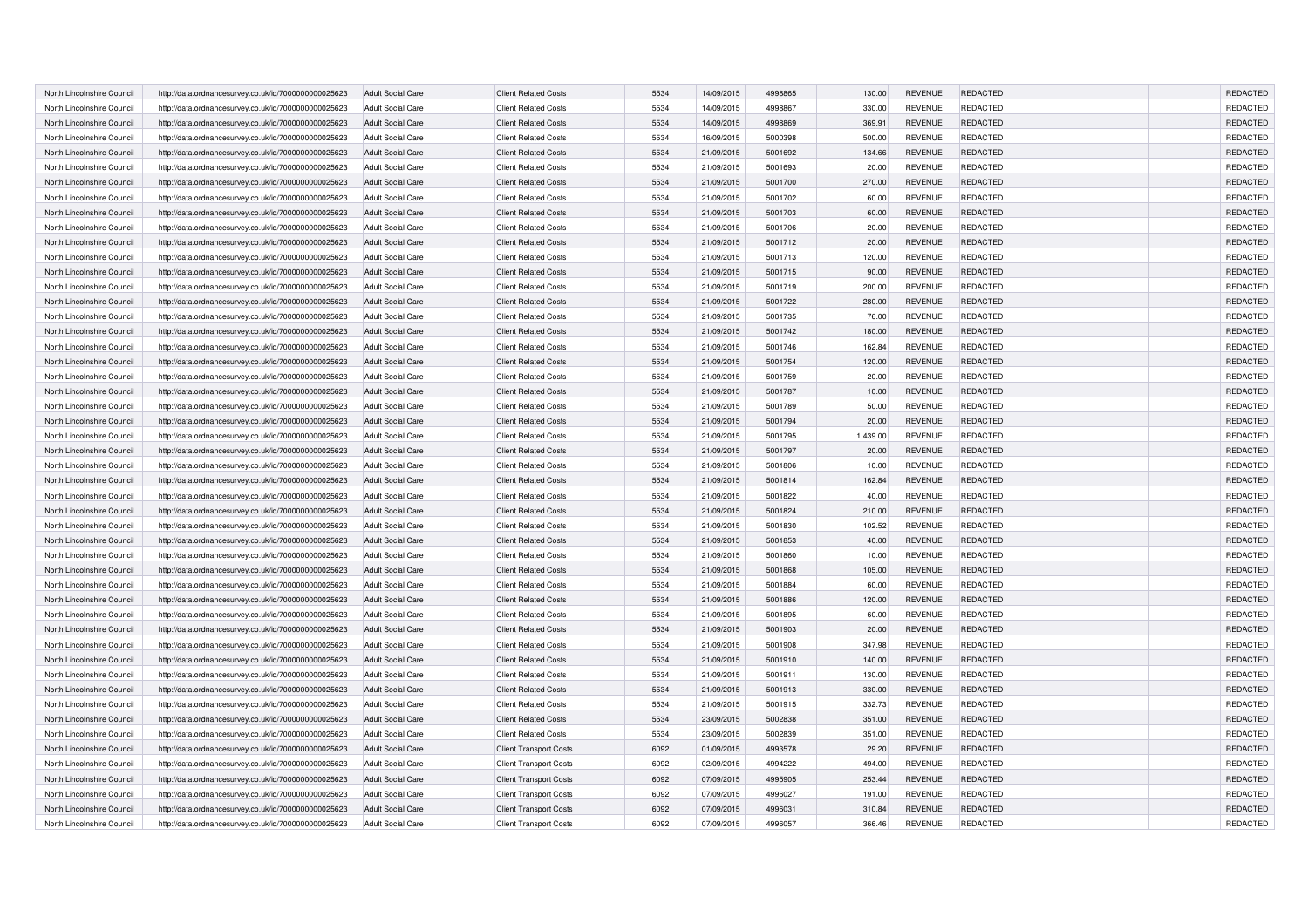| North Lincolnshire Council | http://data.ordnancesurvey.co.uk/id/7000000000025623 | <b>Adult Social Care</b> | <b>Client Transport Costs</b> | 6092 | 07/09/2015 | 4996096 | 459.71   | <b>REVENUE</b> | <b>REDACTED</b> |          | REDACTED        |
|----------------------------|------------------------------------------------------|--------------------------|-------------------------------|------|------------|---------|----------|----------------|-----------------|----------|-----------------|
| North Lincolnshire Council | http://data.ordnancesurvey.co.uk/id/7000000000025623 | <b>Adult Social Care</b> | <b>Client Transport Costs</b> | 6092 | 07/09/2015 | 4996109 | 157.46   | <b>REVENUE</b> | <b>REDACTED</b> |          | REDACTED        |
| North Lincolnshire Council | http://data.ordnancesurvey.co.uk/id/7000000000025623 | <b>Adult Social Care</b> | <b>Client Transport Costs</b> | 6092 | 09/09/2015 | 4996641 | 256.05   | <b>REVENUE</b> | <b>REDACTED</b> |          | REDACTED        |
| North Lincolnshire Council | http://data.ordnancesurvey.co.uk/id/7000000000025623 | <b>Adult Social Care</b> | <b>Client Transport Costs</b> | 6092 | 09/09/2015 | 4996642 | 483.45   | <b>REVENUE</b> | <b>REDACTED</b> |          | REDACTED        |
| North Lincolnshire Council | http://data.ordnancesurvey.co.uk/id/7000000000025623 | <b>Adult Social Care</b> | <b>Client Transport Costs</b> | 6092 | 09/09/2015 | 4996643 | 428.91   | <b>REVENUE</b> | <b>REDACTED</b> |          | REDACTED        |
| North Lincolnshire Council | http://data.ordnancesurvey.co.uk/id/7000000000025623 | Adult Social Care        | <b>Client Transport Costs</b> | 6092 | 09/09/2015 | 4996644 | 352.03   | <b>REVENUE</b> | <b>REDACTED</b> |          | REDACTED        |
| North Lincolnshire Council | http://data.ordnancesurvey.co.uk/id/7000000000025623 | <b>Adult Social Care</b> | <b>Client Transport Costs</b> | 6092 | 09/09/2015 | 4997509 | 258.30   | <b>REVENUE</b> | <b>REDACTED</b> |          | <b>REDACTED</b> |
| North Lincolnshire Council | http://data.ordnancesurvey.co.uk/id/7000000000025623 | <b>Adult Social Care</b> | <b>Client Transport Costs</b> | 6092 | 09/09/2015 | 4997514 | 269.25   | <b>REVENUE</b> | <b>REDACTED</b> |          | REDACTED        |
| North Lincolnshire Council | http://data.ordnancesurvey.co.uk/id/7000000000025623 | <b>Adult Social Care</b> | <b>Client Transport Costs</b> | 6092 | 14/09/2015 | 4998671 | 50.71    | <b>REVENUE</b> | <b>REDACTED</b> |          | REDACTED        |
| North Lincolnshire Council | http://data.ordnancesurvey.co.uk/id/7000000000025623 | Adult Social Care        | <b>Client Transport Costs</b> | 6092 | 14/09/2015 | 4998688 | 519.39   | <b>REVENUE</b> | <b>REDACTED</b> |          | REDACTED        |
| North Lincolnshire Council | http://data.ordnancesurvey.co.uk/id/7000000000025623 | <b>Adult Social Care</b> | <b>Client Transport Costs</b> | 6092 | 14/09/2015 | 4998824 | 312.30   | <b>REVENUE</b> | REDACTED        |          | REDACTED        |
| North Lincolnshire Council | http://data.ordnancesurvey.co.uk/id/7000000000025623 | <b>Adult Social Care</b> | <b>Client Transport Costs</b> | 6092 | 14/09/2015 | 4998834 | 438.39   | <b>REVENUE</b> | <b>REDACTED</b> |          | REDACTED        |
| North Lincolnshire Council | http://data.ordnancesurvey.co.uk/id/7000000000025623 | <b>Adult Social Care</b> | <b>Client Transport Costs</b> | 6092 | 21/09/2015 | 5001908 | 455.55   | <b>REVENUE</b> | REDACTED        |          | REDACTED        |
| North Lincolnshire Council | http://data.ordnancesurvey.co.uk/id/7000000000025623 | <b>Adult Social Care</b> | <b>Client Transport Costs</b> | 6092 | 21/09/2015 | 5001909 | 164.41   | <b>REVENUE</b> | <b>REDACTED</b> |          | REDACTED        |
| North Lincolnshire Council | http://data.ordnancesurvey.co.uk/id/7000000000025623 | <b>Adult Social Care</b> | <b>Client Transport Costs</b> | 6092 | 21/09/2015 | 5001910 | 76.07    | <b>REVENUE</b> | REDACTED        |          | REDACTED        |
| North Lincolnshire Council | http://data.ordnancesurvey.co.uk/id/7000000000025623 | Adult Social Care        | <b>Client Transport Costs</b> | 6092 | 24/09/2015 | 5004669 | 431.10   | <b>REVENUE</b> | <b>REDACTED</b> |          | REDACTED        |
| North Lincolnshire Council | http://data.ordnancesurvey.co.uk/id/7000000000025623 | Adult Social Care        | Direct Payments To Clients    | 6012 | 02/09/2015 | 4994283 | 282.48   | <b>REVENUE</b> | REDACTED        |          | REDACTED        |
| North Lincolnshire Council | http://data.ordnancesurvey.co.uk/id/7000000000025623 | <b>Adult Social Care</b> | Direct Payments To Clients    | 6012 | 02/09/2015 | 4994288 | 1,640.00 | <b>REVENUE</b> | <b>REDACTED</b> |          | REDACTED        |
| North Lincolnshire Council | http://data.ordnancesurvey.co.uk/id/7000000000025623 | Adult Social Care        | Direct Payments To Clients    | 6012 | 02/09/2015 | 4994292 | 252.00   | <b>REVENUE</b> | REDACTED        |          | REDACTED        |
| North Lincolnshire Council | http://data.ordnancesurvey.co.uk/id/7000000000025623 | Adult Social Care        | Direct Payments To Clients    | 6012 | 02/09/2015 | 4994304 | 90.00    | <b>REVENUE</b> | <b>REDACTED</b> |          | REDACTED        |
| North Lincolnshire Council | http://data.ordnancesurvey.co.uk/id/7000000000025623 | <b>Adult Social Care</b> | Direct Payments To Clients    | 6012 | 02/09/2015 | 4994321 | 140.00   | <b>REVENUE</b> | REDACTED        |          | REDACTED        |
| North Lincolnshire Council | http://data.ordnancesurvey.co.uk/id/7000000000025623 | <b>Adult Social Care</b> | Direct Payments To Clients    | 6012 | 02/09/2015 | 4994337 | 92.00    | <b>REVENUE</b> | <b>REDACTED</b> |          | REDACTED        |
| North Lincolnshire Council | http://data.ordnancesurvey.co.uk/id/7000000000025623 | <b>Adult Social Care</b> | Direct Payments To Clients    | 6012 | 02/09/2015 | 4994340 | 360.00   | <b>REVENUE</b> | REDACTED        |          | REDACTED        |
| North Lincolnshire Council | http://data.ordnancesurvey.co.uk/id/7000000000025623 | <b>Adult Social Care</b> | Direct Payments To Clients    | 6012 | 02/09/2015 | 4994356 | 234.96   | <b>REVENUE</b> | <b>REDACTED</b> |          | REDACTED        |
| North Lincolnshire Council | http://data.ordnancesurvey.co.uk/id/7000000000025623 | <b>Adult Social Care</b> | Direct Payments To Clients    | 6012 | 02/09/2015 | 4994356 | 7,243.20 | <b>REVENUE</b> | REDACTED        |          | REDACTED        |
| North Lincolnshire Council | http://data.ordnancesurvey.co.uk/id/7000000000025623 | <b>Adult Social Care</b> | Direct Payments To Clients    | 6012 | 02/09/2015 | 4994357 | 660.00   | <b>REVENUE</b> | <b>REDACTED</b> |          | REDACTED        |
| North Lincolnshire Council | http://data.ordnancesurvey.co.uk/id/7000000000025623 | Adult Social Care        | Direct Payments To Clients    | 6012 | 02/09/2015 | 4994361 | 1,165.71 | <b>REVENUE</b> | REDACTED        |          | REDACTED        |
| North Lincolnshire Council | http://data.ordnancesurvey.co.uk/id/7000000000025623 | <b>Adult Social Care</b> | Direct Payments To Clients    | 6012 | 02/09/2015 | 4994384 | 280.00   | <b>REVENUE</b> | <b>REDACTED</b> | 02779611 | REDACTED        |
| North Lincolnshire Council | http://data.ordnancesurvey.co.uk/id/7000000000025623 | <b>Adult Social Care</b> | Direct Payments To Clients    | 6012 | 02/09/2015 | 4994392 | 188.32   | <b>REVENUE</b> | REDACTED        | 4738023  | REDACTED        |
| North Lincolnshire Council | http://data.ordnancesurvey.co.uk/id/7000000000025623 | Adult Social Care        | Direct Payments To Clients    | 6012 | 02/09/2015 | 4994409 | 91.52    | <b>REVENUE</b> | <b>REDACTED</b> |          | REDACTED        |
| North Lincolnshire Council | http://data.ordnancesurvey.co.uk/id/7000000000025623 | <b>Adult Social Care</b> | Direct Payments To Clients    | 6012 | 02/09/2015 | 4994409 | 35.00    | <b>REVENUE</b> | REDACTED        |          | REDACTED        |
| North Lincolnshire Council | http://data.ordnancesurvey.co.uk/id/7000000000025623 | <b>Adult Social Care</b> | Direct Payments To Clients    | 6012 | 02/09/2015 | 4994414 | 1,340.00 | <b>REVENUE</b> | <b>REDACTED</b> |          | REDACTED        |
| North Lincolnshire Council | http://data.ordnancesurvey.co.uk/id/7000000000025623 | <b>Adult Social Care</b> | Direct Payments To Clients    | 6012 | 02/09/2015 | 4994415 | 320.00   | <b>REVENUE</b> | REDACTED        |          | REDACTED        |
| North Lincolnshire Council | http://data.ordnancesurvey.co.uk/id/7000000000025623 | <b>Adult Social Care</b> | Direct Payments To Clients    | 6012 | 04/09/2015 | 4995194 | 500.00   | <b>REVENUE</b> | <b>REDACTED</b> |          | REDACTED        |
| North Lincolnshire Council | http://data.ordnancesurvey.co.uk/id/7000000000025623 | <b>Adult Social Care</b> | Direct Payments To Clients    | 6012 | 04/09/2015 | 4995195 | 500.00   | <b>REVENUE</b> | REDACTED        |          | REDACTED        |
| North Lincolnshire Council | http://data.ordnancesurvey.co.uk/id/7000000000025623 | <b>Adult Social Care</b> | Direct Payments To Clients    | 6012 | 04/09/2015 | 4995196 | 700.00   | <b>REVENUE</b> | <b>REDACTED</b> |          | REDACTED        |
| North Lincolnshire Council | http://data.ordnancesurvey.co.uk/id/7000000000025623 | <b>Adult Social Care</b> | Direct Payments To Clients    | 6012 | 04/09/2015 | 4995197 | 250.00   | <b>REVENUE</b> | REDACTED        |          | REDACTED        |
| North Lincolnshire Council | http://data.ordnancesurvey.co.uk/id/7000000000025623 | <b>Adult Social Care</b> | Direct Payments To Clients    | 6012 | 04/09/2015 | 4995199 | 700.00   | <b>REVENUE</b> | <b>REDACTED</b> |          | REDACTED        |
| North Lincolnshire Council | http://data.ordnancesurvey.co.uk/id/7000000000025623 | <b>Adult Social Care</b> | Direct Payments To Clients    | 6012 | 04/09/2015 | 4995201 | 250.00   | <b>REVENUE</b> | REDACTED        |          | REDACTED        |
| North Lincolnshire Council | http://data.ordnancesurvey.co.uk/id/7000000000025623 | <b>Adult Social Care</b> | Direct Payments To Clients    | 6012 | 04/09/2015 | 4995202 | 250.00   | <b>REVENUE</b> | <b>REDACTED</b> |          | REDACTED        |
| North Lincolnshire Council | http://data.ordnancesurvey.co.uk/id/7000000000025623 | Adult Social Care        | Direct Payments To Clients    | 6012 | 04/09/2015 | 4995204 | 250.00   | <b>REVENUE</b> | <b>REDACTED</b> |          | REDACTED        |
| North Lincolnshire Council | http://data.ordnancesurvey.co.uk/id/7000000000025623 | <b>Adult Social Care</b> | Direct Payments To Clients    | 6012 | 04/09/2015 | 4995205 | 700.00   | <b>REVENUE</b> | <b>REDACTED</b> |          | REDACTED        |
| North Lincolnshire Council | http://data.ordnancesurvey.co.uk/id/7000000000025623 | <b>Adult Social Care</b> | Direct Payments To Clients    | 6012 | 04/09/2015 | 4995207 | 1,000.00 | <b>REVENUE</b> | REDACTED        |          | REDACTED        |
| North Lincolnshire Council | http://data.ordnancesurvey.co.uk/id/7000000000025623 | Adult Social Care        | Direct Payments To Clients    | 6012 | 04/09/2015 | 4995208 | 700.00   | <b>REVENUE</b> | <b>REDACTED</b> |          | REDACTED        |
| North Lincolnshire Council | http://data.ordnancesurvey.co.uk/id/7000000000025623 | <b>Adult Social Care</b> | Direct Payments To Clients    | 6012 | 04/09/2015 | 4995210 | 250.00   | <b>REVENUE</b> | <b>REDACTED</b> |          | <b>REDACTED</b> |
| North Lincolnshire Council | http://data.ordnancesurvey.co.uk/id/7000000000025623 | <b>Adult Social Care</b> | Direct Payments To Clients    | 6012 | 04/09/2015 | 4995211 | 500.00   | <b>REVENUE</b> | <b>REDACTED</b> |          | REDACTED        |
| North Lincolnshire Council | http://data.ordnancesurvey.co.uk/id/7000000000025623 | <b>Adult Social Care</b> | Direct Payments To Clients    | 6012 | 04/09/2015 | 4995214 | 250.00   | <b>REVENUE</b> | <b>REDACTED</b> |          | REDACTED        |
| North Lincolnshire Council | http://data.ordnancesurvey.co.uk/id/7000000000025623 | Adult Social Care        | Direct Payments To Clients    | 6012 | 04/09/2015 | 4995215 | 426.90   | <b>REVENUE</b> | <b>REDACTED</b> |          | REDACTED        |
| North Lincolnshire Council | http://data.ordnancesurvey.co.uk/id/7000000000025623 | <b>Adult Social Care</b> | Direct Payments To Clients    | 6012 | 10/09/2015 | 4998140 | 500.00   | <b>REVENUE</b> | REDACTED        |          | REDACTED        |
| North Lincolnshire Council | http://data.ordnancesurvey.co.uk/id/7000000000025623 | <b>Adult Social Care</b> | Direct Payments To Clients    | 6012 | 10/09/2015 | 4998154 | 250.00   | <b>REVENUE</b> | <b>REDACTED</b> |          | REDACTED        |
|                            |                                                      |                          |                               |      |            |         |          |                |                 |          |                 |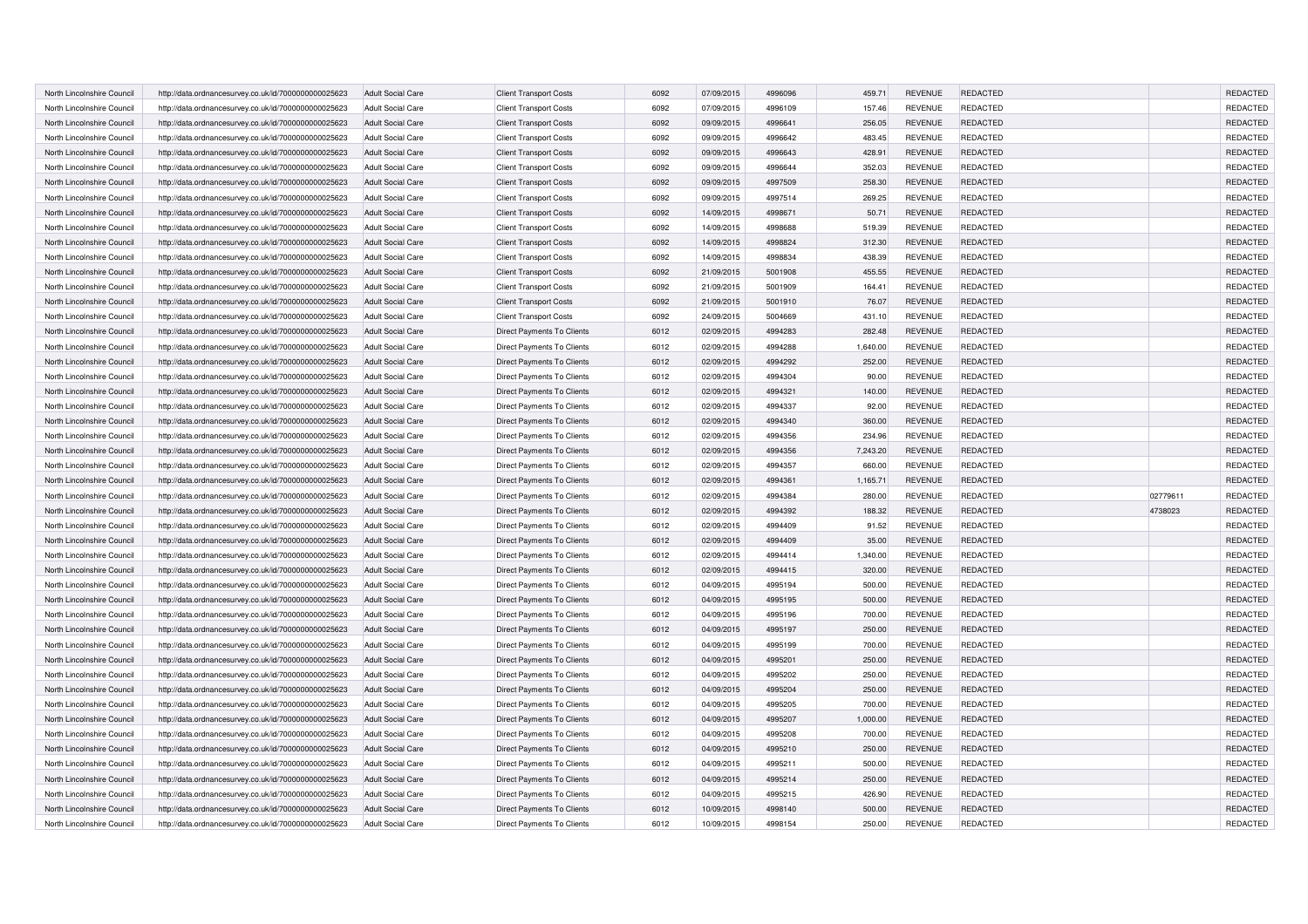| North Lincolnshire Council | http://data.ordnancesurvey.co.uk/id/7000000000025623 | <b>Adult Social Care</b> | Direct Payments To Clients        | 6012 | 10/09/2015 | 4998157 | 250.00   | <b>REVENUE</b> | <b>REDACTED</b> | REDACTED        |
|----------------------------|------------------------------------------------------|--------------------------|-----------------------------------|------|------------|---------|----------|----------------|-----------------|-----------------|
| North Lincolnshire Council | http://data.ordnancesurvey.co.uk/id/7000000000025623 | <b>Adult Social Care</b> | Direct Payments To Clients        | 6012 | 10/09/2015 | 4998159 | 500.00   | <b>REVENUE</b> | <b>REDACTED</b> | REDACTED        |
|                            |                                                      |                          |                                   | 6012 |            | 5000353 |          |                |                 |                 |
| North Lincolnshire Council | http://data.ordnancesurvey.co.uk/id/7000000000025623 | Adult Social Care        | Direct Payments To Clients        |      | 16/09/2015 |         | 5,800.00 | <b>REVENUE</b> | <b>REDACTED</b> | REDACTED        |
| North Lincolnshire Council | http://data.ordnancesurvey.co.uk/id/7000000000025623 | <b>Adult Social Care</b> | Direct Payments To Clients        | 6012 | 16/09/2015 | 5000375 | 313.72   | <b>REVENUE</b> | <b>REDACTED</b> | REDACTED        |
| North Lincolnshire Council | http://data.ordnancesurvey.co.uk/id/7000000000025623 | <b>Adult Social Care</b> | Direct Payments To Clients        | 6012 | 16/09/2015 | 5000376 | 925.71   | <b>REVENUE</b> | <b>REDACTED</b> | REDACTED        |
| North Lincolnshire Council | http://data.ordnancesurvey.co.uk/id/7000000000025623 | Adult Social Care        | Direct Payments To Clients        | 6012 | 16/09/2015 | 5000377 | 780.00   | <b>REVENUE</b> | <b>REDACTED</b> | REDACTED        |
| North Lincolnshire Council | http://data.ordnancesurvey.co.uk/id/7000000000025623 | <b>Adult Social Care</b> | Direct Payments To Clients        | 6012 | 16/09/2015 | 5000378 | 850.00   | <b>REVENUE</b> | <b>REDACTED</b> | <b>REDACTED</b> |
| North Lincolnshire Council | http://data.ordnancesurvey.co.uk/id/7000000000025623 | <b>Adult Social Care</b> | Direct Payments To Clients        | 6012 | 16/09/2015 | 5000379 | 250.00   | <b>REVENUE</b> | <b>REDACTED</b> | REDACTED        |
| North Lincolnshire Council | http://data.ordnancesurvey.co.uk/id/7000000000025623 | <b>Adult Social Care</b> | Direct Payments To Clients        | 6012 | 16/09/2015 | 5000380 | 700.00   | <b>REVENUE</b> | <b>REDACTED</b> | REDACTED        |
| North Lincolnshire Council | http://data.ordnancesurvey.co.uk/id/7000000000025623 | Adult Social Care        | Direct Payments To Clients        | 6012 | 16/09/2015 | 5000383 | $\Omega$ | <b>REVENUE</b> | <b>REDACTED</b> | REDACTED        |
| North Lincolnshire Council | http://data.ordnancesurvey.co.uk/id/7000000000025623 | <b>Adult Social Care</b> | Direct Payments To Clients        | 6012 | 23/09/2015 | 5002340 | 3,833.28 | <b>REVENUE</b> | REDACTED        | REDACTED        |
| North Lincolnshire Council | http://data.ordnancesurvey.co.uk/id/7000000000025623 | <b>Adult Social Care</b> | Direct Payments To Clients        | 6012 | 23/09/2015 | 5002341 | 1,320.00 | <b>REVENUE</b> | <b>REDACTED</b> | REDACTED        |
| North Lincolnshire Council | http://data.ordnancesurvey.co.uk/id/7000000000025623 | <b>Adult Social Care</b> | Direct Payments To Clients        | 6012 | 23/09/2015 | 5002343 | 850.00   | <b>REVENUE</b> | REDACTED        | REDACTED        |
| North Lincolnshire Council | http://data.ordnancesurvey.co.uk/id/7000000000025623 | <b>Adult Social Care</b> | Direct Payments To Clients        | 6012 | 23/09/2015 | 5002344 | 700.00   | <b>REVENUE</b> | <b>REDACTED</b> | REDACTED        |
| North Lincolnshire Council | http://data.ordnancesurvey.co.uk/id/7000000000025623 | <b>Adult Social Care</b> | Direct Payments To Clients        | 6012 | 23/09/2015 | 5002346 | 1,058.20 | <b>REVENUE</b> | REDACTED        | REDACTED        |
| North Lincolnshire Council | http://data.ordnancesurvey.co.uk/id/7000000000025623 | Adult Social Care        | Direct Payments To Clients        | 6012 | 23/09/2015 | 5002347 | 1,150.52 | <b>REVENUE</b> | <b>REDACTED</b> | REDACTED        |
| North Lincolnshire Council | http://data.ordnancesurvey.co.uk/id/7000000000025623 | <b>Adult Social Care</b> | Direct Payments To Clients        | 6012 | 23/09/2015 | 5002350 | 1,200.00 | <b>REVENUE</b> | REDACTED        | REDACTED        |
| North Lincolnshire Council | http://data.ordnancesurvey.co.uk/id/7000000000025623 | <b>Adult Social Care</b> | Direct Payments To Clients        | 6012 | 23/09/2015 | 5002351 | 836.64   | <b>REVENUE</b> | REDACTED        | REDACTED        |
| North Lincolnshire Council | http://data.ordnancesurvey.co.uk/id/7000000000025623 | <b>Adult Social Care</b> | Direct Payments To Clients        | 6012 | 23/09/2015 | 5002352 | 1,596.00 | <b>REVENUE</b> | REDACTED        | REDACTED        |
| North Lincolnshire Council | http://data.ordnancesurvey.co.uk/id/7000000000025623 | <b>Adult Social Care</b> | Direct Payments To Clients        | 6012 | 23/09/2015 | 5002353 | 1,004.80 | <b>REVENUE</b> | REDACTED        | REDACTED        |
| North Lincolnshire Council | http://data.ordnancesurvey.co.uk/id/7000000000025623 | <b>Adult Social Care</b> | Direct Payments To Clients        | 6012 | 23/09/2015 | 5002354 | 504.00   | <b>REVENUE</b> | REDACTED        | REDACTED        |
| North Lincolnshire Council | http://data.ordnancesurvey.co.uk/id/7000000000025623 | <b>Adult Social Care</b> | Direct Payments To Clients        | 6012 | 23/09/2015 | 5002355 | 1,919.60 | <b>REVENUE</b> | REDACTED        | REDACTED        |
| North Lincolnshire Council | http://data.ordnancesurvey.co.uk/id/7000000000025623 | <b>Adult Social Care</b> | Direct Payments To Clients        | 6012 | 23/09/2015 | 5002356 | 480.00   | <b>REVENUE</b> | REDACTED        | REDACTED        |
|                            |                                                      |                          |                                   |      |            | 5002357 |          |                |                 |                 |
| North Lincolnshire Council | http://data.ordnancesurvey.co.uk/id/7000000000025623 | <b>Adult Social Care</b> | Direct Payments To Clients        | 6012 | 23/09/2015 |         | 703.36   | <b>REVENUE</b> | REDACTED        | REDACTED        |
| North Lincolnshire Council | http://data.ordnancesurvey.co.uk/id/7000000000025623 | <b>Adult Social Care</b> | Direct Payments To Clients        | 6012 | 23/09/2015 | 5002359 | 891.84   | <b>REVENUE</b> | REDACTED        | REDACTED        |
| North Lincolnshire Council | http://data.ordnancesurvey.co.uk/id/7000000000025623 | <b>Adult Social Care</b> | Direct Payments To Clients        | 6012 | 23/09/2015 | 5002360 | 804.00   | <b>REVENUE</b> | REDACTED        | REDACTED        |
| North Lincolnshire Council | http://data.ordnancesurvey.co.uk/id/7000000000025623 | <b>Adult Social Care</b> | Direct Payments To Clients        | 6012 | 23/09/2015 | 5002361 | 2,000.00 | <b>REVENUE</b> | REDACTED        | REDACTED        |
| North Lincolnshire Council | http://data.ordnancesurvey.co.uk/id/7000000000025623 | <b>Adult Social Care</b> | Direct Payments To Clients        | 6012 | 23/09/2015 | 5002362 | 524.00   | <b>REVENUE</b> | <b>REDACTED</b> | REDACTED        |
| North Lincolnshire Council | http://data.ordnancesurvey.co.uk/id/7000000000025623 | <b>Adult Social Care</b> | Direct Payments To Clients        | 6012 | 23/09/2015 | 5002363 | 418.76   | <b>REVENUE</b> | REDACTED        | REDACTED        |
| North Lincolnshire Council | http://data.ordnancesurvey.co.uk/id/7000000000025623 | <b>Adult Social Care</b> | Direct Payments To Clients        | 6012 | 23/09/2015 | 5002364 | 983.68   | <b>REVENUE</b> | REDACTED        | REDACTED        |
| North Lincolnshire Council | http://data.ordnancesurvey.co.uk/id/7000000000025623 | <b>Adult Social Care</b> | Direct Payments To Clients        | 6012 | 23/09/2015 | 5002365 | 355.88   | <b>REVENUE</b> | REDACTED        | <b>REDACTED</b> |
| North Lincolnshire Council | http://data.ordnancesurvey.co.uk/id/7000000000025623 | <b>Adult Social Care</b> | Direct Payments To Clients        | 6012 | 23/09/2015 | 5002366 | 1,052.00 | <b>REVENUE</b> | <b>REDACTED</b> | REDACTED        |
| North Lincolnshire Council | http://data.ordnancesurvey.co.uk/id/7000000000025623 | <b>Adult Social Care</b> | Direct Payments To Clients        | 6012 | 23/09/2015 | 5002367 | 999.20   | <b>REVENUE</b> | REDACTED        | REDACTED        |
| North Lincolnshire Council | http://data.ordnancesurvey.co.uk/id/7000000000025623 | <b>Adult Social Care</b> | Direct Payments To Clients        | 6012 | 23/09/2015 | 5002368 | 1,088.00 | <b>REVENUE</b> | <b>REDACTED</b> | REDACTED        |
| North Lincolnshire Council | http://data.ordnancesurvey.co.uk/id/7000000000025623 | <b>Adult Social Care</b> | Direct Payments To Clients        | 6012 | 23/09/2015 | 5002369 | 1,032.72 | <b>REVENUE</b> | REDACTED        | REDACTED        |
| North Lincolnshire Council | http://data.ordnancesurvey.co.uk/id/7000000000025623 | <b>Adult Social Care</b> | Direct Payments To Clients        | 6012 | 23/09/2015 | 5002370 | 313.96   | <b>REVENUE</b> | <b>REDACTED</b> | REDACTED        |
| North Lincolnshire Council | http://data.ordnancesurvey.co.uk/id/7000000000025623 | <b>Adult Social Care</b> | Direct Payments To Clients        | 6012 | 23/09/2015 | 5002372 | 479.36   | <b>REVENUE</b> | REDACTED        | REDACTED        |
| North Lincolnshire Council | http://data.ordnancesurvey.co.uk/id/7000000000025623 | <b>Adult Social Care</b> | Direct Payments To Clients        | 6012 | 23/09/2015 | 5002373 | 1.362.00 | <b>REVENUE</b> | <b>REDACTED</b> | <b>REDACTED</b> |
| North Lincolnshire Council | http://data.ordnancesurvey.co.uk/id/7000000000025623 | <b>Adult Social Care</b> | Direct Payments To Clients        | 6012 | 23/09/2015 | 5002374 | 1,816.60 | <b>REVENUE</b> | REDACTED        | REDACTED        |
| North Lincolnshire Council | http://data.ordnancesurvey.co.uk/id/7000000000025623 | <b>Adult Social Care</b> | Direct Payments To Clients        | 6012 | 23/09/2015 | 5002376 | 700.00   | <b>REVENUE</b> | <b>REDACTED</b> | REDACTED        |
| North Lincolnshire Council | http://data.ordnancesurvey.co.uk/id/7000000000025623 | <b>Adult Social Care</b> | Direct Payments To Clients        | 6012 | 23/09/2015 | 5002377 | 570.08   | <b>REVENUE</b> | <b>REDACTED</b> | REDACTED        |
| North Lincolnshire Council | http://data.ordnancesurvey.co.uk/id/7000000000025623 | <b>Adult Social Care</b> | Direct Payments To Clients        | 6012 | 23/09/2015 | 5002378 | 1,646.48 | <b>REVENUE</b> | <b>REDACTED</b> | REDACTED        |
| North Lincolnshire Council | http://data.ordnancesurvey.co.uk/id/7000000000025623 | <b>Adult Social Care</b> | Direct Payments To Clients        | 6012 | 23/09/2015 | 5002379 | 1,332.00 | <b>REVENUE</b> | REDACTED        | REDACTED        |
| North Lincolnshire Council | http://data.ordnancesurvey.co.uk/id/7000000000025623 | <b>Adult Social Care</b> | Direct Payments To Clients        | 6012 | 23/09/2015 | 5002380 | 1,064.00 | <b>REVENUE</b> | <b>REDACTED</b> | REDACTED        |
|                            |                                                      |                          |                                   |      |            |         |          |                |                 |                 |
| North Lincolnshire Council | http://data.ordnancesurvey.co.uk/id/7000000000025623 | <b>Adult Social Care</b> | <b>Direct Payments To Clients</b> | 6012 | 23/09/2015 | 5002381 | 1,393.00 | <b>REVENUE</b> | <b>REDACTED</b> | <b>REDACTED</b> |
| North Lincolnshire Council | http://data.ordnancesurvey.co.uk/id/7000000000025623 | <b>Adult Social Care</b> | Direct Payments To Clients        | 6012 | 23/09/2015 | 5002382 | 1,162.60 | <b>REVENUE</b> | <b>REDACTED</b> | REDACTED        |
| North Lincolnshire Council | http://data.ordnancesurvey.co.uk/id/7000000000025623 | <b>Adult Social Care</b> | Direct Payments To Clients        | 6012 | 23/09/2015 | 5002383 | 1,226.40 | <b>REVENUE</b> | REDACTED        | REDACTED        |
| North Lincolnshire Council | http://data.ordnancesurvey.co.uk/id/7000000000025623 | <b>Adult Social Care</b> | Direct Payments To Clients        | 6012 | 23/09/2015 | 5002384 | 648.00   | <b>REVENUE</b> | <b>REDACTED</b> | REDACTED        |
| North Lincolnshire Council | http://data.ordnancesurvey.co.uk/id/7000000000025623 | <b>Adult Social Care</b> | Direct Payments To Clients        | 6012 | 23/09/2015 | 5002385 | 1,200.00 | <b>REVENUE</b> | REDACTED        | REDACTED        |
| North Lincolnshire Council | http://data.ordnancesurvey.co.uk/id/7000000000025623 | <b>Adult Social Care</b> | Direct Payments To Clients        | 6012 | 23/09/2015 | 5002386 | 2,358.40 | <b>REVENUE</b> | REDACTED        | REDACTED        |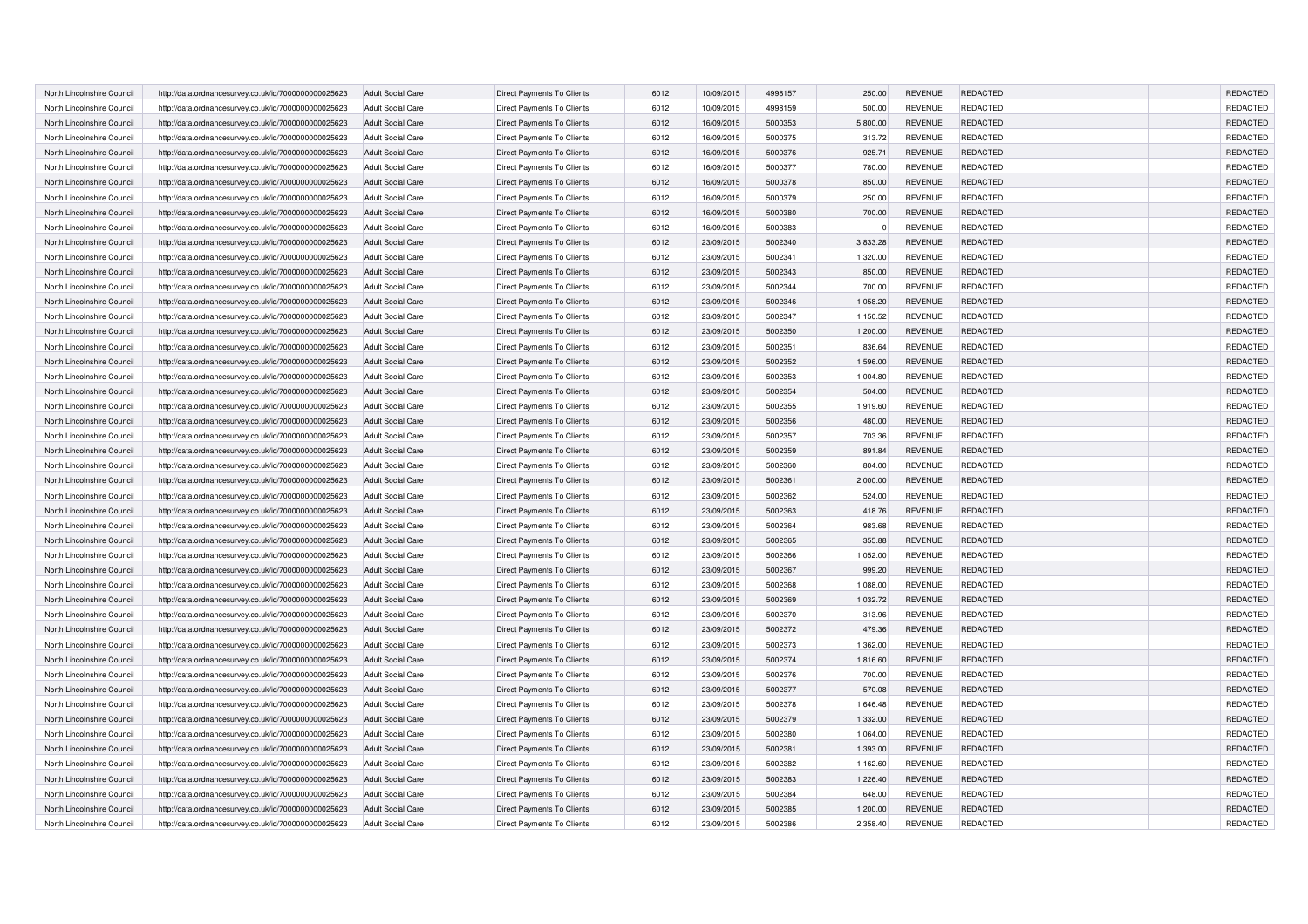| North Lincolnshire Council | http://data.ordnancesurvey.co.uk/id/7000000000025623 | <b>Adult Social Care</b> | Direct Payments To Clients        | 6012 | 23/09/2015 | 5002388 | 512.96   | <b>REVENUE</b> | <b>REDACTED</b> | REDACTED        |
|----------------------------|------------------------------------------------------|--------------------------|-----------------------------------|------|------------|---------|----------|----------------|-----------------|-----------------|
| North Lincolnshire Council | http://data.ordnancesurvey.co.uk/id/7000000000025623 | <b>Adult Social Care</b> | Direct Payments To Clients        | 6012 | 23/09/2015 | 5002389 | 1,862.48 | <b>REVENUE</b> | <b>REDACTED</b> | REDACTED        |
| North Lincolnshire Council | http://data.ordnancesurvey.co.uk/id/7000000000025623 | <b>Adult Social Care</b> | Direct Payments To Clients        | 6012 | 23/09/2015 | 5002390 | 1,003.60 | <b>REVENUE</b> | <b>REDACTED</b> | REDACTED        |
| North Lincolnshire Council | http://data.ordnancesurvey.co.uk/id/7000000000025623 | <b>Adult Social Care</b> | Direct Payments To Clients        | 6012 | 23/09/2015 | 5002391 | 452.00   | <b>REVENUE</b> | <b>REDACTED</b> | REDACTED        |
| North Lincolnshire Council | http://data.ordnancesurvey.co.uk/id/7000000000025623 | <b>Adult Social Care</b> | Direct Payments To Clients        | 6012 | 23/09/2015 | 5002392 | 520.00   | <b>REVENUE</b> | <b>REDACTED</b> | REDACTED        |
| North Lincolnshire Council | http://data.ordnancesurvey.co.uk/id/7000000000025623 | <b>Adult Social Care</b> | Direct Payments To Clients        | 6012 | 23/09/2015 | 5002393 | 800.00   | <b>REVENUE</b> | <b>REDACTED</b> | REDACTED        |
| North Lincolnshire Council | http://data.ordnancesurvey.co.uk/id/7000000000025623 | <b>Adult Social Care</b> | Direct Payments To Clients        | 6012 | 23/09/2015 | 5002394 | 2,280.00 | <b>REVENUE</b> | <b>REDACTED</b> | <b>REDACTED</b> |
| North Lincolnshire Council | http://data.ordnancesurvey.co.uk/id/7000000000025623 | <b>Adult Social Care</b> | Direct Payments To Clients        | 6012 | 23/09/2015 | 5002397 | 841.60   | <b>REVENUE</b> | <b>REDACTED</b> | REDACTED        |
| North Lincolnshire Council | http://data.ordnancesurvey.co.uk/id/7000000000025623 | <b>Adult Social Care</b> | Direct Payments To Clients        | 6012 | 23/09/2015 | 5002398 | 841.60   | <b>REVENUE</b> | <b>REDACTED</b> | REDACTED        |
| North Lincolnshire Council | http://data.ordnancesurvey.co.uk/id/7000000000025623 | <b>Adult Social Care</b> | Direct Payments To Clients        | 6012 | 23/09/2015 | 5002399 | 896.00   | <b>REVENUE</b> | <b>REDACTED</b> | REDACTED        |
| North Lincolnshire Council | http://data.ordnancesurvey.co.uk/id/7000000000025623 | <b>Adult Social Care</b> | Direct Payments To Clients        | 6012 | 23/09/2015 | 5002400 | 680.08   | <b>REVENUE</b> | REDACTED        | REDACTED        |
| North Lincolnshire Council | http://data.ordnancesurvey.co.uk/id/7000000000025623 | <b>Adult Social Care</b> | Direct Payments To Clients        | 6012 | 23/09/2015 | 5002401 | 1,242.00 | <b>REVENUE</b> | <b>REDACTED</b> | REDACTED        |
| North Lincolnshire Council | http://data.ordnancesurvey.co.uk/id/7000000000025623 |                          | Direct Payments To Clients        | 6012 | 23/09/2015 | 5002402 | 594.68   | <b>REVENUE</b> | <b>REDACTED</b> | REDACTED        |
|                            |                                                      | <b>Adult Social Care</b> |                                   |      |            |         |          |                |                 | REDACTED        |
| North Lincolnshire Council | http://data.ordnancesurvey.co.uk/id/7000000000025623 | <b>Adult Social Care</b> | Direct Payments To Clients        | 6012 | 23/09/2015 | 5002403 | 600.00   | <b>REVENUE</b> | <b>REDACTED</b> |                 |
| North Lincolnshire Council | http://data.ordnancesurvey.co.uk/id/7000000000025623 | <b>Adult Social Care</b> | Direct Payments To Clients        | 6012 | 23/09/2015 | 5002404 | 523.20   | <b>REVENUE</b> | REDACTED        | REDACTED        |
| North Lincolnshire Council | http://data.ordnancesurvey.co.uk/id/7000000000025623 | <b>Adult Social Care</b> | Direct Payments To Clients        | 6012 | 23/09/2015 | 5002405 | 1,678.52 | <b>REVENUE</b> | <b>REDACTED</b> | REDACTED        |
| North Lincolnshire Council | http://data.ordnancesurvey.co.uk/id/7000000000025623 | <b>Adult Social Care</b> | Direct Payments To Clients        | 6012 | 23/09/2015 | 5002406 | 570.08   | <b>REVENUE</b> | <b>REDACTED</b> | REDACTED        |
| North Lincolnshire Council | http://data.ordnancesurvey.co.uk/id/7000000000025623 | <b>Adult Social Care</b> | Direct Payments To Clients        | 6012 | 23/09/2015 | 5002407 | 416.72   | <b>REVENUE</b> | REDACTED        | REDACTED        |
| North Lincolnshire Council | http://data.ordnancesurvey.co.uk/id/7000000000025623 | <b>Adult Social Care</b> | Direct Payments To Clients        | 6012 | 23/09/2015 | 5002408 | 600.00   | <b>REVENUE</b> | REDACTED        | REDACTED        |
| North Lincolnshire Council | http://data.ordnancesurvey.co.uk/id/7000000000025623 | <b>Adult Social Care</b> | Direct Payments To Clients        | 6012 | 23/09/2015 | 5002409 | 740.00   | <b>REVENUE</b> | <b>REDACTED</b> | REDACTED        |
| North Lincolnshire Council | http://data.ordnancesurvey.co.uk/id/7000000000025623 | <b>Adult Social Care</b> | Direct Payments To Clients        | 6012 | 23/09/2015 | 5002411 | 800.00   | <b>REVENUE</b> | REDACTED        | REDACTED        |
| North Lincolnshire Council | http://data.ordnancesurvey.co.uk/id/7000000000025623 | <b>Adult Social Care</b> | Direct Payments To Clients        | 6012 | 23/09/2015 | 5002413 | 684.32   | <b>REVENUE</b> | REDACTED        | REDACTED        |
| North Lincolnshire Council | http://data.ordnancesurvey.co.uk/id/7000000000025623 | <b>Adult Social Care</b> | Direct Payments To Clients        | 6012 | 23/09/2015 | 5002414 | 424.00   | <b>REVENUE</b> | REDACTED        | REDACTED        |
| North Lincolnshire Council | http://data.ordnancesurvey.co.uk/id/7000000000025623 | <b>Adult Social Care</b> | <b>Direct Payments To Clients</b> | 6012 | 23/09/2015 | 5002415 | 1,100.00 | <b>REVENUE</b> | REDACTED        | REDACTED        |
| North Lincolnshire Council | http://data.ordnancesurvey.co.uk/id/7000000000025623 | <b>Adult Social Care</b> | Direct Payments To Clients        | 6012 | 23/09/2015 | 5002416 | 1,671.08 | <b>REVENUE</b> | REDACTED        | REDACTED        |
| North Lincolnshire Council | http://data.ordnancesurvey.co.uk/id/7000000000025623 | <b>Adult Social Care</b> | Direct Payments To Clients        | 6012 | 23/09/2015 | 5002417 | 1,421.40 | <b>REVENUE</b> | REDACTED        | REDACTED        |
| North Lincolnshire Council | http://data.ordnancesurvey.co.uk/id/7000000000025623 | <b>Adult Social Care</b> | Direct Payments To Clients        | 6012 | 23/09/2015 | 5002418 | 855.68   | <b>REVENUE</b> | REDACTED        | REDACTED        |
| North Lincolnshire Council | http://data.ordnancesurvey.co.uk/id/7000000000025623 | Adult Social Care        | Direct Payments To Clients        | 6012 | 23/09/2015 | 5002419 | 369.00   | <b>REVENUE</b> | REDACTED        | REDACTED        |
| North Lincolnshire Council | http://data.ordnancesurvey.co.uk/id/7000000000025623 | <b>Adult Social Care</b> | Direct Payments To Clients        | 6012 | 23/09/2015 | 5002420 | 1,601.00 | <b>REVENUE</b> | REDACTED        | REDACTED        |
| North Lincolnshire Council | http://data.ordnancesurvey.co.uk/id/7000000000025623 | <b>Adult Social Care</b> | Direct Payments To Clients        | 6012 | 23/09/2015 | 5002421 | 1,990.80 | <b>REVENUE</b> | REDACTED        | REDACTED        |
| North Lincolnshire Council | http://data.ordnancesurvey.co.uk/id/7000000000025623 | <b>Adult Social Care</b> | <b>Direct Payments To Clients</b> | 6012 | 23/09/2015 | 5002423 | 1,530.84 | <b>REVENUE</b> | <b>REDACTED</b> | REDACTED        |
| North Lincolnshire Council | http://data.ordnancesurvey.co.uk/id/7000000000025623 | <b>Adult Social Care</b> | Direct Payments To Clients        | 6012 | 23/09/2015 | 5002424 | 600.00   | <b>REVENUE</b> | REDACTED        | REDACTED        |
| North Lincolnshire Council | http://data.ordnancesurvey.co.uk/id/7000000000025623 | <b>Adult Social Care</b> | Direct Payments To Clients        | 6012 | 23/09/2015 | 5002425 | 563.68   | <b>REVENUE</b> | REDACTED        | REDACTED        |
| North Lincolnshire Council | http://data.ordnancesurvey.co.uk/id/7000000000025623 | <b>Adult Social Care</b> | Direct Payments To Clients        | 6012 | 23/09/2015 | 5002426 | 1,723.40 | <b>REVENUE</b> | <b>REDACTED</b> | REDACTED        |
| North Lincolnshire Council | http://data.ordnancesurvey.co.uk/id/7000000000025623 | <b>Adult Social Care</b> | Direct Payments To Clients        | 6012 | 23/09/2015 | 5002427 | 1,246.44 | <b>REVENUE</b> | REDACTED        | REDACTED        |
| North Lincolnshire Council | http://data.ordnancesurvey.co.uk/id/7000000000025623 | <b>Adult Social Care</b> | Direct Payments To Clients        | 6012 | 23/09/2015 | 5002428 | 461.40   | <b>REVENUE</b> | <b>REDACTED</b> | REDACTED        |
| North Lincolnshire Council | http://data.ordnancesurvey.co.uk/id/7000000000025623 | <b>Adult Social Care</b> | Direct Payments To Clients        | 6012 | 23/09/2015 | 5002429 | 1,600.08 | <b>REVENUE</b> | <b>REDACTED</b> | REDACTED        |
| North Lincolnshire Council | http://data.ordnancesurvey.co.uk/id/7000000000025623 | <b>Adult Social Care</b> | Direct Payments To Clients        | 6012 | 23/09/2015 | 5002430 | 817.60   | <b>REVENUE</b> | <b>REDACTED</b> | REDACTED        |
| North Lincolnshire Council | http://data.ordnancesurvey.co.uk/id/7000000000025623 | <b>Adult Social Care</b> | Direct Payments To Clients        | 6012 | 23/09/2015 | 5002431 | 605.28   | <b>REVENUE</b> | <b>REDACTED</b> | REDACTED        |
| North Lincolnshire Council | http://data.ordnancesurvey.co.uk/id/7000000000025623 | <b>Adult Social Care</b> | Direct Payments To Clients        | 6012 | 23/09/2015 | 5002432 | 484.00   | <b>REVENUE</b> | <b>REDACTED</b> | REDACTED        |
| North Lincolnshire Council | http://data.ordnancesurvey.co.uk/id/7000000000025623 | <b>Adult Social Care</b> | Direct Payments To Clients        | 6012 | 23/09/2015 | 5002433 | 280.00   | <b>REVENUE</b> | <b>REDACTED</b> | REDACTED        |
| North Lincolnshire Council | http://data.ordnancesurvey.co.uk/id/7000000000025623 | <b>Adult Social Care</b> | Direct Payments To Clients        | 6012 | 23/09/2015 | 5002434 | 787.20   | <b>REVENUE</b> | REDACTED        | REDACTED        |
| North Lincolnshire Council | http://data.ordnancesurvey.co.uk/id/7000000000025623 | <b>Adult Social Care</b> | Direct Payments To Clients        | 6012 | 23/09/2015 | 5002435 | 380.00   | <b>REVENUE</b> | <b>REDACTED</b> | REDACTED        |
| North Lincolnshire Council | http://data.ordnancesurvey.co.uk/id/7000000000025623 | <b>Adult Social Care</b> | Direct Payments To Clients        | 6012 | 23/09/2015 | 5002436 | 320.00   | <b>REVENUE</b> | <b>REDACTED</b> | <b>REDACTED</b> |
| North Lincolnshire Council | http://data.ordnancesurvey.co.uk/id/7000000000025623 | <b>Adult Social Care</b> | Direct Payments To Clients        | 6012 | 23/09/2015 | 5002437 | 385.28   | <b>REVENUE</b> | <b>REDACTED</b> | <b>REDACTED</b> |
| North Lincolnshire Council | http://data.ordnancesurvey.co.uk/id/7000000000025623 | <b>Adult Social Care</b> | Direct Payments To Clients        | 6012 | 23/09/2015 | 5002438 | 924.80   | <b>REVENUE</b> | REDACTED        | REDACTED        |
| North Lincolnshire Council | http://data.ordnancesurvey.co.uk/id/7000000000025623 | <b>Adult Social Care</b> | Direct Payments To Clients        | 6012 | 23/09/2015 | 5002439 | 1,143.68 | <b>REVENUE</b> | <b>REDACTED</b> | REDACTED        |
| North Lincolnshire Council | http://data.ordnancesurvey.co.uk/id/7000000000025623 | <b>Adult Social Care</b> | Direct Payments To Clients        | 6012 | 23/09/2015 | 5002440 | 1,102.44 | <b>REVENUE</b> | <b>REDACTED</b> | REDACTED        |
| North Lincolnshire Council | http://data.ordnancesurvey.co.uk/id/7000000000025623 | <b>Adult Social Care</b> | Direct Payments To Clients        | 6012 | 23/09/2015 | 5002441 | 800.00   | <b>REVENUE</b> | <b>REDACTED</b> | REDACTED        |
| North Lincolnshire Council | http://data.ordnancesurvey.co.uk/id/7000000000025623 | <b>Adult Social Care</b> | Direct Payments To Clients        | 6012 | 23/09/2015 | 5002443 | 508.00   | <b>REVENUE</b> | REDACTED        | REDACTED        |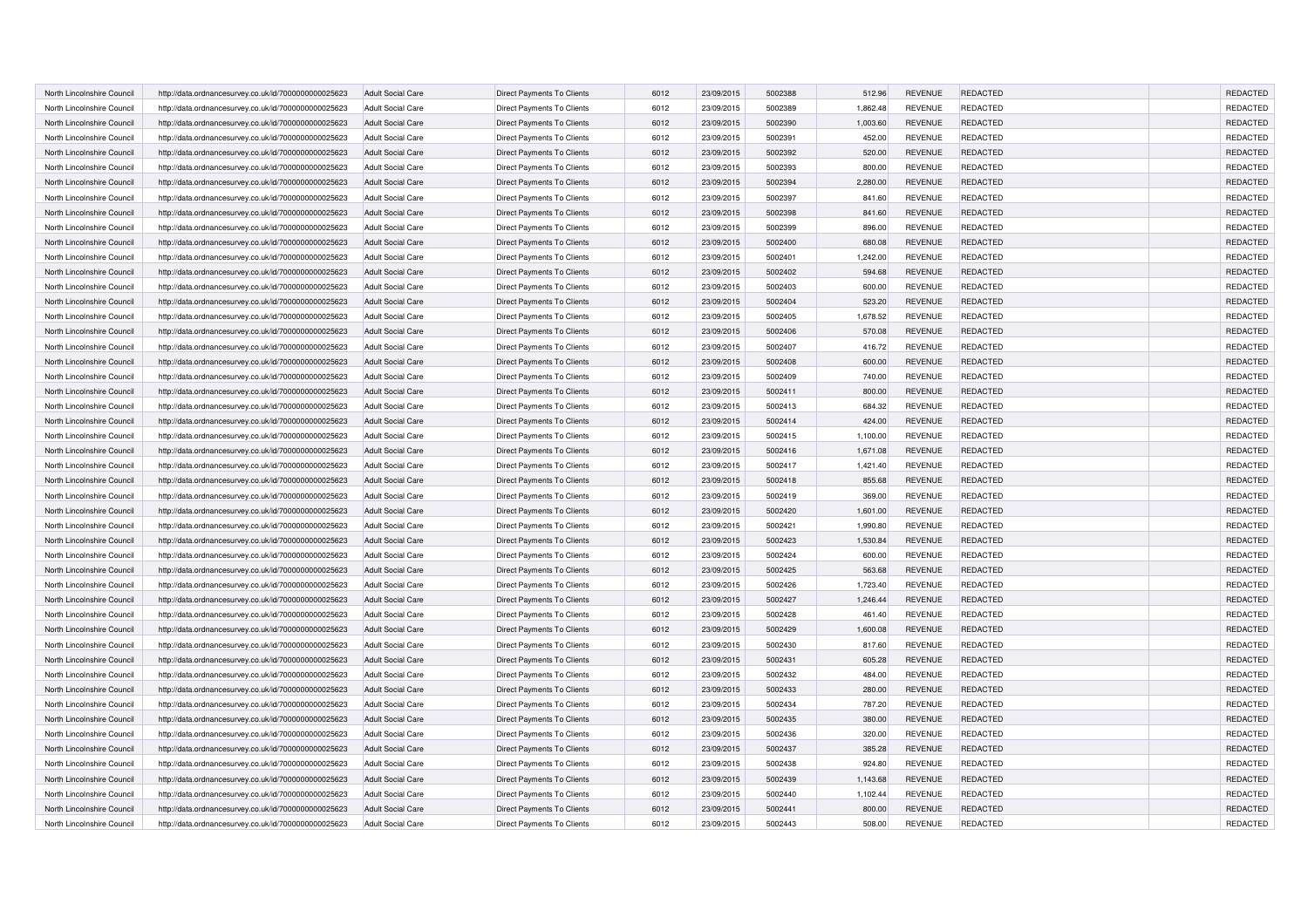| North Lincolnshire Council | http://data.ordnancesurvey.co.uk/id/7000000000025623 | <b>Adult Social Care</b> | Direct Payments To Clients        | 6012 | 23/09/2015 | 5002444 | 1,066.24 | <b>REVENUE</b> | <b>REDACTED</b> | REDACTED        |
|----------------------------|------------------------------------------------------|--------------------------|-----------------------------------|------|------------|---------|----------|----------------|-----------------|-----------------|
| North Lincolnshire Council | http://data.ordnancesurvey.co.uk/id/7000000000025623 | <b>Adult Social Care</b> | Direct Payments To Clients        | 6012 | 23/09/2015 | 5002447 | 1,007.20 | <b>REVENUE</b> | <b>REDACTED</b> | REDACTED        |
| North Lincolnshire Council | http://data.ordnancesurvey.co.uk/id/7000000000025623 | <b>Adult Social Care</b> | Direct Payments To Clients        | 6012 | 23/09/2015 | 5002448 | 662.84   | <b>REVENUE</b> | <b>REDACTED</b> | REDACTED        |
| North Lincolnshire Council | http://data.ordnancesurvey.co.uk/id/7000000000025623 | <b>Adult Social Care</b> | Direct Payments To Clients        | 6012 | 23/09/2015 | 5002449 | 659.20   | <b>REVENUE</b> | <b>REDACTED</b> | REDACTED        |
| North Lincolnshire Council | http://data.ordnancesurvey.co.uk/id/7000000000025623 | <b>Adult Social Care</b> | Direct Payments To Clients        | 6012 | 23/09/2015 | 5002450 | 800.00   | <b>REVENUE</b> | <b>REDACTED</b> | REDACTED        |
| North Lincolnshire Council | http://data.ordnancesurvey.co.uk/id/7000000000025623 | <b>Adult Social Care</b> | Direct Payments To Clients        | 6012 | 23/09/2015 | 5002451 | 877.00   | <b>REVENUE</b> | <b>REDACTED</b> | REDACTED        |
| North Lincolnshire Council | http://data.ordnancesurvey.co.uk/id/7000000000025623 | <b>Adult Social Care</b> | Direct Payments To Clients        | 6012 | 23/09/2015 | 5002452 | 764.36   | <b>REVENUE</b> | <b>REDACTED</b> | <b>REDACTED</b> |
| North Lincolnshire Council | http://data.ordnancesurvey.co.uk/id/7000000000025623 | <b>Adult Social Care</b> | Direct Payments To Clients        | 6012 | 23/09/2015 | 5002453 | 760.00   | <b>REVENUE</b> | <b>REDACTED</b> | REDACTED        |
| North Lincolnshire Council | http://data.ordnancesurvey.co.uk/id/7000000000025623 | <b>Adult Social Care</b> | Direct Payments To Clients        | 6012 | 23/09/2015 | 5002454 | 1,491.24 | <b>REVENUE</b> | <b>REDACTED</b> | REDACTED        |
| North Lincolnshire Council | http://data.ordnancesurvey.co.uk/id/7000000000025623 | <b>Adult Social Care</b> | Direct Payments To Clients        | 6012 | 23/09/2015 | 5002455 | 3,312.00 | <b>REVENUE</b> | <b>REDACTED</b> | REDACTED        |
| North Lincolnshire Council | http://data.ordnancesurvey.co.uk/id/7000000000025623 | <b>Adult Social Care</b> | Direct Payments To Clients        | 6012 | 23/09/2015 | 5002456 | 1,457.84 | <b>REVENUE</b> | REDACTED        | REDACTED        |
| North Lincolnshire Council | http://data.ordnancesurvey.co.uk/id/7000000000025623 | <b>Adult Social Care</b> | Direct Payments To Clients        | 6012 | 23/09/2015 | 5002457 | 1,575.00 | <b>REVENUE</b> | <b>REDACTED</b> | REDACTED        |
| North Lincolnshire Council | http://data.ordnancesurvey.co.uk/id/7000000000025623 |                          | Direct Payments To Clients        | 6012 | 23/09/2015 | 5002458 | 260.00   | <b>REVENUE</b> | <b>REDACTED</b> | REDACTED        |
|                            |                                                      | <b>Adult Social Care</b> |                                   |      |            |         |          |                |                 | REDACTED        |
| North Lincolnshire Council | http://data.ordnancesurvey.co.uk/id/7000000000025623 | <b>Adult Social Care</b> | Direct Payments To Clients        | 6012 | 23/09/2015 | 5002459 | 720.00   | <b>REVENUE</b> | <b>REDACTED</b> |                 |
| North Lincolnshire Council | http://data.ordnancesurvey.co.uk/id/7000000000025623 | <b>Adult Social Care</b> | Direct Payments To Clients        | 6012 | 23/09/2015 | 5002460 | 759.72   | <b>REVENUE</b> | REDACTED        | REDACTED        |
| North Lincolnshire Council | http://data.ordnancesurvey.co.uk/id/7000000000025623 | <b>Adult Social Care</b> | Direct Payments To Clients        | 6012 | 23/09/2015 | 5002461 | 1,080.00 | <b>REVENUE</b> | REDACTED        | REDACTED        |
| North Lincolnshire Council | http://data.ordnancesurvey.co.uk/id/7000000000025623 | <b>Adult Social Care</b> | Direct Payments To Clients        | 6012 | 23/09/2015 | 5002463 | 510.88   | <b>REVENUE</b> | <b>REDACTED</b> | REDACTED        |
| North Lincolnshire Council | http://data.ordnancesurvey.co.uk/id/7000000000025623 | <b>Adult Social Care</b> | Direct Payments To Clients        | 6012 | 23/09/2015 | 5002464 | 1,210.00 | <b>REVENUE</b> | REDACTED        | REDACTED        |
| North Lincolnshire Council | http://data.ordnancesurvey.co.uk/id/7000000000025623 | <b>Adult Social Care</b> | Direct Payments To Clients        | 6012 | 23/09/2015 | 5002466 | 519.88   | <b>REVENUE</b> | REDACTED        | REDACTED        |
| North Lincolnshire Council | http://data.ordnancesurvey.co.uk/id/7000000000025623 | <b>Adult Social Care</b> | Direct Payments To Clients        | 6012 | 23/09/2015 | 5002467 | 659.20   | <b>REVENUE</b> | REDACTED        | REDACTED        |
| North Lincolnshire Council | http://data.ordnancesurvey.co.uk/id/7000000000025623 | <b>Adult Social Care</b> | Direct Payments To Clients        | 6012 | 23/09/2015 | 5002468 | 2,260.00 | <b>REVENUE</b> | REDACTED        | REDACTED        |
| North Lincolnshire Council | http://data.ordnancesurvey.co.uk/id/7000000000025623 | <b>Adult Social Care</b> | Direct Payments To Clients        | 6012 | 23/09/2015 | 5002469 | 273.60   | <b>REVENUE</b> | REDACTED        | REDACTED        |
| North Lincolnshire Council | http://data.ordnancesurvey.co.uk/id/7000000000025623 | <b>Adult Social Care</b> | Direct Payments To Clients        | 6012 | 23/09/2015 | 5002470 | 471.24   | <b>REVENUE</b> | REDACTED        | REDACTED        |
| North Lincolnshire Council | http://data.ordnancesurvey.co.uk/id/7000000000025623 | <b>Adult Social Care</b> | <b>Direct Payments To Clients</b> | 6012 | 23/09/2015 | 5002472 | 1,276.80 | <b>REVENUE</b> | REDACTED        | REDACTED        |
| North Lincolnshire Council | http://data.ordnancesurvey.co.uk/id/7000000000025623 | <b>Adult Social Care</b> | Direct Payments To Clients        | 6012 | 23/09/2015 | 5002474 | 1,195.20 | <b>REVENUE</b> | REDACTED        | REDACTED        |
| North Lincolnshire Council | http://data.ordnancesurvey.co.uk/id/7000000000025623 | <b>Adult Social Care</b> | Direct Payments To Clients        | 6012 | 23/09/2015 | 5002475 | 1,569.88 | <b>REVENUE</b> | REDACTED        | REDACTED        |
| North Lincolnshire Council | http://data.ordnancesurvey.co.uk/id/7000000000025623 | <b>Adult Social Care</b> | Direct Payments To Clients        | 6012 | 23/09/2015 | 5002476 | 1,300.00 | <b>REVENUE</b> | <b>REDACTED</b> | REDACTED        |
| North Lincolnshire Council | http://data.ordnancesurvey.co.uk/id/7000000000025623 | Adult Social Care        | Direct Payments To Clients        | 6012 | 23/09/2015 | 5002477 | 1,931.92 | <b>REVENUE</b> | REDACTED        | REDACTED        |
| North Lincolnshire Council | http://data.ordnancesurvey.co.uk/id/7000000000025623 | <b>Adult Social Care</b> | Direct Payments To Clients        | 6012 | 23/09/2015 | 5002478 | 441.60   | <b>REVENUE</b> | <b>REDACTED</b> | REDACTED        |
| North Lincolnshire Council | http://data.ordnancesurvey.co.uk/id/7000000000025623 | <b>Adult Social Care</b> | Direct Payments To Clients        | 6012 | 23/09/2015 | 5002479 | 863.08   | <b>REVENUE</b> | REDACTED        | REDACTED        |
| North Lincolnshire Council | http://data.ordnancesurvey.co.uk/id/7000000000025623 | <b>Adult Social Care</b> | <b>Direct Payments To Clients</b> | 6012 | 23/09/2015 | 5002480 | 530.68   | <b>REVENUE</b> | <b>REDACTED</b> | <b>REDACTED</b> |
| North Lincolnshire Council | http://data.ordnancesurvey.co.uk/id/7000000000025623 | <b>Adult Social Care</b> | Direct Payments To Clients        | 6012 | 23/09/2015 | 5002481 | 1,000.00 | <b>REVENUE</b> | REDACTED        | REDACTED        |
| North Lincolnshire Council | http://data.ordnancesurvey.co.uk/id/7000000000025623 | <b>Adult Social Care</b> | Direct Payments To Clients        | 6012 | 23/09/2015 | 5002482 | 1,482.60 | <b>REVENUE</b> | <b>REDACTED</b> | REDACTED        |
| North Lincolnshire Council | http://data.ordnancesurvey.co.uk/id/7000000000025623 | <b>Adult Social Care</b> | Direct Payments To Clients        | 6012 | 23/09/2015 | 5002483 | 1,457.84 | <b>REVENUE</b> | <b>REDACTED</b> | REDACTED        |
| North Lincolnshire Council | http://data.ordnancesurvey.co.uk/id/7000000000025623 | <b>Adult Social Care</b> | Direct Payments To Clients        | 6012 | 23/09/2015 | 5002484 | 282.68   | <b>REVENUE</b> | REDACTED        | REDACTED        |
| North Lincolnshire Council | http://data.ordnancesurvey.co.uk/id/7000000000025623 | <b>Adult Social Care</b> | Direct Payments To Clients        | 6012 | 23/09/2015 | 5002485 | 1,675.00 | <b>REVENUE</b> | <b>REDACTED</b> | REDACTED        |
| North Lincolnshire Council | http://data.ordnancesurvey.co.uk/id/7000000000025623 | <b>Adult Social Care</b> | Direct Payments To Clients        | 6012 | 23/09/2015 | 5002486 | 1,498.24 | <b>REVENUE</b> | REDACTED        | REDACTED        |
| North Lincolnshire Council | http://data.ordnancesurvey.co.uk/id/7000000000025623 | <b>Adult Social Care</b> | Direct Payments To Clients        | 6012 | 23/09/2015 | 5002487 | 1,137.36 | <b>REVENUE</b> | <b>REDACTED</b> | REDACTED        |
| North Lincolnshire Council | http://data.ordnancesurvey.co.uk/id/7000000000025623 | <b>Adult Social Care</b> | Direct Payments To Clients        | 6012 | 23/09/2015 | 5002488 | 600.00   | <b>REVENUE</b> | REDACTED        | REDACTED        |
| North Lincolnshire Council | http://data.ordnancesurvey.co.uk/id/7000000000025623 | <b>Adult Social Care</b> | Direct Payments To Clients        | 6012 | 23/09/2015 | 5002490 | 717.20   | <b>REVENUE</b> | REDACTED        | REDACTED        |
| North Lincolnshire Council | http://data.ordnancesurvey.co.uk/id/7000000000025623 | <b>Adult Social Care</b> | Direct Payments To Clients        | 6012 | 23/09/2015 | 5002491 | 1,580.04 | <b>REVENUE</b> | <b>REDACTED</b> | REDACTED        |
| North Lincolnshire Council | http://data.ordnancesurvey.co.uk/id/7000000000025623 | <b>Adult Social Care</b> | Direct Payments To Clients        | 6012 | 23/09/2015 | 5002492 | 1,304.80 | <b>REVENUE</b> | REDACTED        | REDACTED        |
| North Lincolnshire Council | http://data.ordnancesurvey.co.uk/id/7000000000025623 | <b>Adult Social Care</b> | Direct Payments To Clients        | 6012 | 23/09/2015 | 5002493 | 1,571.20 | <b>REVENUE</b> | <b>REDACTED</b> | REDACTED        |
| North Lincolnshire Council | http://data.ordnancesurvey.co.uk/id/7000000000025623 | <b>Adult Social Care</b> | Direct Payments To Clients        | 6012 | 23/09/2015 | 5002495 | 855.68   | <b>REVENUE</b> | <b>REDACTED</b> | REDACTED        |
| North Lincolnshire Council | http://data.ordnancesurvey.co.uk/id/7000000000025623 | <b>Adult Social Care</b> | Direct Payments To Clients        | 6012 | 23/09/2015 | 5002496 | 1,086.40 | <b>REVENUE</b> | <b>REDACTED</b> | <b>REDACTED</b> |
| North Lincolnshire Council | http://data.ordnancesurvey.co.uk/id/7000000000025623 | <b>Adult Social Care</b> | Direct Payments To Clients        | 6012 | 23/09/2015 | 5002497 | 1,191.20 | <b>REVENUE</b> | REDACTED        | REDACTED        |
| North Lincolnshire Council | http://data.ordnancesurvey.co.uk/id/7000000000025623 | <b>Adult Social Care</b> | Direct Payments To Clients        | 6012 | 23/09/2015 | 5002498 | 478.08   | <b>REVENUE</b> | <b>REDACTED</b> | REDACTED        |
| North Lincolnshire Council | http://data.ordnancesurvey.co.uk/id/7000000000025623 | <b>Adult Social Care</b> | Direct Payments To Clients        | 6012 | 23/09/2015 | 5002499 | 1,487.80 | <b>REVENUE</b> | <b>REDACTED</b> | REDACTED        |
| North Lincolnshire Council | http://data.ordnancesurvey.co.uk/id/7000000000025623 | <b>Adult Social Care</b> | Direct Payments To Clients        | 6012 | 23/09/2015 | 5002500 | 991.20   | <b>REVENUE</b> | <b>REDACTED</b> | REDACTED        |
| North Lincolnshire Council | http://data.ordnancesurvey.co.uk/id/7000000000025623 | <b>Adult Social Care</b> | Direct Payments To Clients        | 6012 | 23/09/2015 | 5002501 | 2,400.00 | <b>REVENUE</b> | REDACTED        | REDACTED        |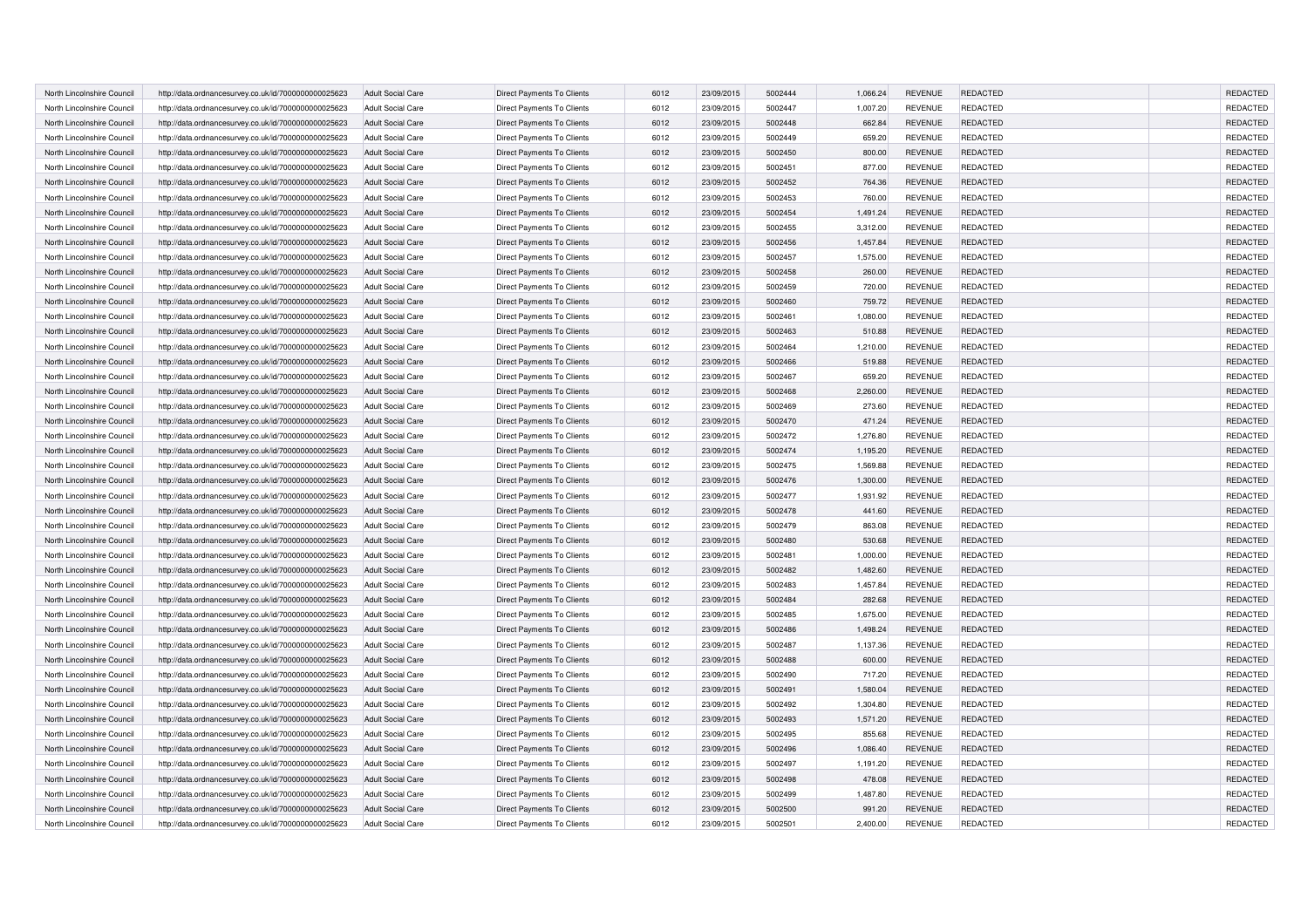| North Lincolnshire Council | http://data.ordnancesurvey.co.uk/id/7000000000025623 | <b>Adult Social Care</b> | Direct Payments To Clients        | 6012 | 23/09/2015 | 5002503 | 1,016.40 | <b>REVENUE</b> | REDACTED        | REDACTED        |
|----------------------------|------------------------------------------------------|--------------------------|-----------------------------------|------|------------|---------|----------|----------------|-----------------|-----------------|
| North Lincolnshire Council | http://data.ordnancesurvey.co.uk/id/7000000000025623 | <b>Adult Social Care</b> | Direct Payments To Clients        | 6012 | 23/09/2015 | 5002504 | 929.60   | <b>REVENUE</b> | <b>REDACTED</b> | REDACTED        |
| North Lincolnshire Council | http://data.ordnancesurvey.co.uk/id/7000000000025623 | <b>Adult Social Care</b> | Direct Payments To Clients        | 6012 | 23/09/2015 | 5002505 | 720.00   | <b>REVENUE</b> | <b>REDACTED</b> | REDACTED        |
| North Lincolnshire Council | http://data.ordnancesurvey.co.uk/id/7000000000025623 | <b>Adult Social Care</b> | Direct Payments To Clients        | 6012 | 23/09/2015 | 5002506 | 906.52   | <b>REVENUE</b> | <b>REDACTED</b> | REDACTED        |
| North Lincolnshire Council | http://data.ordnancesurvey.co.uk/id/7000000000025623 | <b>Adult Social Care</b> | Direct Payments To Clients        | 6012 | 23/09/2015 | 5002507 | 786.00   | <b>REVENUE</b> | <b>REDACTED</b> | REDACTED        |
| North Lincolnshire Council | http://data.ordnancesurvey.co.uk/id/7000000000025623 | <b>Adult Social Care</b> | Direct Payments To Clients        | 6012 | 23/09/2015 | 5002508 | 1,960.20 | <b>REVENUE</b> | <b>REDACTED</b> | REDACTED        |
| North Lincolnshire Council | http://data.ordnancesurvey.co.uk/id/7000000000025623 | <b>Adult Social Care</b> | Direct Payments To Clients        | 6012 | 23/09/2015 | 5002509 | 720.00   | <b>REVENUE</b> | <b>REDACTED</b> | <b>REDACTED</b> |
| North Lincolnshire Council | http://data.ordnancesurvey.co.uk/id/7000000000025623 | <b>Adult Social Care</b> | Direct Payments To Clients        | 6012 | 23/09/2015 | 5002510 | 760.00   | <b>REVENUE</b> | <b>REDACTED</b> | REDACTED        |
| North Lincolnshire Council | http://data.ordnancesurvey.co.uk/id/7000000000025623 | <b>Adult Social Care</b> | Direct Payments To Clients        | 6012 | 23/09/2015 | 5002511 | 1,000.00 | <b>REVENUE</b> | <b>REDACTED</b> | REDACTED        |
| North Lincolnshire Council | http://data.ordnancesurvey.co.uk/id/7000000000025623 | <b>Adult Social Care</b> | Direct Payments To Clients        | 6012 | 23/09/2015 | 5002512 | 479.36   | <b>REVENUE</b> | <b>REDACTED</b> | REDACTED        |
| North Lincolnshire Council | http://data.ordnancesurvey.co.uk/id/7000000000025623 | <b>Adult Social Care</b> | Direct Payments To Clients        | 6012 | 23/09/2015 | 5002513 | 1,316.76 | <b>REVENUE</b> | REDACTED        | REDACTED        |
| North Lincolnshire Council | http://data.ordnancesurvey.co.uk/id/7000000000025623 | <b>Adult Social Care</b> | Direct Payments To Clients        | 6012 | 23/09/2015 | 5002514 | 2,711.32 | <b>REVENUE</b> | <b>REDACTED</b> | REDACTED        |
| North Lincolnshire Council | http://data.ordnancesurvey.co.uk/id/7000000000025623 | <b>Adult Social Care</b> | Direct Payments To Clients        | 6012 | 23/09/2015 | 5002515 | 5,035.92 | <b>REVENUE</b> | <b>REDACTED</b> | REDACTED        |
| North Lincolnshire Council |                                                      |                          | Direct Payments To Clients        | 6012 | 23/09/2015 | 5002516 | 1,784.00 | <b>REVENUE</b> | <b>REDACTED</b> | REDACTED        |
|                            | http://data.ordnancesurvey.co.uk/id/7000000000025623 | <b>Adult Social Care</b> |                                   |      |            |         |          |                |                 |                 |
| North Lincolnshire Council | http://data.ordnancesurvey.co.uk/id/7000000000025623 | <b>Adult Social Care</b> | Direct Payments To Clients        | 6012 | 23/09/2015 | 5002517 | 468.80   | <b>REVENUE</b> | REDACTED        | REDACTED        |
| North Lincolnshire Council | http://data.ordnancesurvey.co.uk/id/7000000000025623 | <b>Adult Social Care</b> | Direct Payments To Clients        | 6012 | 23/09/2015 | 5002519 | 893.76   | <b>REVENUE</b> | <b>REDACTED</b> | REDACTED        |
| North Lincolnshire Council | http://data.ordnancesurvey.co.uk/id/7000000000025623 | <b>Adult Social Care</b> | Direct Payments To Clients        | 6012 | 23/09/2015 | 5002520 | 729.60   | <b>REVENUE</b> | <b>REDACTED</b> | REDACTED        |
| North Lincolnshire Council | http://data.ordnancesurvey.co.uk/id/7000000000025623 | <b>Adult Social Care</b> | Direct Payments To Clients        | 6012 | 23/09/2015 | 5002521 | 750.00   | <b>REVENUE</b> | REDACTED        | REDACTED        |
| North Lincolnshire Council | http://data.ordnancesurvey.co.uk/id/7000000000025623 | <b>Adult Social Care</b> | Direct Payments To Clients        | 6012 | 23/09/2015 | 5002522 | 2,032.80 | <b>REVENUE</b> | REDACTED        | REDACTED        |
| North Lincolnshire Council | http://data.ordnancesurvey.co.uk/id/7000000000025623 | <b>Adult Social Care</b> | Direct Payments To Clients        | 6012 | 23/09/2015 | 5002524 | 1,200.00 | <b>REVENUE</b> | REDACTED        | REDACTED        |
| North Lincolnshire Council | http://data.ordnancesurvey.co.uk/id/7000000000025623 | <b>Adult Social Care</b> | Direct Payments To Clients        | 6012 | 23/09/2015 | 5002525 | 1,304.00 | <b>REVENUE</b> | REDACTED        | REDACTED        |
| North Lincolnshire Council | http://data.ordnancesurvey.co.uk/id/7000000000025623 | <b>Adult Social Care</b> | Direct Payments To Clients        | 6012 | 23/09/2015 | 5002526 | 532.00   | <b>REVENUE</b> | REDACTED        | REDACTED        |
| North Lincolnshire Council | http://data.ordnancesurvey.co.uk/id/7000000000025623 | <b>Adult Social Care</b> | Direct Payments To Clients        | 6012 | 23/09/2015 | 5002528 | 400.00   | <b>REVENUE</b> | REDACTED        | REDACTED        |
| North Lincolnshire Council | http://data.ordnancesurvey.co.uk/id/7000000000025623 | <b>Adult Social Care</b> | Direct Payments To Clients        | 6012 | 23/09/2015 | 5002529 | 1,543.80 | <b>REVENUE</b> | REDACTED        | REDACTED        |
| North Lincolnshire Council | http://data.ordnancesurvey.co.uk/id/7000000000025623 | <b>Adult Social Care</b> | Direct Payments To Clients        | 6012 | 23/09/2015 | 5002530 | 1,088.20 | <b>REVENUE</b> | REDACTED        | REDACTED        |
| North Lincolnshire Council | http://data.ordnancesurvey.co.uk/id/7000000000025623 | <b>Adult Social Care</b> | Direct Payments To Clients        | 6012 | 23/09/2015 | 5002531 | 302.00   | <b>REVENUE</b> | REDACTED        | REDACTED        |
| North Lincolnshire Council | http://data.ordnancesurvey.co.uk/id/7000000000025623 | <b>Adult Social Care</b> | Direct Payments To Clients        | 6012 | 23/09/2015 | 5002532 | 679.88   | <b>REVENUE</b> | <b>REDACTED</b> | REDACTED        |
| North Lincolnshire Council | http://data.ordnancesurvey.co.uk/id/7000000000025623 | Adult Social Care        | Direct Payments To Clients        | 6012 | 23/09/2015 | 5002533 | 949.12   | <b>REVENUE</b> | REDACTED        | REDACTED        |
| North Lincolnshire Council | http://data.ordnancesurvey.co.uk/id/7000000000025623 | <b>Adult Social Care</b> | Direct Payments To Clients        | 6012 | 23/09/2015 | 5002534 | 900.00   | <b>REVENUE</b> | <b>REDACTED</b> | REDACTED        |
| North Lincolnshire Council | http://data.ordnancesurvey.co.uk/id/7000000000025623 | <b>Adult Social Care</b> | Direct Payments To Clients        | 6012 | 23/09/2015 | 5002535 | 1,249.60 | <b>REVENUE</b> | REDACTED        | REDACTED        |
| North Lincolnshire Council | http://data.ordnancesurvey.co.uk/id/7000000000025623 | <b>Adult Social Care</b> | <b>Direct Payments To Clients</b> | 6012 | 23/09/2015 | 5002539 | 600.00   | <b>REVENUE</b> | <b>REDACTED</b> | <b>REDACTED</b> |
| North Lincolnshire Council | http://data.ordnancesurvey.co.uk/id/7000000000025623 | <b>Adult Social Care</b> | Direct Payments To Clients        | 6012 | 23/09/2015 | 5002540 | 442.40   | <b>REVENUE</b> | REDACTED        | REDACTED        |
| North Lincolnshire Council | http://data.ordnancesurvey.co.uk/id/7000000000025623 | <b>Adult Social Care</b> | Direct Payments To Clients        | 6012 | 23/09/2015 | 5002542 | 982.24   | <b>REVENUE</b> | <b>REDACTED</b> | REDACTED        |
| North Lincolnshire Council | http://data.ordnancesurvey.co.uk/id/7000000000025623 | <b>Adult Social Care</b> | Direct Payments To Clients        | 6012 | 23/09/2015 | 5002543 | 705.48   | <b>REVENUE</b> | <b>REDACTED</b> | REDACTED        |
| North Lincolnshire Council | http://data.ordnancesurvey.co.uk/id/7000000000025623 | <b>Adult Social Care</b> | Direct Payments To Clients        | 6012 | 23/09/2015 | 5002545 | 641.64   | <b>REVENUE</b> | REDACTED        | REDACTED        |
| North Lincolnshire Council | http://data.ordnancesurvey.co.uk/id/7000000000025623 | <b>Adult Social Care</b> | Direct Payments To Clients        | 6012 | 23/09/2015 | 5002546 | 577.00   | <b>REVENUE</b> | <b>REDACTED</b> | REDACTED        |
| North Lincolnshire Council | http://data.ordnancesurvey.co.uk/id/7000000000025623 | <b>Adult Social Care</b> | Direct Payments To Clients        | 6012 | 23/09/2015 | 5002547 | 1,267.84 | <b>REVENUE</b> | <b>REDACTED</b> | REDACTED        |
| North Lincolnshire Council | http://data.ordnancesurvey.co.uk/id/7000000000025623 | <b>Adult Social Care</b> | Direct Payments To Clients        | 6012 | 23/09/2015 | 5002548 | 665.28   | <b>REVENUE</b> | <b>REDACTED</b> | <b>REDACTED</b> |
| North Lincolnshire Council | http://data.ordnancesurvey.co.uk/id/7000000000025623 | <b>Adult Social Care</b> | Direct Payments To Clients        | 6012 | 23/09/2015 | 5002549 | 1,200.00 | <b>REVENUE</b> | <b>REDACTED</b> | REDACTED        |
| North Lincolnshire Council | http://data.ordnancesurvey.co.uk/id/7000000000025623 | <b>Adult Social Care</b> | Direct Payments To Clients        | 6012 | 23/09/2015 | 5002550 | 929.60   | <b>REVENUE</b> | REDACTED        | REDACTED        |
| North Lincolnshire Council | http://data.ordnancesurvey.co.uk/id/7000000000025623 | <b>Adult Social Care</b> | Direct Payments To Clients        | 6012 | 23/09/2015 | 5002551 | 659.12   | <b>REVENUE</b> | <b>REDACTED</b> | REDACTED        |
| North Lincolnshire Council | http://data.ordnancesurvey.co.uk/id/7000000000025623 | <b>Adult Social Care</b> | Direct Payments To Clients        | 6012 | 23/09/2015 | 5002553 | 400.00   | <b>REVENUE</b> | REDACTED        | REDACTED        |
| North Lincolnshire Council | http://data.ordnancesurvey.co.uk/id/7000000000025623 | <b>Adult Social Care</b> | Direct Payments To Clients        | 6012 | 23/09/2015 | 5002554 | 1,433.04 | <b>REVENUE</b> | <b>REDACTED</b> | REDACTED        |
| North Lincolnshire Council | http://data.ordnancesurvey.co.uk/id/7000000000025623 | <b>Adult Social Care</b> | Direct Payments To Clients        | 6012 | 23/09/2015 | 5002555 | 1,148.00 | <b>REVENUE</b> | <b>REDACTED</b> | REDACTED        |
| North Lincolnshire Council | http://data.ordnancesurvey.co.uk/id/7000000000025623 | <b>Adult Social Care</b> | Direct Payments To Clients        | 6012 | 23/09/2015 | 5002556 | 798.56   | <b>REVENUE</b> | <b>REDACTED</b> | <b>REDACTED</b> |
| North Lincolnshire Council | http://data.ordnancesurvey.co.uk/id/7000000000025623 | <b>Adult Social Care</b> | Direct Payments To Clients        | 6012 | 23/09/2015 | 5002557 | 1,100.00 | <b>REVENUE</b> | <b>REDACTED</b> | REDACTED        |
| North Lincolnshire Council | http://data.ordnancesurvey.co.uk/id/7000000000025623 | <b>Adult Social Care</b> | Direct Payments To Clients        | 6012 | 23/09/2015 | 5002558 | 1,289.28 | <b>REVENUE</b> | <b>REDACTED</b> | REDACTED        |
| North Lincolnshire Council | http://data.ordnancesurvey.co.uk/id/7000000000025623 | <b>Adult Social Care</b> | Direct Payments To Clients        | 6012 | 23/09/2015 | 5002559 | 479.36   | <b>REVENUE</b> | <b>REDACTED</b> | REDACTED        |
| North Lincolnshire Council | http://data.ordnancesurvey.co.uk/id/7000000000025623 | <b>Adult Social Care</b> | Direct Payments To Clients        | 6012 | 23/09/2015 | 5002560 | 1,586.88 | <b>REVENUE</b> | <b>REDACTED</b> | REDACTED        |
| North Lincolnshire Council | http://data.ordnancesurvey.co.uk/id/7000000000025623 | <b>Adult Social Care</b> | Direct Payments To Clients        | 6012 | 23/09/2015 | 5002561 | 621.16   | <b>REVENUE</b> | REDACTED        | REDACTED        |
|                            |                                                      |                          |                                   |      |            |         |          |                |                 |                 |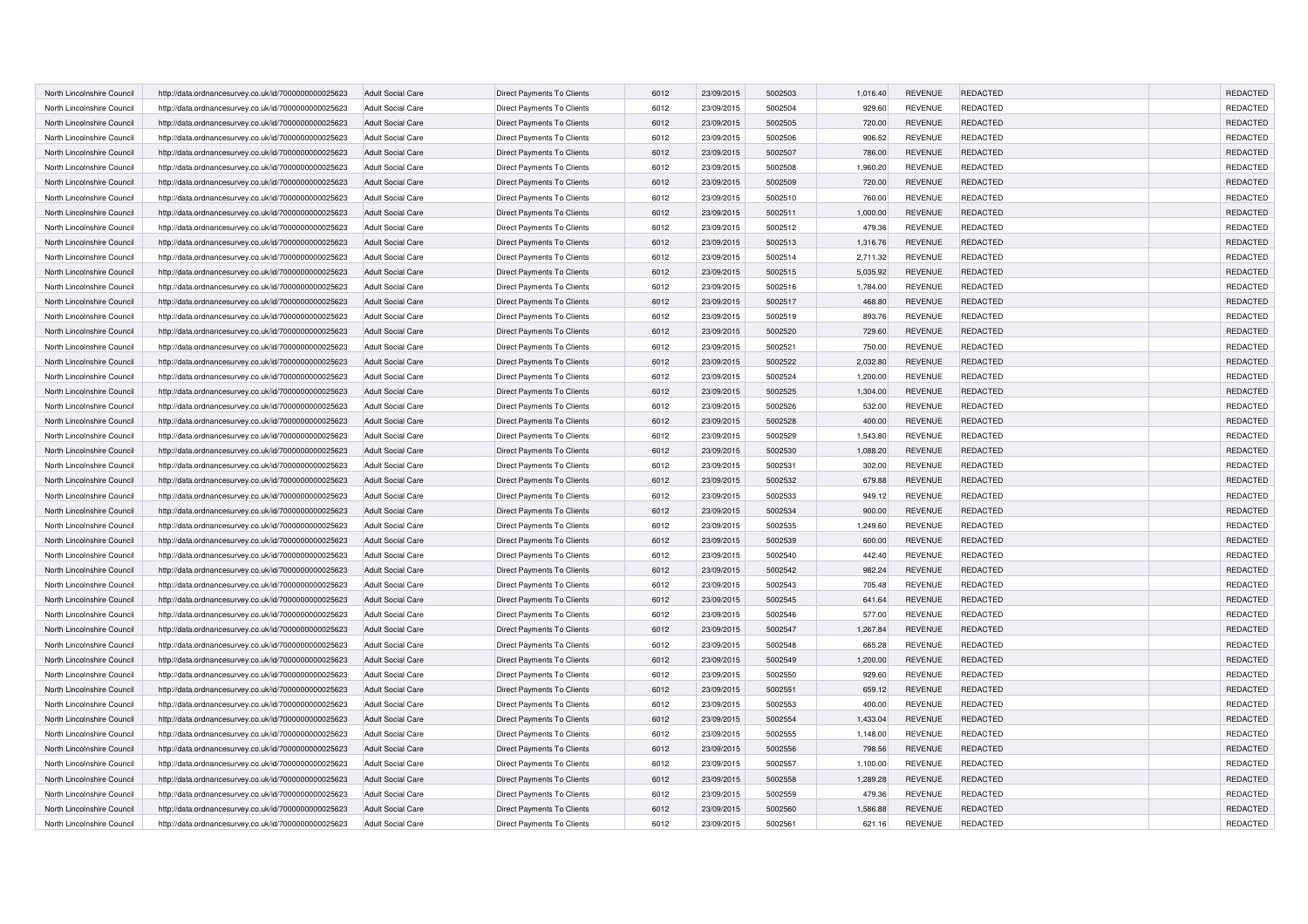| North Lincolnshire Council | http://data.ordnancesurvey.co.uk/id/7000000000025623 | <b>Adult Social Care</b> | Direct Payments To Clients        | 6012 | 23/09/2015 | 5002562 | 588.00   | <b>REVENUE</b> | <b>REDACTED</b> | REDACTED        |
|----------------------------|------------------------------------------------------|--------------------------|-----------------------------------|------|------------|---------|----------|----------------|-----------------|-----------------|
| North Lincolnshire Council | http://data.ordnancesurvey.co.uk/id/7000000000025623 | <b>Adult Social Care</b> | Direct Payments To Clients        | 6012 | 23/09/2015 | 5002563 | 460.80   | <b>REVENUE</b> | <b>REDACTED</b> | REDACTED        |
| North Lincolnshire Council | http://data.ordnancesurvey.co.uk/id/7000000000025623 | <b>Adult Social Care</b> | Direct Payments To Clients        | 6012 | 23/09/2015 | 5002564 | 1,800.56 | <b>REVENUE</b> | <b>REDACTED</b> | REDACTED        |
| North Lincolnshire Council | http://data.ordnancesurvey.co.uk/id/7000000000025623 | <b>Adult Social Care</b> | Direct Payments To Clients        | 6012 | 23/09/2015 | 5002565 | 312.00   | <b>REVENUE</b> | <b>REDACTED</b> | REDACTED        |
| North Lincolnshire Council | http://data.ordnancesurvey.co.uk/id/7000000000025623 | <b>Adult Social Care</b> | Direct Payments To Clients        | 6012 | 23/09/2015 | 5002566 | 309.36   | <b>REVENUE</b> | <b>REDACTED</b> | REDACTED        |
| North Lincolnshire Council | http://data.ordnancesurvey.co.uk/id/7000000000025623 | <b>Adult Social Care</b> | Direct Payments To Clients        | 6012 | 23/09/2015 | 5002567 | 1,122.72 | <b>REVENUE</b> | <b>REDACTED</b> | REDACTED        |
| North Lincolnshire Council | http://data.ordnancesurvey.co.uk/id/7000000000025623 | <b>Adult Social Care</b> | Direct Payments To Clients        | 6012 | 23/09/2015 | 5002568 | 2,577.24 | <b>REVENUE</b> | <b>REDACTED</b> | <b>REDACTED</b> |
| North Lincolnshire Council | http://data.ordnancesurvey.co.uk/id/7000000000025623 | <b>Adult Social Care</b> | Direct Payments To Clients        | 6012 | 23/09/2015 | 5002569 | 447.32   | <b>REVENUE</b> | <b>REDACTED</b> | REDACTED        |
| North Lincolnshire Council | http://data.ordnancesurvey.co.uk/id/7000000000025623 | <b>Adult Social Care</b> | Direct Payments To Clients        | 6012 | 23/09/2015 | 5002570 | 2,687.36 | <b>REVENUE</b> | <b>REDACTED</b> | REDACTED        |
| North Lincolnshire Council | http://data.ordnancesurvey.co.uk/id/7000000000025623 | <b>Adult Social Care</b> | Direct Payments To Clients        | 6012 | 23/09/2015 | 5002571 | 515.68   | <b>REVENUE</b> | <b>REDACTED</b> | REDACTED        |
| North Lincolnshire Council | http://data.ordnancesurvey.co.uk/id/7000000000025623 | <b>Adult Social Care</b> | Direct Payments To Clients        | 6012 | 23/09/2015 | 5002572 | 1,289.56 | <b>REVENUE</b> | REDACTED        | REDACTED        |
| North Lincolnshire Council | http://data.ordnancesurvey.co.uk/id/7000000000025623 | <b>Adult Social Care</b> | Direct Payments To Clients        | 6012 | 23/09/2015 | 5002573 | 1,039.20 | <b>REVENUE</b> | <b>REDACTED</b> | REDACTED        |
| North Lincolnshire Council | http://data.ordnancesurvey.co.uk/id/7000000000025623 |                          | Direct Payments To Clients        | 6012 | 23/09/2015 | 5002574 | 6,352.56 | <b>REVENUE</b> | <b>REDACTED</b> | REDACTED        |
|                            |                                                      | <b>Adult Social Care</b> |                                   |      |            | 5002575 |          |                |                 | REDACTED        |
| North Lincolnshire Council | http://data.ordnancesurvey.co.uk/id/7000000000025623 | <b>Adult Social Care</b> | Direct Payments To Clients        | 6012 | 23/09/2015 |         | 684.80   | <b>REVENUE</b> | <b>REDACTED</b> |                 |
| North Lincolnshire Council | http://data.ordnancesurvey.co.uk/id/7000000000025623 | <b>Adult Social Care</b> | Direct Payments To Clients        | 6012 | 23/09/2015 | 5002576 | 352.00   | <b>REVENUE</b> | REDACTED        | REDACTED        |
| North Lincolnshire Council | http://data.ordnancesurvey.co.uk/id/7000000000025623 | <b>Adult Social Care</b> | Direct Payments To Clients        | 6012 | 23/09/2015 | 5002578 | 1,086.40 | <b>REVENUE</b> | REDACTED        | REDACTED        |
| North Lincolnshire Council | http://data.ordnancesurvey.co.uk/id/7000000000025623 | <b>Adult Social Care</b> | Direct Payments To Clients        | 6012 | 23/09/2015 | 5002580 | 2,139.80 | <b>REVENUE</b> | <b>REDACTED</b> | REDACTED        |
| North Lincolnshire Council | http://data.ordnancesurvey.co.uk/id/7000000000025623 | <b>Adult Social Care</b> | Direct Payments To Clients        | 6012 | 23/09/2015 | 5002581 | 608.16   | <b>REVENUE</b> | REDACTED        | REDACTED        |
| North Lincolnshire Council | http://data.ordnancesurvey.co.uk/id/7000000000025623 | <b>Adult Social Care</b> | Direct Payments To Clients        | 6012 | 23/09/2015 | 5002582 | 741.44   | <b>REVENUE</b> | REDACTED        | REDACTED        |
| North Lincolnshire Council | http://data.ordnancesurvey.co.uk/id/7000000000025623 | <b>Adult Social Care</b> | Direct Payments To Clients        | 6012 | 23/09/2015 | 5002583 | 1,519.28 | <b>REVENUE</b> | REDACTED        | REDACTED        |
| North Lincolnshire Council | http://data.ordnancesurvey.co.uk/id/7000000000025623 | <b>Adult Social Care</b> | Direct Payments To Clients        | 6012 | 23/09/2015 | 5002584 | 630.00   | <b>REVENUE</b> | REDACTED        | REDACTED        |
| North Lincolnshire Council | http://data.ordnancesurvey.co.uk/id/7000000000025623 | <b>Adult Social Care</b> | Direct Payments To Clients        | 6012 | 23/09/2015 | 5002585 | 798.40   | <b>REVENUE</b> | REDACTED        | REDACTED        |
| North Lincolnshire Council | http://data.ordnancesurvey.co.uk/id/7000000000025623 | <b>Adult Social Care</b> | Direct Payments To Clients        | 6012 | 23/09/2015 | 5002586 | 990.00   | <b>REVENUE</b> | REDACTED        | REDACTED        |
| North Lincolnshire Council | http://data.ordnancesurvey.co.uk/id/7000000000025623 | <b>Adult Social Care</b> | Direct Payments To Clients        | 6012 | 23/09/2015 | 5002587 | 720.00   | <b>REVENUE</b> | REDACTED        | REDACTED        |
| North Lincolnshire Council | http://data.ordnancesurvey.co.uk/id/7000000000025623 | <b>Adult Social Care</b> | Direct Payments To Clients        | 6012 | 23/09/2015 | 5002588 | 390.48   | <b>REVENUE</b> | REDACTED        | REDACTED        |
| North Lincolnshire Council | http://data.ordnancesurvey.co.uk/id/7000000000025623 | <b>Adult Social Care</b> | Direct Payments To Clients        | 6012 | 23/09/2015 | 5002589 | 1,601.00 | <b>REVENUE</b> | REDACTED        | REDACTED        |
| North Lincolnshire Council | http://data.ordnancesurvey.co.uk/id/7000000000025623 | <b>Adult Social Care</b> | Direct Payments To Clients        | 6012 | 23/09/2015 | 5002589 | 2,085.00 | <b>REVENUE</b> | REDACTED        | REDACTED        |
| North Lincolnshire Council | http://data.ordnancesurvey.co.uk/id/7000000000025623 | Adult Social Care        | Direct Payments To Clients        | 6012 | 23/09/2015 | 5002590 | 627.20   | <b>REVENUE</b> | REDACTED        | REDACTED        |
| North Lincolnshire Council | http://data.ordnancesurvey.co.uk/id/7000000000025623 | <b>Adult Social Care</b> | Direct Payments To Clients        | 6012 | 23/09/2015 | 5002591 | 1,140.00 | <b>REVENUE</b> | REDACTED        | REDACTED        |
| North Lincolnshire Council | http://data.ordnancesurvey.co.uk/id/7000000000025623 | <b>Adult Social Care</b> | Direct Payments To Clients        | 6012 | 23/09/2015 | 5002592 | 555.44   | <b>REVENUE</b> | REDACTED        | REDACTED        |
| North Lincolnshire Council | http://data.ordnancesurvey.co.uk/id/7000000000025623 | <b>Adult Social Care</b> | <b>Direct Payments To Clients</b> | 6012 | 23/09/2015 | 5002593 | 3.588.84 | <b>REVENUE</b> | REDACTED        | <b>REDACTED</b> |
| North Lincolnshire Council | http://data.ordnancesurvey.co.uk/id/7000000000025623 | <b>Adult Social Care</b> | Direct Payments To Clients        | 6012 | 23/09/2015 | 5002594 | 743.04   | <b>REVENUE</b> | REDACTED        | REDACTED        |
| North Lincolnshire Council | http://data.ordnancesurvey.co.uk/id/7000000000025623 | <b>Adult Social Care</b> | Direct Payments To Clients        | 6012 | 23/09/2015 | 5002595 | 395.36   | <b>REVENUE</b> | REDACTED        | REDACTED        |
| North Lincolnshire Council | http://data.ordnancesurvey.co.uk/id/7000000000025623 | <b>Adult Social Care</b> | Direct Payments To Clients        | 6012 | 23/09/2015 | 5002596 | 836.64   | <b>REVENUE</b> | <b>REDACTED</b> | REDACTED        |
| North Lincolnshire Council | http://data.ordnancesurvey.co.uk/id/7000000000025623 | <b>Adult Social Care</b> | Direct Payments To Clients        | 6012 | 23/09/2015 | 5002597 | 1.480.00 | <b>REVENUE</b> | REDACTED        | REDACTED        |
| North Lincolnshire Council | http://data.ordnancesurvey.co.uk/id/7000000000025623 | <b>Adult Social Care</b> | Direct Payments To Clients        | 6012 | 23/09/2015 | 5002598 | 1,240.00 | <b>REVENUE</b> | <b>REDACTED</b> | REDACTED        |
| North Lincolnshire Council | http://data.ordnancesurvey.co.uk/id/7000000000025623 | <b>Adult Social Care</b> | Direct Payments To Clients        | 6012 | 23/09/2015 | 5002599 | 366.24   | <b>REVENUE</b> | REDACTED        | REDACTED        |
| North Lincolnshire Council | http://data.ordnancesurvey.co.uk/id/7000000000025623 | <b>Adult Social Care</b> | Direct Payments To Clients        | 6012 | 23/09/2015 | 5002600 | 999.76   | <b>REVENUE</b> | <b>REDACTED</b> | REDACTED        |
| North Lincolnshire Council | http://data.ordnancesurvey.co.uk/id/7000000000025623 | <b>Adult Social Care</b> | Direct Payments To Clients        | 6012 | 23/09/2015 | 5002601 | 705.60   | <b>REVENUE</b> | REDACTED        | REDACTED        |
| North Lincolnshire Council | http://data.ordnancesurvey.co.uk/id/7000000000025623 | <b>Adult Social Care</b> | Direct Payments To Clients        | 6012 | 23/09/2015 | 5002602 | 1,360.68 | <b>REVENUE</b> | REDACTED        | REDACTED        |
| North Lincolnshire Council | http://data.ordnancesurvey.co.uk/id/7000000000025623 | <b>Adult Social Care</b> | Direct Payments To Clients        | 6012 | 23/09/2015 | 5002603 | 384.00   | <b>REVENUE</b> | <b>REDACTED</b> | REDACTED        |
| North Lincolnshire Council | http://data.ordnancesurvey.co.uk/id/7000000000025623 | <b>Adult Social Care</b> | Direct Payments To Clients        | 6012 | 23/09/2015 | 5002604 | 1,000.00 | <b>REVENUE</b> | REDACTED        | REDACTED        |
| North Lincolnshire Council | http://data.ordnancesurvey.co.uk/id/7000000000025623 | <b>Adult Social Care</b> | Direct Payments To Clients        | 6012 | 23/09/2015 | 5002607 | 400.00   | <b>REVENUE</b> | <b>REDACTED</b> | REDACTED        |
| North Lincolnshire Council | http://data.ordnancesurvey.co.uk/id/7000000000025623 | <b>Adult Social Care</b> | Direct Payments To Clients        | 6012 | 23/09/2015 | 5002608 | 570.08   | <b>REVENUE</b> | <b>REDACTED</b> | REDACTED        |
| North Lincolnshire Council | http://data.ordnancesurvey.co.uk/id/7000000000025623 | <b>Adult Social Care</b> | Direct Payments To Clients        | 6012 | 23/09/2015 | 5002609 | 1,330.00 | <b>REVENUE</b> | <b>REDACTED</b> | <b>REDACTED</b> |
| North Lincolnshire Council | http://data.ordnancesurvey.co.uk/id/7000000000025623 | <b>Adult Social Care</b> | Direct Payments To Clients        | 6012 | 23/09/2015 | 5002610 | 672.00   | <b>REVENUE</b> | <b>REDACTED</b> | REDACTED        |
| North Lincolnshire Council | http://data.ordnancesurvey.co.uk/id/7000000000025623 | <b>Adult Social Care</b> | Direct Payments To Clients        | 6012 | 23/09/2015 | 5002611 | 600.00   | <b>REVENUE</b> | <b>REDACTED</b> | REDACTED        |
| North Lincolnshire Council | http://data.ordnancesurvey.co.uk/id/7000000000025623 | <b>Adult Social Care</b> | Direct Payments To Clients        | 6012 | 23/09/2015 | 5002612 | 1,942.24 | <b>REVENUE</b> | <b>REDACTED</b> | REDACTED        |
| North Lincolnshire Council | http://data.ordnancesurvey.co.uk/id/7000000000025623 | <b>Adult Social Care</b> | Direct Payments To Clients        | 6012 | 23/09/2015 | 5002613 | 409.44   | <b>REVENUE</b> | <b>REDACTED</b> | REDACTED        |
| North Lincolnshire Council | http://data.ordnancesurvey.co.uk/id/7000000000025623 | <b>Adult Social Care</b> | Direct Payments To Clients        | 6012 | 23/09/2015 | 5002614 | 820.00   | <b>REVENUE</b> | REDACTED        | REDACTED        |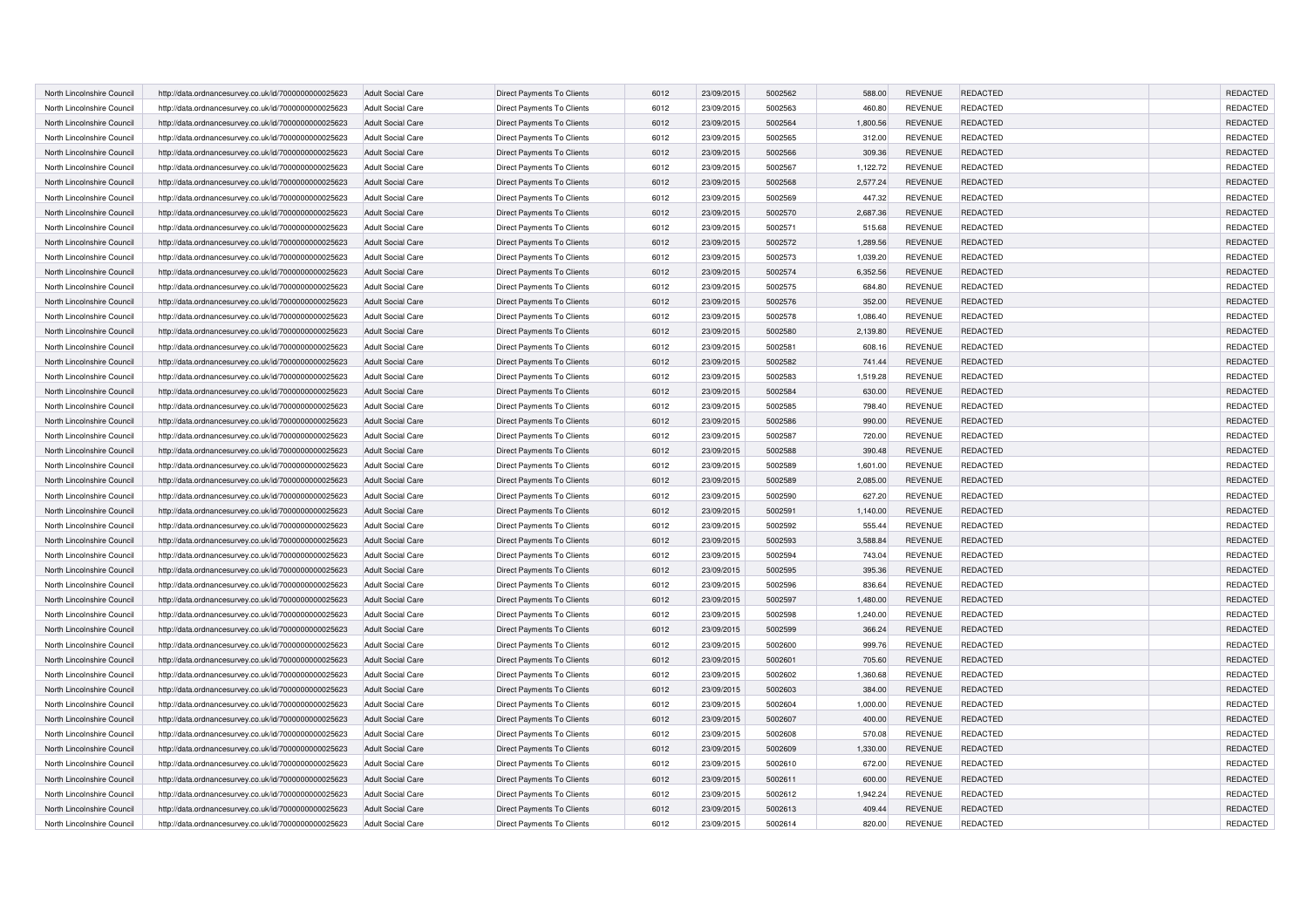| North Lincolnshire Council |                                                      | <b>Adult Social Care</b> | Direct Payments To Clients        | 6012 | 23/09/2015 | 5002616 | 577.60   | <b>REVENUE</b> | <b>REDACTED</b> | REDACTED        |
|----------------------------|------------------------------------------------------|--------------------------|-----------------------------------|------|------------|---------|----------|----------------|-----------------|-----------------|
|                            | http://data.ordnancesurvey.co.uk/id/7000000000025623 |                          |                                   |      |            |         |          |                |                 |                 |
| North Lincolnshire Council | http://data.ordnancesurvey.co.uk/id/7000000000025623 | <b>Adult Social Care</b> | Direct Payments To Clients        | 6012 | 23/09/2015 | 5002617 | 385.28   | <b>REVENUE</b> | <b>REDACTED</b> | REDACTED        |
| North Lincolnshire Council | http://data.ordnancesurvey.co.uk/id/7000000000025623 | <b>Adult Social Care</b> | Direct Payments To Clients        | 6012 | 23/09/2015 | 5002618 | 665.28   | <b>REVENUE</b> | <b>REDACTED</b> | REDACTED        |
| North Lincolnshire Council | http://data.ordnancesurvey.co.uk/id/7000000000025623 | <b>Adult Social Care</b> | Direct Payments To Clients        | 6012 | 23/09/2015 | 5002619 | 2,710.68 | <b>REVENUE</b> | <b>REDACTED</b> | REDACTED        |
| North Lincolnshire Council | http://data.ordnancesurvey.co.uk/id/7000000000025623 | <b>Adult Social Care</b> | Direct Payments To Clients        | 6012 | 23/09/2015 | 5002620 | 1,290.56 | <b>REVENUE</b> | <b>REDACTED</b> | REDACTED        |
| North Lincolnshire Council | http://data.ordnancesurvey.co.uk/id/7000000000025623 | Adult Social Care        | Direct Payments To Clients        | 6012 | 23/09/2015 | 5002621 | 2,015.60 | <b>REVENUE</b> | <b>REDACTED</b> | REDACTED        |
| North Lincolnshire Council | http://data.ordnancesurvey.co.uk/id/7000000000025623 | <b>Adult Social Care</b> | <b>Direct Payments To Clients</b> | 6012 | 23/09/2015 | 5002622 | 1,955.40 | <b>REVENUE</b> | <b>REDACTED</b> | <b>REDACTED</b> |
| North Lincolnshire Council | http://data.ordnancesurvey.co.uk/id/7000000000025623 | <b>Adult Social Care</b> | Direct Payments To Clients        | 6012 | 23/09/2015 | 5002623 | 627.20   | <b>REVENUE</b> | <b>REDACTED</b> | REDACTED        |
| North Lincolnshire Council | http://data.ordnancesurvey.co.uk/id/7000000000025623 | <b>Adult Social Care</b> | Direct Payments To Clients        | 6012 | 23/09/2015 | 5002624 | 2,106.40 | <b>REVENUE</b> | REDACTED        | REDACTED        |
| North Lincolnshire Council | http://data.ordnancesurvey.co.uk/id/7000000000025623 | Adult Social Care        | Direct Payments To Clients        | 6012 | 23/09/2015 | 5002625 | 1,226.40 | <b>REVENUE</b> | <b>REDACTED</b> | REDACTED        |
| North Lincolnshire Council | http://data.ordnancesurvey.co.uk/id/7000000000025623 | <b>Adult Social Care</b> | Direct Payments To Clients        | 6012 | 23/09/2015 | 5002626 | 1,360.00 | <b>REVENUE</b> | REDACTED        | REDACTED        |
| North Lincolnshire Council | http://data.ordnancesurvey.co.uk/id/7000000000025623 | <b>Adult Social Care</b> | Direct Payments To Clients        | 6012 | 23/09/2015 | 5002627 | 1,793.64 | <b>REVENUE</b> | <b>REDACTED</b> | REDACTED        |
| North Lincolnshire Council | http://data.ordnancesurvey.co.uk/id/7000000000025623 | <b>Adult Social Care</b> | Direct Payments To Clients        | 6012 | 23/09/2015 | 5002628 | 800.00   | <b>REVENUE</b> | REDACTED        | REDACTED        |
| North Lincolnshire Council | http://data.ordnancesurvey.co.uk/id/7000000000025623 | <b>Adult Social Care</b> | Direct Payments To Clients        | 6012 | 23/09/2015 | 5002629 | 953.40   | <b>REVENUE</b> | <b>REDACTED</b> | REDACTED        |
| North Lincolnshire Council | http://data.ordnancesurvey.co.uk/id/7000000000025623 | <b>Adult Social Care</b> | Direct Payments To Clients        | 6012 | 23/09/2015 | 5002630 | 4,366.28 | <b>REVENUE</b> | REDACTED        | REDACTED        |
| North Lincolnshire Council | http://data.ordnancesurvey.co.uk/id/7000000000025623 | Adult Social Care        | Direct Payments To Clients        | 6012 | 23/09/2015 | 5002631 | 1,180.00 | <b>REVENUE</b> | <b>REDACTED</b> | REDACTED        |
| North Lincolnshire Council | http://data.ordnancesurvey.co.uk/id/7000000000025623 | <b>Adult Social Care</b> | Direct Payments To Clients        | 6012 | 23/09/2015 | 5002632 | 724.00   | <b>REVENUE</b> | REDACTED        | REDACTED        |
| North Lincolnshire Council | http://data.ordnancesurvey.co.uk/id/7000000000025623 | <b>Adult Social Care</b> | Direct Payments To Clients        | 6012 | 23/09/2015 | 5002633 | 637.80   | <b>REVENUE</b> | REDACTED        | REDACTED        |
| North Lincolnshire Council | http://data.ordnancesurvey.co.uk/id/7000000000025623 | <b>Adult Social Care</b> | Direct Payments To Clients        | 6012 | 23/09/2015 | 5002634 | 1,723.40 | <b>REVENUE</b> | REDACTED        | REDACTED        |
| North Lincolnshire Council | http://data.ordnancesurvey.co.uk/id/7000000000025623 | Adult Social Care        | Direct Payments To Clients        | 6012 | 23/09/2015 | 5002635 | 1,464.00 | <b>REVENUE</b> | REDACTED        | REDACTED        |
| North Lincolnshire Council | http://data.ordnancesurvey.co.uk/id/7000000000025623 | <b>Adult Social Care</b> | Direct Payments To Clients        | 6012 | 23/09/2015 | 5002636 | 1,004.80 | <b>REVENUE</b> | REDACTED        | REDACTED        |
| North Lincolnshire Council | http://data.ordnancesurvey.co.uk/id/7000000000025623 | <b>Adult Social Care</b> | Direct Payments To Clients        | 6012 | 23/09/2015 | 5002639 | 1,132.48 | <b>REVENUE</b> | REDACTED        | REDACTED        |
| North Lincolnshire Council | http://data.ordnancesurvey.co.uk/id/7000000000025623 | <b>Adult Social Care</b> | Direct Payments To Clients        | 6012 | 23/09/2015 | 5002640 | 384.52   | <b>REVENUE</b> | REDACTED        | REDACTED        |
| North Lincolnshire Council | http://data.ordnancesurvey.co.uk/id/7000000000025623 | <b>Adult Social Care</b> | Direct Payments To Clients        | 6012 | 23/09/2015 | 5002641 | 600.00   | <b>REVENUE</b> | <b>REDACTED</b> | REDACTED        |
| North Lincolnshire Council | http://data.ordnancesurvey.co.uk/id/7000000000025623 | <b>Adult Social Care</b> | Direct Payments To Clients        | 6012 | 23/09/2015 | 5002642 | 333.68   | <b>REVENUE</b> | REDACTED        | REDACTED        |
| North Lincolnshire Council | http://data.ordnancesurvey.co.uk/id/7000000000025623 | <b>Adult Social Care</b> | Direct Payments To Clients        | 6012 | 23/09/2015 | 5002643 | 1,276.80 | <b>REVENUE</b> | REDACTED        | REDACTED        |
|                            |                                                      |                          |                                   |      |            |         |          |                |                 |                 |
| North Lincolnshire Council | http://data.ordnancesurvey.co.uk/id/7000000000025623 | <b>Adult Social Care</b> | Direct Payments To Clients        | 6012 | 23/09/2015 | 5002644 | 787.76   | <b>REVENUE</b> | REDACTED        | REDACTED        |
| North Lincolnshire Council | http://data.ordnancesurvey.co.uk/id/7000000000025623 | <b>Adult Social Care</b> | Direct Payments To Clients        | 6012 | 23/09/2015 | 5002645 | 560.00   | <b>REVENUE</b> | <b>REDACTED</b> | REDACTED        |
| North Lincolnshire Council | http://data.ordnancesurvey.co.uk/id/7000000000025623 | <b>Adult Social Care</b> | Direct Payments To Clients        | 6012 | 23/09/2015 | 5002647 | 1,692.80 | <b>REVENUE</b> | REDACTED        | REDACTED        |
| North Lincolnshire Council | http://data.ordnancesurvey.co.uk/id/7000000000025623 | <b>Adult Social Care</b> | Direct Payments To Clients        | 6012 | 23/09/2015 | 5002648 | 551.04   | <b>REVENUE</b> | REDACTED        | REDACTED        |
| North Lincolnshire Council | http://data.ordnancesurvey.co.uk/id/7000000000025623 | <b>Adult Social Care</b> | Direct Payments To Clients        | 6012 | 23/09/2015 | 5002649 | 760.48   | <b>REVENUE</b> | REDACTED        | REDACTED        |
| North Lincolnshire Council | http://data.ordnancesurvey.co.uk/id/7000000000025623 | <b>Adult Social Care</b> | Direct Payments To Clients        | 6012 | 23/09/2015 | 5002650 | 1,122.40 | <b>REVENUE</b> | <b>REDACTED</b> | REDACTED        |
| North Lincolnshire Council | http://data.ordnancesurvey.co.uk/id/7000000000025623 | <b>Adult Social Care</b> | Direct Payments To Clients        | 6012 | 23/09/2015 | 5002652 | 360.00   | <b>REVENUE</b> | REDACTED        | REDACTED        |
| North Lincolnshire Council | http://data.ordnancesurvey.co.uk/id/7000000000025623 | <b>Adult Social Care</b> | Direct Payments To Clients        | 6012 | 23/09/2015 | 5002653 | 1,723.40 | <b>REVENUE</b> | <b>REDACTED</b> | REDACTED        |
| North Lincolnshire Council | http://data.ordnancesurvey.co.uk/id/7000000000025623 | <b>Adult Social Care</b> | Direct Payments To Clients        | 6012 | 23/09/2015 | 5002654 | 1,811.20 | <b>REVENUE</b> | REDACTED        | REDACTED        |
| North Lincolnshire Council | http://data.ordnancesurvey.co.uk/id/7000000000025623 | <b>Adult Social Care</b> | Direct Payments To Clients        | 6012 | 23/09/2015 | 5002655 | 1,769.40 | <b>REVENUE</b> | <b>REDACTED</b> | REDACTED        |
| North Lincolnshire Council | http://data.ordnancesurvey.co.uk/id/7000000000025623 | <b>Adult Social Care</b> | Direct Payments To Clients        | 6012 | 23/09/2015 | 5002656 | 1,543.76 | <b>REVENUE</b> | REDACTED        | REDACTED        |
| North Lincolnshire Council | http://data.ordnancesurvey.co.uk/id/7000000000025623 | <b>Adult Social Care</b> | Direct Payments To Clients        | 6012 | 23/09/2015 | 5002657 | 349.44   | <b>REVENUE</b> | <b>REDACTED</b> | REDACTED        |
| North Lincolnshire Council | http://data.ordnancesurvey.co.uk/id/7000000000025623 | <b>Adult Social Care</b> | Direct Payments To Clients        | 6012 | 23/09/2015 | 5002659 | 700.00   | <b>REVENUE</b> | REDACTED        | REDACTED        |
| North Lincolnshire Council | http://data.ordnancesurvey.co.uk/id/7000000000025623 | <b>Adult Social Care</b> | Direct Payments To Clients        | 6012 | 23/09/2015 | 5002660 | 1,752.00 | <b>REVENUE</b> | <b>REDACTED</b> | REDACTED        |
| North Lincolnshire Council | http://data.ordnancesurvey.co.uk/id/7000000000025623 | <b>Adult Social Care</b> | Direct Payments To Clients        | 6012 | 23/09/2015 | 5002661 | 2,411.92 | <b>REVENUE</b> | <b>REDACTED</b> | REDACTED        |
| North Lincolnshire Council | http://data.ordnancesurvey.co.uk/id/7000000000025623 | <b>Adult Social Care</b> | Direct Payments To Clients        | 6012 | 23/09/2015 | 5002662 | 738.00   | <b>REVENUE</b> | <b>REDACTED</b> | REDACTED        |
| North Lincolnshire Council | http://data.ordnancesurvey.co.uk/id/7000000000025623 | <b>Adult Social Care</b> | Direct Payments To Clients        | 6012 | 23/09/2015 | 5002664 | 1,464.44 | <b>REVENUE</b> | REDACTED        | REDACTED        |
| North Lincolnshire Council | http://data.ordnancesurvey.co.uk/id/7000000000025623 | <b>Adult Social Care</b> | Direct Payments To Clients        | 6012 | 23/09/2015 | 5002665 | 971.00   | <b>REVENUE</b> | <b>REDACTED</b> | REDACTED        |
| North Lincolnshire Council | http://data.ordnancesurvey.co.uk/id/7000000000025623 | <b>Adult Social Care</b> | <b>Direct Payments To Clients</b> | 6012 | 23/09/2015 | 5002666 | 901.92   | <b>REVENUE</b> | <b>REDACTED</b> | <b>REDACTED</b> |
| North Lincolnshire Council | http://data.ordnancesurvey.co.uk/id/7000000000025623 | <b>Adult Social Care</b> | Direct Payments To Clients        | 6012 | 23/09/2015 | 5002667 | 625.64   | <b>REVENUE</b> | REDACTED        | REDACTED        |
| North Lincolnshire Council | http://data.ordnancesurvey.co.uk/id/7000000000025623 | <b>Adult Social Care</b> | Direct Payments To Clients        | 6012 | 23/09/2015 | 5002668 | 953.72   | <b>REVENUE</b> | REDACTED        | REDACTED        |
| North Lincolnshire Council | http://data.ordnancesurvey.co.uk/id/7000000000025623 | <b>Adult Social Care</b> | Direct Payments To Clients        | 6012 | 23/09/2015 | 5002669 | 373.80   | <b>REVENUE</b> | <b>REDACTED</b> | REDACTED        |
| North Lincolnshire Council | http://data.ordnancesurvey.co.uk/id/7000000000025623 | <b>Adult Social Care</b> | Direct Payments To Clients        | 6012 | 23/09/2015 | 5002670 | 1,362.00 | <b>REVENUE</b> | REDACTED        | REDACTED        |
| North Lincolnshire Council | http://data.ordnancesurvey.co.uk/id/7000000000025623 | <b>Adult Social Care</b> | Direct Payments To Clients        | 6012 | 23/09/2015 | 5002671 | 2,032.00 | <b>REVENUE</b> | REDACTED        | REDACTED        |
|                            |                                                      |                          |                                   |      |            |         |          |                |                 |                 |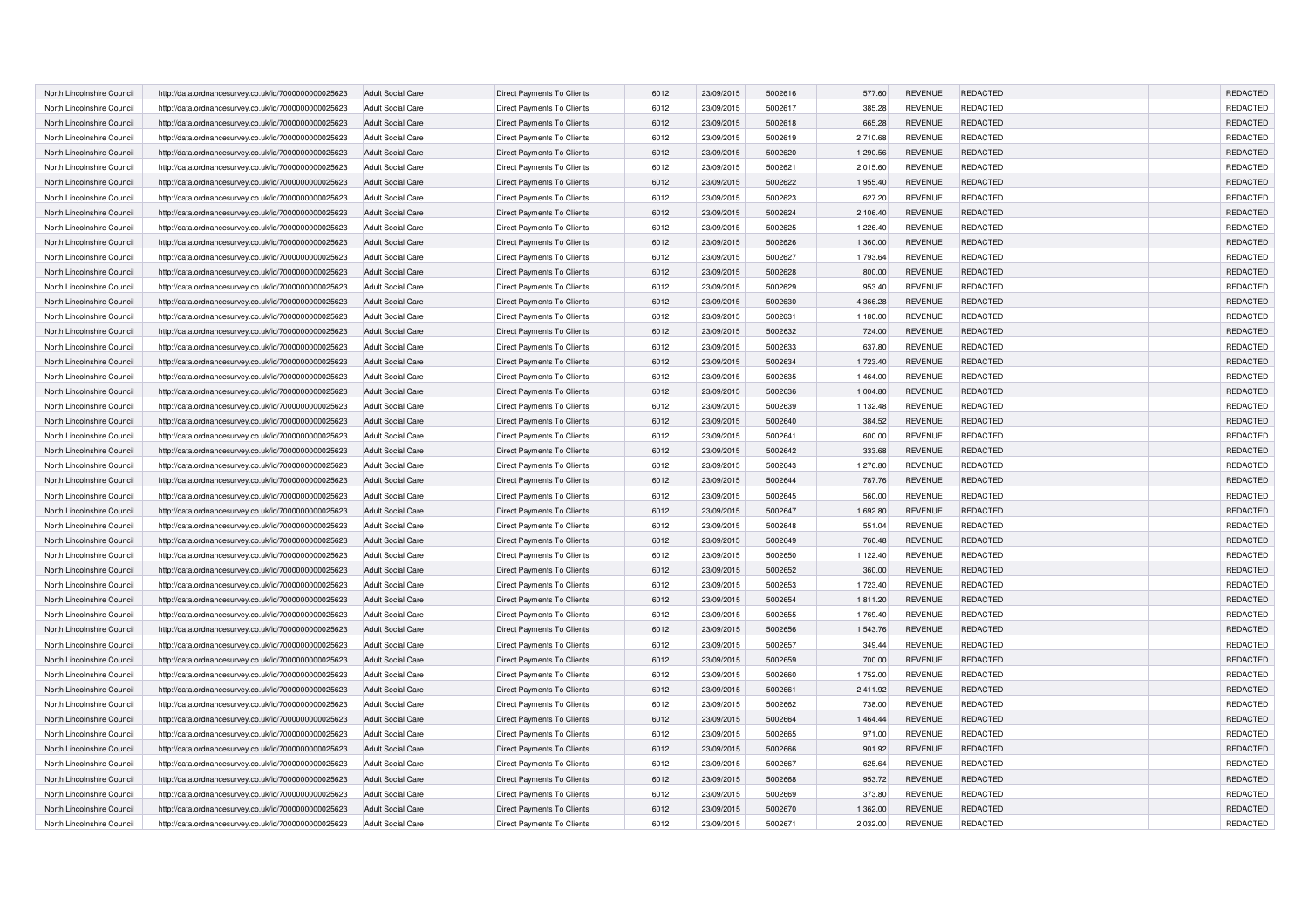| North Lincolnshire Council | http://data.ordnancesurvey.co.uk/id/7000000000025623 | <b>Adult Social Care</b> | Direct Payments To Clients        | 6012 | 23/09/2015 | 5002672 | 2,163.60 | <b>REVENUE</b> | REDACTED        | REDACTED        |
|----------------------------|------------------------------------------------------|--------------------------|-----------------------------------|------|------------|---------|----------|----------------|-----------------|-----------------|
| North Lincolnshire Council | http://data.ordnancesurvey.co.uk/id/7000000000025623 | <b>Adult Social Care</b> | Direct Payments To Clients        | 6012 | 23/09/2015 | 5002673 | 1,913.64 | <b>REVENUE</b> | <b>REDACTED</b> | REDACTED        |
| North Lincolnshire Council | http://data.ordnancesurvey.co.uk/id/7000000000025623 | <b>Adult Social Care</b> | Direct Payments To Clients        | 6012 | 23/09/2015 | 5002674 | 1,836.60 | <b>REVENUE</b> | <b>REDACTED</b> | REDACTED        |
| North Lincolnshire Council | http://data.ordnancesurvey.co.uk/id/7000000000025623 | <b>Adult Social Care</b> | Direct Payments To Clients        | 6012 | 23/09/2015 | 5002675 | 1,472.00 | <b>REVENUE</b> | <b>REDACTED</b> | REDACTED        |
| North Lincolnshire Council | http://data.ordnancesurvey.co.uk/id/7000000000025623 | <b>Adult Social Care</b> | Direct Payments To Clients        | 6012 | 23/09/2015 | 5002676 | 697.80   | <b>REVENUE</b> | <b>REDACTED</b> | REDACTED        |
| North Lincolnshire Council | http://data.ordnancesurvey.co.uk/id/7000000000025623 | <b>Adult Social Care</b> | Direct Payments To Clients        | 6012 | 23/09/2015 | 5002677 | 560.00   | <b>REVENUE</b> | <b>REDACTED</b> | REDACTED        |
| North Lincolnshire Council | http://data.ordnancesurvey.co.uk/id/7000000000025623 | <b>Adult Social Care</b> | Direct Payments To Clients        | 6012 | 23/09/2015 | 5002678 | 783.32   | <b>REVENUE</b> | <b>REDACTED</b> | <b>REDACTED</b> |
| North Lincolnshire Council | http://data.ordnancesurvey.co.uk/id/7000000000025623 | <b>Adult Social Care</b> | Direct Payments To Clients        | 6012 | 23/09/2015 | 5002679 | 1,200.00 | <b>REVENUE</b> | <b>REDACTED</b> | REDACTED        |
| North Lincolnshire Council | http://data.ordnancesurvey.co.uk/id/7000000000025623 | <b>Adult Social Care</b> | Direct Payments To Clients        | 6012 | 23/09/2015 | 5002680 | 300.00   | <b>REVENUE</b> | <b>REDACTED</b> | REDACTED        |
| North Lincolnshire Council | http://data.ordnancesurvey.co.uk/id/7000000000025623 | <b>Adult Social Care</b> | Direct Payments To Clients        | 6012 | 23/09/2015 | 5002681 | 1,482.60 | <b>REVENUE</b> | <b>REDACTED</b> | REDACTED        |
| North Lincolnshire Council | http://data.ordnancesurvey.co.uk/id/7000000000025623 | <b>Adult Social Care</b> | Direct Payments To Clients        | 6012 | 23/09/2015 | 5002682 | 582.40   | <b>REVENUE</b> | REDACTED        | REDACTED        |
| North Lincolnshire Council | http://data.ordnancesurvey.co.uk/id/7000000000025623 | <b>Adult Social Care</b> | Direct Payments To Clients        | 6012 | 23/09/2015 | 5002683 | 836.64   | <b>REVENUE</b> | <b>REDACTED</b> | REDACTED        |
| North Lincolnshire Council | http://data.ordnancesurvey.co.uk/id/7000000000025623 |                          | Direct Payments To Clients        | 6012 | 23/09/2015 | 5002684 | 1,200.00 | <b>REVENUE</b> | <b>REDACTED</b> | REDACTED        |
|                            |                                                      | <b>Adult Social Care</b> |                                   |      |            |         |          |                |                 | REDACTED        |
| North Lincolnshire Council | http://data.ordnancesurvey.co.uk/id/7000000000025623 | <b>Adult Social Care</b> | Direct Payments To Clients        | 6012 | 23/09/2015 | 5002685 | 645.36   | <b>REVENUE</b> | <b>REDACTED</b> |                 |
| North Lincolnshire Council | http://data.ordnancesurvey.co.uk/id/7000000000025623 | <b>Adult Social Care</b> | Direct Payments To Clients        | 6012 | 23/09/2015 | 5002686 | 1,931.20 | <b>REVENUE</b> | REDACTED        | REDACTED        |
| North Lincolnshire Council | http://data.ordnancesurvey.co.uk/id/7000000000025623 | <b>Adult Social Care</b> | Direct Payments To Clients        | 6012 | 23/09/2015 | 5002687 | 1,900.48 | <b>REVENUE</b> | REDACTED        | REDACTED        |
| North Lincolnshire Council | http://data.ordnancesurvey.co.uk/id/7000000000025623 | <b>Adult Social Care</b> | Direct Payments To Clients        | 6012 | 23/09/2015 | 5002688 | 852.00   | <b>REVENUE</b> | <b>REDACTED</b> | REDACTED        |
| North Lincolnshire Council | http://data.ordnancesurvey.co.uk/id/7000000000025623 | <b>Adult Social Care</b> | Direct Payments To Clients        | 6012 | 23/09/2015 | 5002689 | 684.32   | <b>REVENUE</b> | REDACTED        | REDACTED        |
| North Lincolnshire Council | http://data.ordnancesurvey.co.uk/id/7000000000025623 | <b>Adult Social Care</b> | Direct Payments To Clients        | 6012 | 23/09/2015 | 5002690 | 440.96   | <b>REVENUE</b> | REDACTED        | REDACTED        |
| North Lincolnshire Council | http://data.ordnancesurvey.co.uk/id/7000000000025623 | <b>Adult Social Care</b> | Direct Payments To Clients        | 6012 | 23/09/2015 | 5002691 | 1,400.00 | <b>REVENUE</b> | REDACTED        | REDACTED        |
| North Lincolnshire Council | http://data.ordnancesurvey.co.uk/id/7000000000025623 | <b>Adult Social Care</b> | Direct Payments To Clients        | 6012 | 23/09/2015 | 5002692 | 1,142.12 | <b>REVENUE</b> | REDACTED        | REDACTED        |
| North Lincolnshire Council | http://data.ordnancesurvey.co.uk/id/7000000000025623 | <b>Adult Social Care</b> | Direct Payments To Clients        | 6012 | 23/09/2015 | 5002693 | 294.60   | <b>REVENUE</b> | REDACTED        | REDACTED        |
| North Lincolnshire Council | http://data.ordnancesurvey.co.uk/id/7000000000025623 | <b>Adult Social Care</b> | Direct Payments To Clients        | 6012 | 23/09/2015 | 5002694 | 400.00   | <b>REVENUE</b> | REDACTED        | REDACTED        |
| North Lincolnshire Council | http://data.ordnancesurvey.co.uk/id/7000000000025623 | <b>Adult Social Care</b> | Direct Payments To Clients        | 6012 | 23/09/2015 | 5002695 | 1,332.00 | <b>REVENUE</b> | REDACTED        | REDACTED        |
| North Lincolnshire Council | http://data.ordnancesurvey.co.uk/id/7000000000025623 | <b>Adult Social Care</b> | Direct Payments To Clients        | 6012 | 23/09/2015 | 5002696 | 1,217.00 | <b>REVENUE</b> | REDACTED        | REDACTED        |
| North Lincolnshire Council | http://data.ordnancesurvey.co.uk/id/7000000000025623 | <b>Adult Social Care</b> | Direct Payments To Clients        | 6012 | 23/09/2015 | 5002697 | 975.52   | <b>REVENUE</b> | REDACTED        | REDACTED        |
| North Lincolnshire Council | http://data.ordnancesurvey.co.uk/id/7000000000025623 | <b>Adult Social Care</b> | Direct Payments To Clients        | 6012 | 23/09/2015 | 5002699 | 730.80   | <b>REVENUE</b> | <b>REDACTED</b> | REDACTED        |
| North Lincolnshire Council | http://data.ordnancesurvey.co.uk/id/7000000000025623 | Adult Social Care        | Direct Payments To Clients        | 6012 | 23/09/2015 | 5002700 | 971.40   | <b>REVENUE</b> | REDACTED        | REDACTED        |
| North Lincolnshire Council | http://data.ordnancesurvey.co.uk/id/7000000000025623 | <b>Adult Social Care</b> | Direct Payments To Clients        | 6012 | 23/09/2015 | 5002701 | 1,545.20 | <b>REVENUE</b> | <b>REDACTED</b> | REDACTED        |
| North Lincolnshire Council | http://data.ordnancesurvey.co.uk/id/7000000000025623 | <b>Adult Social Care</b> | Direct Payments To Clients        | 6012 | 23/09/2015 | 5002702 | 278.40   | <b>REVENUE</b> | REDACTED        | REDACTED        |
| North Lincolnshire Council | http://data.ordnancesurvey.co.uk/id/7000000000025623 | <b>Adult Social Care</b> | <b>Direct Payments To Clients</b> | 6012 | 23/09/2015 | 5002703 | 1.148.52 | <b>REVENUE</b> | <b>REDACTED</b> | <b>REDACTED</b> |
| North Lincolnshire Council | http://data.ordnancesurvey.co.uk/id/7000000000025623 | <b>Adult Social Care</b> | Direct Payments To Clients        | 6012 | 23/09/2015 | 5002705 | 600.00   | <b>REVENUE</b> | REDACTED        | REDACTED        |
| North Lincolnshire Council | http://data.ordnancesurvey.co.uk/id/7000000000025623 | <b>Adult Social Care</b> | Direct Payments To Clients        | 6012 | 23/09/2015 | 5002706 | 777.92   | <b>REVENUE</b> | <b>REDACTED</b> | REDACTED        |
| North Lincolnshire Council | http://data.ordnancesurvey.co.uk/id/7000000000025623 | <b>Adult Social Care</b> | Direct Payments To Clients        | 6012 | 23/09/2015 | 5002707 | 1,040.00 | <b>REVENUE</b> | <b>REDACTED</b> | REDACTED        |
| North Lincolnshire Council | http://data.ordnancesurvey.co.uk/id/7000000000025623 | <b>Adult Social Care</b> | Direct Payments To Clients        | 6012 | 23/09/2015 | 5002708 | 399.28   | <b>REVENUE</b> | REDACTED        | REDACTED        |
| North Lincolnshire Council | http://data.ordnancesurvey.co.uk/id/7000000000025623 | <b>Adult Social Care</b> | Direct Payments To Clients        | 6012 | 23/09/2015 | 5002709 | 490.60   | <b>REVENUE</b> | <b>REDACTED</b> | REDACTED        |
| North Lincolnshire Council | http://data.ordnancesurvey.co.uk/id/7000000000025623 | <b>Adult Social Care</b> | Direct Payments To Clients        | 6012 | 23/09/2015 | 5002711 | 746.24   | <b>REVENUE</b> | <b>REDACTED</b> | REDACTED        |
| North Lincolnshire Council | http://data.ordnancesurvey.co.uk/id/7000000000025623 | <b>Adult Social Care</b> | Direct Payments To Clients        | 6012 | 23/09/2015 | 5002712 | 977.60   | <b>REVENUE</b> | <b>REDACTED</b> | REDACTED        |
| North Lincolnshire Council | http://data.ordnancesurvey.co.uk/id/7000000000025623 | <b>Adult Social Care</b> | Direct Payments To Clients        | 6012 | 23/09/2015 | 5002713 | 288.00   | <b>REVENUE</b> | <b>REDACTED</b> | REDACTED        |
| North Lincolnshire Council | http://data.ordnancesurvey.co.uk/id/7000000000025623 | <b>Adult Social Care</b> | Direct Payments To Clients        | 6012 | 23/09/2015 | 5002714 | 868.80   | <b>REVENUE</b> | <b>REDACTED</b> | REDACTED        |
| North Lincolnshire Council | http://data.ordnancesurvey.co.uk/id/7000000000025623 | <b>Adult Social Care</b> | Direct Payments To Clients        | 6012 | 23/09/2015 | 5002715 | 855.68   | <b>REVENUE</b> | <b>REDACTED</b> | REDACTED        |
| North Lincolnshire Council | http://data.ordnancesurvey.co.uk/id/7000000000025623 | <b>Adult Social Care</b> | Direct Payments To Clients        | 6012 | 23/09/2015 | 5002716 | 724.96   | <b>REVENUE</b> | REDACTED        | REDACTED        |
| North Lincolnshire Council | http://data.ordnancesurvey.co.uk/id/7000000000025623 | <b>Adult Social Care</b> | Direct Payments To Clients        | 6012 | 23/09/2015 | 5002717 | 877.68   | <b>REVENUE</b> | <b>REDACTED</b> | REDACTED        |
| North Lincolnshire Council | http://data.ordnancesurvey.co.uk/id/7000000000025623 | <b>Adult Social Care</b> | Direct Payments To Clients        | 6012 | 23/09/2015 | 5002718 | 1,736.08 | <b>REVENUE</b> | <b>REDACTED</b> | REDACTED        |
| North Lincolnshire Council | http://data.ordnancesurvey.co.uk/id/7000000000025623 | <b>Adult Social Care</b> | Direct Payments To Clients        | 6012 | 23/09/2015 | 5002719 | 1,023.12 | <b>REVENUE</b> | <b>REDACTED</b> | <b>REDACTED</b> |
| North Lincolnshire Council | http://data.ordnancesurvey.co.uk/id/7000000000025623 | <b>Adult Social Care</b> | Direct Payments To Clients        | 6012 | 23/09/2015 | 5002720 | 3,870.00 | <b>REVENUE</b> | <b>REDACTED</b> | REDACTED        |
| North Lincolnshire Council | http://data.ordnancesurvey.co.uk/id/7000000000025623 | <b>Adult Social Care</b> | Direct Payments To Clients        | 6012 | 23/09/2015 | 5002722 | 875.40   | <b>REVENUE</b> | <b>REDACTED</b> | REDACTED        |
| North Lincolnshire Council | http://data.ordnancesurvey.co.uk/id/7000000000025623 | <b>Adult Social Care</b> | Direct Payments To Clients        | 6012 | 23/09/2015 | 5002723 | 1,249.60 | <b>REVENUE</b> | <b>REDACTED</b> | REDACTED        |
| North Lincolnshire Council | http://data.ordnancesurvey.co.uk/id/7000000000025623 | <b>Adult Social Care</b> | Direct Payments To Clients        | 6012 | 23/09/2015 | 5002724 | 800.00   | <b>REVENUE</b> | <b>REDACTED</b> | REDACTED        |
| North Lincolnshire Council | http://data.ordnancesurvey.co.uk/id/7000000000025623 | <b>Adult Social Care</b> | Direct Payments To Clients        | 6012 | 23/09/2015 | 5002725 | 400.00   | <b>REVENUE</b> | REDACTED        | REDACTED        |
|                            |                                                      |                          |                                   |      |            |         |          |                |                 |                 |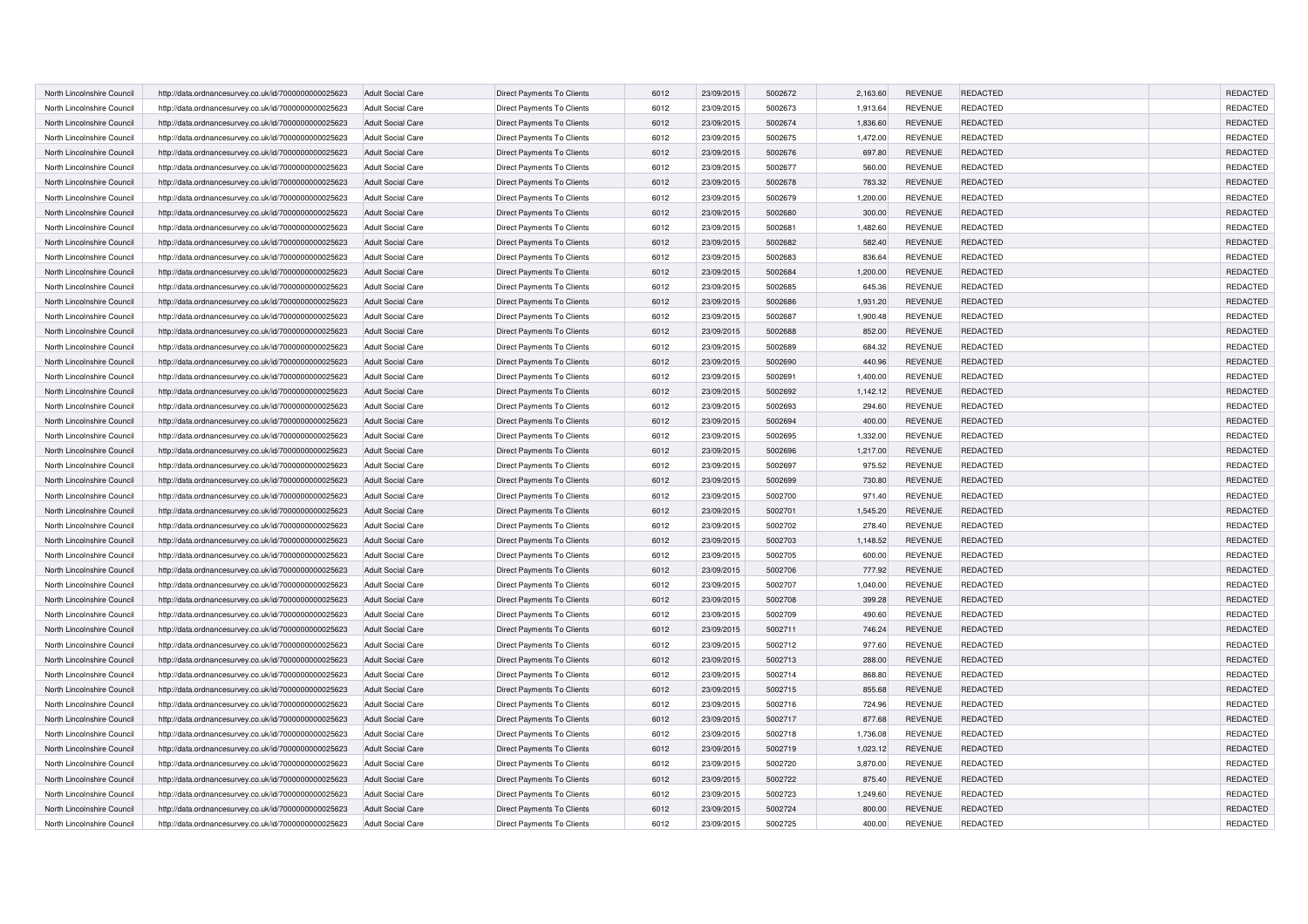| North Lincolnshire Council | http://data.ordnancesurvey.co.uk/id/7000000000025623 | <b>Adult Social Care</b> | Direct Payments To Clients        | 6012 | 23/09/2015 | 5002726 | 1,820.00  | <b>REVENUE</b> | <b>REDACTED</b> | REDACTED        |
|----------------------------|------------------------------------------------------|--------------------------|-----------------------------------|------|------------|---------|-----------|----------------|-----------------|-----------------|
| North Lincolnshire Council | http://data.ordnancesurvey.co.uk/id/7000000000025623 | <b>Adult Social Care</b> | Direct Payments To Clients        | 6012 | 23/09/2015 | 5002727 | 3,096.24  | <b>REVENUE</b> | <b>REDACTED</b> | REDACTED        |
| North Lincolnshire Council | http://data.ordnancesurvey.co.uk/id/7000000000025623 | <b>Adult Social Care</b> | Direct Payments To Clients        | 6012 | 23/09/2015 | 5002728 | 1,020.96  | <b>REVENUE</b> | <b>REDACTED</b> | REDACTED        |
| North Lincolnshire Council | http://data.ordnancesurvey.co.uk/id/7000000000025623 | <b>Adult Social Care</b> | Direct Payments To Clients        | 6012 | 23/09/2015 | 5002729 | 1,059.24  | <b>REVENUE</b> | <b>REDACTED</b> | REDACTED        |
| North Lincolnshire Council |                                                      | <b>Adult Social Care</b> | Direct Payments To Clients        | 6012 | 23/09/2015 | 5002730 | 1,060.00  | <b>REVENUE</b> | <b>REDACTED</b> | REDACTED        |
|                            | http://data.ordnancesurvey.co.uk/id/7000000000025623 |                          |                                   |      |            |         |           |                |                 |                 |
| North Lincolnshire Council | http://data.ordnancesurvey.co.uk/id/7000000000025623 | <b>Adult Social Care</b> | Direct Payments To Clients        | 6012 | 23/09/2015 | 5002732 | 1,160.48  | <b>REVENUE</b> | <b>REDACTED</b> | REDACTED        |
| North Lincolnshire Council | http://data.ordnancesurvey.co.uk/id/7000000000025623 | <b>Adult Social Care</b> | Direct Payments To Clients        | 6012 | 23/09/2015 | 5002734 | 1,280.00  | <b>REVENUE</b> | <b>REDACTED</b> | <b>REDACTED</b> |
| North Lincolnshire Council | http://data.ordnancesurvey.co.uk/id/7000000000025623 | <b>Adult Social Care</b> | Direct Payments To Clients        | 6012 | 23/09/2015 | 5002735 | 1,380.00  | <b>REVENUE</b> | <b>REDACTED</b> | REDACTED        |
| North Lincolnshire Council | http://data.ordnancesurvey.co.uk/id/7000000000025623 | <b>Adult Social Care</b> | Direct Payments To Clients        | 6012 | 23/09/2015 | 5002736 | 817.48    | <b>REVENUE</b> | <b>REDACTED</b> | REDACTED        |
| North Lincolnshire Council | http://data.ordnancesurvey.co.uk/id/7000000000025623 | <b>Adult Social Care</b> | Direct Payments To Clients        | 6012 | 23/09/2015 | 5002737 | 1,026.28  | <b>REVENUE</b> | <b>REDACTED</b> | REDACTED        |
| North Lincolnshire Council | http://data.ordnancesurvey.co.uk/id/7000000000025623 | <b>Adult Social Care</b> | Direct Payments To Clients        | 6012 | 23/09/2015 | 5002738 | 1,481.76  | <b>REVENUE</b> | REDACTED        | REDACTED        |
| North Lincolnshire Council | http://data.ordnancesurvey.co.uk/id/7000000000025623 | <b>Adult Social Care</b> | Direct Payments To Clients        | 6012 | 23/09/2015 | 5002739 | 960.80    | <b>REVENUE</b> | <b>REDACTED</b> | REDACTED        |
| North Lincolnshire Council | http://data.ordnancesurvey.co.uk/id/7000000000025623 | <b>Adult Social Care</b> | Direct Payments To Clients        | 6012 | 23/09/2015 | 5002741 | 1,360.00  | <b>REVENUE</b> | <b>REDACTED</b> | REDACTED        |
| North Lincolnshire Council | http://data.ordnancesurvey.co.uk/id/7000000000025623 | <b>Adult Social Care</b> | Direct Payments To Clients        | 6012 | 23/09/2015 | 5002742 | 505.16    | <b>REVENUE</b> | <b>REDACTED</b> | REDACTED        |
| North Lincolnshire Council | http://data.ordnancesurvey.co.uk/id/7000000000025623 | <b>Adult Social Care</b> | Direct Payments To Clients        | 6012 | 23/09/2015 | 5002743 | 903.28    | <b>REVENUE</b> | REDACTED        | REDACTED        |
| North Lincolnshire Council | http://data.ordnancesurvey.co.uk/id/7000000000025623 | <b>Adult Social Care</b> | Direct Payments To Clients        | 6012 | 23/09/2015 | 5002744 | 700.00    | <b>REVENUE</b> | REDACTED        | REDACTED        |
| North Lincolnshire Council | http://data.ordnancesurvey.co.uk/id/7000000000025623 | <b>Adult Social Care</b> | Direct Payments To Clients        | 6012 | 23/09/2015 | 5002745 | 1,362.00  | <b>REVENUE</b> | REDACTED        | REDACTED        |
| North Lincolnshire Council | http://data.ordnancesurvey.co.uk/id/7000000000025623 | <b>Adult Social Care</b> | Direct Payments To Clients        | 6012 | 23/09/2015 | 5002746 | 1,280.00  | <b>REVENUE</b> | REDACTED        | REDACTED        |
| North Lincolnshire Council | http://data.ordnancesurvey.co.uk/id/7000000000025623 | <b>Adult Social Care</b> | Direct Payments To Clients        | 6012 | 23/09/2015 | 5002747 | 1,780.60  | <b>REVENUE</b> | <b>REDACTED</b> | REDACTED        |
| North Lincolnshire Council | http://data.ordnancesurvey.co.uk/id/7000000000025623 | <b>Adult Social Care</b> | Direct Payments To Clients        | 6012 | 23/09/2015 | 5002748 | 1,206.40  | <b>REVENUE</b> | REDACTED        | REDACTED        |
| North Lincolnshire Council | http://data.ordnancesurvey.co.uk/id/7000000000025623 | <b>Adult Social Care</b> | Direct Payments To Clients        | 6012 | 23/09/2015 | 5002749 | 1,113.60  | <b>REVENUE</b> | REDACTED        | REDACTED        |
| North Lincolnshire Council | http://data.ordnancesurvey.co.uk/id/7000000000025623 | <b>Adult Social Care</b> | Direct Payments To Clients        | 6012 | 23/09/2015 | 5002750 | 3,180.08  | <b>REVENUE</b> | REDACTED        | REDACTED        |
| North Lincolnshire Council | http://data.ordnancesurvey.co.uk/id/7000000000025623 | <b>Adult Social Care</b> | Direct Payments To Clients        | 6012 | 23/09/2015 | 5002751 | 452.00    | <b>REVENUE</b> | REDACTED        | REDACTED        |
| North Lincolnshire Council |                                                      | <b>Adult Social Care</b> | Direct Payments To Clients        | 6012 | 23/09/2015 | 5002752 | 1,080.00  | <b>REVENUE</b> | REDACTED        | REDACTED        |
|                            | http://data.ordnancesurvey.co.uk/id/7000000000025623 |                          |                                   |      |            | 5002753 |           |                |                 |                 |
| North Lincolnshire Council | http://data.ordnancesurvey.co.uk/id/7000000000025623 | <b>Adult Social Care</b> | Direct Payments To Clients        | 6012 | 23/09/2015 |         | 912.00    | <b>REVENUE</b> | REDACTED        | REDACTED        |
| North Lincolnshire Council | http://data.ordnancesurvey.co.uk/id/7000000000025623 | <b>Adult Social Care</b> | Direct Payments To Clients        | 6012 | 23/09/2015 | 5002754 | 394.40    | <b>REVENUE</b> | REDACTED        | REDACTED        |
| North Lincolnshire Council | http://data.ordnancesurvey.co.uk/id/7000000000025623 | <b>Adult Social Care</b> | Direct Payments To Clients        | 6012 | 23/09/2015 | 5002757 | 850.00    | <b>REVENUE</b> | REDACTED        | REDACTED        |
| North Lincolnshire Council | http://data.ordnancesurvey.co.uk/id/7000000000025623 | Adult Social Care        | Direct Payments To Clients        | 6012 | 23/09/2015 | 5002758 | 700.00    | <b>REVENUE</b> | REDACTED        | REDACTED        |
| North Lincolnshire Council | http://data.ordnancesurvey.co.uk/id/7000000000025623 | <b>Adult Social Care</b> | Direct Payments To Clients        | 6012 | 23/09/2015 | 5002759 | 324.00    | <b>REVENUE</b> | REDACTED        | REDACTED        |
| North Lincolnshire Council | http://data.ordnancesurvey.co.uk/id/7000000000025623 | <b>Adult Social Care</b> | Direct Payments To Clients        | 6012 | 23/09/2015 | 5002760 | 252.00    | <b>REVENUE</b> | REDACTED        | REDACTED        |
| North Lincolnshire Council | http://data.ordnancesurvey.co.uk/id/7000000000025623 | <b>Adult Social Care</b> | <b>Direct Payments To Clients</b> | 6012 | 23/09/2015 | 5002762 | 360.00    | <b>REVENUE</b> | REDACTED        | REDACTED        |
| North Lincolnshire Council | http://data.ordnancesurvey.co.uk/id/7000000000025623 | <b>Adult Social Care</b> | Direct Payments To Clients        | 6012 | 23/09/2015 | 5002763 | 570.56    | <b>REVENUE</b> | REDACTED        | REDACTED        |
| North Lincolnshire Council | http://data.ordnancesurvey.co.uk/id/7000000000025623 | <b>Adult Social Care</b> | Direct Payments To Clients        | 6012 | 23/09/2015 | 5002766 | 324.00    | <b>REVENUE</b> | REDACTED        | REDACTED        |
| North Lincolnshire Council | http://data.ordnancesurvey.co.uk/id/7000000000025623 | <b>Adult Social Care</b> | Direct Payments To Clients        | 6012 | 23/09/2015 | 5002772 | 336.00    | <b>REVENUE</b> | <b>REDACTED</b> | REDACTED        |
| North Lincolnshire Council | http://data.ordnancesurvey.co.uk/id/7000000000025623 | <b>Adult Social Care</b> | Direct Payments To Clients        | 6012 | 23/09/2015 | 5002773 | 936.00    | <b>REVENUE</b> | REDACTED        | REDACTED        |
| North Lincolnshire Council | http://data.ordnancesurvey.co.uk/id/7000000000025623 | <b>Adult Social Care</b> | Direct Payments To Clients        | 6012 | 23/09/2015 | 5002775 | 432.00    | <b>REVENUE</b> | <b>REDACTED</b> | REDACTED        |
| North Lincolnshire Council | http://data.ordnancesurvey.co.uk/id/7000000000025623 | <b>Adult Social Care</b> | Direct Payments To Clients        | 6012 | 23/09/2015 | 5002776 | 504.00    | <b>REVENUE</b> | REDACTED        | REDACTED        |
| North Lincolnshire Council | http://data.ordnancesurvey.co.uk/id/7000000000025623 | <b>Adult Social Care</b> | Direct Payments To Clients        | 6012 | 23/09/2015 | 5002777 | 504.00    | <b>REVENUE</b> | <b>REDACTED</b> | REDACTED        |
| North Lincolnshire Council | http://data.ordnancesurvey.co.uk/id/7000000000025623 | <b>Adult Social Care</b> | Direct Payments To Clients        | 6012 | 23/09/2015 | 5002784 | 342.56    | <b>REVENUE</b> | REDACTED        | REDACTED        |
| North Lincolnshire Council | http://data.ordnancesurvey.co.uk/id/7000000000025623 | <b>Adult Social Care</b> | Direct Payments To Clients        | 6012 | 23/09/2015 | 5002787 | 432.00    | <b>REVENUE</b> | <b>REDACTED</b> | REDACTED        |
| North Lincolnshire Council | http://data.ordnancesurvey.co.uk/id/7000000000025623 | <b>Adult Social Care</b> | Direct Payments To Clients        | 6012 | 24/09/2015 | 5002445 | 542.28    | <b>REVENUE</b> | <b>REDACTED</b> | REDACTED        |
| North Lincolnshire Council | http://data.ordnancesurvey.co.uk/id/7000000000025623 | <b>Adult Social Care</b> | Direct Payments To Clients        | 6012 | 24/09/2015 | 5002816 | $-542.28$ | <b>REVENUE</b> | REDACTED        | REDACTED        |
| North Lincolnshire Council | http://data.ordnancesurvey.co.uk/id/7000000000025623 | <b>Adult Social Care</b> | Direct Payments To Clients        | 6012 | 24/09/2015 | 5004671 | 1,000.00  | <b>REVENUE</b> | <b>REDACTED</b> | REDACTED        |
| North Lincolnshire Council | http://data.ordnancesurvey.co.uk/id/7000000000025623 | <b>Adult Social Care</b> | Direct Payments To Clients        | 6012 | 24/09/2015 | 5004672 | 1,000.00  | <b>REVENUE</b> | <b>REDACTED</b> | REDACTED        |
| North Lincolnshire Council | http://data.ordnancesurvey.co.uk/id/7000000000025623 | <b>Adult Social Care</b> | Direct Payments To Clients        | 6012 | 24/09/2015 | 5004673 | 700.00    | <b>REVENUE</b> | <b>REDACTED</b> | <b>REDACTED</b> |
|                            |                                                      |                          |                                   |      |            | 5004674 |           |                | <b>REDACTED</b> | REDACTED        |
| North Lincolnshire Council | http://data.ordnancesurvey.co.uk/id/7000000000025623 | <b>Adult Social Care</b> | Direct Payments To Clients        | 6012 | 24/09/2015 |         | 500.00    | <b>REVENUE</b> |                 |                 |
| North Lincolnshire Council | http://data.ordnancesurvey.co.uk/id/7000000000025623 | <b>Adult Social Care</b> | Direct Payments To Clients        | 6012 | 24/09/2015 | 5004675 | 500.00    | <b>REVENUE</b> | <b>REDACTED</b> | REDACTED        |
| North Lincolnshire Council | http://data.ordnancesurvey.co.uk/id/7000000000025623 | <b>Adult Social Care</b> | Direct Payments To Clients        | 6012 | 24/09/2015 | 5004676 | 850.00    | <b>REVENUE</b> | <b>REDACTED</b> | REDACTED        |
| North Lincolnshire Council | http://data.ordnancesurvey.co.uk/id/7000000000025623 | <b>Adult Social Care</b> | Direct Payments To Clients        | 6012 | 24/09/2015 | 5004678 | 500.00    | <b>REVENUE</b> | <b>REDACTED</b> | REDACTED        |
| North Lincolnshire Council | http://data.ordnancesurvey.co.uk/id/7000000000025623 | <b>Adult Social Care</b> | Direct Payments To Clients        | 6012 | 24/09/2015 | 5004679 | 700.00    | <b>REVENUE</b> | REDACTED        | REDACTED        |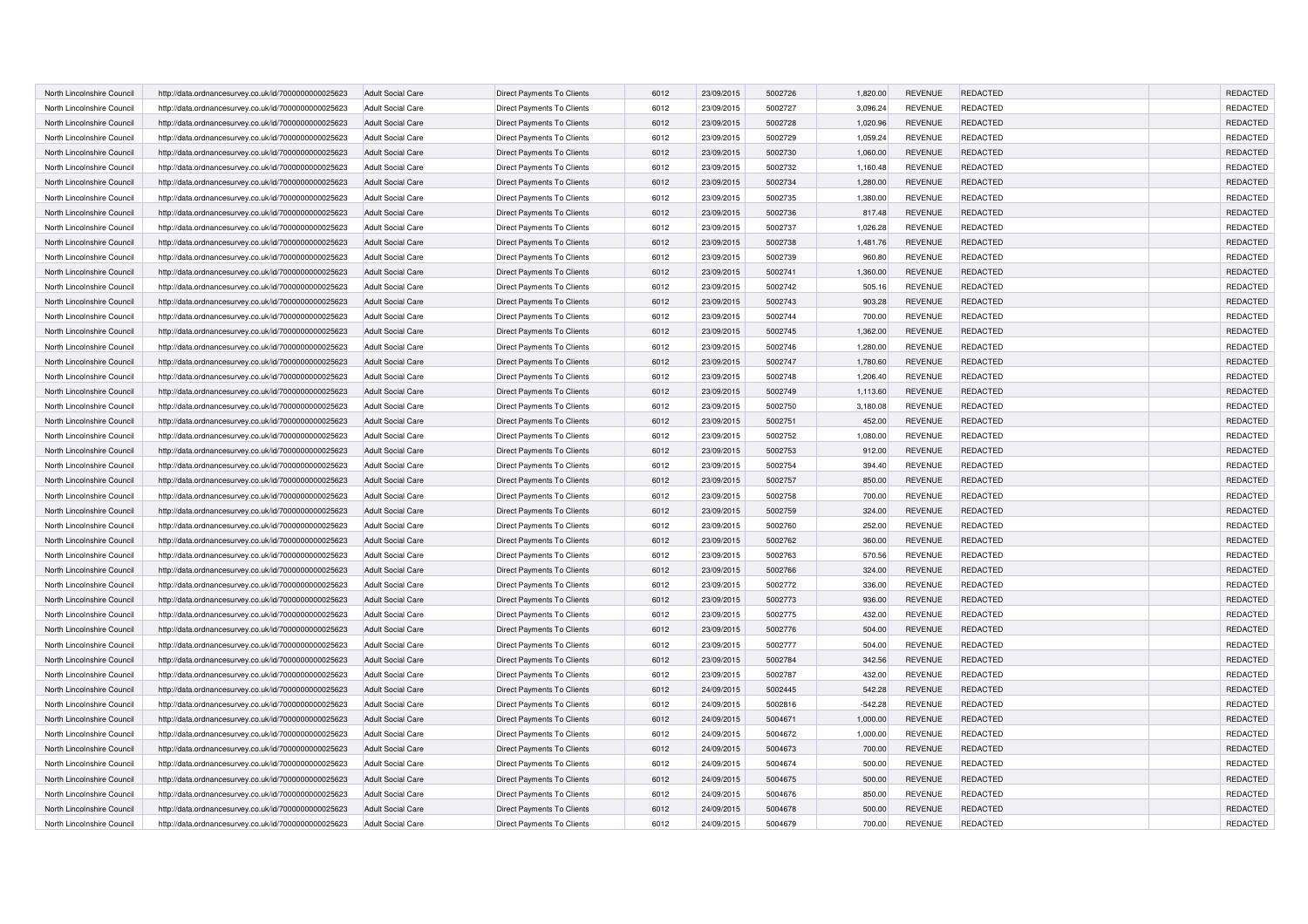| North Lincolnshire Council | http://data.ordnancesurvey.co.uk/id/7000000000025623 | <b>Adult Social Care</b> | Fees & Charges Income | 9002 | 23/09/2015 | 5002346 | $-94.44$  | <b>REVENUE</b> | <b>REDACTED</b> | REDACTED        |
|----------------------------|------------------------------------------------------|--------------------------|-----------------------|------|------------|---------|-----------|----------------|-----------------|-----------------|
| North Lincolnshire Council | http://data.ordnancesurvey.co.uk/id/7000000000025623 | <b>Adult Social Care</b> | Fees & Charges Income | 9002 | 23/09/2015 | 5002354 | $-162.40$ | <b>REVENUE</b> | <b>REDACTED</b> | REDACTED        |
| North Lincolnshire Council | http://data.ordnancesurvey.co.uk/id/7000000000025623 | Adult Social Care        | Fees & Charges Income | 9002 | 23/09/2015 | 5002355 | $-169.90$ | <b>REVENUE</b> | <b>REDACTED</b> | REDACTED        |
| North Lincolnshire Council | http://data.ordnancesurvey.co.uk/id/7000000000025623 | <b>Adult Social Care</b> | Fees & Charges Income | 9002 | 23/09/2015 | 5002356 | $-219.28$ | <b>REVENUE</b> | <b>REDACTED</b> | REDACTED        |
| North Lincolnshire Council | http://data.ordnancesurvey.co.uk/id/7000000000025623 | <b>Adult Social Care</b> | Fees & Charges Income | 9002 | 23/09/2015 | 5002359 | $-41.92$  | <b>REVENUE</b> | <b>REDACTED</b> | REDACTED        |
| North Lincolnshire Council | http://data.ordnancesurvey.co.uk/id/7000000000025623 | <b>Adult Social Care</b> | Fees & Charges Income | 9002 | 23/09/2015 | 5002362 | $-97.76$  | <b>REVENUE</b> | <b>REDACTED</b> | REDACTED        |
| North Lincolnshire Council | http://data.ordnancesurvey.co.uk/id/7000000000025623 | <b>Adult Social Care</b> | Fees & Charges Income | 9002 | 23/09/2015 | 5002364 | $-41.92$  | <b>REVENUE</b> | <b>REDACTED</b> | <b>REDACTED</b> |
| North Lincolnshire Council | http://data.ordnancesurvey.co.uk/id/7000000000025623 | <b>Adult Social Care</b> | Fees & Charges Income | 9002 | 23/09/2015 | 5002366 | $-185.56$ | <b>REVENUE</b> | <b>REDACTED</b> | REDACTED        |
| North Lincolnshire Council | http://data.ordnancesurvey.co.uk/id/7000000000025623 | <b>Adult Social Care</b> | Fees & Charges Income | 9002 | 23/09/2015 | 5002367 | $-97.76$  | <b>REVENUE</b> | <b>REDACTED</b> | REDACTED        |
| North Lincolnshire Council | http://data.ordnancesurvey.co.uk/id/7000000000025623 | Adult Social Care        | Fees & Charges Income | 9002 | 23/09/2015 | 5002368 | $-162.40$ | <b>REVENUE</b> | <b>REDACTED</b> | REDACTED        |
| North Lincolnshire Council | http://data.ordnancesurvey.co.uk/id/7000000000025623 | <b>Adult Social Care</b> | Fees & Charges Income | 9002 | 23/09/2015 | 5002369 | $-56.60$  | <b>REVENUE</b> | REDACTED        | REDACTED        |
| North Lincolnshire Council | http://data.ordnancesurvey.co.uk/id/7000000000025623 | <b>Adult Social Care</b> | Fees & Charges Income | 9002 | 23/09/2015 | 5002372 | $-102.32$ | <b>REVENUE</b> | <b>REDACTED</b> | REDACTED        |
| North Lincolnshire Council | http://data.ordnancesurvey.co.uk/id/7000000000025623 | <b>Adult Social Care</b> | Fees & Charges Income | 9002 | 23/09/2015 | 5002374 | $-79.96$  | REVENUE        | REDACTED        | REDACTED        |
| North Lincolnshire Council | http://data.ordnancesurvey.co.uk/id/7000000000025623 | <b>Adult Social Care</b> | Fees & Charges Income | 9002 | 23/09/2015 | 5002376 | $-41.92$  | <b>REVENUE</b> | <b>REDACTED</b> | REDACTED        |
| North Lincolnshire Council | http://data.ordnancesurvey.co.uk/id/7000000000025623 | <b>Adult Social Care</b> | Fees & Charges Income | 9002 | 23/09/2015 | 5002377 | $-41.92$  | <b>REVENUE</b> | REDACTED        | REDACTED        |
| North Lincolnshire Council | http://data.ordnancesurvey.co.uk/id/7000000000025623 | Adult Social Care        | Fees & Charges Income | 9002 | 23/09/2015 | 5002379 | $-41.92$  | <b>REVENUE</b> | <b>REDACTED</b> | REDACTED        |
| North Lincolnshire Council | http://data.ordnancesurvey.co.uk/id/7000000000025623 | <b>Adult Social Care</b> | Fees & Charges Income | 9002 | 23/09/2015 | 5002380 | $-275.25$ | REVENUE        | REDACTED        | REDACTED        |
| North Lincolnshire Council | http://data.ordnancesurvey.co.uk/id/7000000000025623 | <b>Adult Social Care</b> | Fees & Charges Income | 9002 | 23/09/2015 | 5002383 | $-78.96$  | <b>REVENUE</b> | <b>REDACTED</b> | REDACTED        |
| North Lincolnshire Council | http://data.ordnancesurvey.co.uk/id/7000000000025623 | <b>Adult Social Care</b> | Fees & Charges Income | 9002 | 23/09/2015 | 5002384 | $-97.76$  | <b>REVENUE</b> | REDACTED        | REDACTED        |
| North Lincolnshire Council | http://data.ordnancesurvey.co.uk/id/7000000000025623 | <b>Adult Social Care</b> | Fees & Charges Income | 9002 | 23/09/2015 | 5002385 | $-41.92$  | <b>REVENUE</b> | <b>REDACTED</b> | REDACTED        |
| North Lincolnshire Council | http://data.ordnancesurvey.co.uk/id/7000000000025623 | <b>Adult Social Care</b> | Fees & Charges Income | 9002 | 23/09/2015 | 5002386 | $-154.84$ | <b>REVENUE</b> | REDACTED        | REDACTED        |
| North Lincolnshire Council | http://data.ordnancesurvey.co.uk/id/7000000000025623 | <b>Adult Social Care</b> | Fees & Charges Income | 9002 | 23/09/2015 | 5002388 | $-62.40$  | <b>REVENUE</b> | <b>REDACTED</b> | REDACTED        |
| North Lincolnshire Council | http://data.ordnancesurvey.co.uk/id/7000000000025623 | <b>Adult Social Care</b> | Fees & Charges Income | 9002 | 23/09/2015 | 5002389 | $-772.00$ | <b>REVENUE</b> | REDACTED        | REDACTED        |
| North Lincolnshire Council | http://data.ordnancesurvey.co.uk/id/7000000000025623 | <b>Adult Social Care</b> | Fees & Charges Income | 9002 | 23/09/2015 | 5002391 | $-73.40$  | <b>REVENUE</b> | <b>REDACTED</b> | REDACTED        |
| North Lincolnshire Council | http://data.ordnancesurvey.co.uk/id/7000000000025623 | <b>Adult Social Care</b> | Fees & Charges Income | 9002 | 23/09/2015 | 5002393 | $-96.48$  | <b>REVENUE</b> | REDACTED        | REDACTED        |
| North Lincolnshire Council | http://data.ordnancesurvey.co.uk/id/7000000000025623 | <b>Adult Social Care</b> | Fees & Charges Income | 9002 | 23/09/2015 | 5002394 | $-152.32$ | <b>REVENUE</b> | <b>REDACTED</b> | REDACTED        |
| North Lincolnshire Council | http://data.ordnancesurvey.co.uk/id/7000000000025623 | <b>Adult Social Care</b> | Fees & Charges Income | 9002 | 23/09/2015 | 5002397 | $-24.96$  | <b>REVENUE</b> | REDACTED        | REDACTED        |
| North Lincolnshire Council | http://data.ordnancesurvey.co.uk/id/7000000000025623 | Adult Social Care        | Fees & Charges Income | 9002 | 23/09/2015 | 5002401 | $-41.92$  | <b>REVENUE</b> | <b>REDACTED</b> | REDACTED        |
| North Lincolnshire Council | http://data.ordnancesurvey.co.uk/id/7000000000025623 | <b>Adult Social Care</b> | Fees & Charges Income | 9002 | 23/09/2015 | 5002406 | $-116.48$ | <b>REVENUE</b> | REDACTED        | REDACTED        |
| North Lincolnshire Council | http://data.ordnancesurvey.co.uk/id/7000000000025623 | <b>Adult Social Care</b> | Fees & Charges Income | 9002 | 23/09/2015 | 5002408 | $-97.80$  | <b>REVENUE</b> | <b>REDACTED</b> | REDACTED        |
| North Lincolnshire Council | http://data.ordnancesurvey.co.uk/id/7000000000025623 | <b>Adult Social Care</b> | Fees & Charges Income | 9002 | 23/09/2015 | 5002409 | $-301.72$ | <b>REVENUE</b> | REDACTED        | REDACTED        |
| North Lincolnshire Council | http://data.ordnancesurvey.co.uk/id/7000000000025623 | <b>Adult Social Care</b> | Fees & Charges Income | 9002 | 23/09/2015 | 5002411 | $-308.04$ | <b>REVENUE</b> | <b>REDACTED</b> | REDACTED        |
| North Lincolnshire Council | http://data.ordnancesurvey.co.uk/id/7000000000025623 | <b>Adult Social Care</b> | Fees & Charges Income | 9002 | 23/09/2015 | 5002413 | $-41.92$  | <b>REVENUE</b> | REDACTED        | REDACTED        |
| North Lincolnshire Council | http://data.ordnancesurvey.co.uk/id/7000000000025623 | <b>Adult Social Care</b> | Fees & Charges Income | 9002 | 23/09/2015 | 5002414 | $-41.92$  | <b>REVENUE</b> | <b>REDACTED</b> | REDACTED        |
| North Lincolnshire Council | http://data.ordnancesurvey.co.uk/id/7000000000025623 | <b>Adult Social Care</b> | Fees & Charges Income | 9002 | 23/09/2015 | 5002417 | $-50.60$  | <b>REVENUE</b> | <b>REDACTED</b> | REDACTED        |
| North Lincolnshire Council | http://data.ordnancesurvey.co.uk/id/7000000000025623 | <b>Adult Social Care</b> | Fees & Charges Income | 9002 | 23/09/2015 | 5002418 | $-57.64$  | <b>REVENUE</b> | <b>REDACTED</b> | REDACTED        |
| North Lincolnshire Council | http://data.ordnancesurvey.co.uk/id/7000000000025623 | <b>Adult Social Care</b> | Fees & Charges Income | 9002 | 23/09/2015 | 5002420 | $-411.76$ | <b>REVENUE</b> | <b>REDACTED</b> | REDACTED        |
| North Lincolnshire Council | http://data.ordnancesurvey.co.uk/id/7000000000025623 | <b>Adult Social Care</b> | Fees & Charges Income | 9002 | 23/09/2015 | 5002423 | $-248.72$ | <b>REVENUE</b> | <b>REDACTED</b> | REDACTED        |
| North Lincolnshire Council | http://data.ordnancesurvey.co.uk/id/7000000000025623 | <b>Adult Social Care</b> | Fees & Charges Income | 9002 | 23/09/2015 | 5002423 | 17.60     | <b>REVENUE</b> | REDACTED        | REDACTED        |
| North Lincolnshire Council | http://data.ordnancesurvey.co.uk/id/7000000000025623 | <b>Adult Social Care</b> | Fees & Charges Income | 9002 | 23/09/2015 | 5002426 | $-308.08$ | <b>REVENUE</b> | <b>REDACTED</b> | REDACTED        |
| North Lincolnshire Council | http://data.ordnancesurvey.co.uk/id/7000000000025623 | <b>Adult Social Care</b> | Fees & Charges Income | 9002 | 23/09/2015 | 5002428 | $-111.20$ | <b>REVENUE</b> | <b>REDACTED</b> | REDACTED        |
| North Lincolnshire Council | http://data.ordnancesurvey.co.uk/id/7000000000025623 | <b>Adult Social Care</b> | Fees & Charges Income | 9002 | 23/09/2015 | 5002429 | $-467.44$ | <b>REVENUE</b> | <b>REDACTED</b> | REDACTED        |
| North Lincolnshire Council | http://data.ordnancesurvey.co.uk/id/7000000000025623 | <b>Adult Social Care</b> | Fees & Charges Income | 9002 | 23/09/2015 | 5002430 | $-357.45$ | <b>REVENUE</b> | <b>REDACTED</b> | REDACTED        |
| North Lincolnshire Council | http://data.ordnancesurvey.co.uk/id/7000000000025623 | <b>Adult Social Care</b> | Fees & Charges Income | 9002 | 23/09/2015 | 5002431 | $-162.40$ | <b>REVENUE</b> | <b>REDACTED</b> | REDACTED        |
| North Lincolnshire Council | http://data.ordnancesurvey.co.uk/id/7000000000025623 | <b>Adult Social Care</b> | Fees & Charges Income | 9002 | 23/09/2015 | 5002434 | $-16.80$  | <b>REVENUE</b> | <b>REDACTED</b> | <b>REDACTED</b> |
| North Lincolnshire Council | http://data.ordnancesurvey.co.uk/id/7000000000025623 | <b>Adult Social Care</b> | Fees & Charges Income | 9002 | 23/09/2015 | 5002435 | $-108.48$ | <b>REVENUE</b> | <b>REDACTED</b> | REDACTED        |
| North Lincolnshire Council | http://data.ordnancesurvey.co.uk/id/7000000000025623 | <b>Adult Social Care</b> | Fees & Charges Income | 9002 | 23/09/2015 | 5002436 | 71.98     | <b>REVENUE</b> | <b>REDACTED</b> | <b>REDACTED</b> |
| North Lincolnshire Council | http://data.ordnancesurvey.co.uk/id/7000000000025623 | <b>Adult Social Care</b> | Fees & Charges Income | 9002 | 23/09/2015 | 5002436 | 266.76    | <b>REVENUE</b> | REDACTED        | <b>REDACTED</b> |
| North Lincolnshire Council | http://data.ordnancesurvey.co.uk/id/7000000000025623 | <b>Adult Social Care</b> | Fees & Charges Income | 9002 | 23/09/2015 | 5002439 | $-61.76$  | <b>REVENUE</b> | <b>REDACTED</b> | REDACTED        |
| North Lincolnshire Council | http://data.ordnancesurvey.co.uk/id/7000000000025623 | <b>Adult Social Care</b> | Fees & Charges Income | 9002 | 23/09/2015 | 5002440 | $-169.90$ | <b>REVENUE</b> | REDACTED        | REDACTED        |
|                            |                                                      |                          |                       |      |            |         |           |                |                 |                 |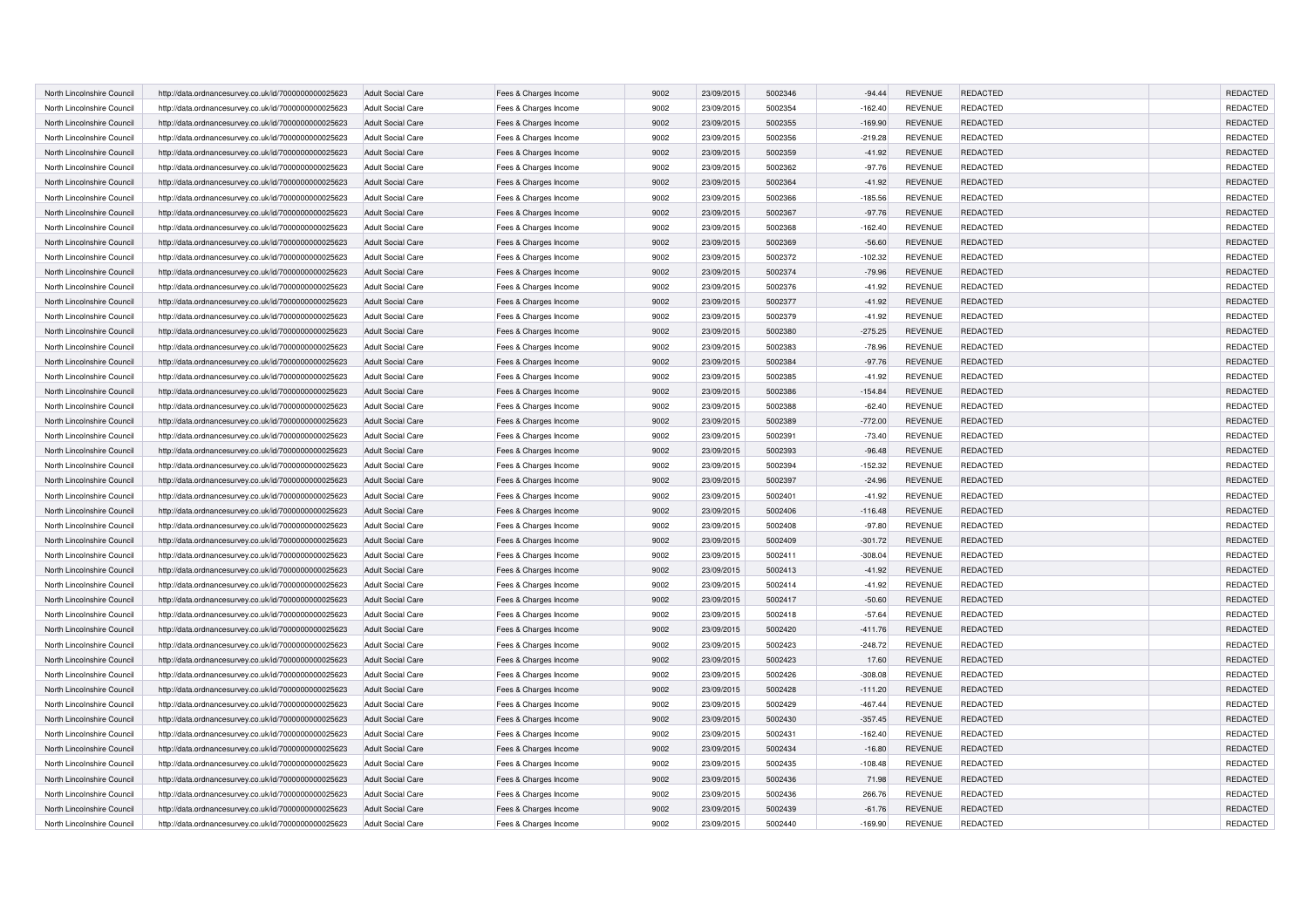| North Lincolnshire Council | http://data.ordnancesurvey.co.uk/id/7000000000025623 | <b>Adult Social Care</b> | Fees & Charges Income | 9002 | 23/09/2015 | 5002441 | $-150.12$ | <b>REVENUE</b> | REDACTED        | REDACTED        |
|----------------------------|------------------------------------------------------|--------------------------|-----------------------|------|------------|---------|-----------|----------------|-----------------|-----------------|
| North Lincolnshire Council | http://data.ordnancesurvey.co.uk/id/7000000000025623 | <b>Adult Social Care</b> | Fees & Charges Income | 9002 | 23/09/2015 | 5002443 | $-97.80$  | <b>REVENUE</b> | <b>REDACTED</b> | REDACTED        |
| North Lincolnshire Council | http://data.ordnancesurvey.co.uk/id/7000000000025623 | <b>Adult Social Care</b> | Fees & Charges Income | 9002 | 23/09/2015 | 5002444 | $-291.76$ | <b>REVENUE</b> | <b>REDACTED</b> | REDACTED        |
| North Lincolnshire Council | http://data.ordnancesurvey.co.uk/id/7000000000025623 | <b>Adult Social Care</b> | Fees & Charges Income | 9002 | 23/09/2015 | 5002447 | $-41.92$  | <b>REVENUE</b> | <b>REDACTED</b> | REDACTED        |
| North Lincolnshire Council | http://data.ordnancesurvey.co.uk/id/7000000000025623 | <b>Adult Social Care</b> | Fees & Charges Income | 9002 | 23/09/2015 | 5002450 | $-136.84$ | <b>REVENUE</b> | REDACTED        | REDACTED        |
| North Lincolnshire Council | http://data.ordnancesurvey.co.uk/id/7000000000025623 | <b>Adult Social Care</b> | Fees & Charges Income | 9002 | 23/09/2015 | 5002451 | $-41.92$  | <b>REVENUE</b> | <b>REDACTED</b> | REDACTED        |
| North Lincolnshire Council | http://data.ordnancesurvey.co.uk/id/7000000000025623 | <b>Adult Social Care</b> | Fees & Charges Income | 9002 | 23/09/2015 | 5002452 | $-191.96$ | <b>REVENUE</b> | <b>REDACTED</b> | <b>REDACTED</b> |
| North Lincolnshire Council | http://data.ordnancesurvey.co.uk/id/7000000000025623 | <b>Adult Social Care</b> | Fees & Charges Income | 9002 | 23/09/2015 | 5002453 | $-268.00$ | <b>REVENUE</b> | <b>REDACTED</b> | REDACTED        |
| North Lincolnshire Council | http://data.ordnancesurvey.co.uk/id/7000000000025623 | <b>Adult Social Care</b> | Fees & Charges Income | 9002 | 23/09/2015 | 5002454 | $-81.24$  | <b>REVENUE</b> | <b>REDACTED</b> | REDACTED        |
| North Lincolnshire Council | http://data.ordnancesurvey.co.uk/id/7000000000025623 | <b>Adult Social Care</b> | Fees & Charges Income | 9002 | 23/09/2015 | 5002459 | $-79.96$  | <b>REVENUE</b> | <b>REDACTED</b> | REDACTED        |
| North Lincolnshire Council | http://data.ordnancesurvey.co.uk/id/7000000000025623 | <b>Adult Social Care</b> | Fees & Charges Income | 9002 | 23/09/2015 | 5002460 | $-288.56$ | <b>REVENUE</b> | REDACTED        | REDACTED        |
| North Lincolnshire Council | http://data.ordnancesurvey.co.uk/id/7000000000025623 | <b>Adult Social Care</b> | Fees & Charges Income | 9002 | 23/09/2015 | 5002461 | $-308.08$ | <b>REVENUE</b> | <b>REDACTED</b> | REDACTED        |
| North Lincolnshire Council | http://data.ordnancesurvey.co.uk/id/7000000000025623 | <b>Adult Social Care</b> | Fees & Charges Income | 9002 | 23/09/2015 | 5002464 | $-243.20$ | <b>REVENUE</b> | <b>REDACTED</b> | REDACTED        |
| North Lincolnshire Council | http://data.ordnancesurvey.co.uk/id/7000000000025623 | <b>Adult Social Care</b> | Fees & Charges Income | 9002 | 23/09/2015 | 5002466 | $-86.68$  | <b>REVENUE</b> | <b>REDACTED</b> | REDACTED        |
| North Lincolnshire Council | http://data.ordnancesurvey.co.uk/id/7000000000025623 | <b>Adult Social Care</b> | Fees & Charges Income | 9002 | 23/09/2015 | 5002467 | 150.50    | <b>REVENUE</b> | REDACTED        | REDACTED        |
| North Lincolnshire Council | http://data.ordnancesurvey.co.uk/id/7000000000025623 | <b>Adult Social Care</b> | Fees & Charges Income | 9002 | 23/09/2015 | 5002468 | $-162.40$ | <b>REVENUE</b> | REDACTED        | REDACTED        |
| North Lincolnshire Council | http://data.ordnancesurvey.co.uk/id/7000000000025623 | <b>Adult Social Care</b> | Fees & Charges Income | 9002 | 23/09/2015 | 5002470 | $-16.80$  | <b>REVENUE</b> | <b>REDACTED</b> | REDACTED        |
| North Lincolnshire Council | http://data.ordnancesurvey.co.uk/id/7000000000025623 | <b>Adult Social Care</b> | Fees & Charges Income | 9002 | 23/09/2015 | 5002472 | $-684.64$ | <b>REVENUE</b> | REDACTED        | REDACTED        |
| North Lincolnshire Council | http://data.ordnancesurvey.co.uk/id/7000000000025623 | <b>Adult Social Care</b> | Fees & Charges Income | 9002 | 23/09/2015 | 5002475 | $-346.95$ | <b>REVENUE</b> | REDACTED        | REDACTED        |
| North Lincolnshire Council | http://data.ordnancesurvey.co.uk/id/7000000000025623 | <b>Adult Social Care</b> | Fees & Charges Income | 9002 | 23/09/2015 | 5002476 | $-307.20$ | <b>REVENUE</b> | REDACTED        | REDACTED        |
| North Lincolnshire Council | http://data.ordnancesurvey.co.uk/id/7000000000025623 | <b>Adult Social Care</b> | Fees & Charges Income | 9002 | 23/09/2015 | 5002478 | $-61.92$  | <b>REVENUE</b> | REDACTED        | REDACTED        |
| North Lincolnshire Council | http://data.ordnancesurvey.co.uk/id/7000000000025623 | <b>Adult Social Care</b> | Fees & Charges Income | 9002 | 23/09/2015 | 5002479 | $-84.72$  | <b>REVENUE</b> | REDACTED        | REDACTED        |
| North Lincolnshire Council | http://data.ordnancesurvey.co.uk/id/7000000000025623 | <b>Adult Social Care</b> | Fees & Charges Income | 9002 | 23/09/2015 | 5002480 | $-162.44$ | <b>REVENUE</b> | REDACTED        | REDACTED        |
| North Lincolnshire Council | http://data.ordnancesurvey.co.uk/id/7000000000025623 | <b>Adult Social Care</b> | Fees & Charges Income | 9002 | 23/09/2015 | 5002482 | $-44.88$  | <b>REVENUE</b> | REDACTED        | REDACTED        |
| North Lincolnshire Council | http://data.ordnancesurvey.co.uk/id/7000000000025623 | <b>Adult Social Care</b> | Fees & Charges Income | 9002 | 23/09/2015 | 5002483 | $-85.52$  | <b>REVENUE</b> | REDACTED        | REDACTED        |
| North Lincolnshire Council | http://data.ordnancesurvey.co.uk/id/7000000000025623 | <b>Adult Social Care</b> | Fees & Charges Income | 9002 | 23/09/2015 | 5002485 | $-25.32$  | <b>REVENUE</b> | REDACTED        | REDACTED        |
| North Lincolnshire Council | http://data.ordnancesurvey.co.uk/id/7000000000025623 | <b>Adult Social Care</b> | Fees & Charges Income | 9002 | 23/09/2015 | 5002487 | $-270.36$ | <b>REVENUE</b> | REDACTED        | REDACTED        |
| North Lincolnshire Council | http://data.ordnancesurvey.co.uk/id/7000000000025623 | Adult Social Care        | Fees & Charges Income | 9002 | 23/09/2015 | 5002490 | $-456.72$ | <b>REVENUE</b> | REDACTED        | REDACTED        |
| North Lincolnshire Council | http://data.ordnancesurvey.co.uk/id/7000000000025623 | <b>Adult Social Care</b> | Fees & Charges Income | 9002 | 23/09/2015 | 5002491 | $-258.88$ | <b>REVENUE</b> | REDACTED        | REDACTED        |
| North Lincolnshire Council | http://data.ordnancesurvey.co.uk/id/7000000000025623 | <b>Adult Social Care</b> | Fees & Charges Income | 9002 | 23/09/2015 | 5002493 | $-83.08$  | <b>REVENUE</b> | REDACTED        | REDACTED        |
| North Lincolnshire Council | http://data.ordnancesurvey.co.uk/id/7000000000025623 | <b>Adult Social Care</b> | Fees & Charges Income | 9002 | 23/09/2015 | 5002496 | $-41.92$  | <b>REVENUE</b> | <b>REDACTED</b> | REDACTED        |
| North Lincolnshire Council | http://data.ordnancesurvey.co.uk/id/7000000000025623 | <b>Adult Social Care</b> | Fees & Charges Income | 9002 | 23/09/2015 | 5002498 | $-41.76$  | <b>REVENUE</b> | REDACTED        | REDACTED        |
| North Lincolnshire Council | http://data.ordnancesurvey.co.uk/id/7000000000025623 | <b>Adult Social Care</b> | Fees & Charges Income | 9002 | 23/09/2015 | 5002499 | $-308.08$ | <b>REVENUE</b> | <b>REDACTED</b> | REDACTED        |
| North Lincolnshire Council | http://data.ordnancesurvey.co.uk/id/7000000000025623 | <b>Adult Social Care</b> | Fees & Charges Income | 9002 | 23/09/2015 | 5002501 | $-120.56$ | <b>REVENUE</b> | <b>REDACTED</b> | REDACTED        |
| North Lincolnshire Council | http://data.ordnancesurvey.co.uk/id/7000000000025623 | <b>Adult Social Care</b> | Fees & Charges Income | 9002 | 23/09/2015 | 5002503 | $-250.92$ | <b>REVENUE</b> | <b>REDACTED</b> | REDACTED        |
| North Lincolnshire Council | http://data.ordnancesurvey.co.uk/id/7000000000025623 | <b>Adult Social Care</b> | Fees & Charges Income | 9002 | 23/09/2015 | 5002504 | $-286.44$ | <b>REVENUE</b> | <b>REDACTED</b> | REDACTED        |
| North Lincolnshire Council | http://data.ordnancesurvey.co.uk/id/7000000000025623 | <b>Adult Social Care</b> | Fees & Charges Income | 9002 | 23/09/2015 | 5002505 | $-41.08$  | <b>REVENUE</b> | <b>REDACTED</b> | REDACTED        |
| North Lincolnshire Council | http://data.ordnancesurvey.co.uk/id/7000000000025623 | <b>Adult Social Care</b> | Fees & Charges Income | 9002 | 23/09/2015 | 5002507 | $-162.40$ | <b>REVENUE</b> | <b>REDACTED</b> | REDACTED        |
| North Lincolnshire Council | http://data.ordnancesurvey.co.uk/id/7000000000025623 | <b>Adult Social Care</b> | Fees & Charges Income | 9002 | 23/09/2015 | 5002508 | $-475.64$ | <b>REVENUE</b> | REDACTED        | REDACTED        |
| North Lincolnshire Council | http://data.ordnancesurvey.co.uk/id/7000000000025623 | <b>Adult Social Care</b> | Fees & Charges Income | 9002 | 23/09/2015 | 5002509 | $-232.28$ | <b>REVENUE</b> | <b>REDACTED</b> | REDACTED        |
| North Lincolnshire Council | http://data.ordnancesurvey.co.uk/id/7000000000025623 | <b>Adult Social Care</b> | Fees & Charges Income | 9002 | 23/09/2015 | 5002510 | $-41.92$  | <b>REVENUE</b> | <b>REDACTED</b> | REDACTED        |
| North Lincolnshire Council | http://data.ordnancesurvey.co.uk/id/7000000000025623 | <b>Adult Social Care</b> | Fees & Charges Income | 9002 | 23/09/2015 | 5002511 | $-42.56$  | <b>REVENUE</b> | REDACTED        | REDACTED        |
| North Lincolnshire Council | http://data.ordnancesurvey.co.uk/id/7000000000025623 | <b>Adult Social Care</b> | Fees & Charges Income | 9002 | 23/09/2015 | 5002517 | $-12.38$  | <b>REVENUE</b> | REDACTED        | REDACTED        |
| North Lincolnshire Council | http://data.ordnancesurvey.co.uk/id/7000000000025623 | <b>Adult Social Care</b> | Fees & Charges Income | 9002 | 23/09/2015 | 5002517 | $-96.56$  | <b>REVENUE</b> | <b>REDACTED</b> | <b>REDACTED</b> |
| North Lincolnshire Council | http://data.ordnancesurvey.co.uk/id/7000000000025623 | <b>Adult Social Care</b> | Fees & Charges Income | 9002 | 23/09/2015 | 5002519 | $-271.32$ | <b>REVENUE</b> | <b>REDACTED</b> | <b>REDACTED</b> |
| North Lincolnshire Council | http://data.ordnancesurvey.co.uk/id/7000000000025623 | <b>Adult Social Care</b> | Fees & Charges Income | 9002 | 23/09/2015 | 5002520 | $-438.32$ | <b>REVENUE</b> | REDACTED        | REDACTED        |
| North Lincolnshire Council | http://data.ordnancesurvey.co.uk/id/7000000000025623 | <b>Adult Social Care</b> | Fees & Charges Income | 9002 | 23/09/2015 | 5002521 | $-282.16$ | <b>REVENUE</b> | <b>REDACTED</b> | <b>REDACTED</b> |
| North Lincolnshire Council | http://data.ordnancesurvey.co.uk/id/7000000000025623 | <b>Adult Social Care</b> | Fees & Charges Income | 9002 | 23/09/2015 | 5002522 | $-59.12$  | <b>REVENUE</b> | <b>REDACTED</b> | <b>REDACTED</b> |
| North Lincolnshire Council | http://data.ordnancesurvey.co.uk/id/7000000000025623 | <b>Adult Social Care</b> | Fees & Charges Income | 9002 | 23/09/2015 | 5002524 | $-41.92$  | <b>REVENUE</b> | <b>REDACTED</b> | REDACTED        |
| North Lincolnshire Council | http://data.ordnancesurvey.co.uk/id/7000000000025623 | <b>Adult Social Care</b> | Fees & Charges Income | 9002 | 23/09/2015 | 5002528 | $-116.48$ | <b>REVENUE</b> | <b>REDACTED</b> | REDACTED        |
|                            |                                                      |                          |                       |      |            |         |           |                |                 |                 |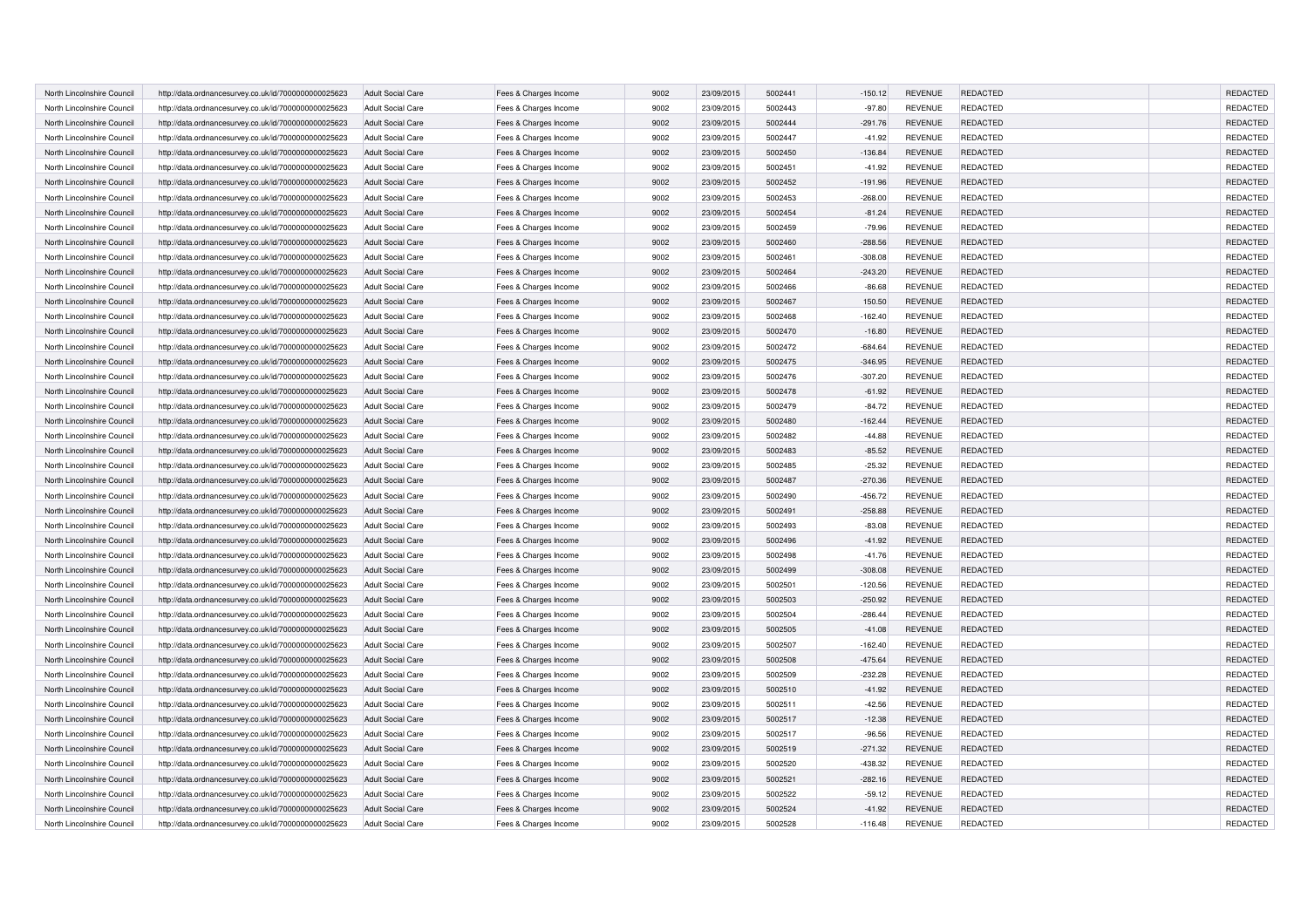| North Lincolnshire Council | http://data.ordnancesurvey.co.uk/id/7000000000025623 | <b>Adult Social Care</b> | Fees & Charges Income | 9002 | 23/09/2015 | 5002529 | $-162.40$   | <b>REVENUE</b> | <b>REDACTED</b> | REDACTED        |
|----------------------------|------------------------------------------------------|--------------------------|-----------------------|------|------------|---------|-------------|----------------|-----------------|-----------------|
| North Lincolnshire Council | http://data.ordnancesurvey.co.uk/id/7000000000025623 | <b>Adult Social Care</b> | Fees & Charges Income | 9002 | 23/09/2015 | 5002530 | $-111.20$   | <b>REVENUE</b> | <b>REDACTED</b> | REDACTED        |
| North Lincolnshire Council | http://data.ordnancesurvey.co.uk/id/7000000000025623 | <b>Adult Social Care</b> | Fees & Charges Income | 9002 | 23/09/2015 | 5002533 | $-41.88$    | <b>REVENUE</b> | <b>REDACTED</b> | REDACTED        |
| North Lincolnshire Council | http://data.ordnancesurvey.co.uk/id/7000000000025623 | <b>Adult Social Care</b> | Fees & Charges Income | 9002 | 23/09/2015 | 5002534 | $-96.56$    | <b>REVENUE</b> | <b>REDACTED</b> | REDACTED        |
| North Lincolnshire Council | http://data.ordnancesurvey.co.uk/id/7000000000025623 | <b>Adult Social Care</b> | Fees & Charges Income | 9002 | 23/09/2015 | 5002539 | $-42.64$    | <b>REVENUE</b> | <b>REDACTED</b> | REDACTED        |
| North Lincolnshire Council | http://data.ordnancesurvey.co.uk/id/7000000000025623 | <b>Adult Social Care</b> | Fees & Charges Income | 9002 | 23/09/2015 | 5002540 | $-162.40$   | <b>REVENUE</b> | <b>REDACTED</b> | REDACTED        |
| North Lincolnshire Council | http://data.ordnancesurvey.co.uk/id/7000000000025623 | <b>Adult Social Care</b> | Fees & Charges Income | 9002 | 23/09/2015 | 5002545 | $-269.64$   | <b>REVENUE</b> | <b>REDACTED</b> | <b>REDACTED</b> |
| North Lincolnshire Council | http://data.ordnancesurvey.co.uk/id/7000000000025623 | <b>Adult Social Care</b> | Fees & Charges Income | 9002 | 23/09/2015 | 5002549 | $-911.68$   | <b>REVENUE</b> | <b>REDACTED</b> | REDACTED        |
| North Lincolnshire Council | http://data.ordnancesurvey.co.uk/id/7000000000025623 | <b>Adult Social Care</b> | Fees & Charges Income | 9002 | 23/09/2015 | 5002551 | $-91.68$    | <b>REVENUE</b> | <b>REDACTED</b> | REDACTED        |
| North Lincolnshire Council | http://data.ordnancesurvey.co.uk/id/7000000000025623 | <b>Adult Social Care</b> | Fees & Charges Income | 9002 | 23/09/2015 | 5002554 | $-113.96$   | <b>REVENUE</b> | <b>REDACTED</b> | REDACTED        |
| North Lincolnshire Council | http://data.ordnancesurvey.co.uk/id/7000000000025623 | <b>Adult Social Care</b> | Fees & Charges Income | 9002 | 23/09/2015 | 5002555 | $-63.68$    | <b>REVENUE</b> | <b>REDACTED</b> | REDACTED        |
| North Lincolnshire Council | http://data.ordnancesurvey.co.uk/id/7000000000025623 | <b>Adult Social Care</b> | Fees & Charges Income | 9002 | 23/09/2015 | 5002556 | $-397.84$   | <b>REVENUE</b> | REDACTED        | REDACTED        |
| North Lincolnshire Council | http://data.ordnancesurvey.co.uk/id/7000000000025623 | <b>Adult Social Care</b> | Fees & Charges Income | 9002 | 23/09/2015 | 5002558 | $-1,000.00$ | <b>REVENUE</b> | <b>REDACTED</b> | REDACTED        |
| North Lincolnshire Council | http://data.ordnancesurvey.co.uk/id/7000000000025623 | <b>Adult Social Care</b> | Fees & Charges Income | 9002 | 23/09/2015 | 5002559 | $-87.56$    | <b>REVENUE</b> | <b>REDACTED</b> | REDACTED        |
| North Lincolnshire Council | http://data.ordnancesurvey.co.uk/id/7000000000025623 | <b>Adult Social Care</b> | Fees & Charges Income | 9002 | 23/09/2015 | 5002576 | $-97.80$    | <b>REVENUE</b> | <b>REDACTED</b> | REDACTED        |
| North Lincolnshire Council | http://data.ordnancesurvey.co.uk/id/7000000000025623 | <b>Adult Social Care</b> | Fees & Charges Income | 9002 | 23/09/2015 | 5002580 | $-58.80$    | <b>REVENUE</b> | REDACTED        | REDACTED        |
| North Lincolnshire Council | http://data.ordnancesurvey.co.uk/id/7000000000025623 | <b>Adult Social Care</b> | Fees & Charges Income | 9002 | 23/09/2015 | 5002581 | $-162.40$   | <b>REVENUE</b> | <b>REDACTED</b> | REDACTED        |
| North Lincolnshire Council | http://data.ordnancesurvey.co.uk/id/7000000000025623 | <b>Adult Social Care</b> | Fees & Charges Income | 9002 | 23/09/2015 | 5002583 | $-44.04$    | <b>REVENUE</b> | REDACTED        | REDACTED        |
| North Lincolnshire Council | http://data.ordnancesurvey.co.uk/id/7000000000025623 | <b>Adult Social Care</b> | Fees & Charges Income | 9002 | 23/09/2015 | 5002585 | $-67.80$    | <b>REVENUE</b> | <b>REDACTED</b> | REDACTED        |
| North Lincolnshire Council | http://data.ordnancesurvey.co.uk/id/7000000000025623 | <b>Adult Social Care</b> | Fees & Charges Income | 9002 | 23/09/2015 | 5002587 | $-73.92$    | <b>REVENUE</b> | REDACTED        | REDACTED        |
| North Lincolnshire Council | http://data.ordnancesurvey.co.uk/id/7000000000025623 | <b>Adult Social Care</b> | Fees & Charges Income | 9002 | 23/09/2015 | 5002589 | $-116.72$   | <b>REVENUE</b> | REDACTED        | REDACTED        |
| North Lincolnshire Council | http://data.ordnancesurvey.co.uk/id/7000000000025623 | <b>Adult Social Care</b> | Fees & Charges Income | 9002 | 23/09/2015 | 5002590 | $-41.92$    | <b>REVENUE</b> | REDACTED        | REDACTED        |
| North Lincolnshire Council | http://data.ordnancesurvey.co.uk/id/7000000000025623 | <b>Adult Social Care</b> | Fees & Charges Income | 9002 | 23/09/2015 | 5002591 | $-301.72$   | <b>REVENUE</b> | <b>REDACTED</b> | REDACTED        |
| North Lincolnshire Council | http://data.ordnancesurvey.co.uk/id/7000000000025623 | <b>Adult Social Care</b> | Fees & Charges Income | 9002 | 23/09/2015 | 5002593 | $-81.24$    | <b>REVENUE</b> | REDACTED        | REDACTED        |
| North Lincolnshire Council | http://data.ordnancesurvey.co.uk/id/7000000000025623 | <b>Adult Social Care</b> | Fees & Charges Income | 9002 | 23/09/2015 | 5002595 | $-60.76$    | <b>REVENUE</b> | REDACTED        | REDACTED        |
| North Lincolnshire Council | http://data.ordnancesurvey.co.uk/id/7000000000025623 | <b>Adult Social Care</b> | Fees & Charges Income | 9002 | 23/09/2015 | 5002600 | $-84.36$    | <b>REVENUE</b> | REDACTED        | REDACTED        |
| North Lincolnshire Council | http://data.ordnancesurvey.co.uk/id/7000000000025623 | <b>Adult Social Care</b> | Fees & Charges Income | 9002 | 23/09/2015 | 5002601 | $-97.80$    | <b>REVENUE</b> | <b>REDACTED</b> | REDACTED        |
| North Lincolnshire Council | http://data.ordnancesurvey.co.uk/id/7000000000025623 | Adult Social Care        | Fees & Charges Income | 9002 | 23/09/2015 | 5002602 | $-107.60$   | <b>REVENUE</b> | REDACTED        | REDACTED        |
| North Lincolnshire Council | http://data.ordnancesurvey.co.uk/id/7000000000025623 | <b>Adult Social Care</b> | Fees & Charges Income | 9002 | 23/09/2015 | 5002607 | $-96.04$    | <b>REVENUE</b> | <b>REDACTED</b> | REDACTED        |
| North Lincolnshire Council | http://data.ordnancesurvey.co.uk/id/7000000000025623 | <b>Adult Social Care</b> | Fees & Charges Income | 9002 | 23/09/2015 | 5002608 | $-162.40$   | <b>REVENUE</b> | REDACTED        | REDACTED        |
| North Lincolnshire Council | http://data.ordnancesurvey.co.uk/id/7000000000025623 | <b>Adult Social Care</b> | Fees & Charges Income | 9002 | 23/09/2015 | 5002610 | $-69.76$    | <b>REVENUE</b> | <b>REDACTED</b> | REDACTED        |
| North Lincolnshire Council | http://data.ordnancesurvey.co.uk/id/7000000000025623 | <b>Adult Social Care</b> | Fees & Charges Income | 9002 | 23/09/2015 | 5002613 | $-50.08$    | <b>REVENUE</b> | REDACTED        | REDACTED        |
| North Lincolnshire Council | http://data.ordnancesurvey.co.uk/id/7000000000025623 | <b>Adult Social Care</b> | Fees & Charges Income | 9002 | 23/09/2015 | 5002616 | $-166.16$   | <b>REVENUE</b> | <b>REDACTED</b> | REDACTED        |
| North Lincolnshire Council | http://data.ordnancesurvey.co.uk/id/7000000000025623 | <b>Adult Social Care</b> | Fees & Charges Income | 9002 | 23/09/2015 | 5002618 | $-97.80$    | <b>REVENUE</b> | <b>REDACTED</b> | REDACTED        |
| North Lincolnshire Council | http://data.ordnancesurvey.co.uk/id/7000000000025623 | <b>Adult Social Care</b> | Fees & Charges Income | 9002 | 23/09/2015 | 5002619 | $-162.40$   | <b>REVENUE</b> | <b>REDACTED</b> | REDACTED        |
| North Lincolnshire Council | http://data.ordnancesurvey.co.uk/id/7000000000025623 | <b>Adult Social Care</b> | Fees & Charges Income | 9002 | 23/09/2015 | 5002621 | $-128.24$   | <b>REVENUE</b> | <b>REDACTED</b> | REDACTED        |
| North Lincolnshire Council | http://data.ordnancesurvey.co.uk/id/7000000000025623 | <b>Adult Social Care</b> | Fees & Charges Income | 9002 | 23/09/2015 | 5002626 | $-20.88$    | <b>REVENUE</b> | <b>REDACTED</b> | REDACTED        |
| North Lincolnshire Council | http://data.ordnancesurvey.co.uk/id/7000000000025623 | <b>Adult Social Care</b> | Fees & Charges Income | 9002 | 23/09/2015 | 5002629 | $-97.80$    | <b>REVENUE</b> | <b>REDACTED</b> | REDACTED        |
| North Lincolnshire Council | http://data.ordnancesurvey.co.uk/id/7000000000025623 | <b>Adult Social Care</b> | Fees & Charges Income | 9002 | 23/09/2015 | 5002632 | $-97.80$    | <b>REVENUE</b> | <b>REDACTED</b> | REDACTED        |
| North Lincolnshire Council | http://data.ordnancesurvey.co.uk/id/7000000000025623 | <b>Adult Social Care</b> | Fees & Charges Income | 9002 | 23/09/2015 | 5002633 | $-106.32$   | <b>REVENUE</b> | <b>REDACTED</b> | REDACTED        |
| North Lincolnshire Council | http://data.ordnancesurvey.co.uk/id/7000000000025623 | <b>Adult Social Care</b> | Fees & Charges Income | 9002 | 23/09/2015 | 5002633 | $-160.00$   | <b>REVENUE</b> | <b>REDACTED</b> | REDACTED        |
| North Lincolnshire Council | http://data.ordnancesurvey.co.uk/id/7000000000025623 | <b>Adult Social Care</b> | Fees & Charges Income | 9002 | 23/09/2015 | 5002634 | $-1,000.00$ | <b>REVENUE</b> | REDACTED        | REDACTED        |
| North Lincolnshire Council | http://data.ordnancesurvey.co.uk/id/7000000000025623 | <b>Adult Social Care</b> | Fees & Charges Income | 9002 | 23/09/2015 | 5002636 | $-160.48$   | <b>REVENUE</b> | <b>REDACTED</b> | REDACTED        |
| North Lincolnshire Council | http://data.ordnancesurvey.co.uk/id/7000000000025623 | <b>Adult Social Care</b> | Fees & Charges Income | 9002 | 23/09/2015 | 5002640 | $-30.40$    | <b>REVENUE</b> | <b>REDACTED</b> | <b>REDACTED</b> |
| North Lincolnshire Council | http://data.ordnancesurvey.co.uk/id/7000000000025623 | <b>Adult Social Care</b> | Fees & Charges Income | 9002 | 23/09/2015 | 5002641 | $-30.40$    | <b>REVENUE</b> | <b>REDACTED</b> | <b>REDACTED</b> |
| North Lincolnshire Council | http://data.ordnancesurvey.co.uk/id/7000000000025623 | <b>Adult Social Care</b> | Fees & Charges Income | 9002 | 23/09/2015 | 5002643 | $-163.20$   | <b>REVENUE</b> | REDACTED        | REDACTED        |
| North Lincolnshire Council | http://data.ordnancesurvey.co.uk/id/7000000000025623 | <b>Adult Social Care</b> | Fees & Charges Income | 9002 | 23/09/2015 | 5002644 | $-128.00$   | <b>REVENUE</b> | <b>REDACTED</b> | <b>REDACTED</b> |
| North Lincolnshire Council | http://data.ordnancesurvey.co.uk/id/7000000000025623 | <b>Adult Social Care</b> | Fees & Charges Income | 9002 | 23/09/2015 | 5002645 | $-128.00$   | <b>REVENUE</b> | <b>REDACTED</b> | <b>REDACTED</b> |
| North Lincolnshire Council | http://data.ordnancesurvey.co.uk/id/7000000000025623 | <b>Adult Social Care</b> | Fees & Charges Income | 9002 | 23/09/2015 | 5002648 | $-97.80$    | <b>REVENUE</b> | REDACTED        | REDACTED        |
| North Lincolnshire Council | http://data.ordnancesurvey.co.uk/id/7000000000025623 | <b>Adult Social Care</b> | Fees & Charges Income | 9002 | 23/09/2015 | 5002649 | $-62.21$    | <b>REVENUE</b> | <b>REDACTED</b> | REDACTED        |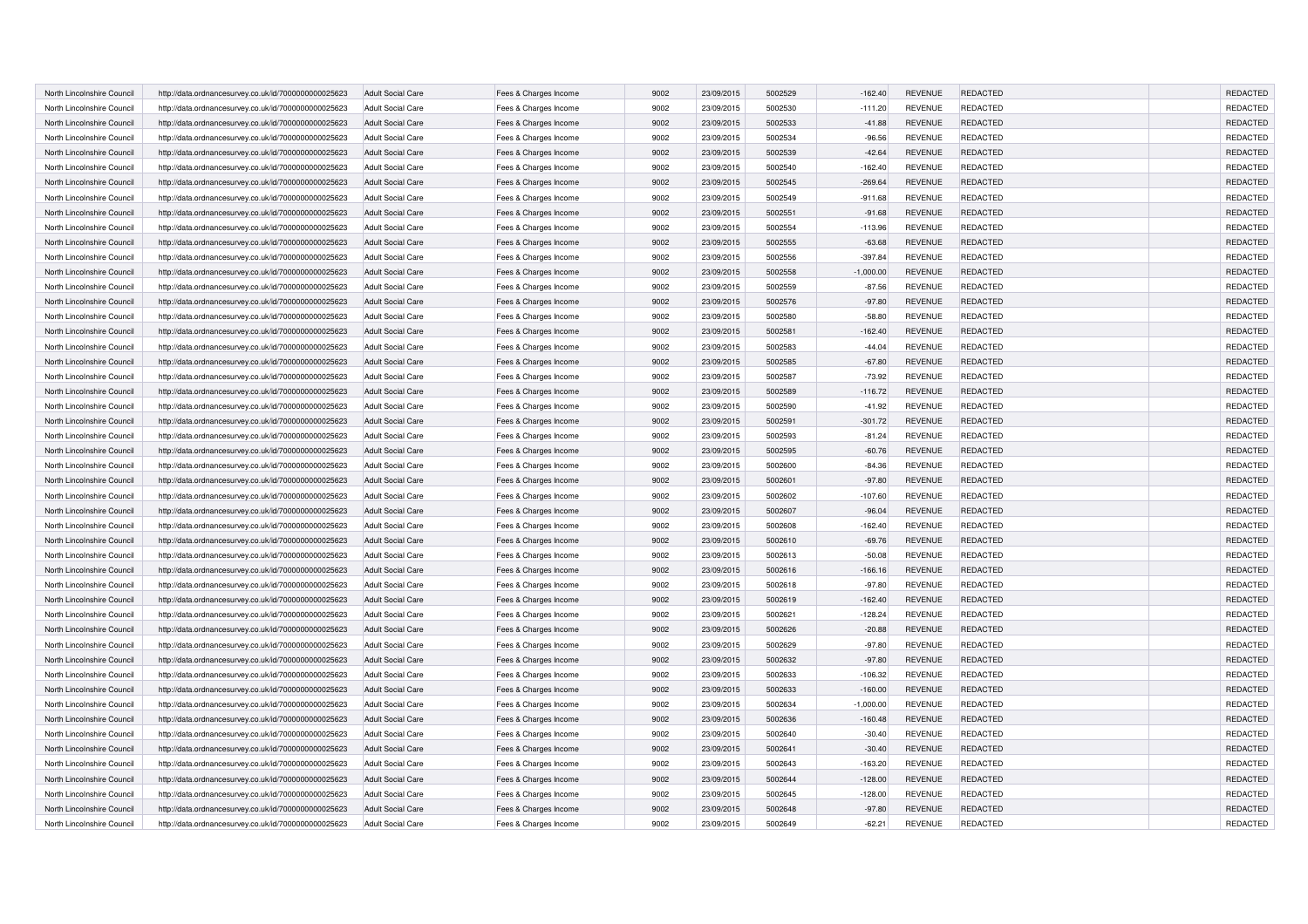| North Lincolnshire Council | http://data.ordnancesurvey.co.uk/id/7000000000025623 | <b>Adult Social Care</b> | Fees & Charges Income | 9002 | 23/09/2015 | 5002650 | 222.21      | <b>REVENUE</b> | <b>REDACTED</b> | REDACTED        |
|----------------------------|------------------------------------------------------|--------------------------|-----------------------|------|------------|---------|-------------|----------------|-----------------|-----------------|
| North Lincolnshire Council | http://data.ordnancesurvey.co.uk/id/7000000000025623 | <b>Adult Social Care</b> | Fees & Charges Income | 9002 | 23/09/2015 | 5002650 | 87.24       | <b>REVENUE</b> | <b>REDACTED</b> | REDACTED        |
| North Lincolnshire Council | http://data.ordnancesurvey.co.uk/id/7000000000025623 | <b>Adult Social Care</b> | Fees & Charges Income | 9002 | 23/09/2015 | 5002653 | $-111.24$   | <b>REVENUE</b> | <b>REDACTED</b> | REDACTED        |
| North Lincolnshire Council | http://data.ordnancesurvey.co.uk/id/7000000000025623 | <b>Adult Social Care</b> | Fees & Charges Income | 9002 | 23/09/2015 | 5002654 | $-111.20$   | <b>REVENUE</b> | <b>REDACTED</b> | REDACTED        |
| North Lincolnshire Council | http://data.ordnancesurvey.co.uk/id/7000000000025623 | <b>Adult Social Care</b> | Fees & Charges Income | 9002 | 23/09/2015 | 5002655 | $-1,000.00$ | <b>REVENUE</b> | <b>REDACTED</b> | REDACTED        |
| North Lincolnshire Council | http://data.ordnancesurvey.co.uk/id/7000000000025623 | <b>Adult Social Care</b> | Fees & Charges Income | 9002 | 23/09/2015 | 5002656 | $-62.40$    | <b>REVENUE</b> | <b>REDACTED</b> | REDACTED        |
| North Lincolnshire Council | http://data.ordnancesurvey.co.uk/id/7000000000025623 | <b>Adult Social Care</b> | Fees & Charges Income | 9002 | 23/09/2015 | 5002661 | $-238.20$   | <b>REVENUE</b> | <b>REDACTED</b> | <b>REDACTED</b> |
| North Lincolnshire Council | http://data.ordnancesurvey.co.uk/id/7000000000025623 | <b>Adult Social Care</b> | Fees & Charges Income | 9002 | 23/09/2015 | 5002664 | $-130.16$   | <b>REVENUE</b> | <b>REDACTED</b> | REDACTED        |
| North Lincolnshire Council | http://data.ordnancesurvey.co.uk/id/7000000000025623 | <b>Adult Social Care</b> | Fees & Charges Income | 9002 | 23/09/2015 | 5002665 | $-119.52$   | <b>REVENUE</b> | <b>REDACTED</b> | REDACTED        |
| North Lincolnshire Council | http://data.ordnancesurvey.co.uk/id/7000000000025623 | <b>Adult Social Care</b> | Fees & Charges Income | 9002 | 23/09/2015 | 5002666 | $-62.40$    | <b>REVENUE</b> | <b>REDACTED</b> | REDACTED        |
| North Lincolnshire Council | http://data.ordnancesurvey.co.uk/id/7000000000025623 | <b>Adult Social Care</b> | Fees & Charges Income | 9002 | 23/09/2015 | 5002668 | $-389.16$   | <b>REVENUE</b> | <b>REDACTED</b> | REDACTED        |
| North Lincolnshire Council | http://data.ordnancesurvey.co.uk/id/7000000000025623 | <b>Adult Social Care</b> | Fees & Charges Income | 9002 | 23/09/2015 | 5002670 | $-233.72$   | <b>REVENUE</b> | REDACTED        | REDACTED        |
| North Lincolnshire Council | http://data.ordnancesurvey.co.uk/id/7000000000025623 | <b>Adult Social Care</b> | Fees & Charges Income | 9002 | 23/09/2015 | 5002676 | $-169.90$   | <b>REVENUE</b> | <b>REDACTED</b> | REDACTED        |
| North Lincolnshire Council | http://data.ordnancesurvey.co.uk/id/7000000000025623 | <b>Adult Social Care</b> | Fees & Charges Income | 9002 | 23/09/2015 | 5002678 | $-108.48$   | <b>REVENUE</b> | <b>REDACTED</b> | REDACTED        |
| North Lincolnshire Council | http://data.ordnancesurvey.co.uk/id/7000000000025623 | <b>Adult Social Care</b> | Fees & Charges Income | 9002 | 23/09/2015 | 5002679 | $-162.40$   | <b>REVENUE</b> | <b>REDACTED</b> | REDACTED        |
| North Lincolnshire Council | http://data.ordnancesurvey.co.uk/id/7000000000025623 | <b>Adult Social Care</b> | Fees & Charges Income | 9002 | 23/09/2015 | 5002681 | $-97.80$    | <b>REVENUE</b> | REDACTED        | REDACTED        |
| North Lincolnshire Council | http://data.ordnancesurvey.co.uk/id/7000000000025623 | <b>Adult Social Care</b> | Fees & Charges Income | 9002 | 23/09/2015 | 5002684 | $-116.48$   | <b>REVENUE</b> | <b>REDACTED</b> | REDACTED        |
| North Lincolnshire Council | http://data.ordnancesurvey.co.uk/id/7000000000025623 | <b>Adult Social Care</b> | Fees & Charges Income | 9002 | 23/09/2015 | 5002686 | $-308.08$   | <b>REVENUE</b> | REDACTED        | REDACTED        |
| North Lincolnshire Council | http://data.ordnancesurvey.co.uk/id/7000000000025623 | <b>Adult Social Care</b> | Fees & Charges Income | 9002 | 23/09/2015 | 5002688 | $-128.00$   | <b>REVENUE</b> | <b>REDACTED</b> | REDACTED        |
| North Lincolnshire Council | http://data.ordnancesurvey.co.uk/id/7000000000025623 | <b>Adult Social Care</b> | Fees & Charges Income | 9002 | 23/09/2015 | 5002691 | $-41.92$    | REVENUE        | REDACTED        | REDACTED        |
| North Lincolnshire Council | http://data.ordnancesurvey.co.uk/id/7000000000025623 | <b>Adult Social Care</b> | Fees & Charges Income | 9002 | 23/09/2015 | 5002692 | $-58.80$    | <b>REVENUE</b> | REDACTED        | REDACTED        |
| North Lincolnshire Council | http://data.ordnancesurvey.co.uk/id/7000000000025623 | <b>Adult Social Care</b> | Fees & Charges Income | 9002 | 23/09/2015 | 5002693 | $-38.28$    | <b>REVENUE</b> | REDACTED        | REDACTED        |
| North Lincolnshire Council | http://data.ordnancesurvey.co.uk/id/7000000000025623 | <b>Adult Social Care</b> | Fees & Charges Income | 9002 | 23/09/2015 | 5002695 | $-20.88$    | <b>REVENUE</b> | <b>REDACTED</b> | REDACTED        |
| North Lincolnshire Council |                                                      | <b>Adult Social Care</b> |                       | 9002 | 23/09/2015 | 5002696 | $-84.36$    | <b>REVENUE</b> | REDACTED        | REDACTED        |
| North Lincolnshire Council | http://data.ordnancesurvey.co.uk/id/7000000000025623 | <b>Adult Social Care</b> | Fees & Charges Income | 9002 | 23/09/2015 | 5002697 | $-162.40$   | <b>REVENUE</b> | REDACTED        | REDACTED        |
|                            | http://data.ordnancesurvey.co.uk/id/7000000000025623 |                          | Fees & Charges Income | 9002 | 23/09/2015 | 5002701 |             | <b>REVENUE</b> | REDACTED        | REDACTED        |
| North Lincolnshire Council | http://data.ordnancesurvey.co.uk/id/7000000000025623 | <b>Adult Social Care</b> | Fees & Charges Income |      |            |         | $-62.40$    |                |                 |                 |
| North Lincolnshire Council | http://data.ordnancesurvey.co.uk/id/7000000000025623 | <b>Adult Social Care</b> | Fees & Charges Income | 9002 | 23/09/2015 | 5002703 | $-264.88$   | <b>REVENUE</b> | <b>REDACTED</b> | REDACTED        |
| North Lincolnshire Council | http://data.ordnancesurvey.co.uk/id/7000000000025623 | Adult Social Care        | Fees & Charges Income | 9002 | 23/09/2015 | 5002707 | $-162.76$   | <b>REVENUE</b> | REDACTED        | REDACTED        |
| North Lincolnshire Council | http://data.ordnancesurvey.co.uk/id/7000000000025623 | <b>Adult Social Care</b> | Fees & Charges Income | 9002 | 23/09/2015 | 5002709 | $-41.92$    | <b>REVENUE</b> | <b>REDACTED</b> | REDACTED        |
| North Lincolnshire Council | http://data.ordnancesurvey.co.uk/id/7000000000025623 | <b>Adult Social Care</b> | Fees & Charges Income | 9002 | 23/09/2015 | 5002712 | $-116.12$   | <b>REVENUE</b> | REDACTED        | REDACTED        |
| North Lincolnshire Council | http://data.ordnancesurvey.co.uk/id/7000000000025623 | <b>Adult Social Care</b> | Fees & Charges Income | 9002 | 23/09/2015 | 5002716 | $-120.84$   | <b>REVENUE</b> | <b>REDACTED</b> | REDACTED        |
| North Lincolnshire Council | http://data.ordnancesurvey.co.uk/id/7000000000025623 | <b>Adult Social Care</b> | Fees & Charges Income | 9002 | 23/09/2015 | 5002717 | $-56.60$    | <b>REVENUE</b> | REDACTED        | REDACTED        |
| North Lincolnshire Council | http://data.ordnancesurvey.co.uk/id/7000000000025623 | <b>Adult Social Care</b> | Fees & Charges Income | 9002 | 23/09/2015 | 5002720 | $-260.60$   | <b>REVENUE</b> | <b>REDACTED</b> | REDACTED        |
| North Lincolnshire Council | http://data.ordnancesurvey.co.uk/id/7000000000025623 | <b>Adult Social Care</b> | Fees & Charges Income | 9002 | 23/09/2015 | 5002722 | $-128.00$   | <b>REVENUE</b> | <b>REDACTED</b> | REDACTED        |
| North Lincolnshire Council | http://data.ordnancesurvey.co.uk/id/7000000000025623 | <b>Adult Social Care</b> | Fees & Charges Income | 9002 | 23/09/2015 | 5002723 | $-167.48$   | <b>REVENUE</b> | <b>REDACTED</b> | REDACTED        |
| North Lincolnshire Council | http://data.ordnancesurvey.co.uk/id/7000000000025623 | <b>Adult Social Care</b> | Fees & Charges Income | 9002 | 23/09/2015 | 5002724 | $-62.40$    | <b>REVENUE</b> | <b>REDACTED</b> | REDACTED        |
| North Lincolnshire Council | http://data.ordnancesurvey.co.uk/id/7000000000025623 | <b>Adult Social Care</b> | Fees & Charges Income | 9002 | 23/09/2015 | 5002727 | $-57.52$    | <b>REVENUE</b> | REDACTED        | REDACTED        |
| North Lincolnshire Council | http://data.ordnancesurvey.co.uk/id/7000000000025623 | <b>Adult Social Care</b> | Fees & Charges Income | 9002 | 23/09/2015 | 5002737 | $-298.60$   | <b>REVENUE</b> | <b>REDACTED</b> | REDACTED        |
| North Lincolnshire Council | http://data.ordnancesurvey.co.uk/id/7000000000025623 | <b>Adult Social Care</b> | Fees & Charges Income | 9002 | 23/09/2015 | 5002737 | $-47.15$    | <b>REVENUE</b> | REDACTED        | REDACTED        |
| North Lincolnshire Council | http://data.ordnancesurvey.co.uk/id/7000000000025623 | <b>Adult Social Care</b> | Fees & Charges Income | 9002 | 23/09/2015 | 5002739 | $-8.76$     | <b>REVENUE</b> | <b>REDACTED</b> | REDACTED        |
| North Lincolnshire Council | http://data.ordnancesurvey.co.uk/id/7000000000025623 | <b>Adult Social Care</b> | Fees & Charges Income | 9002 | 23/09/2015 | 5002741 | $-81.24$    | <b>REVENUE</b> | <b>REDACTED</b> | REDACTED        |
| North Lincolnshire Council | http://data.ordnancesurvey.co.uk/id/7000000000025623 | <b>Adult Social Care</b> | Fees & Charges Income | 9002 | 23/09/2015 | 5002742 | $-162.40$   | <b>REVENUE</b> | REDACTED        | REDACTED        |
| North Lincolnshire Council | http://data.ordnancesurvey.co.uk/id/7000000000025623 | <b>Adult Social Care</b> | Fees & Charges Income | 9002 | 23/09/2015 | 5002743 | $-97.76$    | <b>REVENUE</b> | REDACTED        | REDACTED        |
| North Lincolnshire Council | http://data.ordnancesurvey.co.uk/id/7000000000025623 | <b>Adult Social Care</b> | Fees & Charges Income | 9002 | 23/09/2015 | 5002744 | $-405.76$   | <b>REVENUE</b> | <b>REDACTED</b> | <b>REDACTED</b> |
| North Lincolnshire Council | http://data.ordnancesurvey.co.uk/id/7000000000025623 | <b>Adult Social Care</b> | Fees & Charges Income | 9002 | 23/09/2015 | 5002746 | $-81.24$    | <b>REVENUE</b> | <b>REDACTED</b> | <b>REDACTED</b> |
| North Lincolnshire Council | http://data.ordnancesurvey.co.uk/id/7000000000025623 | <b>Adult Social Care</b> | Fees & Charges Income | 9002 | 23/09/2015 | 5002749 | $-17.56$    | <b>REVENUE</b> | REDACTED        | REDACTED        |
| North Lincolnshire Council | http://data.ordnancesurvey.co.uk/id/7000000000025623 | <b>Adult Social Care</b> | Fees & Charges Income | 9002 | 23/09/2015 | 5002750 | $-118.60$   | <b>REVENUE</b> | <b>REDACTED</b> | <b>REDACTED</b> |
| North Lincolnshire Council | http://data.ordnancesurvey.co.uk/id/7000000000025623 | <b>Adult Social Care</b> | Fees & Charges Income | 9002 | 23/09/2015 | 5002751 | $-41.92$    | <b>REVENUE</b> | <b>REDACTED</b> | <b>REDACTED</b> |
| North Lincolnshire Council | http://data.ordnancesurvey.co.uk/id/7000000000025623 | <b>Adult Social Care</b> | Fees & Charges Income | 9002 | 23/09/2015 | 5002753 | $-138.88$   | <b>REVENUE</b> | REDACTED        | REDACTED        |
| North Lincolnshire Council | http://data.ordnancesurvey.co.uk/id/7000000000025623 | <b>Adult Social Care</b> | Fees & Charges Income | 9002 | 23/09/2015 | 5002754 | $-84.36$    | <b>REVENUE</b> | <b>REDACTED</b> | REDACTED        |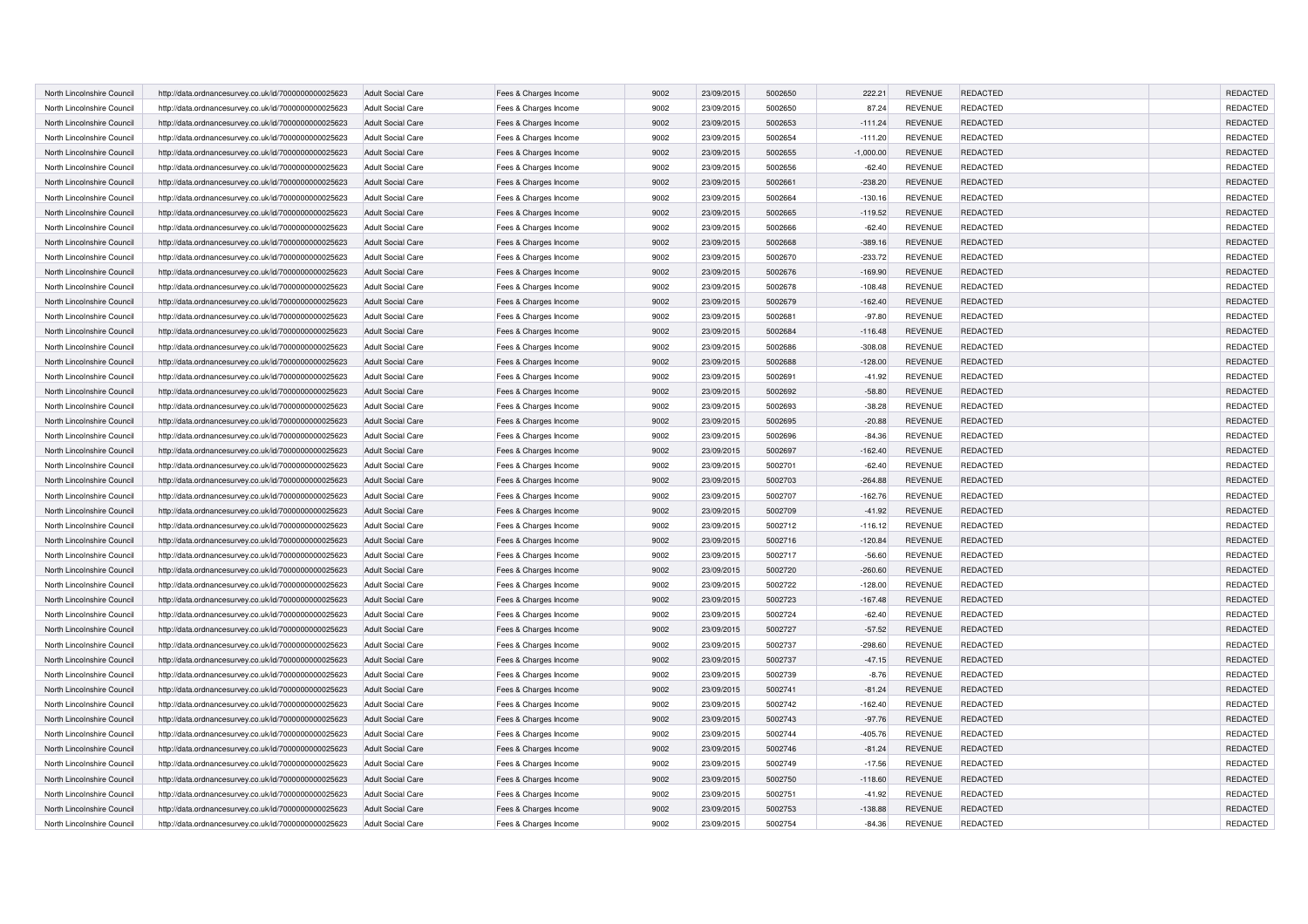| North Lincolnshire Council | http://data.ordnancesurvey.co.uk/id/7000000000025623                                                         | <b>Adult Social Care</b> | Pay - Agency                                         | 0131 | 16/09/2015 | 4995518 | $\Omega$              | <b>REVENUE</b>            | <b>REDACTED</b>                    | 07505430 | <b>REDACTED</b>             |
|----------------------------|--------------------------------------------------------------------------------------------------------------|--------------------------|------------------------------------------------------|------|------------|---------|-----------------------|---------------------------|------------------------------------|----------|-----------------------------|
| North Lincolnshire Council | http://data.ordnancesurvey.co.uk/id/7000000000025623                                                         | <b>Adult Social Care</b> | Pay - Agency                                         | 0131 | 16/09/2015 | 4995857 | 2,397.60              | <b>REVENUE</b>            | REDACTED                           | 07505430 | REDACTED                    |
| North Lincolnshire Council | http://data.ordnancesurvey.co.uk/id/7000000000025623                                                         | <b>Adult Social Care</b> | Pay - Agency                                         | 0131 | 23/09/2015 | 4995519 | $\Omega$              | <b>REVENUE</b>            | <b>REDACTED</b>                    | 07505430 | <b>REDACTED</b>             |
| North Lincolnshire Council | http://data.ordnancesurvey.co.uk/id/7000000000025623                                                         | <b>Adult Social Care</b> | Pay - Agency                                         | 0131 | 23/09/2015 | 4998625 | 1,584.00              | <b>REVENUE</b>            | REDACTED                           | 07505430 | REDACTED                    |
| North Lincolnshire Council | http://data.ordnancesurvey.co.uk/id/7000000000025623                                                         | <b>Adult Social Care</b> | Pay - Agency                                         | 0131 | 23/09/2015 | 4998626 | 1,953.60              | <b>REVENUE</b>            | <b>REDACTED</b>                    | 07505430 | <b>REDACTED</b>             |
| North Lincolnshire Council | http://data.ordnancesurvey.co.uk/id/7000000000025623                                                         | <b>Adult Social Care</b> | Pay - Agency                                         | 0131 | 23/09/2015 | 4998627 | 2,397.60              | <b>REVENUE</b>            | <b>REDACTED</b>                    | 07505430 | <b>REDACTED</b>             |
| North Lincolnshire Council | http://data.ordnancesurvey.co.uk/id/7000000000025623                                                         | <b>Adult Social Care</b> | Pay - Agency                                         | 0131 | 11/10/2015 | 4999766 | $\sqrt{ }$            | <b>REVENUE</b>            | <b>REDACTED</b>                    | 07505430 | <b>REDACTED</b>             |
| North Lincolnshire Council | http://data.ordnancesurvey.co.uk/id/7000000000025623                                                         | <b>Adult Social Care</b> | Pay - Agency                                         | 0131 | 14/10/2015 | 5001344 | 2,397.60              | <b>REVENUE</b>            | <b>REDACTED</b>                    | 07505430 | REDACTED                    |
| North Lincolnshire Council | http://data.ordnancesurvey.co.uk/id/7000000000025623                                                         | <b>Adult Social Care</b> | Pay - Agency                                         | 0131 | 14/10/2015 | 5001346 | 1,584.00              | <b>REVENUE</b>            | <b>REDACTED</b>                    | 07505430 | <b>REDACTED</b>             |
| North Lincolnshire Council |                                                                                                              | <b>Adult Social Care</b> |                                                      | 0131 |            | 4999822 | $\Omega$              |                           |                                    | 07505430 |                             |
|                            | http://data.ordnancesurvey.co.uk/id/7000000000025623                                                         |                          | Pay - Agency                                         | 0131 | 15/10/2015 | 5004263 | 2,397.60              | REVENUE<br><b>REVENUE</b> | <b>REDACTED</b><br><b>REDACTED</b> | 07505430 | REDACTED<br><b>REDACTED</b> |
| North Lincolnshire Council | http://data.ordnancesurvey.co.uk/id/7000000000025623                                                         | <b>Adult Social Care</b> | Pay - Agency                                         |      | 21/10/2015 |         |                       |                           |                                    |          |                             |
| North Lincolnshire Council | http://data.ordnancesurvey.co.uk/id/7000000000025623                                                         | <b>Adult Social Care</b> | Pay - Agency                                         | 0131 | 22/10/2015 | 5003478 | 2,250.00              | <b>REVENUE</b>            | <b>REDACTED</b>                    | 07505430 | REDACTED                    |
| North Lincolnshire Counci  | http://data.ordnancesurvey.co.uk/id/7000000000025623                                                         | <b>Adult Social Care</b> | Payments To Private Orgs                             | 6002 | 01/09/2015 | 4994346 | 1,433.79              | <b>REVENUE</b>            | <b>REDACTED</b>                    |          | REDACTED                    |
| North Lincolnshire Council | http://data.ordnancesurvey.co.uk/id/7000000000025623                                                         | <b>Adult Social Care</b> | Payments To Private Orgs                             | 6002 | 01/09/2015 | 4994347 | $-1,433.79$           | <b>REVENUE</b>            | <b>REDACTED</b>                    |          | REDACTED                    |
| North Lincolnshire Council | http://data.ordnancesurvey.co.uk/id/7000000000025623                                                         | <b>Adult Social Care</b> | Payments To Private Orgs                             | 6002 | 02/09/2015 | 4994198 | 621.83                | <b>REVENUE</b>            | REDACTED                           |          | REDACTED                    |
| North Lincolnshire Council | http://data.ordnancesurvey.co.uk/id/7000000000025623                                                         | <b>Adult Social Care</b> | Payments To Private Orgs                             | 6002 | 02/09/2015 | 4994198 | 132.47                | <b>REVENUE</b>            | REDACTED                           |          | REDACTED                    |
| North Lincolnshire Council | http://data.ordnancesurvey.co.uk/id/7000000000025623                                                         | <b>Adult Social Care</b> | Payments To Private Orgs                             | 6002 | 02/09/2015 | 4994200 | 1,931.76              | <b>REVENUE</b>            | REDACTED                           |          | REDACTED                    |
| North Lincolnshire Council | http://data.ordnancesurvey.co.uk/id/7000000000025623                                                         | <b>Adult Social Care</b> | Payments To Private Orgs                             | 6002 | 02/09/2015 | 4994283 | 18,705.71             | <b>REVENUE</b>            | REDACTED                           |          | REDACTED                    |
| North Lincolnshire Council | http://data.ordnancesurvey.co.uk/id/7000000000025623                                                         | <b>Adult Social Care</b> | Payments To Private Orgs                             | 6002 | 02/09/2015 | 4994284 | 5,681.14              | <b>REVENUE</b>            | <b>REDACTED</b>                    |          | REDACTED                    |
| North Lincolnshire Council | http://data.ordnancesurvey.co.uk/id/7000000000025623                                                         | <b>Adult Social Care</b> | Payments To Private Orgs                             | 6002 | 02/09/2015 | 4994285 | 1,880.00              | <b>REVENUE</b>            | REDACTED                           |          | REDACTED                    |
| North Lincolnshire Council | http://data.ordnancesurvey.co.uk/id/7000000000025623                                                         | <b>Adult Social Care</b> | Payments To Private Orgs                             | 6002 | 02/09/2015 | 4994286 | 10,800.00             | <b>REVENUE</b>            | REDACTED                           |          | REDACTED                    |
| North Lincolnshire Council | http://data.ordnancesurvey.co.uk/id/7000000000025623                                                         | <b>Adult Social Care</b> | Payments To Private Orgs                             | 6002 | 02/09/2015 | 4994288 | 41,693.83             | <b>REVENUE</b>            | REDACTED                           |          | REDACTED                    |
| North Lincolnshire Council | http://data.ordnancesurvey.co.uk/id/7000000000025623                                                         | <b>Adult Social Care</b> | Payments To Private Orgs                             | 6002 | 02/09/2015 | 4994288 | 10,253.52             | <b>REVENUE</b>            | <b>REDACTED</b>                    |          | REDACTED                    |
| North Lincolnshire Council | http://data.ordnancesurvey.co.uk/id/7000000000025623                                                         | <b>Adult Social Care</b> | Payments To Private Orgs                             | 6002 | 02/09/2015 | 4994289 | 2,304.00              | <b>REVENUE</b>            | REDACTED                           |          | REDACTED                    |
| North Lincolnshire Council | http://data.ordnancesurvey.co.uk/id/7000000000025623                                                         | <b>Adult Social Care</b> | Payments To Private Orgs                             | 6002 | 02/09/2015 | 4994290 | 1,300.00              | <b>REVENUE</b>            | REDACTED                           |          | REDACTED                    |
| North Lincolnshire Council | http://data.ordnancesurvey.co.uk/id/7000000000025623                                                         | <b>Adult Social Care</b> | Payments To Private Orgs                             | 6002 | 02/09/2015 | 4994292 | 7,075.68              | <b>REVENUE</b>            | REDACTED                           |          | REDACTED                    |
| North Lincolnshire Council | http://data.ordnancesurvey.co.uk/id/7000000000025623                                                         | <b>Adult Social Care</b> | Payments To Private Orgs                             | 6002 | 02/09/2015 | 4994292 | 34,437.15             | <b>REVENUE</b>            | <b>REDACTED</b>                    |          | REDACTED                    |
| North Lincolnshire Council | http://data.ordnancesurvey.co.uk/id/7000000000025623                                                         | <b>Adult Social Care</b> | Payments To Private Orgs                             | 6002 | 02/09/2015 | 4994293 | 23,013.17             | <b>REVENUE</b>            | REDACTED                           |          | REDACTED                    |
| North Lincolnshire Council | http://data.ordnancesurvey.co.uk/id/7000000000025623                                                         | <b>Adult Social Care</b> | Payments To Private Orgs                             | 6002 | 02/09/2015 | 4994293 | 1,605.96              | <b>REVENUE</b>            | <b>REDACTED</b>                    |          | REDACTED                    |
| North Lincolnshire Council | http://data.ordnancesurvey.co.uk/id/7000000000025623                                                         | <b>Adult Social Care</b> | Payments To Private Orgs                             | 6002 | 02/09/2015 | 4994294 | 1,400.00              | <b>REVENUE</b>            | REDACTED                           |          | REDACTED                    |
| North Lincolnshire Council | http://data.ordnancesurvey.co.uk/id/7000000000025623                                                         | <b>Adult Social Care</b> | Payments To Private Orgs                             | 6002 | 02/09/2015 | 4994295 | 8.660.40              | <b>REVENUE</b>            | <b>REDACTED</b>                    |          | <b>REDACTED</b>             |
| North Lincolnshire Council | http://data.ordnancesurvey.co.uk/id/7000000000025623                                                         | <b>Adult Social Care</b> | Payments To Private Orgs                             | 6002 | 02/09/2015 | 4994297 | 6,267.58              | <b>REVENUE</b>            | REDACTED                           | 01952719 | REDACTED                    |
| North Lincolnshire Council | http://data.ordnancesurvey.co.uk/id/7000000000025623                                                         | <b>Adult Social Care</b> | Payments To Private Orgs                             | 6002 | 02/09/2015 | 4994297 | 45,097.92             | <b>REVENUE</b>            | <b>REDACTED</b>                    | 01952719 | REDACTED                    |
| North Lincolnshire Council | http://data.ordnancesurvey.co.uk/id/7000000000025623                                                         | <b>Adult Social Care</b> | Payments To Private Orgs                             | 6002 | 02/09/2015 | 4994298 | 6,107.14              | <b>REVENUE</b>            | <b>REDACTED</b>                    |          | REDACTED                    |
| North Lincolnshire Council | http://data.ordnancesurvey.co.uk/id/7000000000025623                                                         | <b>Adult Social Care</b> | Payments To Private Orgs                             | 6002 | 02/09/2015 | 4994299 | 2.084.00              | <b>REVENUE</b>            | <b>REDACTED</b>                    |          | REDACTED                    |
| North Lincolnshire Council | http://data.ordnancesurvey.co.uk/id/7000000000025623                                                         | <b>Adult Social Care</b> | Payments To Private Orgs                             | 6002 | 02/09/2015 | 4994300 | 2,142.00              | <b>REVENUE</b>            | <b>REDACTED</b>                    |          | REDACTED                    |
| North Lincolnshire Council | http://data.ordnancesurvey.co.uk/id/7000000000025623                                                         | <b>Adult Social Care</b> | Payments To Private Orgs                             | 6002 | 02/09/2015 | 4994301 | 1,948.80              | <b>REVENUE</b>            | <b>REDACTED</b>                    |          | REDACTED                    |
| North Lincolnshire Council | http://data.ordnancesurvey.co.uk/id/7000000000025623                                                         | <b>Adult Social Care</b> | Payments To Private Orgs                             | 6002 | 02/09/2015 | 4994302 | 15.970.60             | <b>REVENUE</b>            | <b>REDACTED</b>                    |          | <b>REDACTED</b>             |
| North Lincolnshire Council | http://data.ordnancesurvey.co.uk/id/7000000000025623                                                         | <b>Adult Social Care</b> | Payments To Private Orgs                             | 6002 | 02/09/2015 | 4994302 | 1,609.08              | <b>REVENUE</b>            | <b>REDACTED</b>                    |          | REDACTED                    |
| North Lincolnshire Council | http://data.ordnancesurvey.co.uk/id/7000000000025623                                                         | <b>Adult Social Care</b> | Payments To Private Orgs                             | 6002 | 02/09/2015 | 4994303 | 8,631.72              | <b>REVENUE</b>            | <b>REDACTED</b>                    |          | REDACTED                    |
| North Lincolnshire Council | http://data.ordnancesurvey.co.uk/id/7000000000025623                                                         | <b>Adult Social Care</b> | Payments To Private Orgs                             | 6002 | 02/09/2015 | 4994304 | 22,564.67             | <b>REVENUE</b>            | <b>REDACTED</b>                    |          | <b>REDACTED</b>             |
| North Lincolnshire Council | http://data.ordnancesurvey.co.uk/id/7000000000025623                                                         | <b>Adult Social Care</b> | Payments To Private Orgs                             | 6002 | 02/09/2015 | 4994304 | 2,380.86              | <b>REVENUE</b>            | REDACTED                           |          | REDACTED                    |
| North Lincolnshire Council | http://data.ordnancesurvey.co.uk/id/7000000000025623                                                         | <b>Adult Social Care</b> | Payments To Private Orgs                             | 6002 | 02/09/2015 | 4994305 | 1,603.64              | <b>REVENUE</b>            | <b>REDACTED</b>                    |          | <b>REDACTED</b>             |
| North Lincolnshire Council | http://data.ordnancesurvey.co.uk/id/7000000000025623                                                         | <b>Adult Social Care</b> | Payments To Private Orgs                             | 6002 | 02/09/2015 | 4994306 | 12,349.37             | <b>REVENUE</b>            | <b>REDACTED</b>                    |          | <b>REDACTED</b>             |
| North Lincolnshire Council | http://data.ordnancesurvey.co.uk/id/7000000000025623                                                         | <b>Adult Social Care</b> | Payments To Private Orgs                             | 6002 | 02/09/2015 | 4994306 | 1,490.52              | <b>REVENUE</b>            | <b>REDACTED</b>                    |          | <b>REDACTED</b>             |
| North Lincolnshire Council | http://data.ordnancesurvey.co.uk/id/7000000000025623                                                         | <b>Adult Social Care</b> | Payments To Private Orgs                             | 6002 | 02/09/2015 | 4994307 | 1,640.00              | <b>REVENUE</b>            | <b>REDACTED</b>                    |          | REDACTED                    |
| North Lincolnshire Council | http://data.ordnancesurvey.co.uk/id/7000000000025623                                                         | <b>Adult Social Care</b> | Payments To Private Orgs                             | 6002 | 02/09/2015 | 4994308 | 3,902.80              | <b>REVENUE</b>            | <b>REDACTED</b>                    |          | <b>REDACTED</b>             |
| North Lincolnshire Council |                                                                                                              | <b>Adult Social Care</b> |                                                      | 6002 | 02/09/2015 | 4994308 |                       | <b>REVENUE</b>            | <b>REDACTED</b>                    |          | <b>REDACTED</b>             |
| North Lincolnshire Council | http://data.ordnancesurvey.co.uk/id/7000000000025623<br>http://data.ordnancesurvey.co.uk/id/7000000000025623 | <b>Adult Social Care</b> | Payments To Private Orgs<br>Payments To Private Orgs | 6002 | 02/09/2015 | 4994311 | 10,361.43<br>5,298.68 | <b>REVENUE</b>            | REDACTED                           |          | <b>REDACTED</b>             |
|                            |                                                                                                              |                          |                                                      |      |            |         |                       |                           |                                    |          | <b>REDACTED</b>             |
| North Lincolnshire Council | http://data.ordnancesurvey.co.uk/id/7000000000025623                                                         | <b>Adult Social Care</b> | Payments To Private Orgs                             | 6002 | 02/09/2015 | 4994311 | 30,378.93             | <b>REVENUE</b>            | REDACTED                           |          |                             |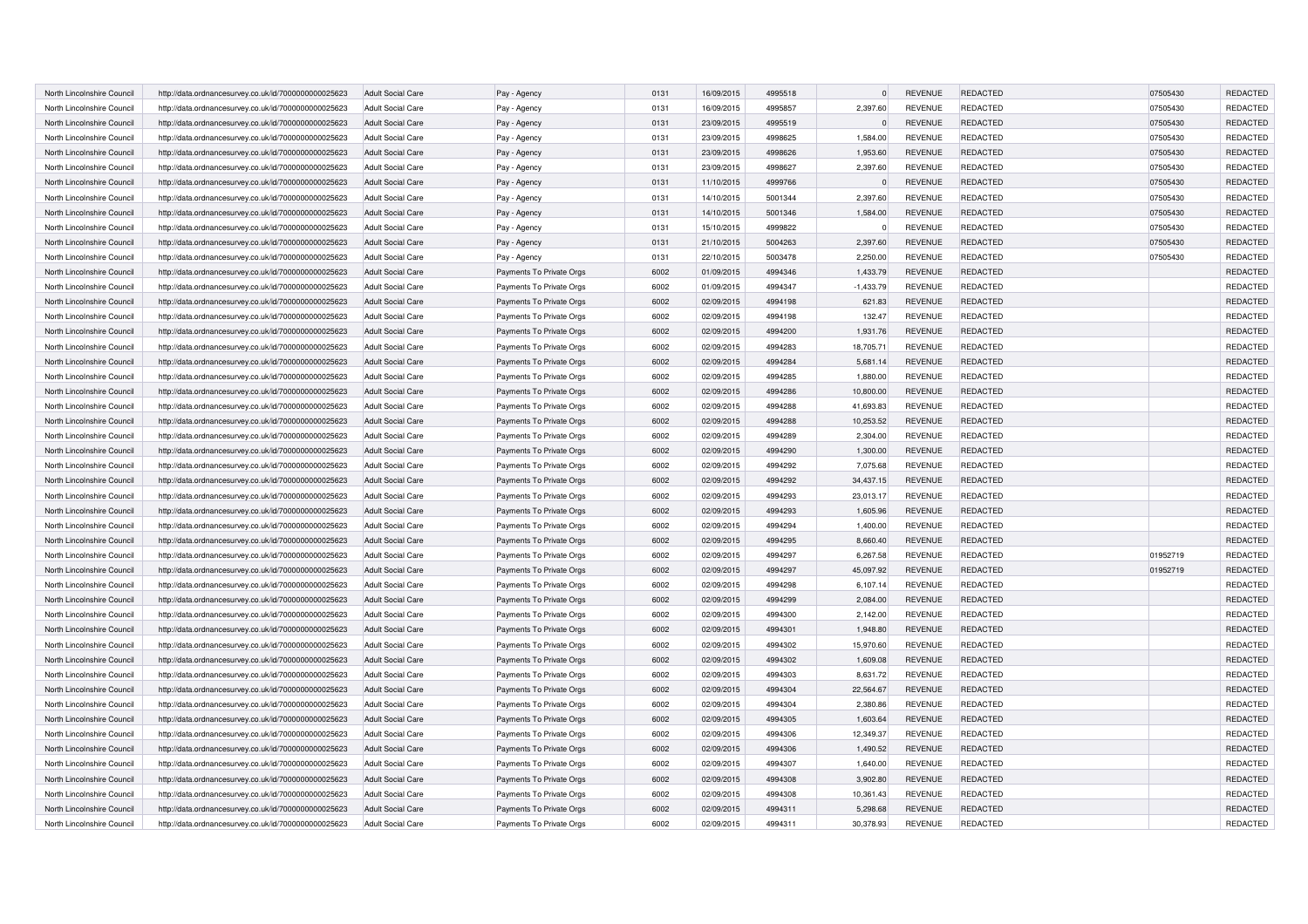| North Lincolnshire Council | http://data.ordnancesurvey.co.uk/id/7000000000025623 | <b>Adult Social Care</b> | Payments To Private Orgs | 6002 | 02/09/2015 | 4994312 | 408.00       | <b>REVENUE</b> | <b>REDACTED</b> |          | REDACTED        |
|----------------------------|------------------------------------------------------|--------------------------|--------------------------|------|------------|---------|--------------|----------------|-----------------|----------|-----------------|
| North Lincolnshire Council | http://data.ordnancesurvey.co.uk/id/7000000000025623 | <b>Adult Social Care</b> | Payments To Private Orgs | 6002 | 02/09/2015 | 4994313 | 85,093.91    | <b>REVENUE</b> | <b>REDACTED</b> |          | REDACTED        |
| North Lincolnshire Council | http://data.ordnancesurvey.co.uk/id/7000000000025623 | Adult Social Care        | Payments To Private Orgs | 6002 | 02/09/2015 | 4994313 | $-12,644.38$ | <b>REVENUE</b> | <b>REDACTED</b> |          | REDACTED        |
| North Lincolnshire Council | http://data.ordnancesurvey.co.uk/id/7000000000025623 | <b>Adult Social Care</b> | Payments To Private Orgs | 6002 | 02/09/2015 | 4994314 | $-3,082.66$  | <b>REVENUE</b> | REDACTED        |          | REDACTED        |
| North Lincolnshire Council | http://data.ordnancesurvey.co.uk/id/7000000000025623 | <b>Adult Social Care</b> | Payments To Private Orgs | 6002 | 02/09/2015 | 4994315 | 1,596.00     | <b>REVENUE</b> | REDACTED        |          | REDACTED        |
| North Lincolnshire Council | http://data.ordnancesurvey.co.uk/id/7000000000025623 | Adult Social Care        | Payments To Private Orgs | 6002 | 02/09/2015 | 4994316 | 6,580.00     | <b>REVENUE</b> | <b>REDACTED</b> |          | REDACTED        |
| North Lincolnshire Council | http://data.ordnancesurvey.co.uk/id/7000000000025623 | <b>Adult Social Care</b> | Payments To Private Orgs | 6002 | 02/09/2015 | 4994317 | $-3,109.97$  | <b>REVENUE</b> | <b>REDACTED</b> |          | <b>REDACTED</b> |
| North Lincolnshire Council | http://data.ordnancesurvey.co.uk/id/7000000000025623 | <b>Adult Social Care</b> | Payments To Private Orgs | 6002 | 02/09/2015 | 4994317 | 54,677.31    | <b>REVENUE</b> | <b>REDACTED</b> |          | REDACTED        |
| North Lincolnshire Council | http://data.ordnancesurvey.co.uk/id/7000000000025623 | <b>Adult Social Care</b> | Payments To Private Orgs | 6002 | 02/09/2015 | 4994318 | 3,142.14     | <b>REVENUE</b> | <b>REDACTED</b> |          | REDACTED        |
| North Lincolnshire Council | http://data.ordnancesurvey.co.uk/id/7000000000025623 | <b>Adult Social Care</b> | Payments To Private Orgs | 6002 | 02/09/2015 | 4994319 | 10,884.16    | <b>REVENUE</b> | <b>REDACTED</b> |          | REDACTED        |
| North Lincolnshire Council | http://data.ordnancesurvey.co.uk/id/7000000000025623 | <b>Adult Social Care</b> | Payments To Private Orgs | 6002 | 02/09/2015 | 4994320 | 2,112.28     | <b>REVENUE</b> | REDACTED        |          | REDACTED        |
| North Lincolnshire Council | http://data.ordnancesurvey.co.uk/id/7000000000025623 | <b>Adult Social Care</b> | Payments To Private Orgs | 6002 | 02/09/2015 | 4994321 | 23,067.92    | <b>REVENUE</b> | <b>REDACTED</b> |          | REDACTED        |
| North Lincolnshire Council | http://data.ordnancesurvey.co.uk/id/7000000000025623 | <b>Adult Social Care</b> | Payments To Private Orgs | 6002 | 02/09/2015 | 4994321 | 8,547.12     | <b>REVENUE</b> | <b>REDACTED</b> |          | REDACTED        |
| North Lincolnshire Council | http://data.ordnancesurvey.co.uk/id/7000000000025623 | <b>Adult Social Care</b> | Payments To Private Orgs | 6002 | 02/09/2015 | 4994323 | 17,959.33    | <b>REVENUE</b> | <b>REDACTED</b> |          | REDACTED        |
| North Lincolnshire Council | http://data.ordnancesurvey.co.uk/id/7000000000025623 | <b>Adult Social Care</b> | Payments To Private Orgs | 6002 | 02/09/2015 | 4994323 | 1,715.16     | <b>REVENUE</b> | REDACTED        |          | REDACTED        |
| North Lincolnshire Council | http://data.ordnancesurvey.co.uk/id/7000000000025623 | <b>Adult Social Care</b> | Payments To Private Orgs | 6002 | 02/09/2015 | 4994324 | 4,292.00     | <b>REVENUE</b> | REDACTED        |          | REDACTED        |
| North Lincolnshire Council | http://data.ordnancesurvey.co.uk/id/7000000000025623 | <b>Adult Social Care</b> | Payments To Private Orgs | 6002 | 02/09/2015 | 4994325 | 3,328.00     | <b>REVENUE</b> | <b>REDACTED</b> |          | REDACTED        |
| North Lincolnshire Council | http://data.ordnancesurvey.co.uk/id/7000000000025623 | <b>Adult Social Care</b> | Payments To Private Orgs | 6002 | 02/09/2015 | 4994326 | 3,200.00     | <b>REVENUE</b> | REDACTED        |          | REDACTED        |
| North Lincolnshire Council | http://data.ordnancesurvey.co.uk/id/7000000000025623 | <b>Adult Social Care</b> | Payments To Private Orgs | 6002 | 02/09/2015 | 4994328 | 1,593.48     | <b>REVENUE</b> | REDACTED        |          | REDACTED        |
| North Lincolnshire Council | http://data.ordnancesurvey.co.uk/id/7000000000025623 | <b>Adult Social Care</b> | Payments To Private Orgs | 6002 | 02/09/2015 | 4994328 | 34,615.59    | <b>REVENUE</b> | REDACTED        |          | REDACTED        |
| North Lincolnshire Council | http://data.ordnancesurvey.co.uk/id/7000000000025623 | <b>Adult Social Care</b> | Payments To Private Orgs | 6002 | 02/09/2015 | 4994329 | 1,704.00     | <b>REVENUE</b> | REDACTED        |          | REDACTED        |
| North Lincolnshire Council | http://data.ordnancesurvey.co.uk/id/7000000000025623 | <b>Adult Social Care</b> | Payments To Private Orgs | 6002 | 02/09/2015 | 4994330 | 1,600.00     | <b>REVENUE</b> | REDACTED        |          | REDACTED        |
| North Lincolnshire Council | http://data.ordnancesurvey.co.uk/id/7000000000025623 | <b>Adult Social Care</b> | Payments To Private Orgs | 6002 | 02/09/2015 | 4994330 | 8,312.60     | <b>REVENUE</b> | REDACTED        |          | REDACTED        |
| North Lincolnshire Council | http://data.ordnancesurvey.co.uk/id/7000000000025623 | <b>Adult Social Care</b> | Payments To Private Orgs | 6002 | 02/09/2015 | 4994331 | 1,901.96     | <b>REVENUE</b> | <b>REDACTED</b> | 27662    | REDACTED        |
|                            |                                                      |                          |                          | 6002 | 02/09/2015 | 4994331 | 40,416.65    | <b>REVENUE</b> | REDACTED        | 27662    | REDACTED        |
| North Lincolnshire Council | http://data.ordnancesurvey.co.uk/id/7000000000025623 | <b>Adult Social Care</b> | Payments To Private Orgs |      |            | 4994332 |              |                |                 |          |                 |
| North Lincolnshire Council | http://data.ordnancesurvey.co.uk/id/7000000000025623 | <b>Adult Social Care</b> | Payments To Private Orgs | 6002 | 02/09/2015 |         | 23,778.92    | <b>REVENUE</b> | REDACTED        | 27662    | REDACTED        |
| North Lincolnshire Counci  | http://data.ordnancesurvey.co.uk/id/7000000000025623 | <b>Adult Social Care</b> | Payments To Private Orgs | 6002 | 02/09/2015 | 4994336 | 37,860.64    | <b>REVENUE</b> | REDACTED        |          | REDACTED        |
| North Lincolnshire Council | http://data.ordnancesurvey.co.uk/id/7000000000025623 | <b>Adult Social Care</b> | Payments To Private Orgs | 6002 | 02/09/2015 | 4994337 | 13,271.28    | <b>REVENUE</b> | REDACTED        |          | REDACTED        |
| North Lincolnshire Counci  | http://data.ordnancesurvey.co.uk/id/7000000000025623 | <b>Adult Social Care</b> | Payments To Private Orgs | 6002 | 02/09/2015 | 4994337 | 1,705.80     | <b>REVENUE</b> | REDACTED        |          | REDACTED        |
| North Lincolnshire Council | http://data.ordnancesurvey.co.uk/id/7000000000025623 | <b>Adult Social Care</b> | Payments To Private Orgs | 6002 | 02/09/2015 | 4994338 | 16,415.28    | <b>REVENUE</b> | <b>REDACTED</b> |          | REDACTED        |
| North Lincolnshire Council | http://data.ordnancesurvey.co.uk/id/7000000000025623 | <b>Adult Social Care</b> | Payments To Private Orgs | 6002 | 02/09/2015 | 4994338 | 4.939.56     | <b>REVENUE</b> | <b>REDACTED</b> |          | <b>REDACTED</b> |
| North Lincolnshire Council | http://data.ordnancesurvey.co.uk/id/7000000000025623 | <b>Adult Social Care</b> | Payments To Private Orgs | 6002 | 02/09/2015 | 4994339 | 1,840.00     | <b>REVENUE</b> | REDACTED        |          | <b>REDACTED</b> |
| North Lincolnshire Council | http://data.ordnancesurvey.co.uk/id/7000000000025623 | <b>Adult Social Care</b> | Payments To Private Orgs | 6002 | 02/09/2015 | 4994340 | 1,574.76     | <b>REVENUE</b> | REDACTED        |          | REDACTED        |
| North Lincolnshire Council | http://data.ordnancesurvey.co.uk/id/7000000000025623 | <b>Adult Social Care</b> | Payments To Private Orgs | 6002 | 02/09/2015 | 4994340 | 8,144.23     | <b>REVENUE</b> | <b>REDACTED</b> |          | REDACTED        |
| North Lincolnshire Council | http://data.ordnancesurvey.co.uk/id/7000000000025623 | <b>Adult Social Care</b> | Payments To Private Orgs | 6002 | 02/09/2015 | 4994342 | 1.562.60     | <b>REVENUE</b> | REDACTED        |          | <b>REDACTED</b> |
| North Lincolnshire Council | http://data.ordnancesurvey.co.uk/id/7000000000025623 | <b>Adult Social Care</b> | Payments To Private Orgs | 6002 | 02/09/2015 | 4994342 | 23,191.24    | <b>REVENUE</b> | <b>REDACTED</b> |          | REDACTED        |
| North Lincolnshire Council | http://data.ordnancesurvey.co.uk/id/7000000000025623 | <b>Adult Social Care</b> | Payments To Private Orgs | 6002 | 02/09/2015 | 4994344 | 10,727.65    | <b>REVENUE</b> | REDACTED        |          | REDACTED        |
| North Lincolnshire Council | http://data.ordnancesurvey.co.uk/id/7000000000025623 | <b>Adult Social Care</b> | Payments To Private Orgs | 6002 | 02/09/2015 | 4994344 | 334.77       | <b>REVENUE</b> | <b>REDACTED</b> |          | <b>REDACTED</b> |
| North Lincolnshire Council | http://data.ordnancesurvey.co.uk/id/7000000000025623 | <b>Adult Social Care</b> | Payments To Private Orgs | 6002 | 02/09/2015 | 4994345 | 9,838.56     | <b>REVENUE</b> | REDACTED        |          | REDACTED        |
| North Lincolnshire Council | http://data.ordnancesurvey.co.uk/id/7000000000025623 | <b>Adult Social Care</b> | Payments To Private Orgs | 6002 | 02/09/2015 | 4994348 | 3,482.12     | <b>REVENUE</b> | <b>REDACTED</b> |          | REDACTED        |
| North Lincolnshire Council | http://data.ordnancesurvey.co.uk/id/7000000000025623 | <b>Adult Social Care</b> | Payments To Private Orgs | 6002 | 02/09/2015 | 4994349 | 19,173.51    | <b>REVENUE</b> | <b>REDACTED</b> |          | REDACTED        |
| North Lincolnshire Council | http://data.ordnancesurvey.co.uk/id/7000000000025623 | <b>Adult Social Care</b> | Payments To Private Orgs | 6002 | 02/09/2015 | 4994349 | 7,535.84     | <b>REVENUE</b> | <b>REDACTED</b> |          | REDACTED        |
| North Lincolnshire Council | http://data.ordnancesurvey.co.uk/id/7000000000025623 | <b>Adult Social Care</b> | Payments To Private Orgs | 6002 | 02/09/2015 | 4994350 | 2,055.84     | <b>REVENUE</b> | REDACTED        |          | REDACTED        |
| North Lincolnshire Council | http://data.ordnancesurvey.co.uk/id/7000000000025623 | <b>Adult Social Care</b> | Payments To Private Orgs | 6002 | 02/09/2015 | 4994351 | 1,600.00     | <b>REVENUE</b> | <b>REDACTED</b> |          | REDACTED        |
| North Lincolnshire Council | http://data.ordnancesurvey.co.uk/id/7000000000025623 | <b>Adult Social Care</b> | Payments To Private Orgs | 6002 | 02/09/2015 | 4994352 | 2,576.00     | <b>REVENUE</b> | <b>REDACTED</b> |          | <b>REDACTED</b> |
| North Lincolnshire Council | http://data.ordnancesurvey.co.uk/id/7000000000025623 | <b>Adult Social Care</b> | Payments To Private Orgs | 6002 | 02/09/2015 | 4994353 | 6,400.00     | <b>REVENUE</b> | <b>REDACTED</b> |          | REDACTED        |
| North Lincolnshire Council | http://data.ordnancesurvey.co.uk/id/7000000000025623 | <b>Adult Social Care</b> | Payments To Private Orgs | 6002 | 02/09/2015 | 4994355 | 1,806.76     | <b>REVENUE</b> | REDACTED        | 04676023 | REDACTED        |
| North Lincolnshire Council | http://data.ordnancesurvey.co.uk/id/7000000000025623 | <b>Adult Social Care</b> | Payments To Private Orgs | 6002 | 02/09/2015 | 4994356 | 23,234.16    | <b>REVENUE</b> | <b>REDACTED</b> |          | REDACTED        |
| North Lincolnshire Council | http://data.ordnancesurvey.co.uk/id/7000000000025623 | <b>Adult Social Care</b> | Payments To Private Orgs | 6002 | 02/09/2015 | 4994356 | 2,992.60     | <b>REVENUE</b> | REDACTED        |          | REDACTED        |
| North Lincolnshire Council | http://data.ordnancesurvey.co.uk/id/7000000000025623 | <b>Adult Social Care</b> | Payments To Private Orgs | 6002 | 02/09/2015 | 4994357 | 17,603.16    | <b>REVENUE</b> | <b>REDACTED</b> |          | REDACTED        |
|                            |                                                      |                          |                          |      |            |         |              |                |                 |          |                 |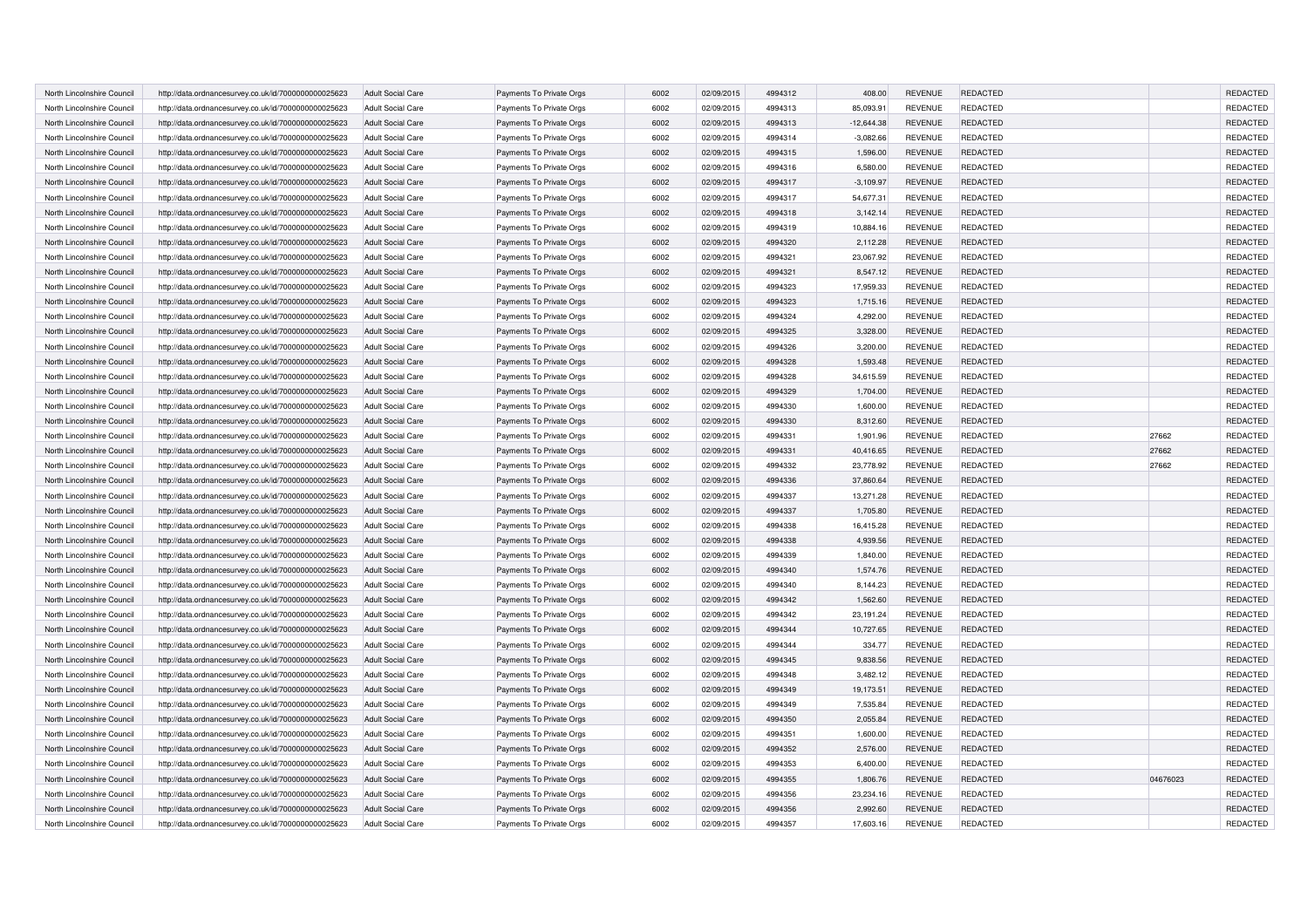| North Lincolnshire Council                               | http://data.ordnancesurvey.co.uk/id/7000000000025623                                                         | <b>Adult Social Care</b> | Payments To Private Orgs | 6002         | 02/09/2015 | 4994357            | 4,822.56    | <b>REVENUE</b>                   | REDACTED             |          | <b>REDACTED</b> |
|----------------------------------------------------------|--------------------------------------------------------------------------------------------------------------|--------------------------|--------------------------|--------------|------------|--------------------|-------------|----------------------------------|----------------------|----------|-----------------|
| North Lincolnshire Council                               | http://data.ordnancesurvey.co.uk/id/7000000000025623                                                         | <b>Adult Social Care</b> | Payments To Private Orgs | 6002         | 02/09/2015 | 4994358            | 1,124.10    | <b>REVENUE</b>                   | REDACTED             |          | REDACTED        |
| North Lincolnshire Council                               | http://data.ordnancesurvey.co.uk/id/7000000000025623                                                         | <b>Adult Social Care</b> | Payments To Private Orgs | 6002         | 02/09/2015 | 4994359            | 7,073.12    | <b>REVENUE</b>                   | <b>REDACTED</b>      |          | <b>REDACTED</b> |
| North Lincolnshire Council                               | http://data.ordnancesurvey.co.uk/id/7000000000025623                                                         | <b>Adult Social Care</b> | Payments To Private Orgs | 6002         | 02/09/2015 | 4994360            | 1,616.00    | <b>REVENUE</b>                   | REDACTED             |          | REDACTED        |
| North Lincolnshire Council                               | http://data.ordnancesurvey.co.uk/id/7000000000025623                                                         | <b>Adult Social Care</b> | Payments To Private Orgs | 6002         | 02/09/2015 | 4994361            | 28,008.22   | <b>REVENUE</b>                   | <b>REDACTED</b>      |          | <b>REDACTED</b> |
| North Lincolnshire Council                               | http://data.ordnancesurvey.co.uk/id/7000000000025623                                                         | <b>Adult Social Care</b> | Payments To Private Orgs | 6002         | 02/09/2015 | 4994361            | 5,098.68    | <b>REVENUE</b>                   | <b>REDACTED</b>      |          | REDACTED        |
| North Lincolnshire Council                               | http://data.ordnancesurvey.co.uk/id/7000000000025623                                                         | <b>Adult Social Care</b> | Payments To Private Orgs | 6002         | 02/09/2015 | 4994362            | 4,227.84    | <b>REVENUE</b>                   | <b>REDACTED</b>      | 5964145  | <b>REDACTED</b> |
| North Lincolnshire Council                               | http://data.ordnancesurvey.co.uk/id/7000000000025623                                                         | <b>Adult Social Care</b> | Payments To Private Orgs | 6002         | 02/09/2015 | 4994362            | 5,052.00    | <b>REVENUE</b>                   | <b>REDACTED</b>      | 5964145  | REDACTED        |
| North Lincolnshire Council                               | http://data.ordnancesurvey.co.uk/id/7000000000025623                                                         | <b>Adult Social Care</b> | Payments To Private Orgs | 6002         | 02/09/2015 | 4994363            | 1,788.00    | <b>REVENUE</b>                   | <b>REDACTED</b>      |          | REDACTED        |
| North Lincolnshire Council                               | http://data.ordnancesurvey.co.uk/id/7000000000025623                                                         | <b>Adult Social Care</b> | Payments To Private Orgs | 6002         | 02/09/2015 | 4994363            | 3,520.00    | <b>REVENUE</b>                   | <b>REDACTED</b>      |          | REDACTED        |
| North Lincolnshire Council                               | http://data.ordnancesurvey.co.uk/id/7000000000025623                                                         | <b>Adult Social Care</b> | Payments To Private Orgs | 6002         | 02/09/2015 | 4994364            | $-4,674.29$ | <b>REVENUE</b>                   | <b>REDACTED</b>      |          | REDACTED        |
| North Lincolnshire Council                               | http://data.ordnancesurvey.co.uk/id/7000000000025623                                                         | <b>Adult Social Care</b> | Payments To Private Orgs | 6002         | 02/09/2015 | 4994365            | 8,398.00    | <b>REVENUE</b>                   | REDACTED             |          | REDACTED        |
| North Lincolnshire Council                               | http://data.ordnancesurvey.co.uk/id/7000000000025623                                                         | <b>Adult Social Care</b> | Payments To Private Orgs | 6002         | 02/09/2015 | 4994366            | 4,032.73    | <b>REVENUE</b>                   | <b>REDACTED</b>      |          | REDACTED        |
| North Lincolnshire Council                               | http://data.ordnancesurvey.co.uk/id/7000000000025623                                                         | <b>Adult Social Care</b> | Payments To Private Orgs | 6002         | 02/09/2015 | 4994367            | 1,800.00    | <b>REVENUE</b>                   | <b>REDACTED</b>      |          | REDACTED        |
| North Lincolnshire Council                               | http://data.ordnancesurvey.co.uk/id/7000000000025623                                                         | <b>Adult Social Care</b> | Payments To Private Orgs | 6002         | 02/09/2015 | 4994368            | 21,603.56   | <b>REVENUE</b>                   | REDACTED             |          | REDACTED        |
| North Lincolnshire Council                               | http://data.ordnancesurvey.co.uk/id/7000000000025623                                                         | <b>Adult Social Care</b> | Payments To Private Orgs | 6002         | 02/09/2015 | 4994369            | 15,344.00   | <b>REVENUE</b>                   | REDACTED             |          | REDACTED        |
| North Lincolnshire Council                               |                                                                                                              | <b>Adult Social Care</b> | Payments To Private Orgs | 6002         | 02/09/2015 | 4994370            | 11,508.00   | <b>REVENUE</b>                   | REDACTED             |          | REDACTED        |
| North Lincolnshire Council                               | http://data.ordnancesurvey.co.uk/id/7000000000025623<br>http://data.ordnancesurvey.co.uk/id/7000000000025623 | <b>Adult Social Care</b> | Payments To Private Orgs | 6002         | 02/09/2015 | 4994371            | 1,899.56    | <b>REVENUE</b>                   | REDACTED             |          | <b>REDACTED</b> |
| North Lincolnshire Council                               |                                                                                                              |                          |                          | 6002         | 02/09/2015 | 4994371            | 16,986.23   | <b>REVENUE</b>                   | REDACTED             |          | REDACTED        |
|                                                          | http://data.ordnancesurvey.co.uk/id/7000000000025623                                                         | <b>Adult Social Care</b> | Payments To Private Orgs |              |            |                    |             |                                  |                      |          | REDACTED        |
| North Lincolnshire Council<br>North Lincolnshire Council | http://data.ordnancesurvey.co.uk/id/7000000000025623                                                         | <b>Adult Social Care</b> | Payments To Private Orgs | 6002<br>6002 | 02/09/2015 | 4994372<br>4994372 | 6,831.65    | <b>REVENUE</b><br><b>REVENUE</b> | REDACTED<br>REDACTED |          | REDACTED        |
|                                                          | http://data.ordnancesurvey.co.uk/id/7000000000025623                                                         | <b>Adult Social Care</b> | Payments To Private Orgs |              | 02/09/2015 |                    | 1,609.08    |                                  |                      |          |                 |
| North Lincolnshire Council                               | http://data.ordnancesurvey.co.uk/id/7000000000025623                                                         | <b>Adult Social Care</b> | Payments To Private Orgs | 6002         | 02/09/2015 | 4994374            | 13,828.40   | <b>REVENUE</b>                   | REDACTED             |          | REDACTED        |
| North Lincolnshire Council                               | http://data.ordnancesurvey.co.uk/id/7000000000025623                                                         | <b>Adult Social Care</b> | Payments To Private Orgs | 6002         | 02/09/2015 | 4994374            | 3,193.20    | <b>REVENUE</b>                   | REDACTED             |          | REDACTED        |
| North Lincolnshire Council                               | http://data.ordnancesurvey.co.uk/id/7000000000025623                                                         | <b>Adult Social Care</b> | Payments To Private Orgs | 6002         | 02/09/2015 | 4994375            | 28,262.08   | <b>REVENUE</b>                   | REDACTED             |          | <b>REDACTED</b> |
| North Lincolnshire Council                               | http://data.ordnancesurvey.co.uk/id/7000000000025623                                                         | <b>Adult Social Care</b> | Payments To Private Orgs | 6002         | 02/09/2015 | 4994375            | 1,534.20    | <b>REVENUE</b>                   | REDACTED             |          | <b>REDACTED</b> |
| North Lincolnshire Council                               | http://data.ordnancesurvey.co.uk/id/7000000000025623                                                         | <b>Adult Social Care</b> | Payments To Private Orgs | 6002         | 02/09/2015 | 4994376            | 1,438.00    | <b>REVENUE</b>                   | REDACTED             |          | <b>REDACTED</b> |
| North Lincolnshire Council                               | http://data.ordnancesurvey.co.uk/id/7000000000025623                                                         | <b>Adult Social Care</b> | Payments To Private Orgs | 6002         | 02/09/2015 | 4994377            | 1,349.20    | <b>REVENUE</b>                   | REDACTED             |          | REDACTED        |
| North Lincolnshire Council                               | http://data.ordnancesurvey.co.uk/id/7000000000025623                                                         | <b>Adult Social Care</b> | Payments To Private Orgs | 6002         | 02/09/2015 | 4994379            | 10,538.84   | <b>REVENUE</b>                   | REDACTED             | 02779611 | REDACTED        |
| North Lincolnshire Counci                                | http://data.ordnancesurvey.co.uk/id/7000000000025623                                                         | <b>Adult Social Care</b> | Payments To Private Orgs | 6002         | 02/09/2015 | 4994379            | 1,534.52    | <b>REVENUE</b>                   | REDACTED             | 02779611 | REDACTED        |
| North Lincolnshire Council                               | http://data.ordnancesurvey.co.uk/id/7000000000025623                                                         | <b>Adult Social Care</b> | Payments To Private Orgs | 6002         | 02/09/2015 | 4994380            | 7,491.64    | <b>REVENUE</b>                   | REDACTED             | 02779611 | REDACTED        |
| North Lincolnshire Council                               | http://data.ordnancesurvey.co.uk/id/7000000000025623                                                         | <b>Adult Social Care</b> | Payments To Private Orgs | 6002         | 02/09/2015 | 4994381            | 1.534.52    | <b>REVENUE</b>                   | <b>REDACTED</b>      | 02779611 | <b>REDACTED</b> |
| North Lincolnshire Council                               | http://data.ordnancesurvey.co.uk/id/7000000000025623                                                         | <b>Adult Social Care</b> | Payments To Private Orgs | 6002         | 02/09/2015 | 4994381            | 8,491.70    | <b>REVENUE</b>                   | REDACTED             | 02779611 | REDACTED        |
| North Lincolnshire Counci                                | http://data.ordnancesurvey.co.uk/id/7000000000025623                                                         | <b>Adult Social Care</b> | Payments To Private Orgs | 6002         | 02/09/2015 | 4994382            | 19,967.44   | <b>REVENUE</b>                   | REDACTED             | 02779611 | REDACTED        |
| North Lincolnshire Council                               | http://data.ordnancesurvey.co.uk/id/7000000000025623                                                         | <b>Adult Social Care</b> | Payments To Private Orgs | 6002         | 02/09/2015 | 4994383            | 22,533.17   | <b>REVENUE</b>                   | <b>REDACTED</b>      | 02779611 | REDACTED        |
| North Lincolnshire Council                               | http://data.ordnancesurvey.co.uk/id/7000000000025623                                                         | <b>Adult Social Care</b> | Payments To Private Orgs | 6002         | 02/09/2015 | 4994384            | 11,340.32   | <b>REVENUE</b>                   | <b>REDACTED</b>      | 02779611 | REDACTED        |
| North Lincolnshire Council                               | http://data.ordnancesurvey.co.uk/id/7000000000025623                                                         | <b>Adult Social Care</b> | Payments To Private Orgs | 6002         | 02/09/2015 | 4994384            | 38,976.79   | <b>REVENUE</b>                   | <b>REDACTED</b>      | 02779611 | REDACTED        |
| North Lincolnshire Council                               | http://data.ordnancesurvey.co.uk/id/7000000000025623                                                         | <b>Adult Social Care</b> | Payments To Private Orgs | 6002         | 02/09/2015 | 4994385            | 8,452.00    | <b>REVENUE</b>                   | REDACTED             | 02779611 | <b>REDACTED</b> |
| North Lincolnshire Council                               | http://data.ordnancesurvey.co.uk/id/7000000000025623                                                         | <b>Adult Social Care</b> | Payments To Private Orgs | 6002         | 02/09/2015 | 4994385            | 20.692.59   | <b>REVENUE</b>                   | <b>REDACTED</b>      | 02779611 | REDACTED        |
| North Lincolnshire Council                               | http://data.ordnancesurvey.co.uk/id/7000000000025623                                                         | <b>Adult Social Care</b> | Payments To Private Orgs | 6002         | 02/09/2015 | 4994386            | 2,852.80    | <b>REVENUE</b>                   | REDACTED             | 02779611 | REDACTED        |
| North Lincolnshire Council                               | http://data.ordnancesurvey.co.uk/id/7000000000025623                                                         | <b>Adult Social Care</b> | Payments To Private Orgs | 6002         | 02/09/2015 | 4994386            | 2,318.00    | <b>REVENUE</b>                   | <b>REDACTED</b>      | 02779611 | REDACTED        |
| North Lincolnshire Council                               | http://data.ordnancesurvey.co.uk/id/7000000000025623                                                         | <b>Adult Social Care</b> | Payments To Private Orgs | 6002         | 02/09/2015 | 4994388            | 1,756.00    | <b>REVENUE</b>                   | <b>REDACTED</b>      | 02779611 | REDACTED        |
| North Lincolnshire Council                               | http://data.ordnancesurvey.co.uk/id/7000000000025623                                                         | <b>Adult Social Care</b> | Payments To Private Orgs | 6002         | 02/09/2015 | 4994391            | 35,083.01   | <b>REVENUE</b>                   | REDACTED             |          | <b>REDACTED</b> |
| North Lincolnshire Council                               | http://data.ordnancesurvey.co.uk/id/7000000000025623                                                         | <b>Adult Social Care</b> | Payments To Private Orgs | 6002         | 02/09/2015 | 4994391            | 1,376.54    | <b>REVENUE</b>                   | REDACTED             |          | <b>REDACTED</b> |
| North Lincolnshire Council                               | http://data.ordnancesurvey.co.uk/id/7000000000025623                                                         | <b>Adult Social Care</b> | Payments To Private Orgs | 6002         | 02/09/2015 | 4994392            | 16,318.56   | <b>REVENUE</b>                   | <b>REDACTED</b>      | 4738023  | <b>REDACTED</b> |
| North Lincolnshire Council                               | http://data.ordnancesurvey.co.uk/id/7000000000025623                                                         | <b>Adult Social Care</b> | Payments To Private Orgs | 6002         | 02/09/2015 | 4994392            | 522.72      | <b>REVENUE</b>                   | <b>REDACTED</b>      | 4738023  | <b>REDACTED</b> |
| North Lincolnshire Council                               | http://data.ordnancesurvey.co.uk/id/7000000000025623                                                         | <b>Adult Social Care</b> | Payments To Private Orgs | 6002         | 02/09/2015 | 4994393            | 10,788.16   | <b>REVENUE</b>                   | REDACTED             | 04228353 | <b>REDACTED</b> |
| North Lincolnshire Council                               | http://data.ordnancesurvey.co.uk/id/7000000000025623                                                         | <b>Adult Social Care</b> | Payments To Private Orgs | 6002         | 02/09/2015 | 4994394            | 2,616.00    | <b>REVENUE</b>                   | <b>REDACTED</b>      |          | <b>REDACTED</b> |
| North Lincolnshire Council                               | http://data.ordnancesurvey.co.uk/id/7000000000025623                                                         | <b>Adult Social Care</b> | Payments To Private Orgs | 6002         | 02/09/2015 | 4994395            | 3,896.00    | <b>REVENUE</b>                   | <b>REDACTED</b>      |          | <b>REDACTED</b> |
| North Lincolnshire Council                               | http://data.ordnancesurvey.co.uk/id/7000000000025623                                                         | <b>Adult Social Care</b> | Payments To Private Orgs | 6002         | 02/09/2015 | 4994396            | 2,716.24    | <b>REVENUE</b>                   | <b>REDACTED</b>      |          | <b>REDACTED</b> |
| North Lincolnshire Council                               | http://data.ordnancesurvey.co.uk/id/7000000000025623                                                         | <b>Adult Social Care</b> | Payments To Private Orgs | 6002         | 02/09/2015 | 4994397            | 1,590.36    | <b>REVENUE</b>                   | REDACTED             |          | <b>REDACTED</b> |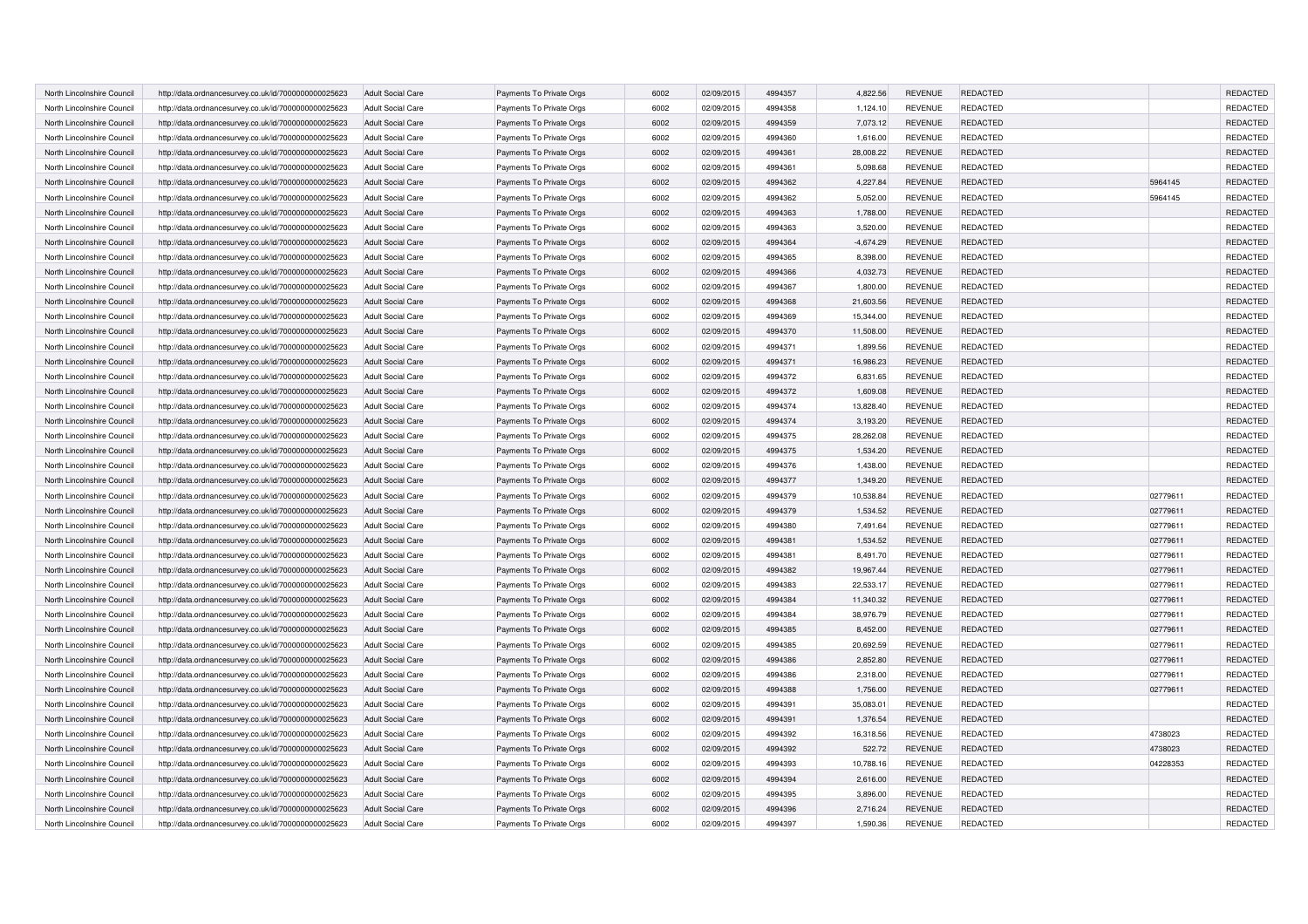| North Lincolnshire Council | http://data.ordnancesurvey.co.uk/id/7000000000025623 | <b>Adult Social Care</b> | Payments To Private Orgs   | 6002 | 02/09/2015 | 4994397 | 17,996.04    | <b>REVENUE</b> | <b>REDACTED</b> |          | REDACTED             |
|----------------------------|------------------------------------------------------|--------------------------|----------------------------|------|------------|---------|--------------|----------------|-----------------|----------|----------------------|
| North Lincolnshire Council | http://data.ordnancesurvey.co.uk/id/7000000000025623 | <b>Adult Social Care</b> | Payments To Private Orgs   | 6002 | 02/09/2015 | 4994398 | 3,424.00     | <b>REVENUE</b> | <b>REDACTED</b> |          | REDACTED             |
| North Lincolnshire Council | http://data.ordnancesurvey.co.uk/id/7000000000025623 | Adult Social Care        | Payments To Private Orgs   | 6002 | 02/09/2015 | 4994399 | 3,450.71     | <b>REVENUE</b> | <b>REDACTED</b> |          | REDACTED             |
| North Lincolnshire Council | http://data.ordnancesurvey.co.uk/id/7000000000025623 | <b>Adult Social Care</b> | Payments To Private Orgs   | 6002 | 02/09/2015 | 4994399 | 35,295.39    | <b>REVENUE</b> | <b>REDACTED</b> |          | REDACTED             |
| North Lincolnshire Council | http://data.ordnancesurvey.co.uk/id/7000000000025623 | <b>Adult Social Care</b> | Payments To Private Orgs   | 6002 | 02/09/2015 | 4994401 | 2,760.84     | <b>REVENUE</b> | REDACTED        |          | REDACTED             |
| North Lincolnshire Council | http://data.ordnancesurvey.co.uk/id/7000000000025623 | Adult Social Care        | Payments To Private Orgs   | 6002 | 02/09/2015 | 4994402 | 1,840.00     | <b>REVENUE</b> | <b>REDACTED</b> |          | REDACTED             |
| North Lincolnshire Council | http://data.ordnancesurvey.co.uk/id/7000000000025623 | <b>Adult Social Care</b> | Payments To Private Orgs   | 6002 | 02/09/2015 | 4994403 | 3,321.12     | <b>REVENUE</b> | <b>REDACTED</b> |          | <b>REDACTED</b>      |
| North Lincolnshire Council | http://data.ordnancesurvey.co.uk/id/7000000000025623 | <b>Adult Social Care</b> | Payments To Private Orgs   | 6002 | 02/09/2015 | 4994403 | 18,977.83    | <b>REVENUE</b> | <b>REDACTED</b> |          | REDACTED             |
| North Lincolnshire Council | http://data.ordnancesurvey.co.uk/id/7000000000025623 | <b>Adult Social Care</b> | Payments To Private Orgs   | 6002 | 02/09/2015 | 4994405 | 7,220.14     | <b>REVENUE</b> | <b>REDACTED</b> |          | REDACTED             |
| North Lincolnshire Council | http://data.ordnancesurvey.co.uk/id/7000000000025623 | Adult Social Care        | Payments To Private Orgs   | 6002 | 02/09/2015 | 4994405 | 1,800.00     | <b>REVENUE</b> | <b>REDACTED</b> |          | REDACTED             |
| North Lincolnshire Council | http://data.ordnancesurvey.co.uk/id/7000000000025623 | <b>Adult Social Care</b> | Payments To Private Orgs   | 6002 | 02/09/2015 | 4994406 | 2,257.80     | <b>REVENUE</b> | REDACTED        |          | REDACTED             |
| North Lincolnshire Council | http://data.ordnancesurvey.co.uk/id/7000000000025623 | <b>Adult Social Care</b> | Payments To Private Orgs   | 6002 | 02/09/2015 | 4994408 | $-755.21$    | <b>REVENUE</b> | <b>REDACTED</b> |          | REDACTED             |
| North Lincolnshire Council | http://data.ordnancesurvey.co.uk/id/7000000000025623 | <b>Adult Social Care</b> | Payments To Private Orgs   | 6002 | 02/09/2015 | 4994409 | 45,399.92    | <b>REVENUE</b> | <b>REDACTED</b> |          | REDACTED             |
| North Lincolnshire Council | http://data.ordnancesurvey.co.uk/id/7000000000025623 | <b>Adult Social Care</b> | Payments To Private Orgs   | 6002 | 02/09/2015 | 4994409 | 4,864.68     | <b>REVENUE</b> | <b>REDACTED</b> |          | REDACTED             |
| North Lincolnshire Council | http://data.ordnancesurvey.co.uk/id/7000000000025623 | <b>Adult Social Care</b> | Payments To Private Orgs   | 6002 | 02/09/2015 | 4994410 | 4,752.36     | <b>REVENUE</b> | REDACTED        |          | REDACTED             |
| North Lincolnshire Council | http://data.ordnancesurvey.co.uk/id/7000000000025623 | Adult Social Care        | Payments To Private Orgs   | 6002 | 02/09/2015 | 4994410 | 26,284.48    | <b>REVENUE</b> | REDACTED        |          | REDACTED             |
| North Lincolnshire Council | http://data.ordnancesurvey.co.uk/id/7000000000025623 | <b>Adult Social Care</b> | Payments To Private Orgs   | 6002 | 02/09/2015 | 4994412 | 1,564.00     | <b>REVENUE</b> | REDACTED        | 02779611 | REDACTED             |
| North Lincolnshire Council | http://data.ordnancesurvey.co.uk/id/7000000000025623 | <b>Adult Social Care</b> | Payments To Private Orgs   | 6002 | 02/09/2015 | 4994412 | 1,589.24     | <b>REVENUE</b> | REDACTED        | 02779611 | REDACTED             |
| North Lincolnshire Council | http://data.ordnancesurvey.co.uk/id/7000000000025623 | <b>Adult Social Care</b> | Payments To Private Orgs   | 6002 | 02/09/2015 | 4994413 | 1,968.00     | <b>REVENUE</b> | REDACTED        |          | REDACTED             |
| North Lincolnshire Council | http://data.ordnancesurvey.co.uk/id/7000000000025623 | <b>Adult Social Care</b> | Payments To Private Orgs   | 6002 | 02/09/2015 | 4994414 | 17,263.08    | <b>REVENUE</b> | REDACTED        |          | REDACTED             |
| North Lincolnshire Council | http://data.ordnancesurvey.co.uk/id/7000000000025623 | <b>Adult Social Care</b> | Payments To Private Orgs   | 6002 | 02/09/2015 | 4994414 | 6,483.44     | <b>REVENUE</b> | REDACTED        |          | REDACTED             |
| North Lincolnshire Council | http://data.ordnancesurvey.co.uk/id/7000000000025623 | <b>Adult Social Care</b> | Payments To Private Orgs   | 6002 | 02/09/2015 | 4994415 | 13,222.08    | <b>REVENUE</b> | REDACTED        |          | REDACTED             |
| North Lincolnshire Council | http://data.ordnancesurvey.co.uk/id/7000000000025623 | <b>Adult Social Care</b> | Payments To Private Orgs   | 6002 | 02/09/2015 | 4994415 | 4,967.64     | <b>REVENUE</b> | REDACTED        |          | REDACTED             |
| North Lincolnshire Council | http://data.ordnancesurvey.co.uk/id/7000000000025623 | <b>Adult Social Care</b> | Payments To Private Orgs   | 6002 | 02/09/2015 | 4994416 | 7,400.00     | <b>REVENUE</b> | REDACTED        |          | REDACTED             |
| North Lincolnshire Council | http://data.ordnancesurvey.co.uk/id/7000000000025623 | <b>Adult Social Care</b> | Payments To Private Orgs   | 6002 | 04/09/2015 | 4995258 | 3,917.00     | <b>REVENUE</b> | REDACTED        |          | REDACTED             |
| North Lincolnshire Council | http://data.ordnancesurvey.co.uk/id/7000000000025623 | <b>Adult Social Care</b> | Payments To Private Orgs   | 6002 | 16/09/2015 | 5000383 | 661.88       | <b>REVENUE</b> | REDACTED        |          | REDACTED             |
|                            |                                                      |                          |                            |      |            |         |              |                |                 |          |                      |
| North Lincolnshire Counci  | http://data.ordnancesurvey.co.uk/id/7000000000025623 | <b>Adult Social Care</b> | Payments To Private Orgs   | 6002 | 18/09/2015 | 5001018 | 320.00       | <b>REVENUE</b> | REDACTED        |          | REDACTED<br>REDACTED |
| North Lincolnshire Council | http://data.ordnancesurvey.co.uk/id/7000000000025623 | <b>Adult Social Care</b> | Payments To Private Orgs   | 6002 | 18/09/2015 | 5001272 | 2.852.00     | <b>REVENUE</b> | REDACTED        | 07128156 |                      |
| North Lincolnshire Counci  | http://data.ordnancesurvey.co.uk/id/7000000000025623 | <b>Adult Social Care</b> | Payments To Private Orgs   | 6002 | 18/09/2015 | 5001273 | 360.00       | <b>REVENUE</b> | REDACTED        | 07128156 | REDACTED             |
| North Lincolnshire Council | http://data.ordnancesurvey.co.uk/id/7000000000025623 | <b>Adult Social Care</b> | Payments To Private Orgs   | 6002 | 18/09/2015 | 5001275 | 292.73       | <b>REVENUE</b> | REDACTED        | 07128156 | REDACTED             |
| North Lincolnshire Council | http://data.ordnancesurvey.co.uk/id/7000000000025623 | <b>Adult Social Care</b> | Payments To Private Orgs   | 6002 | 18/09/2015 | 5001278 | 520.00       | <b>REVENUE</b> | <b>REDACTED</b> | 07128156 | <b>REDACTED</b>      |
| North Lincolnshire Council | http://data.ordnancesurvey.co.uk/id/7000000000025623 | <b>Adult Social Care</b> | Payments To Private Orgs   | 6002 | 18/09/2015 | 5001279 | 312.00       | <b>REVENUE</b> | REDACTED        | 07128156 | <b>REDACTED</b>      |
| North Lincolnshire Council | http://data.ordnancesurvey.co.uk/id/7000000000025623 | <b>Adult Social Care</b> | Payments To Private Orgs   | 6002 | 24/09/2015 | 5004272 | $-359.39$    | <b>REVENUE</b> | REDACTED        |          | REDACTED             |
| North Lincolnshire Council | http://data.ordnancesurvey.co.uk/id/7000000000025623 | <b>Adult Social Care</b> | Payments To Private Orgs   | 6002 | 24/09/2015 | 5004272 | $-975.00$    | <b>REVENUE</b> | <b>REDACTED</b> |          | REDACTED             |
| North Lincolnshire Council | http://data.ordnancesurvey.co.uk/id/7000000000025623 | <b>Adult Social Care</b> | Payments To Private Orgs   | 6002 | 24/09/2015 | 5004273 | 23,191.88    | <b>REVENUE</b> | REDACTED        |          | <b>REDACTED</b>      |
| North Lincolnshire Council | http://data.ordnancesurvey.co.uk/id/7000000000025623 | <b>Adult Social Care</b> | Payments To Private Orgs   | 6002 | 24/09/2015 | 5004273 | 273.26       | <b>REVENUE</b> | <b>REDACTED</b> |          | REDACTED             |
| North Lincolnshire Council | http://data.ordnancesurvey.co.uk/id/7000000000025623 | <b>Adult Social Care</b> | Payments To Private Orgs   | 6002 | 24/09/2015 | 5004286 | 13,132.24    | <b>REVENUE</b> | REDACTED        |          | REDACTED             |
| North Lincolnshire Council | http://data.ordnancesurvey.co.uk/id/7000000000025623 | <b>Adult Social Care</b> | Payments To Private Orgs   | 6002 | 24/09/2015 | 5004286 | 962.64       | <b>REVENUE</b> | <b>REDACTED</b> |          | <b>REDACTED</b>      |
| North Lincolnshire Council | http://data.ordnancesurvey.co.uk/id/7000000000025623 | <b>Adult Social Care</b> | Payments To Private Orgs   | 6002 | 24/09/2015 | 5004288 | 2,341.12     | <b>REVENUE</b> | REDACTED        | 07128156 | REDACTED             |
| North Lincolnshire Council | http://data.ordnancesurvey.co.uk/id/7000000000025623 | <b>Adult Social Care</b> | Payments To Private Orgs   | 6002 | 24/09/2015 | 5004290 | 2,850.72     | <b>REVENUE</b> | <b>REDACTED</b> | 27662    | REDACTED             |
| North Lincolnshire Council | http://data.ordnancesurvey.co.uk/id/7000000000025623 | <b>Adult Social Care</b> | Payments To Private Orgs   | 6002 | 24/09/2015 | 5004290 | 2,951.68     | <b>REVENUE</b> | <b>REDACTED</b> | 27662    | REDACTED             |
| North Lincolnshire Council | http://data.ordnancesurvey.co.uk/id/7000000000025623 | <b>Adult Social Care</b> | Payments To Private Orgs   | 6002 | 24/09/2015 | 5004311 | 750.00       | <b>REVENUE</b> | <b>REDACTED</b> |          | REDACTED             |
| North Lincolnshire Council | http://data.ordnancesurvey.co.uk/id/7000000000025623 | <b>Adult Social Care</b> | Payments To Private Orgs   | 6002 | 24/09/2015 | 5004312 | 1,053.36     | <b>REVENUE</b> | REDACTED        | 04228353 | REDACTED             |
| North Lincolnshire Council | http://data.ordnancesurvey.co.uk/id/7000000000025623 | <b>Adult Social Care</b> | Repair & Maintenance Costs | 3000 | 16/09/2015 | 4999127 | 53.25        | <b>REVENUE</b> | <b>REDACTED</b> |          | REDACTED             |
| North Lincolnshire Council | http://data.ordnancesurvey.co.uk/id/7000000000025623 | <b>Adult Social Care</b> | Residential Care Income    | 9078 | 02/09/2015 | 4994283 | $-3,661.74$  | <b>REVENUE</b> | <b>REDACTED</b> |          | <b>REDACTED</b>      |
| North Lincolnshire Council | http://data.ordnancesurvey.co.uk/id/7000000000025623 | <b>Adult Social Care</b> | Residential Care Income    | 9078 | 02/09/2015 | 4994288 | $-13,748.81$ | <b>REVENUE</b> | <b>REDACTED</b> |          | REDACTED             |
| North Lincolnshire Council | http://data.ordnancesurvey.co.uk/id/7000000000025623 | <b>Adult Social Care</b> | Residential Care Income    | 9078 | 02/09/2015 | 4994288 | $-3,046.64$  | <b>REVENUE</b> | REDACTED        |          | REDACTED             |
| North Lincolnshire Council | http://data.ordnancesurvey.co.uk/id/7000000000025623 | <b>Adult Social Care</b> | Residential Care Income    | 9078 | 02/09/2015 | 4994292 | $-8,674.82$  | <b>REVENUE</b> | <b>REDACTED</b> |          | <b>REDACTED</b>      |
| North Lincolnshire Council | http://data.ordnancesurvey.co.uk/id/7000000000025623 | <b>Adult Social Care</b> | Residential Care Income    | 9078 | 02/09/2015 | 4994292 | $-1,810.02$  | <b>REVENUE</b> | REDACTED        |          | REDACTED             |
| North Lincolnshire Council | http://data.ordnancesurvey.co.uk/id/7000000000025623 | <b>Adult Social Care</b> | Residential Care Income    | 9078 | 02/09/2015 | 4994293 | $-6,924.04$  | <b>REVENUE</b> | <b>REDACTED</b> |          | REDACTED             |
|                            |                                                      |                          |                            |      |            |         |              |                |                 |          |                      |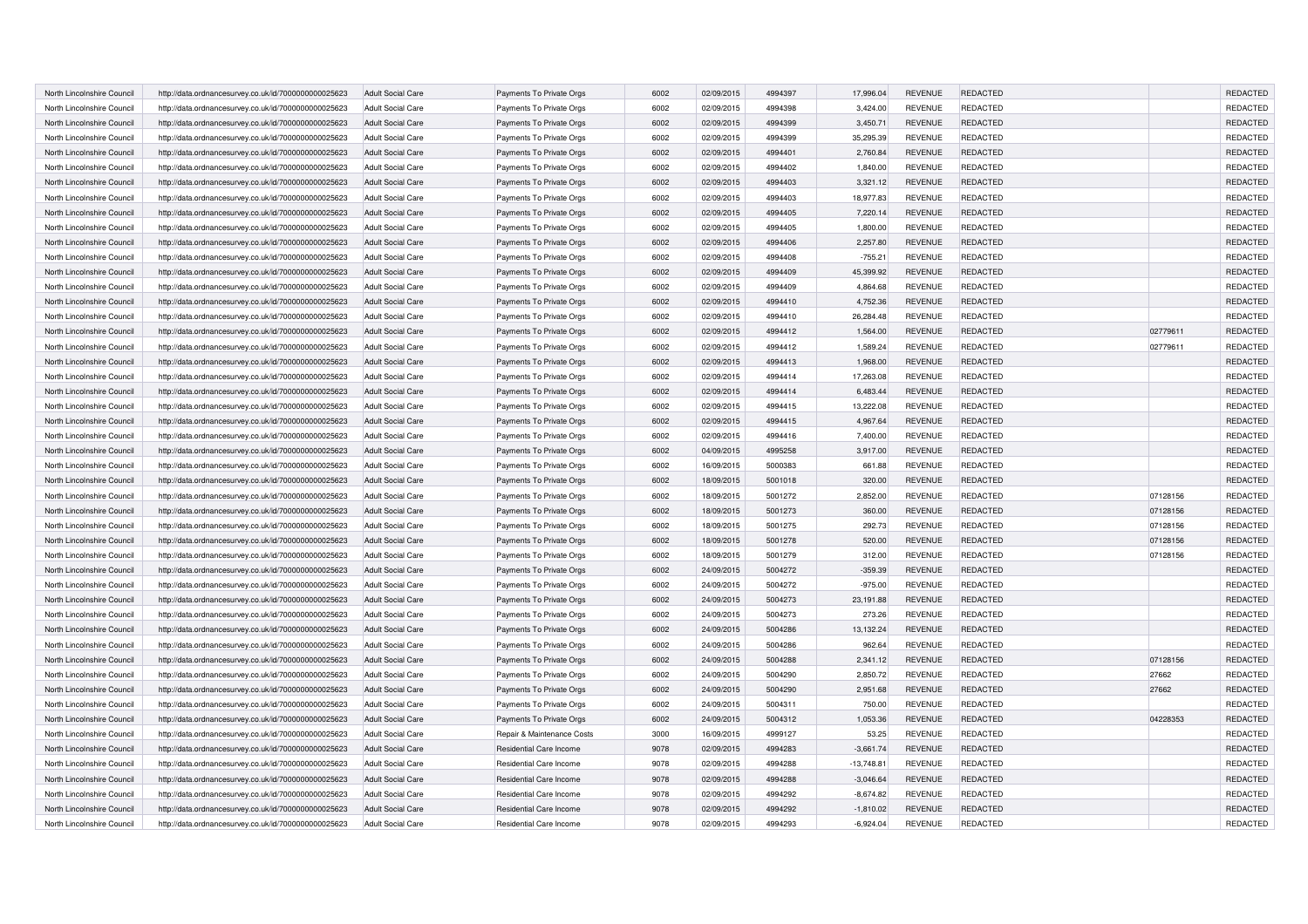| North Lincolnshire Council | http://data.ordnancesurvey.co.uk/id/7000000000025623 | <b>Adult Social Care</b> | Residential Care Income        | 9078 | 02/09/2015 | 4994293 | $-1,605.96$  | <b>REVENUE</b> | REDACTED        |          | <b>REDACTED</b> |
|----------------------------|------------------------------------------------------|--------------------------|--------------------------------|------|------------|---------|--------------|----------------|-----------------|----------|-----------------|
| North Lincolnshire Council | http://data.ordnancesurvey.co.uk/id/7000000000025623 | <b>Adult Social Care</b> | Residential Care Income        | 9078 | 02/09/2015 | 4994297 | $-1,008.48$  | <b>REVENUE</b> | REDACTED        | 01952719 | REDACTED        |
| North Lincolnshire Council | http://data.ordnancesurvey.co.uk/id/7000000000025623 | <b>Adult Social Care</b> | Residential Care Income        | 9078 | 02/09/2015 | 4994297 | $-6,719.60$  | <b>REVENUE</b> | <b>REDACTED</b> | 01952719 | <b>REDACTED</b> |
| North Lincolnshire Council | http://data.ordnancesurvey.co.uk/id/7000000000025623 | <b>Adult Social Care</b> | Residential Care Income        | 9078 | 02/09/2015 | 4994302 | $-495.80$    | <b>REVENUE</b> | REDACTED        |          | REDACTED        |
| North Lincolnshire Council | http://data.ordnancesurvey.co.uk/id/7000000000025623 | <b>Adult Social Care</b> | Residential Care Income        | 9078 | 02/09/2015 | 4994302 | $-3,352.92$  | <b>REVENUE</b> | REDACTED        |          | <b>REDACTED</b> |
| North Lincolnshire Council | http://data.ordnancesurvey.co.uk/id/7000000000025623 | <b>Adult Social Care</b> | Residential Care Income        | 9078 | 02/09/2015 | 4994303 | $-2,241.64$  | <b>REVENUE</b> | <b>REDACTED</b> |          | REDACTED        |
| North Lincolnshire Council | http://data.ordnancesurvey.co.uk/id/7000000000025623 | <b>Adult Social Care</b> | Residential Care Income        | 9078 | 02/09/2015 | 4994304 | $-555.72$    | <b>REVENUE</b> | <b>REDACTED</b> |          | <b>REDACTED</b> |
| North Lincolnshire Council | http://data.ordnancesurvey.co.uk/id/7000000000025623 | <b>Adult Social Care</b> | Residential Care Income        | 9078 | 02/09/2015 | 4994304 | $-4,614.79$  | <b>REVENUE</b> | <b>REDACTED</b> |          | REDACTED        |
| North Lincolnshire Council | http://data.ordnancesurvey.co.uk/id/7000000000025623 | <b>Adult Social Care</b> | Residential Care Income        | 9078 | 02/09/2015 | 4994306 | $-475.96$    | <b>REVENUE</b> | <b>REDACTED</b> |          | REDACTED        |
| North Lincolnshire Council | http://data.ordnancesurvey.co.uk/id/7000000000025623 | <b>Adult Social Care</b> | Residential Care Income        | 9078 | 02/09/2015 | 4994306 | $-3,085.61$  | <b>REVENUE</b> | REDACTED        |          | REDACTED        |
| North Lincolnshire Council | http://data.ordnancesurvey.co.uk/id/7000000000025623 | <b>Adult Social Care</b> | Residential Care Income        | 9078 | 02/09/2015 | 4994311 | $-7,198.56$  | <b>REVENUE</b> | REDACTED        |          | REDACTED        |
| North Lincolnshire Council | http://data.ordnancesurvey.co.uk/id/7000000000025623 | <b>Adult Social Care</b> | Residential Care Income        | 9078 | 02/09/2015 | 4994311 | $-1,819.84$  | <b>REVENUE</b> | <b>REDACTED</b> |          | REDACTED        |
| North Lincolnshire Council | http://data.ordnancesurvey.co.uk/id/7000000000025623 | <b>Adult Social Care</b> | Residential Care Income        | 9078 | 02/09/2015 | 4994313 | $-5,314.80$  | <b>REVENUE</b> | <b>REDACTED</b> |          | REDACTED        |
| North Lincolnshire Council | http://data.ordnancesurvey.co.uk/id/7000000000025623 | <b>Adult Social Care</b> | Residential Care Income        | 9078 | 02/09/2015 | 4994313 | 3,245.86     | <b>REVENUE</b> | <b>REDACTED</b> |          | REDACTED        |
| North Lincolnshire Council | http://data.ordnancesurvey.co.uk/id/7000000000025623 | <b>Adult Social Care</b> | Residential Care Income        | 9078 | 02/09/2015 | 4994314 | $-6,841.74$  | <b>REVENUE</b> | REDACTED        |          | REDACTED        |
| North Lincolnshire Council | http://data.ordnancesurvey.co.uk/id/7000000000025623 | <b>Adult Social Care</b> | Residential Care Income        | 9078 | 02/09/2015 | 4994315 | $-577.44$    | <b>REVENUE</b> | REDACTED        |          | REDACTED        |
| North Lincolnshire Council | http://data.ordnancesurvey.co.uk/id/7000000000025623 | <b>Adult Social Care</b> | Residential Care Income        | 9078 | 02/09/2015 | 4994317 | $-12,682.18$ | <b>REVENUE</b> | REDACTED        |          | REDACTED        |
| North Lincolnshire Council | http://data.ordnancesurvey.co.uk/id/7000000000025623 | <b>Adult Social Care</b> | Residential Care Income        | 9078 | 02/09/2015 | 4994317 | $-668.40$    | <b>REVENUE</b> | REDACTED        |          | REDACTED        |
| North Lincolnshire Council | http://data.ordnancesurvey.co.uk/id/7000000000025623 | <b>Adult Social Care</b> | Residential Care Income        | 9078 | 02/09/2015 | 4994321 | $-2,584.64$  | <b>REVENUE</b> | REDACTED        |          | <b>REDACTED</b> |
| North Lincolnshire Council | http://data.ordnancesurvey.co.uk/id/7000000000025623 | <b>Adult Social Care</b> | Residential Care Income        | 9078 | 02/09/2015 | 4994321 | $-4,389.48$  | <b>REVENUE</b> | REDACTED        |          | REDACTED        |
| North Lincolnshire Council | http://data.ordnancesurvey.co.uk/id/7000000000025623 | <b>Adult Social Care</b> | Residential Care Income        | 9078 | 02/09/2015 | 4994323 | $-4,671.35$  | <b>REVENUE</b> | REDACTED        |          | REDACTED        |
| North Lincolnshire Council | http://data.ordnancesurvey.co.uk/id/7000000000025623 | <b>Adult Social Care</b> | Residential Care Income        | 9078 | 02/09/2015 | 4994323 | $-544.68$    | <b>REVENUE</b> | REDACTED        |          | REDACTED        |
| North Lincolnshire Council | http://data.ordnancesurvey.co.uk/id/7000000000025623 | <b>Adult Social Care</b> | Residential Care Income        | 9078 | 02/09/2015 | 4994328 | $-566.56$    | <b>REVENUE</b> | REDACTED        |          | REDACTED        |
| North Lincolnshire Council | http://data.ordnancesurvey.co.uk/id/7000000000025623 | <b>Adult Social Care</b> | Residential Care Income        | 9078 | 02/09/2015 | 4994328 | $-8,107.32$  | <b>REVENUE</b> | REDACTED        |          | REDACTED        |
| North Lincolnshire Council | http://data.ordnancesurvey.co.uk/id/7000000000025623 | <b>Adult Social Care</b> | Residential Care Income        | 9078 | 02/09/2015 | 4994331 | $-2,853.90$  | <b>REVENUE</b> | REDACTED        | 27662    | <b>REDACTED</b> |
| North Lincolnshire Counci  | http://data.ordnancesurvey.co.uk/id/7000000000025623 | <b>Adult Social Care</b> | Residential Care Income        | 9078 | 02/09/2015 | 4994332 | $-1,105.16$  | <b>REVENUE</b> | REDACTED        | 27662    | REDACTED        |
| North Lincolnshire Council | http://data.ordnancesurvey.co.uk/id/7000000000025623 | <b>Adult Social Care</b> | Residential Care Income        | 9078 | 02/09/2015 | 4994334 | $-1,471.22$  | <b>REVENUE</b> | REDACTED        | 27662    | REDACTED        |
| North Lincolnshire Council | http://data.ordnancesurvey.co.uk/id/7000000000025623 | Adult Social Care        | Residential Care Income        | 9078 | 02/09/2015 | 4994336 | $-1,824.32$  | <b>REVENUE</b> | REDACTED        |          | REDACTED        |
| North Lincolnshire Council | http://data.ordnancesurvey.co.uk/id/7000000000025623 | <b>Adult Social Care</b> | Residential Care Income        | 9078 | 02/09/2015 | 4994337 | $-3,509.37$  | <b>REVENUE</b> | REDACTED        |          | REDACTED        |
| North Lincolnshire Council | http://data.ordnancesurvey.co.uk/id/7000000000025623 | <b>Adult Social Care</b> | Residential Care Income        | 9078 | 02/09/2015 | 4994338 | $-5,289.28$  | <b>REVENUE</b> | REDACTED        |          | REDACTED        |
| North Lincolnshire Council | http://data.ordnancesurvey.co.uk/id/7000000000025623 | <b>Adult Social Care</b> | Residential Care Income        | 9078 | 02/09/2015 | 4994338 | $-652.80$    | <b>REVENUE</b> | <b>REDACTED</b> |          | REDACTED        |
| North Lincolnshire Council | http://data.ordnancesurvey.co.uk/id/7000000000025623 | Adult Social Care        | Residential Care Income        | 9078 | 02/09/2015 | 4994340 | $-1,910.44$  | <b>REVENUE</b> | REDACTED        |          | REDACTED        |
| North Lincolnshire Counci  | http://data.ordnancesurvey.co.uk/id/7000000000025623 | <b>Adult Social Care</b> | Residential Care Income        | 9078 | 02/09/2015 | 4994340 | $-1,186.56$  | <b>REVENUE</b> | REDACTED        |          | REDACTED        |
| North Lincolnshire Council | http://data.ordnancesurvey.co.uk/id/7000000000025623 | <b>Adult Social Care</b> | Residential Care Income        | 9078 | 02/09/2015 | 4994342 | $-3,023.52$  | <b>REVENUE</b> | <b>REDACTED</b> |          | REDACTED        |
| North Lincolnshire Council | http://data.ordnancesurvey.co.uk/id/7000000000025623 | <b>Adult Social Care</b> | Residential Care Income        | 9078 | 02/09/2015 | 4994342 | $-650.68$    | <b>REVENUE</b> | <b>REDACTED</b> |          | REDACTED        |
| North Lincolnshire Council | http://data.ordnancesurvey.co.uk/id/7000000000025623 | <b>Adult Social Care</b> | Residential Care Income        | 9078 | 02/09/2015 | 4994344 | $-2,362.72$  | <b>REVENUE</b> | <b>REDACTED</b> |          | REDACTED        |
| North Lincolnshire Council | http://data.ordnancesurvey.co.uk/id/7000000000025623 | <b>Adult Social Care</b> | Residential Care Income        | 9078 | 02/09/2015 | 4994345 | $-3,186.64$  | <b>REVENUE</b> | REDACTED        |          | REDACTED        |
| North Lincolnshire Council | http://data.ordnancesurvey.co.uk/id/7000000000025623 | <b>Adult Social Care</b> | Residential Care Income        | 9078 | 02/09/2015 | 4994349 | $-4.299.20$  | <b>REVENUE</b> | <b>REDACTED</b> |          | <b>REDACTED</b> |
| North Lincolnshire Council | http://data.ordnancesurvey.co.uk/id/7000000000025623 | <b>Adult Social Care</b> | Residential Care Income        | 9078 | 02/09/2015 | 4994349 | $-666.60$    | <b>REVENUE</b> | REDACTED        |          | REDACTED        |
| North Lincolnshire Council | http://data.ordnancesurvey.co.uk/id/7000000000025623 | <b>Adult Social Care</b> | Residential Care Income        | 9078 | 02/09/2015 | 4994353 | $-309.00$    | <b>REVENUE</b> | <b>REDACTED</b> |          | REDACTED        |
| North Lincolnshire Council | http://data.ordnancesurvey.co.uk/id/7000000000025623 | <b>Adult Social Care</b> | Residential Care Income        | 9078 | 02/09/2015 | 4994356 | 18.24        | <b>REVENUE</b> | <b>REDACTED</b> |          | REDACTED        |
| North Lincolnshire Council | http://data.ordnancesurvey.co.uk/id/7000000000025623 | <b>Adult Social Care</b> | Residential Care Income        | 9078 | 02/09/2015 | 4994356 | $-3,711.84$  | <b>REVENUE</b> | REDACTED        |          | REDACTED        |
| North Lincolnshire Council | http://data.ordnancesurvey.co.uk/id/7000000000025623 | <b>Adult Social Care</b> | Residential Care Income        | 9078 | 02/09/2015 | 4994357 | $-5,357.64$  | <b>REVENUE</b> | REDACTED        |          | <b>REDACTED</b> |
| North Lincolnshire Council | http://data.ordnancesurvey.co.uk/id/7000000000025623 | <b>Adult Social Care</b> | Residential Care Income        | 9078 | 02/09/2015 | 4994357 | $-2,221.36$  | <b>REVENUE</b> | <b>REDACTED</b> |          | <b>REDACTED</b> |
| North Lincolnshire Council | http://data.ordnancesurvey.co.uk/id/7000000000025623 | <b>Adult Social Care</b> | Residential Care Income        | 9078 | 02/09/2015 | 4994359 | $-1.205.64$  | <b>REVENUE</b> | <b>REDACTED</b> |          | <b>REDACTED</b> |
| North Lincolnshire Council | http://data.ordnancesurvey.co.uk/id/7000000000025623 | <b>Adult Social Care</b> | Residential Care Income        | 9078 | 02/09/2015 | 4994361 | $-7,164.91$  | <b>REVENUE</b> | <b>REDACTED</b> |          | REDACTED        |
| North Lincolnshire Council | http://data.ordnancesurvey.co.uk/id/7000000000025623 | <b>Adult Social Care</b> | Residential Care Income        | 9078 | 02/09/2015 | 4994361 | $-1,004.96$  | <b>REVENUE</b> | <b>REDACTED</b> |          | <b>REDACTED</b> |
| North Lincolnshire Council | http://data.ordnancesurvey.co.uk/id/7000000000025623 | <b>Adult Social Care</b> | Residential Care Income        | 9078 | 02/09/2015 | 4994369 | $-974.52$    | <b>REVENUE</b> | <b>REDACTED</b> |          | REDACTED        |
| North Lincolnshire Council | http://data.ordnancesurvey.co.uk/id/7000000000025623 | <b>Adult Social Care</b> | <b>Residential Care Income</b> | 9078 | 02/09/2015 | 4994371 | $-483.88$    | <b>REVENUE</b> | <b>REDACTED</b> |          | REDACTED        |
| North Lincolnshire Council | http://data.ordnancesurvey.co.uk/id/7000000000025623 | <b>Adult Social Care</b> | Residential Care Income        | 9078 | 02/09/2015 | 4994371 | $-5,807.05$  | <b>REVENUE</b> | REDACTED        |          | <b>REDACTED</b> |
|                            |                                                      |                          |                                |      |            |         |              |                |                 |          |                 |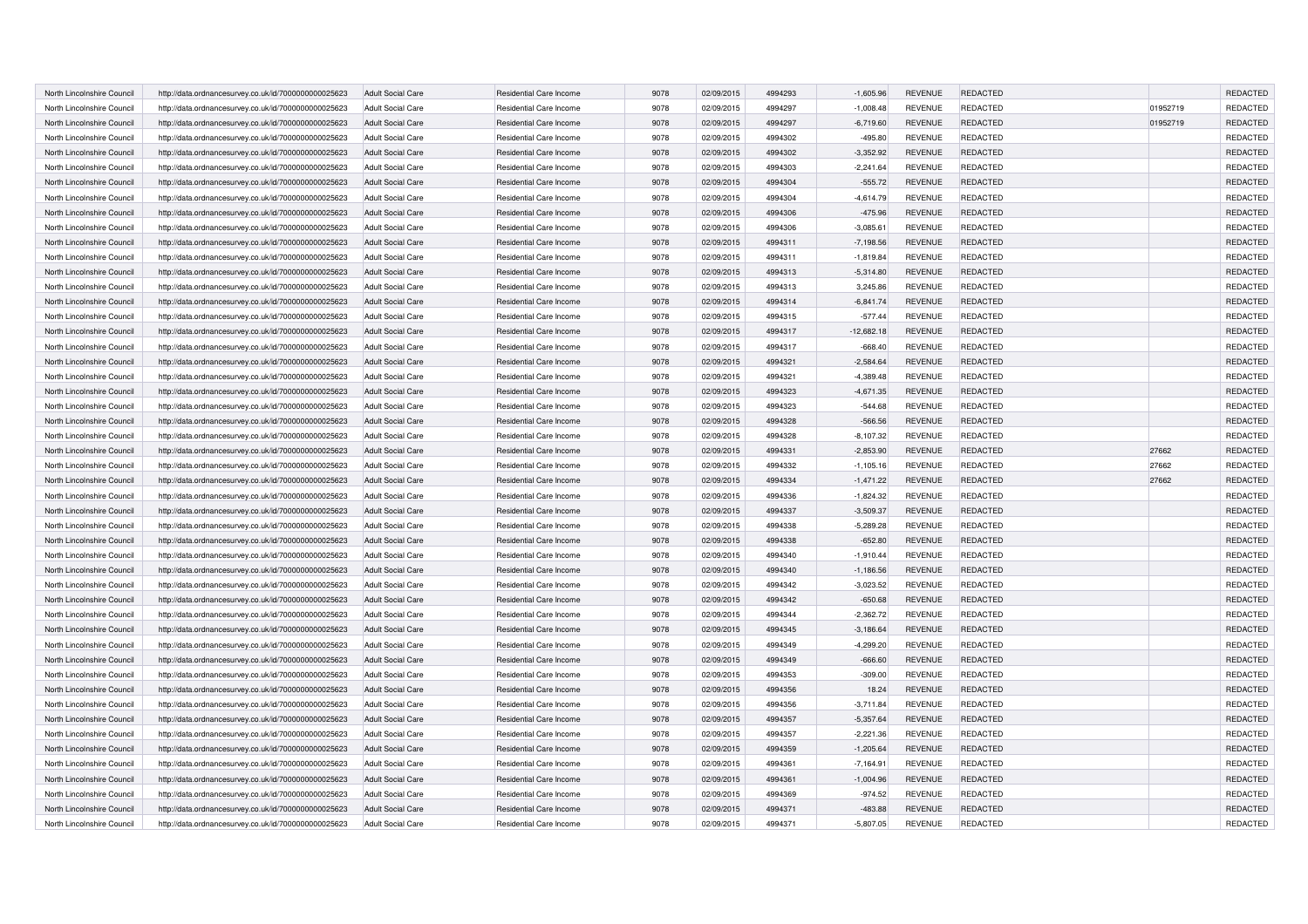| North Lincolnshire Council                               | http://data.ordnancesurvey.co.uk/id/7000000000025623                                                         | <b>Adult Social Care</b>                             | Residential Care Income                            | 9078         | 02/09/2015               | 4994372            | $-1,880.20$              | <b>REVENUE</b>                   | <b>REDACTED</b>             |                     | <b>REDACTED</b>             |
|----------------------------------------------------------|--------------------------------------------------------------------------------------------------------------|------------------------------------------------------|----------------------------------------------------|--------------|--------------------------|--------------------|--------------------------|----------------------------------|-----------------------------|---------------------|-----------------------------|
| North Lincolnshire Council                               | http://data.ordnancesurvey.co.uk/id/7000000000025623                                                         | <b>Adult Social Care</b>                             | Residential Care Income                            | 9078         | 02/09/2015               | 4994374            | $-3,042.42$              | <b>REVENUE</b>                   | REDACTED                    |                     | REDACTED                    |
| North Lincolnshire Council                               | http://data.ordnancesurvey.co.uk/id/7000000000025623                                                         | <b>Adult Social Care</b>                             | Residential Care Income                            | 9078         | 02/09/2015               | 4994374            | $-723.92$                | <b>REVENUE</b>                   | <b>REDACTED</b>             |                     | <b>REDACTED</b>             |
| North Lincolnshire Council                               | http://data.ordnancesurvey.co.uk/id/7000000000025623                                                         | <b>Adult Social Care</b>                             | Residential Care Income                            | 9078         | 02/09/2015               | 4994375            | $-6,491.68$              | <b>REVENUE</b>                   | REDACTED                    |                     | REDACTED                    |
| North Lincolnshire Council                               | http://data.ordnancesurvey.co.uk/id/7000000000025623                                                         | <b>Adult Social Care</b>                             | Residential Care Income                            | 9078         | 02/09/2015               | 4994376            | $-504.24$                | <b>REVENUE</b>                   | <b>REDACTED</b>             |                     | <b>REDACTED</b>             |
| North Lincolnshire Council                               | http://data.ordnancesurvey.co.uk/id/7000000000025623                                                         | <b>Adult Social Care</b>                             | Residential Care Income                            | 9078         | 02/09/2015               | 4994379            | $-641.40$                | <b>REVENUE</b>                   | <b>REDACTED</b>             | 02779611            | REDACTED                    |
| North Lincolnshire Council                               | http://data.ordnancesurvey.co.uk/id/7000000000025623                                                         | <b>Adult Social Care</b>                             | Residential Care Income                            | 9078         | 02/09/2015               | 4994379            | $-1,692.60$              | <b>REVENUE</b>                   | <b>REDACTED</b>             | 02779611            | <b>REDACTED</b>             |
| North Lincolnshire Council                               | http://data.ordnancesurvey.co.uk/id/7000000000025623                                                         | <b>Adult Social Care</b>                             | Residential Care Income                            | 9078         | 02/09/2015               | 4994380            | $-2,059.52$              | <b>REVENUE</b>                   | <b>REDACTED</b>             | 02779611            | REDACTED                    |
| North Lincolnshire Council                               | http://data.ordnancesurvey.co.uk/id/7000000000025623                                                         | <b>Adult Social Care</b>                             | Residential Care Income                            | 9078         | 02/09/2015               | 4994381            | $-504.24$                | <b>REVENUE</b>                   | <b>REDACTED</b>             | 02779611            | REDACTED                    |
| North Lincolnshire Council                               | http://data.ordnancesurvey.co.uk/id/7000000000025623                                                         | <b>Adult Social Care</b>                             | Residential Care Income                            | 9078         | 02/09/2015               | 4994381            | $-967.68$                | <b>REVENUE</b>                   | <b>REDACTED</b>             | 02779611            | REDACTED                    |
| North Lincolnshire Council                               | http://data.ordnancesurvey.co.uk/id/7000000000025623                                                         | <b>Adult Social Care</b>                             | Residential Care Income                            | 9078         | 02/09/2015               | 4994382            | $-3,312.60$              | <b>REVENUE</b>                   | <b>REDACTED</b>             | 02779611            | <b>REDACTED</b>             |
| North Lincolnshire Council                               | http://data.ordnancesurvey.co.uk/id/7000000000025623                                                         | <b>Adult Social Care</b>                             | Residential Care Income                            | 9078         | 02/09/2015               | 4994383            | $-6,330.80$              | <b>REVENUE</b>                   | <b>REDACTED</b>             | 02779611            | REDACTED                    |
| North Lincolnshire Counci                                | http://data.ordnancesurvey.co.uk/id/7000000000025623                                                         | <b>Adult Social Care</b>                             | Residential Care Income                            | 9078         | 02/09/2015               | 4994384            | $-12,482.64$             | <b>REVENUE</b>                   | <b>REDACTED</b>             | 02779611            | REDACTED                    |
| North Lincolnshire Council                               | http://data.ordnancesurvey.co.uk/id/7000000000025623                                                         | <b>Adult Social Care</b>                             | Residential Care Income                            | 9078         | 02/09/2015               | 4994384            | $-4,546.80$              | <b>REVENUE</b>                   | <b>REDACTED</b>             | 02779611            | REDACTED                    |
| North Lincolnshire Council                               | http://data.ordnancesurvey.co.uk/id/7000000000025623                                                         | <b>Adult Social Care</b>                             | Residential Care Income                            | 9078         | 02/09/2015               | 4994385            | $-2,541.72$              | <b>REVENUE</b>                   | <b>REDACTED</b>             | 02779611            | REDACTED                    |
| North Lincolnshire Council                               | http://data.ordnancesurvey.co.uk/id/7000000000025623                                                         | <b>Adult Social Care</b>                             | Residential Care Income                            | 9078         | 02/09/2015               | 4994385            | $-2,121.36$              | <b>REVENUE</b>                   | REDACTED                    | 02779611            | REDACTED                    |
| North Lincolnshire Council                               |                                                                                                              |                                                      | Residential Care Income                            | 9078         |                          | 4994386            |                          | <b>REVENUE</b>                   |                             |                     | REDACTED                    |
| North Lincolnshire Council                               | http://data.ordnancesurvey.co.uk/id/7000000000025623<br>http://data.ordnancesurvey.co.uk/id/7000000000025623 | <b>Adult Social Care</b><br><b>Adult Social Care</b> | Residential Care Income                            | 9078         | 02/09/2015<br>02/09/2015 | 4994391            | $-343.80$<br>$-4,234.96$ | <b>REVENUE</b>                   | <b>REDACTED</b><br>REDACTED | 02779611            | REDACTED                    |
|                                                          |                                                                                                              |                                                      |                                                    | 9078         |                          | 4994392            |                          | <b>REVENUE</b>                   | <b>REDACTED</b>             | 4738023             |                             |
| North Lincolnshire Council                               | http://data.ordnancesurvey.co.uk/id/7000000000025623                                                         | <b>Adult Social Care</b>                             | Residential Care Income                            |              | 02/09/2015               |                    | $-5,715.04$              |                                  |                             |                     | <b>REDACTED</b><br>REDACTED |
| North Lincolnshire Council<br>North Lincolnshire Council | http://data.ordnancesurvey.co.uk/id/7000000000025623                                                         | <b>Adult Social Care</b><br><b>Adult Social Care</b> | Residential Care Income<br>Residential Care Income | 9078<br>9078 | 02/09/2015<br>02/09/2015 | 4994392<br>4994393 | $-249.70$<br>$-356.56$   | <b>REVENUE</b><br><b>REVENUE</b> | REDACTED<br>REDACTED        | 4738023<br>04228353 | REDACTED                    |
|                                                          | http://data.ordnancesurvey.co.uk/id/7000000000025623                                                         |                                                      | Residential Care Income                            |              |                          | 4994396            |                          |                                  |                             |                     | REDACTED                    |
| North Lincolnshire Council                               | http://data.ordnancesurvey.co.uk/id/7000000000025623                                                         | <b>Adult Social Care</b>                             |                                                    | 9078         | 02/09/2015               |                    | $-324.84$                | <b>REVENUE</b>                   | REDACTED                    |                     |                             |
| North Lincolnshire Council                               | http://data.ordnancesurvey.co.uk/id/7000000000025623                                                         | <b>Adult Social Care</b>                             | Residential Care Income                            | 9078         | 02/09/2015               | 4994397            | $-586.88$                | <b>REVENUE</b>                   | <b>REDACTED</b>             |                     | REDACTED                    |
| North Lincolnshire Council                               | http://data.ordnancesurvey.co.uk/id/7000000000025623                                                         | <b>Adult Social Care</b>                             | Residential Care Income                            | 9078         | 02/09/2015               | 4994397            | $-6,610.14$              | <b>REVENUE</b>                   | REDACTED                    |                     | REDACTED                    |
| North Lincolnshire Council                               | http://data.ordnancesurvey.co.uk/id/7000000000025623                                                         | <b>Adult Social Care</b>                             | Residential Care Income                            | 9078         | 02/09/2015               | 4994399            | $-6,916.72$              | <b>REVENUE</b>                   | REDACTED                    |                     | REDACTED                    |
| North Lincolnshire Council                               | http://data.ordnancesurvey.co.uk/id/7000000000025623                                                         | <b>Adult Social Care</b>                             | Residential Care Income                            | 9078         | 02/09/2015               | 4994403            | $-517.56$                | <b>REVENUE</b>                   | REDACTED                    |                     | REDACTED                    |
| North Lincolnshire Council                               | http://data.ordnancesurvey.co.uk/id/7000000000025623                                                         | <b>Adult Social Care</b>                             | Residential Care Income                            | 9078         | 02/09/2015               | 4994403            | $-3,708.96$              | <b>REVENUE</b>                   | <b>REDACTED</b>             |                     | REDACTED                    |
| North Lincolnshire Council                               | http://data.ordnancesurvey.co.uk/id/7000000000025623                                                         | <b>Adult Social Care</b>                             | Residential Care Income                            | 9078         | 02/09/2015               | 4994408            | 140.33                   | <b>REVENUE</b>                   | REDACTED                    |                     | REDACTED                    |
| North Lincolnshire Council                               | http://data.ordnancesurvey.co.uk/id/7000000000025623                                                         | <b>Adult Social Care</b>                             | Residential Care Income                            | 9078         | 02/09/2015               | 4994409            | $-10,877.00$             | <b>REVENUE</b>                   | <b>REDACTED</b>             |                     | REDACTED                    |
| North Lincolnshire Council                               | http://data.ordnancesurvey.co.uk/id/7000000000025623                                                         | <b>Adult Social Care</b>                             | Residential Care Income                            | 9078         | 02/09/2015               | 4994409            | $-2,210.00$              | <b>REVENUE</b>                   | REDACTED                    |                     | REDACTED                    |
| North Lincolnshire Council                               | http://data.ordnancesurvey.co.uk/id/7000000000025623                                                         | <b>Adult Social Care</b>                             | Residential Care Income                            | 9078         | 02/09/2015               | 4994410            | $-2.458.56$              | <b>REVENUE</b>                   | <b>REDACTED</b>             |                     | REDACTED                    |
| North Lincolnshire Council                               | http://data.ordnancesurvey.co.uk/id/7000000000025623                                                         | <b>Adult Social Care</b>                             | Residential Care Income                            | 9078         | 02/09/2015               | 4994410            | $-5,782.99$              | <b>REVENUE</b>                   | REDACTED                    |                     | REDACTED                    |
| North Lincolnshire Council                               | http://data.ordnancesurvey.co.uk/id/7000000000025623                                                         | <b>Adult Social Care</b>                             | Residential Care Income                            | 9078         | 02/09/2015               | 4994414            | $-3,318.28$              | <b>REVENUE</b>                   | <b>REDACTED</b>             |                     | REDACTED                    |
| North Lincolnshire Council                               | http://data.ordnancesurvey.co.uk/id/7000000000025623                                                         | <b>Adult Social Care</b>                             | Residential Care Income                            | 9078         | 02/09/2015               | 4994414            | $-4,454.92$              | <b>REVENUE</b>                   | <b>REDACTED</b>             |                     | REDACTED                    |
| North Lincolnshire Council                               | http://data.ordnancesurvey.co.uk/id/7000000000025623                                                         | <b>Adult Social Care</b>                             | Residential Care Income                            | 9078         | 02/09/2015               | 4994415            | $-1.033.24$              | <b>REVENUE</b>                   | <b>REDACTED</b>             |                     | REDACTED                    |
| North Lincolnshire Council                               | http://data.ordnancesurvey.co.uk/id/7000000000025623                                                         | <b>Adult Social Care</b>                             | Residential Care Income                            | 9078         | 02/09/2015               | 4994415            | $-4,309.00$              | <b>REVENUE</b>                   | <b>REDACTED</b>             |                     | REDACTED                    |
| North Lincolnshire Council                               | http://data.ordnancesurvey.co.uk/id/7000000000025623                                                         | <b>Adult Social Care</b>                             | Residential Care Income                            | 9078         | 02/09/2015               | 4994416            | $-245.56$                | <b>REVENUE</b>                   | <b>REDACTED</b>             |                     | REDACTED                    |
| North Lincolnshire Council                               | http://data.ordnancesurvey.co.uk/id/7000000000025623                                                         | Childrens & Education                                | <b>Course Fees/Training</b>                        | 2002         | 16/09/2015               | 4997499            | 1.048.34                 | <b>REVENUE</b>                   | <b>REDACTED</b>             |                     | REDACTED                    |
| North Lincolnshire Council                               | http://data.ordnancesurvey.co.uk/id/7000000000025623                                                         | Childrens & Education                                | Home To School Transport                           | 4201         | 18/09/2015               | 5000399            | 291.84                   | <b>REVENUE</b>                   | <b>REDACTED</b>             |                     | REDACTED                    |
| North Lincolnshire Council                               | http://data.ordnancesurvey.co.uk/id/7000000000025623                                                         | Childrens & Education                                | Pay - Agency                                       | 0131         | 16/09/2015               | 4995518            | 2,375.00                 | <b>REVENUE</b>                   | <b>REDACTED</b>             | 07505430            | REDACTED                    |
| North Lincolnshire Council                               | http://data.ordnancesurvey.co.uk/id/7000000000025623                                                         | Childrens & Education                                | Pay - Agency                                       | 0131         | 23/09/2015               | 4995519            | 2,375.00                 | <b>REVENUE</b>                   | <b>REDACTED</b>             | 07505430            | REDACTED                    |
| North Lincolnshire Council                               | http://data.ordnancesurvey.co.uk/id/7000000000025623                                                         | Childrens & Education                                | Pay - Agency                                       | 0131         | 11/10/2015               | 4999766            | 2,250.00                 | <b>REVENUE</b>                   | REDACTED                    | 07505430            | REDACTED                    |
| North Lincolnshire Council                               | http://data.ordnancesurvey.co.uk/id/7000000000025623                                                         | Childrens & Education                                | Pay - Agency                                       | 0131         | 15/10/2015               | 4999822            | 2,250.00                 | <b>REVENUE</b>                   | <b>REDACTED</b>             | 07505430            | REDACTED                    |
| North Lincolnshire Council                               | http://data.ordnancesurvey.co.uk/id/7000000000025623                                                         | Childrens & Education                                | Payments To Private Orgs                           | 6002         | 02/09/2015               | 4994010            | 739.77                   | <b>REVENUE</b>                   | <b>REDACTED</b>             |                     | <b>REDACTED</b>             |
| North Lincolnshire Council                               | http://data.ordnancesurvey.co.uk/id/7000000000025623                                                         | Childrens & Education                                | Payments To Private Orgs                           | 6002         | 02/09/2015               | 4994051            | 3.055.50                 | <b>REVENUE</b>                   | <b>REDACTED</b>             |                     | <b>REDACTED</b>             |
| North Lincolnshire Council                               | http://data.ordnancesurvey.co.uk/id/7000000000025623                                                         | Childrens & Education                                | Payments To Private Orgs                           | 6002         | 02/09/2015               | 4994052            | 1,222.20                 | <b>REVENUE</b>                   | <b>REDACTED</b>             |                     | REDACTED                    |
| North Lincolnshire Council                               | http://data.ordnancesurvey.co.uk/id/7000000000025623                                                         | Childrens & Education                                | Payments To Private Orgs                           | 6002         | 02/09/2015               | 4994055            | 855.54                   | <b>REVENUE</b>                   | <b>REDACTED</b>             |                     | <b>REDACTED</b>             |
| North Lincolnshire Council                               | http://data.ordnancesurvey.co.uk/id/7000000000025623                                                         | Childrens & Education                                | Payments To Private Orgs                           | 6002         | 02/09/2015               | 4994062            | 4,130.67                 | <b>REVENUE</b>                   | <b>REDACTED</b>             |                     | <b>REDACTED</b>             |
| North Lincolnshire Council                               | http://data.ordnancesurvey.co.uk/id/7000000000025623                                                         | Childrens & Education                                | Payments To Private Orgs                           | 6002         | 02/09/2015               | 4994074            | 2,841.30                 | <b>REVENUE</b>                   | <b>REDACTED</b>             |                     | <b>REDACTED</b>             |
| North Lincolnshire Council                               | http://data.ordnancesurvey.co.uk/id/7000000000025623                                                         | Childrens & Education                                | Payments To Private Orgs                           | 6002         | 02/09/2015               | 4994075            | 2,255.40                 | <b>REVENUE</b>                   | REDACTED                    |                     | <b>REDACTED</b>             |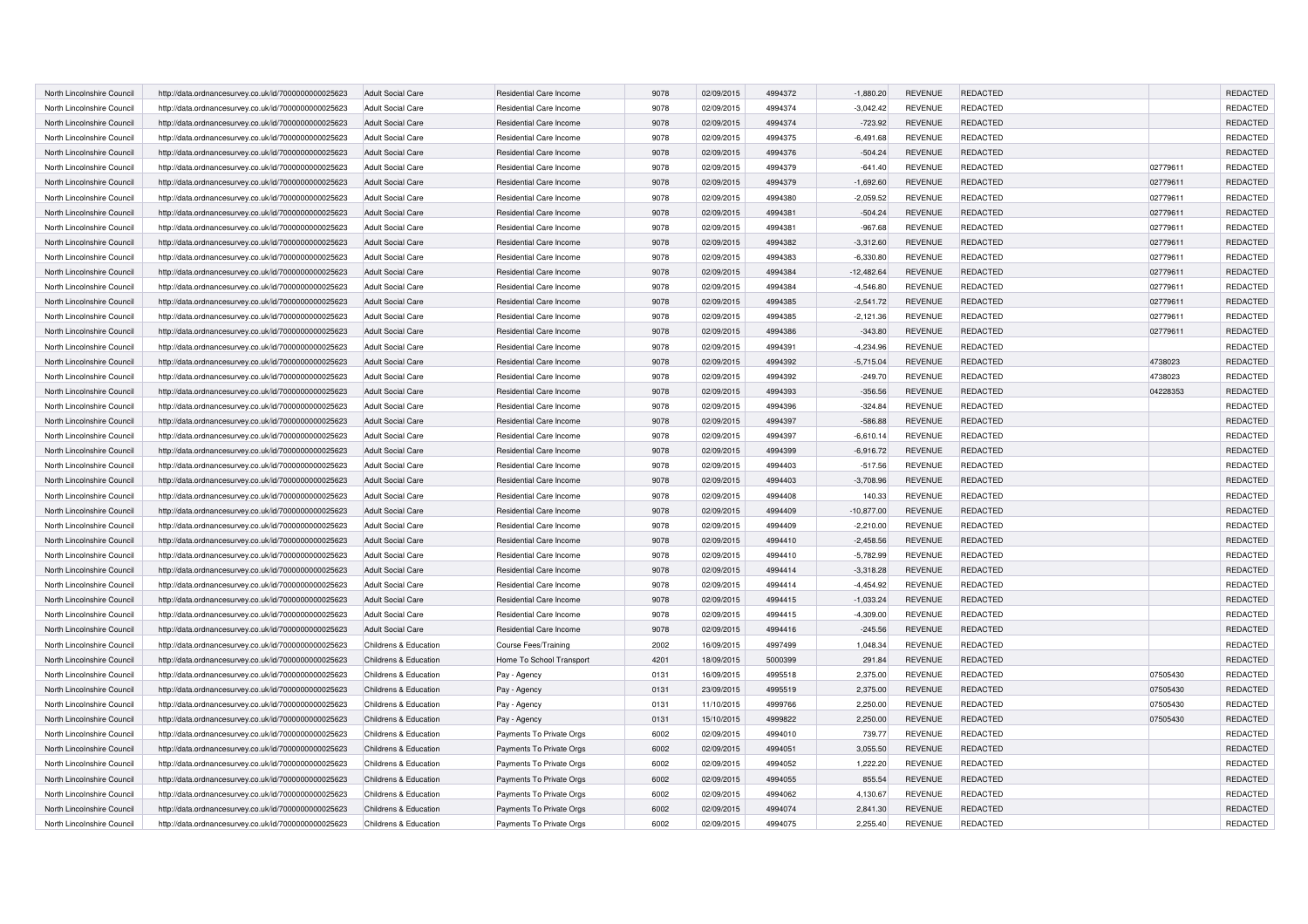| North Lincolnshire Council | http://data.ordnancesurvey.co.uk/id/7000000000025623 | Childrens & Education                 | Payments To Private Orgs     | 6002 | 02/09/2015 | 4994077 | 792.12    | <b>REVENUE</b> | <b>REDACTED</b>         |          | <b>REDACTED</b> |
|----------------------------|------------------------------------------------------|---------------------------------------|------------------------------|------|------------|---------|-----------|----------------|-------------------------|----------|-----------------|
| North Lincolnshire Council | http://data.ordnancesurvey.co.uk/id/7000000000025623 | Childrens & Education                 | Payments To Private Orgs     | 6002 | 02/09/2015 | 4994079 | 2,986.24  | <b>REVENUE</b> | <b>REDACTED</b>         |          | REDACTED        |
| North Lincolnshire Council | http://data.ordnancesurvey.co.uk/id/7000000000025623 | Childrens & Education                 | Payments To Private Orgs     | 6002 | 09/09/2015 | 4995784 | 60.426.25 | <b>REVENUE</b> | <b>REDACTED</b>         | 3630117  | <b>REDACTED</b> |
| North Lincolnshire Council | http://data.ordnancesurvey.co.uk/id/7000000000025623 | Corporate And Democratic Core         | Repair & Maintenance Costs   | 3000 | 16/09/2015 | 4998131 | 274.50    | <b>REVENUE</b> | <b>REDACTED</b>         |          | REDACTED        |
| North Lincolnshire Council | http://data.ordnancesurvey.co.uk/id/7000000000025623 | Corporate And Democratic Core         | Repair & Maintenance Costs   | 3000 | 16/09/2015 | 4999127 | 2,087.31  | <b>REVENUE</b> | <b>REDACTED</b>         |          | REDACTED        |
| North Lincolnshire Council | http://data.ordnancesurvey.co.uk/id/7000000000025623 | <b>Culture &amp; Related Services</b> | Advertising & Publicity      | 5610 | 04/09/2015 | 4994942 | 425.00    | <b>REVENUE</b> | <b>REDACTED</b>         |          | REDACTED        |
| North Lincolnshire Council | http://data.ordnancesurvey.co.uk/id/7000000000025623 | <b>Culture &amp; Related Services</b> | Advertising & Publicity      | 5610 | 04/09/2015 | 4994950 | 495.00    | <b>REVENUE</b> | <b>REDACTED</b>         |          | <b>REDACTED</b> |
| North Lincolnshire Council | http://data.ordnancesurvey.co.uk/id/7000000000025623 | <b>Culture &amp; Related Services</b> | Advertising & Publicity      | 5610 | 24/09/2015 | 5002175 | 495.00    | <b>REVENUE</b> | <b>REDACTED</b>         |          | REDACTED        |
| North Lincolnshire Council | http://data.ordnancesurvey.co.uk/id/7000000000025623 | <b>Culture &amp; Related Services</b> | Exhibitions/Events           | 5709 | 18/09/2015 | 5000240 | 595.00    | <b>REVENUE</b> | <b>REDACTED</b>         |          | REDACTED        |
| North Lincolnshire Council | http://data.ordnancesurvey.co.uk/id/7000000000025623 | <b>Culture &amp; Related Services</b> | Payments To Voluntary Orgs   | 6001 | 24/09/2015 | 5004526 | 500.00    | <b>REVENUE</b> | <b>REDACTED</b>         |          | REDACTED        |
| North Lincolnshire Council | http://data.ordnancesurvey.co.uk/id/7000000000025623 | Gen Fund Housing Capital              | <b>Improvement Grants</b>    | A088 | 09/09/2015 | 4995880 | 4,828.73  | CAPITAL        | <b>REDACTED</b>         |          | REDACTED        |
| North Lincolnshire Council | http://data.ordnancesurvey.co.uk/id/7000000000025623 | Gen Fund Housing Capital              | <b>Improvement Grants</b>    | A088 | 09/09/2015 | 4995882 | 1,868.10  | CAPITAL        | <b>REDACTED</b>         | 4175896  | REDACTED        |
| North Lincolnshire Council | http://data.ordnancesurvey.co.uk/id/7000000000025623 | Gen Fund Housing Capital              | <b>Improvement Grants</b>    | A088 | 09/09/2015 | 4995883 | 14,753.35 | CAPITAL        | <b>REDACTED</b>         |          | <b>REDACTED</b> |
| North Lincolnshire Council | http://data.ordnancesurvey.co.uk/id/7000000000025623 | Gen Fund Housing Capital              | <b>Improvement Grants</b>    | A088 | 09/09/2015 | 4995885 | 1,472.00  | CAPITAL        | <b>REDACTED</b>         |          | REDACTED        |
| North Lincolnshire Council | http://data.ordnancesurvey.co.uk/id/7000000000025623 | Gen Fund Housing Capital              | <b>Improvement Grants</b>    | A088 | 09/09/2015 | 4996917 | 9,602.38  | CAPITAL        | <b>REDACTED</b>         |          | REDACTED        |
| North Lincolnshire Council | http://data.ordnancesurvey.co.uk/id/7000000000025623 | Gen Fund Housing Capital              | Improvement Grants           | A088 | 09/09/2015 | 4996918 | 1,455.06  | CAPITAL        | <b>REDACTED</b>         |          | REDACTED        |
| North Lincolnshire Council | http://data.ordnancesurvey.co.uk/id/7000000000025623 | Gen Fund Housing Capital              | <b>Improvement Grants</b>    | A088 | 09/09/2015 | 4996920 | 27,214.94 | CAPITAL        | <b>REDACTED</b>         | 7013080  | REDACTED        |
| North Lincolnshire Council | http://data.ordnancesurvey.co.uk/id/7000000000025623 | Gen Fund Housing Capital              | Improvement Grants           | A088 | 09/09/2015 | 4996922 | 433.33    | CAPITAL        | <b>REDACTED</b>         |          | REDACTED        |
| North Lincolnshire Council | http://data.ordnancesurvey.co.uk/id/7000000000025623 | Gen Fund Housing Capital              | <b>Improvement Grants</b>    | A088 | 24/09/2015 | 5001687 | 5,204.03  | CAPITAL        | <b>REDACTED</b>         | 4175896  | <b>REDACTED</b> |
| North Lincolnshire Council | http://data.ordnancesurvey.co.uk/id/7000000000025623 | Gen Fund Housing Capital              | <b>Improvement Grants</b>    | A088 | 24/09/2015 | 5001688 | 1,661.26  | CAPITAL        | <b>REDACTED</b>         | 4175896  | REDACTED        |
| North Lincolnshire Council | http://data.ordnancesurvey.co.uk/id/7000000000025623 | Gen Fund Housing Capital              | <b>Improvement Grants</b>    | A088 | 24/09/2015 | 5001690 | 10,726.97 | CAPITAL        | <b>REDACTED</b>         |          | REDACTED        |
| North Lincolnshire Council | http://data.ordnancesurvey.co.uk/id/7000000000025623 | Gen Fund Housing Capital              | Improvement Grants           | A088 | 29/09/2015 | 5001689 | 1,914.76  | CAPITAL        | <b>REDACTED</b>         | 4175896  | REDACTED        |
| North Lincolnshire Council | http://data.ordnancesurvey.co.uk/id/7000000000025623 | Other Expenditure & Income            | Other Income - Miscellaneous | 9299 | 09/09/2015 | 4997633 | 325.19    | <b>REVENUE</b> | <b>REDACTED</b>         |          | REDACTED        |
| North Lincolnshire Council | http://data.ordnancesurvey.co.uk/id/7000000000025623 | Other Expenditure & Income            | Payments To Private Orgs     | 6002 | 02/09/2015 | 4994335 | 896.40    | <b>REVENUE</b> | <b>REDACTED</b>         |          | REDACTED        |
| North Lincolnshire Council | http://data.ordnancesurvey.co.uk/id/7000000000025623 | Other Expenditure & Income            | Payments To Private Orgs     | 6002 | 02/09/2015 | 4994341 | 1,359.60  | <b>REVENUE</b> | <b>REDACTED</b>         |          | REDACTED        |
| North Lincolnshire Council | http://data.ordnancesurvey.co.uk/id/7000000000025623 | Other Expenditure & Income            | Payments To Private Orgs     | 6002 | 02/09/2015 | 4994378 | 339.20    | <b>REVENUE</b> | <b>REDACTED</b>         | 02779611 | REDACTED        |
| North Lincolnshire Council | http://data.ordnancesurvey.co.uk/id/7000000000025623 | Other Expenditure & Income            | Payments To Private Orgs     | 6002 | 02/09/2015 | 4994389 | 761.40    | <b>REVENUE</b> | REDACTED                | 02779611 | REDACTED        |
| North Lincolnshire Council | http://data.ordnancesurvey.co.uk/id/7000000000025623 | Other Expenditure & Income            | Payments To Private Orgs     | 6002 | 04/09/2015 | 4995545 | 320.00    | <b>REVENUE</b> | <b>REDACTED</b>         |          | REDACTED        |
| North Lincolnshire Council | http://data.ordnancesurvey.co.uk/id/7000000000025623 | Other Expenditure & Income            | Payments To Private Orgs     | 6002 | 09/09/2015 | 4997620 | 350.00    | <b>REVENUE</b> | REDACTED                |          | REDACTED        |
| North Lincolnshire Council | http://data.ordnancesurvey.co.uk/id/7000000000025623 | Other Expenditure & Income            | Payments To Private Orgs     | 6002 | 09/09/2015 | 4997628 | 1,500.00  | <b>REVENUE</b> | <b>REDACTED</b>         |          | REDACTED        |
| North Lincolnshire Council | http://data.ordnancesurvey.co.uk/id/7000000000025623 | Other Expenditure & Income            | Payments To Private Orgs     | 6002 | 16/09/2015 | 5000357 | 560.00    | <b>REVENUE</b> | REDACTED                |          | REDACTED        |
| North Lincolnshire Council | http://data.ordnancesurvey.co.uk/id/7000000000025623 | Other Expenditure & Income            | Payments To Private Orgs     | 6002 | 16/09/2015 | 5000371 | 440.00    | <b>REVENUE</b> | REDACTED                |          | REDACTED        |
| North Lincolnshire Council | http://data.ordnancesurvey.co.uk/id/7000000000025623 | Other Expenditure & Income            | Payments To Private Orgs     | 6002 | 18/09/2015 | 5001194 | 330.00    | <b>REVENUE</b> | <b>REDACTED</b>         |          | REDACTED        |
| North Lincolnshire Council | http://data.ordnancesurvey.co.uk/id/7000000000025623 | Other Expenditure & Income            | Payments To Private Orgs     | 6002 | 18/09/2015 | 5001209 | 1,216.12  | <b>REVENUE</b> | <b>REDACTED</b>         |          | REDACTED        |
| North Lincolnshire Council | http://data.ordnancesurvey.co.uk/id/7000000000025623 | Other Expenditure & Income            | Payments To Private Orgs     | 6002 | 18/09/2015 | 5001220 | 250.00    | <b>REVENUE</b> | REDACTED                |          | REDACTED        |
| North Lincolnshire Council | http://data.ordnancesurvey.co.uk/id/7000000000025623 | Other Expenditure & Income            | Payments To Private Orgs     | 6002 | 18/09/2015 | 5001224 | 300.00    | <b>REVENUE</b> | REDACTED                |          | REDACTED        |
| North Lincolnshire Council | http://data.ordnancesurvey.co.uk/id/7000000000025623 | Other Expenditure & Income            | Payments To Private Orgs     | 6002 | 18/09/2015 | 5001379 | 800.00    | <b>REVENUE</b> | REDACTED                |          | REDACTED        |
| North Lincolnshire Council | http://data.ordnancesurvey.co.uk/id/7000000000025623 | Other Expenditure & Income            | Payments To Private Orgs     | 6002 | 24/09/2015 | 5004605 | 350.00    | <b>REVENUE</b> | <b>REDACTED</b>         |          | REDACTED        |
| North Lincolnshire Council | http://data.ordnancesurvey.co.uk/id/7000000000025623 | Environmental & Regulatory Svs        | Payments To Private Orgs     | 6002 | 18/09/2015 | 4999788 | 2,160.00  | REVENUE        | Refood Uk Ltd           | 06561170 | <b>REF0100F</b> |
| North Lincolnshire Council | http://data.ordnancesurvey.co.uk/id/7000000000025623 | <b>Culture &amp; Related Services</b> | Provisions                   | 5201 | 09/09/2015 | 4995175 | 264.47    | <b>REVENUE</b> | Refreshment Systems Ltd | 1826322  | DRI00371        |
| North Lincolnshire Council | http://data.ordnancesurvey.co.uk/id/7000000000025623 | <b>Culture &amp; Related Services</b> | Provisions                   | 5201 | 18/09/2015 | 4995176 | 347.60    | <b>REVENUE</b> | Refreshment Systems Ltd | 1826322  | DRI00371        |
| North Lincolnshire Council | http://data.ordnancesurvey.co.uk/id/7000000000025623 | Corporate And Democratic Core         | Repair & Maintenance Costs   | 3000 | 07/10/2015 | 4998423 | 286.00    | <b>REVENUE</b> | Rex Group Services Ltd  | 1534914  | <b>REX0004X</b> |
| North Lincolnshire Council | http://data.ordnancesurvey.co.uk/id/7000000000025623 | Culture, Env, Reg & Planning Cap      | Building/Construction        | A082 | 24/09/2015 | 4998424 | 4,956.06  | CAPITAL        | Rex Group Services Ltd  | 1534914  | <b>REX0004X</b> |
| North Lincolnshire Council | http://data.ordnancesurvey.co.uk/id/7000000000025623 | <b>Culture &amp; Related Services</b> | Other Professional Fees      | 5829 | 16/09/2015 | 4999857 | 250.00    | <b>REVENUE</b> | R Fenwick               |          | <b>FEN0037N</b> |
| North Lincolnshire Council | http://data.ordnancesurvey.co.uk/id/7000000000025623 | Environmental & Regulatory Svs        | Repair & Maintenance Costs   | 3000 | 24/09/2015 | 4996376 | 383.00    | <b>REVENUE</b> | <b>Rhodar Limited</b>   | 01269463 | RHO0006O        |
| North Lincolnshire Council | http://data.ordnancesurvey.co.uk/id/7000000000025623 | Environmental & Regulatory Svs        | Repair & Maintenance Costs   | 3000 | 11/10/2015 | 4999988 | 383.00    | <b>REVENUE</b> | Rhodar Limited          | 01269463 | RHO0006O        |
| North Lincolnshire Council | http://data.ordnancesurvey.co.uk/id/7000000000025623 | Corporate And Democratic Core         | Subscriptions & Memberships  | 5510 | 29/09/2015 | 4998347 | $\Omega$  | <b>REVENUE</b> | R.I.C.S.Books           |          | <b>RIC0003C</b> |
| North Lincolnshire Council | http://data.ordnancesurvey.co.uk/id/7000000000025623 | <b>Culture &amp; Related Services</b> | Other Supplies & Services    | 5799 | 23/09/2015 | 4995187 | 10,500.00 | <b>REVENUE</b> | Riggmoor Reindeer & Co  |          | RIG0013G        |
| North Lincolnshire Council | http://data.ordnancesurvey.co.uk/id/7000000000025623 | Corporate And Democratic Core         | Advertising & Publicity      | 5610 | 29/09/2015 | 4998356 | $\Omega$  | <b>REVENUE</b> | Rightmove Group Limited |          | RIG0015G        |
| North Lincolnshire Council | http://data.ordnancesurvey.co.uk/id/7000000000025623 | <b>Culture &amp; Related Services</b> | Equipment Purchase           | 5001 | 16/09/2015 | 4999833 | 642.00    | <b>REVENUE</b> | Riss Uk Enterprises Ltd |          | <b>RLS0006S</b> |
|                            |                                                      |                                       |                              |      |            |         |           |                |                         |          |                 |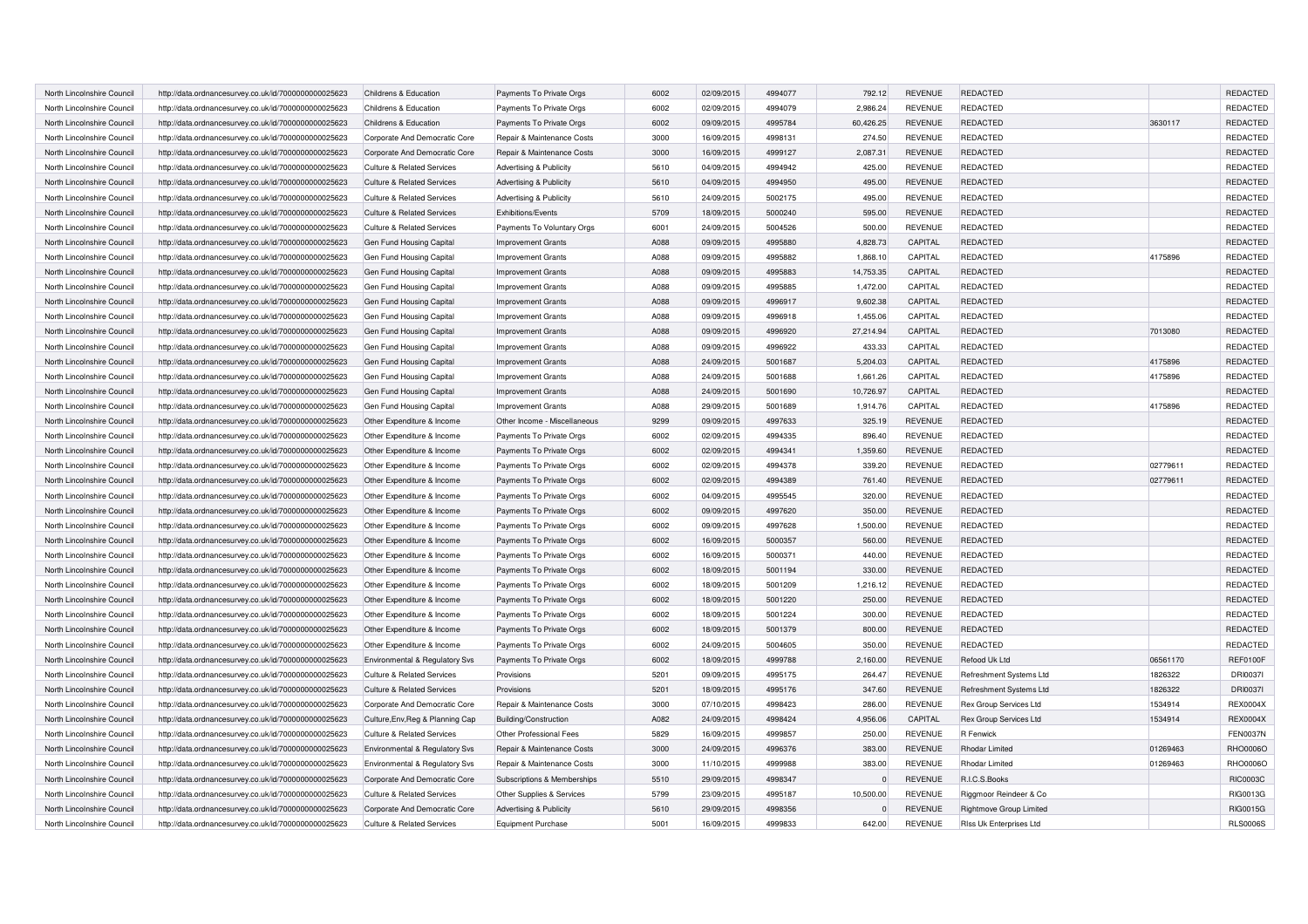| North Lincolnshire Council | http://data.ordnancesurvey.co.uk/id/7000000000025623 | <b>Culture &amp; Related Services</b> | Stock Purchases & Adjustments | 5030 | 09/09/2015 | 4995532 | 409.50    | <b>REVENUE</b> | Riss Uk Enterprises Ltd                  |          | <b>RLS0006S</b> |
|----------------------------|------------------------------------------------------|---------------------------------------|-------------------------------|------|------------|---------|-----------|----------------|------------------------------------------|----------|-----------------|
| North Lincolnshire Council | http://data.ordnancesurvey.co.uk/id/7000000000025623 | Highways & Transport Capital          | Building/Construction         | A082 | 16/09/2015 | 4996848 | 1,954.00  | CAPITAL        | R N Mechanical Ltd                       |          | <b>MEC0065C</b> |
| North Lincolnshire Council | http://data.ordnancesurvey.co.uk/id/7000000000025623 | Corporate And Democratic Core         | Course Fees/Training          | 2002 | 23/09/2015 | 4999935 | 812.00    | <b>REVENUE</b> | Rospa                                    |          | ROS0067S        |
| North Lincolnshire Council | http://data.ordnancesurvey.co.uk/id/7000000000025623 | Corporate And Democratic Core         | Other Professional Fees       | 5829 | 09/09/2015 | 4996693 | $\Omega$  | <b>REVENUE</b> | Rossendales Ltd                          | 1501584  | <b>ROS0089S</b> |
| North Lincolnshire Counci  | http://data.ordnancesurvey.co.uk/id/7000000000025623 | Corporate And Democratic Core         | Other Professional Fees       | 5829 | 09/09/2015 | 4996712 | $\Omega$  | <b>REVENUE</b> | Rossendales Ltd                          | 1501584  | <b>ROS0089S</b> |
| North Lincolnshire Council | http://data.ordnancesurvey.co.uk/id/7000000000025623 | Corporate And Democratic Core         | Other Professional Fees       | 5829 | 09/09/2015 | 4996730 | $\Omega$  | <b>REVENUE</b> | Rossendales Ltd                          | 1501584  | <b>ROS0089S</b> |
| North Lincolnshire Council | http://data.ordnancesurvey.co.uk/id/7000000000025623 | Central Services To Public            | Gen Office Exp (Incl Postage) | 5603 | 04/09/2015 | 4994257 | 888.78    | <b>REVENUE</b> | Royal Mail Group Plc                     | 4138203  | ROY0021Y        |
| North Lincolnshire Council | http://data.ordnancesurvey.co.uk/id/7000000000025623 | Central Services To Public            | Gen Office Exp (Incl Postage) | 5603 | 09/09/2015 | 4995811 | 42.84     | <b>REVENUE</b> | Royal Mail Group Plc                     | 4138203  | ROY0021Y        |
| North Lincolnshire Council | http://data.ordnancesurvey.co.uk/id/7000000000025623 | Central Services To Public            | Gen Office Exp (Incl Postage) | 5603 | 23/09/2015 | 5002140 | 699.32    | <b>REVENUE</b> | Royal Mail Group Plc                     | 4138203  | ROY0021Y        |
| North Lincolnshire Council | http://data.ordnancesurvey.co.uk/id/7000000000025623 | Central Services To Public            | Gen Office Exp (Incl Postage) | 5603 | 23/09/2015 | 5002141 | 1.095.74  | <b>REVENUE</b> | Royal Mail Group Plc                     | 4138203  | ROY0021Y        |
| North Lincolnshire Council | http://data.ordnancesurvey.co.uk/id/7000000000025623 | Central Services To Public            | Gen Office Exp (Incl Postage) | 5603 | 29/09/2015 | 5000404 | 955.04    | <b>REVENUE</b> | Royal Mail Group Plc                     | 4138203  | ROY0021Y        |
| North Lincolnshire Council | http://data.ordnancesurvey.co.uk/id/7000000000025623 | Central Services To Public            | Gen Office Exp (Incl Postage) | 5603 | 29/09/2015 | 5002798 | 1,158.16  | <b>REVENUE</b> | Royal Mail Group Plc                     | 4138203  | ROY0021Y        |
| North Lincolnshire Council | http://data.ordnancesurvey.co.uk/id/7000000000025623 | Corporate And Democratic Core         | Gen Office Exp (Incl Postage) | 5603 | 04/09/2015 | 4994257 | 568.23    | <b>REVENUE</b> | Royal Mail Group Plc                     | 4138203  | ROY0021Y        |
| North Lincolnshire Council | http://data.ordnancesurvey.co.uk/id/7000000000025623 | Corporate And Democratic Core         | Gen Office Exp (Incl Postage) | 5603 | 09/09/2015 | 499581  | 1,072.44  | <b>REVENUE</b> | Royal Mail Group Plc                     | 4138203  | ROY0021Y        |
| North Lincolnshire Council | http://data.ordnancesurvey.co.uk/id/7000000000025623 | Corporate And Democratic Core         | Gen Office Exp (Incl Postage) | 5603 | 09/09/2015 | 4995811 | 38.52     | <b>REVENUE</b> | Royal Mail Group Plc                     | 4138203  | ROY0021Y        |
| North Lincolnshire Council | http://data.ordnancesurvey.co.uk/id/7000000000025623 | Corporate And Democratic Core         | Gen Office Exp (Incl Postage) | 5603 | 23/09/2015 | 5002140 | 447.10    | <b>REVENUE</b> | Royal Mail Group Plc                     | 4138203  | ROY0021Y        |
| North Lincolnshire Council | http://data.ordnancesurvey.co.uk/id/7000000000025623 | Corporate And Democratic Core         | Gen Office Exp (Incl Postage) | 5603 | 23/09/2015 | 5002141 | 700.56    | <b>REVENUE</b> | Royal Mail Group Plc                     | 4138203  | ROY0021Y        |
| North Lincolnshire Council | http://data.ordnancesurvey.co.uk/id/7000000000025623 | Corporate And Democratic Core         | Gen Office Exp (Incl Postage) | 5603 | 29/09/2015 | 5000404 | 547.20    | <b>REVENUE</b> | Royal Mail Group Plc                     | 4138203  | ROY0021Y        |
| North Lincolnshire Council | http://data.ordnancesurvey.co.uk/id/7000000000025623 | <b>Housing Services</b>               | Fees & Charges Income         | 9002 | 09/09/2015 | 4996920 | $-822.76$ | <b>REVENUE</b> | Roy Nicholson Ltd                        | 7013080  | <b>NIC0094C</b> |
| North Lincolnshire Council | http://data.ordnancesurvey.co.uk/id/7000000000025623 | Childrens & Education                 | Payments To Private Orgs      | 6002 | 04/09/2015 | 4994095 | 6,185.00  | <b>REVENUE</b> | Ruskin Mill Trust Ltd                    |          | <b>RUS0018S</b> |
| North Lincolnshire Council | http://data.ordnancesurvey.co.uk/id/7000000000025623 | Childrens & Education                 | Payments To Private Orgs      | 6002 | 09/09/2015 | 4995499 | 17,608.33 | <b>REVENUE</b> | Ruskin Mill Trust Ltd                    |          | <b>RUS0018S</b> |
| North Lincolnshire Council | http://data.ordnancesurvey.co.uk/id/7000000000025623 | Childrens & Education                 | Payments To Private Orgs      | 6002 | 09/09/2015 | 4995501 | 23,522.33 | <b>REVENUE</b> | Ruskin Mill Trust Ltd                    |          | <b>RUS0018S</b> |
| North Lincolnshire Council | http://data.ordnancesurvey.co.uk/id/7000000000025623 | <b>Culture &amp; Related Services</b> | <b>Equipment Purchase</b>     | 5001 | 16/09/2015 | 4999855 | 748.41    | <b>REVENUE</b> | Rusty'S Cycles Ltd                       | 919117   | <b>RUS0047S</b> |
| North Lincolnshire Council | http://data.ordnancesurvey.co.uk/id/7000000000025623 | <b>Culture &amp; Related Services</b> | Payments To Voluntary Orgs    | 6001 | 23/09/2015 | 5001365 | 4,287.00  | <b>REVENUE</b> | <b>SACSPA</b>                            |          | SAC0003C        |
| North Lincolnshire Council | http://data.ordnancesurvey.co.uk/id/7000000000025623 | Environmental & Regulatory Svs        | Payments To Private Orgs      | 6002 | 04/09/2015 | 4994550 | 4,371.83  | <b>REVENUE</b> | S A Greenfield                           |          | GRA0228A        |
| North Lincolnshire Council | http://data.ordnancesurvey.co.uk/id/7000000000025623 | Corporate And Democratic Core         | Provisions                    | 5201 | 14/10/2015 | 5002810 | 335.25    | <b>REVENUE</b> | Sandhams Wine Merchants                  |          | <b>SAN0049N</b> |
| North Lincolnshire Council | http://data.ordnancesurvey.co.uk/id/7000000000025623 | <b>Culture &amp; Related Services</b> | Other Professional Fees       | 5829 | 24/09/2015 | 4995226 | 275.00    | <b>REVENUE</b> | Scunthorpe Concert Band                  |          | SCU0073U        |
| North Lincolnshire Council | http://data.ordnancesurvey.co.uk/id/7000000000025623 | Fin&Inv I&E                           | Materials                     | 5004 | 09/10/2015 | 5001178 | 295.00    | <b>REVENUE</b> | Scunthorpe Radiator Services             |          | <b>SCU0025U</b> |
| North Lincolnshire Council | http://data.ordnancesurvey.co.uk/id/7000000000025623 | <b>Culture &amp; Related Services</b> | Payments To Voluntary Orgs    | 6001 | 04/09/2015 | 4994555 | 600.00    | <b>REVENUE</b> | Scunthorpe Triathlon Club                |          | <b>SCU0320U</b> |
| North Lincolnshire Council | http://data.ordnancesurvey.co.uk/id/7000000000025623 | <b>Adult Social Care</b>              | Payments To Private Orgs      | 6002 | 16/09/2015 | 4999765 | 6,000.00  | <b>REVENUE</b> | Scunthorpe United Com Sports & Edu Trust |          | SCU0068U        |
| North Lincolnshire Council | http://data.ordnancesurvey.co.uk/id/7000000000025623 | Corporate And Democratic Core         | Payments To Private Orgs      | 6002 | 16/09/2015 | 4995522 | 710.00    | <b>REVENUE</b> | Scunthorpe United Football Club          | 123622   | <b>SCU0023U</b> |
| North Lincolnshire Council | http://data.ordnancesurvey.co.uk/id/7000000000025623 | Corporate And Democratic Core         | Payments To Private Orgs      | 6002 | 24/09/2015 | 5003480 | 290.00    | <b>REVENUE</b> | Scunthorpe United Football Club          | 123622   | <b>SCU0023U</b> |
| North Lincolnshire Council | http://data.ordnancesurvey.co.uk/id/7000000000025623 | Fin&Inv I&E                           | Repair & Maintenance Costs    | 3000 | 04/09/2015 | 4994278 | 10,191.85 | <b>REVENUE</b> | Sealability Ltd                          |          | <b>SEA0130A</b> |
| North Lincolnshire Council | http://data.ordnancesurvey.co.uk/id/7000000000025623 | Environmental & Regulatory Svs        | <b>Other Premises Costs</b>   | 3390 | 24/09/2015 | 5000871 | 390.00    | <b>REVENUE</b> | Second Element                           | 4578427  | <b>SEC0045C</b> |
| North Lincolnshire Council | http://data.ordnancesurvey.co.uk/id/7000000000025623 | Childrens & Education                 | Payments To Private Orgs      | 6002 | 02/09/2015 | 4994129 | 11,733.12 | <b>REVENUE</b> | Secret Garden Childrens Centre           |          | <b>SEC0056C</b> |
| North Lincolnshire Council | http://data.ordnancesurvey.co.uk/id/7000000000025623 | Childrens & Education                 | Water (Meter/Rate) & Sewerage | 3221 | 18/09/2015 | 4999853 | 1,299.28  | <b>REVENUE</b> | Severn Trent Water Ltd                   |          | SEV0001V        |
| North Lincolnshire Council | http://data.ordnancesurvey.co.uk/id/7000000000025623 | <b>Adult Social Care</b>              | Repair & Maintenance Costs    | 3000 | 16/09/2015 | 4999999 | 502.50    | <b>REVENUE</b> | Seymour & Castle Ltd                     |          | <b>SEY0007Y</b> |
| North Lincolnshire Council | http://data.ordnancesurvey.co.uk/id/7000000000025623 | <b>Adult Social Care</b>              | Repair & Maintenance Costs    | 3000 | 16/09/2015 | 4999999 | 73.12     | <b>REVENUE</b> | Seymour & Castle Ltd                     |          | <b>SEY0007Y</b> |
| North Lincolnshire Council | http://data.ordnancesurvey.co.uk/id/7000000000025623 | Corporate And Democratic Core         | Repair & Maintenance Costs    | 3000 | 16/09/2015 | 4999999 | 210.00    | <b>REVENUE</b> | Seymour & Castle Ltd                     |          | <b>SEY0007Y</b> |
| North Lincolnshire Council | http://data.ordnancesurvey.co.uk/id/7000000000025623 | <b>Culture &amp; Related Services</b> | Repair & Maintenance Costs    | 3000 | 16/09/2015 | 4999999 | 442.58    | <b>REVENUE</b> | Seymour & Castle Ltd                     |          | <b>SEY0007Y</b> |
| North Lincolnshire Council | http://data.ordnancesurvey.co.uk/id/7000000000025623 | <b>Adult Social Care</b>              | Payments To Private Orgs      | 6002 | 29/09/2015 | 4998355 | 287.00    | <b>REVENUE</b> | Sheffield City Council                   |          | SHE0086E        |
| North Lincolnshire Council | http://data.ordnancesurvey.co.uk/id/7000000000025623 | Corporate And Democratic Core         | Pay - Agency                  | 0131 | 02/09/2015 | 4993345 | 1,633.14  | <b>REVENUE</b> | Shield Security Services(Yorkshire)Ltd   | 4464684  | SHI00151        |
| North Lincolnshire Council | http://data.ordnancesurvey.co.uk/id/7000000000025623 | Corporate And Democratic Core         | Pay - Agency                  | 0131 | 24/09/2015 | 4998414 | 1,460.12  | <b>REVENUE</b> | Shield Security Services(Yorkshire)Ltd   | 4464684  | SHI00151        |
| North Lincolnshire Council | http://data.ordnancesurvey.co.uk/id/7000000000025623 | Public Health                         | Payments To Private Orgs      | 6002 | 09/09/2015 | 4996660 | 2,654.75  | <b>REVENUE</b> | Shield Security Services(Yorkshire)Ltd   | 4464684  | SHI0015I        |
| North Lincolnshire Council | http://data.ordnancesurvey.co.uk/id/7000000000025623 | Environmental & Regulatory Svs        | Other Supplies & Services     | 5799 | 24/09/2015 | 5002853 | 527.00    | <b>REVENUE</b> | Shield Security (Yorkshire) Ltd          | 4464684  | SHI01511        |
| North Lincolnshire Council | http://data.ordnancesurvey.co.uk/id/7000000000025623 | Environmental & Regulatory Svs        | Other Supplies & Services     | 5799 | 24/09/2015 | 5002856 | 560.00    | <b>REVENUE</b> | Shield Security (Yorkshire) Ltd          | 4464684  | SHI01511        |
| North Lincolnshire Council | http://data.ordnancesurvey.co.uk/id/7000000000025623 | Childrens & Education                 | Payments To Private Orgs      | 6002 | 02/09/2015 | 4994068 | 10,117.80 | <b>REVENUE</b> | Shining Little Stars T/A                 |          | <b>LIT0060T</b> |
| North Lincolnshire Council | http://data.ordnancesurvey.co.uk/id/7000000000025623 | Childrens & Education                 | Payments To Private Orgs      | 6002 | 18/09/2015 | 5001211 | 4,845.15  | <b>REVENUE</b> | Shining Little Stars T/A                 |          | <b>LIT0060T</b> |
| North Lincolnshire Council | http://data.ordnancesurvey.co.uk/id/7000000000025623 | Environmental & Regulatory Svs        | Payments To Private Orgs      | 6002 | 24/09/2015 | 5003517 | 417.20    | <b>REVENUE</b> | Shredall (East Midlands) Ltd             | 03317730 | SHR0005R        |
| North Lincolnshire Council | http://data.ordnancesurvey.co.uk/id/7000000000025623 | Adult Social Care                     | Equipment Purchase            | 5001 | 02/09/2015 | 4994238 | 250.00    | <b>REVENUE</b> | Silica Lodge Garden Centre               |          | LOD0012D        |
|                            |                                                      |                                       |                               |      |            |         |           |                |                                          |          |                 |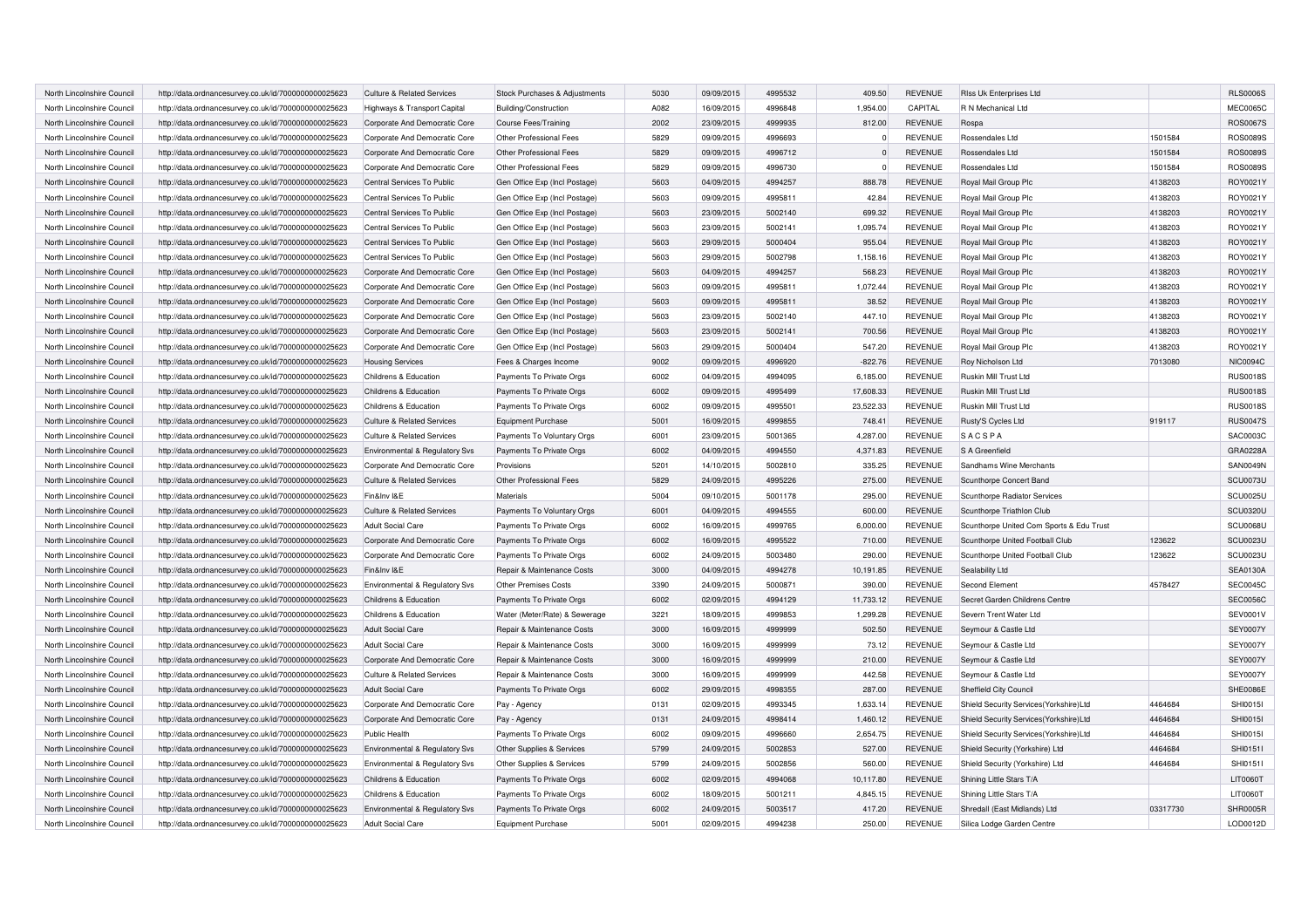| North Lincolnshire Council | http://data.ordnancesurvey.co.uk/id/7000000000025623 | Adult Social Care                     | <b>Course Fees/Training</b> | 2002 | 16/10/2015 | 5002911 | 375.00    | <b>REVENUE</b> | <b>Singleton Associates</b>     |          | <b>SIN0072N</b> |
|----------------------------|------------------------------------------------------|---------------------------------------|-----------------------------|------|------------|---------|-----------|----------------|---------------------------------|----------|-----------------|
| North Lincolnshire Council | http://data.ordnancesurvey.co.uk/id/7000000000025623 | Environmental & Regulatory Svs        | Rents                       | 3201 | 18/09/2015 | 5000890 | 650.00    | <b>REVENUE</b> | Singleton Birch Limited         |          | <b>SIN0023N</b> |
| North Lincolnshire Council | http://data.ordnancesurvey.co.uk/id/7000000000025623 | Highways & Transport Capital          | Building/Construction       | A082 | 02/09/2015 | 4985351 | 250.00    | CAPITAL        | Singleton Birch Limited         |          | <b>SIN0023N</b> |
| North Lincolnshire Council | http://data.ordnancesurvey.co.uk/id/7000000000025623 | Highways & Transport Capital          | Building/Construction       | A082 | 09/09/2015 | 4992713 | 250.00    | CAPITAL        | Singleton Birch Limited         |          | <b>SIN0023N</b> |
| North Lincolnshire Council | http://data.ordnancesurvey.co.uk/id/7000000000025623 | Highways & Transport Capital          | Building/Construction       | A082 | 18/09/2015 | 4996897 | 250.00    | CAPITAL        | Singleton Birch Limited         |          | <b>SIN0023N</b> |
| North Lincolnshire Council | http://data.ordnancesurvey.co.uk/id/7000000000025623 | Highways & Transport Capital          | Building/Construction       | A082 | 18/09/2015 | 4996900 | 250.00    | CAPITAL        | Singleton Birch Limited         |          | <b>SIN0023N</b> |
| North Lincolnshire Council | http://data.ordnancesurvey.co.uk/id/7000000000025623 | Environmental & Regulatory Svs        | <b>Other Premises Costs</b> | 3390 | 18/09/2015 | 5000893 | 8,618.73  | <b>REVENUE</b> | Sita North Lincolnshire Ltd     | 02291198 | <b>NOR0206R</b> |
| North Lincolnshire Council | http://data.ordnancesurvey.co.uk/id/7000000000025623 | Adult Social Care                     | Payments To Private Orgs    | 6002 | 24/09/2015 | 5002874 | 289.50    | <b>REVENUE</b> | Sixteen Plus Ltd                |          | SIX0032X        |
| North Lincolnshire Council | http://data.ordnancesurvey.co.uk/id/7000000000025623 | Childrens & Education                 | Payments To Voluntary Orgs  | 6001 | 02/09/2015 | 4994118 | 7,385.82  | <b>REVENUE</b> | Small Miracle Pre-School        |          | COM0136M        |
| North Lincolnshire Council | http://data.ordnancesurvey.co.uk/id/7000000000025623 | <b>Culture &amp; Related Services</b> | Other Supplies & Services   | 5799 | 09/09/2015 | 4995541 | 1,642.64  | <b>REVENUE</b> | Smg (Uk) Ltd                    | 821116   | SMG0022G        |
| North Lincolnshire Council | http://data.ordnancesurvey.co.uk/id/7000000000025623 | <b>Culture &amp; Related Services</b> | Other Supplies & Services   | 5799 | 23/09/2015 | 5002896 | 37,094.51 | <b>REVENUE</b> | Smg (Uk) Ltd                    | 821116   | SMG0022G        |
| North Lincolnshire Council | http://data.ordnancesurvey.co.uk/id/7000000000025623 | Corporate And Democratic Core         | It Software-Purchase        | 5051 | 16/09/2015 | 4999947 | 1,368.00  | <b>REVENUE</b> | Socitm Limited                  |          | SOC0045C        |
| North Lincolnshire Council | http://data.ordnancesurvey.co.uk/id/7000000000025623 | <b>Public Health</b>                  | <b>Equipment Purchase</b>   | 5001 | 29/09/2015 | 5003482 | 1,868.22  | <b>REVENUE</b> | Solon Security Ltd              | 03065075 | SOL0070L        |
| North Lincolnshire Council | http://data.ordnancesurvey.co.uk/id/7000000000025623 | Public Health                         | Materials                   | 5004 | 02/09/2015 | 4992733 | 1,858.60  | <b>REVENUE</b> | Solon Security Ltd              | 03065075 | SOL0070L        |
| North Lincolnshire Council | http://data.ordnancesurvey.co.uk/id/7000000000025623 | Fin&Inv I&E                           | Materials                   | 5004 | 23/09/2015 | 4995445 | 1,370.00  | <b>REVENUE</b> | Somerford Equipment Ltd         |          | SOM0014M        |
| North Lincolnshire Council | http://data.ordnancesurvey.co.uk/id/7000000000025623 | Childrens & Education                 | Payments To Private Orgs    | 6002 | 02/09/2015 | 4993956 | 1,585.95  | <b>REVENUE</b> | Sophie Brownless                |          | BRO0218O        |
| North Lincolnshire Council | http://data.ordnancesurvey.co.uk/id/7000000000025623 | Childrens & Education                 | Payments To Voluntary Orgs  | 6001 | 02/09/2015 | 4994120 | 4,227.30  | <b>REVENUE</b> | South Ferriby Pre-School        |          | FER0023R        |
| North Lincolnshire Council | http://data.ordnancesurvey.co.uk/id/7000000000025623 | Childrens & Education                 | Payments To Private Orgs    | 6002 | 02/09/2015 | 4994130 | 5,676.27  | <b>REVENUE</b> | Southfield Nursery              |          | SOU0007U        |
| North Lincolnshire Council | http://data.ordnancesurvey.co.uk/id/7000000000025623 | Childrens & Education                 | It Hardware -Purchase       | 5050 | 23/09/2015 | 4996675 | 467.67    | <b>REVENUE</b> | Specialist Computer Centres Plc | 01428210 | SPE0003E        |
| North Lincolnshire Council | http://data.ordnancesurvey.co.uk/id/7000000000025623 | Childrens & Education                 | It Hardware - Purchase      | 5050 | 29/09/2015 | 4999985 | 467.61    | <b>REVENUE</b> | Specialist Computer Centres Plc | 01428210 | SPE0003E        |
| North Lincolnshire Council | http://data.ordnancesurvey.co.uk/id/7000000000025623 | Corporate And Democratic Core         | It Hardware - Purchase      | 5050 | 08/10/2015 | 5000972 | 467.67    | <b>REVENUE</b> | Specialist Computer Centres Plo | 01428210 | SPE0003E        |
| North Lincolnshire Council | http://data.ordnancesurvey.co.uk/id/7000000000025623 | <b>Culture &amp; Related Services</b> | Exhibitions/Events          | 5709 | 04/09/2015 | 4994902 | 1,703.00  | <b>REVENUE</b> | Speedy Asset Services Limited   | 06847930 | SPE0159E        |
| North Lincolnshire Council | http://data.ordnancesurvey.co.uk/id/7000000000025623 | Childrens & Education                 | Payments To Private Orgs    | 6002 | 02/09/2015 | 4994136 | 350.00    | <b>REVENUE</b> | <b>Stacey White</b>             |          | WHI0511I        |
| North Lincolnshire Council | http://data.ordnancesurvey.co.uk/id/7000000000025623 | Highways & Transport                  | <b>Concessionary Fares</b>  | 6010 | 02/09/2015 | 4992652 | 83,500.00 | <b>REVENUE</b> | Stagecoach Services Limited     | 2818654  | <b>LIN0118N</b> |
| North Lincolnshire Council | http://data.ordnancesurvey.co.uk/id/7000000000025623 | Highways & Transport                  | Passenger Transport         | 6011 | 29/09/2015 | 4996500 | 3,006.96  | <b>REVENUE</b> | Stagecoach Services Ltd         | 2818654  | <b>STA0274A</b> |
| North Lincolnshire Council | http://data.ordnancesurvey.co.uk/id/7000000000025623 | Highways & Transport                  | Passenger Transport         | 6011 | 29/09/2015 | 4996504 | 5.429.04  | <b>REVENUE</b> | Stagecoach Services Ltd         | 2818654  | <b>STA0274A</b> |
| North Lincolnshire Council | http://data.ordnancesurvey.co.uk/id/7000000000025623 | Highways & Transport                  | Passenger Transport         | 6011 | 29/09/2015 | 4996505 | 1.840.88  | <b>REVENUE</b> | Stagecoach Services Ltd         | 2818654  | <b>STA0274A</b> |
| North Lincolnshire Council | http://data.ordnancesurvey.co.uk/id/7000000000025623 | Highways & Transport                  | Passenger Transport         | 6011 | 29/09/2015 | 4996508 | 1,661.52  | <b>REVENUE</b> | Stagecoach Services Ltd         | 2818654  | <b>STA0274A</b> |
| North Lincolnshire Council | http://data.ordnancesurvey.co.uk/id/7000000000025623 | Highways & Transport                  | Passenger Transport         | 6011 | 29/09/2015 | 4996511 | 527.04    | <b>REVENUE</b> | Stagecoach Services Ltd         | 2818654  | <b>STA0274A</b> |
| North Lincolnshire Council | http://data.ordnancesurvey.co.uk/id/7000000000025623 | Highways & Transport                  | Passenger Transport         | 6011 | 29/09/2015 | 4996513 | 3.910.60  | <b>REVENUE</b> | Stagecoach Services Ltd         | 2818654  | <b>STA0274A</b> |
| North Lincolnshire Council | http://data.ordnancesurvey.co.uk/id/7000000000025623 | Highways & Transport                  | Passenger Transport         | 6011 | 29/09/2015 | 4996515 | 839.68    | <b>REVENUE</b> | Stagecoach Services Ltd         | 2818654  | <b>STA0274A</b> |
| North Lincolnshire Council | http://data.ordnancesurvey.co.uk/id/7000000000025623 | Highways & Transport                  | Passenger Transport         | 6011 | 29/09/2015 | 4996516 | 418.32    | <b>REVENUE</b> | Stagecoach Services Ltd         | 2818654  | <b>STA0274A</b> |
| North Lincolnshire Council | http://data.ordnancesurvey.co.uk/id/7000000000025623 | Highways & Transport                  | Passenger Transport         | 6011 | 29/09/2015 | 4996518 | 661.32    | <b>REVENUE</b> | Stagecoach Services Ltd         | 2818654  | <b>STA0274A</b> |
| North Lincolnshire Council | http://data.ordnancesurvey.co.uk/id/7000000000025623 | Highways & Transport                  | Passenger Transport         | 6011 | 29/09/2015 | 4996520 | 459.62    | <b>REVENUE</b> | Stagecoach Services Ltd         | 2818654  | STA0274A        |
| North Lincolnshire Council | http://data.ordnancesurvey.co.uk/id/7000000000025623 | Highways & Transport                  | Passenger Transport         | 6011 | 29/09/2015 | 4996522 | 13,738.08 | <b>REVENUE</b> | Stagecoach Services Ltd         | 2818654  | <b>STA0274A</b> |
| North Lincolnshire Council | http://data.ordnancesurvey.co.uk/id/7000000000025623 | Highways & Transport                  | Passenger Transport         | 6011 | 29/09/2015 | 4996525 | 1,801.92  | <b>REVENUE</b> | Stagecoach Services Ltd         | 2818654  | <b>STA0274A</b> |
| North Lincolnshire Council | http://data.ordnancesurvey.co.uk/id/7000000000025623 | Highways & Transport                  | Passenger Transport         | 6011 | 29/09/2015 | 4998493 | 312.00    | <b>REVENUE</b> | Stagecoach Services Ltd         | 2818654  | <b>STA0274A</b> |
| North Lincolnshire Council | http://data.ordnancesurvey.co.uk/id/7000000000025623 | Childrens & Education                 | Payments To Voluntary Orgs  | 6001 | 02/09/2015 | 4994128 | 9,966.68  | <b>REVENUE</b> | Stepping Stones Of Scawby       |          | SCA0139A        |
| North Lincolnshire Council | http://data.ordnancesurvey.co.uk/id/7000000000025623 | Corporate And Democratic Core         | Repair & Maintenance Costs  | 3000 | 16/09/2015 | 4999112 | 265.28    | <b>REVENUE</b> | Steve Ball Joinery Ltd          | 3682402  | <b>BAL0025L</b> |
| North Lincolnshire Council | http://data.ordnancesurvey.co.uk/id/7000000000025623 | Culture, Env, Reg & Planning Cap      | Building/Construction       | A082 | 04/09/2015 | 4994277 | 6,261.00  | CAPITAL        | Steve Ball Joinery Ltd          | 3682402  | <b>BAL0025L</b> |
| North Lincolnshire Council | http://data.ordnancesurvey.co.uk/id/7000000000025623 | Culture & Related Services            | Repair & Maintenance Costs  | 3000 | 16/09/2015 | 4999112 | 222.87    | <b>REVENUE</b> | Steve Ball Joinery Ltd          | 3682402  | <b>BAL0025L</b> |
| North Lincolnshire Counci  | http://data.ordnancesurvey.co.uk/id/7000000000025623 | Fin&Inv I&E                           | Equipment Maint.& Repair    | 5003 | 16/09/2015 | 4999112 | 59.00     | <b>REVENUE</b> | Steve Ball Joinery Ltd          | 3682402  | <b>BAL0025L</b> |
| North Lincolnshire Council | http://data.ordnancesurvey.co.uk/id/7000000000025623 | Fin&Inv I&E                           | Repair & Maintenance Costs  | 3000 | 16/09/2015 | 4999112 | 476.59    | <b>REVENUE</b> | Steve Ball Joinery Ltd          | 3682402  | <b>BAL0025L</b> |
| North Lincolnshire Council | http://data.ordnancesurvey.co.uk/id/7000000000025623 | <b>Adult Social Care</b>              | <b>Materials</b>            | 5004 | 16/09/2015 | 4998588 | 246.07    | <b>REVENUE</b> | Stitchline Ltd                  |          | STI0016I        |
| North Lincolnshire Council | http://data.ordnancesurvey.co.uk/id/7000000000025623 | <b>Adult Social Care</b>              | <b>Materials</b>            | 5004 | 18/09/2015 | 4998429 | 246.08    | <b>REVENUE</b> | Stitchline Ltd                  |          | STI0016I        |
| North Lincolnshire Council | http://data.ordnancesurvey.co.uk/id/7000000000025623 | Childrens & Education                 | Payments To Private Orgs    | 6002 | 24/09/2015 | 5003626 | 5,935.00  | <b>REVENUE</b> | St James' School                |          | STJ0002J        |
| North Lincolnshire Council | http://data.ordnancesurvey.co.uk/id/7000000000025623 | Childrens & Education                 | Payments To Private Orgs    | 6002 | 04/09/2015 | 4994279 | 6,200.00  | <b>REVENUE</b> | St Lawrence Academy             |          | STL0003L        |
| North Lincolnshire Council | http://data.ordnancesurvey.co.uk/id/7000000000025623 | <b>Housing Services</b>               | Payments To Private Orgs    | 6002 | 16/09/2015 | 4998601 | 6,867.66  | <b>REVENUE</b> | Stonham                         |          | STO0184C        |
| North Lincolnshire Council | http://data.ordnancesurvey.co.uk/id/7000000000025623 | <b>Housing Services</b>               | Payments To Private Orgs    | 6002 | 16/09/2015 | 4998604 | 893.35    | <b>REVENUE</b> | Stonham                         |          | STO0184O        |
| North Lincolnshire Council | http://data.ordnancesurvey.co.uk/id/7000000000025623 | <b>Housing Services</b>               | Payments To Private Orgs    | 6002 | 16/09/2015 | 4998607 | 585.00    | <b>REVENUE</b> | Stonham                         |          | STO0184O        |
|                            |                                                      |                                       |                             |      |            |         |           |                |                                 |          |                 |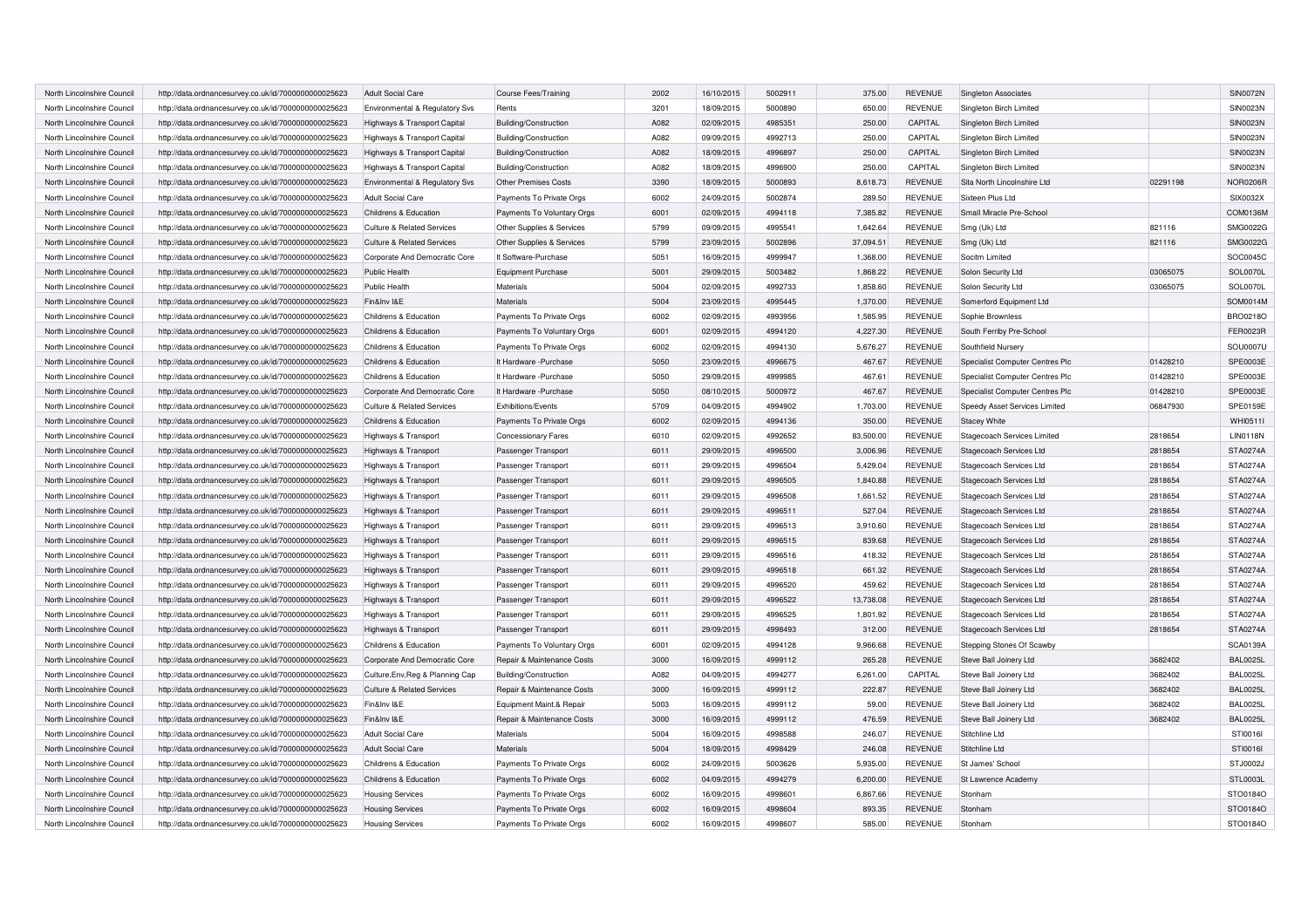| North Lincolnshire Council | http://data.ordnancesurvey.co.uk/id/7000000000025623 | <b>Housing Services</b>               | Payments To Private Orgs       | 6002 | 16/09/2015 | 4998608 | 12,896.15   | <b>REVENUE</b> | Stonham                                |          | STO0184O        |
|----------------------------|------------------------------------------------------|---------------------------------------|--------------------------------|------|------------|---------|-------------|----------------|----------------------------------------|----------|-----------------|
| North Lincolnshire Council | http://data.ordnancesurvey.co.uk/id/7000000000025623 | Public Health                         | Payments To Private Orgs       | 6002 | 09/09/2015 | 4996665 | 585.00      | <b>REVENUE</b> | Stonham                                | 04664018 | STO0123O        |
| North Lincolnshire Counci  | http://data.ordnancesurvey.co.uk/id/7000000000025623 | Public Health                         | Payments To Private Orgs       | 6002 | 09/09/2015 | 4996672 | 12,896.15   | <b>REVENUE</b> | Stonham                                | 04664018 | STO0123O        |
| North Lincolnshire Council | http://data.ordnancesurvey.co.uk/id/7000000000025623 | Childrens & Education                 | Payments To Voluntary Orgs     | 6001 | 02/09/2015 | 4994131 | 4.890.48    | <b>REVENUE</b> | St Pauls Pre-School                    |          | STP0001P        |
| North Lincolnshire Council | http://data.ordnancesurvey.co.uk/id/7000000000025623 | Other Expenditure & Income            | Payments To Private Orgs       | 6002 | 09/09/2015 | 4997632 | 600.00      | <b>REVENUE</b> | St Phillips Care Caledonia Ltd         |          | STP0021P        |
| North Lincolnshire Council | http://data.ordnancesurvey.co.uk/id/7000000000025623 | <b>Adult Social Care</b>              | Payments To Private Orgs (Inv) | 6026 | 04/09/2015 | 4995362 | 17,061.25   | <b>REVENUE</b> | Stroke Association                     |          | STR0036R        |
| North Lincolnshire Council | http://data.ordnancesurvey.co.uk/id/7000000000025623 | <b>Adult Social Care</b>              | Payments To Private Orgs (Inv) | 6026 | 04/09/2015 | 4995363 | 17,061.25   | <b>REVENUE</b> | Stroke Association                     |          | STR0036R        |
| North Lincolnshire Council | http://data.ordnancesurvey.co.uk/id/7000000000025623 | <b>Adult Social Care</b>              | Payments To Private Orgs (Inv) | 6026 | 04/09/2015 | 4995364 | 9,188.75    | <b>REVENUE</b> | Stroke Association                     |          | STR0036R        |
| North Lincolnshire Council | http://data.ordnancesurvey.co.uk/id/7000000000025623 | <b>Adult Social Care</b>              | Payments To Private Orgs (Inv) | 6026 | 09/09/2015 | 4995833 | 9,188.75    | <b>REVENUE</b> | Stroke Association                     |          | STR0036R        |
| North Lincolnshire Council | http://data.ordnancesurvey.co.uk/id/7000000000025623 | <b>Culture &amp; Related Services</b> | Stock Purchases & Adjustments  | 5030 | 24/09/2015 | 5002302 | 270.40      | <b>REVENUE</b> | Swimrite Supplies Ltd                  | 02716914 | SWI00311        |
| North Lincolnshire Council | http://data.ordnancesurvey.co.uk/id/7000000000025623 | Environmental & Regulatory Svs        | <b>Equipment Purchase</b>      | 5001 | 02/09/2015 | 4994175 | 575.70      | <b>REVENUE</b> | <b>Syr Limited</b>                     | 2631112  | <b>YOU0046U</b> |
| North Lincolnshire Council | http://data.ordnancesurvey.co.uk/id/7000000000025623 | Corporate And Democratic Core         | Gen Office Exp (Incl Postage)  | 5603 | 23/09/2015 | 4999094 | 765.00      | <b>REVENUE</b> | Systematic Print Management Ltd        | 3890167  | <b>SYS0015S</b> |
| North Lincolnshire Council | http://data.ordnancesurvey.co.uk/id/7000000000025623 | Corporate And Democratic Core         | Gen Office Exp (Incl Postage)  | 5603 | 07/10/2015 | 4999095 | 905.00      | <b>REVENUE</b> | Systematic Print Management Ltd        | 3890167  | SYS0015S        |
| North Lincolnshire Council | http://data.ordnancesurvey.co.uk/id/7000000000025623 | Corporate And Democratic Core         | Gen Office Exp (Incl Postage)  | 5603 | 21/10/2015 | 5002889 | 463.00      | <b>REVENUE</b> | Systematic Print Management Ltd        | 3890167  | <b>SYS0015S</b> |
| North Lincolnshire Council | http://data.ordnancesurvey.co.uk/id/7000000000025623 | Corporate And Democratic Core         | Gen Office Exp (Incl Postage)  | 5603 | 21/10/2015 | 5003507 | 310.00      | <b>REVENUE</b> | Systematic Print Management Ltd        | 3890167  | <b>SYS0015S</b> |
| North Lincolnshire Council | http://data.ordnancesurvey.co.uk/id/7000000000025623 | Corporate And Democratic Core         | Materials                      | 5004 | 07/10/2015 | 4996855 | 1,488.00    | <b>REVENUE</b> | Systematic Print Management Ltd        | 3890167  | SYS0015S        |
| North Lincolnshire Council | http://data.ordnancesurvey.co.uk/id/7000000000025623 | <b>Culture &amp; Related Services</b> | Telephone Rent/Calls           | 5403 | 16/09/2015 | 4995028 | 417.00      | <b>REVENUE</b> | <b>Taphon Ltd</b>                      |          | <b>TAP0001P</b> |
| North Lincolnshire Council | http://data.ordnancesurvey.co.uk/id/7000000000025623 | Fin&Inv I&E                           | Other Vehicle Costs            | 4005 | 20/10/2015 | 5001179 | 758.91      | <b>REVENUE</b> | T C Harrison Group Ltd                 |          | <b>TCH0005H</b> |
| North Lincolnshire Council | http://data.ordnancesurvey.co.uk/id/7000000000025623 | Fin&Inv I&E                           | <b>Other Vehicle Costs</b>     | 4005 | 20/10/2015 | 5001180 | $-2,254.80$ | <b>REVENUE</b> | T C Harrison Group Ltd                 |          | <b>TCH0005H</b> |
| North Lincolnshire Council | http://data.ordnancesurvey.co.uk/id/7000000000025623 | Fin&Inv I&E                           | Other Vehicle Costs            | 4005 | 20/10/2015 | 5001181 | 3.254.80    | <b>REVENUE</b> | T C Harrison Group Ltd                 |          | TCH0005H        |
| North Lincolnshire Council | http://data.ordnancesurvey.co.uk/id/7000000000025623 | Childrens & Education                 | Payments To Private Orgs       | 6002 | 18/09/2015 | 5000854 | 1,480.03    | <b>REVENUE</b> | <b>Teachers Pensions</b>               |          | <b>TEA0027A</b> |
| North Lincolnshire Council | http://data.ordnancesurvey.co.uk/id/7000000000025623 | Childrens & Education                 | Subscriptions & Memberships    | 5510 | 04/09/2015 | 4995313 | 450.00      | <b>REVENUE</b> | <b>Teachers' Pocketbooks</b>           |          | <b>TEA0053A</b> |
| North Lincolnshire Council | http://data.ordnancesurvey.co.uk/id/7000000000025623 | Childrens & Education                 | Payments To Private Orgs       | 6002 | 18/09/2015 | 5000832 | 400.05      | <b>REVENUE</b> | <b>Teaching Personnel Ltd</b>          | 3225158  | <b>BAR0135R</b> |
| North Lincolnshire Council | http://data.ordnancesurvey.co.uk/id/7000000000025623 | Childrens & Education                 | Payments To Private Orgs       | 6002 | 24/09/2015 | 5002878 | 837.00      | <b>REVENUE</b> | <b>Teaching Personnel Ltd</b>          | 3225158  | <b>BAR0135R</b> |
| North Lincolnshire Council | http://data.ordnancesurvey.co.uk/id/7000000000025623 | Childrens & Education                 | Payments To Private Orgs       | 6002 | 24/09/2015 | 5002880 | 360.00      | <b>REVENUE</b> | Teaching Personnel Ltd                 | 3225158  | <b>BAR0135R</b> |
| North Lincolnshire Council | http://data.ordnancesurvey.co.uk/id/7000000000025623 | Childrens & Education                 | Payments To Private Orgs       | 6002 | 24/09/2015 | 5002882 | 666.75      | <b>REVENUE</b> | <b>Teaching Personnel Ltd</b>          | 3225158  | <b>BAR0135R</b> |
| North Lincolnshire Council | http://data.ordnancesurvey.co.uk/id/7000000000025623 | Childrens & Education                 | Payments To Private Orgs       | 6002 | 24/09/2015 | 5003628 | 970.65      | <b>REVENUE</b> | <b>Teaching Personnel Ltd</b>          | 3225158  | <b>BAR0135R</b> |
| North Lincolnshire Council | http://data.ordnancesurvey.co.uk/id/7000000000025623 | Childrens & Education                 | Payments To Private Orgs       | 6002 | 24/09/2015 | 5003630 | 582.39      | <b>REVENUE</b> | <b>Teaching Personnel Ltd</b>          | 3225158  | <b>BAR0135R</b> |
| North Lincolnshire Council | http://data.ordnancesurvey.co.uk/id/7000000000025623 | Childrens & Education                 | <b>Course Fees/Training</b>    | 2002 | 16/09/2015 | 4997389 | 2,500.00    | <b>REVENUE</b> | <b>Team Teach</b>                      |          | <b>TEA0098A</b> |
| North Lincolnshire Council | http://data.ordnancesurvey.co.uk/id/7000000000025623 | Childrens & Education                 | <b>Course Fees/Training</b>    | 2002 | 16/09/2015 | 499856  | 5,059.20    | <b>REVENUE</b> | Team-Teach Ltd                         | 03770582 | <b>TEA0015A</b> |
| North Lincolnshire Council | http://data.ordnancesurvey.co.uk/id/7000000000025623 | <b>Culture &amp; Related Services</b> | Books (Libraries+Schools Only) | 5005 | 02/09/2015 | 4993362 | 1,257.22    | <b>REVENUE</b> | Telegraph News Shop Ltd                |          | <b>SEK0001K</b> |
| North Lincolnshire Council | http://data.ordnancesurvey.co.uk/id/7000000000025623 | Childrens & Education                 | Payments To Private Orgs       | 6002 | 02/09/2015 | 4994177 | 819.00      | <b>REVENUE</b> | Teresa Woodcock                        |          | WOO0245O        |
| North Lincolnshire Council | http://data.ordnancesurvey.co.uk/id/7000000000025623 | Childrens & Education                 | Payments To Voluntary Orgs     | 6001 | 04/09/2015 | 4995540 | 15,342.27   | <b>REVENUE</b> | The Ark Family Centre                  |          | <b>PAR0477R</b> |
| North Lincolnshire Council | http://data.ordnancesurvey.co.uk/id/7000000000025623 | Corporate And Democratic Core         | Other Supplies & Services      | 5799 | 04/09/2015 | 4995320 | 8,400.00    | <b>REVENUE</b> | The Beech Centre                       | 4558620  | <b>BEE0077E</b> |
| North Lincolnshire Council | http://data.ordnancesurvey.co.uk/id/7000000000025623 | Corporate And Democratic Core         | Other Supplies & Services      | 5799 | 23/09/2015 | 5001214 | 8,400.00    | <b>REVENUE</b> | The Beech Centre                       | 4558620  | <b>BEE0077E</b> |
| North Lincolnshire Council | http://data.ordnancesurvey.co.uk/id/7000000000025623 | Environmental & Regulatory Svs        | Pay - Agency                   | 0131 | 16/09/2015 | 4992679 | 449.92      | <b>REVENUE</b> | The Best Connection                    |          | <b>BES0030S</b> |
| North Lincolnshire Council | http://data.ordnancesurvey.co.uk/id/7000000000025623 | Environmental & Regulatory Svs        | Pay - Agency                   | 0131 | 23/09/2015 | 4996534 | 449.92      | <b>REVENUE</b> | The Best Connection                    |          | <b>BES0030S</b> |
| North Lincolnshire Council | http://data.ordnancesurvey.co.uk/id/7000000000025623 | Environmental & Regulatory Svs        | Pay - Agency                   | 0131 | 29/09/2015 | 4998161 | 449.92      | <b>REVENUE</b> | The Best Connection                    |          | <b>BES0030S</b> |
| North Lincolnshire Council | http://data.ordnancesurvey.co.uk/id/7000000000025623 | Environmental & Regulatory Svs        | Pay - Agency                   | 0131 | 11/10/2015 | 5002162 | 449.92      | <b>REVENUE</b> | The Best Connection                    |          | <b>BES0030S</b> |
| North Lincolnshire Council | http://data.ordnancesurvey.co.uk/id/7000000000025623 | <b>Adult Social Care</b>              | Payments To Health Providers   | 6019 | 16/09/2015 | 4998621 | 433.63      | <b>REVENUE</b> | The Birches Medical Practice           |          | <b>BIR0224R</b> |
| North Lincolnshire Council | http://data.ordnancesurvey.co.uk/id/7000000000025623 | Public Health                         | Payments To Health Providers   | 6019 | 16/09/2015 | 4998621 | 360.00      | <b>REVENUE</b> | The Birches Medical Practice           |          | <b>BIR0224R</b> |
| North Lincolnshire Council | http://data.ordnancesurvey.co.uk/id/7000000000025623 | <b>Housing Services</b>               | Other Supplies & Services      | 5799 | 04/09/2015 | 4994893 | 385.00      | REVENUE        | The Cocked Hat Hotel                   |          | COC0002C        |
| North Lincolnshire Council | http://data.ordnancesurvey.co.uk/id/7000000000025623 | <b>Housing Services</b>               | Other Supplies & Services      | 5799 | 04/09/2015 | 4994895 | 227.50      | <b>REVENUE</b> | The Cocked Hat Hote                    |          | COC0002C        |
| North Lincolnshire Council | http://data.ordnancesurvey.co.uk/id/7000000000025623 | <b>Housing Services</b>               | Other Supplies & Services      | 5799 | 04/09/2015 | 4994896 | 455.00      | <b>REVENUE</b> | The Cocked Hat Hotel                   |          | COC0002C        |
| North Lincolnshire Council | http://data.ordnancesurvey.co.uk/id/7000000000025623 | <b>Housing Services</b>               | Other Supplies & Services      | 5799 | 09/09/2015 | 4996894 | 385.00      | <b>REVENUE</b> | The Cocked Hat Hotel                   |          | COC0002C        |
| North Lincolnshire Council | http://data.ordnancesurvey.co.uk/id/7000000000025623 | <b>Housing Services</b>               | Other Supplies & Services      | 5799 | 09/09/2015 | 4996896 | 455.00      | <b>REVENUE</b> | The Cocked Hat Hotel                   |          | COC0002C        |
| North Lincolnshire Council | http://data.ordnancesurvey.co.uk/id/7000000000025623 | <b>Housing Services</b>               | Other Supplies & Services      | 5799 | 09/09/2015 | 4996899 | 227.50      | <b>REVENUE</b> | The Cocked Hat Hotel                   |          | COC0002C        |
| North Lincolnshire Council | http://data.ordnancesurvey.co.uk/id/7000000000025623 | <b>Housing Services</b>               | Other Supplies & Services      | 5799 | 18/09/2015 | 5000836 | 455.00      | <b>REVENUE</b> | The Cocked Hat Hotel                   |          | COC0002C        |
| North Lincolnshire Council | http://data.ordnancesurvey.co.uk/id/7000000000025623 | <b>Housing Services</b>               | Other Supplies & Services      | 5799 | 18/09/2015 | 5000839 | 385.00      | <b>REVENUE</b> | The Cocked Hat Hotel                   |          | COC0002C        |
| North Lincolnshire Council | http://data.ordnancesurvey.co.uk/id/7000000000025623 | Environmental & Regulatory Svs        | Equipment Hire/Rent            | 5002 | 02/09/2015 | 4992728 | 615.00      | <b>REVENUE</b> | The Environmental Protection Group Ltd | 3506162  | <b>ENV0013V</b> |
|                            |                                                      |                                       |                                |      |            |         |             |                |                                        |          |                 |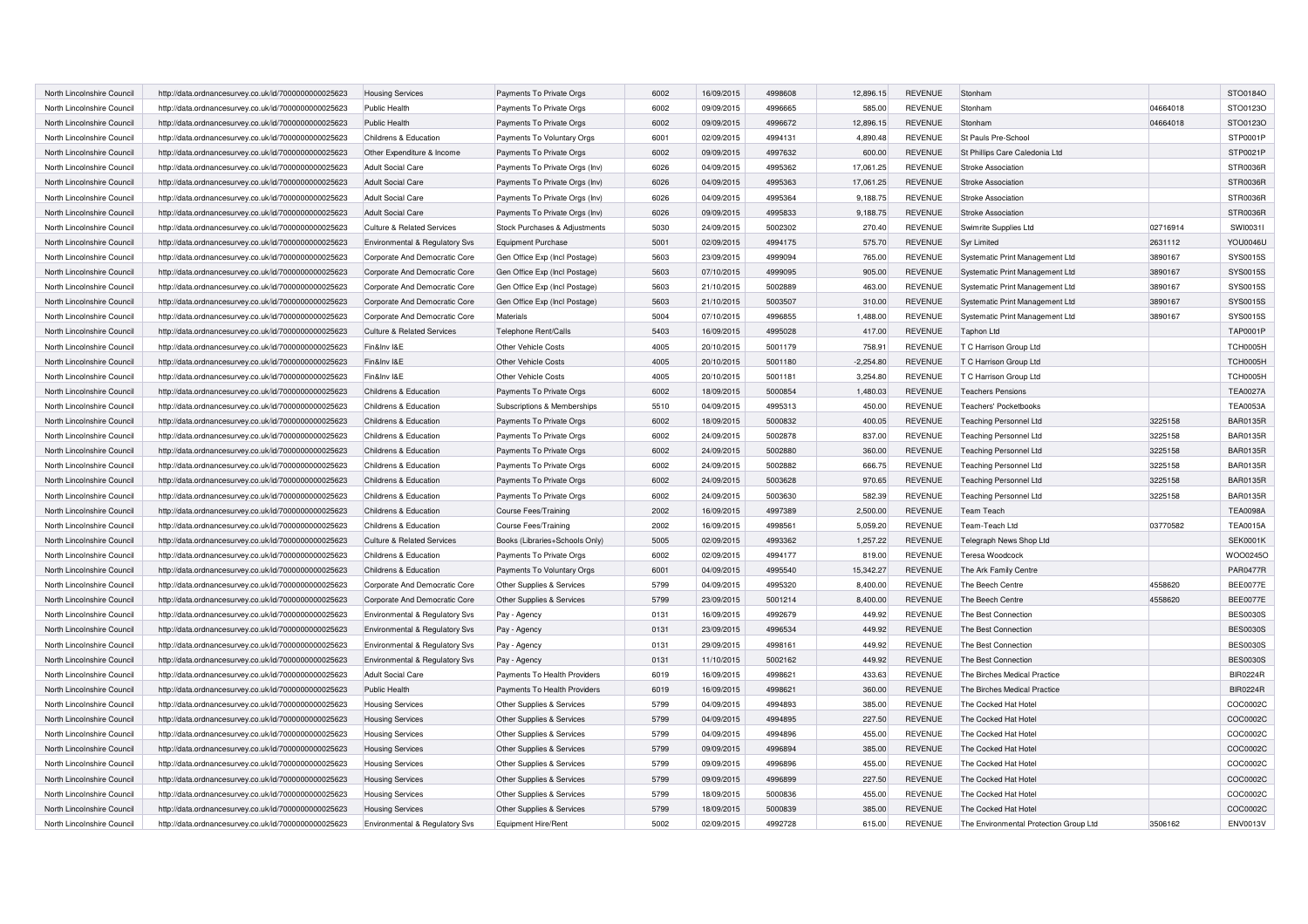| North Lincolnshire Council | http://data.ordnancesurvey.co.uk/id/7000000000025623 | <b>Planning Services</b>              | Exhibitions/Events             | 5709 | 16/09/2015 | 4998648 | 367.50      | <b>REVENUE</b> | The Hope & Anchor                       |          | HOP0134P        |
|----------------------------|------------------------------------------------------|---------------------------------------|--------------------------------|------|------------|---------|-------------|----------------|-----------------------------------------|----------|-----------------|
| North Lincolnshire Council | http://data.ordnancesurvey.co.uk/id/7000000000025623 | Fin&Inv I&E                           | Rents                          | 3201 | 04/09/2015 | 4995443 | 3,087.50    | <b>REVENUE</b> | The Hunt Group Ltd                      |          | <b>HUN0080N</b> |
| North Lincolnshire Council | http://data.ordnancesurvey.co.uk/id/7000000000025623 | <b>Adult Social Care</b>              | Payments To Health Providers   | 6019 | 16/09/2015 | 4998615 | 399.24      | <b>REVENUE</b> | The Oswald Road Medical Centre          |          | OSW0002W        |
| North Lincolnshire Council | http://data.ordnancesurvey.co.uk/id/7000000000025623 | <b>Public Health</b>                  | Payments To Health Providers   | 6019 | 16/09/2015 | 4998615 | 140.00      | <b>REVENUE</b> | The Oswald Road Medical Centre          |          | OSW0002W        |
| North Lincolnshire Council | http://data.ordnancesurvey.co.uk/id/7000000000025623 | <b>Culture &amp; Related Services</b> | Stock Purchases & Adjustments  | 5030 | 18/09/2015 | 4995877 | 573.40      | <b>REVENUE</b> | The Playwrite Group Plc                 |          | <b>PLA0062A</b> |
| North Lincolnshire Council | http://data.ordnancesurvey.co.uk/id/7000000000025623 | <b>Culture &amp; Related Services</b> | Gen Office Exp (Incl Postage)  | 5603 | 02/09/2015 | 4993344 | 1,946.18    | <b>REVENUE</b> | The Reading Agency Ltd                  |          | <b>REA0040A</b> |
| North Lincolnshire Council | http://data.ordnancesurvey.co.uk/id/7000000000025623 | Childrens & Education                 | Rents                          | 3201 | 23/09/2015 | 5000897 | 1,190.00    | <b>REVENUE</b> | The Vale Academy                        |          | <b>VAL0003L</b> |
| North Lincolnshire Council | http://data.ordnancesurvey.co.uk/id/7000000000025623 | <b>Planning Services</b>              | Other Supplies & Services      | 5799 | 24/09/2015 | 5002806 | 19,575.14   | <b>REVENUE</b> | Tibbalds                                |          | TIB0150B        |
| North Lincolnshire Council | http://data.ordnancesurvey.co.uk/id/7000000000025623 | <b>Planning Services</b>              | Other Supplies & Services      | 5799 | 15/10/2015 | 5002808 | 18,724.63   | <b>REVENUE</b> | Tibbalds                                |          | TIB0150B        |
| North Lincolnshire Council | http://data.ordnancesurvey.co.uk/id/7000000000025623 | <b>Adult Social Care</b>              | Vehicle Hire                   | 4101 | 24/09/2015 | 5001182 | 837.00      | <b>REVENUE</b> | Tjs Hire Co (Humberside) Ltd            | 1364047  | <b>TJS0001S</b> |
| North Lincolnshire Council | http://data.ordnancesurvey.co.uk/id/7000000000025623 | Corporate And Democratic Core         | Vehicle Hire                   | 4101 | 16/09/2015 | 4995447 | 330.00      | <b>REVENUE</b> | Tjs Hire Co (Humberside) Ltd            | 1364047  | <b>TJS0001S</b> |
| North Lincolnshire Council | http://data.ordnancesurvey.co.uk/id/7000000000025623 | Fin&Inv I&E                           | Vehicle Hire                   | 4101 | 24/09/2015 | 5001184 | 420.71      | <b>REVENUE</b> | Tis Hire Co (Humberside) Ltd            | 1364047  | <b>TJS0001S</b> |
| North Lincolnshire Council | http://data.ordnancesurvey.co.uk/id/7000000000025623 | <b>Housing Services</b>               | Other Professional Fees        | 5829 | 16/09/2015 | 4997700 | 480.00      | <b>REVENUE</b> | T L Lane                                |          | <b>LAN0021N</b> |
| North Lincolnshire Council | http://data.ordnancesurvey.co.uk/id/7000000000025623 | <b>Housing Services</b>               | Other Professional Fees        | 5829 | 29/09/2015 | 5002903 | 2.425.00    | <b>REVENUE</b> | T L Lane                                |          | <b>LAN0021N</b> |
| North Lincolnshire Council | http://data.ordnancesurvey.co.uk/id/7000000000025623 | Childrens & Education                 | Course Fees/Training           | 2002 | 29/09/2015 | 5004271 | 800.00      | <b>REVENUE</b> | <b>Together People Ltd</b>              |          | TOG0003G        |
| North Lincolnshire Council | http://data.ordnancesurvey.co.uk/id/7000000000025623 | Childrens & Education                 | Repair & Maintenance Costs     | 3000 | 16/09/2015 | 4999128 | 111.20      | <b>REVENUE</b> | <b>Topcon Construction Ltd</b>          |          | <b>TOP0048P</b> |
| North Lincolnshire Council | http://data.ordnancesurvey.co.uk/id/7000000000025623 | Corporate And Democratic Core         | Repair & Maintenance Costs     | 3000 | 16/09/2015 | 4999128 | 685.07      | <b>REVENUE</b> | <b>Topcon Construction Ltd</b>          |          | <b>TOP0048P</b> |
| North Lincolnshire Council | http://data.ordnancesurvey.co.uk/id/7000000000025623 | Fin&Inv I&E                           | Repair & Maintenance Costs     | 3000 | 16/09/2015 | 4999128 | $\Omega$    | <b>REVENUE</b> | <b>Topcon Construction Ltd</b>          |          | <b>TOP0048P</b> |
| North Lincolnshire Council | http://data.ordnancesurvey.co.uk/id/7000000000025623 | Corporate And Democratic Core         | Materials                      | 5004 | 18/09/2015 | 5000322 | 357.91      | <b>REVENUE</b> | <b>Torne Valley</b>                     | 1057235  | <b>TOR0063R</b> |
| North Lincolnshire Council | http://data.ordnancesurvey.co.uk/id/7000000000025623 | <b>Adult Social Care</b>              | Repair & Maintenance Costs     | 3000 | 16/09/2015 | 4999115 | 208.88      | <b>REVENUE</b> | <b>Townsend Electrical Services</b>     |          | <b>TOW0097W</b> |
| North Lincolnshire Council | http://data.ordnancesurvey.co.uk/id/7000000000025623 | Corporate And Democratic Core         | Repair & Maintenance Costs     | 3000 | 16/09/2015 | 4999115 | 823.99      | <b>REVENUE</b> | <b>Townsend Electrical Services</b>     |          | <b>TOW0097W</b> |
| North Lincolnshire Council | http://data.ordnancesurvey.co.uk/id/7000000000025623 | <b>Culture &amp; Related Services</b> | Materials                      | 5004 | 16/09/2015 | 4999115 | 59.09       | <b>REVENUE</b> | <b>Townsend Electrical Services</b>     |          | TOW0097W        |
| North Lincolnshire Council | http://data.ordnancesurvey.co.uk/id/7000000000025623 | Environmental & Regulatory Svs        | Repair & Maintenance Costs     | 3000 | 16/09/2015 | 4999115 | 140.48      | <b>REVENUE</b> | <b>Townsend Electrical Services</b>     |          | <b>TOW0097W</b> |
| North Lincolnshire Council | http://data.ordnancesurvey.co.uk/id/7000000000025623 | Fin&Inv I&E                           | Repair & Maintenance Costs     | 3000 | 16/09/2015 | 4999115 | 1,230.69    | <b>REVENUE</b> | <b>Townsend Electrical Services</b>     |          | TOW0097W        |
| North Lincolnshire Council | http://data.ordnancesurvey.co.uk/id/7000000000025623 | <b>Housing Services</b>               | Fees & Charges Income          | 9002 | 09/09/2015 | 4995883 | $-355.90$   | <b>REVENUE</b> | <b>Townsend Electrical Services</b>     |          | <b>TOW0097W</b> |
| North Lincolnshire Council | http://data.ordnancesurvey.co.uk/id/7000000000025623 | <b>Housing Services</b>               | Fees & Charges Income          | 9002 | 09/09/2015 | 4996917 | $-962.43$   | <b>REVENUE</b> | <b>Townsend Electrical Services</b>     |          | <b>TOW0097W</b> |
| North Lincolnshire Council | http://data.ordnancesurvey.co.uk/id/7000000000025623 | <b>Housing Services</b>               | Fees & Charges Income          | 9002 | 24/09/2015 | 5001690 | $-1,329.02$ | <b>REVENUE</b> | <b>Townsend Electrical Services</b>     |          | <b>TOW0097W</b> |
| North Lincolnshire Council | http://data.ordnancesurvey.co.uk/id/7000000000025623 | Corporate And Democratic Core         | Repair & Maintenance Costs     | 3000 | 16/09/2015 | 4999126 | 731.43      | <b>REVENUE</b> | Townsend Elect.Serv - Building Division |          | <b>TOW0100W</b> |
| North Lincolnshire Council | http://data.ordnancesurvey.co.uk/id/7000000000025623 | <b>Culture &amp; Related Services</b> | Repair & Maintenance Costs     | 3000 | 16/09/2015 | 4999126 | 139.05      | <b>REVENUE</b> | Townsend Elect.Serv - Building Division |          | <b>TOW0100W</b> |
| North Lincolnshire Council | http://data.ordnancesurvey.co.uk/id/7000000000025623 | Support Servs Capital                 | Building/Construction          | A082 | 04/09/2015 | 4993396 | 2,155.88    | CAPITAL        | Townsend Elect.Serv - Building Division |          | <b>TOW0100W</b> |
| North Lincolnshire Council | http://data.ordnancesurvey.co.uk/id/7000000000025623 | Childrens & Education                 | Payments To Private Orgs       | 6002 | 02/09/2015 | 4994132 | 7,161.85    | REVENUE        | Toy Box Nursery                         |          | <b>TOY0009Y</b> |
| North Lincolnshire Council | http://data.ordnancesurvey.co.uk/id/7000000000025623 | Highways & Transport Capital          | Building/Construction          | A082 | 24/09/2015 | 4996910 | 1,566.04    | CAPITAL        | <b>Traffix Ltd</b>                      | 5676934  | <b>TRA0172A</b> |
| North Lincolnshire Council | http://data.ordnancesurvey.co.uk/id/7000000000025623 | Highways & Transport Capital          | Other Costs                    | A085 | 24/09/2015 | 4996907 | 1,815.10    | CAPITAL        | <b>Traffix Ltd</b>                      | 5676934  | <b>TRA0172A</b> |
| North Lincolnshire Council | http://data.ordnancesurvey.co.uk/id/7000000000025623 | <b>Adult Social Care</b>              | Payments To Private Orgs       | 6002 | 16/09/2015 | 4998361 | 6,167.45    | <b>REVENUE</b> | Tree House Care Fostering Solutions Ltd |          | <b>TRE0079E</b> |
| North Lincolnshire Council | http://data.ordnancesurvey.co.uk/id/7000000000025623 | <b>Adult Social Care</b>              | Payments To Private Orgs       | 6002 | 24/09/2015 | 5002883 | 6,167.45    | <b>REVENUE</b> | Tree House Care Fostering Solutions Ltd |          | <b>TRE0079E</b> |
| North Lincolnshire Council | http://data.ordnancesurvey.co.uk/id/7000000000025623 | <b>Adult Social Care</b>              | Payments To Private Orgs       | 6002 | 16/09/2015 | 4996883 | 17,599.94   | <b>REVENUE</b> | Treehouse Care Ltd                      |          | <b>TRE0066E</b> |
| North Lincolnshire Council | http://data.ordnancesurvey.co.uk/id/7000000000025623 | <b>Adult Social Care</b>              | Payments To Private Orgs       | 6002 | 24/09/2015 | 5002884 | 305.76      | <b>REVENUE</b> | Treehouse Care Ltd                      |          | <b>TRE0066E</b> |
| North Lincolnshire Council | http://data.ordnancesurvey.co.uk/id/7000000000025623 | <b>Adult Social Care</b>              | Payments To Private Orgs       | 6002 | 24/09/2015 | 5002885 | 17,599.94   | <b>REVENUE</b> | Treehouse Care Ltd                      |          | <b>TRE0066E</b> |
| North Lincolnshire Council | http://data.ordnancesurvey.co.uk/id/7000000000025623 | <b>Adult Social Care</b>              | Repair & Maintenance Costs     | 3000 | 24/09/2015 | 4998453 | 240.00      | <b>REVENUE</b> | <b>Trent Valley Refrigeration Ltd</b>   | 04394681 | <b>TRE0071E</b> |
| North Lincolnshire Council | http://data.ordnancesurvey.co.uk/id/7000000000025623 | Corporate And Democratic Core         | Repair & Maintenance Costs     | 3000 | 23/09/2015 | 4996835 | 459.00      | <b>REVENUE</b> | Trent Valley Refrigeration Ltd          | 04394681 | <b>TRE0071E</b> |
| North Lincolnshire Council | http://data.ordnancesurvey.co.uk/id/7000000000025623 | Corporate And Democratic Core         | Repair & Maintenance Costs     | 3000 | 23/09/2015 | 4998427 | 684.70      | <b>REVENUE</b> | Trent Valley Refrigeration Ltd          | 04394681 | <b>TRE0071E</b> |
| North Lincolnshire Council | http://data.ordnancesurvey.co.uk/id/7000000000025623 | Corporate And Democratic Core         | Repair & Maintenance Costs     | 3000 | 24/09/2015 | 4998453 | $\Omega$    | <b>REVENUE</b> | Trent Valley Refrigeration Ltd          | 04394681 | <b>TRE0071E</b> |
| North Lincolnshire Council | http://data.ordnancesurvey.co.uk/id/7000000000025623 | Fin&Inv I&E                           | Equipment Maint.& Repair       | 5003 | 09/10/2015 | 5000083 | 795.00      | <b>REVENUE</b> | Trent Valley Refrigeration Ltd          | 04394681 | <b>TRE0071E</b> |
| North Lincolnshire Council | http://data.ordnancesurvey.co.uk/id/7000000000025623 | Fin&Inv I&E                           | Repair & Maintenance Costs     | 3000 | 23/09/2015 | 4998427 | 77.80       | <b>REVENUE</b> | Trent Valley Refrigeration Ltd          | 04394681 | <b>TRE0071E</b> |
| North Lincolnshire Council | http://data.ordnancesurvey.co.uk/id/7000000000025623 | Public Health                         | Equipment Maint.& Repair       | 5003 | 10/10/2015 | 5003490 | 700.00      | <b>REVENUE</b> | Trent Valley Refrigeration Ltd          | 04394681 | <b>TRE0071E</b> |
| North Lincolnshire Council | http://data.ordnancesurvey.co.uk/id/7000000000025623 | Childrens & Education                 | Other Supplies & Services      | 5799 | 29/09/2015 | 5003436 | 1.400.00    | <b>REVENUE</b> | <b>Tribal Education Ltd</b>             | 4163300  | <b>FOU0002U</b> |
| North Lincolnshire Council | http://data.ordnancesurvey.co.uk/id/7000000000025623 | Childrens & Education                 | Other Supplies & Services      | 5799 | 29/09/2015 | 5003437 | 5,000.00    | <b>REVENUE</b> | <b>Tribal Education Ltd</b>             | 4163300  | FOU0002U        |
| North Lincolnshire Council | http://data.ordnancesurvey.co.uk/id/7000000000025623 | <b>Adult Social Care</b>              | Payments To Private Orgs (Inv) | 6026 | 29/09/2015 | 5004590 | 360.00      | <b>REVENUE</b> | Trudy G Field                           |          | FIE0036E        |
| North Lincolnshire Council | http://data.ordnancesurvey.co.uk/id/7000000000025623 | Environmental & Regulatory Svs        | Payments To Private Orgs       | 6002 | 24/09/2015 | 4996540 | 9.949.80    | <b>REVENUE</b> | T Shea Ltd                              | 03552359 | SHE0122E        |
| North Lincolnshire Council | http://data.ordnancesurvey.co.uk/id/7000000000025623 | <b>Adult Social Care</b>              | Equipment Purchase             | 5001 | 24/09/2015 | 5003634 | 6.400.00    | <b>REVENUE</b> | Tunstall Healthcare (Uk) Ltd            | 1332249  | <b>TUN0021N</b> |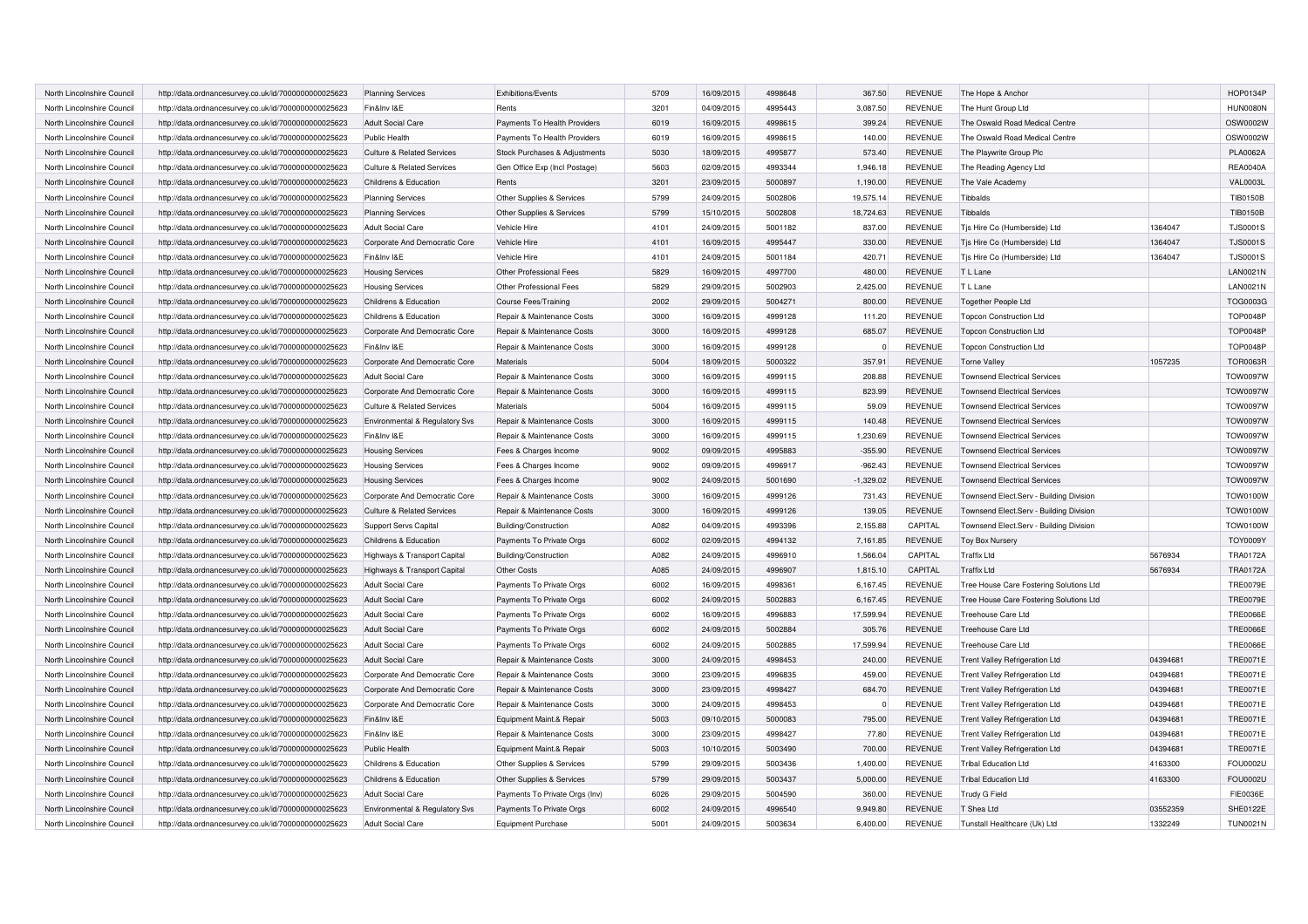| North Lincolnshire Council | http://data.ordnancesurvey.co.uk/id/7000000000025623 | Environmental & Regulatory Svs        | <b>Equipment Purchase</b>      | 5001 | 09/09/2015 | 4994254            | 750.00    | <b>REVENUE</b> | Tunstall Healthcare (Uk) Ltd      | 1332249  | <b>TUN0021N</b> |
|----------------------------|------------------------------------------------------|---------------------------------------|--------------------------------|------|------------|--------------------|-----------|----------------|-----------------------------------|----------|-----------------|
| North Lincolnshire Council | http://data.ordnancesurvey.co.uk/id/7000000000025623 | <b>Adult Social Care</b>              | Provisions                     | 5201 | 29/09/2015 | 5000989            | 301.51    | <b>REVENUE</b> | Turner & Price Ltd                | 02732141 | <b>TUR0245R</b> |
| North Lincolnshire Council | http://data.ordnancesurvey.co.uk/id/7000000000025623 | <b>Adult Social Care</b>              | Provisions                     | 5201 | 10/10/2015 | 5001001            | 424.61    | <b>REVENUE</b> | Turner & Price Ltd                | 02732141 | <b>TUR0245R</b> |
| North Lincolnshire Council | http://data.ordnancesurvey.co.uk/id/7000000000025623 | <b>Culture &amp; Related Services</b> | Provisions                     | 5201 | 23/09/2015 | 4995177            | 326.88    | <b>REVENUE</b> | Turner & Price Ltd                | 02732141 | <b>TUR0245R</b> |
| North Lincolnshire Council | http://data.ordnancesurvey.co.uk/id/7000000000025623 | <b>Culture &amp; Related Services</b> | Provisions                     | 5201 | 29/09/2015 | 5002327            | 474.96    | <b>REVENUE</b> | Turner & Price Ltd                | 02732141 | <b>TUR0245R</b> |
| North Lincolnshire Council | http://data.ordnancesurvey.co.uk/id/7000000000025623 | Fin&Inv I&E                           | Provisions                     | 5201 | 09/09/2015 | 4997291            | 594.48    | <b>REVENUE</b> | Turner & Price Ltd                | 02732141 | <b>TUR0245R</b> |
| North Lincolnshire Council | http://data.ordnancesurvey.co.uk/id/7000000000025623 | Fin&Inv I&E                           | Provisions                     | 5201 | 09/09/2015 | 4997292            | 716.65    | <b>REVENUE</b> | Turner & Price Ltd                | 02732141 | <b>TUR0245R</b> |
| North Lincolnshire Council | http://data.ordnancesurvey.co.uk/id/7000000000025623 | Fin&Inv I&E                           | Provisions                     | 5201 | 09/09/2015 | 4997296            | 749.87    | <b>REVENUE</b> | Turner & Price Ltd                | 02732141 | <b>TUR0245R</b> |
| North Lincolnshire Council | http://data.ordnancesurvey.co.uk/id/7000000000025623 | Fin&Inv I&E                           | Provisions                     | 5201 | 09/09/2015 | 4997298            | 482.21    | <b>REVENUE</b> | Turner & Price Ltd                | 02732141 | <b>TUR0245R</b> |
| North Lincolnshire Council | http://data.ordnancesurvey.co.uk/id/7000000000025623 | Fin&Inv I&E                           | Provisions                     | 5201 | 09/09/2015 | 4997303            | 252.54    | <b>REVENUE</b> | Turner & Price Ltd                | 02732141 | <b>TUR0245R</b> |
| North Lincolnshire Council | http://data.ordnancesurvey.co.uk/id/7000000000025623 | Fin&Inv I&E                           | Provisions                     | 5201 | 09/09/2015 | 4997307            | 1,176.55  | <b>REVENUE</b> | Turner & Price Ltd                | 02732141 | <b>TUR0245R</b> |
| North Lincolnshire Council | http://data.ordnancesurvey.co.uk/id/7000000000025623 | Fin&Inv I&E                           | Provisions                     | 5201 | 09/09/2015 | 4997308            | 256.22    | <b>REVENUE</b> | Turner & Price Ltd                | 02732141 | <b>TUR0245R</b> |
| North Lincolnshire Council | http://data.ordnancesurvey.co.uk/id/7000000000025623 | Fin&Inv I&E                           | Provisions                     | 5201 | 09/09/2015 | 4997315            | 271.65    | <b>REVENUE</b> | Turner & Price Ltd                | 02732141 | <b>TUR0245R</b> |
| North Lincolnshire Council | http://data.ordnancesurvey.co.uk/id/7000000000025623 | Fin&Inv I&E                           | Provisions                     | 5201 | 09/09/2015 | 4997320            | 1,010.81  | <b>REVENUE</b> | Turner & Price Ltd                | 02732141 | <b>TUR0245R</b> |
| North Lincolnshire Council | http://data.ordnancesurvey.co.uk/id/7000000000025623 | Fin&Inv I&E                           | Provisions                     | 5201 | 09/09/2015 | 4997322            | 340.72    | <b>REVENUE</b> | Turner & Price Ltd                | 02732141 | <b>TUR0245R</b> |
| North Lincolnshire Council | http://data.ordnancesurvey.co.uk/id/7000000000025623 | Fin&Inv I&E                           | Provisions                     | 5201 | 09/09/2015 | 4997326            | 540.76    | <b>REVENUE</b> | Turner & Price Ltd                | 02732141 | <b>TUR0245R</b> |
| North Lincolnshire Council | http://data.ordnancesurvey.co.uk/id/7000000000025623 | Fin&Inv I&E                           | Provisions                     | 5201 | 09/09/2015 | 4997346            | 347.28    | <b>REVENUE</b> | Turner & Price Ltd                | 02732141 | <b>TUR0245R</b> |
| North Lincolnshire Council | http://data.ordnancesurvey.co.uk/id/7000000000025623 | Fin&Inv I&E                           | Provisions                     | 5201 | 09/09/2015 | 4997350            | 761.38    | <b>REVENUE</b> | Turner & Price Ltd                | 02732141 | <b>TUR0245R</b> |
| North Lincolnshire Council |                                                      | Fin&Inv I&E                           | Provisions                     | 5201 | 09/09/2015 | 4997351            | 970.95    | <b>REVENUE</b> | Turner & Price Ltd                | 02732141 | <b>TUR0245R</b> |
|                            | http://data.ordnancesurvey.co.uk/id/7000000000025623 |                                       |                                |      |            |                    |           |                |                                   |          |                 |
| North Lincolnshire Council | http://data.ordnancesurvey.co.uk/id/7000000000025623 | Fin&Inv I&E                           | Provisions                     | 5201 | 09/09/2015 | 4997363<br>4997364 | 361.43    | <b>REVENUE</b> | Turner & Price Ltd                | 02732141 | <b>TUR0245R</b> |
| North Lincolnshire Council | http://data.ordnancesurvey.co.uk/id/7000000000025623 | Fin&Inv I&E                           | Provisions                     | 5201 | 09/09/2015 |                    | 303.84    | <b>REVENUE</b> | Turner & Price Ltd                | 02732141 | <b>TUR0245R</b> |
| North Lincolnshire Council | http://data.ordnancesurvey.co.uk/id/7000000000025623 | Fin&Inv I&E                           | Provisions                     | 5201 | 16/09/2015 | 4999655            | 439.29    | <b>REVENUE</b> | Turner & Price Ltd                | 02732141 | <b>TUR0245R</b> |
| North Lincolnshire Council | http://data.ordnancesurvey.co.uk/id/7000000000025623 | Fin&Inv I&E                           | Provisions                     | 5201 | 16/09/2015 | 4999660            | 860.90    | <b>REVENUE</b> | Turner & Price Ltd                | 02732141 | <b>TUR0245R</b> |
| North Lincolnshire Council | http://data.ordnancesurvey.co.uk/id/7000000000025623 | Fin&Inv I&E                           | Provisions                     | 5201 | 16/09/2015 | 4999661            | 731.53    | <b>REVENUE</b> | Turner & Price Ltd                | 02732141 | <b>TUR0245R</b> |
| North Lincolnshire Council | http://data.ordnancesurvey.co.uk/id/7000000000025623 | Fin&Inv I&E                           | Provisions                     | 5201 | 16/09/2015 | 4999664            | 361.97    | <b>REVENUE</b> | Turner & Price Ltd                | 02732141 | <b>TUR0245R</b> |
| North Lincolnshire Council | http://data.ordnancesurvey.co.uk/id/7000000000025623 | Fin&Inv I&E                           | Provisions                     | 5201 | 16/09/2015 | 4999665            | 291.38    | <b>REVENUE</b> | Turner & Price Ltd                | 02732141 | <b>TUR0245R</b> |
| North Lincolnshire Council | http://data.ordnancesurvey.co.uk/id/7000000000025623 | Fin&Inv I&E                           | Provisions                     | 5201 | 16/09/2015 | 4999669            | 323.49    | <b>REVENUE</b> | Turner & Price Ltd                | 02732141 | <b>TUR0245R</b> |
| North Lincolnshire Council | http://data.ordnancesurvey.co.uk/id/7000000000025623 | Fin&Inv I&E                           | Provisions                     | 5201 | 16/09/2015 | 4999671            | 1,231.63  | <b>REVENUE</b> | Turner & Price Ltd                | 02732141 | <b>TUR0245R</b> |
| North Lincolnshire Council | http://data.ordnancesurvey.co.uk/id/7000000000025623 | Fin&Inv I&E                           | Provisions                     | 5201 | 16/09/2015 | 4999675            | 372.29    | <b>REVENUE</b> | Turner & Price Ltd                | 02732141 | <b>TUR0245R</b> |
| North Lincolnshire Council | http://data.ordnancesurvey.co.uk/id/7000000000025623 | Fin&Inv I&E                           | Provisions                     | 5201 | 16/09/2015 | 4999687            | 277.47    | <b>REVENUE</b> | Turner & Price Ltd                | 02732141 | <b>TUR0245R</b> |
| North Lincolnshire Council | http://data.ordnancesurvey.co.uk/id/7000000000025623 | Fin&Inv I&E                           | Provisions                     | 5201 | 16/09/2015 | 4999699            | 261.14    | <b>REVENUE</b> | Turner & Price Ltd                | 02732141 | <b>TUR0245R</b> |
| North Lincolnshire Council | http://data.ordnancesurvey.co.uk/id/7000000000025623 | Fin&Inv I&E                           | Provisions                     | 5201 | 16/09/2015 | 4999707            | 643.33    | <b>REVENUE</b> | Turner & Price Ltd                | 02732141 | <b>TUR0245R</b> |
| North Lincolnshire Council | http://data.ordnancesurvey.co.uk/id/7000000000025623 | Fin&Inv I&E                           | Provisions                     | 5201 | 16/09/2015 | 4999713            | 604.22    | <b>REVENUE</b> | Turner & Price Ltd                | 02732141 | <b>TUR0245R</b> |
| North Lincolnshire Council | http://data.ordnancesurvey.co.uk/id/7000000000025623 | Fin&Inv I&E                           | Provisions                     | 5201 | 16/09/2015 | 4999728            | 931.84    | <b>REVENUE</b> | Turner & Price Ltd                | 02732141 | <b>TUR0245R</b> |
| North Lincolnshire Council | http://data.ordnancesurvey.co.uk/id/7000000000025623 | Fin&Inv I&E                           | Provisions                     | 5201 | 23/09/2015 | 5003238            | 515.34    | <b>REVENUE</b> | Turner & Price Ltd                | 02732141 | <b>TUR0245R</b> |
| North Lincolnshire Council | http://data.ordnancesurvey.co.uk/id/7000000000025623 | Fin&Inv I&E                           | Provisions                     | 5201 | 23/09/2015 | 5003239            | 260.67    | <b>REVENUE</b> | Turner & Price Ltd                | 02732141 | <b>TUR0245R</b> |
| North Lincolnshire Council | http://data.ordnancesurvey.co.uk/id/7000000000025623 | Fin&Inv I&E                           | Provisions                     | 5201 | 23/09/2015 | 5003242            | 288.26    | <b>REVENUE</b> | Turner & Price Ltd                | 02732141 | <b>TUR0245R</b> |
| North Lincolnshire Council | http://data.ordnancesurvey.co.uk/id/7000000000025623 | Fin&Inv I&E                           | Provisions                     | 5201 | 23/09/2015 | 5003245            | 586.26    | <b>REVENUE</b> | Turner & Price Ltd                | 02732141 | <b>TUR0245R</b> |
| North Lincolnshire Council | http://data.ordnancesurvey.co.uk/id/7000000000025623 | Fin&Inv I&E                           | Provisions                     | 5201 | 23/09/2015 | 5003274            | 306.74    | <b>REVENUE</b> | Turner & Price Ltd                | 02732141 | <b>TUR0245R</b> |
| North Lincolnshire Council | http://data.ordnancesurvey.co.uk/id/7000000000025623 | Fin&Inv I&E                           | Provisions                     | 5201 | 23/09/2015 | 5003284            | 291.16    | <b>REVENUE</b> | Turner & Price Ltd                | 02732141 | <b>TUR0245R</b> |
| North Lincolnshire Council | http://data.ordnancesurvey.co.uk/id/7000000000025623 | Fin&Inv I&E                           | Provisions                     | 5201 | 23/09/2015 | 5003289            | 347.23    | <b>REVENUE</b> | Turner & Price Ltd                | 02732141 | <b>TUR0245R</b> |
| North Lincolnshire Council | http://data.ordnancesurvey.co.uk/id/7000000000025623 | Fin&Inv I&E                           | Provisions                     | 5201 | 23/09/2015 | 5003295            | 959.12    | <b>REVENUE</b> | Turner & Price Ltd                | 02732141 | <b>TUR0245R</b> |
| North Lincolnshire Council | http://data.ordnancesurvey.co.uk/id/7000000000025623 | <b>Adult Social Care</b>              | <b>Client Related Costs</b>    | 5534 | 09/09/2015 | 4996366            | 1,387.00  | <b>REVENUE</b> | Ulceby Pre-School Playgroup       |          | <b>ULC0010C</b> |
| North Lincolnshire Council | http://data.ordnancesurvey.co.uk/id/7000000000025623 | Childrens & Education                 | Payments To Voluntary Orgs     | 6001 | 02/09/2015 | 4994133            | 5,033.70  | <b>REVENUE</b> | Ulceby Pre-School Playgroup       |          | <b>ULC0009C</b> |
| North Lincolnshire Council | http://data.ordnancesurvey.co.uk/id/7000000000025623 | <b>Culture &amp; Related Services</b> | Books (Libraries+Schools Only) | 5005 | 23/09/2015 | 5000803            | 304.88    | <b>REVENUE</b> | Ulverscroft Large Print Books Ltd | 1068776  | <b>ULV0001V</b> |
| North Lincolnshire Council | http://data.ordnancesurvey.co.uk/id/7000000000025623 | Corporate And Democratic Core         | Fees & Charges Income          | 9002 | 09/09/2015 | 4996597            | $-319.47$ | <b>REVENUE</b> | Unisor                            |          | <b>UNI00031</b> |
| North Lincolnshire Council | http://data.ordnancesurvey.co.uk/id/7000000000025623 | Childrens & Education                 | Equipment Hire/Rent            | 5002 | 24/09/2015 | 5002892            | 236.26    | <b>REVENUE</b> | United Carlton Office Systems Ltd | 2118025  | <b>UNI00521</b> |
| North Lincolnshire Council | http://data.ordnancesurvey.co.uk/id/7000000000025623 | Childrens & Education                 | Gen Office Exp (Incl Postage)  | 5603 | 09/09/2015 | 4996974            | 372.23    | <b>REVENUE</b> | United Carlton Office Systems Ltd | 2118025  | <b>UNI00521</b> |
| North Lincolnshire Council | http://data.ordnancesurvey.co.uk/id/7000000000025623 | Corporate And Democratic Core         | Equipment Hire/Rent            | 5002 | 09/09/2015 | 4996465            | 301.05    | <b>REVENUE</b> | United Carlton Office Systems Ltd | 2118025  | <b>UNI00521</b> |
| North Lincolnshire Council | http://data.ordnancesurvey.co.uk/id/7000000000025623 | Corporate And Democratic Core         | Equipment Hire/Rent            | 5002 | 09/09/2015 | 4996467            | 275.11    | <b>REVENUE</b> | United Carlton Office Systems Ltd | 2118025  | <b>UNI00521</b> |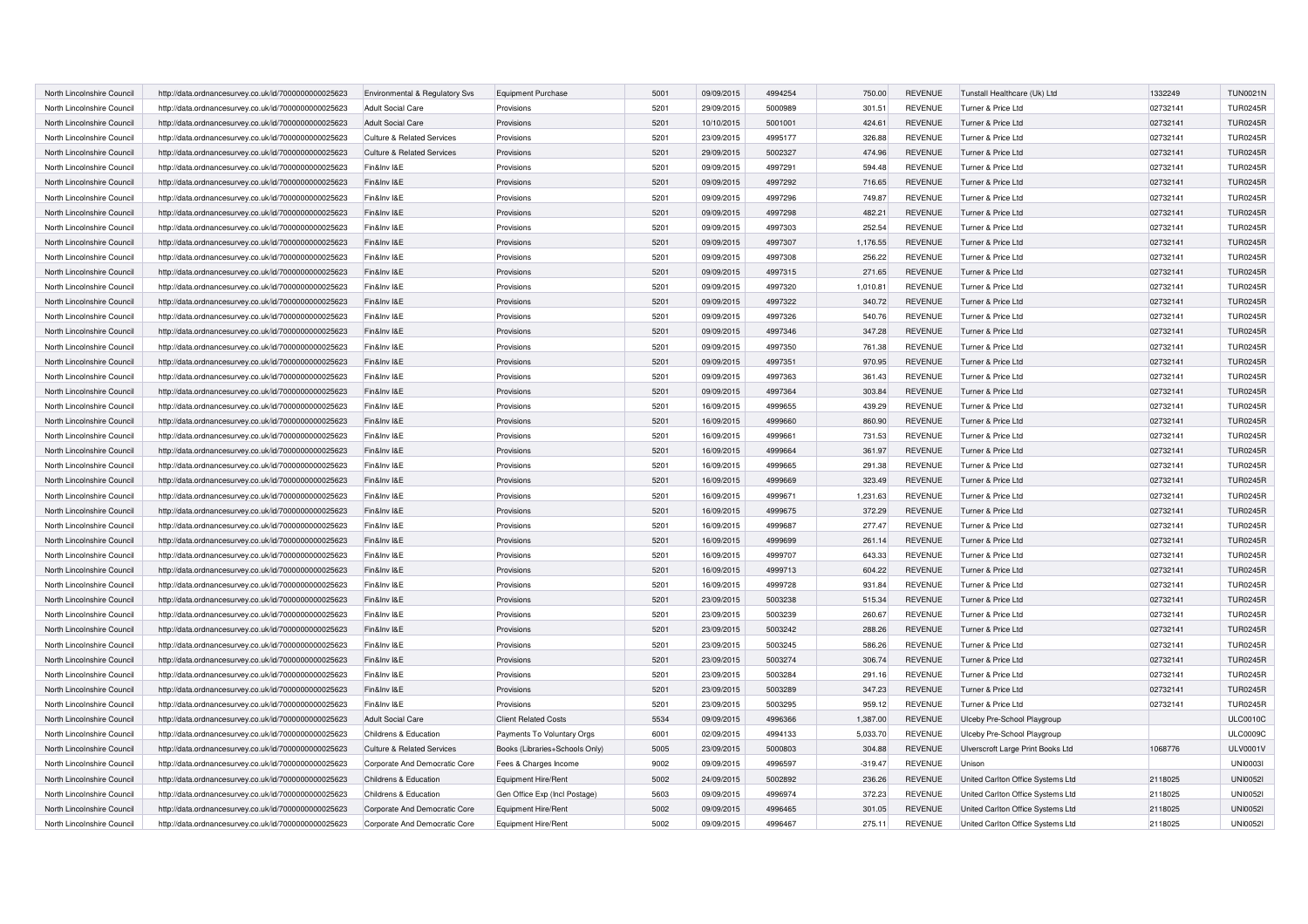| North Lincolnshire Council | http://data.ordnancesurvey.co.uk/id/7000000000025623 | Corporate And Democratic Core | Equipment Hire/Rent           | 5002 | 09/09/2015 | 4996468 | 275.11   | <b>REVENUE</b> | United Carlton Office Systems Ltd | 2118025 | <b>UNI00521</b> |
|----------------------------|------------------------------------------------------|-------------------------------|-------------------------------|------|------------|---------|----------|----------------|-----------------------------------|---------|-----------------|
| North Lincolnshire Council | http://data.ordnancesurvey.co.uk/id/7000000000025623 | Corporate And Democratic Core | Equipment Hire/Rent           | 5002 | 09/09/2015 | 4996479 | 349.10   | <b>REVENUE</b> | United Carlton Office Systems Ltd | 2118025 | <b>UNI00521</b> |
| North Lincolnshire Council | http://data.ordnancesurvey.co.uk/id/7000000000025623 | Corporate And Democratic Core | Equipment Hire/Rent           | 5002 | 09/09/2015 | 4996491 | 230.73   | <b>REVENUE</b> | United Carlton Office Systems Ltd | 2118025 | <b>UNI00521</b> |
| North Lincolnshire Council | http://data.ordnancesurvey.co.uk/id/7000000000025623 | Corporate And Democratic Core | Equipment Hire/Rent           | 5002 | 09/09/2015 | 4996494 | 229.11   | <b>REVENUE</b> | United Carlton Office Systems Ltd | 2118025 | <b>UNI00521</b> |
| North Lincolnshire Council | http://data.ordnancesurvey.co.uk/id/7000000000025623 | Corporate And Democratic Core | Equipment Hire/Rent           | 5002 | 09/09/2015 | 4996495 | 213.33   | <b>REVENUE</b> | United Carlton Office Systems Ltd | 2118025 | <b>UNI00521</b> |
| North Lincolnshire Council | http://data.ordnancesurvey.co.uk/id/7000000000025623 | Corporate And Democratic Core | Equipment Hire/Rent           | 5002 | 09/09/2015 | 4996501 | 315.06   | <b>REVENUE</b> | United Carlton Office Systems Ltd | 2118025 | <b>UNI00521</b> |
| North Lincolnshire Council | http://data.ordnancesurvey.co.uk/id/7000000000025623 | Corporate And Democratic Core | Equipment Hire/Rent           | 5002 | 09/09/2015 | 4996503 | 238.36   | <b>REVENUE</b> | United Carlton Office Systems Ltd | 2118025 | <b>UNI00521</b> |
| North Lincolnshire Council | http://data.ordnancesurvey.co.uk/id/7000000000025623 | Corporate And Democratic Core | Equipment Hire/Rent           | 5002 | 09/09/2015 | 4996506 | 429.93   | <b>REVENUE</b> | United Carlton Office Systems Ltd | 2118025 | <b>UNI00521</b> |
| North Lincolnshire Council | http://data.ordnancesurvey.co.uk/id/7000000000025623 | Corporate And Democratic Core | Equipment Hire/Rent           | 5002 | 09/09/2015 | 4996510 | 1,099.93 | <b>REVENUE</b> | United Carlton Office Systems Ltd | 2118025 | <b>UNI00521</b> |
| North Lincolnshire Council | http://data.ordnancesurvey.co.uk/id/7000000000025623 | Corporate And Democratic Core | Equipment Hire/Rent           | 5002 | 09/09/2015 | 4996512 | 211.78   | <b>REVENUE</b> | United Carlton Office Systems Ltd | 2118025 | <b>UNI00521</b> |
| North Lincolnshire Council | http://data.ordnancesurvey.co.uk/id/7000000000025623 | Corporate And Democratic Core | Equipment Hire/Rent           | 5002 | 09/09/2015 | 4996514 | 211.22   | <b>REVENUE</b> | United Carlton Office Systems Ltd | 2118025 | <b>UNI00521</b> |
| North Lincolnshire Council | http://data.ordnancesurvey.co.uk/id/7000000000025623 | Corporate And Democratic Core | Equipment Hire/Rent           | 5002 | 09/09/2015 | 4996519 | 304.97   | <b>REVENUE</b> | United Carlton Office Systems Ltd | 2118025 | <b>UNI00521</b> |
| North Lincolnshire Council | http://data.ordnancesurvey.co.uk/id/7000000000025623 | Corporate And Democratic Core | Equipment Hire/Rent           | 5002 | 09/09/2015 | 4996526 | 506.78   | <b>REVENUE</b> | United Carlton Office Systems Ltd | 2118025 | <b>UNI00521</b> |
| North Lincolnshire Council | http://data.ordnancesurvey.co.uk/id/7000000000025623 | Corporate And Democratic Core | Equipment Hire/Rent           | 5002 | 09/09/2015 | 4996535 | 292.64   | <b>REVENUE</b> | United Carlton Office Systems Ltd | 2118025 | <b>UNI00521</b> |
| North Lincolnshire Council | http://data.ordnancesurvey.co.uk/id/7000000000025623 | Corporate And Democratic Core | Equipment Hire/Rent           | 5002 | 09/09/2015 | 4996536 | 875.55   | <b>REVENUE</b> | United Carlton Office Systems Ltd | 2118025 | <b>UNI00521</b> |
| North Lincolnshire Council | http://data.ordnancesurvey.co.uk/id/7000000000025623 | Corporate And Democratic Core | Equipment Hire/Rent           | 5002 | 09/09/2015 | 4996537 | 875.55   | <b>REVENUE</b> | United Carlton Office Systems Ltd | 2118025 | <b>UNI00521</b> |
| North Lincolnshire Council | http://data.ordnancesurvey.co.uk/id/7000000000025623 | Corporate And Democratic Core | Equipment Hire/Rent           | 5002 | 09/09/2015 | 4996538 | 317.04   | <b>REVENUE</b> | United Carlton Office Systems Ltd | 2118025 | <b>UNI00521</b> |
| North Lincolnshire Council | http://data.ordnancesurvey.co.uk/id/7000000000025623 | Corporate And Democratic Core | Equipment Hire/Rent           | 5002 | 09/09/2015 | 4996539 | 370.40   | <b>REVENUE</b> | United Carlton Office Systems Ltd | 2118025 | <b>UNI00521</b> |
| North Lincolnshire Council | http://data.ordnancesurvey.co.uk/id/7000000000025623 | Corporate And Democratic Core | Equipment Hire/Rent           | 5002 | 09/09/2015 | 4996541 | 197.05   | <b>REVENUE</b> | United Carlton Office Systems Ltd | 2118025 | <b>UNI00521</b> |
| North Lincolnshire Council | http://data.ordnancesurvey.co.uk/id/7000000000025623 | Corporate And Democratic Core | Equipment Hire/Rent           | 5002 | 09/09/2015 | 4996545 | 235.53   | <b>REVENUE</b> | United Carlton Office Systems Ltd | 2118025 | <b>UNI00521</b> |
| North Lincolnshire Council | http://data.ordnancesurvey.co.uk/id/7000000000025623 | Corporate And Democratic Core | Equipment Hire/Rent           | 5002 | 09/09/2015 | 4996552 | 106.42   | <b>REVENUE</b> | United Carlton Office Systems Ltd | 2118025 | <b>UNI00521</b> |
| North Lincolnshire Council | http://data.ordnancesurvey.co.uk/id/7000000000025623 | Corporate And Democratic Core | Equipment Hire/Rent           | 5002 | 09/09/2015 | 4996553 | 128.18   | <b>REVENUE</b> | United Carlton Office Systems Ltd | 2118025 | <b>UNI00521</b> |
| North Lincolnshire Council | http://data.ordnancesurvey.co.uk/id/7000000000025623 | Corporate And Democratic Core | Equipment Hire/Rent           | 5002 | 09/09/2015 | 4996554 | 186.45   | <b>REVENUE</b> | United Carlton Office Systems Ltd | 2118025 | <b>UNI00521</b> |
| North Lincolnshire Council | http://data.ordnancesurvey.co.uk/id/7000000000025623 | Corporate And Democratic Core | Equipment Hire/Rent           | 5002 | 09/09/2015 | 4996555 | 195.38   | <b>REVENUE</b> | United Carlton Office Systems Ltd | 2118025 | <b>UNI00521</b> |
| North Lincolnshire Council | http://data.ordnancesurvey.co.uk/id/7000000000025623 | Corporate And Democratic Core | Equipment Hire/Rent           | 5002 | 09/09/2015 | 4996556 | 279.34   | <b>REVENUE</b> | United Carlton Office Systems Ltd | 2118025 | <b>UNI00521</b> |
| North Lincolnshire Council | http://data.ordnancesurvey.co.uk/id/7000000000025623 | Corporate And Democratic Core | Equipment Hire/Rent           | 5002 | 09/09/2015 | 4996566 | 274.15   | <b>REVENUE</b> | United Carlton Office Systems Ltd | 2118025 | <b>UNI00521</b> |
| North Lincolnshire Council | http://data.ordnancesurvey.co.uk/id/7000000000025623 | Corporate And Democratic Core | Equipment Hire/Rent           | 5002 | 09/09/2015 | 4996567 | 126.62   | <b>REVENUE</b> | United Carlton Office Systems Ltd | 2118025 | <b>UNI00521</b> |
| North Lincolnshire Council | http://data.ordnancesurvey.co.uk/id/7000000000025623 | Corporate And Democratic Core | Gen Office Exp (Incl Postage) | 5603 | 09/09/2015 | 4996465 |          | <b>REVENUE</b> | United Carlton Office Systems Ltd | 2118025 | <b>UNI00521</b> |
| North Lincolnshire Council | http://data.ordnancesurvey.co.uk/id/7000000000025623 | Corporate And Democratic Core | Gen Office Exp (Incl Postage) | 5603 | 09/09/2015 | 4996467 |          | <b>REVENUE</b> | United Carlton Office Systems Ltd | 2118025 | <b>UNI00521</b> |
| North Lincolnshire Council | http://data.ordnancesurvey.co.uk/id/7000000000025623 | Corporate And Democratic Core | Gen Office Exp (Incl Postage) | 5603 | 09/09/2015 | 4996468 |          | <b>REVENUE</b> | United Carlton Office Systems Ltd | 2118025 | <b>UNI00521</b> |
| North Lincolnshire Council | http://data.ordnancesurvey.co.uk/id/7000000000025623 | Corporate And Democratic Core | Gen Office Exp (Incl Postage) | 5603 | 09/09/2015 | 4996479 |          | <b>REVENUE</b> | United Carlton Office Systems Ltd | 2118025 | <b>UNI00521</b> |
| North Lincolnshire Council | http://data.ordnancesurvey.co.uk/id/7000000000025623 | Corporate And Democratic Core | Gen Office Exp (Incl Postage) | 5603 | 09/09/2015 | 4996491 |          | <b>REVENUE</b> | United Carlton Office Systems Ltd | 2118025 | <b>UNI00521</b> |
| North Lincolnshire Council | http://data.ordnancesurvey.co.uk/id/7000000000025623 | Corporate And Democratic Core | Gen Office Exp (Incl Postage) | 5603 | 09/09/2015 | 4996494 |          | <b>REVENUE</b> | United Carlton Office Systems Ltd | 2118025 | <b>UNI00521</b> |
| North Lincolnshire Council | http://data.ordnancesurvey.co.uk/id/7000000000025623 | Corporate And Democratic Core | Gen Office Exp (Incl Postage) | 5603 | 09/09/2015 | 4996495 |          | <b>REVENUE</b> | United Carlton Office Systems Ltd | 2118025 | <b>UNI00521</b> |
| North Lincolnshire Council | http://data.ordnancesurvey.co.uk/id/7000000000025623 | Corporate And Democratic Core | Gen Office Exp (Incl Postage) | 5603 | 09/09/2015 | 4996501 |          | <b>REVENUE</b> | United Carlton Office Systems Ltd | 2118025 | <b>UNI00521</b> |
| North Lincolnshire Council | http://data.ordnancesurvey.co.uk/id/7000000000025623 | Corporate And Democratic Core | Gen Office Exp (Incl Postage) | 5603 | 09/09/2015 | 4996503 |          | <b>REVENUE</b> | United Carlton Office Systems Ltd | 2118025 | <b>UNI00521</b> |
| North Lincolnshire Council | http://data.ordnancesurvey.co.uk/id/7000000000025623 | Corporate And Democratic Core | Gen Office Exp (Incl Postage) | 5603 | 09/09/2015 | 4996506 |          | <b>REVENUE</b> | United Carlton Office Systems Ltd | 2118025 | <b>UNI00521</b> |
| North Lincolnshire Council | http://data.ordnancesurvey.co.uk/id/7000000000025623 | Corporate And Democratic Core | Gen Office Exp (Incl Postage) | 5603 | 09/09/2015 | 4996510 |          | <b>REVENUE</b> | United Carlton Office Systems Ltd | 2118025 | <b>UNI00521</b> |
| North Lincolnshire Council | http://data.ordnancesurvey.co.uk/id/7000000000025623 | Corporate And Democratic Core | Gen Office Exp (Incl Postage) | 5603 | 09/09/2015 | 4996512 |          | <b>REVENUE</b> | United Carlton Office Systems Ltd | 2118025 | <b>UNI00521</b> |
| North Lincolnshire Council | http://data.ordnancesurvey.co.uk/id/7000000000025623 | Corporate And Democratic Core | Gen Office Exp (Incl Postage) | 5603 | 09/09/2015 | 4996514 |          | <b>REVENUE</b> | United Carlton Office Systems Ltd | 2118025 | <b>UNI00521</b> |
| North Lincolnshire Council | http://data.ordnancesurvey.co.uk/id/7000000000025623 | Corporate And Democratic Core | Gen Office Exp (Incl Postage) | 5603 | 09/09/2015 | 4996519 |          | <b>REVENUE</b> | United Carlton Office Systems Ltd | 2118025 | <b>UNI00521</b> |
| North Lincolnshire Council | http://data.ordnancesurvey.co.uk/id/7000000000025623 | Corporate And Democratic Core | Gen Office Exp (Incl Postage) | 5603 | 09/09/2015 | 4996526 |          | <b>REVENUE</b> | United Carlton Office Systems Ltd | 2118025 | <b>UNI00521</b> |
| North Lincolnshire Council | http://data.ordnancesurvey.co.uk/id/7000000000025623 | Corporate And Democratic Core | Gen Office Exp (Incl Postage) | 5603 | 09/09/2015 | 4996530 | 862.33   | <b>REVENUE</b> | United Carlton Office Systems Ltd | 2118025 | <b>UNI00521</b> |
| North Lincolnshire Council | http://data.ordnancesurvey.co.uk/id/7000000000025623 | Corporate And Democratic Core | Gen Office Exp (Incl Postage) | 5603 | 09/09/2015 | 4996535 | 844.59   | <b>REVENUE</b> | United Carlton Office Systems Ltd | 2118025 | <b>UNI00521</b> |
| North Lincolnshire Council | http://data.ordnancesurvey.co.uk/id/7000000000025623 | Corporate And Democratic Core | Gen Office Exp (Incl Postage) | 5603 | 09/09/2015 | 4996536 | 1,294.43 | <b>REVENUE</b> | United Carlton Office Systems Ltd | 2118025 | <b>UNI00521</b> |
| North Lincolnshire Council | http://data.ordnancesurvey.co.uk/id/7000000000025623 | Corporate And Democratic Core | Gen Office Exp (Incl Postage) | 5603 | 09/09/2015 | 4996537 | 1,545.20 | <b>REVENUE</b> | United Carlton Office Systems Ltd | 2118025 | <b>UNI00521</b> |
| North Lincolnshire Council | http://data.ordnancesurvey.co.uk/id/7000000000025623 | Corporate And Democratic Core | Gen Office Exp (Incl Postage) | 5603 | 09/09/2015 | 4996538 | 105.39   | <b>REVENUE</b> | United Carlton Office Systems Ltd | 2118025 | <b>UNI00521</b> |
| North Lincolnshire Council | http://data.ordnancesurvey.co.uk/id/7000000000025623 | Corporate And Democratic Core | Gen Office Exp (Incl Postage) | 5603 | 09/09/2015 | 4996539 | 498.66   | <b>REVENUE</b> | United Carlton Office Systems Ltd | 2118025 | <b>UNI00521</b> |
| North Lincolnshire Council | http://data.ordnancesurvey.co.uk/id/7000000000025623 | Corporate And Democratic Core | Gen Office Exp (Incl Postage) | 5603 | 09/09/2015 | 4996541 | 103.71   | <b>REVENUE</b> | United Carlton Office Systems Ltd | 2118025 | <b>UNI00521</b> |
| North Lincolnshire Council | http://data.ordnancesurvey.co.uk/id/7000000000025623 | Corporate And Democratic Core | Gen Office Exp (Incl Postage) | 5603 | 09/09/2015 | 4996545 | 1,184.81 | <b>REVENUE</b> | United Carlton Office Systems Ltd | 2118025 | <b>UNI00521</b> |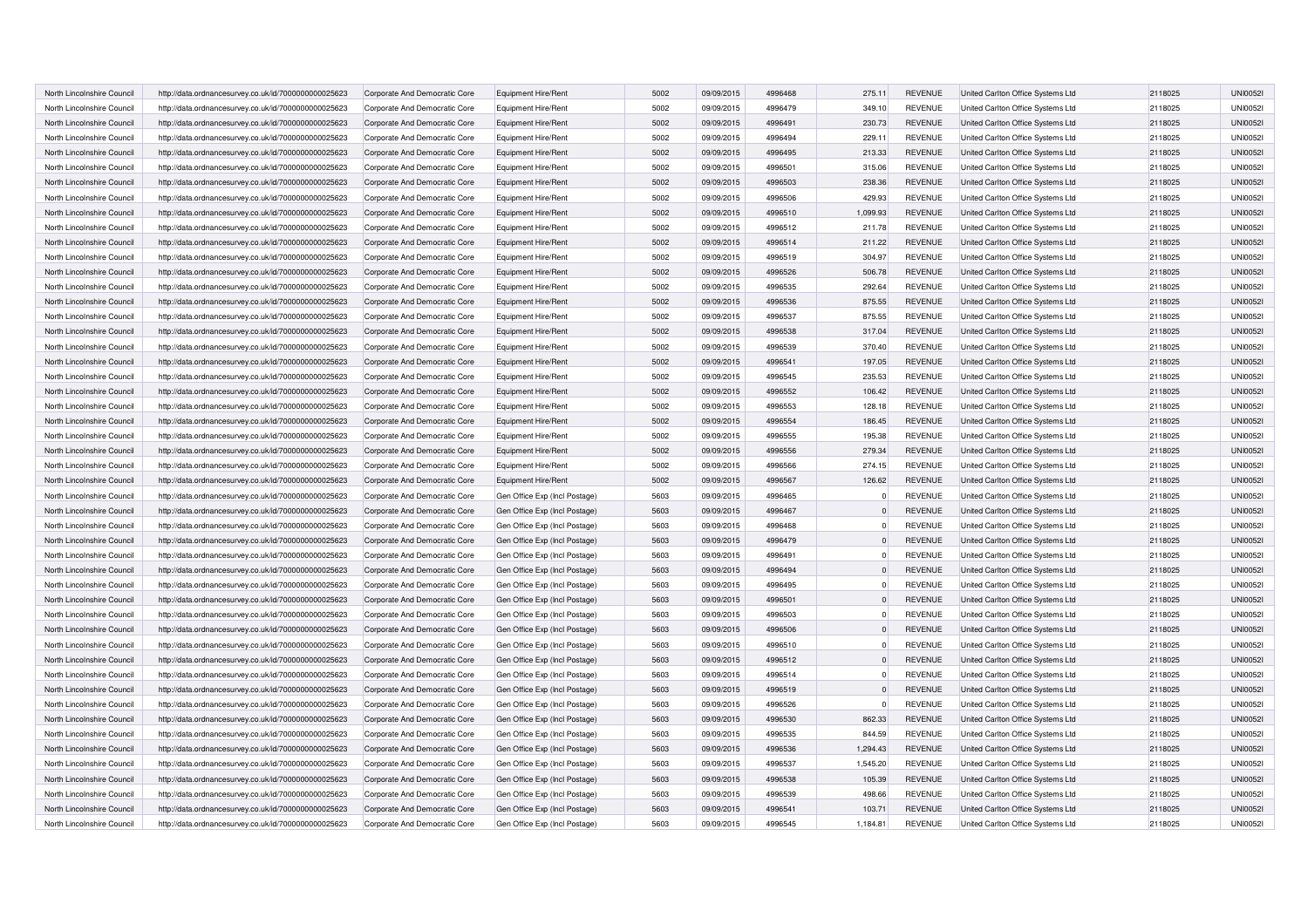| North Lincolnshire Council | http://data.ordnancesurvey.co.uk/id/7000000000025623 | Corporate And Democratic Core         | Gen Office Exp (Incl Postage) | 5603 | 09/09/2015 | 4996552 | 149.51    | <b>REVENUE</b> | United Carlton Office Systems Ltd      | 2118025   | <b>UNI00521</b> |
|----------------------------|------------------------------------------------------|---------------------------------------|-------------------------------|------|------------|---------|-----------|----------------|----------------------------------------|-----------|-----------------|
| North Lincolnshire Council | http://data.ordnancesurvey.co.uk/id/7000000000025623 | Corporate And Democratic Core         | Gen Office Exp (Incl Postage) | 5603 | 09/09/2015 | 4996553 | 119.24    | <b>REVENUE</b> | United Carlton Office Systems Ltd      | 2118025   | <b>UNI00521</b> |
| North Lincolnshire Council | http://data.ordnancesurvey.co.uk/id/7000000000025623 | Corporate And Democratic Core         | Gen Office Exp (Incl Postage) | 5603 | 09/09/2015 | 4996554 | 447.53    | <b>REVENUE</b> | United Carlton Office Systems Ltd      | 2118025   | <b>UNI00521</b> |
| North Lincolnshire Council | http://data.ordnancesurvey.co.uk/id/7000000000025623 | Corporate And Democratic Core         | Gen Office Exp (Incl Postage) | 5603 | 09/09/2015 | 4996555 | 398.86    | <b>REVENUE</b> | United Carlton Office Systems Ltd      | 2118025   | <b>UNI00521</b> |
| North Lincolnshire Council | http://data.ordnancesurvey.co.uk/id/7000000000025623 | Corporate And Democratic Core         | Gen Office Exp (Incl Postage) | 5603 | 09/09/2015 | 4996556 | 723.57    | <b>REVENUE</b> | United Carlton Office Systems Ltd      | 2118025   | <b>UNI00521</b> |
| North Lincolnshire Council | http://data.ordnancesurvey.co.uk/id/7000000000025623 | Corporate And Democratic Core         | Gen Office Exp (Incl Postage) | 5603 | 09/09/2015 | 4996566 | 420.07    | <b>REVENUE</b> | United Carlton Office Systems Ltd      | 2118025   | <b>UNI00521</b> |
| North Lincolnshire Counci  | http://data.ordnancesurvey.co.uk/id/7000000000025623 | Corporate And Democratic Core         | Gen Office Exp (Incl Postage) | 5603 | 09/09/2015 | 4996567 | 104.91    | <b>REVENUE</b> | United Carlton Office Systems Ltd      | 2118025   | <b>UNI00521</b> |
| North Lincolnshire Council | http://data.ordnancesurvey.co.uk/id/7000000000025623 | Corporate And Democratic Core         | Materials                     | 5004 | 09/09/2015 | 4996689 | 1,032.52  | <b>REVENUE</b> | United Carlton Office Systems Ltd      | 2118025   | <b>UNI00521</b> |
| North Lincolnshire Council | http://data.ordnancesurvey.co.uk/id/7000000000025623 | <b>Culture &amp; Related Services</b> | Cleaning Costs/ Materials     | 3301 | 09/09/2015 | 4995816 | 396.30    | <b>REVENUE</b> | <b>Univar Limited</b>                  | 24134696  | UNI0291I        |
| North Lincolnshire Council | http://data.ordnancesurvey.co.uk/id/7000000000025623 | <b>Culture &amp; Related Services</b> | Cleaning Costs/ Materials     | 3301 | 29/09/2015 | 5002329 | 503.90    | <b>REVENUE</b> | Univar Limited                         | 24134696  | UNI0291I        |
| North Lincolnshire Council | http://data.ordnancesurvey.co.uk/id/7000000000025623 | <b>Culture &amp; Related Services</b> | Materials                     | 5004 | 04/09/2015 | 4994901 | 342.00    | <b>REVENUE</b> | Univar Limited                         | 24134696  | UNI0291I        |
| North Lincolnshire Council | http://data.ordnancesurvey.co.uk/id/7000000000025623 | <b>Culture &amp; Related Services</b> | Materials                     | 5004 | 09/09/2015 | 4995816 | 39.50     | <b>REVENUE</b> | Univar Limited                         | 24134696  | UNI02911        |
| North Lincolnshire Council | http://data.ordnancesurvey.co.uk/id/7000000000025623 | <b>Culture &amp; Related Services</b> | Materials                     | 5004 | 16/09/2015 | 4999836 | 356.65    | <b>REVENUE</b> | Univar Limited                         | 24134696  | UNI0291I        |
| North Lincolnshire Council | http://data.ordnancesurvey.co.uk/id/7000000000025623 | <b>Culture &amp; Related Services</b> | Materials                     | 5004 | 16/09/2015 | 4999838 | 435.80    | <b>REVENUE</b> | Univar Limited                         | 24134696  | UNI02911        |
| North Lincolnshire Council | http://data.ordnancesurvey.co.uk/id/7000000000025623 | Childrens & Education                 | <b>Course Fees/Training</b>   | 2002 | 23/09/2015 | 5001368 | 375.00    | <b>REVENUE</b> | University Of Strathclyde              |           | UNI0214I        |
| North Lincolnshire Council | http://data.ordnancesurvey.co.uk/id/7000000000025623 | <b>Adult Social Care</b>              | Payments To Private Orgs      | 6002 | 18/09/2015 | 4995341 | 453.50    | <b>REVENUE</b> | Urban Hope2                            |           | <b>URB0015B</b> |
| North Lincolnshire Council | http://data.ordnancesurvey.co.uk/id/7000000000025623 | Fin&Inv I&E                           | Equipment Hire/Rent           | 5002 | 09/09/2015 | 4997384 | 209.75    | <b>REVENUE</b> | <b>Vending Enterprises</b>             | 00978024  | <b>VEN0002N</b> |
| North Lincolnshire Council | http://data.ordnancesurvey.co.uk/id/7000000000025623 | Environmental & Regulatory Svs        | <b>Other Premises Costs</b>   | 3390 | 07/10/2015 | 5000892 | 3,580.00  | <b>REVENUE</b> | Veolia Es (Uk) Ltd                     | 2481991   | CLE0001E        |
| North Lincolnshire Council | http://data.ordnancesurvey.co.uk/id/7000000000025623 | Corporate And Democratic Core         | It Hardware-Maintenance       | 5052 | 09/09/2015 | 4996678 | 572.44    | <b>REVENUE</b> | Versionone Ltd                         |           | <b>VER0075R</b> |
| North Lincolnshire Council | http://data.ordnancesurvey.co.uk/id/7000000000025623 | Culture, Env, Reg & Planning Cap      | Other Costs                   | A085 | 18/09/2015 | 4993458 | 18,731.25 | CAPITAL        | Videcom Security Ltd                   | 427189924 | <b>VID0021D</b> |
| North Lincolnshire Council | http://data.ordnancesurvey.co.uk/id/7000000000025623 | Environmental & Regulatory Svs        | Equipment Maint.& Repair      | 5003 | 09/09/2015 | 4993459 | 690.00    | <b>REVENUE</b> | Videcom Security Ltd                   | 427189924 | <b>VID0021D</b> |
| North Lincolnshire Council | http://data.ordnancesurvey.co.uk/id/7000000000025623 | Environmental & Regulatory Svs        | <b>Other Premises Costs</b>   | 3390 | 24/09/2015 | 4996533 | 437.67    | <b>REVENUE</b> | Videcom Security Ltd                   | 427189924 | <b>VID0021D</b> |
| North Lincolnshire Council | http://data.ordnancesurvey.co.uk/id/7000000000025623 | <b>Adult Social Care</b>              | Home To School Transport      | 4201 | 24/09/2015 | 5004264 | 134.64    | <b>REVENUE</b> | V.I.P. Taxis                           |           | <b>VIP0004P</b> |
| North Lincolnshire Council | http://data.ordnancesurvey.co.uk/id/7000000000025623 | Childrens & Education                 | Home To School Transport      | 4201 | 24/09/2015 | 5003423 | 1,485.75  | <b>REVENUE</b> | V.I.P. Taxis                           |           | <b>VIP0004P</b> |
| North Lincolnshire Council | http://data.ordnancesurvey.co.uk/id/7000000000025623 | Childrens & Education                 | Home To School Transport      | 4201 | 24/09/2015 | 5003424 | 1,065.00  | <b>REVENUE</b> | V.I.P. Taxis                           |           | <b>VIP0004P</b> |
| North Lincolnshire Council | http://data.ordnancesurvey.co.uk/id/7000000000025623 | Childrens & Education                 | Home To School Transport      | 4201 | 24/09/2015 | 5003425 | 1,580.15  | <b>REVENUE</b> | V.I.P. Taxis                           |           | <b>VIP0004P</b> |
| North Lincolnshire Council | http://data.ordnancesurvey.co.uk/id/7000000000025623 | Childrens & Education                 | Home To School Transport      | 4201 | 24/09/2015 | 5003426 | 727.50    | <b>REVENUE</b> | V.I.P. Taxis                           |           | <b>VIP0004P</b> |
| North Lincolnshire Council | http://data.ordnancesurvey.co.uk/id/7000000000025623 | Childrens & Education                 | Home To School Transport      | 4201 | 24/09/2015 | 5003427 | 716.64    | <b>REVENUE</b> | V.I.P. Taxis                           |           | <b>VIP0004P</b> |
| North Lincolnshire Council | http://data.ordnancesurvey.co.uk/id/7000000000025623 | Childrens & Education                 | Home To School Transport      | 4201 | 24/09/2015 | 5004264 | 273.36    | <b>REVENUE</b> | V.I.P. Taxis                           |           | <b>VIP0004P</b> |
| North Lincolnshire Council | http://data.ordnancesurvey.co.uk/id/7000000000025623 | <b>Adult Social Care</b>              | Payments To Health Providers  | 6019 | 04/09/2015 | 4994957 | 3,528.00  | <b>REVENUE</b> | Virgin Care Services                   | 07557877  | <b>VIR0064R</b> |
| North Lincolnshire Council | http://data.ordnancesurvey.co.uk/id/7000000000025623 | <b>Adult Social Care</b>              | Payments To Health Providers  | 6019 | 09/09/2015 | 4995847 | 64,512.42 | <b>REVENUE</b> | Virgin Care Services                   | 07557877  | <b>VIR0064R</b> |
| North Lincolnshire Council | http://data.ordnancesurvey.co.uk/id/7000000000025623 | Childrens & Education                 | Payments To Private Orgs      | 6002 | 29/09/2015 | 5002852 | 240.00    | <b>REVENUE</b> | Vision For Education Ltd               | 6433086   | <b>VIS0064S</b> |
| North Lincolnshire Council | http://data.ordnancesurvey.co.uk/id/7000000000025623 | Childrens & Education                 | Payments To Private Orgs      | 6002 | 29/09/2015 | 5002854 | 360.00    | <b>REVENUE</b> | Vision For Education Ltd               | 6433086   | <b>VIS0064S</b> |
| North Lincolnshire Council | http://data.ordnancesurvey.co.uk/id/7000000000025623 | Childrens & Education                 | Payments To Private Orgs      | 6002 | 29/09/2015 | 5002855 | 360.00    | <b>REVENUE</b> | Vision For Education Ltd               | 6433086   | <b>VIS0064S</b> |
| North Lincolnshire Council | http://data.ordnancesurvey.co.uk/id/7000000000025623 | Fin&Inv I&E                           | Consultancy                   | 5830 | 29/09/2015 | 4998087 | 1,596.00  | <b>REVENUE</b> | V J Hodgson Consultancy Services       |           | HOD0052D        |
| North Lincolnshire Council | http://data.ordnancesurvey.co.uk/id/7000000000025623 | Fin&Inv I&E                           | Consultancy                   | 5830 | 29/09/2015 | 4998091 | 2,142.00  | <b>REVENUE</b> | V J Hodgson Consultancy Services       |           | HOD0052D        |
| North Lincolnshire Council | http://data.ordnancesurvey.co.uk/id/7000000000025623 | Fin&Inv I&E                           | Consultancy                   | 5830 | 29/09/2015 | 4998093 | 2,212.00  | <b>REVENUE</b> | V J Hodgson Consultancy Services       |           | HOD0052D        |
| North Lincolnshire Council | http://data.ordnancesurvey.co.uk/id/7000000000025623 | Fin&Inv I&E                           | Consultancy                   | 5830 | 29/09/2015 | 4998098 | 2,128.00  | <b>REVENUE</b> | V J Hodgson Consultancy Services       |           | HOD0052D        |
| North Lincolnshire Council | http://data.ordnancesurvey.co.uk/id/7000000000025623 | Fin&Inv I&E                           | Consultancy                   | 5830 | 29/09/2015 | 4998101 | 1,946.00  | <b>REVENUE</b> | V J Hodgson Consultancy Services       |           | HOD0052D        |
| North Lincolnshire Council | http://data.ordnancesurvey.co.uk/id/7000000000025623 | Fin&Inv I&E                           | Consultancy                   | 5830 | 29/09/2015 | 4998105 | 1,932.00  | <b>REVENUE</b> | V J Hodgson Consultancy Services       |           | HOD0052D        |
| North Lincolnshire Council | http://data.ordnancesurvey.co.uk/id/7000000000025623 | Corporate And Democratic Core         | Telephone Rent/Calls          | 5403 | 04/09/2015 | 4994273 | 1,680.77  | <b>REVENUE</b> | Vodafone Uk                            | 1471587   | VOD0016D        |
| North Lincolnshire Council | http://data.ordnancesurvey.co.uk/id/7000000000025623 | Corporate And Democratic Core         | Telephone Rent/Calls          | 5403 | 04/09/2015 | 4994274 | $-437.52$ | <b>REVENUE</b> | Vodafone Uk                            | 1471587   | VOD0016D        |
| North Lincolnshire Council | http://data.ordnancesurvey.co.uk/id/7000000000025623 | Corporate And Democratic Core         | Telephone Rent/Calls          | 5403 | 04/09/2015 | 4994275 | $-223.14$ | <b>REVENUE</b> | Vodafone Uk                            | 1471587   | VOD0016D        |
| North Lincolnshire Council | http://data.ordnancesurvey.co.uk/id/7000000000025623 | <b>Culture &amp; Related Services</b> | Telephone Rent/Calls          | 5403 | 04/09/2015 | 4994273 | 62.15     | <b>REVENUE</b> | Vodafone Uk                            | 1471587   | VOD0016D        |
| North Lincolnshire Council | http://data.ordnancesurvey.co.uk/id/7000000000025623 | Environmental & Regulatory Svs        | Other Supplies & Services     | 5799 | 02/09/2015 | 4992759 | 436.00    | <b>REVENUE</b> | Wagtail Uk Ltd                         |           | <b>WAG0050G</b> |
| North Lincolnshire Council | http://data.ordnancesurvey.co.uk/id/7000000000025623 | <b>Adult Social Care</b>              | <b>Equipment Purchase</b>     | 5001 | 09/09/2015 | 4994240 | 231.17    | <b>REVENUE</b> | Warm Glass Uk                          |           | <b>WAR0056R</b> |
| North Lincolnshire Council | http://data.ordnancesurvey.co.uk/id/7000000000025623 | Culture, Env, Reg & Planning Cap      | Other Costs                   | A085 | 23/09/2015 | 5001366 | 3,080.00  | CAPITAL        | West Butterwick Village Hall           |           | <b>BUT0071T</b> |
| North Lincolnshire Council | http://data.ordnancesurvey.co.uk/id/7000000000025623 | <b>Adult Social Care</b>              | <b>Client Related Costs</b>   | 5534 | 18/09/2015 | 5000825 | 832.00    | <b>REVENUE</b> | <b>Westcliff Community Association</b> | 510288    | <b>WES0246S</b> |
| North Lincolnshire Council | http://data.ordnancesurvey.co.uk/id/7000000000025623 | Public Health                         | Payments To Health Providers  | 6019 | 16/09/2015 | 4998618 | 620.00    | <b>REVENUE</b> | West Common Lane Teaching Practice     |           | <b>WES0101S</b> |
| North Lincolnshire Council | http://data.ordnancesurvey.co.uk/id/7000000000025623 | Corporate And Democratic Core         | It Hardware -Purchase         | 5050 | 16/09/2015 | 4996747 | 839.60    | <b>REVENUE</b> | <b>Weston Communications Limited</b>   | 4490578   | <b>WES0022S</b> |
|                            |                                                      |                                       |                               |      |            |         |           |                |                                        |           |                 |